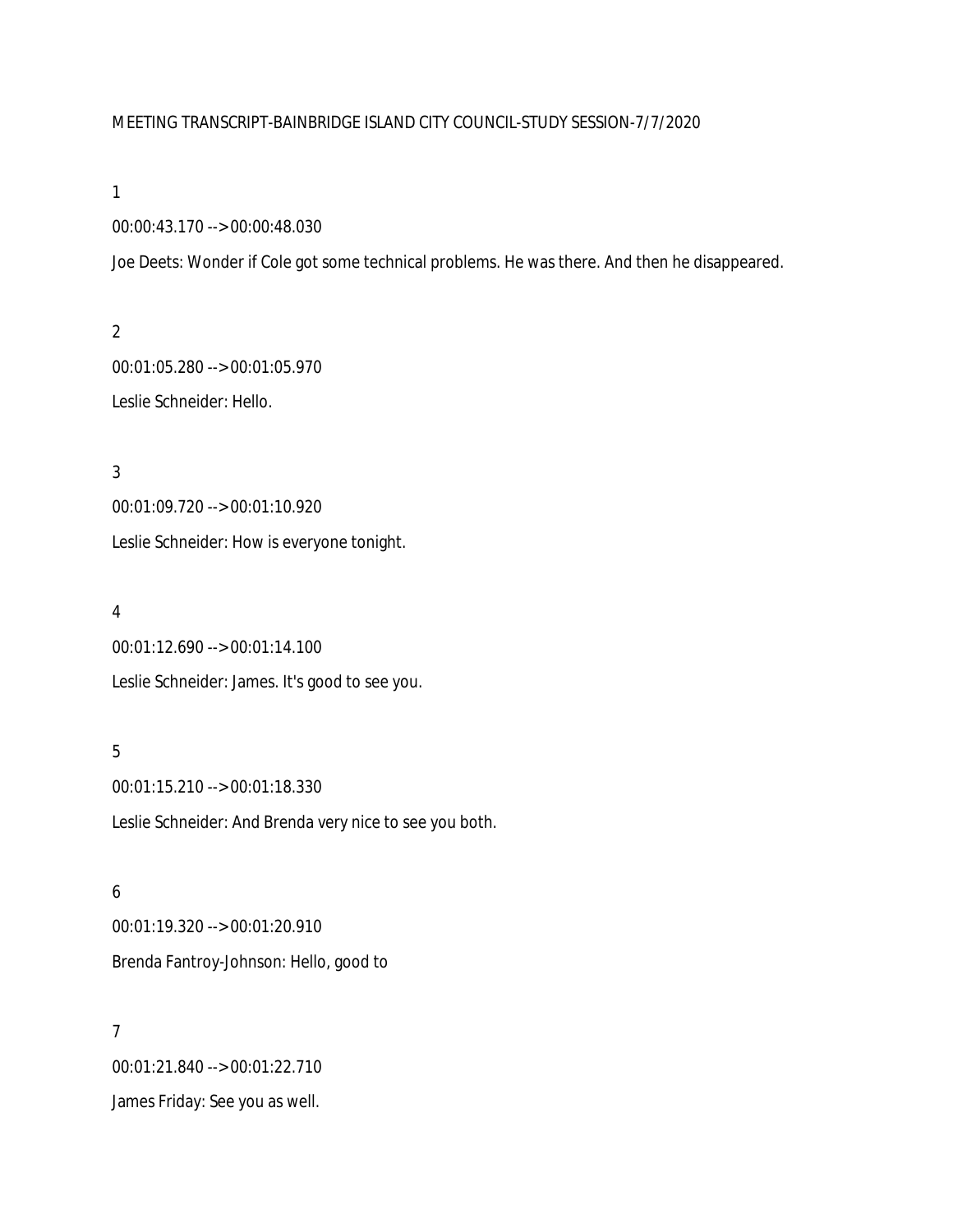00:01:31.980 --> 00:01:34.500

Morgan Smith: Hi quick hello. Before we start, good to see you.

#### 9

00:01:36.750 --> 00:01:38.070 Joe Deets: Christy. Great.

10

00:01:40.320 --> 00:01:43.680

Joe Deets: Just missing. Councilmember Medina older us but

#### 11

00:01:49.080 --> 00:01:53.130

Joe Deets: Hey folks, I'm gonna get started right on time. So I'm looking at the clock.

# 12 00:01:54.870 --> 00:01:55.500 Joe Deets: I'm kind of

13 00:01:56.850 --> 00:01:59.460 Joe Deets: punctual fanatic. Sorry.

14 00:02:10.710 --> 00:02:11.520 Joe Deets: Okay.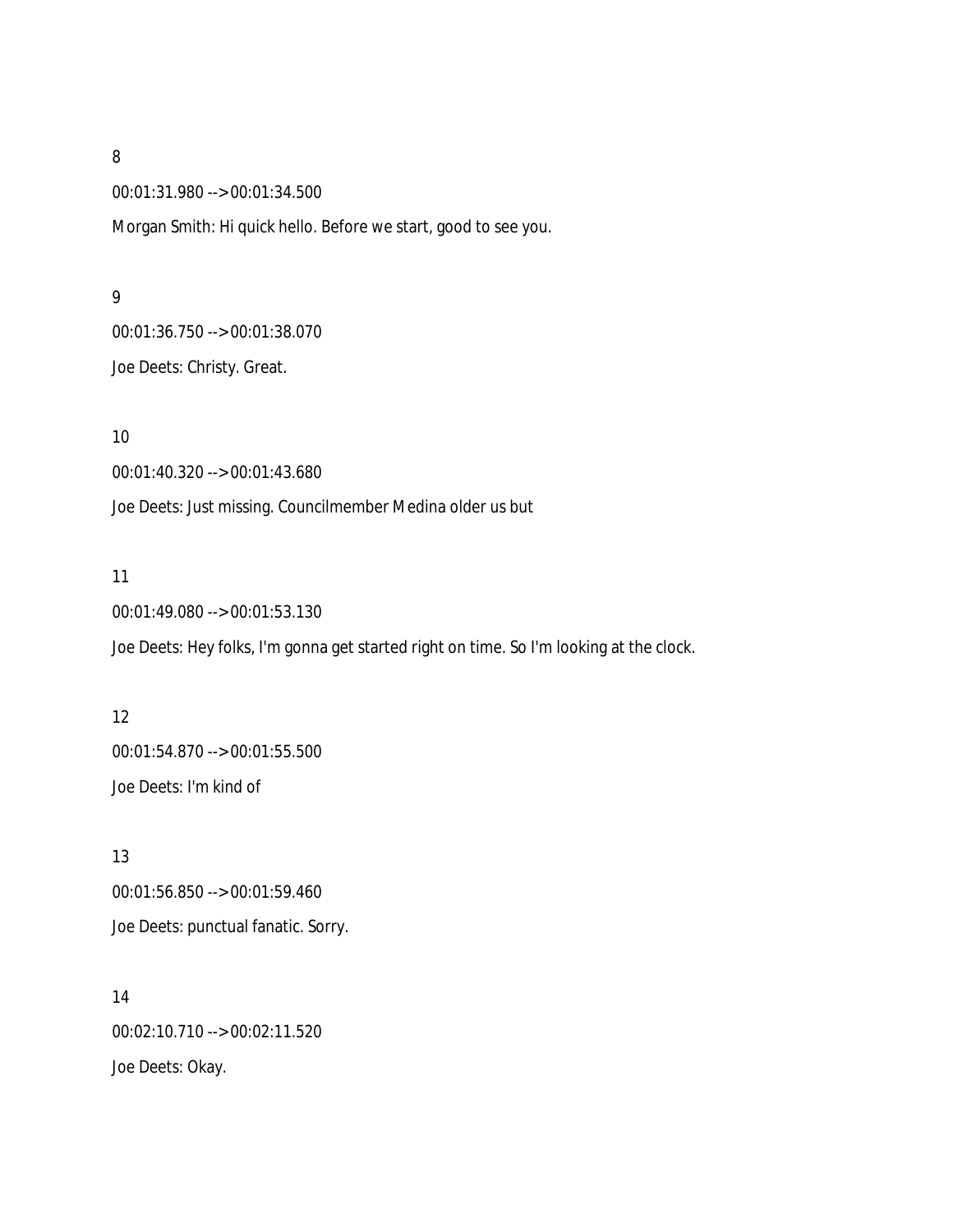00:02:13.620 --> 00:02:20.580

Joe Deets: Is everyone ready. Thumbs up. Okay. Six o'clock. We're going to get started.

16

00:02:21.810 --> 00:02:22.950

Joe Deets: Thank you everyone.

17

00:02:23.040 --> 00:02:35.070

Joe Deets: For being here panelists and members of the public. This is a city council study session for Tuesday, July 7 2020 I'm calling it to order.

## 18

00:02:36.270 --> 00:02:50.370

Joe Deets: My name is Joe deets. I'm the Deputy Mayor for the next six months. And so I'll be chairing the study sessions and doing my best to keep us on task into the point in out on time.

19

00:02:51.720 --> 00:02:56.880

Joe Deets: So roll call. Um, let me see. Councilmember that's our

20 00:03:04.290 --> 00:03:05.040 I'll just say hi.

21 00:03:08.250 --> 00:03:09.120 Joe Deets: COUNCILMEMBER policy.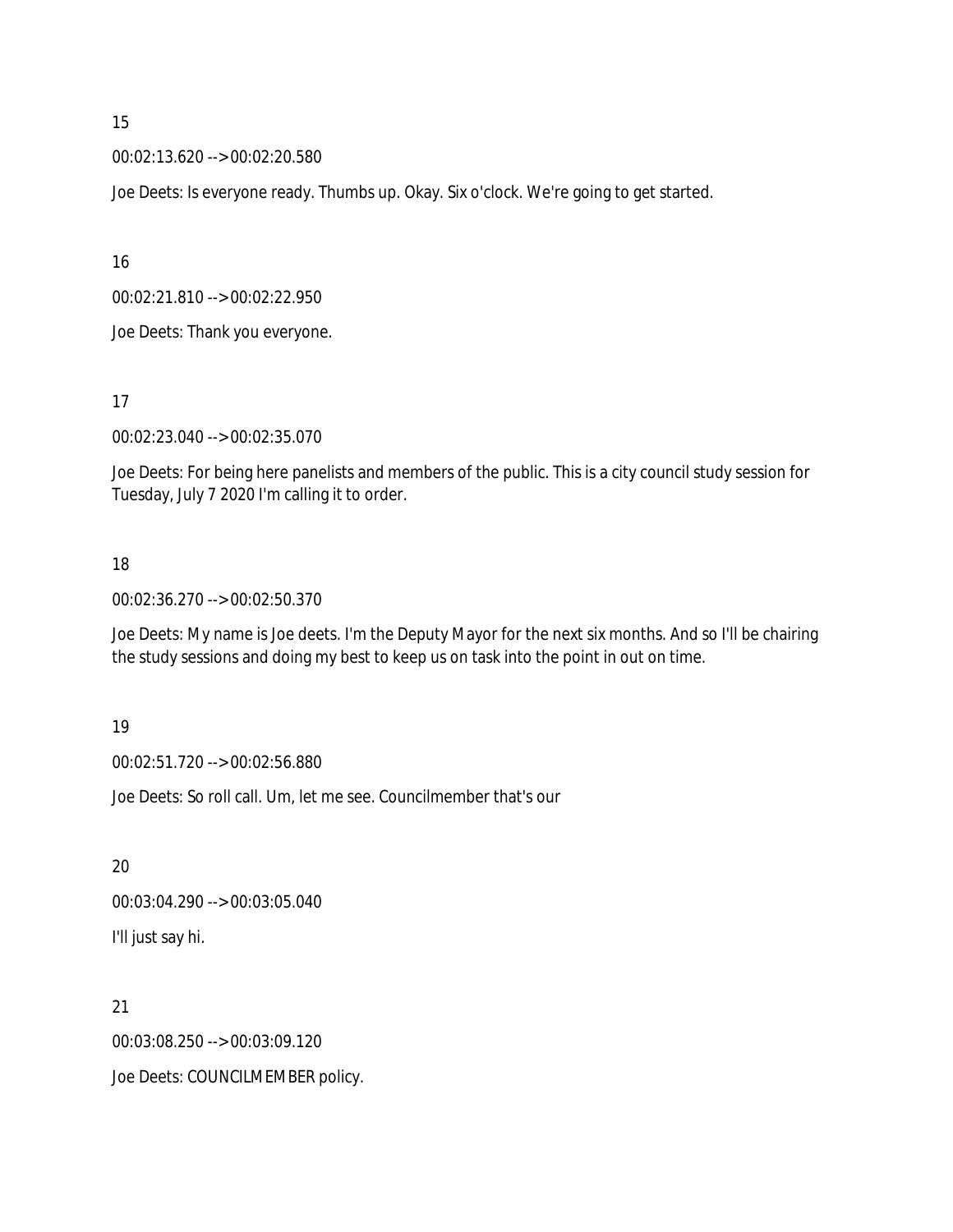00:03:12.810 --> 00:03:14.820 Joe Deets: Council member I topless.

#### 23

00:03:17.220 --> 00:03:18.120 Joe Deets: Mayor Schneider.

24 00:03:19.440 --> 00:03:20.490 Leslie Schneider: Here and accounted for.

# 25

00:03:21.480 --> 00:03:22.620 Joe Deets: COUNCILMEMBER car.

# 26

00:03:24.630 --> 00:03:27.240 Joe Deets: And COUNCILMEMBER mendieta Medina, sir.

# 27 00:03:27.810 --> 00:03:29.520 Kol Medina: Good evening. Okay.

28 00:03:29.910 --> 00:03:31.290 Joe Deets: Thank you all. Everyone's here.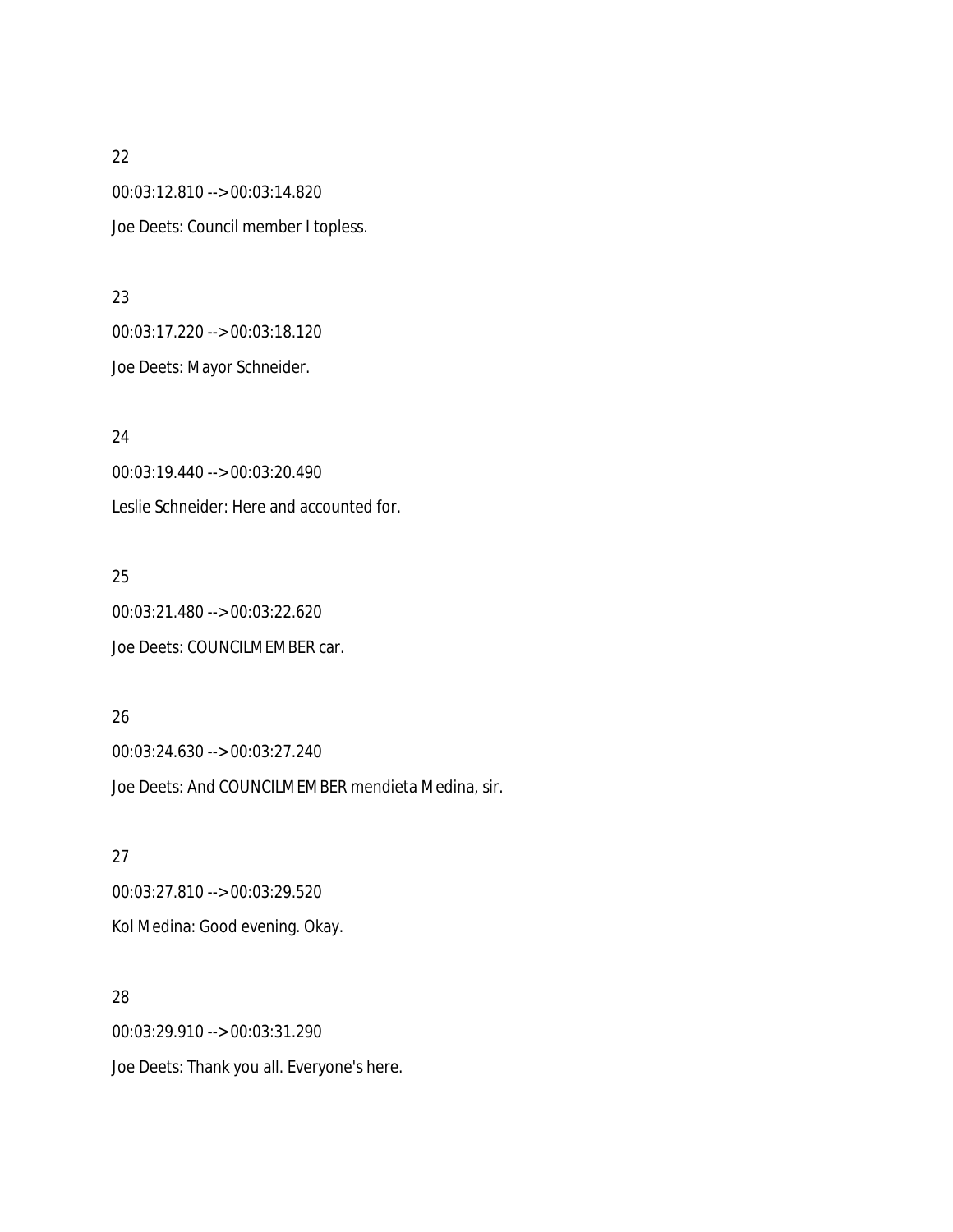00:03:32.490 --> 00:03:42.120

Joe Deets: Before we go to next steps. I just wanted to ask if anyone has anything to check in anything they want to say just starting out could be anything.

30

00:03:44.400 --> 00:03:46.770

Joe Deets: Because probably helps if I look at the show of hands here.

31

```
00:03:50.610 --> 00:03:50.940
```
Joe Deets: Okay.

# 32

00:03:52.080 --> 00:03:52.680 Joe Deets: Well,

# 33

00:03:54.000 --> 00:03:55.230 Joe Deets: I always have something to say.

34

00:03:56.370 --> 00:04:02.040

Joe Deets: I WENT CAMPING LAST WEEKEND AND WENT TO THE COAST. And we had a great time.

# 35

00:04:03.150 --> 00:04:07.860

Joe Deets: Go through forks and I was just stunned at the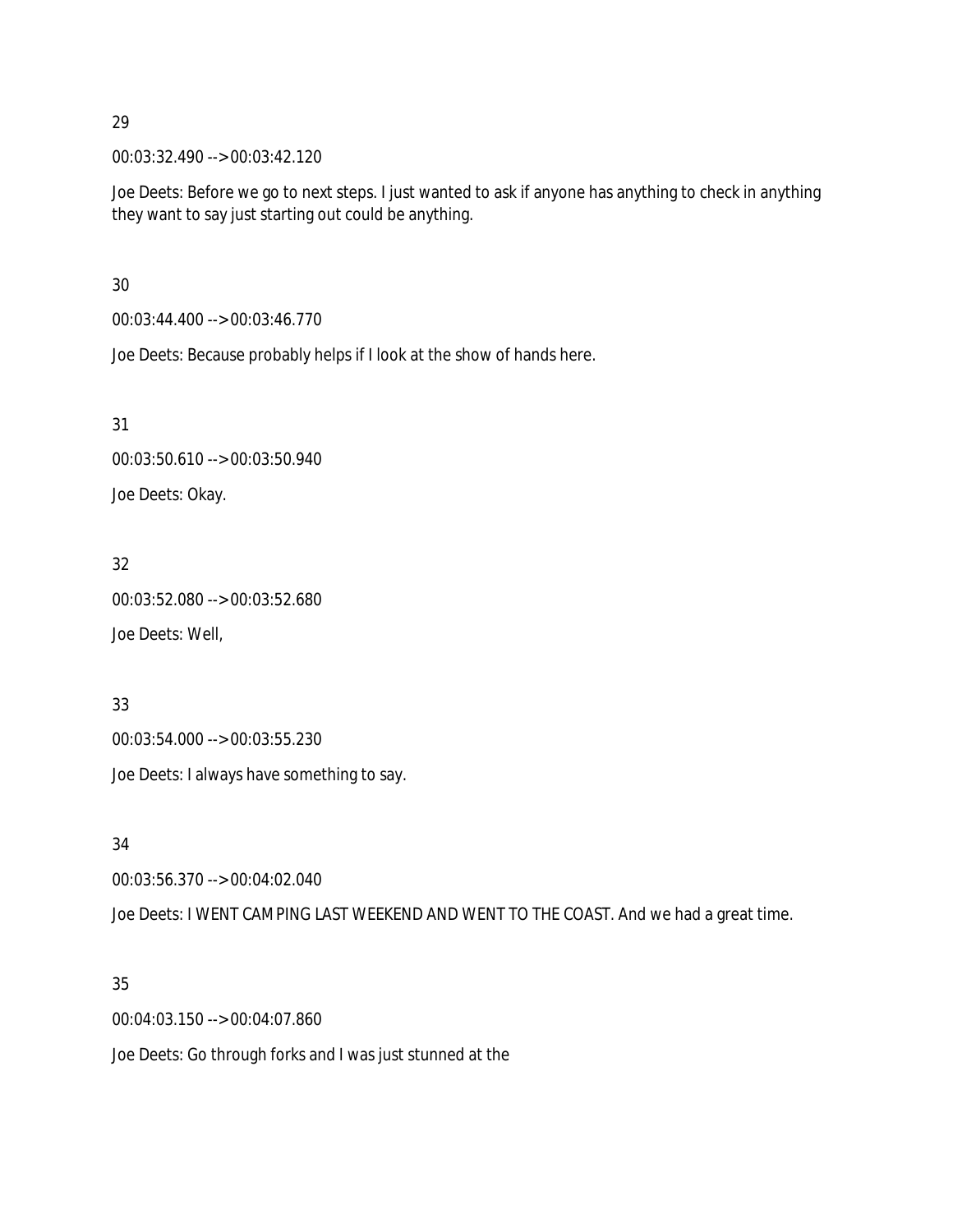00:04:08.970 --> 00:04:21.600

Joe Deets: Half the town at least is boarded up these days, very sad Port Angeles does not look like the Port Angeles I'm used to seeing about a year ago, so things have really changed of late.

37

00:04:22.920 --> 00:04:28.320

Joe Deets: But It's beautiful out there and a lot of people were visiting during the Fourth of July.

38

00:04:29.700 --> 00:04:31.740

Joe Deets: I feel hope for the future that

# 39

00:04:32.760 --> 00:04:37.410

Joe Deets: Such a beautiful place that we have. And there's so much that we can do here.

### 40

00:04:38.430 --> 00:04:39.390 Joe Deets: As a community.

41

00:04:40.650 --> 00:04:42.870

Joe Deets: So, anyone else have anything to say.

# 42

00:04:44.430 --> 00:04:44.820

Joe Deets: Okay.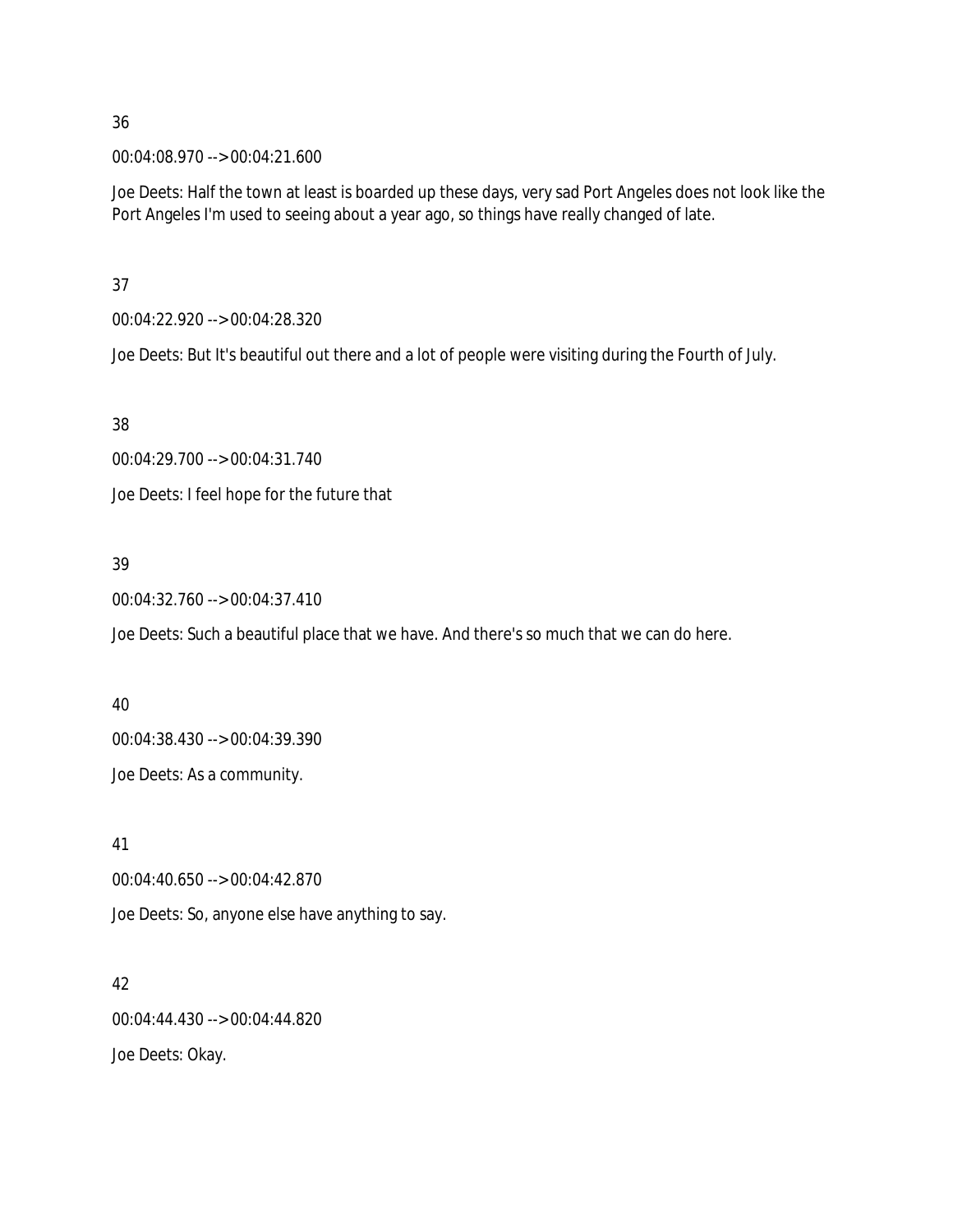00:04:45.840 --> 00:04:52.020

Joe Deets: Well, next is approval of the agenda to do have a motion to approve the agenda. Oh.

44 00:04:53.730 --> 00:04:54.120 Joe Deets: Man.

45

00:04:55.410 --> 00:04:57.930

Joe Deets: Okay. Councilmember Medina. Your hand is raised

### 46

00:04:58.890 --> 00:05:10.200

Kol Medina: Thank you. Definitely Meredith's I'd like to ask the Council to add an item to the agenda for discussion tonight. So that means it would take to put this on a vote of majority of Council.

### 47

00:05:11.250 --> 00:05:18.030

Kol Medina: The gentleman, agenda item if Council wants to put it on would be called allegations of

### 48

00:05:19.320 --> 00:05:23.340

Kol Medina: Wrongdoing made by Councillor Pollock at last week's meeting.

### 49

00:05:24.360 --> 00:05:36.960

Kol Medina: I don't want to have a debate about anything. I just feel like some allegations were stated last week and we need to have an opportunity to present some facts in relation to that and I would simply be presented some facts and I hopefully move on.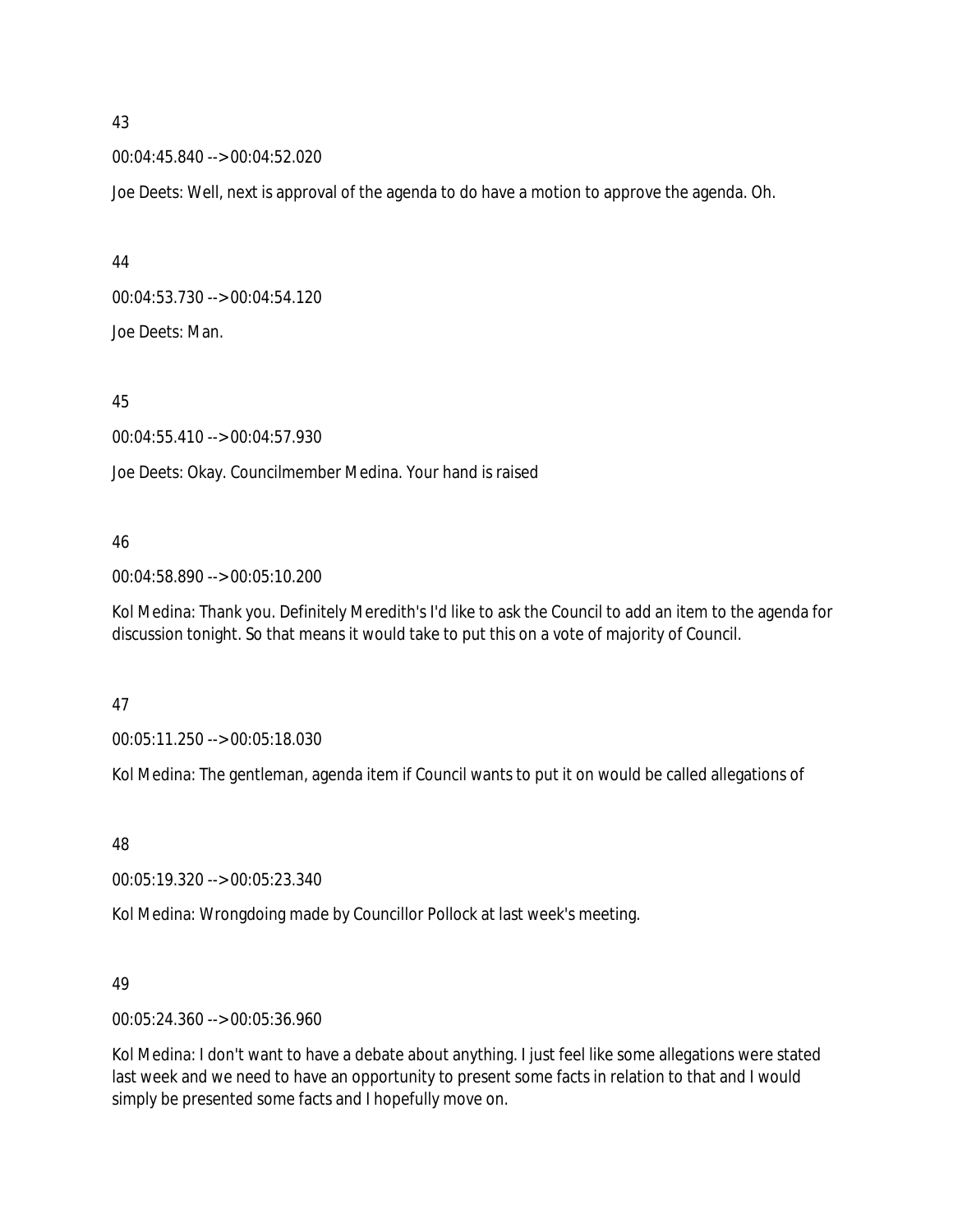00:05:39.900 --> 00:05:40.560

Joe Deets: Is there a second

51

00:05:44.940 --> 00:05:45.240

Okay.

52

00:05:46.410 --> 00:05:46.800

Joe Deets: I'm

# 53

00:05:48.630 --> 00:05:55.140

Joe Deets: Keeps me from Medina, can I ask you what is the objective of this putting this to the agenda. What's the goal here.

# 54

00:05:56.910 --> 00:06:01.080

Kol Medina: It's what I just stated, I think some, I think we

# 55

00:06:02.100 --> 00:06:05.070

Kol Medina: As a Council this year, a number of times when

# 56

00:06:08.520 --> 00:06:22.740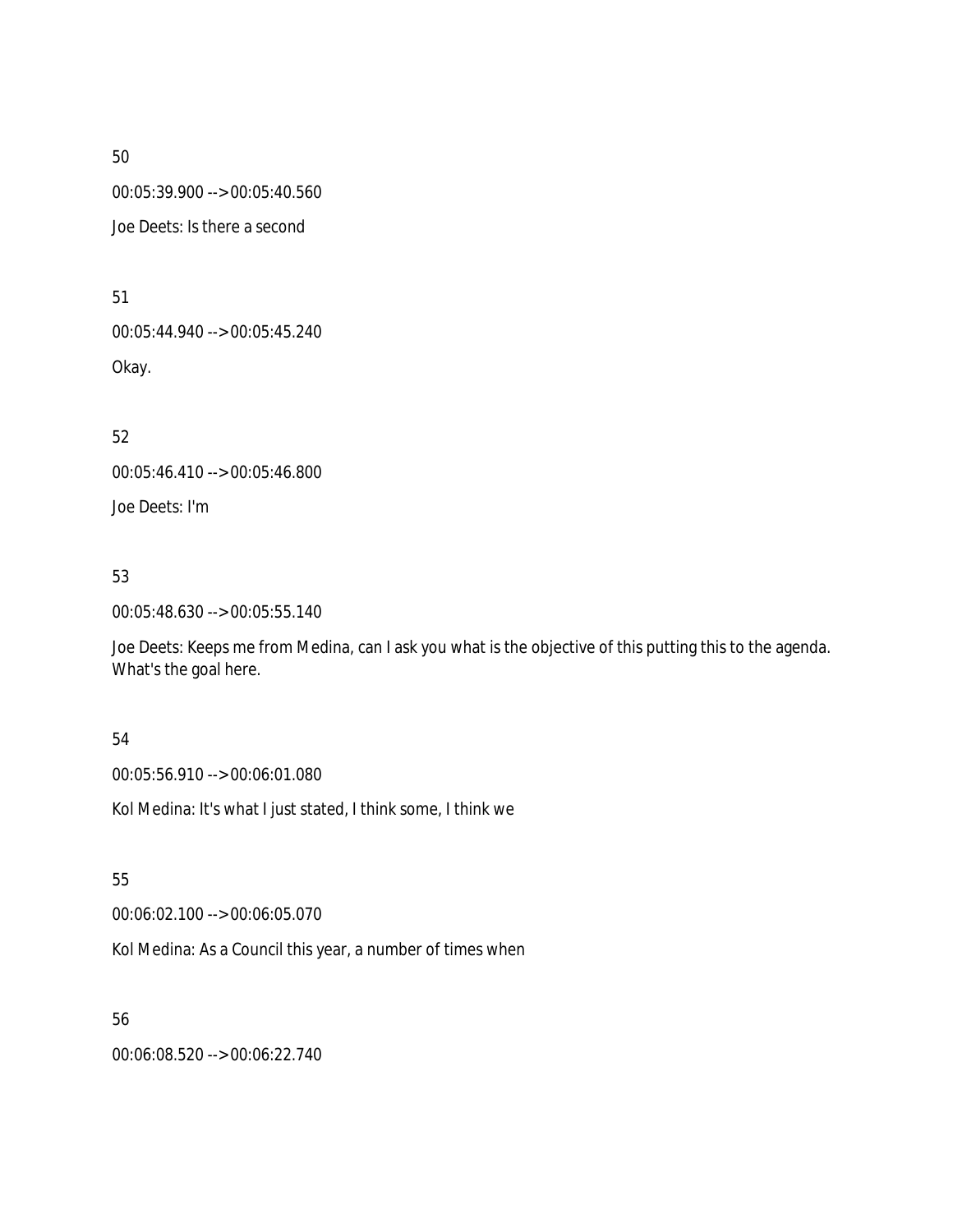Kol Medina: Things have been stated, either by Council members or members of the public and public comment that we're not factually accurate. We've taken time to provide facts in relation to that. And that's the only objective some allegations were made last week.

57

00:06:24.210 --> 00:06:32.280

Kol Medina: That were unexpected and that no one had an opportunity to respond to with the facts. Last week, and I think we owe it to the public and ourselves to have that opportunity.

58

00:06:35.790 --> 00:06:37.710

Joe Deets: Man Schneider. Do you had your hand up.

# 59

00:06:39.630 --> 00:06:49.890

Leslie Schneider: Sure. Thank you. Um, so I guess I would like to add just to for purposes of this particular agenda item that I also would like to respond to

# 60

00:06:50.550 --> 00:07:04.200

Leslie Schneider: an allegation made last week that I feel is was met very misrepresented and so I you know I support this agenda item and then I also have another agenda item after we get past this one.

61

00:07:05.460 --> 00:07:05.790

Joe Deets: Okay.

62

00:07:07.050 --> 00:07:18.390

Joe Deets: I don't know what the timing of this. I think we need to vote on this, but what, let me just say if this is voted in. I want to keep a very tight constraint on this in terms of time and process.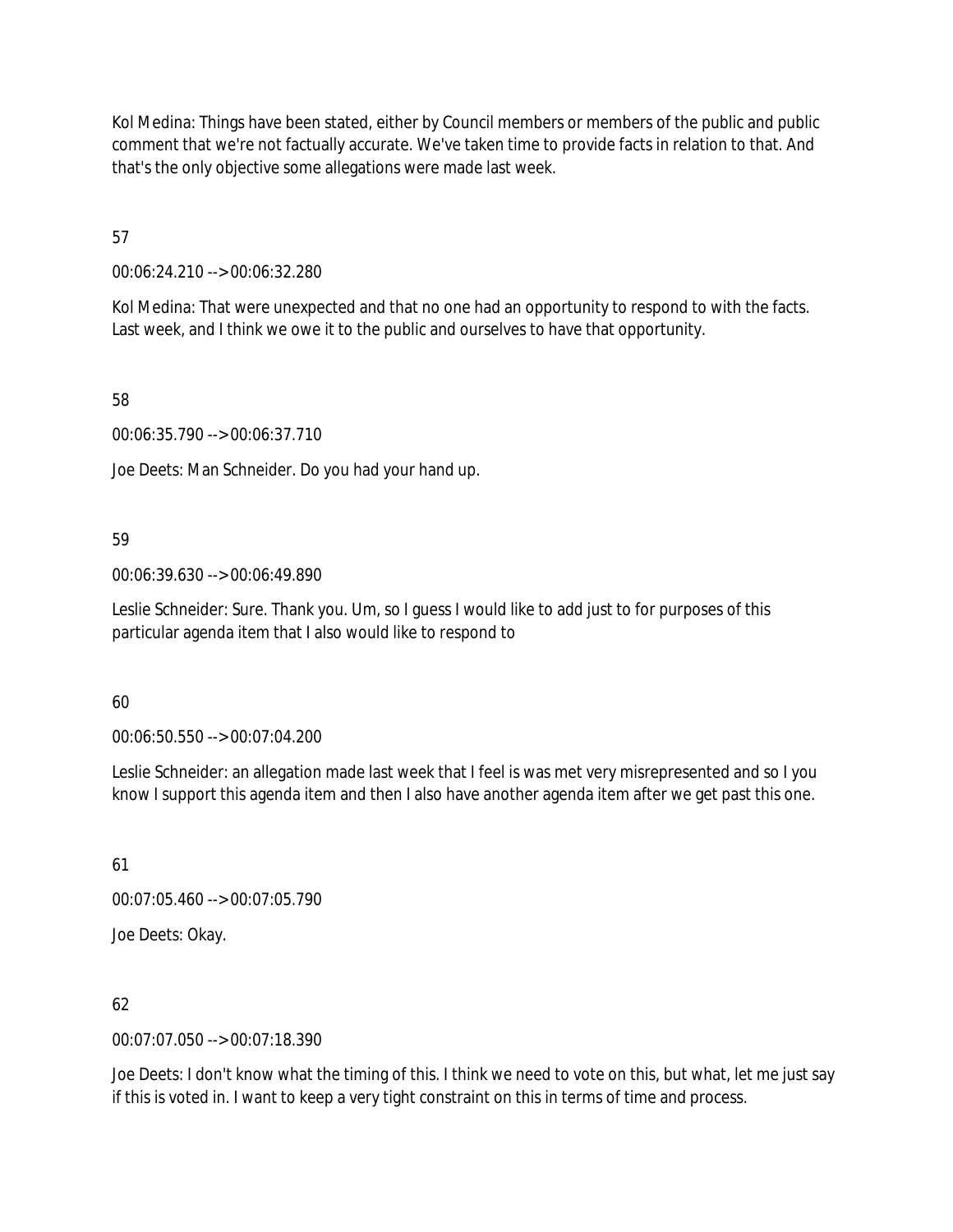### 00:07:19.800 --> 00:07:25.890

Joe Deets: What I heard COUNCILMEMBER Medina say my suggestion would be everyone gets to speak one time.

# 64

00:07:27.180 --> 00:07:34.650

Joe Deets: And one time only. And then we move on, if anyone wants to add anything to that discussion to please do it during good of the order

# 65

00:07:35.880 --> 00:07:42.300

Joe Deets: So just, that's my intent and the EC council member Hi topless. You had your hand is up.

# 66

00:07:44.340 --> 00:08:00.990

Kirsten Hytopoulos: Yes, I just want to say that, um, if this if we if we have if we struggle to keep this simple whatever it winds up being, I think it's just a yet another indicator that I think we need to schedule a retreat at some point soon maybe get a facilitator and to help us all have a conversation

# 67

00:08:02.340 --> 00:08:08.010

Kirsten Hytopoulos: Let's just see how it goes. But I'm just wondering if we're headed towards wanting to take some of this off of our business meetings.

# 68

00:08:10.950 --> 00:08:11.520

Kirsten Hytopoulos: It's a comment.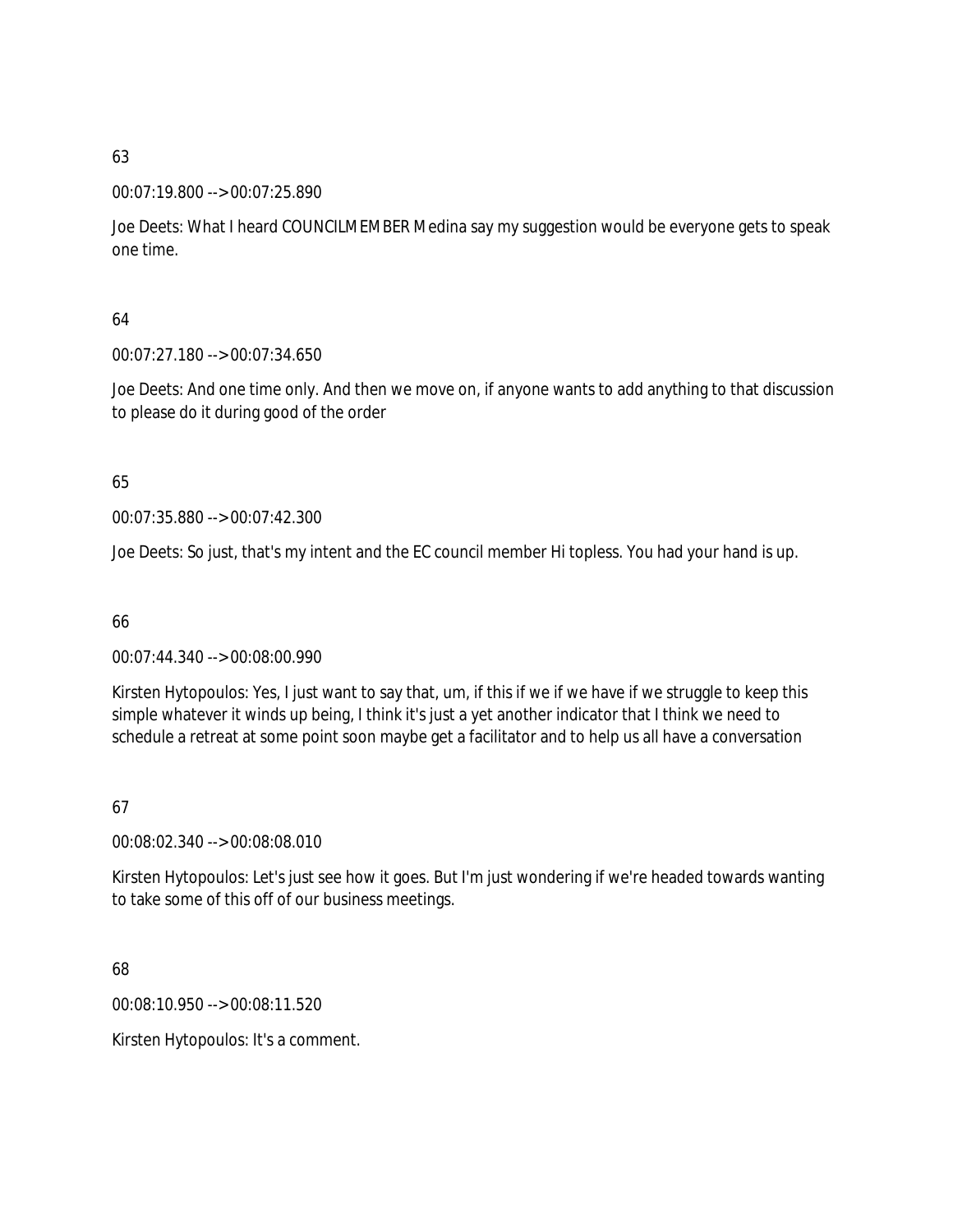00:08:12.570 --> 00:08:13.770 Joe Deets: Counts Miranda saw

70

00:08:16.740 --> 00:08:22.410

Rasham Nassar: Yeah, curious if you can restate the agenda item. The name. Councilmember Medina.

71

00:08:25.980 --> 00:08:29.520

Kol Medina: Allegations of wrongdoing made by Councillor Polycom last week's meeting.

# 72

00:08:30.450 --> 00:08:38.340

Rasham Nassar: Okay. Um, I will not support the addition to that agenda item because it specifically focuses on comments made by one council member

# 73

00:08:39.690 --> 00:08:45.780

Rasham Nassar: There were comments made by other council members that some other council members and members of the public took offense to

# 74

00:08:46.290 --> 00:08:53.670

Rasham Nassar: I think, in order to make that agenda item fair that it would need to be general so as to allow all council members, an opportunity to clarify.

75

00:08:54.150 --> 00:08:59.550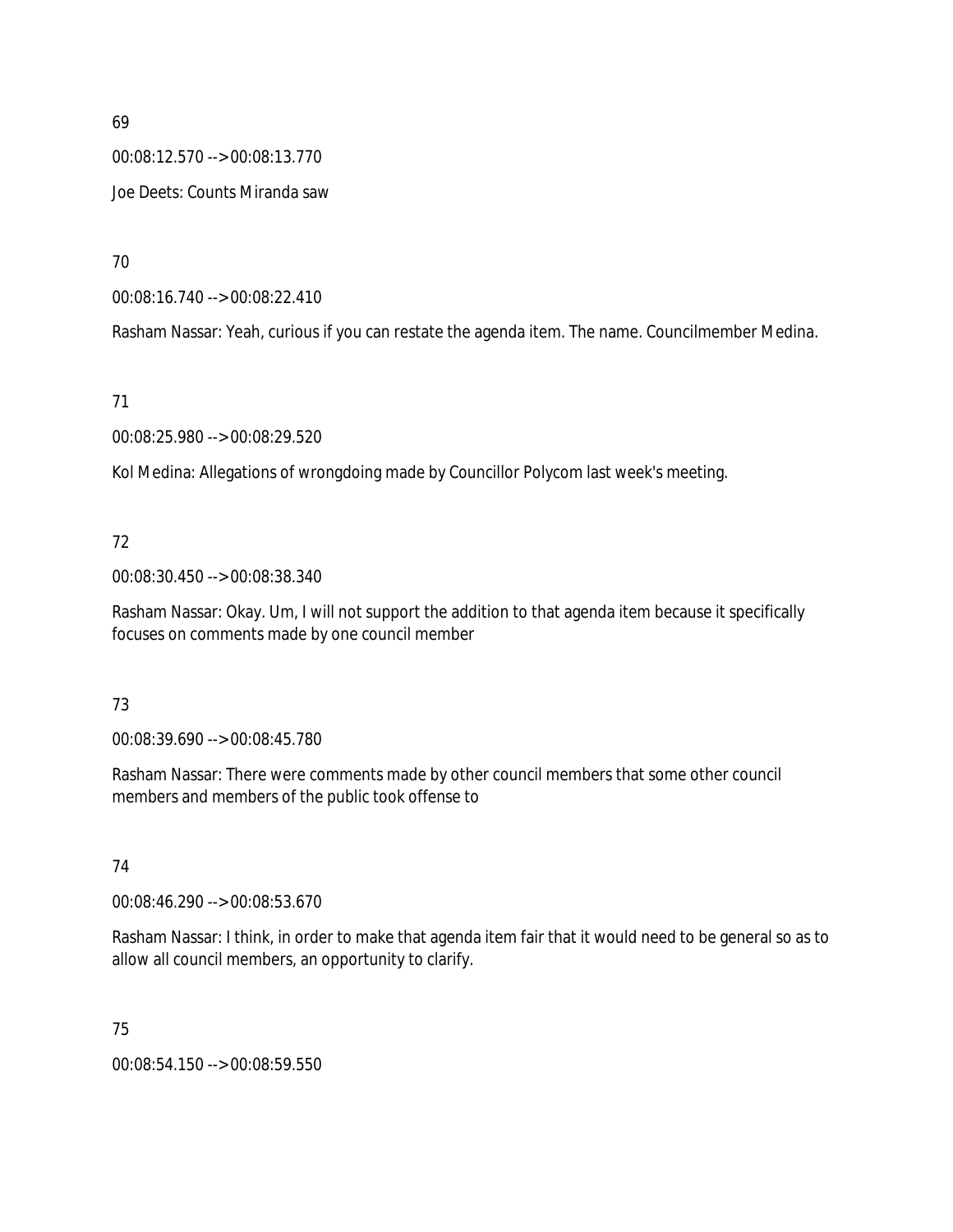Rasham Nassar: And speak to allegations and insinuations that were inherent and other council members comments as well.

# 76

00:09:00.240 --> 00:09:16.410

Rasham Nassar: So I would propose that we amend your proposed agenda item to be an agenda item that allows council members to put on the record their comments or clarifications on allegations made by Council members in general last week.

# 77

00:09:18.660 --> 00:09:19.170

Kol Medina: By me

# 78

00:09:20.160 --> 00:09:23.280

Joe Deets: Can I let me try rephrasing it then folks.

# 79

00:09:24.480 --> 00:09:30.990

Joe Deets: Allegations of wrongdoing made by Council members plural. No names at last week's meeting.

# 80

00:09:36.690 --> 00:09:36.960 Sure.

81 00:09:38.610 --> 00:09:39.000

Joe Deets: Sure.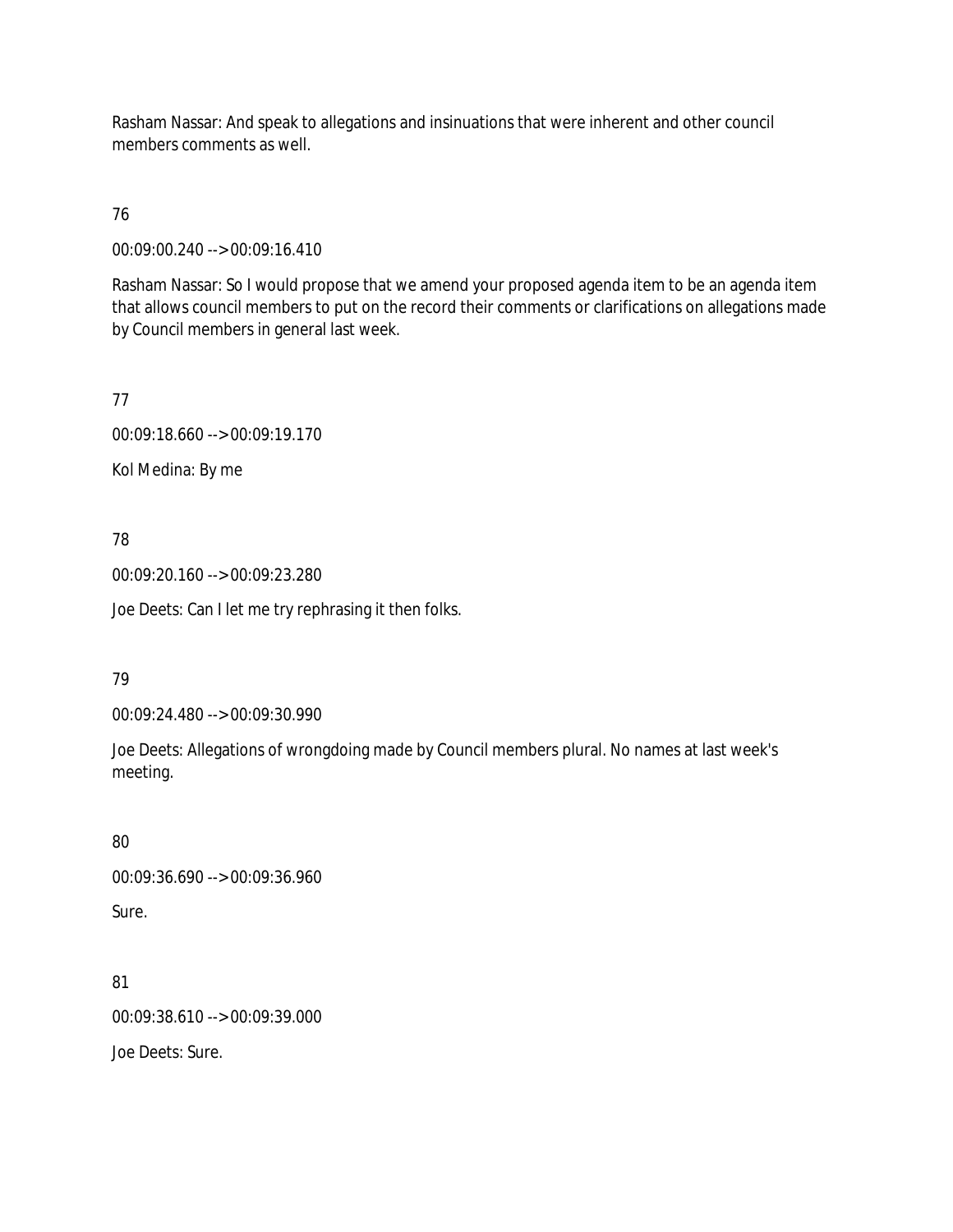00:09:40.920 --> 00:09:43.680 Joe Deets: That if that. Okay, let's see.

83

00:09:44.880 --> 00:09:46.740

Joe Deets: COUNCILMEMBER NASA your hands still up

84

00:09:48.990 --> 00:09:50.880 Joe Deets: Okay Council mayor Snyder.

## 85

00:09:53.040 --> 00:09:56.760

Leslie Schneider: I'm my hand is just up for afternoon we vote on this.

### 86

00:09:57.300 --> 00:10:05.010

Joe Deets: Okay, any other discussions on on so the the way I phrased it. That's what we're voting on um

87

00:10:07.020 --> 00:10:20.010

Joe Deets: And I'm going to ask, you know, you guys want me to try and manage these meetings, so I'm going to try this. I'm going to ask that we speak once and then we move on and if we have anything more to say. We say it during the good of the order

88

00:10:21.210 --> 00:10:27.870

Joe Deets: That's my ask. And if there's any other. Oh. Councilmember No. Okay. Someone dropped their hands.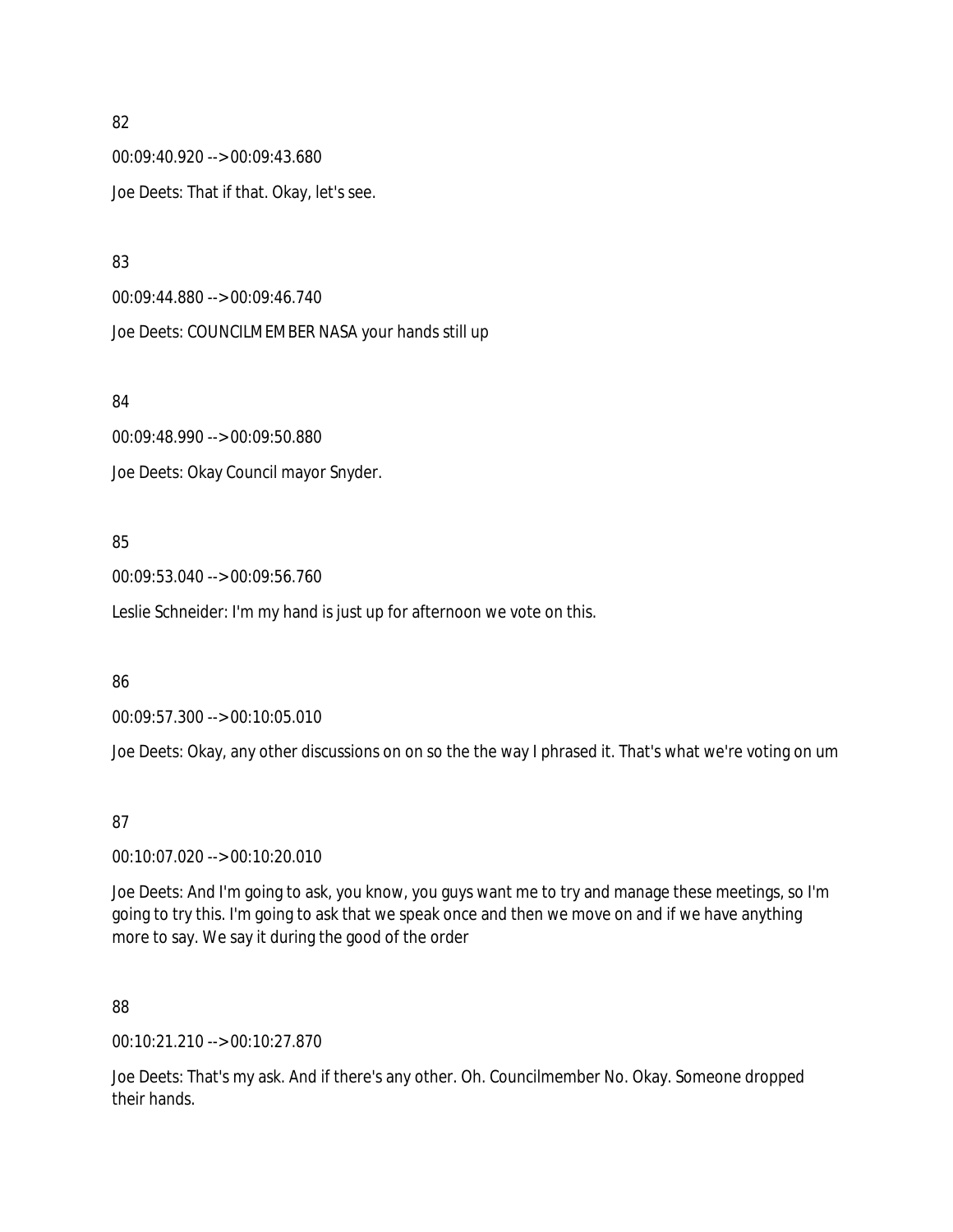00:10:29.190 --> 00:10:32.670

Joe Deets: Okay. All in favor of the motion. Say I racism.

#### 90

00:10:35.610 --> 00:10:36.450

Joe Deets: Any post

### 91

00:10:38.940 --> 00:10:45.930

Joe Deets: Was that one. Okay. So was there any other pose besides council member. Oh.

### 92

00:10:46.950 --> 00:10:48.270

Joe Deets: City Manager Smith.

### 93

00:10:49.170 --> 00:10:55.830

Morgan Smith: Say, I'm not trying to interrupt the voting, but when you're finished with the voting, we need to agree on where this goes in for how many minutes

### 94

00:10:56.340 --> 00:11:03.180

Joe Deets: Yeah, exactly. Good. Okay. Well, it looks like it past six to one and I suggest we put it at the end.

# 95

00:11:04.260 --> 00:11:06.390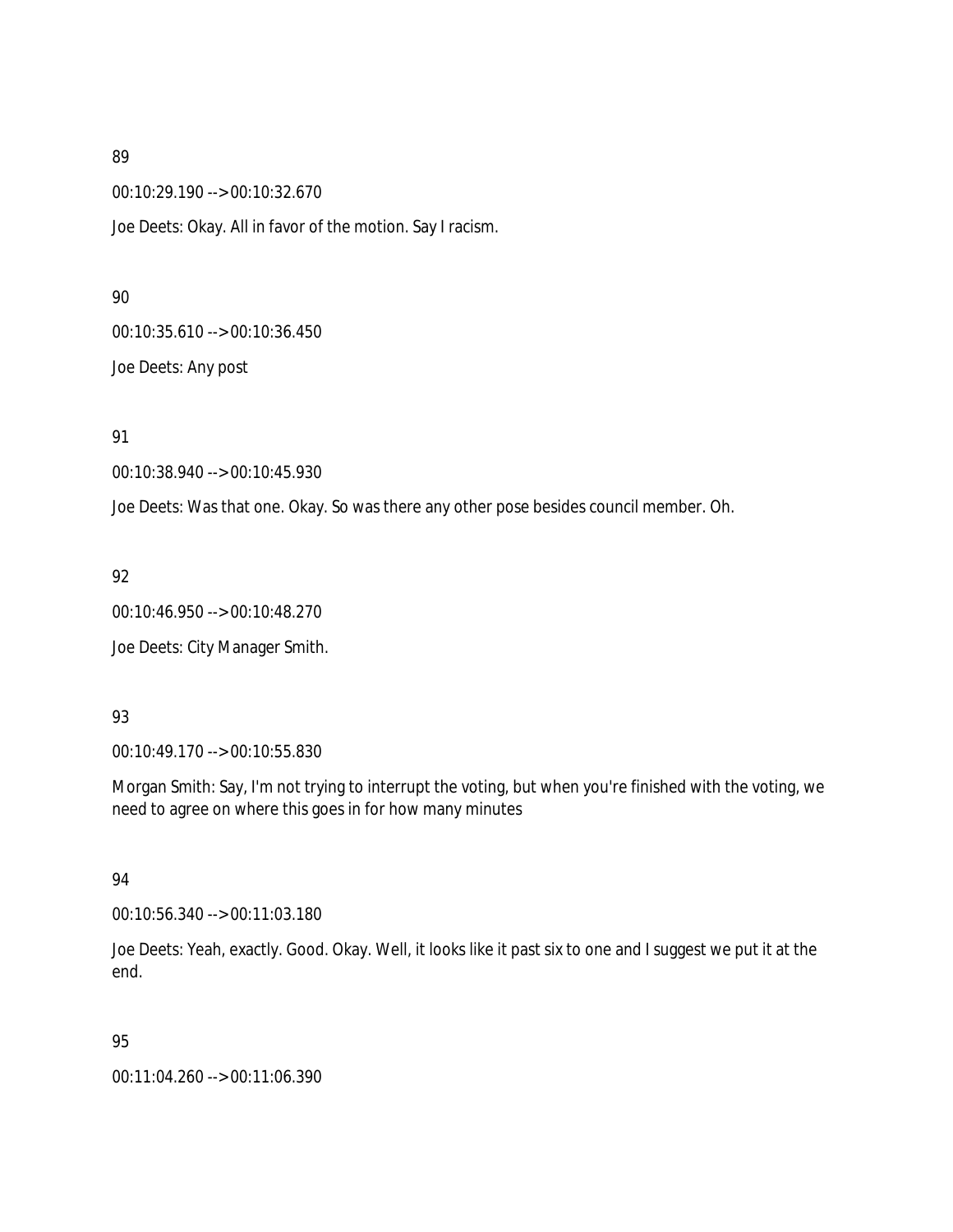Joe Deets: Of tonight's meeting eight d

96

00:11:08.580 --> 00:11:08.820 Morgan Smith: Okay.

## 97

00:11:11.820 --> 00:11:13.920 Joe Deets: So we added that to the agenda for at

# 98

00:11:15.570 --> 00:11:19.770

Joe Deets: Anything else, any other motions. Any other additions.

99

00:11:23.130 --> 00:11:24.480

Joe Deets: God mayor Snyder.

### 100

00:11:25.920 --> 00:11:35.220

Leslie Schneider: Thank you. So I'm at last week's meeting it at for the good of the order I said that I would ask for time on the agenda to to discuss the issue of COUNCILMEMBER Pollux email.

# 101

00:11:35.730 --> 00:11:46.350

Leslie Schneider: Attacking the chair of the planning commission. So I'm requesting time for us tonight to do that and to consider whether the subcommittee that comes from a republic is in

102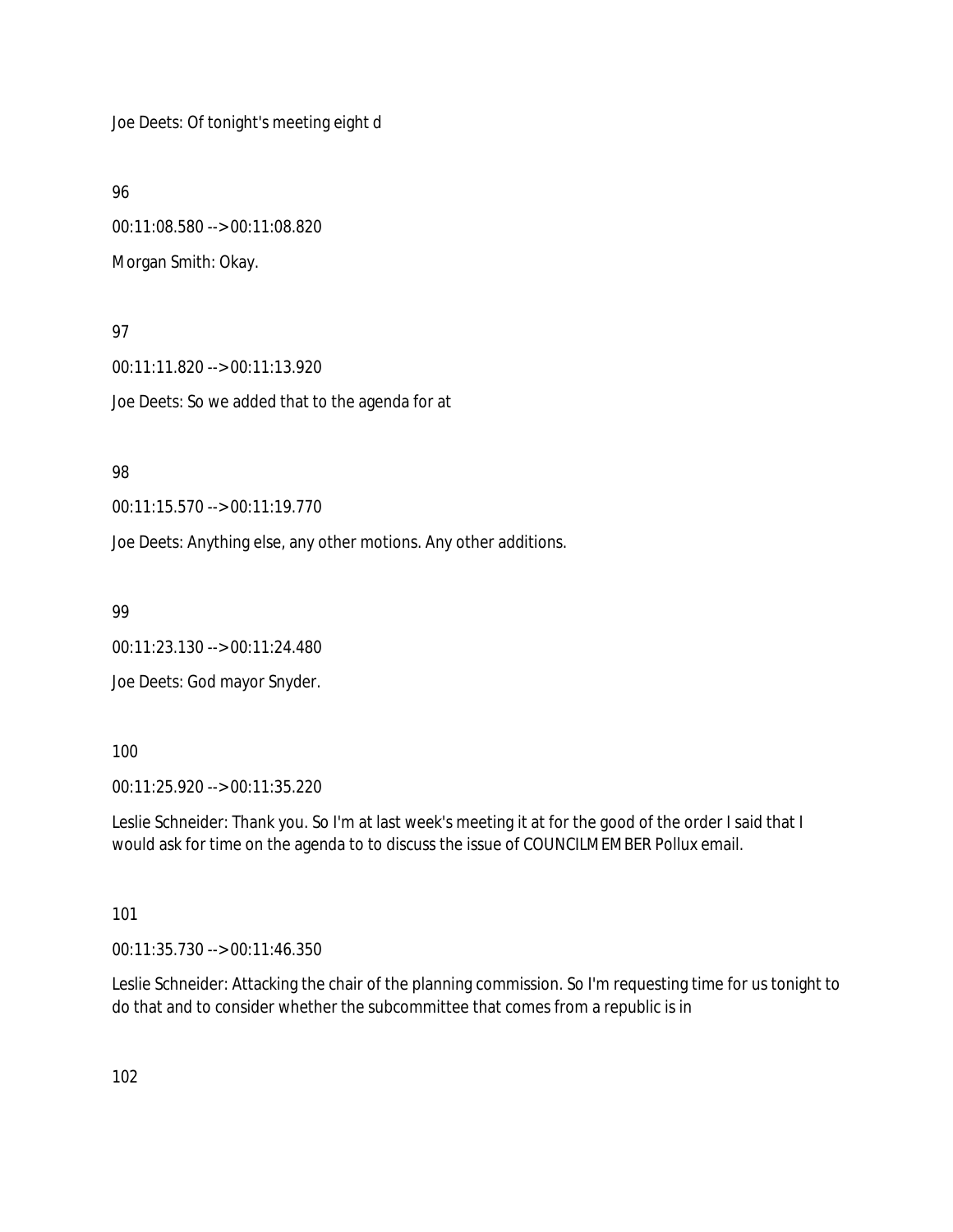00:11:47.820 --> 00:11:58.530

Leslie Schneider: You know, would work with that. So I'm proposing to discuss COUNCILMEMBER Pollock's email to planning commission chair and its impact on the Joint Council Planning Commission working group.

103

00:12:00.060 --> 00:12:00.360

Okay.

104

00:12:01.410 --> 00:12:05.700

Joe Deets: I'm just reading the sounds that discussion of council members can be. I'm sorry. Can you repeat that please

105

00:12:06.180 --> 00:12:10.710

Leslie Schneider: Discuss COUNCILMEMBER politics email to planning commission chair.

106

00:12:11.760 --> 00:12:15.150

Leslie Schneider: And its impact on the Joint Council Planning Commission working group.

107 00:12:18.840 --> 00:12:19.860 Joe Deets: Okay. Is there a second

108

00:12:22.770 --> 00:12:27.570

Joe Deets: Okay. Okay. Looks like a hyper come to my braehead top of the second discussion.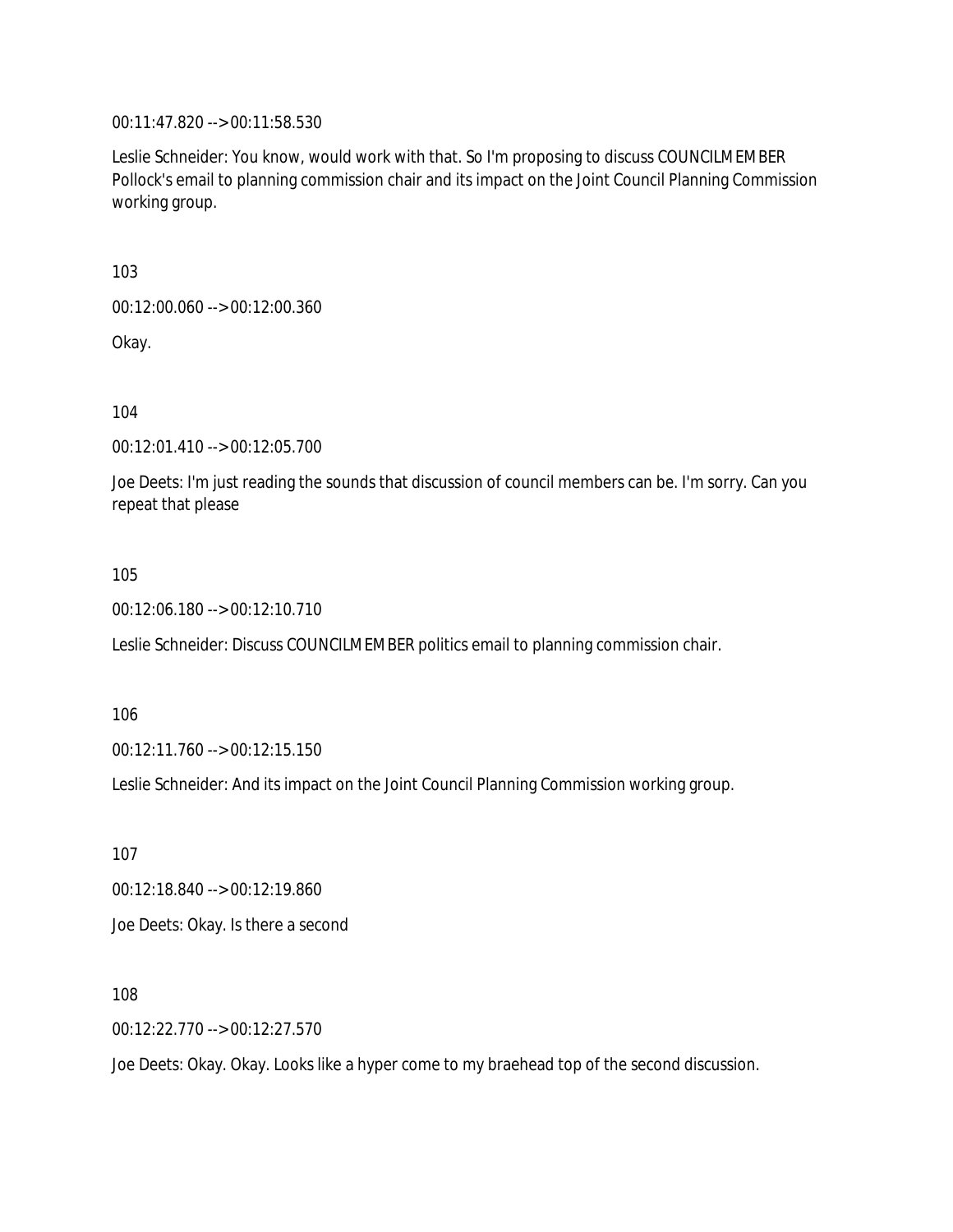00:12:31.170 --> 00:12:35.820

Joe Deets: Mayor Schneider a deal. Do you want to explain a little bit more, or do you or do you want to let others speak.

110

00:12:36.840 --> 00:12:47.430

Leslie Schneider: Um, well, I mean, I kind of said what I said at last week's for the good of the order. So no, and it's fine. You can let others chime in.

111

00:12:48.870 --> 00:12:49.440

Joe Deets: Um,

112

00:12:50.460 --> 00:12:52.860

Joe Deets: Morgan other other sick Martin, you had your hands up.

113

00:12:54.000 --> 00:12:57.660

Joe Deets: No. Okay, I'm council member. Hey topless.

114

00:12:59.040 --> 00:13:07.200

Kirsten Hytopoulos: Yeah, I was iffy on second in this because I don't, I don't really see this as having to be a standalone issue. I think we're already talking about this the subcommittee, and my right.

115

00:13:09.990 --> 00:13:18.600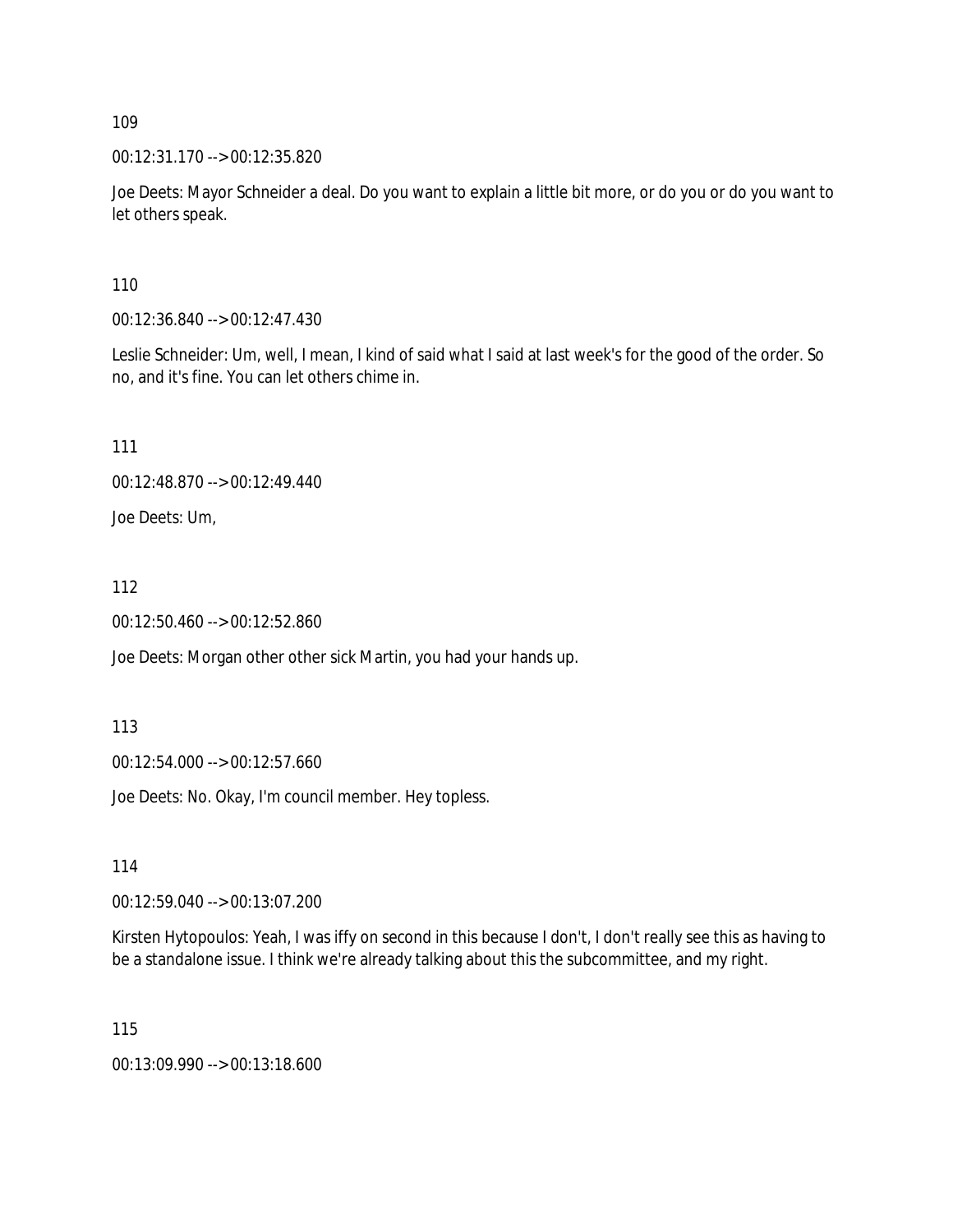Leslie Schneider: So that's it. You don't mind my responding. I think that's a perfectly valid point. And I would be happy to just sort of tuck it in there. I didn't want

116

00:13:19.830 --> 00:13:22.590

Leslie Schneider: That actually was an option. I was going to bring up but it

117

00:13:23.850 --> 00:13:32.100

Leslie Schneider: It felt like maybe this ought to be a standalone issue. So I'm happy to withdraw if everyone is agreed that we can bring it up during that particular agenda item.

118

00:13:35.820 --> 00:13:46.650

Joe Deets: Let me just say, I'll just interject. If we do that then my suggestion to do everyone speaks wants makes this problematic. Now we're doing multiple things in this agenda.

119

00:13:49.380 --> 00:14:01.980

Joe Deets: Mayor Schneider, you find I'm not trying to leave this, but are you find dropping this and leaving the title of the agenda item that we just passed as is and then you

120

00:14:03.030 --> 00:14:03.930

Joe Deets: Do as you see fit.

121

00:14:04.500 --> 00:14:12.480

Leslie Schneider: To be cleared the proposal is that it gets added to Item eight, be process for evaluating app.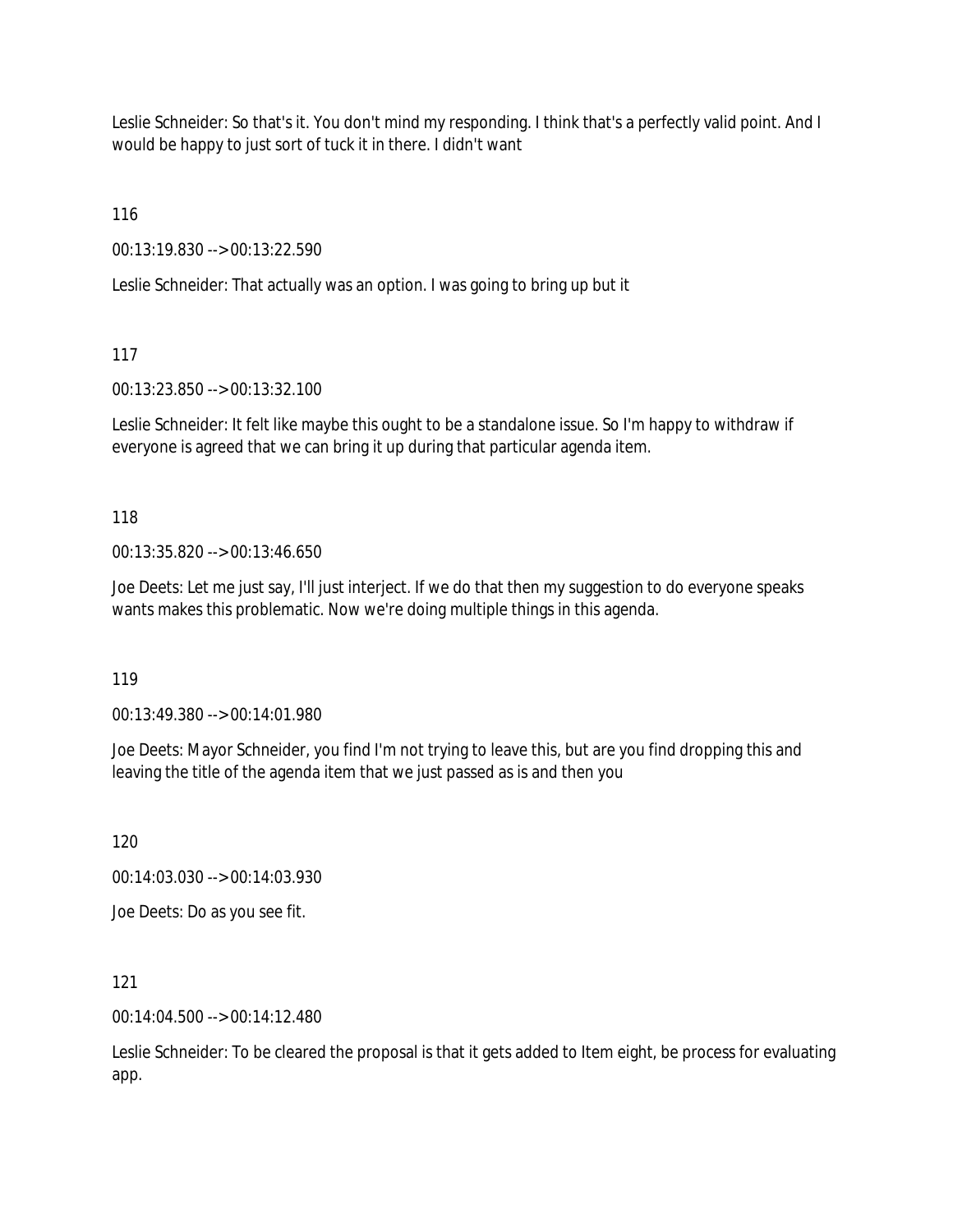122 00:14:14.520 --> 00:14:14.910 Leslie Schneider: Though

123

00:14:17.130 --> 00:14:32.430

Leslie Schneider: I'm sorry I'm lost. I'm I've lost it now seven see update and next steps after the joint meeting with Planning Commission and Council is that Council everybody tablets that was your suggestion is that right, so it would just be addressing this issue in items seven see

124

00:14:35.160 --> 00:14:42.120

Joe Deets: So are you suggesting that this be part of seven. See, are you suggesting this be something that could follow seven see

125

00:14:42.750 --> 00:14:53.280

Leslie Schneider: Just roll it into seven. See, and if other folks have objections to that, then you know it can be called out as its own so I'm fine retracting this as long as people have a heads up.

126

00:14:53.730 --> 00:14:58.350

Joe Deets: Okay, so you're going to bring this up in in in an already existing agenda item.

127

00:14:59.160 --> 00:15:02.520

Joe Deets: Yes. Okay, so, so you're going to withdraw this

128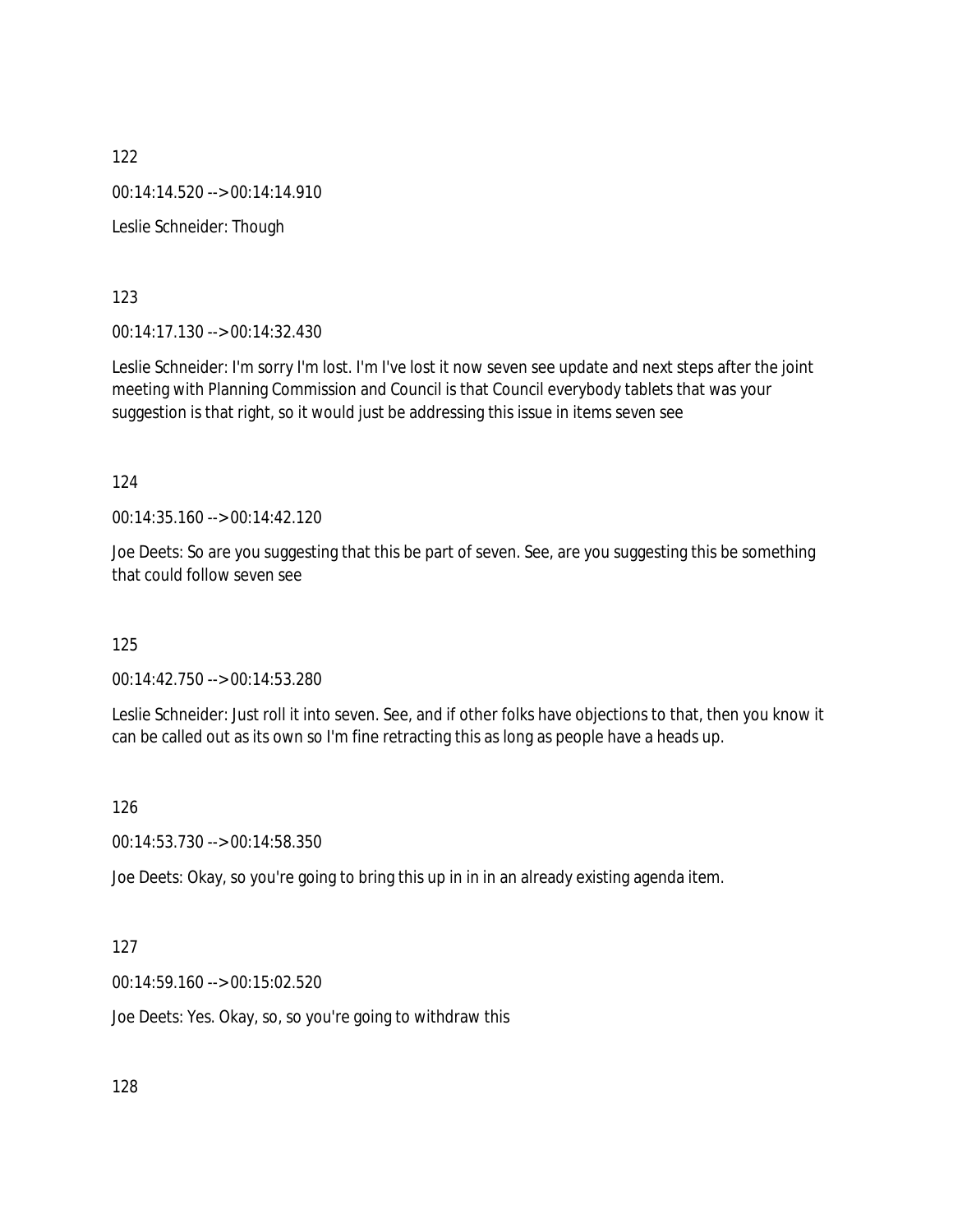00:15:02.700 --> 00:15:03.960

Leslie Schneider: Oh, I'll withdraw.

129

00:15:04.650 --> 00:15:05.670

Joe Deets: Okay. Alrighty.

130

00:15:07.590 --> 00:15:08.790

Joe Deets: COUNCILMEMBER now, sir.

#### 131

00:15:09.540 --> 00:15:20.250

Rasham Nassar: Yeah, we're hoping that the mayor can please clarify what the intent is behind the discussion of this tonight and how it relates to item 70

132

00:15:22.110 --> 00:15:30.570

Leslie Schneider: Yes, absolutely. And this is a complete reiterate what I said it for the good of the order last week. So the I, the

133

00:15:30.900 --> 00:15:43.980

Leslie Schneider: Money is to discuss the the email where COUNCILMEMBER Pollock was attacking the chair of the planning commission and suggesting that he was unfit for service and so

134

00:15:44.820 --> 00:15:53.490

Leslie Schneider: A point in all that there are multiple points and I don't need to discuss all of them tonight, but a point in that is that I would like us to discuss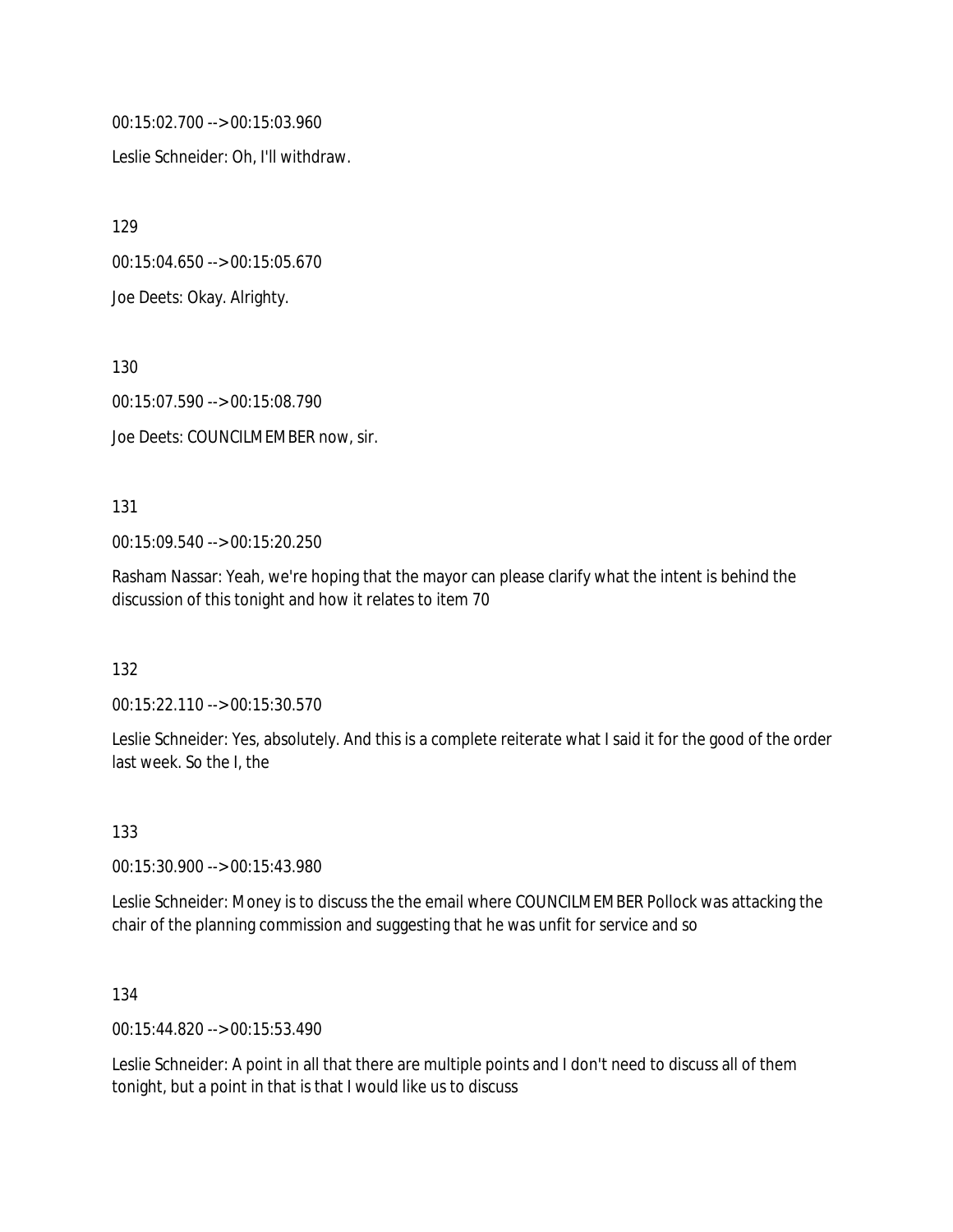00:15:54.540 --> 00:16:02.880

Leslie Schneider: Removing COUNCILMEMBER Pollock from that subcommittee because I don't think that that subcommittee can be effective in in this particular context.

136

00:16:03.480 --> 00:16:16.770

Rasham Nassar: So I'm going to turn to the city attorney, didn't we form, then the Council form a subcommittee with council member politics appointment on that subcommittee. So in order to remove him. Wouldn't that require a separate agenda item with a formal motion.

137

00:16:19.650 --> 00:16:20.010

Joe Levan: It would

138

00:16:21.120 --> 00:16:30.600

Joe Levan: It would, it would require emotion, so that that could happen as part of a part of a meeting, including tonight's meeting if the Council so desired.

139

00:16:33.150 --> 00:16:33.690

Rasham Nassar: And

140

00:16:34.830 --> 00:16:38.280

Joe Levan: This is not a special meeting so I can items can be added to the agenda.

141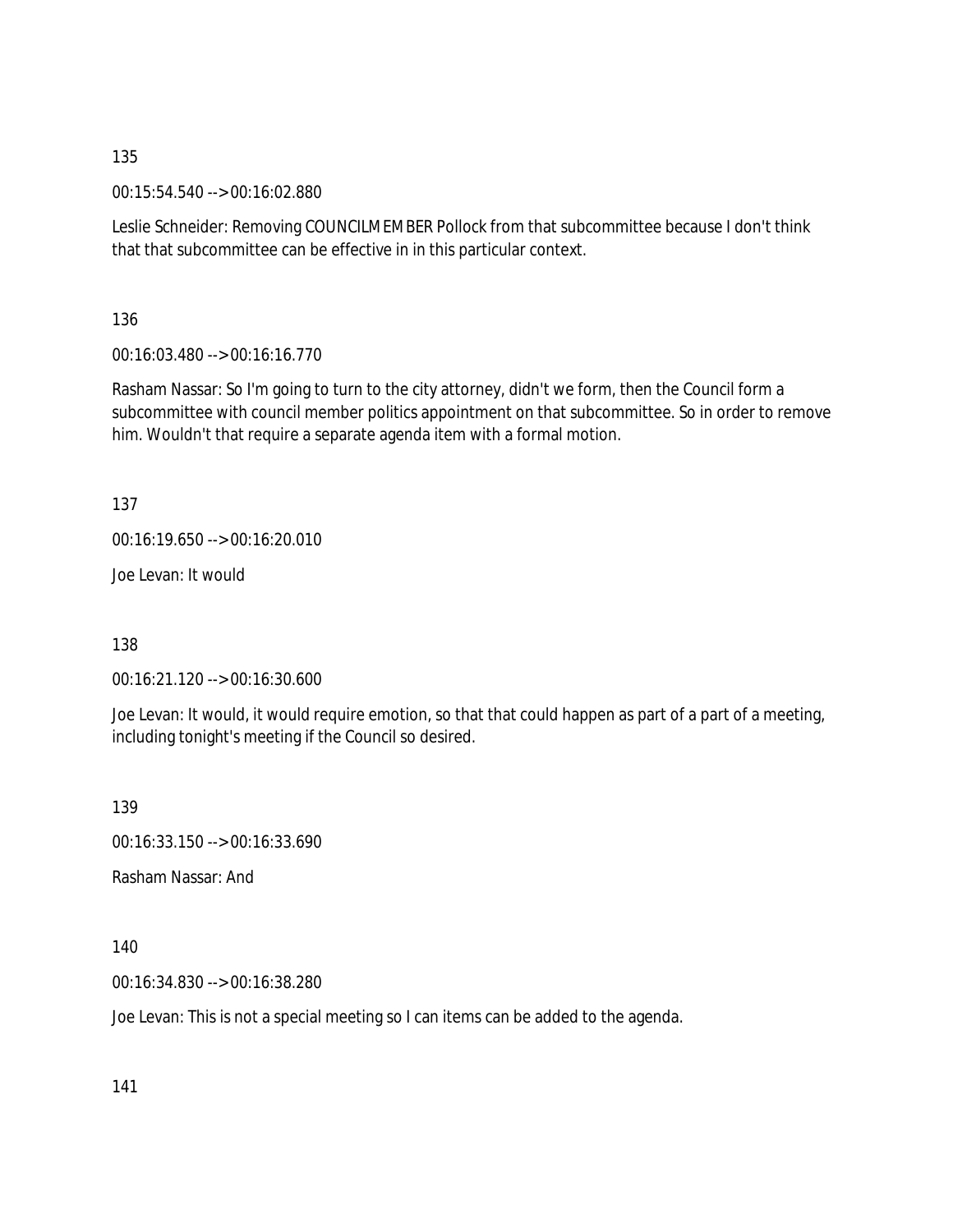00:16:41.310 --> 00:16:44.820

Rasham Nassar: I'm just trying. I'm just trying to understand process here and I'm

142

00:16:46.740 --> 00:16:51.210

Rasham Nassar: Okay i mean i i don't know that i would support having it in that

143

00:16:53.010 --> 00:16:55.410

Rasham Nassar: It sounds like what Council would like to do is consider

#### 144

00:16:57.480 --> 00:17:06.180

Rasham Nassar: And consequences for council member. And that, to me, should be a standalone agenda item for purposes of clarity.

145

00:17:07.440 --> 00:17:09.060

Rasham Nassar: And transparency but

146

00:17:10.260 --> 00:17:11.880

Rasham Nassar: I'm feeling like I'm at number there.

#### 147

00:17:14.670 --> 00:17:15.900

Joe Deets: COUNCILMEMBER hi topless.

148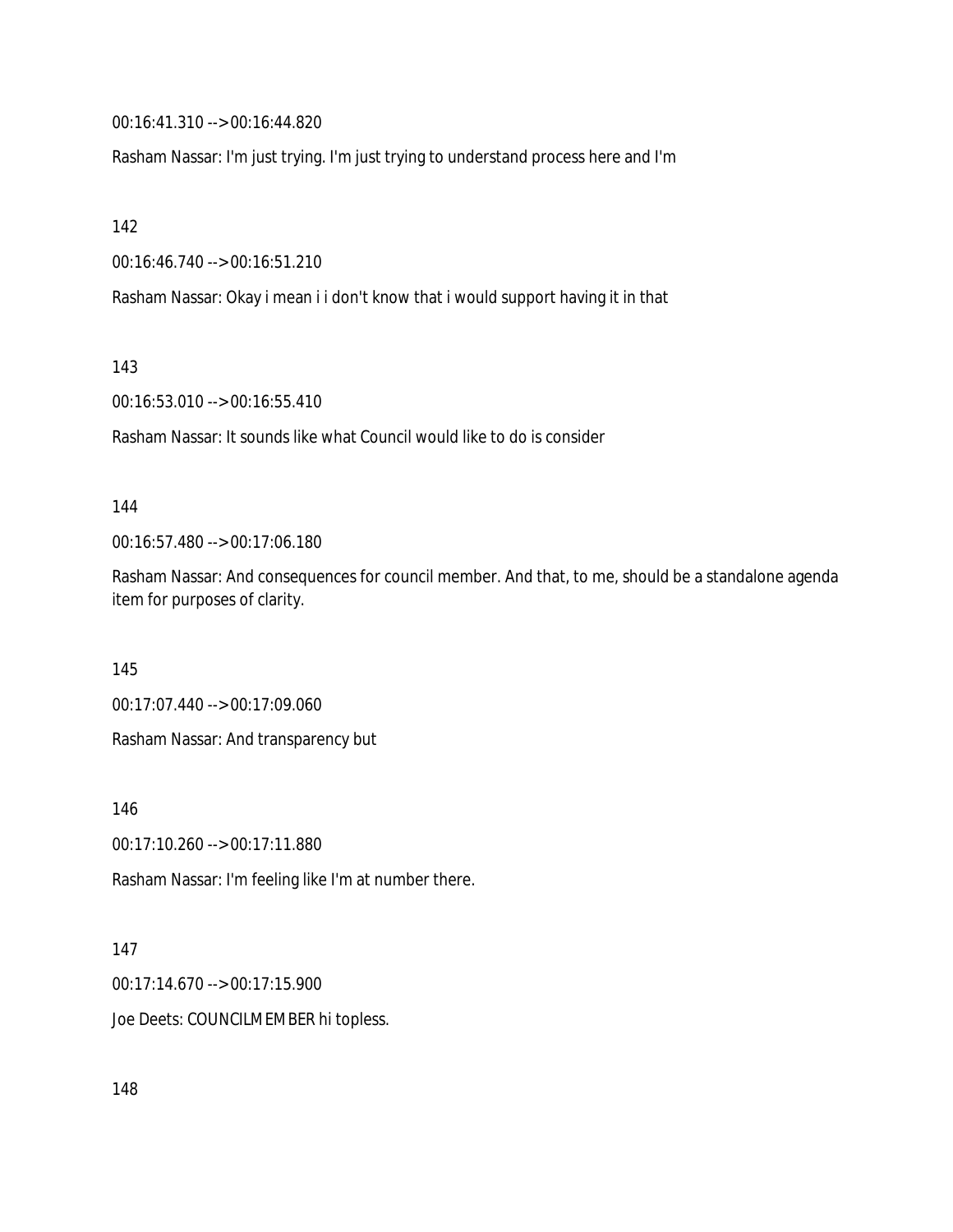00:17:17.490 --> 00:17:25.710

Kirsten Hytopoulos: Just going quickly to a shampoo point. I have no problem. Second year again emotion from Leslie to create a stand alone item.

### 149

00:17:26.490 --> 00:17:39.960

Kirsten Hytopoulos: I'm actually I was raising my hand, mostly just to clarify something with you, Joe. Are you suggesting that for all items. We're agreeing to one time or were you suggesting for the controversial items that you are bringing as

150

00:17:40.290 --> 00:17:57.300

Joe Deets: Well hey thanks for clarifying. Just to be clear, it was relating to the item that COUNCILMEMBER Medina requested and because I, you know, if we follow the dynamics. We have I think that would be that would be helpful. So just, just for that item.

151

00:17:58.560 --> 00:18:04.380

Joe Deets: So where are we at Mayor I are you adding an item to the agenda, or are you not

### 152

00:18:07.080 --> 00:18:15.600

Leslie Schneider: I think I am not adding the item. I'm not adding the item to the agenda. I'm going to bring it up instead in item seven, see, and

#### 153

00:18:16.680 --> 00:18:20.220

Leslie Schneider: Out of discussion if it looks like their support for it. I will bring a motion.

154

00:18:21.240 --> 00:18:23.520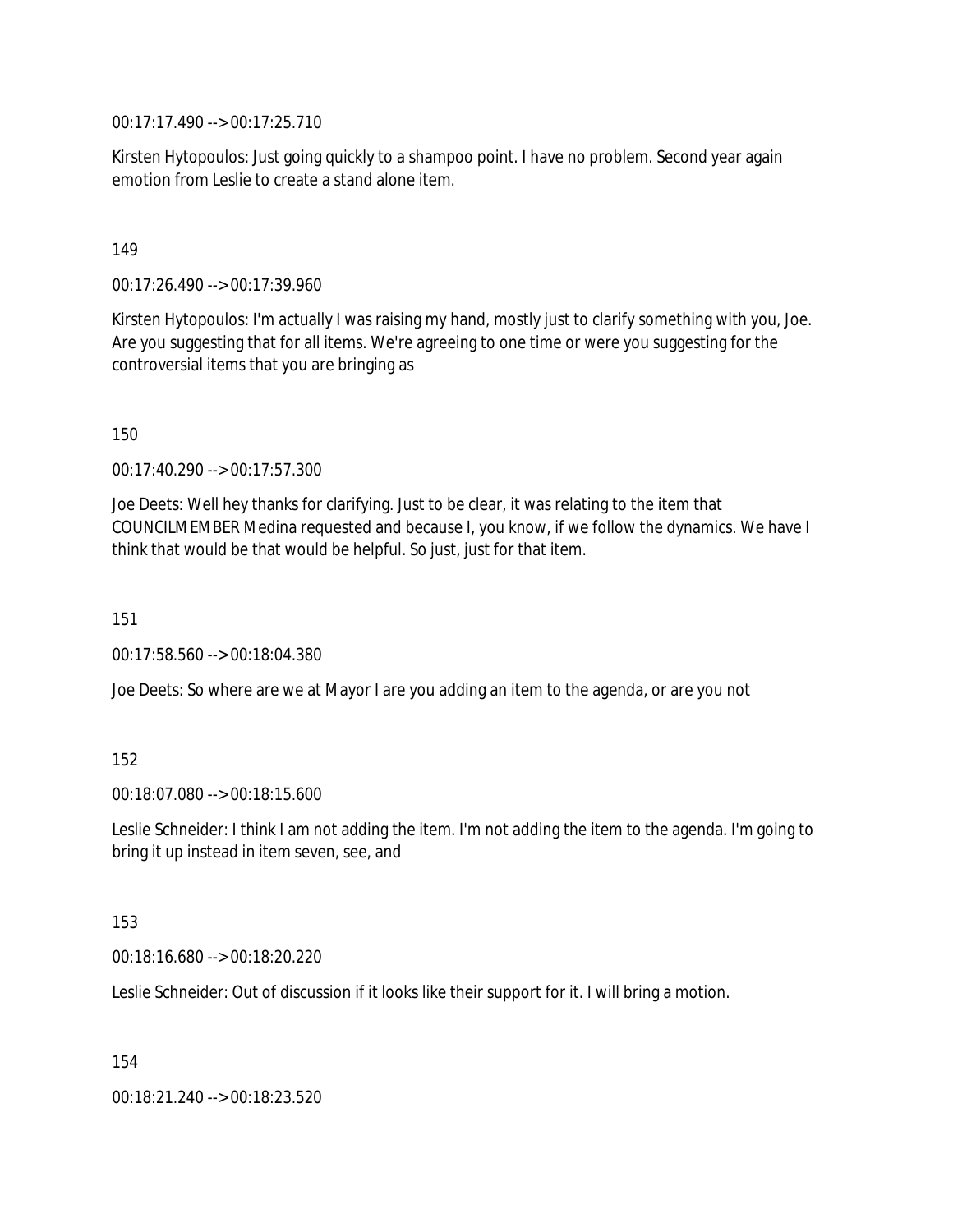Joe Deets: Okay, that's better. Now, sir,

155

00:18:24.150 --> 00:18:27.870

Rasham Nassar: Yeah, um, I would strongly encourage us to have a standalone agenda item.

156

00:18:28.740 --> 00:18:34.080

Rasham Nassar: Because it does sound that there are some specific content by some council members to form emotion and take action.

157

00:18:34.440 --> 00:18:42.780

Rasham Nassar: Related to this specific topic tonight. I think it's only fair that it be pulled from that agenda discussion and discuss as a standalone issue.

158

00:18:43.320 --> 00:18:50.640

Rasham Nassar: I would also request that we broaden the discussion to include other council member actions that were committed across the past two weeks.

159

00:18:50.880 --> 00:19:03.450

Rasham Nassar: And have an opportunity to discuss accountability for some of the actions that some other council members took throughout the throughout the course of the last week and the week before related to the appointment of Miss Matthews to the planning commission

160

00:19:05.790 --> 00:19:06.210

Joe Deets: Okay.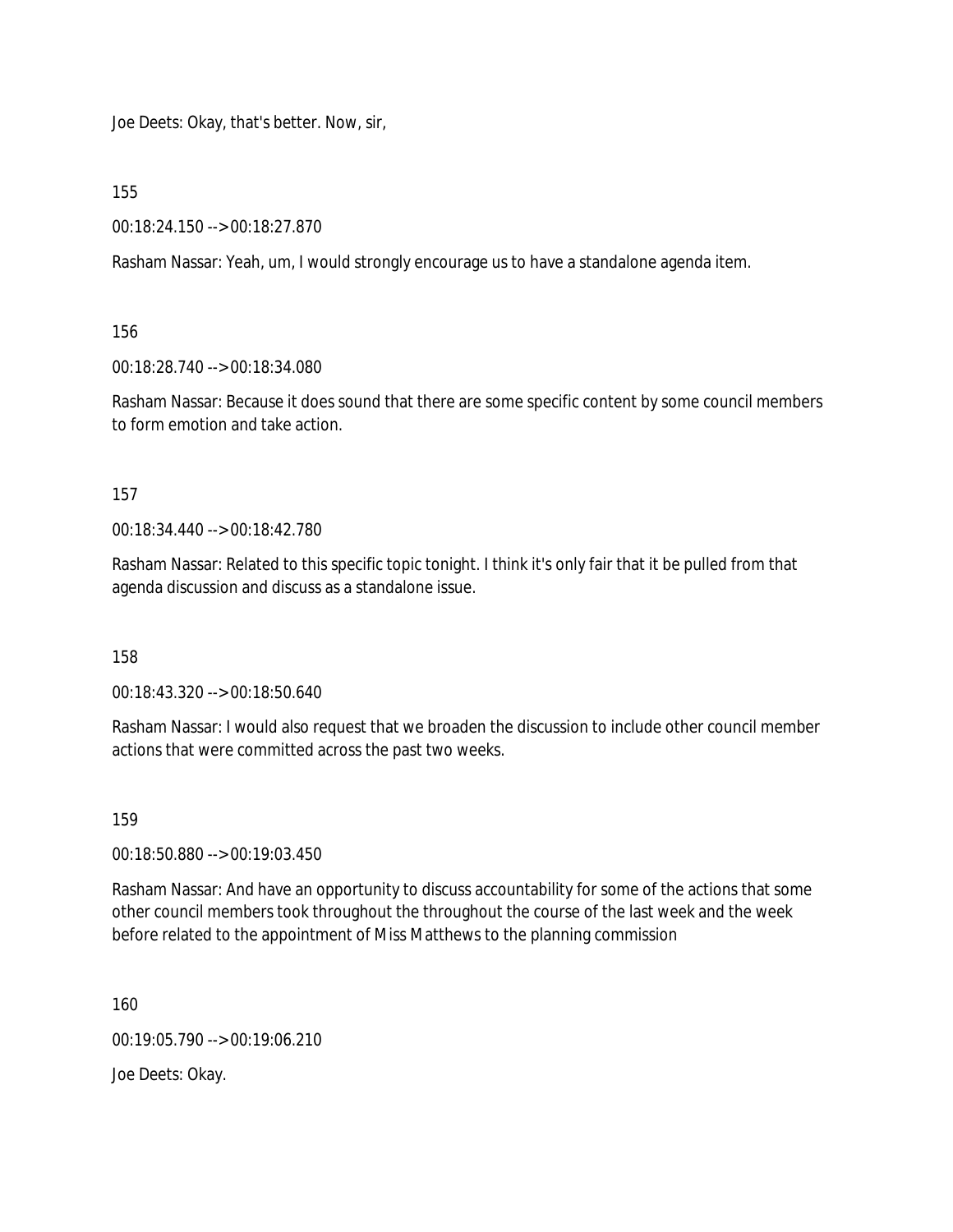161 00:19:06.930 --> 00:19:08.280 Joe Deets: So remember us

162

00:19:09.360 --> 00:19:18.000

Kirsten Hytopoulos: I think at this point it is so clear that we need to have a standalone meeting or we need to have a retreat and we need to get a facilitator in here to work with us.

163

00:19:18.450 --> 00:19:25.110

Kirsten Hytopoulos: There's nothing that's going to put productive will come of what we're talking about doing this is going to devolve into just a back and forth.

164

00:19:25.560 --> 00:19:36.780

Kirsten Hytopoulos: Like naturally devolved on its own. Last week there's I. Does anybody here believe that there's going to be a productive conversation and I and I hear what Cole was saying in the beginning, I do believe we need to have

165

00:19:37.950 --> 00:19:46.380

Kirsten Hytopoulos: We need to address simply and succinctly, we need to respond statements statements of fact that come up and I hope we're going to be able to figure out how to do that.

166

00:19:46.620 --> 00:19:55.230

Kirsten Hytopoulos: In our meetings. But at this point, we're talking about some just huge relational issues and i i think that we need to set some time time for this.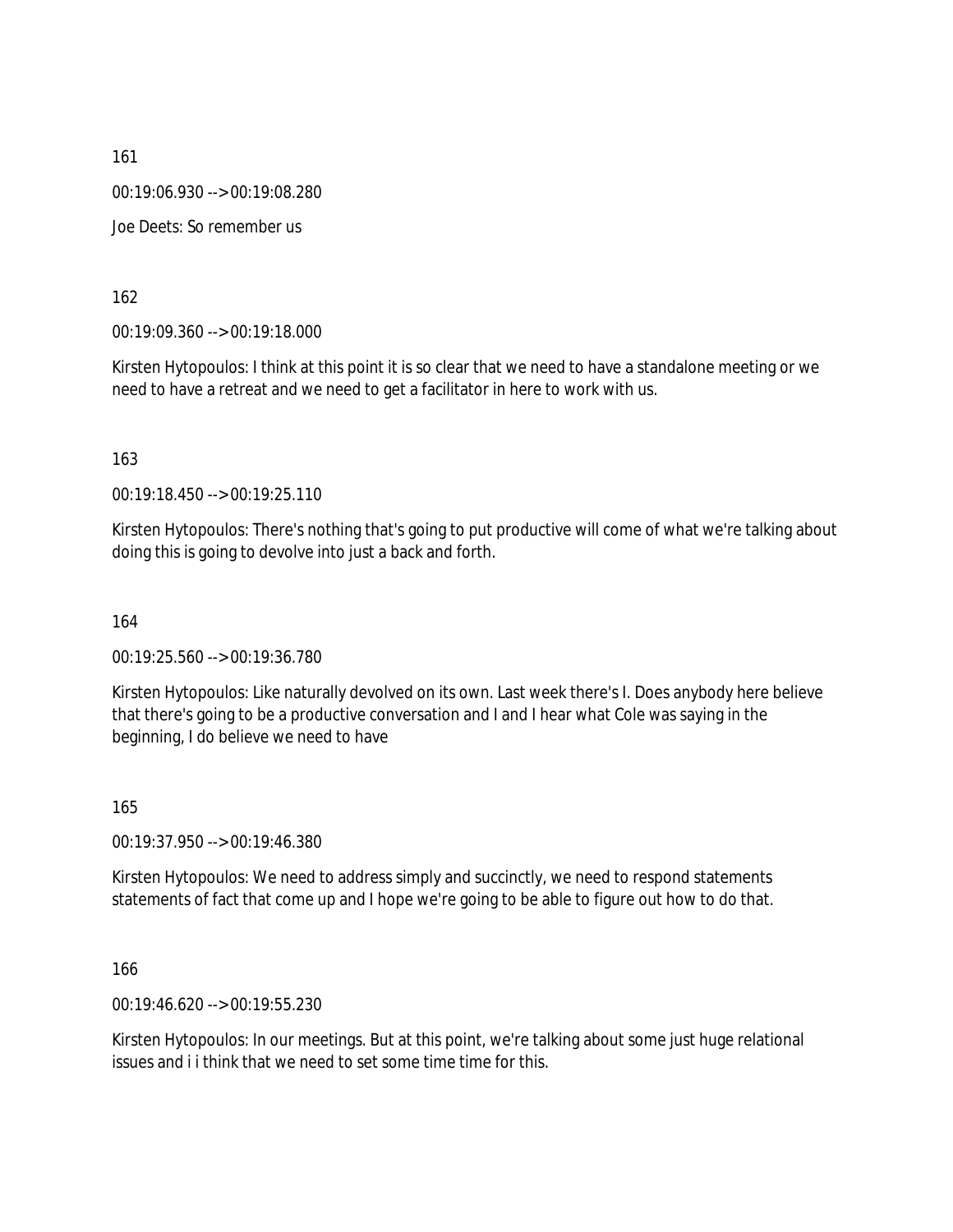00:19:59.130 --> 00:20:00.810

Kirsten Hytopoulos: An app. Could I say one more thing.

168

00:20:01.350 --> 00:20:01.770

Joe Deets: Please do.

169

00:20:01.800 --> 00:20:08.010

Kirsten Hytopoulos: Be issue, the issue regarding the substance of the subcommittee is a different issue than all of this other stuff.

#### 170

00:20:08.430 --> 00:20:24.120

Kirsten Hytopoulos: That is a that is an issue of that subcommittee needed to move forward and it's and we've we've we've actually gotten feedback as well from the, from the planning chair, we have to wait that's business, we have to deal with. But it. But as far as going into all sorts of other

171

00:20:25.620 --> 00:20:29.940

Kirsten Hytopoulos: Councils Council behavioral stuff. I think we need to have a retreat. Okay.

172

00:20:30.720 --> 00:20:35.700

Joe Deets: Tips for Pollock. You had your hand up that you dropped it. Do, do you wish to speak.

173

00:20:36.750 --> 00:20:48.510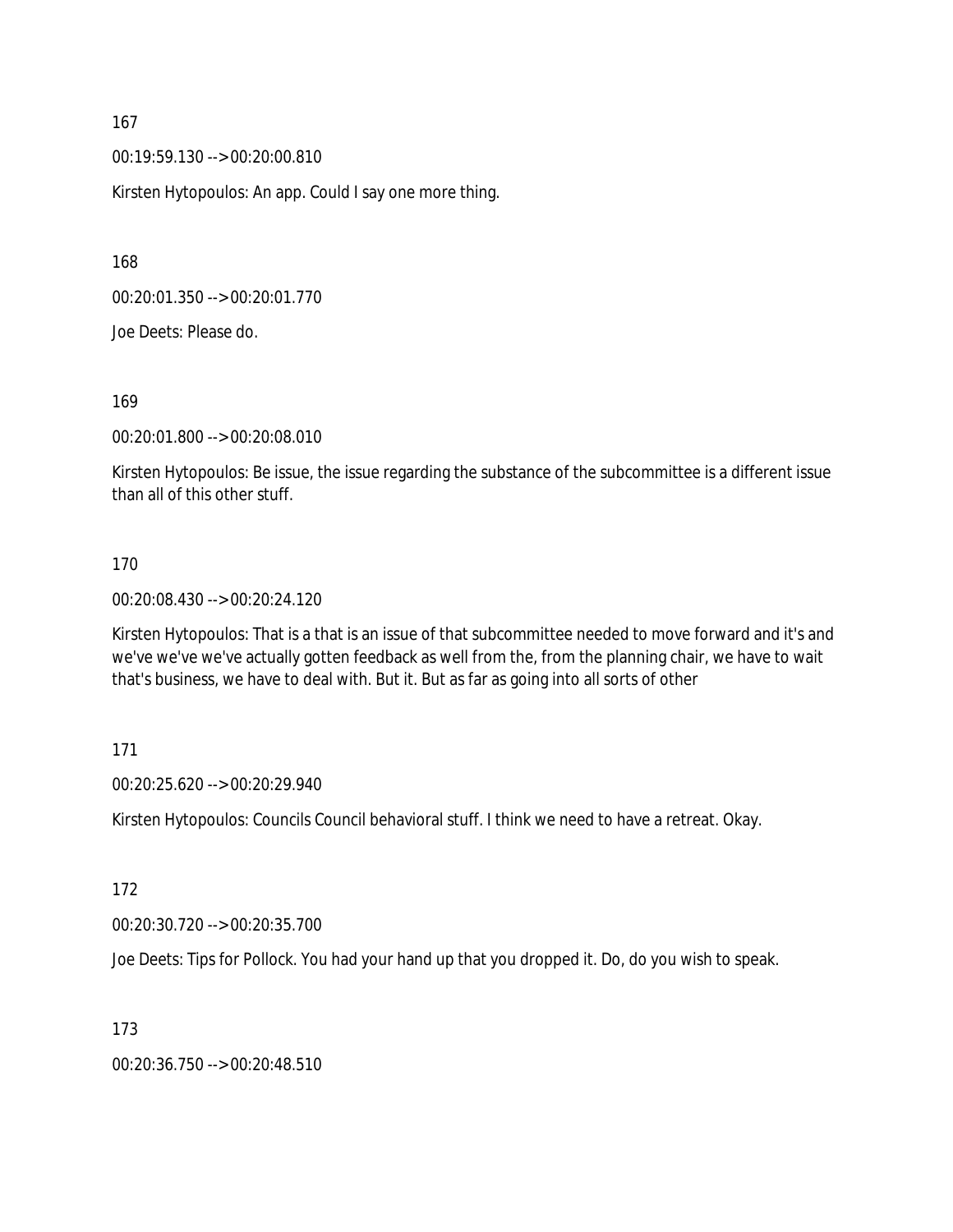Michael Pollock: Yeah, I think that um I appreciate people expressing how they feel. I do agree with what COUNCILMEMBER high topless said we we really need to have

174

00:20:50.220 --> 00:20:59.700

Michael Pollock: Some sort of a retreat or something. I saw I second that. I think that would be much more constructive than what's being proposed healer here which you know is

## 175

00:21:00.300 --> 00:21:11.730

Michael Pollock: I think you can all understand is catching me off guard a bit, and there are issues that I have with other council members statements and stuff. I would prefer to talk to them offline about it but

## 176

00:21:13.020 --> 00:21:22.890

Michael Pollock: I'm certainly not prepared to talk tonight about it. And I think this will devolve into just, you know, not a productive conversation. So I would like to

### 177

00:21:24.600 --> 00:21:38.340

Michael Pollock: Form something some sort of meeting that that is productive and that gets us in a moving forward in a positive direction. So I would think it would be much more productive to have a meeting about how we're going to work together.

178

00:21:39.510 --> 00:21:41.400

Michael Pollock: And then what's been proposed here.

179

00:21:42.420 --> 00:21:42.660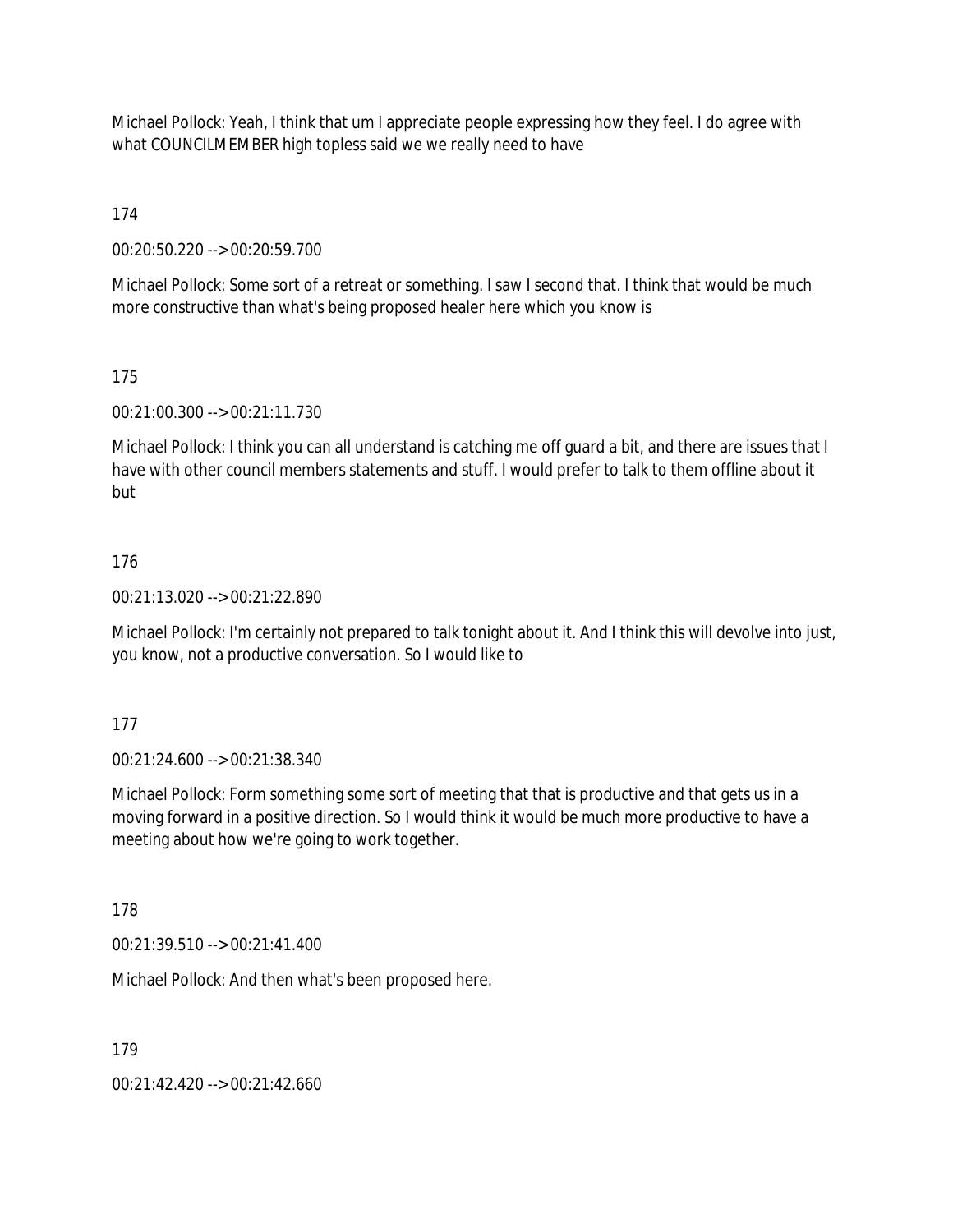Michael Pollock: Okay.

## 180

00:21:42.960 --> 00:21:46.590

Joe Deets: Let me just say I haven't talked much just trying to organize the meeting, but

## 181

00:21:47.970 --> 00:21:55.860

Joe Deets: I understand, everyone's emotions. Totally. But I'm just concerned about what we're being what's being introduced tonight.

## 182

00:21:57.540 --> 00:22:06.480

Joe Deets: If let me just say can if the only way I could see anything coming out of this is if we keep it short, concise, to the point

### 183

00:22:08.010 --> 00:22:18.150

Joe Deets: And then leave the other issues for a more appropriate time. I'm just very concerned about. We've had three meetings have gone to 1130

### 184

00:22:19.500 --> 00:22:37.770

Joe Deets: Folks that ain't gonna happen tonight. I'm going to turn this thing off before that. Okay, so I'm just so, so I'm going to ask. Seriously, do you want, and I tried to intimidate anybody. I just say Do you want this on the agenda or not it was put it to a vote. Okay.

185

00:22:40.410 --> 00:22:41.340

Leslie Schneider: Are you addressing me,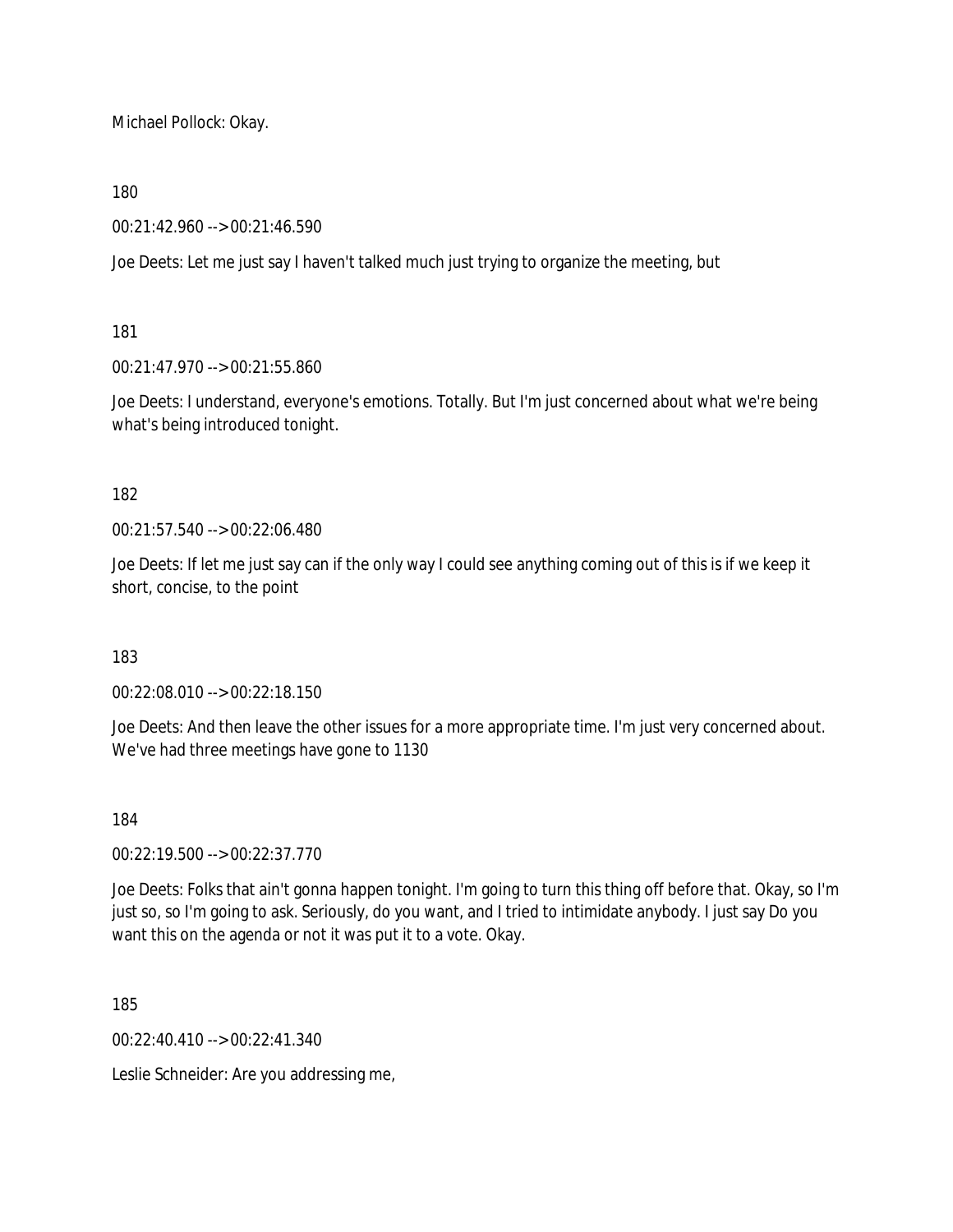186 00:22:41.940 --> 00:22:42.750 Joe Deets: I guess, man.

187

00:22:43.530 --> 00:23:04.200

Leslie Schneider: So let me just say that if this is going to come up under item seven. See, I'm willing to have a very, very narrow discussion if it's going to be, um, if it's going to go into an agenda item of its own. And, you know, it sounds like it will get brought into no matter what the intent is and

188

00:23:06.240 --> 00:23:06.840

Leslie Schneider: So,

189

00:23:08.100 --> 00:23:10.170 Leslie Schneider: I, I'm going to pull my

190

00:23:11.220 --> 00:23:23.880

Leslie Schneider: I am not going to put it out there as an agenda item of its own. I will bring it up under item seven, see, and I will keep my remarks very narrow and hopefully Council can keep this discussion very narrow

191

00:23:24.990 --> 00:23:34.260

Leslie Schneider: Because we do have business that needs to be moved forward if it does so somebody else can bring it up as an item on its own, because I've pulled my own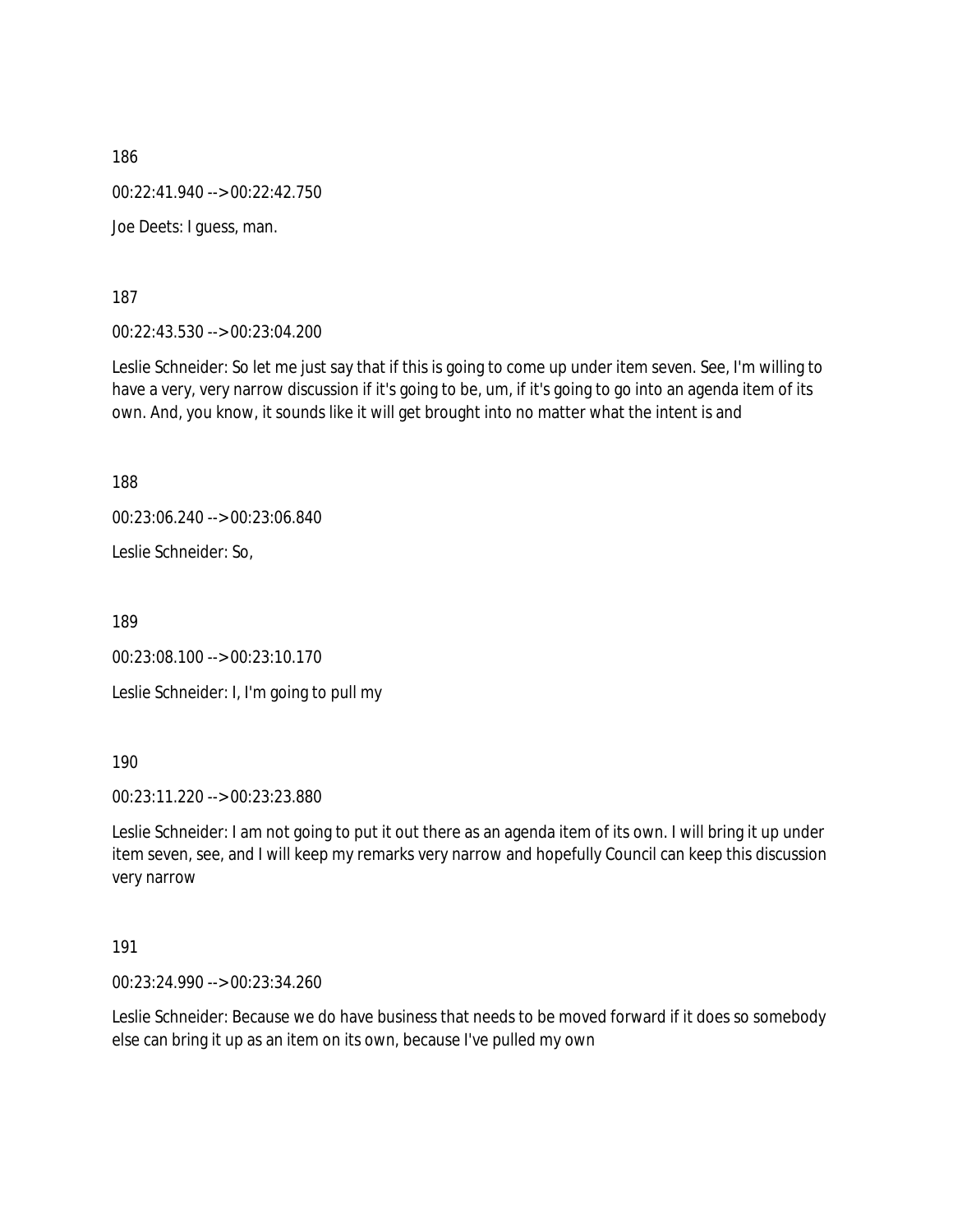00:23:35.280 --> 00:23:43.500

Leslie Schneider: Request for the agenda item, but if we but at some point, I do believe we are going to have a full code of conduct conversation and

193

00:23:44.460 --> 00:23:56.940

Leslie Schneider: You know if that has to happen tonight, then it could happen tonight, but I am not putting it on the agenda. Right now I will do the small part that I feel needs to be done either under item seven seat.

194

00:23:58.050 --> 00:23:58.350

Leslie Schneider: And

195

00:23:59.280 --> 00:24:00.330

Joe Deets: Comes number Nasser

196

00:24:04.080 --> 00:24:12.300

Joe Deets: Okay, alright, so that I know it's been pulled up to. I have a, I don't see any other hands up. Do we have a motion to approve the agenda, as amended.

197

00:24:18.630 --> 00:24:20.460

Kol Medina: Moved. Okay.

198

00:24:21.690 --> 00:24:23.700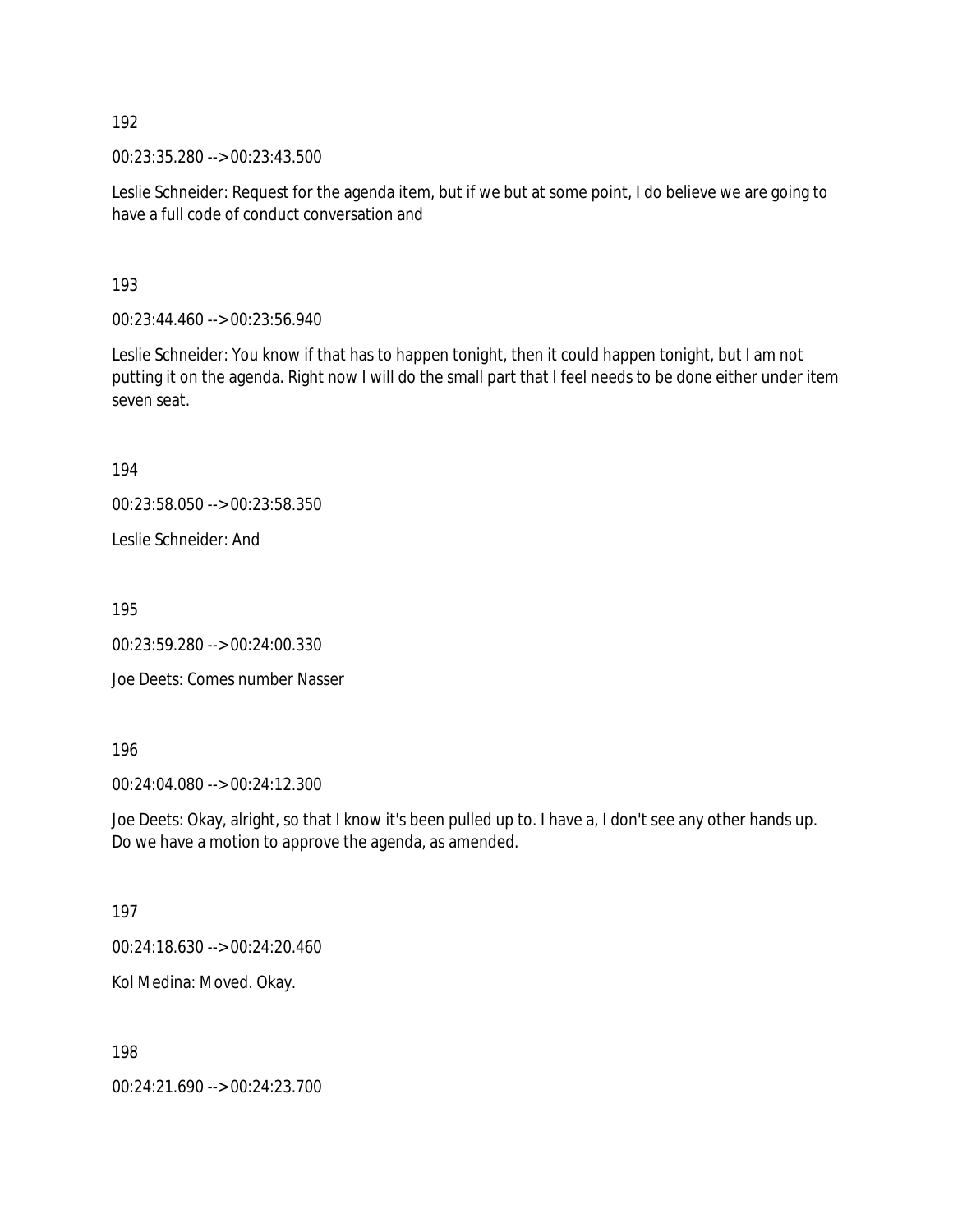Joe Deets: All. Oh, okay.

199

00:24:23.880 --> 00:24:26.370

Joe Deets: All in favor of the amended agenda, say aye.

200

00:24:27.150 --> 00:24:28.170 Kol Medina: Aye. Aye.

201

00:24:28.860 --> 00:24:35.760

Joe Deets: Any opposed, okay. So we have one item added to the agenda. Thank you. And

202

00:24:38.280 --> 00:24:43.470

Joe Deets: Conflict of interest. Does anyone have a conflict of interest that they need to disclose.

203

00:24:45.420 --> 00:24:51.390

Joe Deets: Okay. Hearing none, we're going to go to the mayor's report mayor Snyder.

204

00:24:54.690 --> 00:25:02.310

Leslie Schneider: Alright, well thank you all very much. I will make this very brief. First of all, I just want to welcome Deputy Mayor deep

205

00:25:03.060 --> 00:25:06.750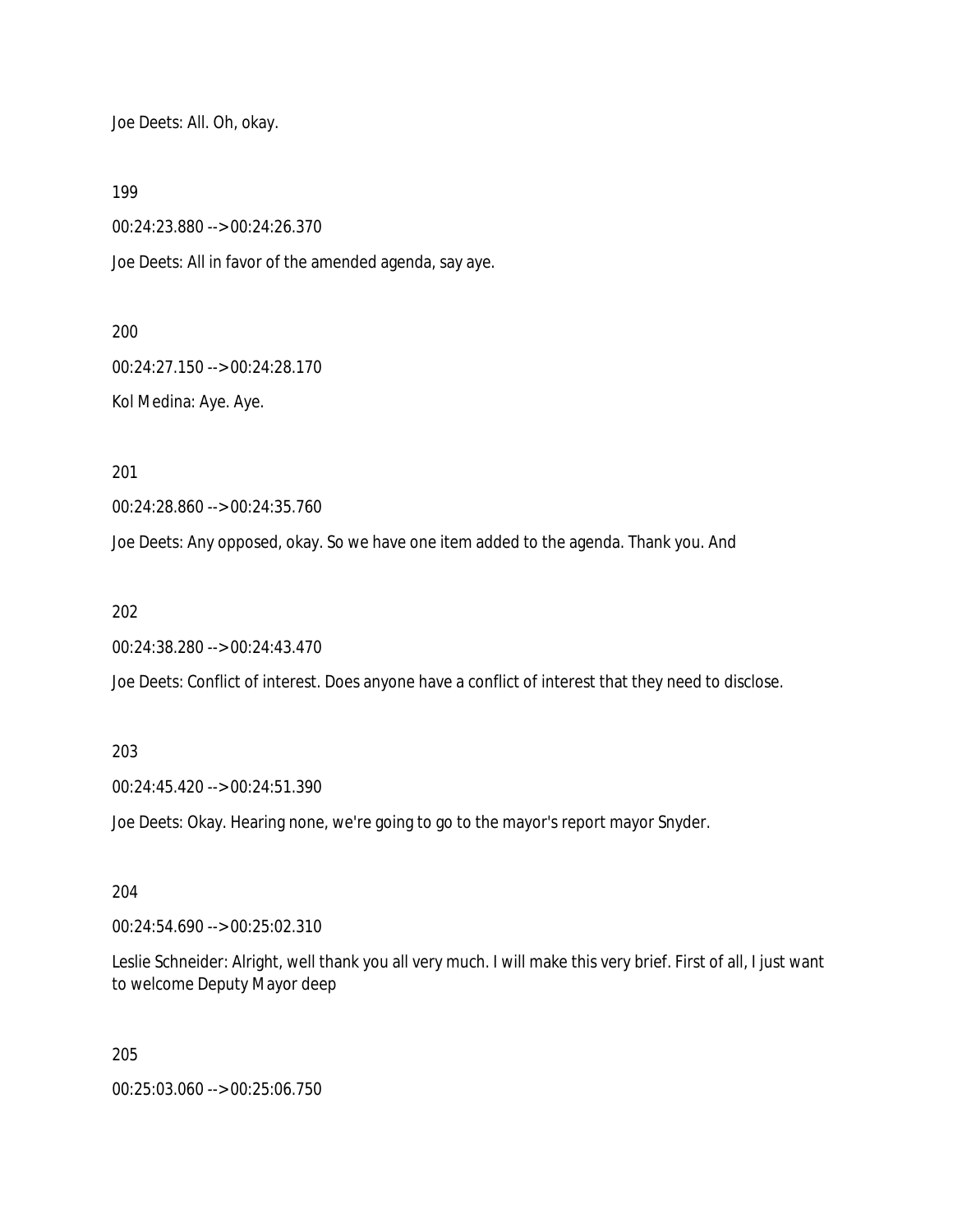Leslie Schneider: I now look forward to working with you over the next six, the next six months.

## 206

00:25:07.230 --> 00:25:14.460

Leslie Schneider: And then the other quick thing I wanted to say is that I'm also looking forward to next week's discussion, led by Chief Clark on use of force.

## 207

00:25:14.850 --> 00:25:34.470

Leslie Schneider: And I also really want to thank him for providing a lot of information in the recent seeing managers reports to so i think that you know he has not waited for this for next week's agenda. He's really kind of prepped us with some good discussion. And I'm looking forward to that.

208

00:25:35.550 --> 00:25:36.300

Leslie Schneider: So,

209

00:25:36.840 --> 00:25:40.830

Leslie Schneider: I would like to see us. And I can chat about this next week, but I

210

00:25:40.830 --> 00:25:53.250

Leslie Schneider: Would like to see us maybe create some sort of a town hall discussion that would come out of the, the use of force conversation. And with that I'll turn it back to the Chair. Thank you.

211

00:25:53.760 --> 00:25:58.110

Joe Deets: THANK YOU. THANK YOU MAYOR, CITY managers report.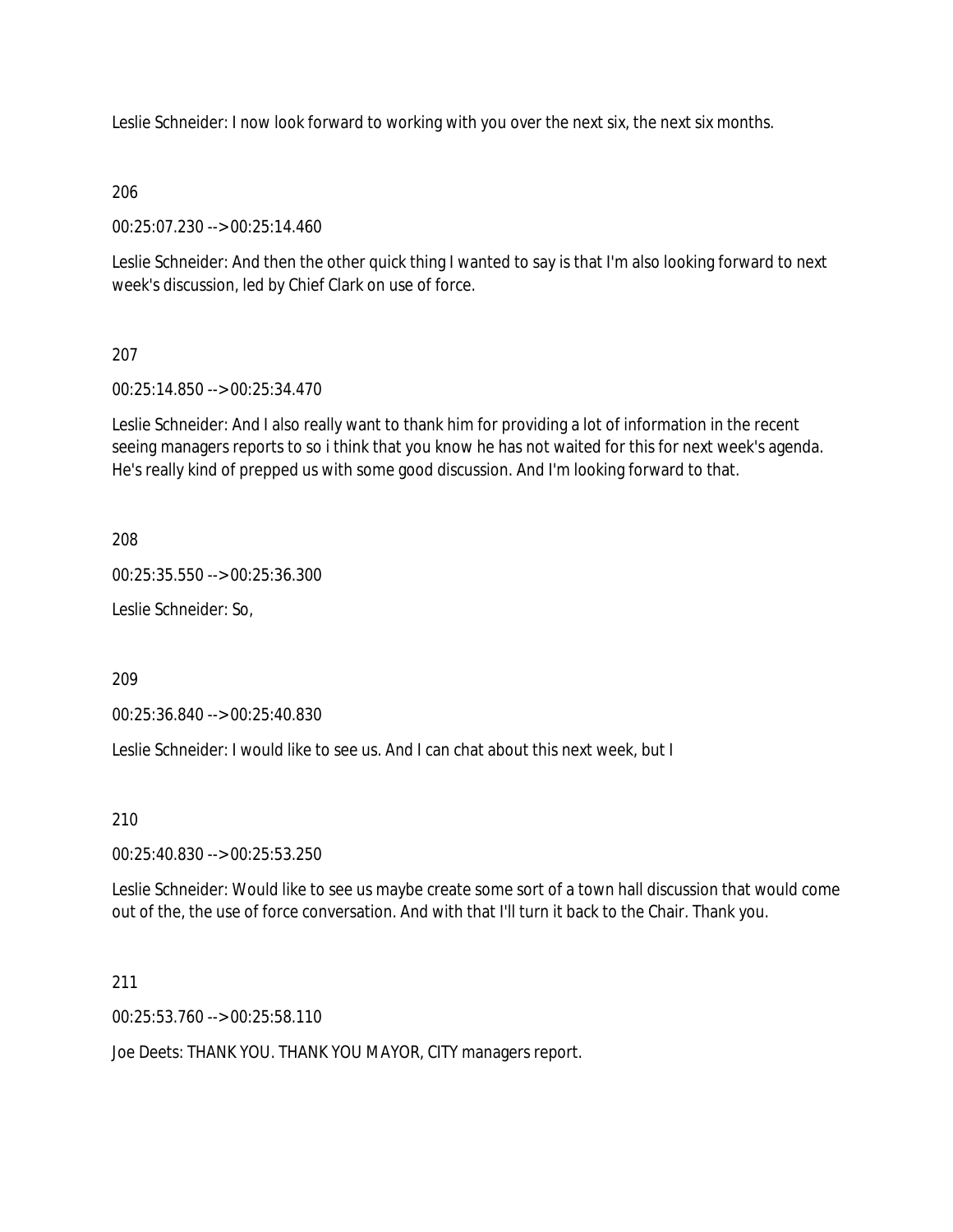00:25:59.280 --> 00:26:07.680

Morgan Smith: Thank you. I have two or three items I wanted to highlight for you tonight. One is that I

213

00:26:09.540 --> 00:26:11.640

Morgan Smith: Move forward with the work to

214

00:26:12.300 --> 00:26:13.350

Morgan Smith: Initiate our

### 215

00:26:13.950 --> 00:26:22.020

Morgan Smith: Partnership with Sgr ON THE CITY MANAGER search for the transition and we have a draft agreement that we're working to execute

### 216

00:26:22.290 --> 00:26:29.550

Morgan Smith: And I think the council members have been contacted by Ron Holyfield to have your conversations with him as well. So the first

### 217

00:26:30.300 --> 00:26:39.180

Morgan Smith: deliverable, so to speak, is is for you to review and approve the brochure that will be used as the marketing instrument that will publicize the position.

218

00:26:39.840 --> 00:26:53.160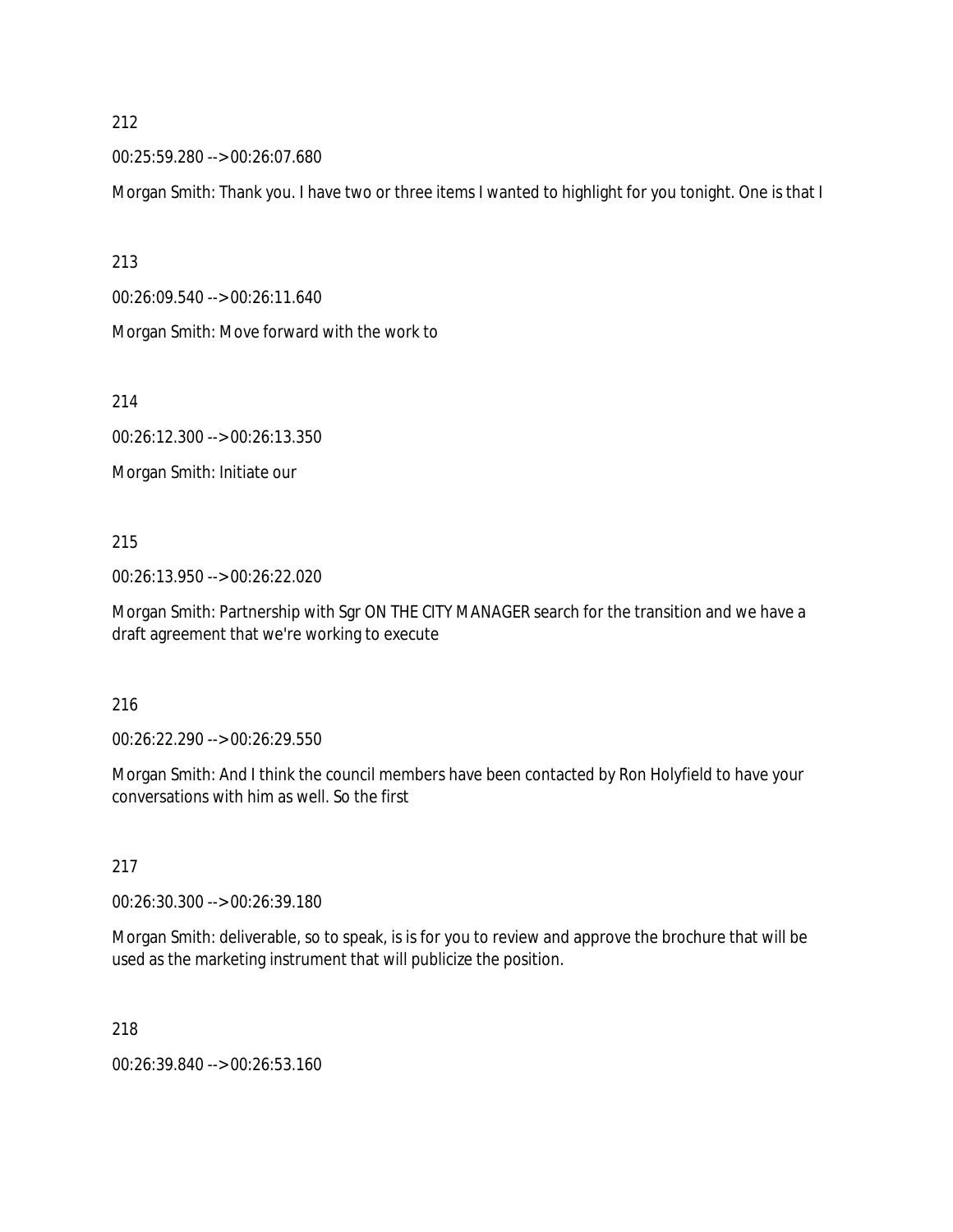Morgan Smith: And so his conversation with you as an ingredient in their drafting of that. And then the brochure will come to Council potentially on the 28th, depending on how how quickly things can move. So that's, that's where that project stands

219

00:26:54.780 --> 00:27:00.300

Morgan Smith: Secondly, I wanted to follow up there was a request, I think kind of conversationally at last week's

## 220

00:27:00.600 --> 00:27:09.390

Morgan Smith: City Council meeting to check in on how mask enforcement was going when we got to this point. The following week, so I just wanted to let you know that

### 221

00:27:10.290 --> 00:27:16.320

Morgan Smith: Her chief Clark, in keeping with the governor's orders and the direction from the Washington State Patrol.

### 222

00:27:16.830 --> 00:27:22.920

Morgan Smith: Our police officers have continued to focus on education and awareness of the mask requirement over the last week or so.

### 223

00:27:23.520 --> 00:27:31.920

Morgan Smith: Rather than enforcement of the misdemeanor offense, but the good news. I want to make sure everyone knows is that the observations from our officers.

#### 224

00:27:32.250 --> 00:27:36.780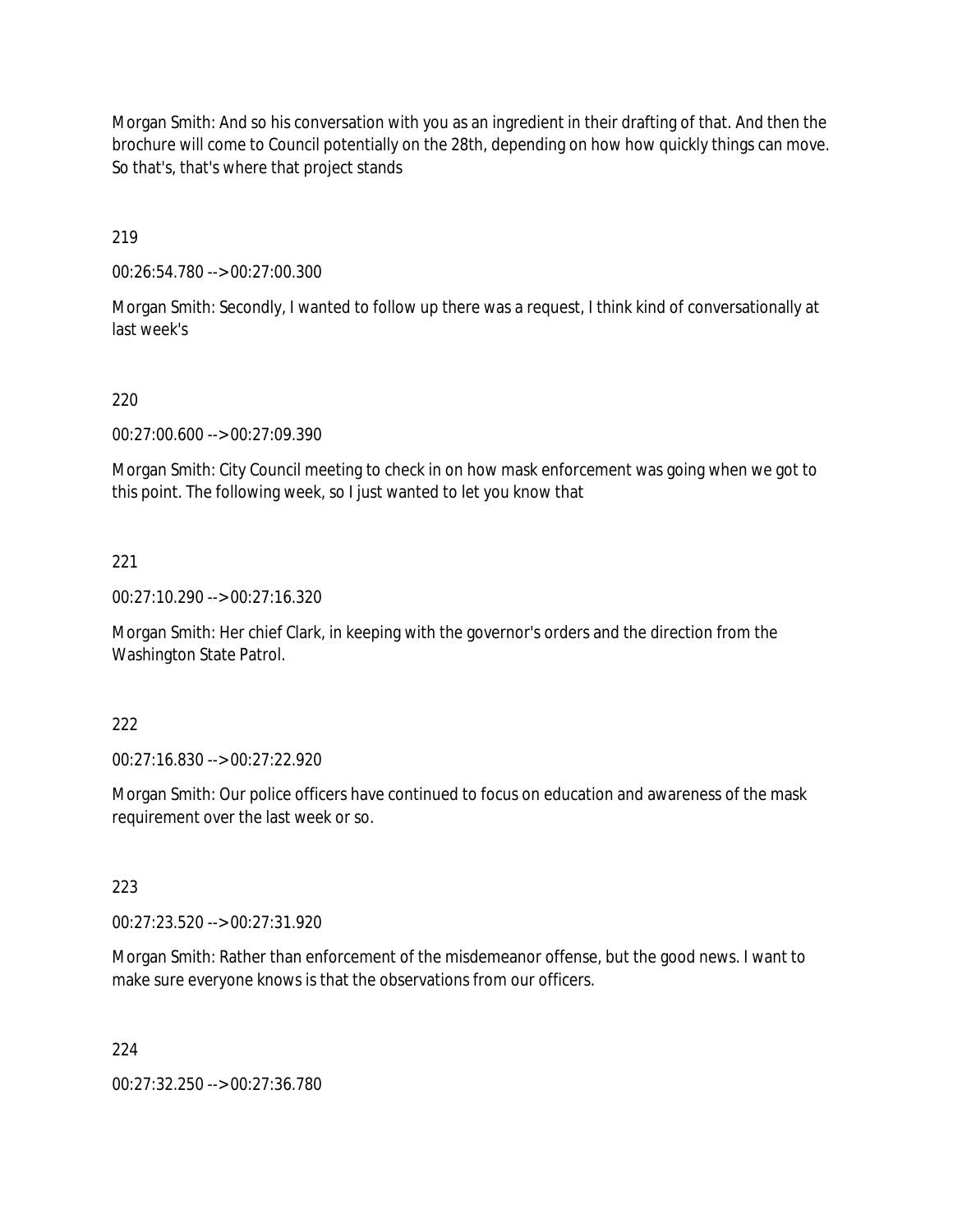Morgan Smith: Out in the field are that they're considered there appears to be considerable compliance with the mandate

225

00:27:37.380 --> 00:27:44.970

Morgan Smith: And so far we have not found this week, any calls for actual calls for service for individuals who refuse to comply.

# 226

00:27:45.510 --> 00:27:54.630

Morgan Smith: So that's the approach, they're going to continue to use for the time being, I think most of you know that the governor had a press conference tonight this afternoon to clarify that.

# 227

00:27:55.140 --> 00:28:02.850

Morgan Smith: He's extending the same requirement that was put in place in Yakima statewide. So the businesses are being asked to turn away customers you don't wear masks.

228

00:28:03.960 --> 00:28:13.830

Morgan Smith: So that's where that stands. And then the last one is a little bit of a technical issue. I hope you'll give me a minute or two to walk you through a logistical

229

00:28:15.390 --> 00:28:31.710

Morgan Smith: Kind of confluence of things that we have realized here and we will be bringing a draft ordinance for you next week for you to consider approving and here's what's going on. We have our phase reopening plan that the Governor is leading us through that's county by county

230

00:28:32.970 --> 00:28:44.460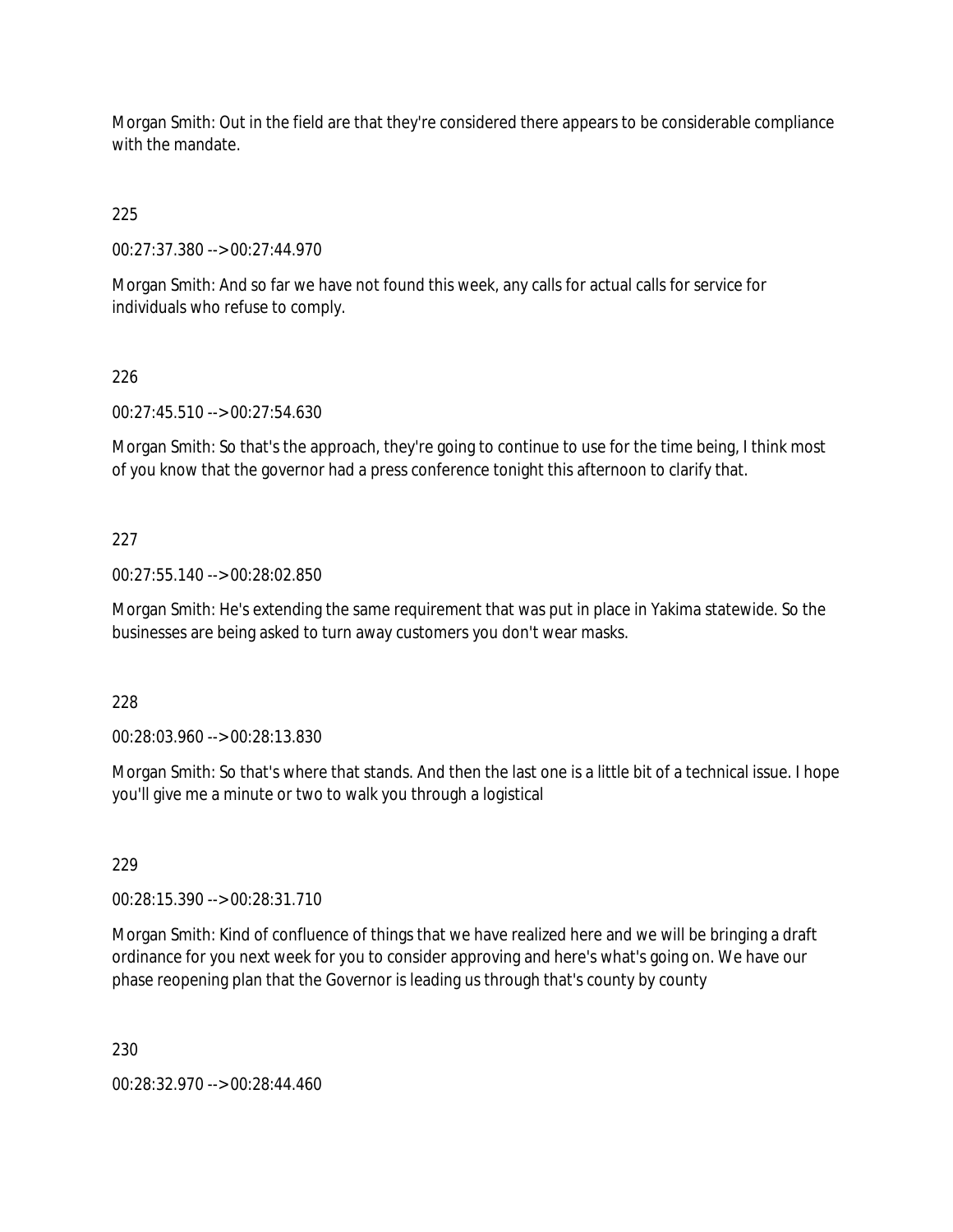Morgan Smith: Outside of that track are a series of orders related to exemptions to the open public meetings act the OPM a those things are not synced up in terms of timeline and they are in different

231

00:28:45.900 --> 00:28:58.800

Morgan Smith: They're on different lanes, so to speak, those the exemption to the opium. A is is is the set of orders, for example, that makes it the case that your meetings are required to be remote right now.

232

00:29:00.060 --> 00:29:04.620

Morgan Smith: When that exemption falls off. There will be a series of things that change.

## 233

00:29:05.700 --> 00:29:13.740

Morgan Smith: And without going into chapter and verse of what will change one thing that will change is that any public meeting that is

234

00:29:14.910 --> 00:29:16.380

Morgan Smith: Covered by the opium a

235

00:29:17.430 --> 00:29:24.510

Morgan Smith: could still happen remotely and quite likely we would probably choose to have many meetings either be completely or partially remote

### 236

00:29:25.200 --> 00:29:34.140

Morgan Smith: But whether you're holding it as a remote meeting or not. You're required under the PMA to provide physical access for somebody to come and view the meeting.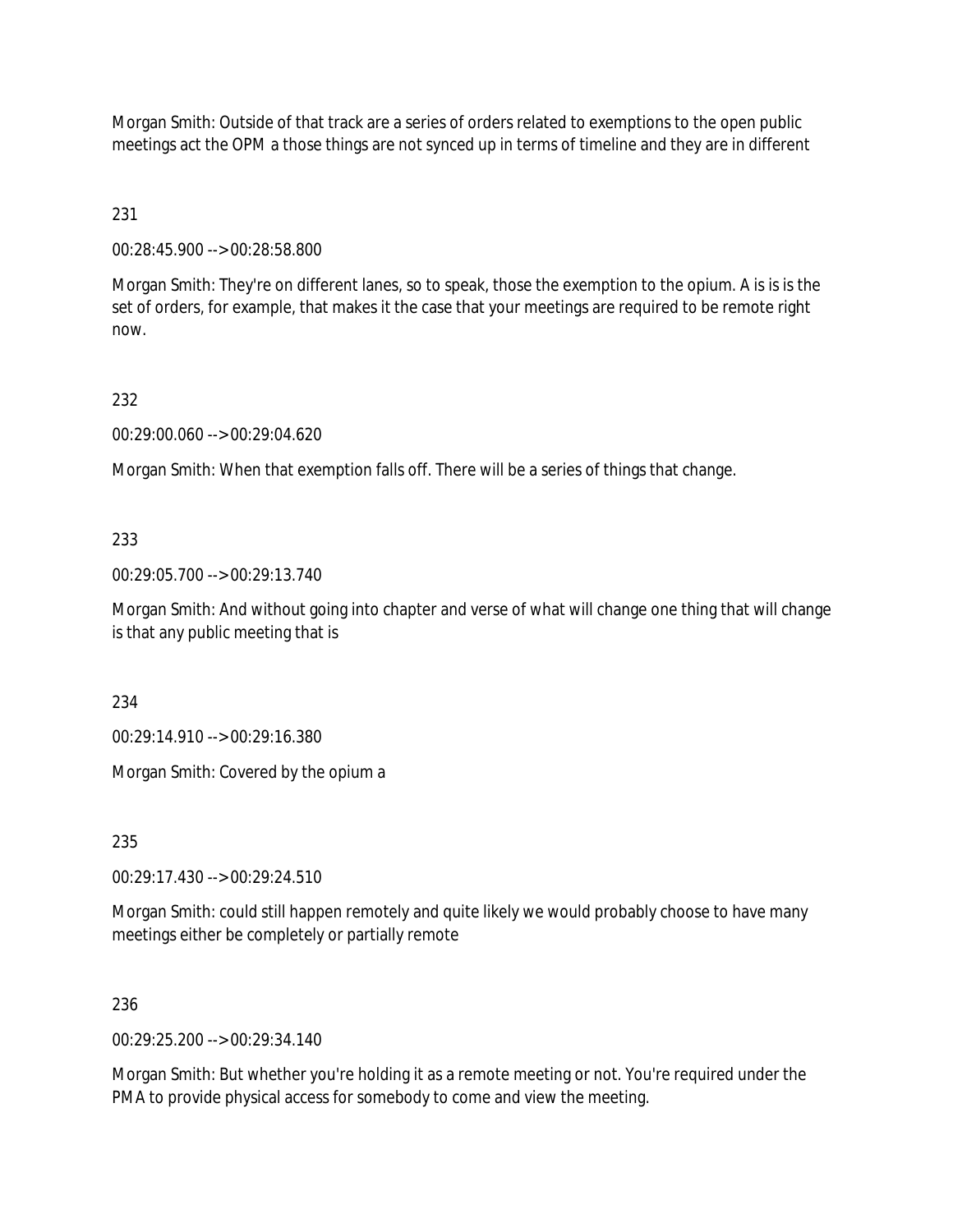00:29:34.770 --> 00:29:42.390

Morgan Smith: So the narrow part that we're worried about or concerned with is not council meetings, not Planning Commission meetings.

238

00:29:42.720 --> 00:29:50.760

Morgan Smith: We, we are happy to arrange for there to be a physical opportunity for people to show up even if your meetings are being conducted entirely remotely.

## 239

00:29:51.480 --> 00:30:02.550

Morgan Smith: But for all of our other advisory meetings, the Council by code has set those up and asked that they follow the PMA even though they're not required to by the state.

240

00:30:03.060 --> 00:30:10.860

Morgan Smith: And so whatever that would lead us is when this OH PMA exemption falls away all of the advisory committee meetings that we have, we would have to

## 241

00:30:11.250 --> 00:30:18.180

Morgan Smith: Also provide a physical location for somebody to come and watch those and we don't believe that's the intent of

## 242

00:30:18.810 --> 00:30:25.710

Morgan Smith: The way the city elected to abide by that higher level of standard then is otherwise required by the state.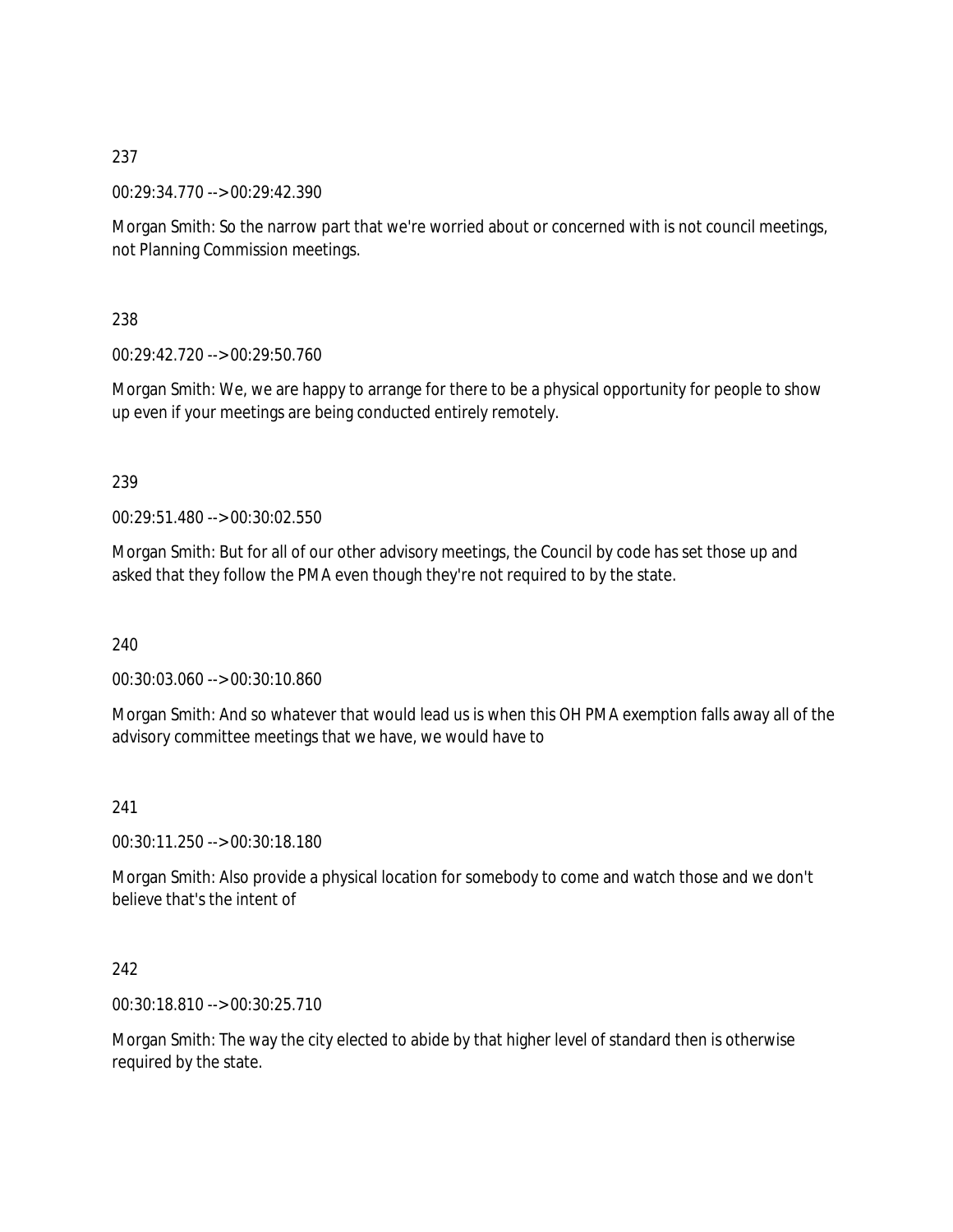00:30:26.190 --> 00:30:32.970

Morgan Smith: So the draft ordinance. We're going to bring to you and I can't make an administrative change because this requirement is in our, in our code.

244

00:30:33.390 --> 00:30:43.290

Morgan Smith: So the purpose of the draft ordinance will be to outline that for this time period while we're in this state of affairs not forever if we have a meeting.

245

00:30:43.830 --> 00:30:54.810

Morgan Smith: Where we are allowing public access via the remote platform. And it's not a meeting of a body that is covered by the state OPM is just subject to our heightened level of standards.

246

00:30:55.500 --> 00:31:09.180

Morgan Smith: We will for this time period, say that the public access is satisfied by public access to the remote platform that we don't have to. In addition, provide a physical opportunity for somebody to come here to city hall to watch that remote meeting.

#### 247

00:31:10.830 --> 00:31:13.470

Morgan Smith: The advantage of doing that which we can talk more about next week.

248

00:31:13.800 --> 00:31:24.390

Morgan Smith: Is that it will allow us to keep our committee meetings running and going to the degree we can, if we don't do this, I'm going to have to make some choices about when meetings. Can't happen because we're not able to provide that physical access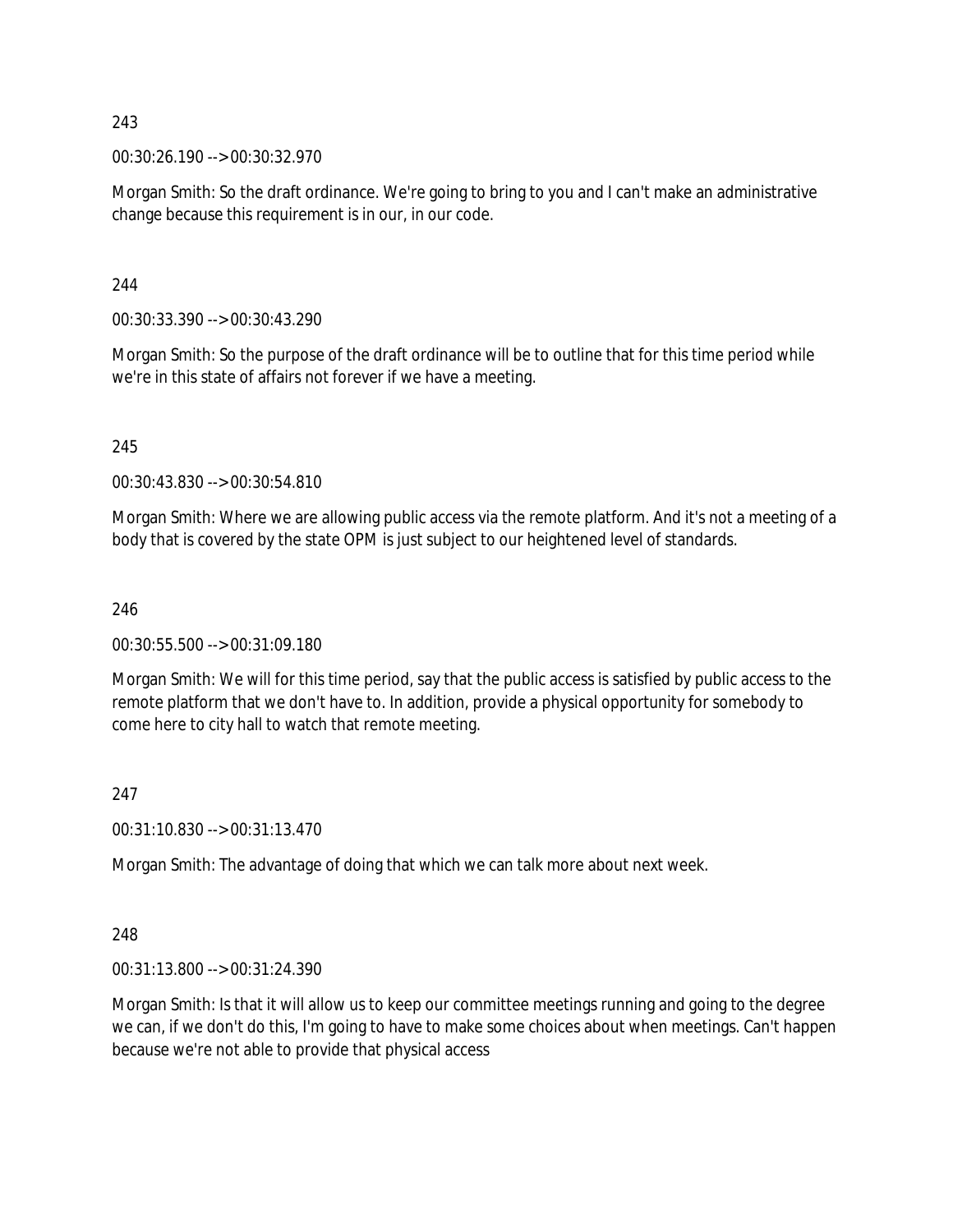00:31:25.050 --> 00:31:28.860

Morgan Smith: So that's for next week, but I just wanted to give you a little heads up because of the

250

00:31:29.670 --> 00:31:38.190

Morgan Smith: Time sensitivity. We weren't sure whether that exception, which was scheduled to expire tonight would get extended again. It's been like a day by day thing.

251

00:31:38.370 --> 00:31:52.710

Morgan Smith: It did get extended till august 1 but we just want to get out from under that prospect that will arrive at a week where we can't manage that. So that was a bit of explanation for something that we're going to ask you to look at and consider a one touch approval next week.

252

00:31:56.790 --> 00:31:57.690

Joe Deets: All right. Thank you.

253

00:31:58.080 --> 00:32:10.920

Joe Deets: Thank you. Alrighty. We're going to move into presentations and number five at the race equity Task Force briefing and work plan update 30 minutes and

254

00:32:12.390 --> 00:32:15.270

Joe Deets: COUNCILMEMBER nisar, would you like to see this off.

255

00:32:17.040 --> 00:32:26.940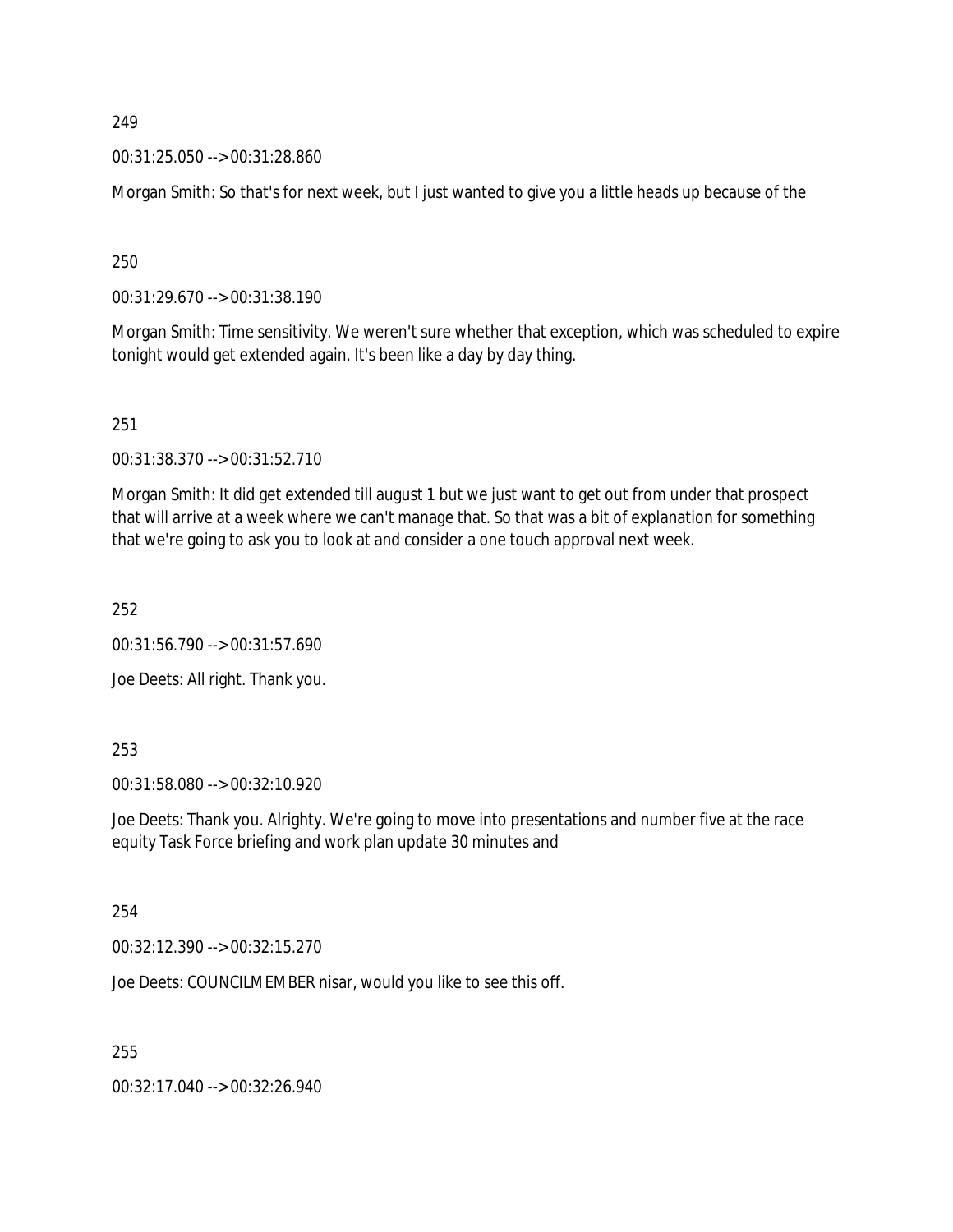Rasham Nassar: Sure. Thank you, Deputy Mayor deeds and welcome at Jane's chair Friday and chair Brenda

256

00:32:27.240 --> 00:32:34.470

Rasham Nassar: Fonterra Johnson has with us present in the room tonight. I'm really excited for this discussion. I'm not going to say much. I really just want to turn it over to

257

00:32:35.070 --> 00:32:43.110

Rasham Nassar: The to task force members that you see sitting in the room with us tonight, I believe we have several other in the attendees column as well.

## 258

00:32:45.090 --> 00:32:54.330

Rasham Nassar: And I do wonder if if the Council would be agreeable to allowing other Task Force members to join and speak.

259

00:32:55.140 --> 00:33:04.680

Rasham Nassar: It just might be more productive and efficient way for the task force to deliver its work plan is they tend to create sub groups and subcommittees and such to divvy up the work

260

00:33:04.980 --> 00:33:13.470

Rasham Nassar: I'm seeing a thumbs up from council member Medina and I hope y'all caught my my my hidden requests. There was to just have all the task force members in the room with us.

261

00:33:15.720 --> 00:33:31.920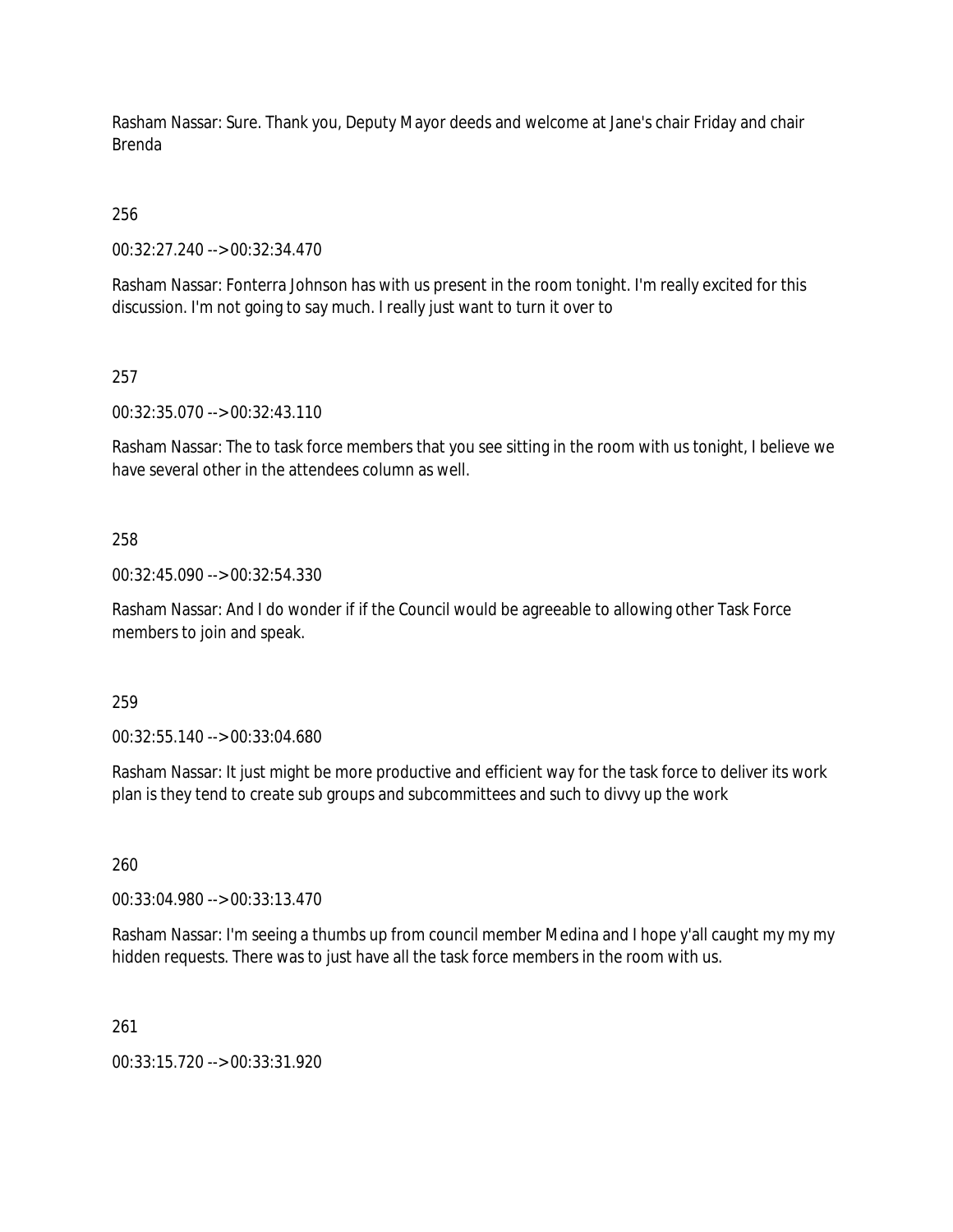Rasham Nassar: Okay, so hopefully city clerk can make that happen. Other than that, I'm just really grateful for the task for us, it's been inspiring to me to kind of be along on the journey of the task for us since its creation. Watch the task force evolve.

262

00:33:33.090 --> 00:33:40.170

Rasham Nassar: And work really hard and in a really committed and dedicated way on the most important issue.

## 263

00:33:40.650 --> 00:33:57.870

Rasham Nassar: In our community, also in our world today. And it takes a lot of bravery and courage to conduct this work. And so before I hand it off, hopefully to hers. I just want to say how grateful I am for all of you for your service and for being here with us tonight so I'm

264

00:33:58.950 --> 00:34:01.200

Rasham Nassar: Either one of you when I go ahead and take it over.

265

00:34:02.220 --> 00:34:03.090

Brenda Fantroy-Johnson: That would be me.

266

00:34:04.170 --> 00:34:15.750

Brenda Fantroy-Johnson: Thank you. Awesome. Thanks. Good to be mayor Joe and Mayor for having us here and allowing us all to be in the room because this is a joint effort.

267

00:34:16.290 --> 00:34:35.640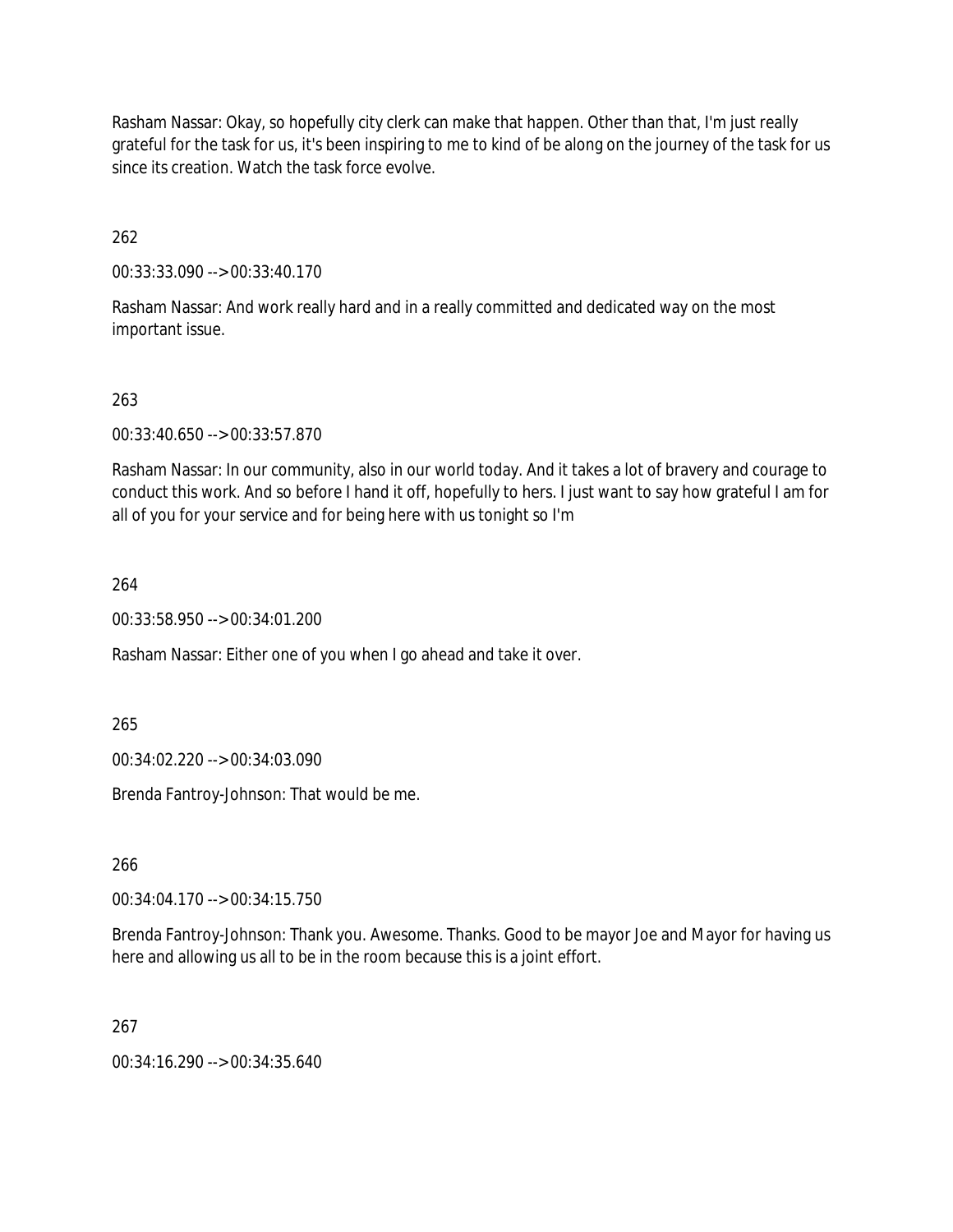Brenda Fantroy-Johnson: I want to thank the, the Council for their support of this task force since we've been since we've been created. You guys have supported our issues. So I did send out the document that I'm going to be reading from and I'm going to share my screen.

268

00:34:37.500 --> 00:34:40.230

Brenda Fantroy-Johnson: Just so I can see it.

269

00:34:43.320 --> 00:34:43.920

Brenda Fantroy-Johnson: To me.

270

00:34:46.200 --> 00:35:07.020

Brenda Fantroy-Johnson: Okay, so this is the city, city of Bainbridge Island raise equity task force. This is our 2020 mid year report, there's two parts. There's the background and the new revised revised work plan and budget. This is as of July 620 20. This is part one, the background in the work to present

271

00:35:08.850 --> 00:35:18.330

Brenda Fantroy-Johnson: And October of 2018 a large, diverse group of citizens came to the city council meeting and they spoke on the need to improve racial equity on the island.

272

00:35:19.080 --> 00:35:25.950

Brenda Fantroy-Johnson: We're providing this background because we know there are new Council members and we want to make sure that everybody's on the same page.

273

00:35:26.910 --> 00:35:43.980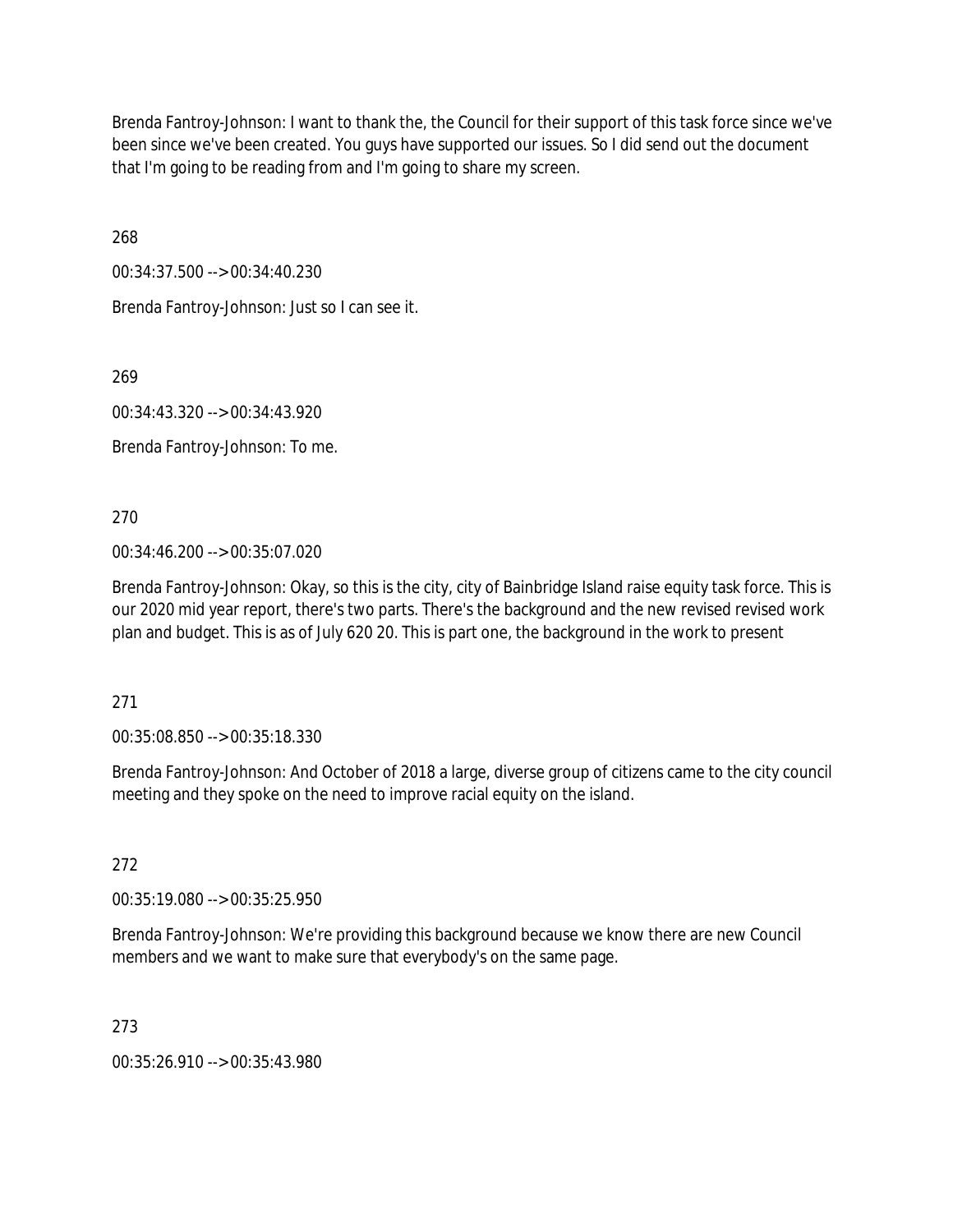Brenda Fantroy-Johnson: So, on December, the fourth by voting, the Council, the race equity Task Force was created our terms are originally six months, we've had two extensions and we are current until December 2020

274

00:35:45.540 --> 00:36:04.860

Brenda Fantroy-Johnson: Our current members are our original members are James Friday. So will it Jana chance there myself event Brenda layer Savannah roles that and Kiana shabby, and our liaisons at that time was Matt chairman job beats for Sean The Shire and

275

00:36:06.270 --> 00:36:22.230

Brenda Fantroy-Johnson: At this point, I just want to thank all of our past members and liaisons that we've had, we would, we would have not gotten this far. If it wasn't for all of the hard work that Joe and Jackie Chan put put in together.

276

00:36:23.310 --> 00:36:29.520

Brenda Fantroy-Johnson: You know, without job participation and ideas and perseverance, we wouldn't have gotten this far.

277

00:36:30.660 --> 00:36:41.460

Brenda Fantroy-Johnson: So our current members, like I said, it's a sham. She's Council liaison James Friday as the chairman. I'm the vice chair. So we'll have is the secretary and we have Savannah, and Peggy

278

00:36:44.340 --> 00:36:48.600

Brenda Fantroy-Johnson: There are currently to open positions on the task force and

279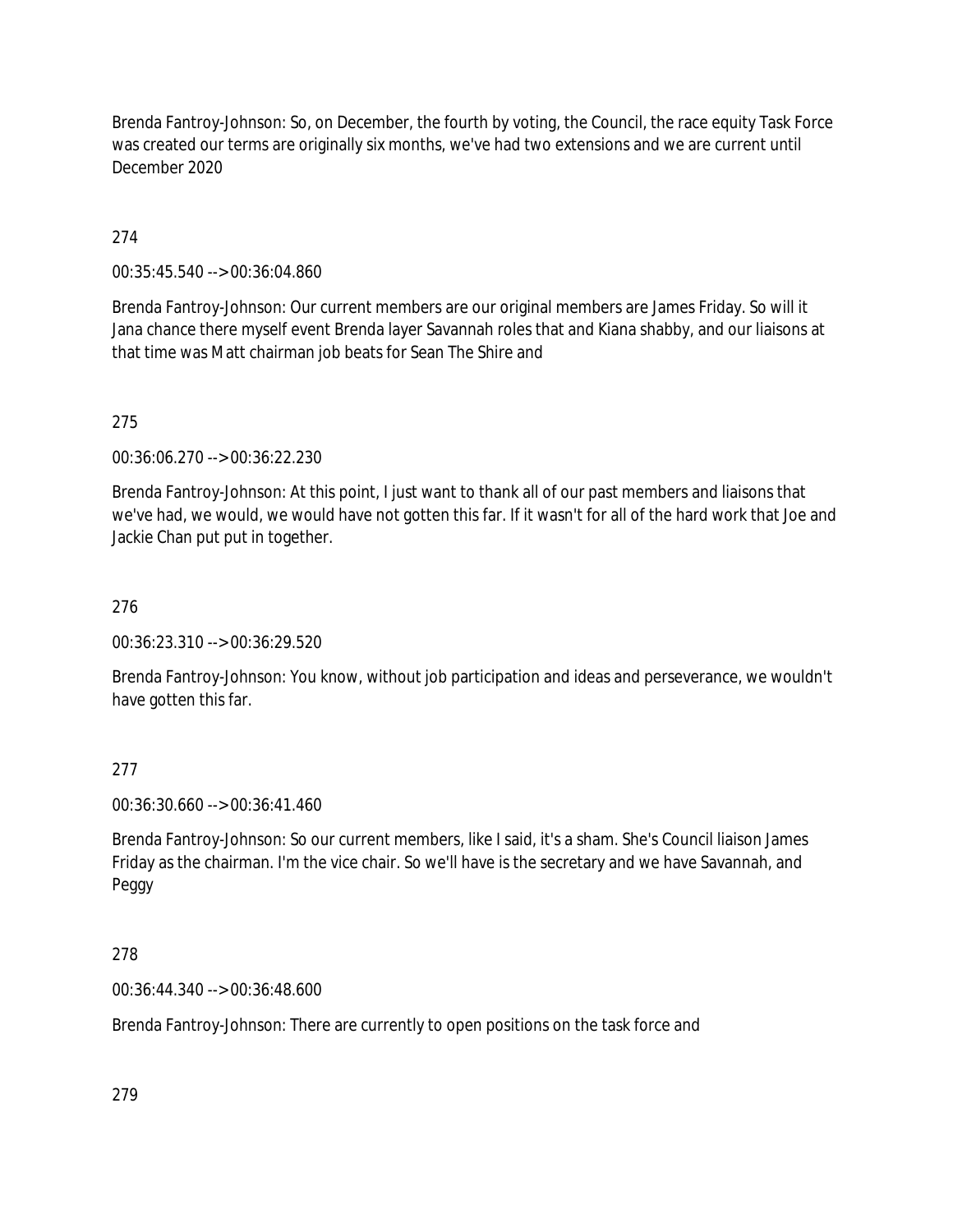00:36:49.860 --> 00:36:58.020

Brenda Fantroy-Johnson: The Council is currently reviewing these these applications and the appointments will begin in September of 2020

280

00:36:59.310 --> 00:37:09.600

Brenda Fantroy-Johnson: So our first meeting was March the 720 19 and we went to work really quick in finding ourselves by creating our scope of work.

281

00:37:10.710 --> 00:37:15.540

Brenda Fantroy-Johnson: Which was to develop a series of events through the end of the year to promote

282

00:37:16.980 --> 00:37:26.790

Brenda Fantroy-Johnson: Awareness and raise the Community's level of engagement around race and to encourage a dialogue between Bainbridge Island Earth and its elected officials on this topic.

283

00:37:27.690 --> 00:37:39.270

Brenda Fantroy-Johnson: The task force would invite the government alliance of race and equity, which was care and the people just to northwest first come and meet with the task force and then we would have a study session discussion.

284

00:37:40.320 --> 00:37:49.770

Brenda Fantroy-Johnson: The task for us to provide a series of recommendations to city council on ways in which the city can help the community become a more inclusive and responsive community.

285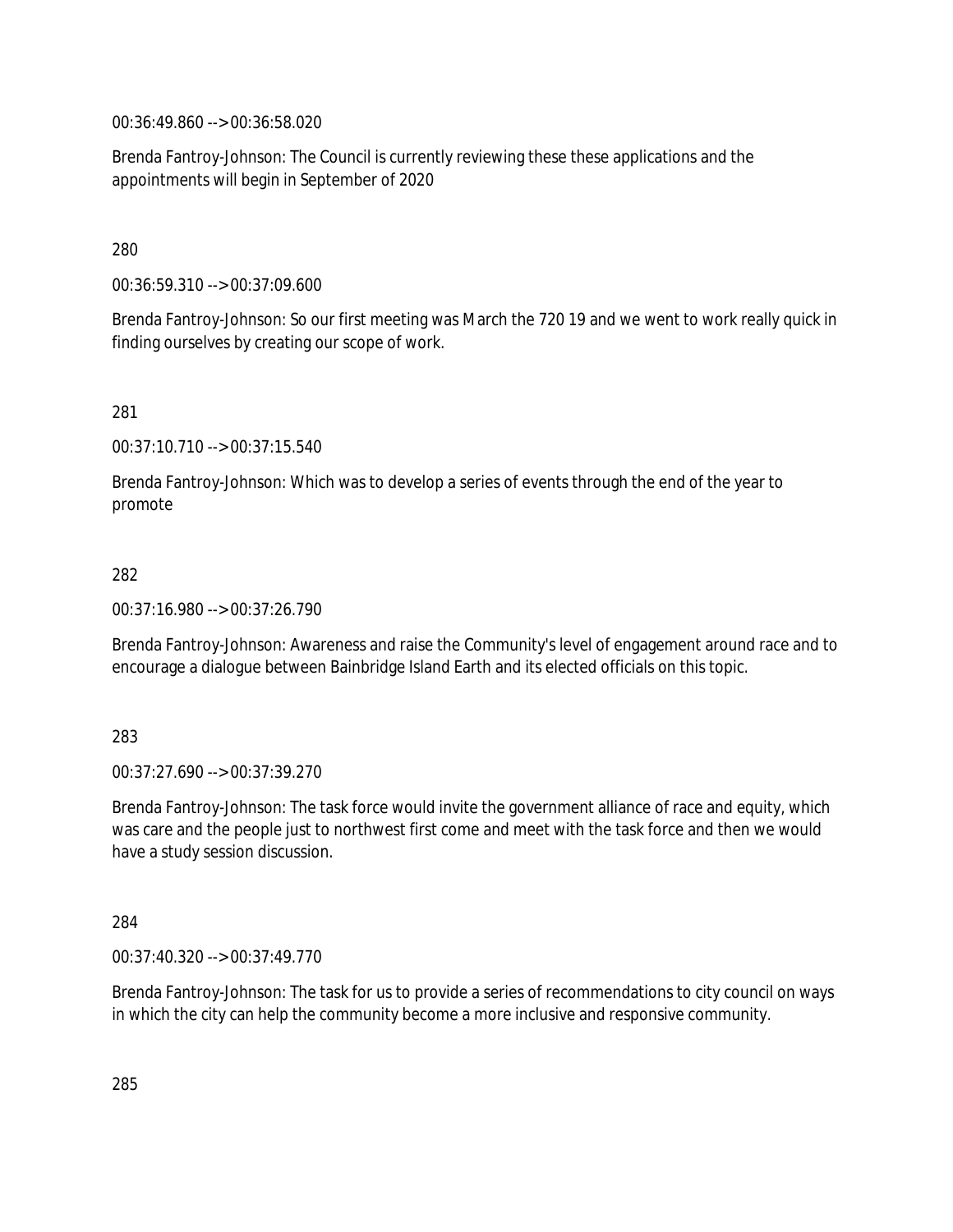00:37:51.150 --> 00:37:55.680

Brenda Fantroy-Johnson: When it comes to addressing racial inequities our mission statement.

286

00:37:56.100 --> 00:38:07.020

Brenda Fantroy-Johnson: The Bainbridge Island race equity Task Force is committed to building awareness solutions and leadership or racial justice by generating transformative ideas information and experiences.

287

00:38:07.860 --> 00:38:16.140

Brenda Fantroy-Johnson: We define racial justice as the systematic fair treatment of people of all races resolving an equitable opportunities and outcomes for all

288

00:38:17.100 --> 00:38:24.990

Brenda Fantroy-Johnson: We achieve our mission by Community Engagement we listen to the needs and the concerns of our neighbors with compassion and sharing our knowledge.

289

00:38:25.650 --> 00:38:32.460

Brenda Fantroy-Johnson: continuous learning deepening our understanding of institutional racism and how it impacts racial equity on the island.

290

00:38:33.150 --> 00:38:42.600

Brenda Fantroy-Johnson: Improving our skills and countering racism and organizing for racial justice by tapping the knowledge experts and traditions, who have undergone similar work.

291

00:38:43.530 --> 00:38:57.390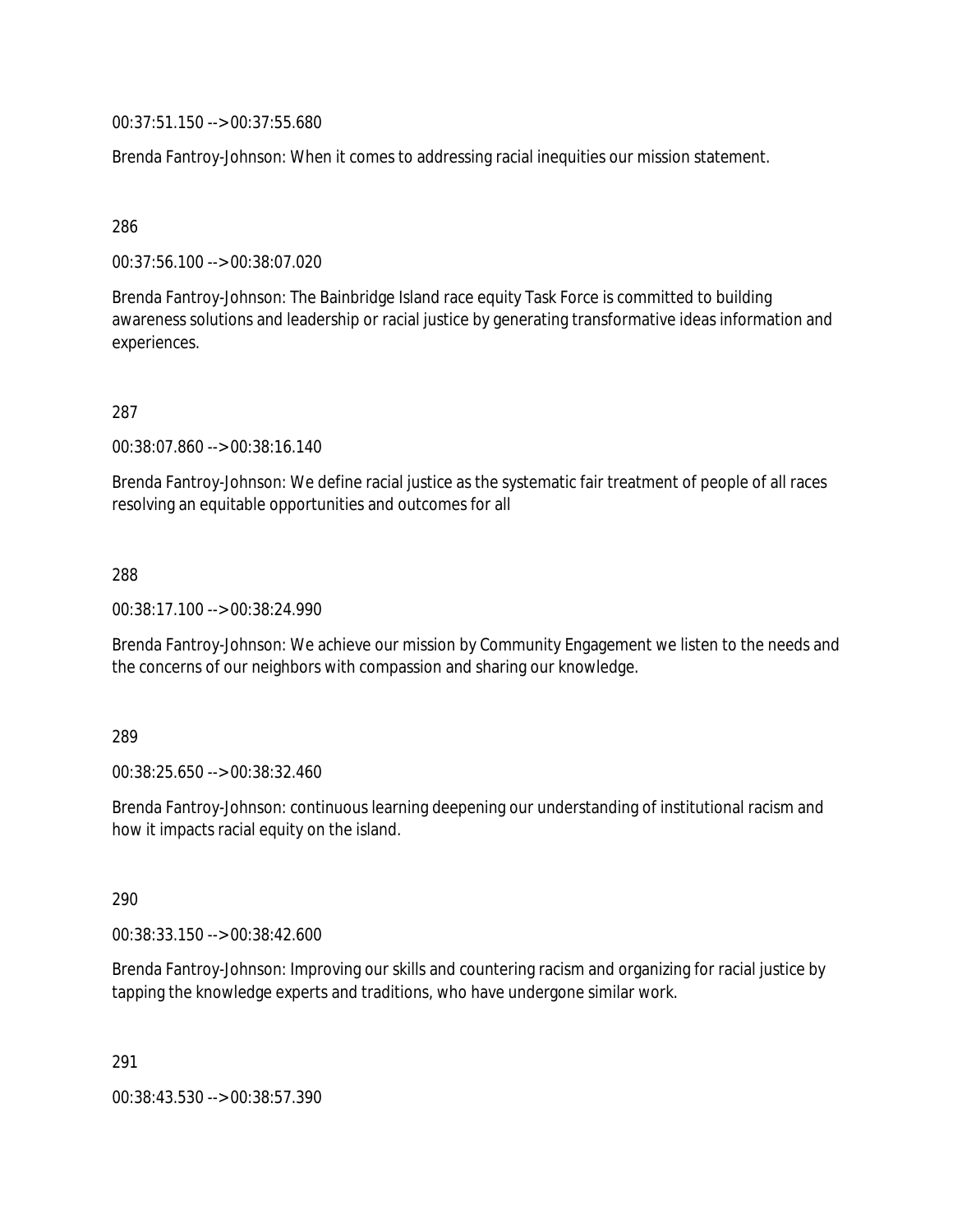Brenda Fantroy-Johnson: Advocacy and activate activism creating opportunities for organizers individuals, groups organizations institutions and businesses to invest in interrupting race racism bigotry and prejudice whenever encounter.

# 292

00:38:58.170 --> 00:39:11.850

Brenda Fantroy-Johnson: Our vision statement Bainbridge Island raise equity Task Force envisions a society where all systems education criminal justice healthcare housing the economy environment. I'm just fair and inclusive.

## 293

00:39:12.510 --> 00:39:19.290

Brenda Fantroy-Johnson: And they will in all people to participate and reach their full potential. We believe in the dignity and humanity, of all people,

## 294

00:39:20.370 --> 00:39:26.310

Brenda Fantroy-Johnson: And strive for a healthy and prosperous community that promotes all people have an equitable access and opportunity.

## 295

00:39:27.810 --> 00:39:37.590

Brenda Fantroy-Johnson: Our purpose. The purpose of the task force is to provide advice and counsel to the city council on matters of identifying pragmatic community and legislative options.

## 296

00:39:38.040 --> 00:39:46.410

Brenda Fantroy-Johnson: And to seek suggestions on how the city can help Bainbridge Island to become an open and welcoming community for all met term and called out.

## 297

00:39:47.940 --> 00:39:53.970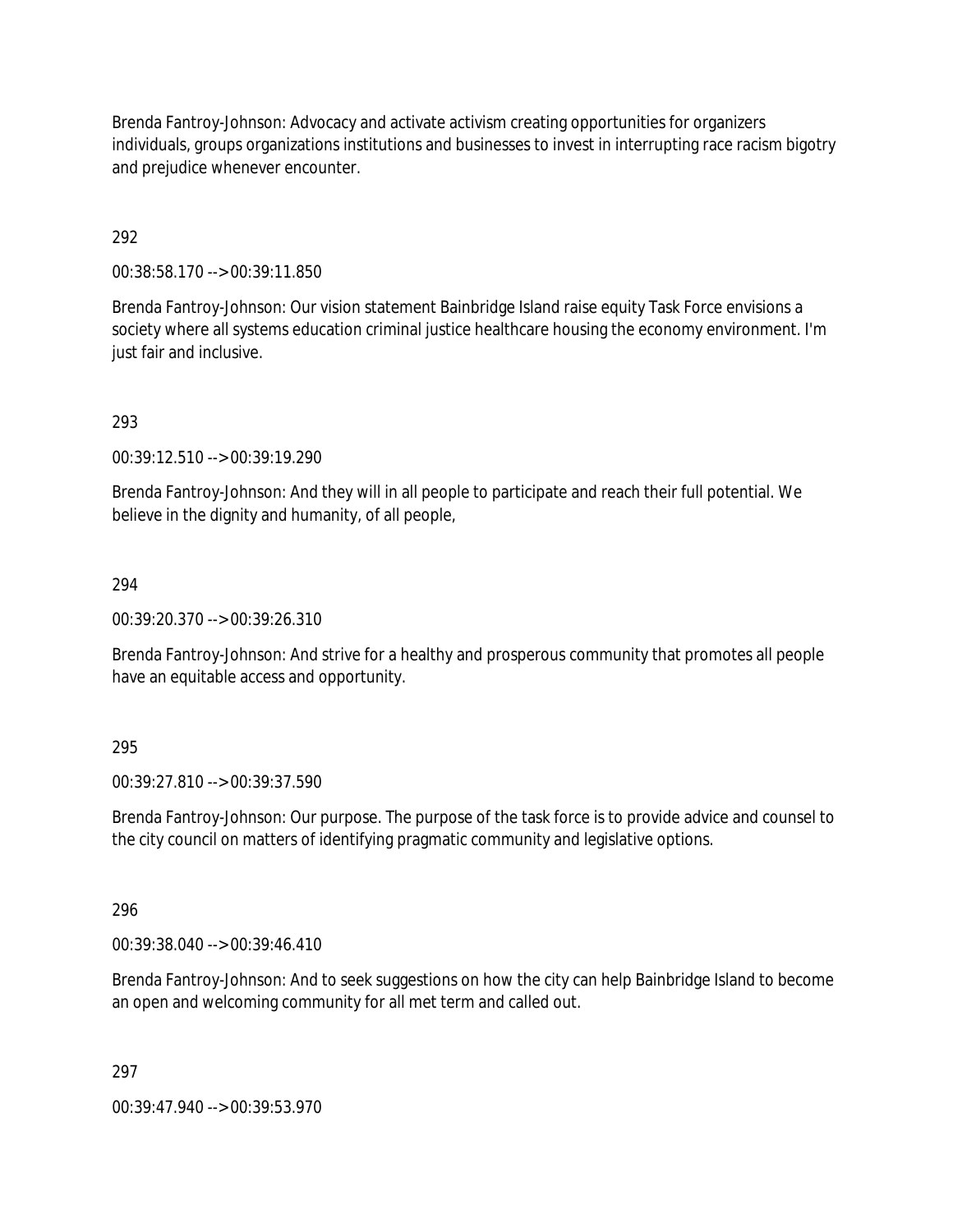Brenda Fantroy-Johnson: The need for action when he stated the Comprehensive Plan reinforces our commitment to raise equity.

# 298

00:39:55.710 --> 00:40:08.490

Brenda Fantroy-Johnson: But we have not taken measurable steps to address institutional racism in our community. We will endeavor to change this through the race equity Task Force, which will include islanders from diverse backgrounds.

# 299

00:40:09.510 --> 00:40:21.810

Brenda Fantroy-Johnson: Sorry, I'm not keeping up with this too much. It's hard to talk and move and same time. So the rise equity Task Force work that we've accomplished so far in 2019

300

00:40:26.400 --> 00:40:28.170

Brenda Fantroy-Johnson: Okay, you guys are falling

301

00:40:30.210 --> 00:40:38.010

Brenda Fantroy-Johnson: In 2019 in addition to define ourselves in 2019 we move to community outreach by engaging with the members of the community.

302

00:40:38.550 --> 00:40:46.260

Brenda Fantroy-Johnson: We hosted informational tables and farmers markets where we provide people with a platform to discuss the issues of race and equity.

303

00:40:47.070 --> 00:40:51.690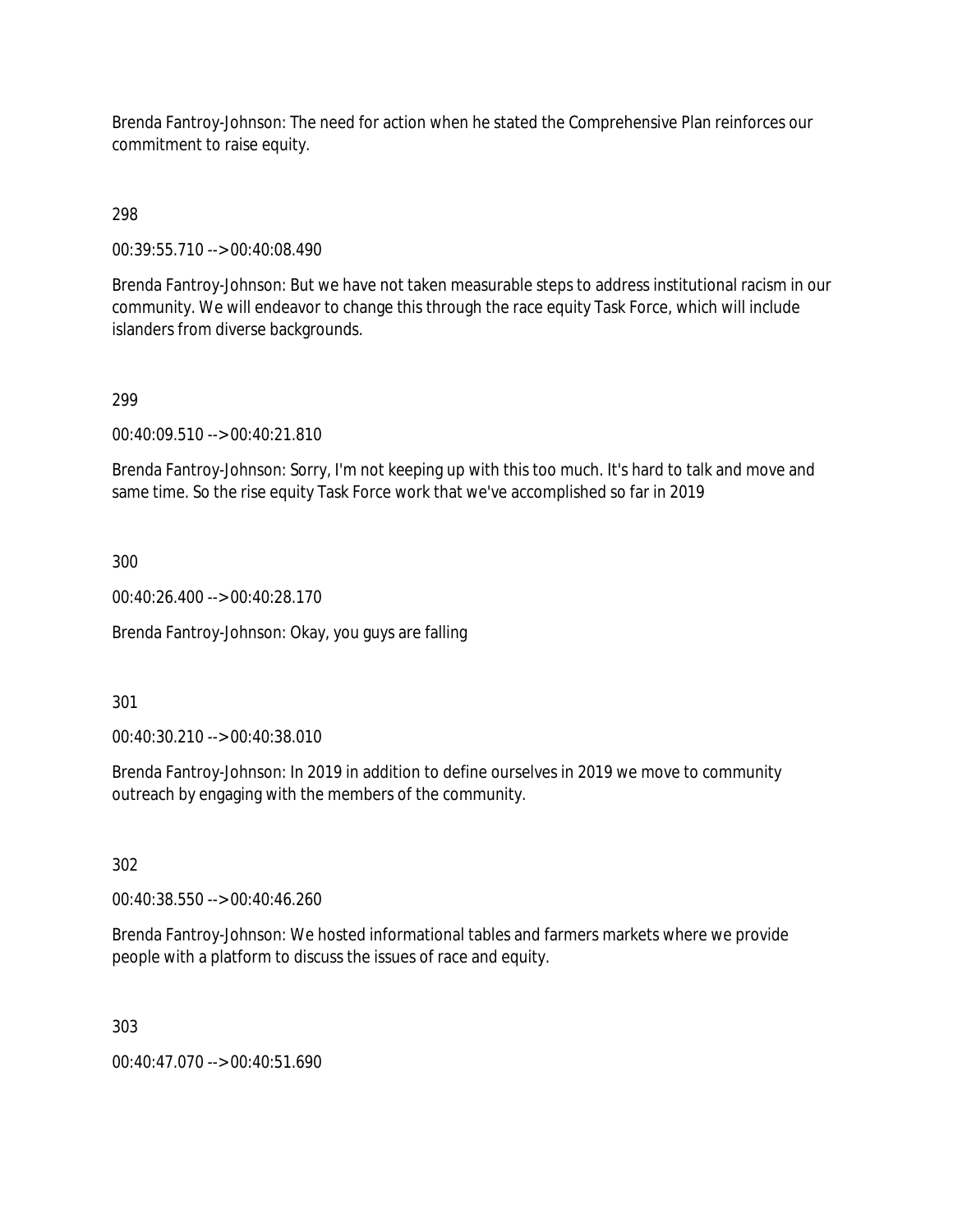Brenda Fantroy-Johnson: Many total stories of how they were affected or knew someone who was affected here on the island.

304

00:40:52.560 --> 00:41:11.010

Brenda Fantroy-Johnson: From these interests that community members we created an outreach List of volunteers to help in our efforts of a task force and identifying race equity issues we participated in the grand old forth by hosting a booth and marching with community supporters great picture of us here.

305

00:41:18.300 --> 00:41:25.440

Brenda Fantroy-Johnson: We participated proposal submitted a welcome sign for the city. The city is in the process of creating this

## 306

00:41:26.970 --> 00:41:32.850

Brenda Fantroy-Johnson: We work to partner with school districts and the police department to identify equity issues.

307

00:41:35.640 --> 00:41:49.620

Brenda Fantroy-Johnson: In 2019 would begin our search for an organization that would help move the city forward we raise equity train. We invited gear. The government Alliance for racial equity and the people just the two for survival and beyond to present

308

00:41:50.820 --> 00:41:57.450

Brenda Fantroy-Johnson: Approaches that could be used by the city to implement Equity based policies and procedures on Bainbridge

309

00:41:58.440 --> 00:42:08.850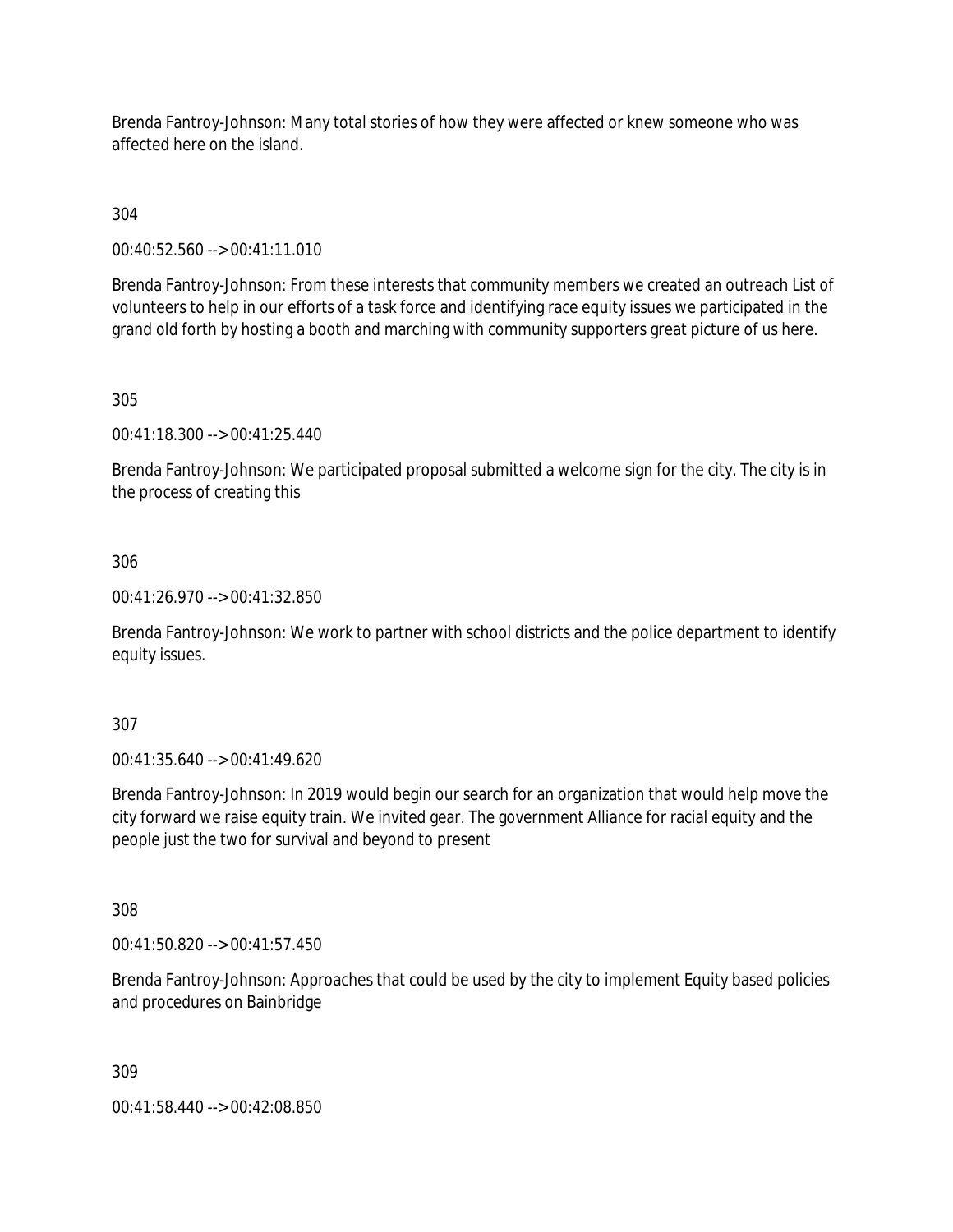Brenda Fantroy-Johnson: And July garrulous selected as whatever the organizational choice of August to October we engaged with Gare to create a proposal for the city.

# 310

00:42:09.810 --> 00:42:29.640

Brenda Fantroy-Johnson: At the November 5 2019 meeting that proposal was presented to the city council and on November 26th, the Council approved the proposal to join gear to create for full day training with staff and community up to 50 people approved that the cost of \$44,000

# 311

00:42:36.330 --> 00:42:44.520

Brenda Fantroy-Johnson: Okay, I'm really totally off of where where I should be what is document, but I hope you guys are following me.

## 312

00:42:46.620 --> 00:42:54.150

Brenda Fantroy-Johnson: So the Council approved our scope of work and our outreach plan December the 10th they approved a 2020 budget.

## 313

00:42:54.660 --> 00:43:09.210

Brenda Fantroy-Johnson: Which was a historical event as a task force had never been issued and approved the budget for outreach. This was approved unanimously, which also meant that new processes had to be developed by city manager in order to facilitate this event.

## 314

00:43:10.230 --> 00:43:14.010

Brenda Fantroy-Johnson: The work accomplished and 2020 we had a strong start with

## 315

00:43:15.120 --> 00:43:24.450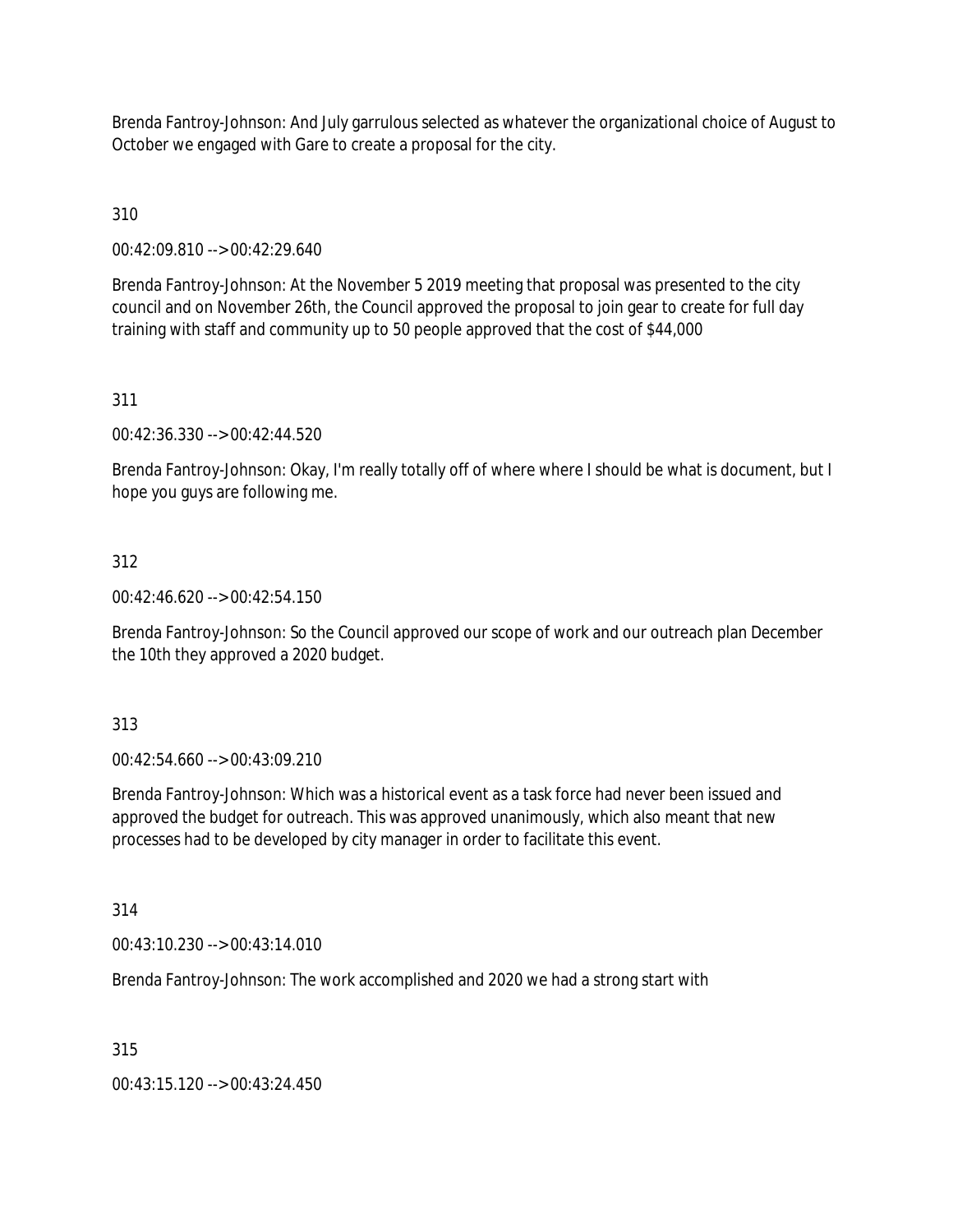Brenda Fantroy-Johnson: With move and be moved our Martin Luther King Day march and community celebration. We partnered with bheema and the Martin Luther King Day Planning Committee.

316

00:43:25.080 --> 00:43:30.540

Brenda Fantroy-Johnson: The event was hosted at Beamer and we collaborated with other organizations and kids South County.

## 317

00:43:31.410 --> 00:43:46.830

Brenda Fantroy-Johnson: James led the march our Mayor Leslie Snyder read the city proclamation. This event was well attended by all islanders and people from outside of Bainbridge Island, and we were featured in the Colby connections newsletter.

318

00:43:49.050 --> 00:43:50.400

Brenda Fantroy-Johnson: February to Jim

319

00:43:52.860 --> 00:44:02.760

Brenda Fantroy-Johnson: Hit while we were in the midst of planning our poetry event visions upside voices of power, which is planned for April. This has since been postponed.

320

00:44:03.210 --> 00:44:22.440

Brenda Fantroy-Johnson: This event was a regional headlining of poets of color youth poetry contest with with an equity theme. We've been working with FEMA to possibly host these online events and present that as an alternative our race equity Task Force meaning was suspended in March.

321

00:44:26.580 --> 00:44:30.180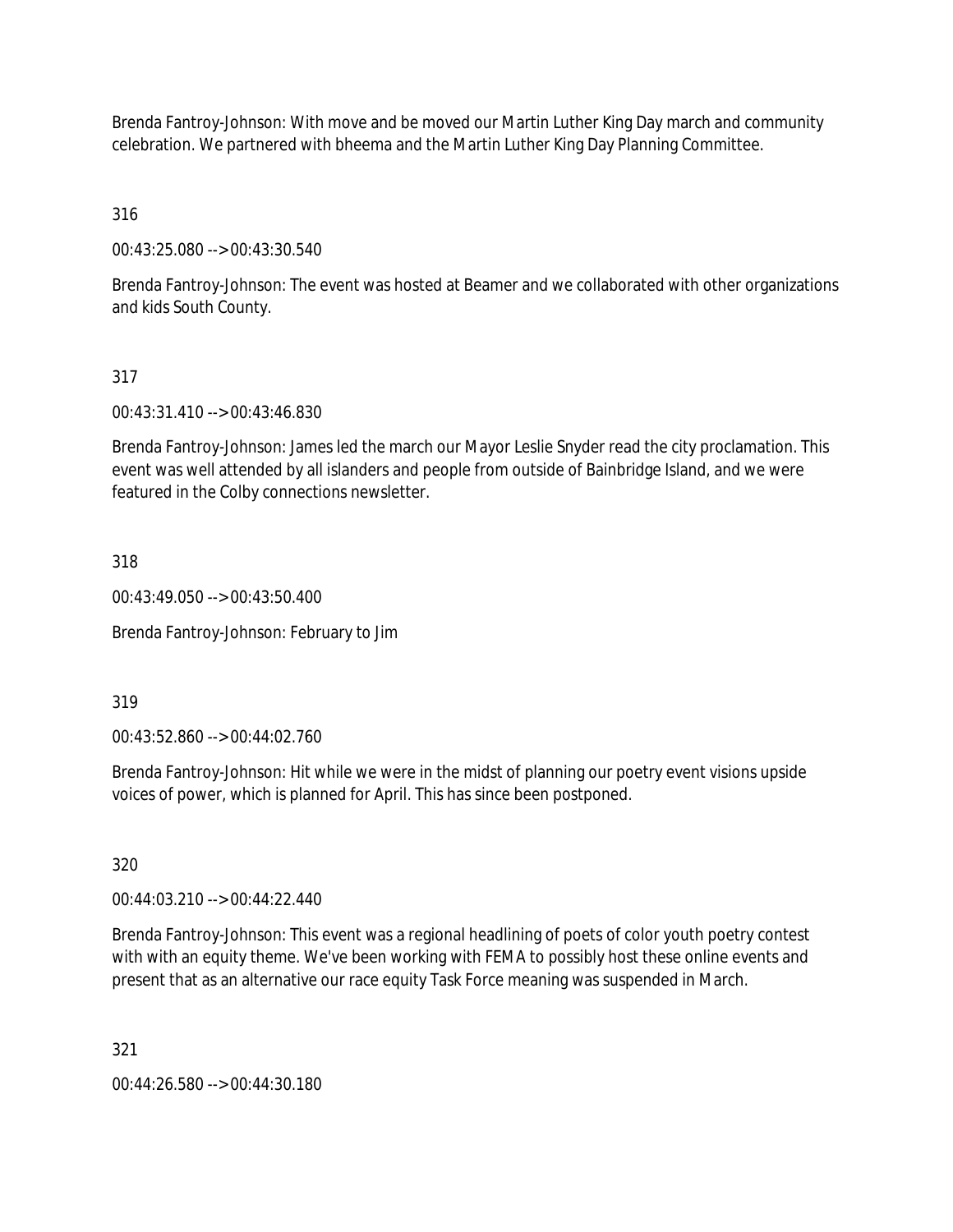Brenda Fantroy-Johnson: Bobby governors stay home. Stay healthy order of the governor

# 322

00:44:31.290 --> 00:44:47.730

Brenda Fantroy-Johnson: As the virus spread pre existing any qualities and healthcare will call it out in the cold at 19 data. Thank you, Eric and provided our liaison with the gear report entitled Kobe 19 racial equity rapid response for government

## 323

00:44:53.100 --> 00:45:04.350

Brenda Fantroy-Johnson: May 25 George floor. It was killed by police in Minneapolis, Minnesota. This triggered protests across the country and that began a national conversation on racial equity.

## 324

00:45:05.010 --> 00:45:19.200

Brenda Fantroy-Johnson: In June, the city council voted to restart the race equity Task Force demon. It also and it's an essential part of city government, our first two meanings was June 18 we've had two meetings, since plan.

## 325

00:45:20.220 --> 00:45:38.220

Brenda Fantroy-Johnson: And Budget Committee developed an updated outreach plan. It takes into account Coleman 19 restrictions and we rework the gear classes to fit our current to fit their current offerings and we are anticipating that these trainings will begin. So

326

00:45:41.310 --> 00:45:42.510

Brenda Fantroy-Johnson: Part two

327

00:45:56.880 --> 00:46:00.600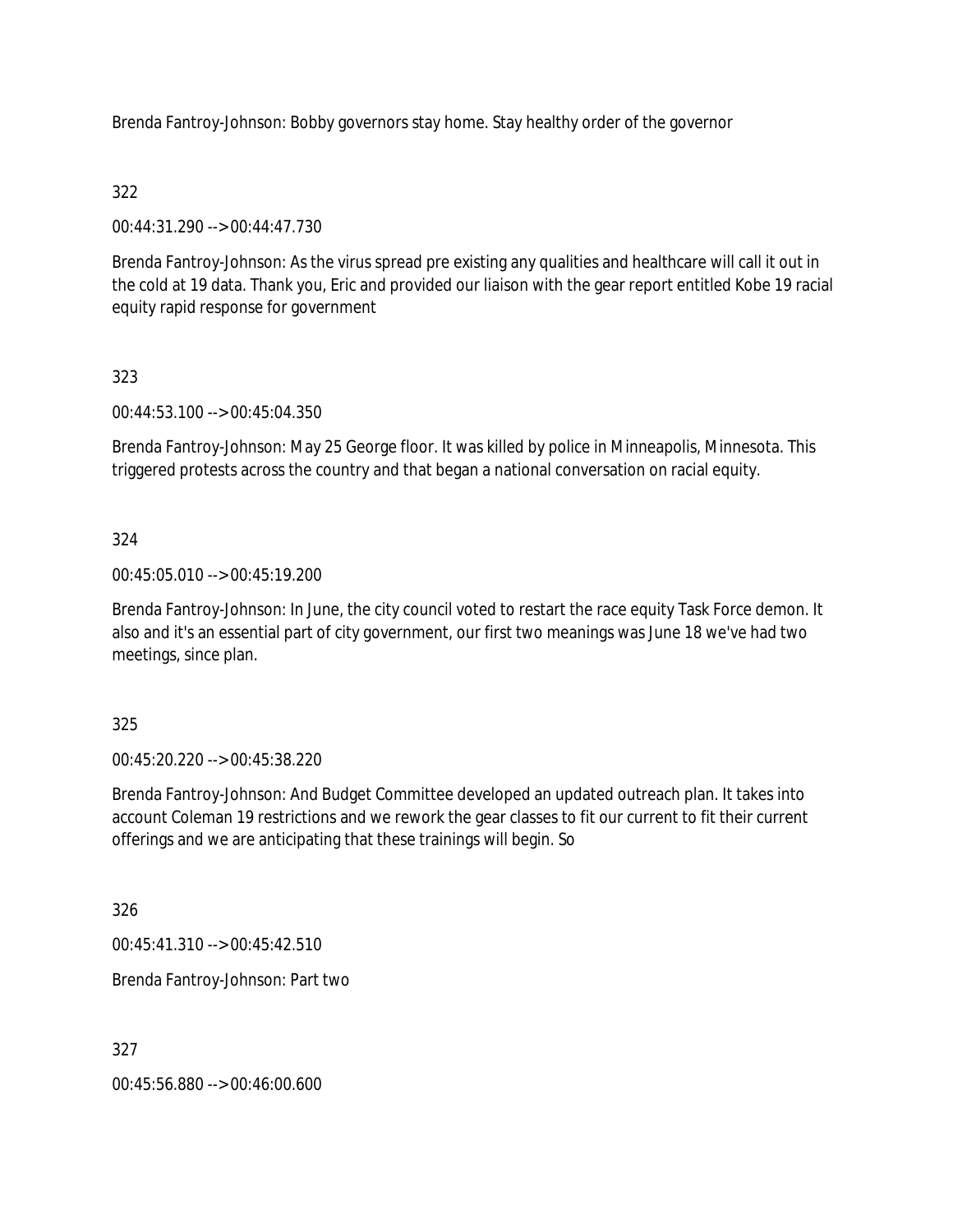Joe Deets: Friend or you're about halfway through your half our time.

328

00:46:01.380 --> 00:46:03.810

Brenda Fantroy-Johnson: What time did. Oh, I was only 10 minutes late.

# 329

00:46:06.120 --> 00:46:07.770

Brenda Fantroy-Johnson: Sorry. Okay. Just beat it up.

# 330

00:46:08.850 --> 00:46:16.200

Brenda Fantroy-Johnson: Okay, this is the second half. This is everybody's gear plan raise equity task forces were recommending the following trainings.

# 331

00:46:16.620 --> 00:46:24.330

Brenda Fantroy-Johnson: I believe you guys have already seen it. So I'll try not to read it verbatim these trainings are for up to 50 people

# 332

00:46:24.690 --> 00:46:30.090

Brenda Fantroy-Johnson: And we're talking about city staff council members race equity Task Force members and community leaders.

# 333

00:46:30.720 --> 00:46:45.510

Brenda Fantroy-Johnson: Know before a our trainings as as originally proposed by gear with a slight modification. We've dropped one class so that we could extend the basic workshops from four to eight hours and the price will still be the same at \$44,000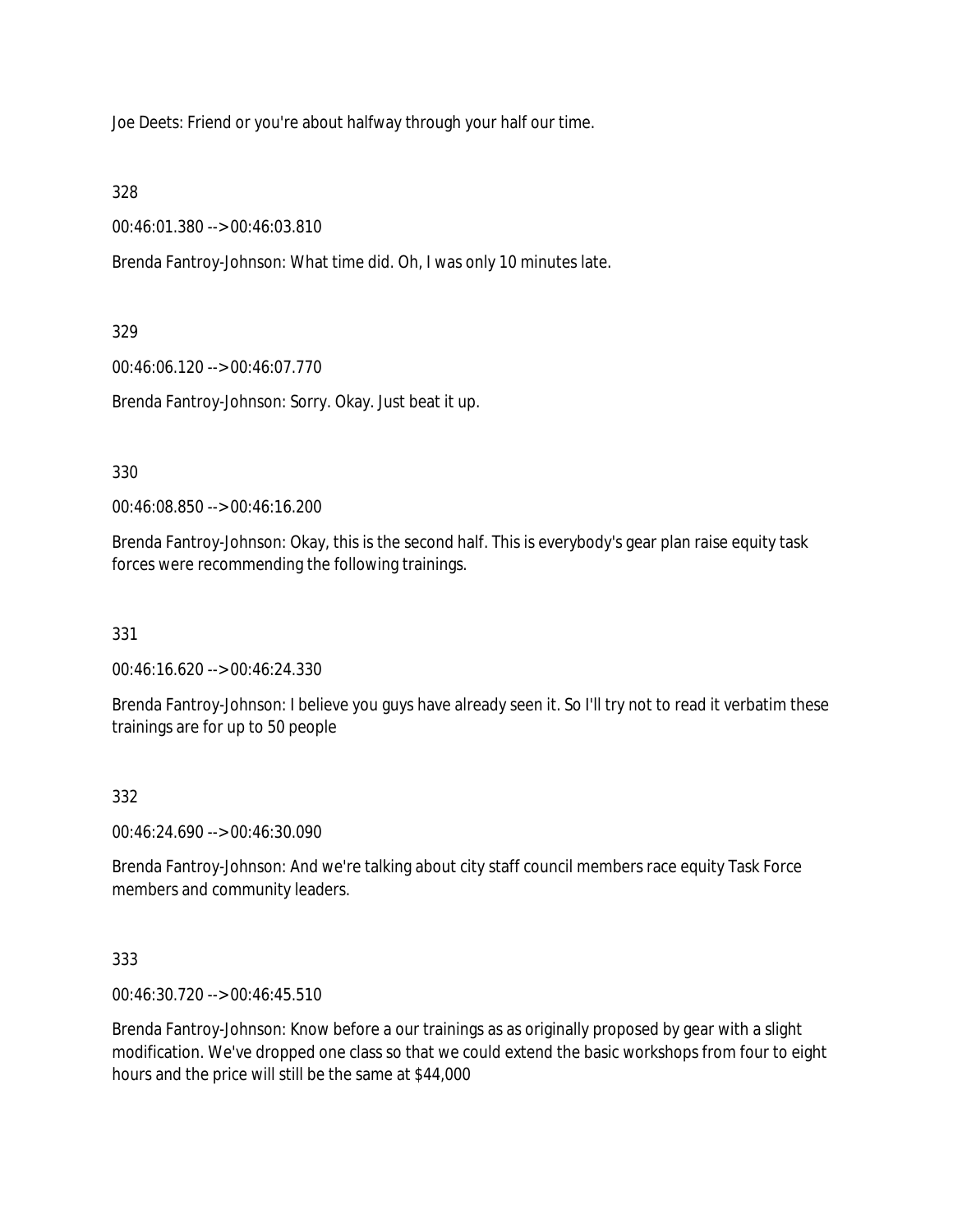00:46:47.010 --> 00:46:49.770

Brenda Fantroy-Johnson: And this is the description of the classes that we believe

335

00:46:51.180 --> 00:46:58.530

Brenda Fantroy-Johnson: That we agreed to before, and we believe are still pertinent to training us. The first one is to make sure that

336

00:46:59.310 --> 00:47:07.890

Brenda Fantroy-Johnson: It will provide a shared understanding and in common definitions for the equity work that needs to be done for the city to carry us forward.

337

00:47:08.760 --> 00:47:24.120

Brenda Fantroy-Johnson: And you can see there what what the class is all about. And we'll go into that verbatim, and the cost of all of the classes come out to the same amount which we believe that if we are a member of gear we should get the 10% discount

338

00:47:25.320 --> 00:47:37.740

Brenda Fantroy-Johnson: So these workshops we believe since starting quarter three would work sab one starting in quarter three workshop to quarter for and ending up into the first quarter of 2021

339

00:47:42.420 --> 00:47:46.890

Brenda Fantroy-Johnson: I do want to leave time for discussion and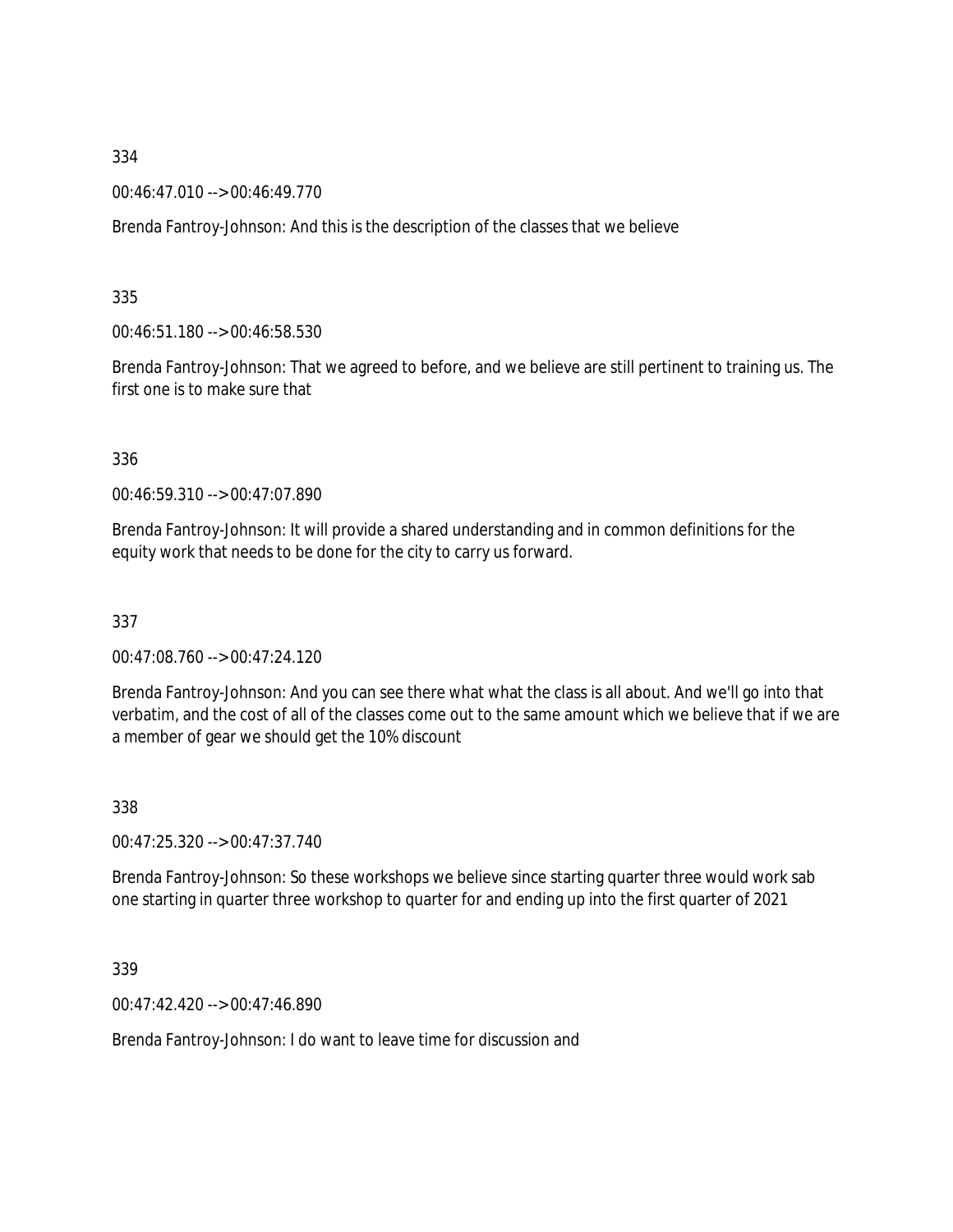00:47:49.320 --> 00:47:58.140

Brenda Fantroy-Johnson: The next page is our revised budget that was approved and you can see the total estimated budget was \$9,950

341

00:47:59.220 --> 00:48:10.590

Brenda Fantroy-Johnson: We, the total estimated cost was 9001 \$50 we adjusted that from the former mile because the costs were reduced when the Martin Luther King event.

342

00:48:11.310 --> 00:48:21.030

Brenda Fantroy-Johnson: We can see no events for quarter to because of covert restrictions. These are our proposed events coming up for quarter three we're pushing the night of torture back to this quarter.

343

00:48:22.920 --> 00:48:32.100

Brenda Fantroy-Johnson: We're also going to have a farmer's table which Constance no money. And there's an event with Marilyn laundry with the granddaughter of joy you take ups.

344

00:48:32.640 --> 00:48:42.180

Brenda Fantroy-Johnson: We'd like to get her and hopefully have this event and city, city build and maybe the Bainbridge Island library Rome or the city, city hall.

345

00:48:43.440 --> 00:48:55.080

Brenda Fantroy-Johnson: Was the cost for that. Also, there's a theme poetry or a story slam for youth that were posing the hold with the multicultural advisory committee location at the bank or data nice school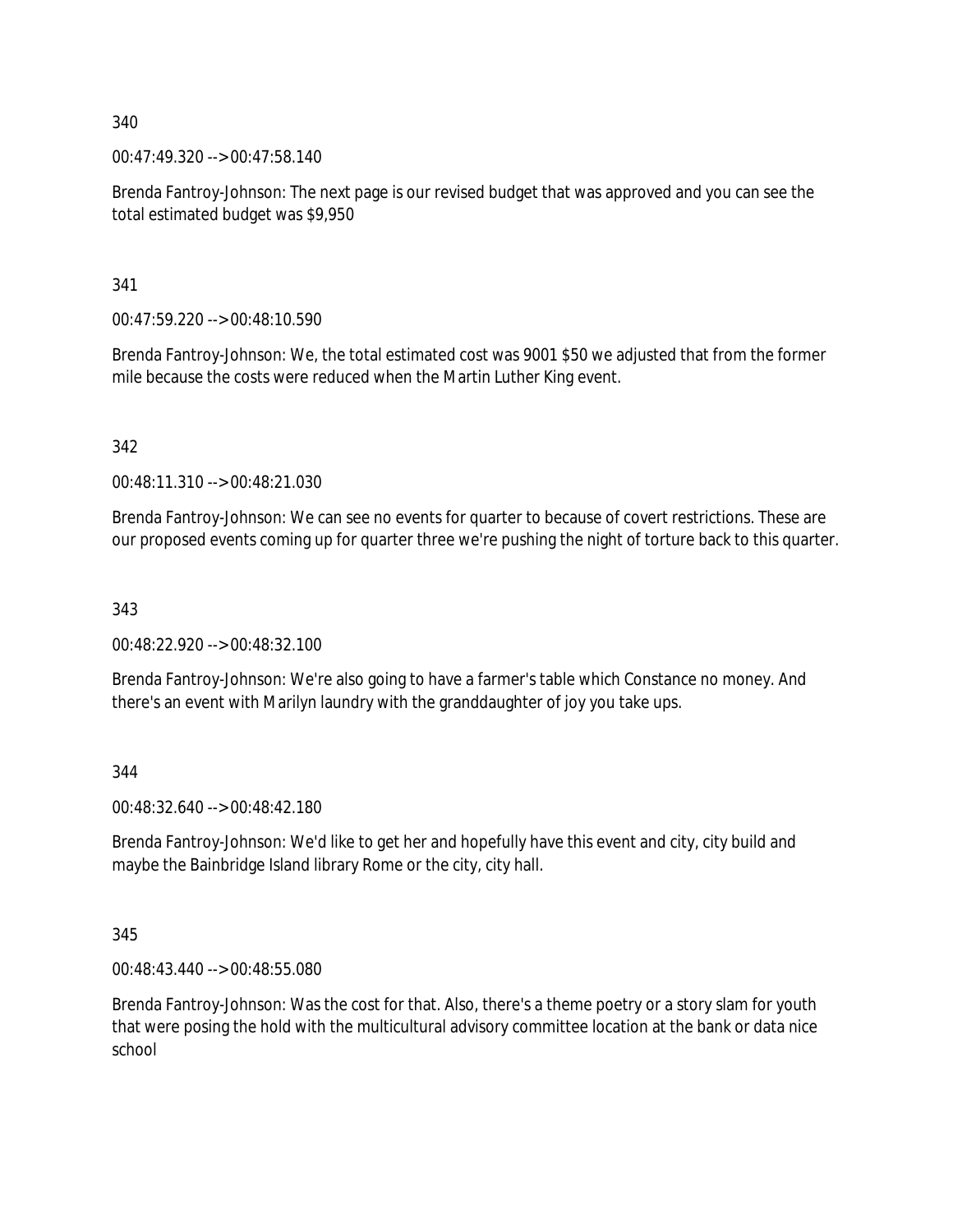00:48:57.360 --> 00:49:07.290

Brenda Fantroy-Johnson: That and we'd like to bring in an equity speaker and eventually have any community engagement workshop panel discussion. What's happening with equity on Bainbridge Island.

347

00:49:08.220 --> 00:49:20.850

Brenda Fantroy-Johnson: And we would like to partner with our collaborators. You can see them there could be race school district MAC YOU RAISE Japanese American community and painted community and there's others.

348

00:49:22.710 --> 00:49:30.690

Brenda Fantroy-Johnson: Going to continue with our farmers markets and continue with our outreach and for that these are promotional items that we're going to need to continue that.

349

00:49:33.330 --> 00:49:34.590

Brenda Fantroy-Johnson: And that's it.

350

00:49:37.740 --> 00:49:42.360

Brenda Fantroy-Johnson: So leave it open for questions to all of us on the task force.

351

00:49:42.990 --> 00:49:46.830

Joe Deets: Thank you. BRENDA Could you get out of this shared

352

00:49:48.720 --> 00:49:48.990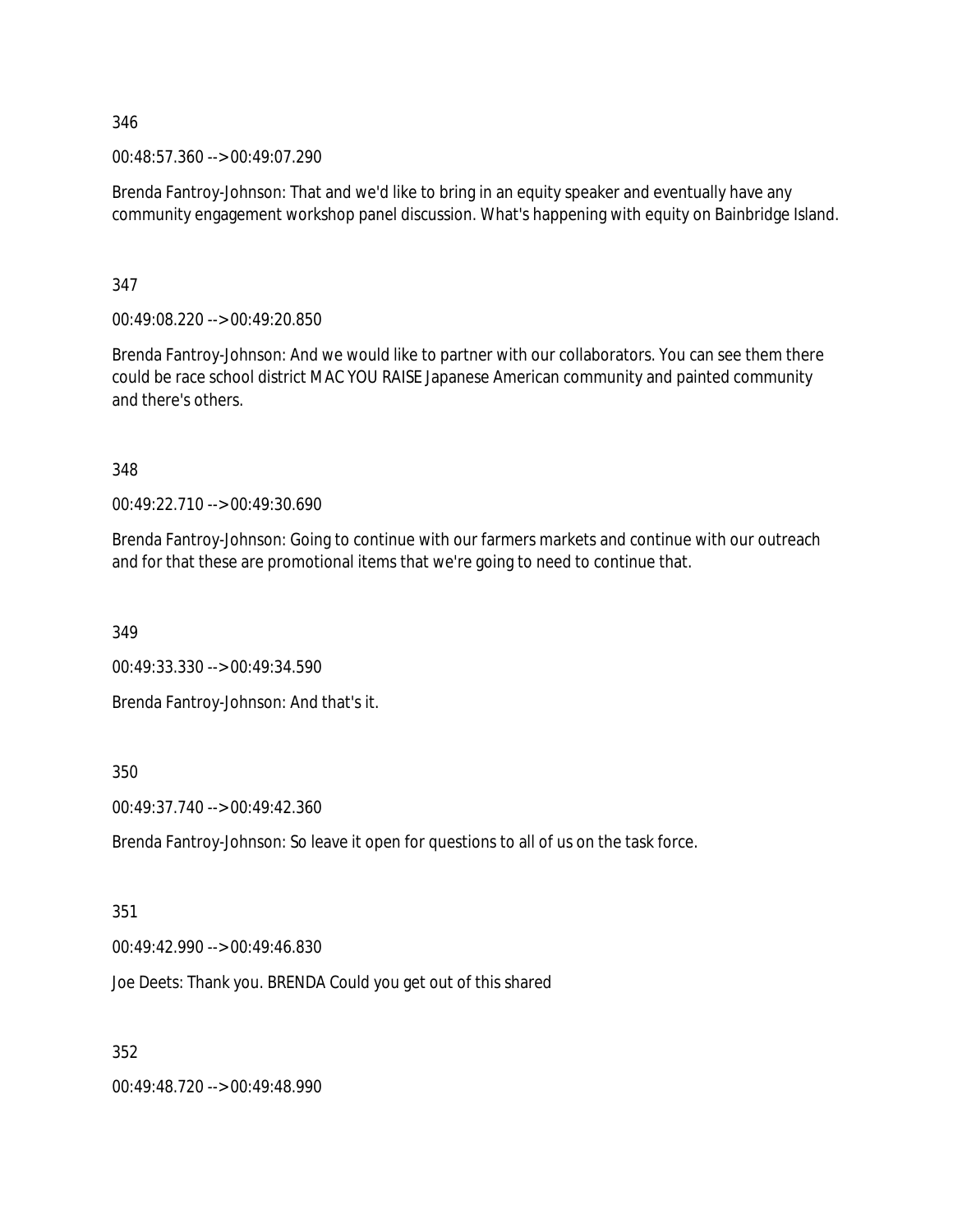Thank you.

353

00:49:50.790 --> 00:49:51.690

Joe Deets: James, do you

354

00:49:53.340 --> 00:49:53.970

Joe Deets: miss anything.

355

00:50:00.420 --> 00:50:01.770

Joe Deets: I can't hear you.

356

00:50:05.580 --> 00:50:11.280

James Friday: Yes, I am for safety sake. Last time I kept messing up the New button. So this time I'm holding the trigger down

357

00:50:13.800 --> 00:50:23.040

James Friday: I would like to see what the Savannah would like to have something to say. And some about other Task Force members. I think that Peggy also has some comments you'd like to make

358

00:50:25.140 --> 00:50:32.220

Joe Deets: Okay. And Christine. Maybe can you bring them over and meanwhile COUNCILMEMBER Nasir had her hand up.

359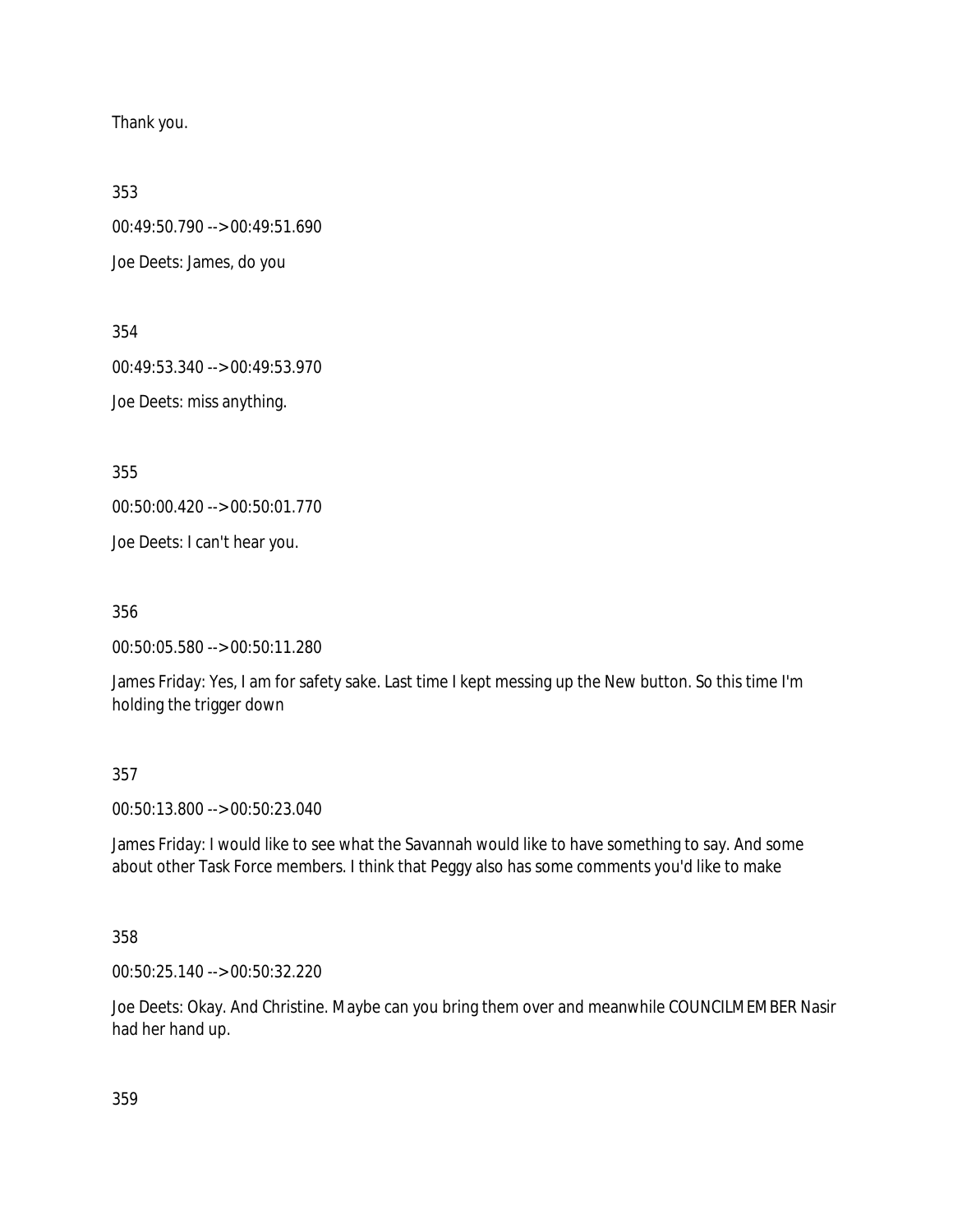00:50:35.490 --> 00:50:41.340

Rasham Nassar: I'm I'd like the task force Members to speak first. And then, and then I'll chime in.

360

00:50:41.730 --> 00:50:43.050

Rasham Nassar: Thank you. Okay.

361

00:50:47.130 --> 00:50:48.180

Hi, Peggy. Go ahead.

362

00:50:49.200 --> 00:50:54.510

peggi.erickson@comcast.net: Hi everybody. Um, I guess I don't really have any time except to say thank you for your support.

363

00:50:55.590 --> 00:50:56.070

peggi.erickson@comcast.net: I

364

00:50:57.240 --> 00:50:58.290

peggi.erickson@comcast.net: Really appreciate

## 365

00:50:59.850 --> 00:51:07.830

peggi.erickson@comcast.net: The support and we've been building support in the community as well. So I hope you feel that the work of this committee is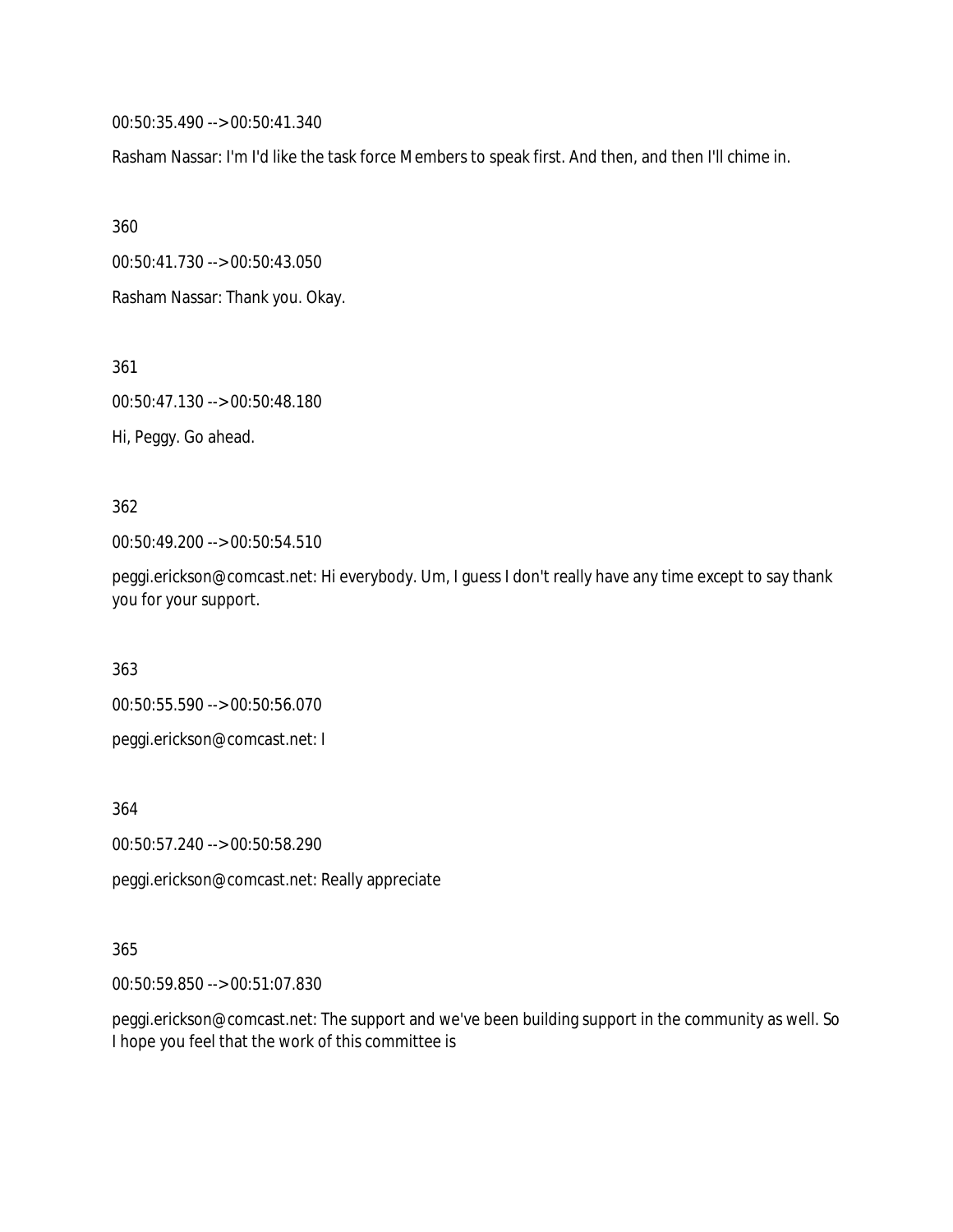00:51:09.360 --> 00:51:10.830

peggi.erickson@comcast.net: worthwhile to the city.

367

00:51:21.930 --> 00:51:22.320 Savanna: Hello.

368 00:51:25.500 --> 00:51:25.890 Savanna: Hi.

## 369

00:51:26.910 --> 00:51:31.470

Savanna: I wanted to reiterate what Peggy said, excuse me, I'm still a little sick.

370

00:51:33.390 --> 00:51:41.040

Savanna: And I just wanted to say, you know, we really hope that this you know that our task force can be

## 371

00:51:42.030 --> 00:52:02.340

Savanna: Used at our put to work with you guys. I think that's the most important thing for us is to make sure we get this training so that we can all speak the same language. And I really thankful to Brenda and Peggy for all that work. I'm excited to see where it goes.

372

00:52:07.440 --> 00:52:08.520

Sue Wilmot: Hi, this is so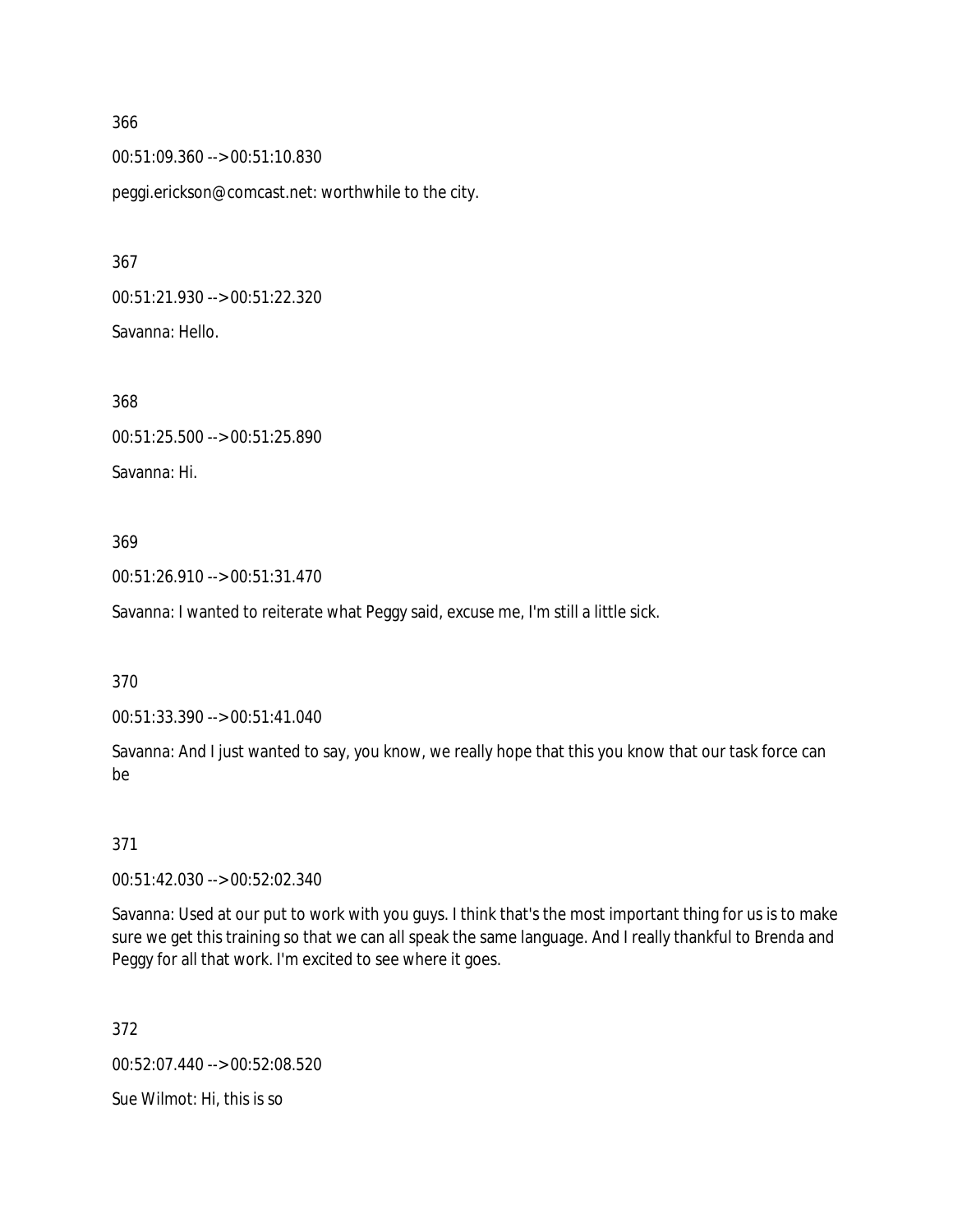373 00:52:10.440 --> 00:52:10.920 Joe Deets: I said,

374

00:52:11.730 --> 00:52:19.440

Sue Wilmot: Hey, I just want to say that I am just honored to work with this group of people, they are amazing people they, um, we have really focused really hard.

375

00:52:19.890 --> 00:52:27.150

Sue Wilmot: And I'm, I'm not sure if you guys are familiar with our code of conduct, but it was the first thing that we developed when we got together and

376

00:52:27.420 --> 00:52:42.240

Sue Wilmot: And it's really been kind of a guiding light for us. And so I wanted to read that for you guys. Just so you know where we started from, and where we're at now this is this is like the first thing that we actually did together. So the race equity Task Force code of conduct.

377

00:52:43.290 --> 00:52:52.710

Sue Wilmot: The Bainbridge Island race equity Task Force encourages community attendance and participation. We are committed to providing a safe environment, free from discrimination and harassment.

378

00:52:53.100 --> 00:53:01.980

Sue Wilmot: We asked all meeting participants to embrace our values of equity and inclusion and to conduct themselves in a manner consistent with these values. Please be prepared to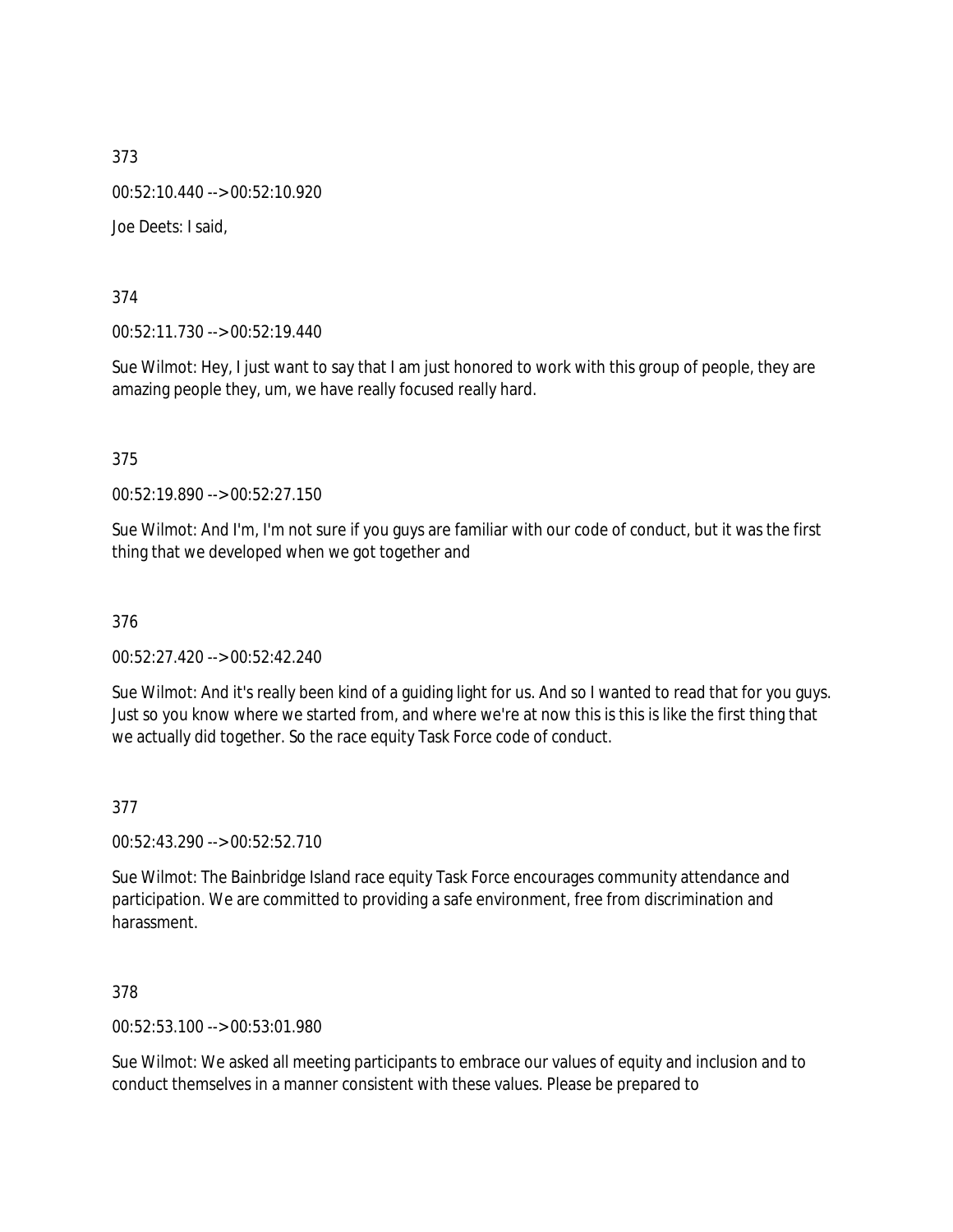00:53:02.520 --> 00:53:12.450

Sue Wilmot: Be please be prepared to participate in courageous conversation stay engaged agree to experience discomfort feel welcome to speak your truth.

380

00:53:12.900 --> 00:53:15.540

Sue Wilmot: Expect and accept non closure.

381

00:53:16.020 --> 00:53:24.300

Sue Wilmot: The race equity Task Force has assigned to designees as the first point of conduct contact for anyone who thinks that they have experienced discrimination.

382

00:53:24.510 --> 00:53:33.450

Sue Wilmot: harassing or otherwise unacceptable behavior during this meeting, please contact ID designee if you have any concerns and we usually designate the chair and the vice chair so

383

00:53:34.500 --> 00:53:48.240

Sue Wilmot: I really think that helped us to all be on the same page to all to all work for the same goal and to freely express ourselves. So I think that was really helpful and to focus on community. So thank you.

384

00:53:50.520 --> 00:53:51.840

Savanna: I wanted to reiterate that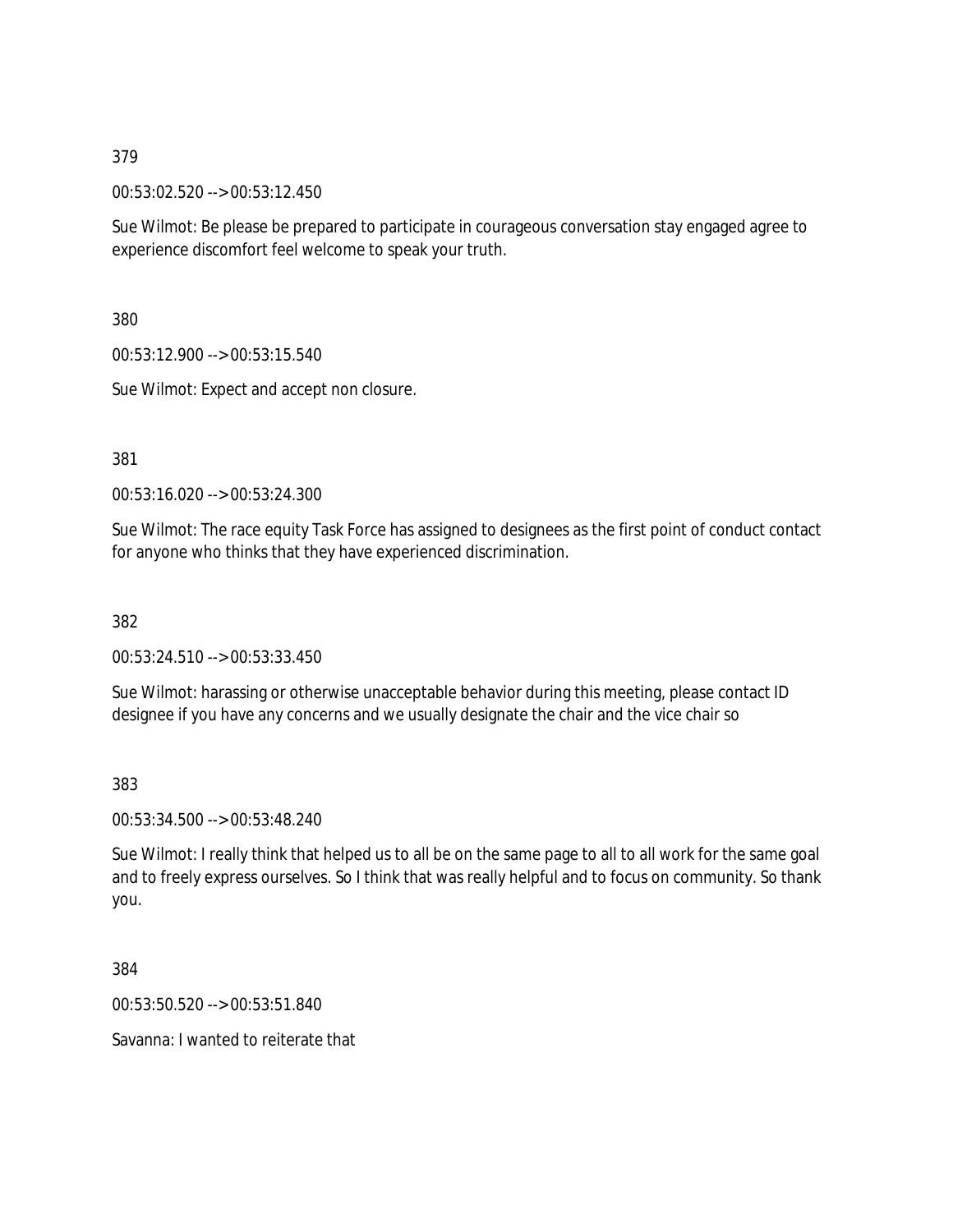00:53:52.110 --> 00:53:52.860

Savanna: Are not

386

00:53:53.340 --> 00:53:53.940

Joe Deets: Quite. Go ahead.

387

00:53:54.480 --> 00:54:01.920

Savanna: I was just going to say that code of conduct really helped us when we have had disagreements with each other.

#### 388

00:54:02.580 --> 00:54:11.460

Savanna: When I have had issues where I've needed to go to the chair and ask for his advice or things like that that code of being able to speak your truth.

389

00:54:11.850 --> 00:54:27.660

Savanna: And not having a fear of being judged for it. And so it's a really nice thing that we did as our very first thing. So I want to say thank you to sue for reading that loud because that was really important to hear

## 390

00:54:29.430 --> 00:54:33.990

Joe Deets: Let me see. Councilmember Nasir, did you want to speak our

391

00:54:34.620 --> 00:54:36.030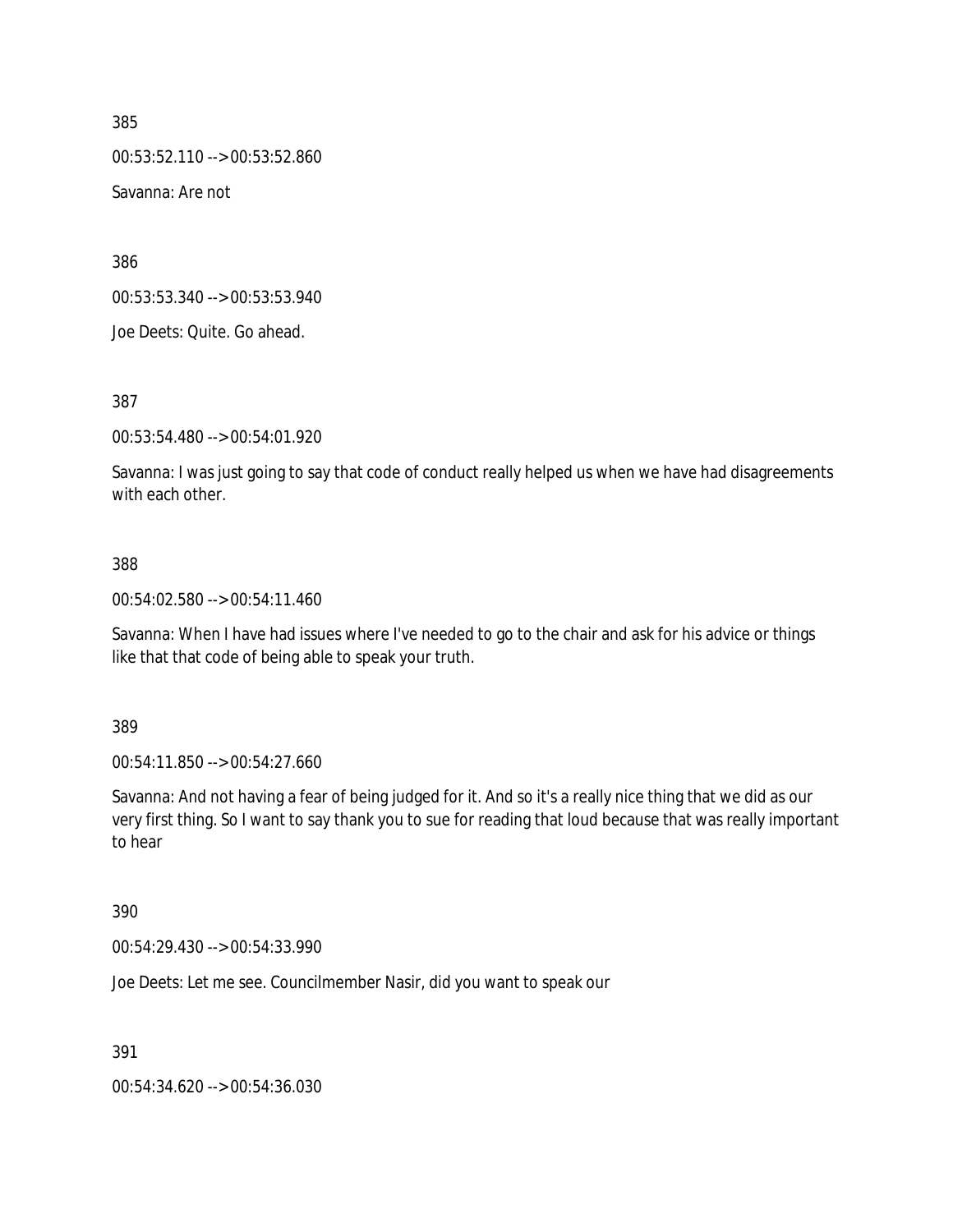Brenda Fantroy-Johnson: Can I, can I jump in before

392

00:54:36.630 --> 00:54:37.320

Joe Deets: I'll go ahead

393

00:54:38.100 --> 00:54:38.670

Raised

394

00:54:40.170 --> 00:55:04.530

Brenda Fantroy-Johnson: I, in my case, to get to the end of it. I, I left out one item. We also have on our work plan an item to come back to you with our race equity proposal to become a standing committee and that's we're developing and charter for that and we're developing the proposal to bring back to you.

395

00:55:05.850 --> 00:55:15.990

Joe Deets: Okay, good book. Good point. Brenda, because right now the way things stand the test for since the end of this year so okay council member that's her, did you want to speak, though.

396

00:55:16.560 --> 00:55:27.300

Rasham Nassar: I would, I would like to, um, thank you, Deputy Mayor deeds and thank you. Task Force members. And again, it's an honor and a privilege to be here with you all tonight.

397

00:55:28.020 --> 00:55:35.910

Rasham Nassar: And I wanted a hopefully frame some points that I think are relevant to the Council, as it says technically a decision point for the Council.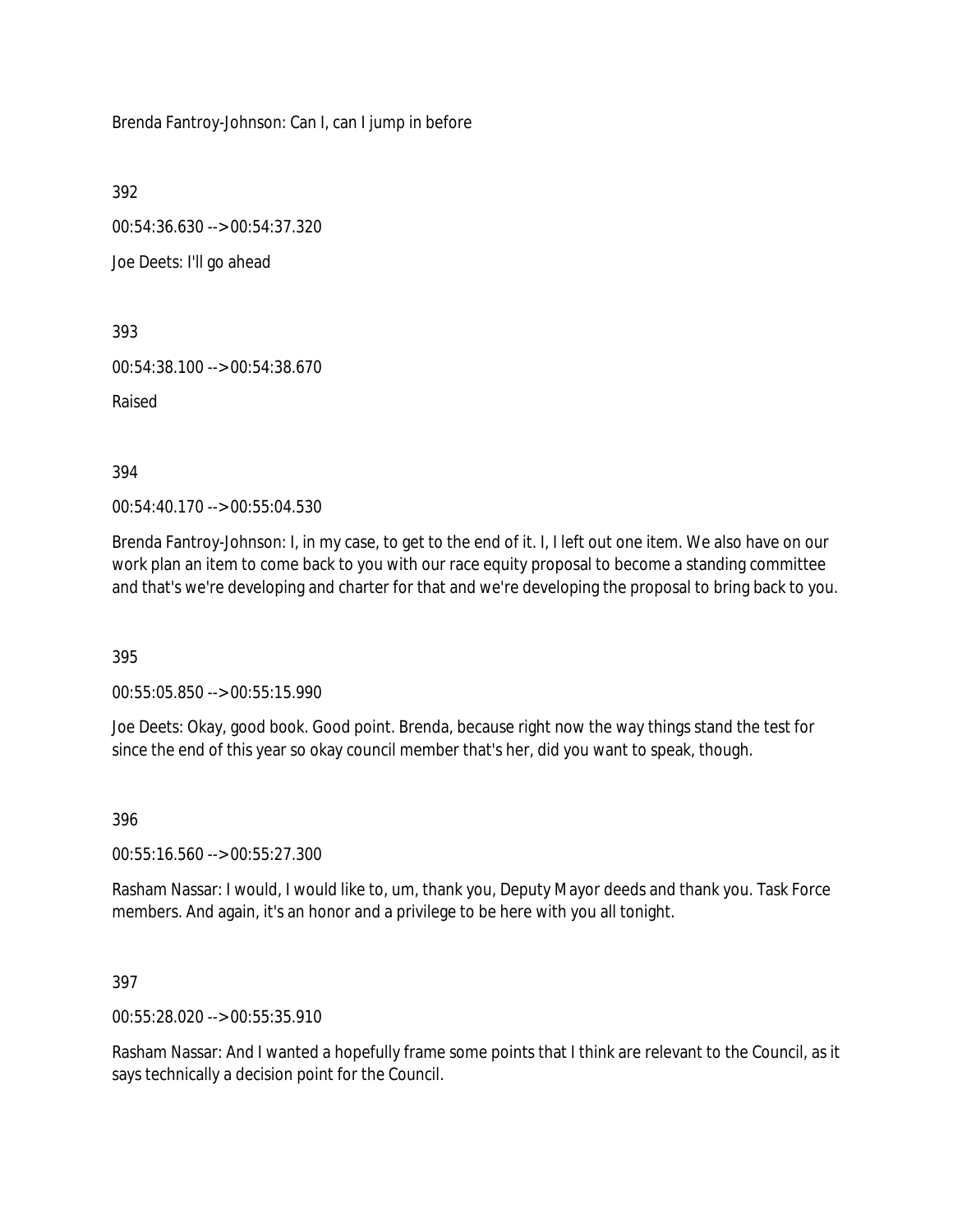00:55:36.450 --> 00:55:43.020

Rasham Nassar: And one of the and I have several points. So I'll walk through them. Hopefully quickly. The first is gear.

399

00:55:43.500 --> 00:55:49.230

Rasham Nassar: And where the city stands on Gare Deputy Mayor de is actually in a really unique position to speak to that.

400

00:55:49.530 --> 00:55:58.530

Rasham Nassar: But I think there's also some, I think there's some communication that we would need to receive from the city manager on where that where our relationship with gear stands

401

00:55:58.920 --> 00:56:07.170

Rasham Nassar: And how we are going to begin to implement that training partner start that training process as soon as humanly possible.

402

00:56:07.590 --> 00:56:12.300

Rasham Nassar: And it was news to me that the city is not yet a member Morgan. I saw your

403

00:56:12.600 --> 00:56:25.080

Rasham Nassar: Email to that effect. So I think it would be really beneficial for the Council and the task force members and members of the public to all here where we are with that and all come to some agreement as to how we're going to proceed.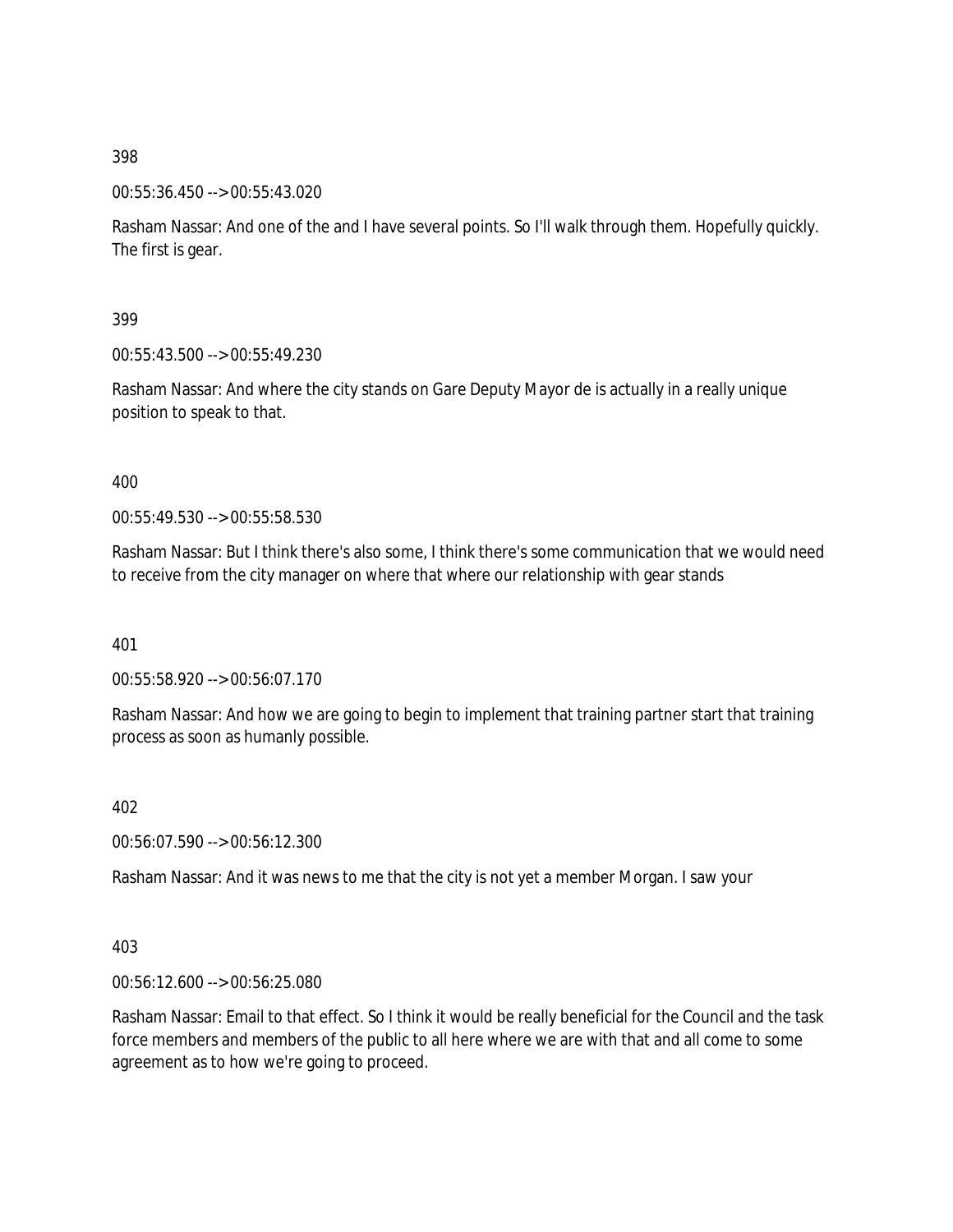00:56:26.460 --> 00:56:35.280

Rasham Nassar: Second item I want to raise for the Council is the Standing Committee charter for the Standing Committee proposal, I

405

00:56:36.240 --> 00:56:42.330

Rasham Nassar: This concept arose from the task force back I think during 2019 during the first time that the Council was

406

00:56:43.260 --> 00:56:49.650

Rasham Nassar: Going about issuing an extension for the task force, the idea of just becoming an institution at the city was raised it didn't.

#### 407

00:56:50.130 --> 00:56:56.880

Rasham Nassar: Make it to the Council, at that point in time, but it's coming back around as a request that the committee transition from task force to Permanent Committee.

408

00:56:57.690 --> 00:57:05.940

Rasham Nassar: I want to call councils attention to the fact that we have had significant discussion at least it's been introduced a number of times this idea of an equity lens and

409

00:57:06.360 --> 00:57:22.650

Rasham Nassar: implementing an integrating and equity lens or similar process into Council processes or city processes. So I just want to council members to keep that in mind when we're discussing the benefits of having a standing committee in terms of how we can maintain a consistent, consistent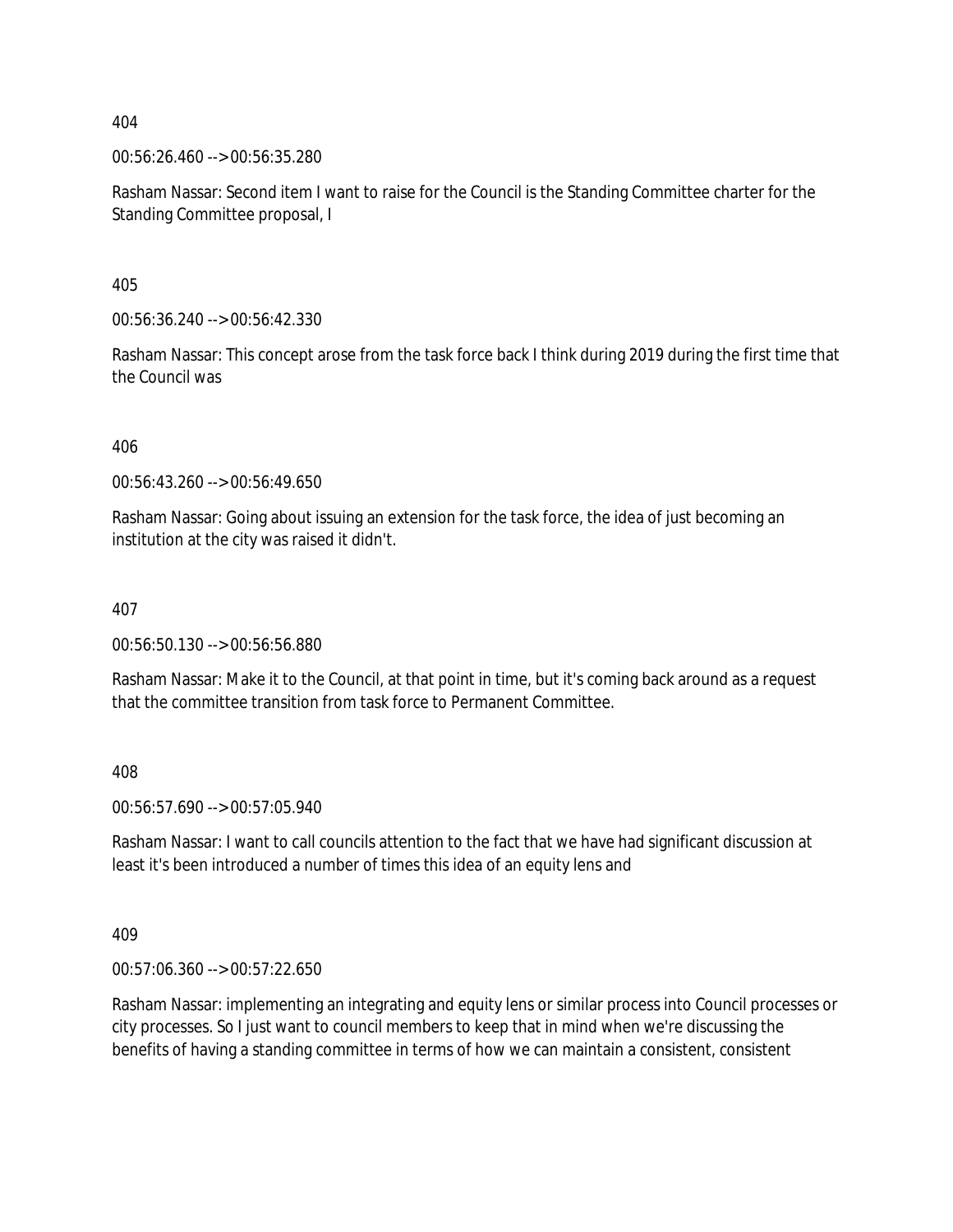00:57:24.210 --> 00:57:38.790

Rasham Nassar: Awareness or attention on that equity lens application and the upper upper operational aspect of that equity lens I think would fit nicely as part of a perpetual scope of work of a standing committee and then

411

00:57:39.960 --> 00:57:47.850

Rasham Nassar: That leads me to my second or third point, which is the equity lens and we've talked about it, it's come up in recent discussions and debate.

412

00:57:49.020 --> 00:58:03.510

Rasham Nassar: As a council member. I think it's a fantastic idea. I've taken the liberty of looking at other cities equity lenses and similar ordinances that they've implemented and learned a little bit about how it's operationalize in government process.

413

00:58:04.860 --> 00:58:11.370

Rasham Nassar: That's something that will need to be developed by the Council, it's its own process. And there's a lot of work involved in that.

414

00:58:11.700 --> 00:58:25.110

Rasham Nassar: I think that's work that's befitting of the race equity Task Force and probably fits really nicely in the scope in the gear package as well because I think there's a lot of educational components that are tied to the development of this tool.

415

00:58:25.590 --> 00:58:30.600

Rasham Nassar: Which would actually essentially be an effective permanent tool at the city.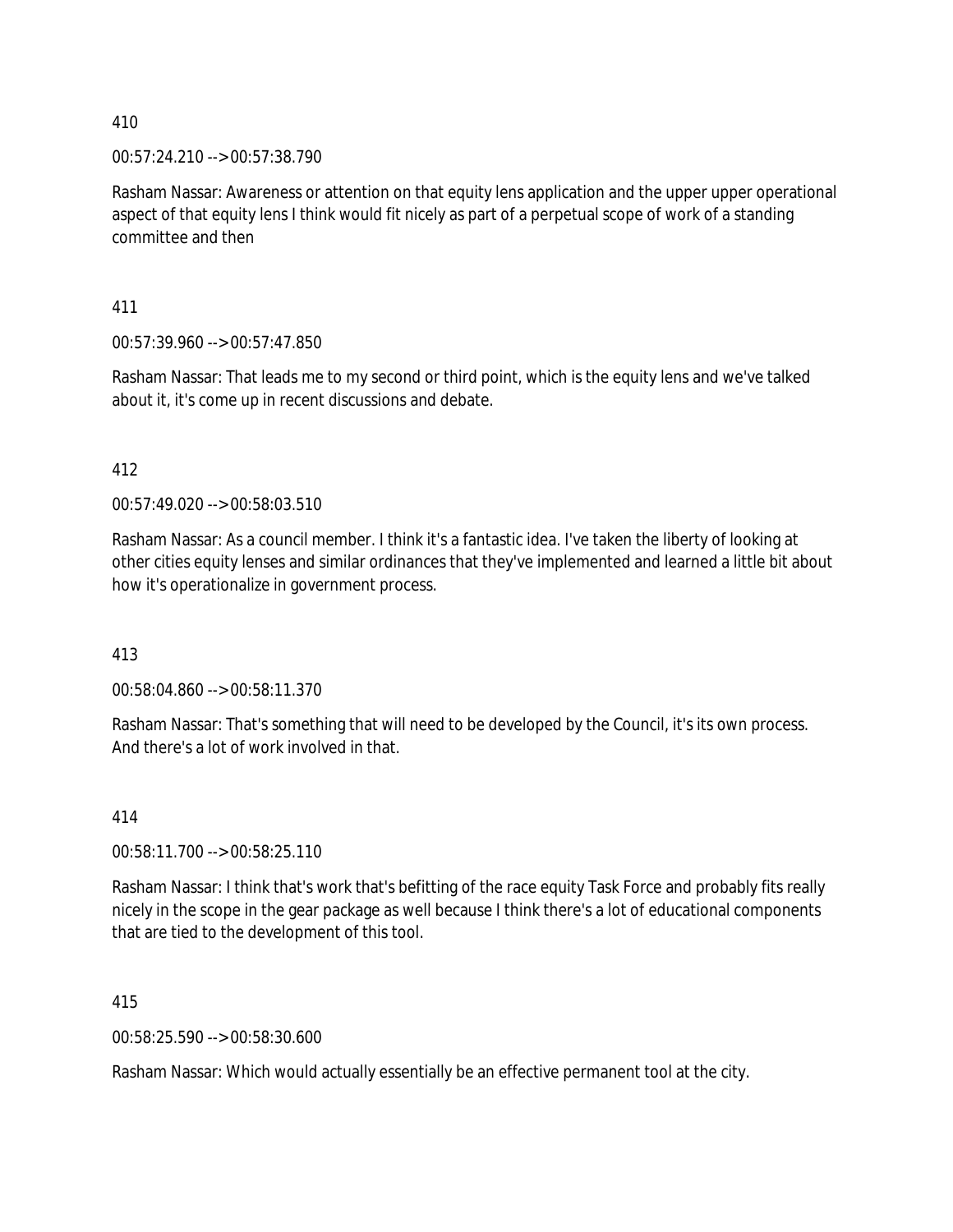00:58:33.210 --> 00:58:40.080

Rasham Nassar: And then the last thing I'll say is related to democracy school and government governance training, it occurred to me that

417

00:58:41.310 --> 00:58:48.000

Rasham Nassar: Especially over these past few weeks, that if we, the Council is to empower a task force or Permanent Committee.

418

00:58:49.140 --> 00:58:56.520

Rasham Nassar: To utilize an equity lens or similar tool, for example, to apply it to committee appointment processes and such.

419

00:58:56.850 --> 00:59:04.980

Rasham Nassar: That task force members need to be empowered with the same knowledge at city council members have related to process where those processes are written

420

00:59:05.400 --> 00:59:11.040

Rasham Nassar: They ought to be provided to the task force members for review where they're unwritten, they ought to be documented.

421

00:59:11.340 --> 00:59:26.880

Rasham Nassar: agreed upon by the Council and then made available for public consumption, especially to task force members and that's just coming from this idea that we can't empower about body of citizens to provide recommendations to a council. If they're not, if they're not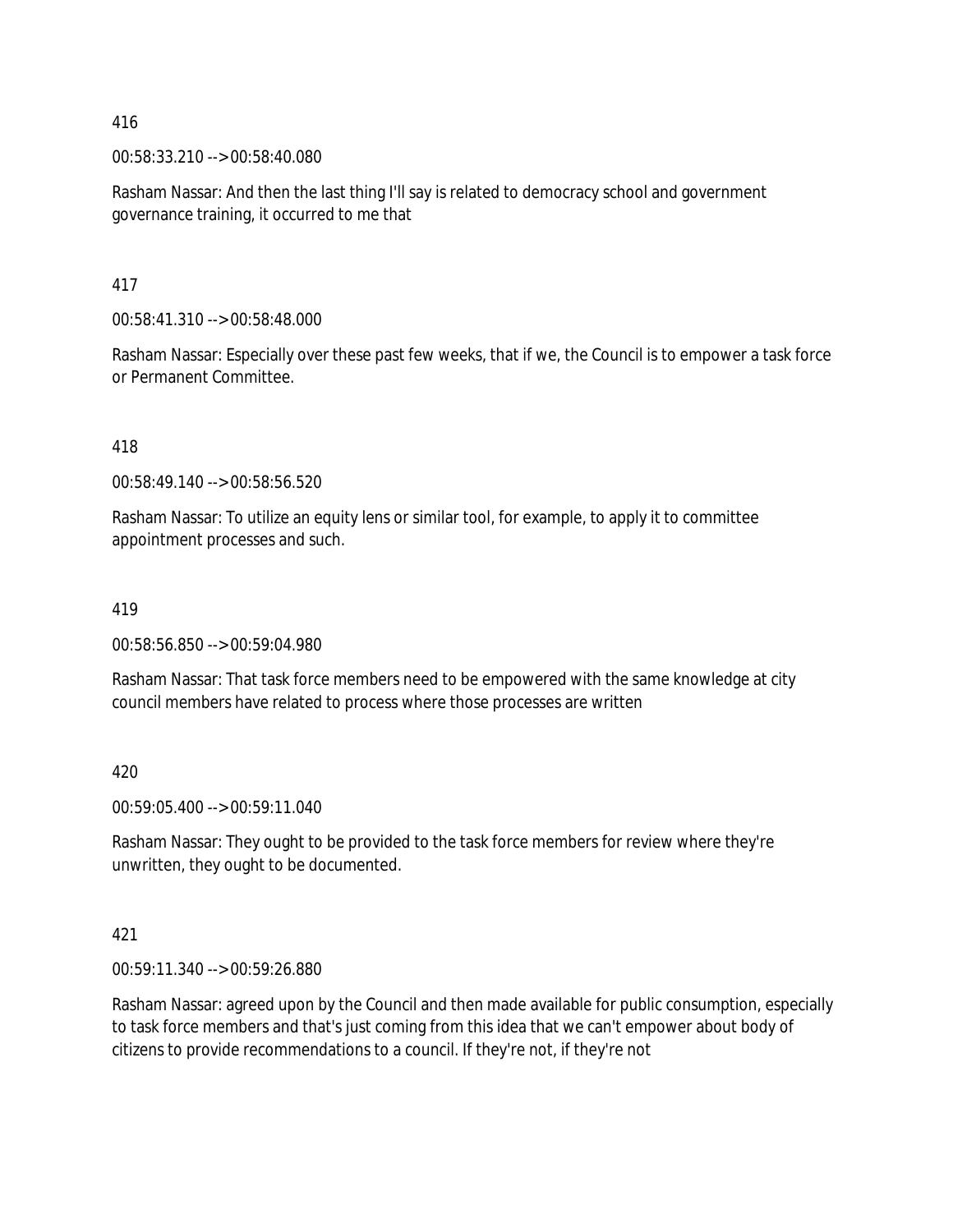00:59:28.050 --> 00:59:38.640

Rasham Nassar: clear on what those Council rules or processes are. And so I just I just went through four points that I would like the Council to consider adding to the

423

00:59:39.270 --> 00:59:54.540

Rasham Nassar: Race equity test for 2020 agenda. I think Gary is already on there and the Standing Committee charter, you heard from the task force and then the equity lens and the governance training or Democracy School is those are my edition. So, okay, thank you.

424

00:59:54.630 --> 00:59:59.010

Joe Deets: Thank you. Councilmember NASA. I think I'd like to, but

425

01:00:00.180 --> 01:00:02.550

Joe Deets: Let's see who would be next accountant council member Medina.

## 426

01:00:03.870 --> 01:00:12.030

Kol Medina: Thank you. Thank you all for the work you're doing. And for taking some time out of your evening to be here with us tonight on another one of these strange and awkward zoom meetings.

# 427

01:00:13.050 --> 01:00:26.970

Kol Medina: I just I just had one question. And it was kind of raised by counselor and us are already but I read the packet and I read see managers memo in there about her discussions with Gare and and how that kind of went nowhere.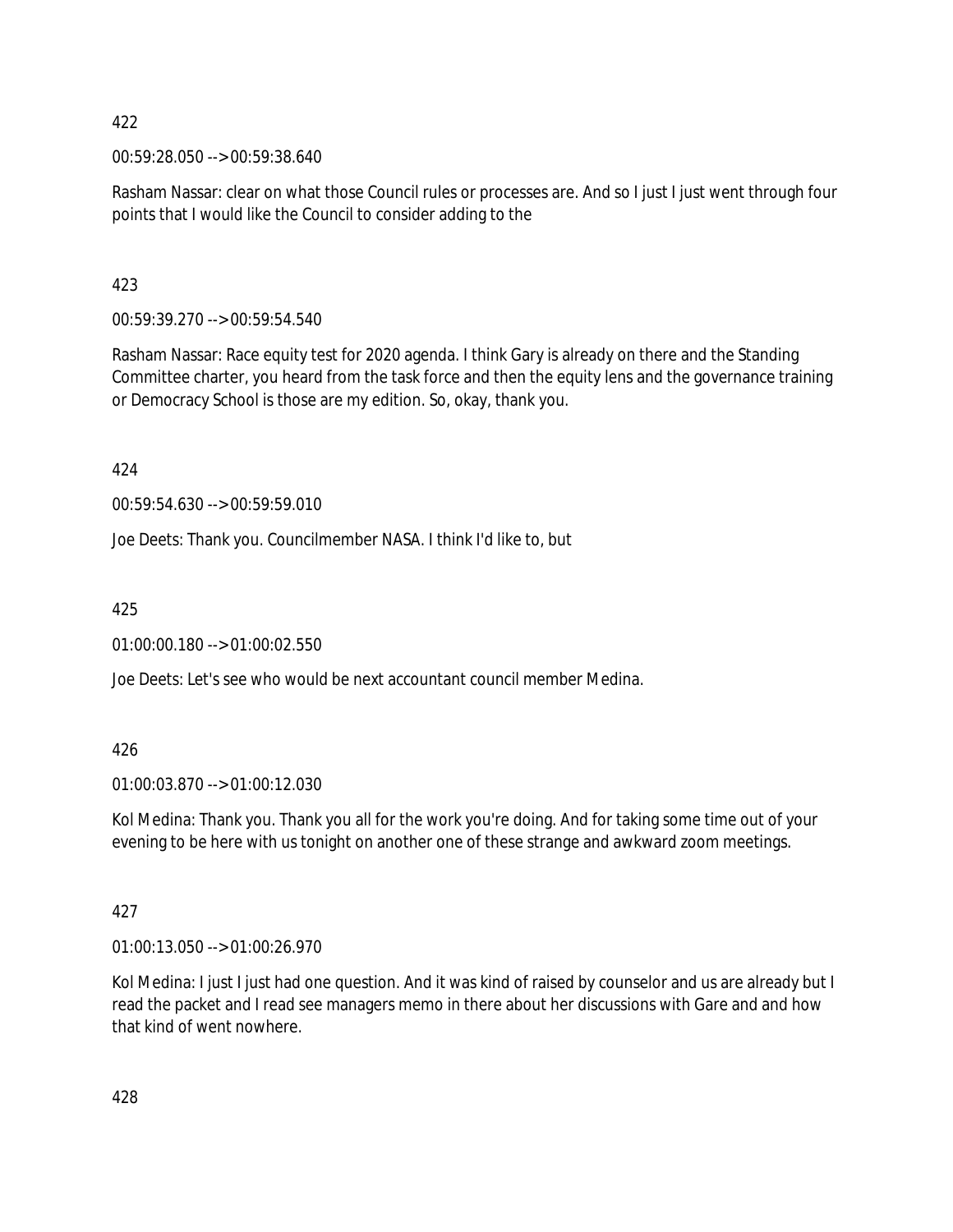01:00:28.170 --> 01:00:37.770

Kol Medina: And yet in the presentation here from the task force. I understand correctly, you're suggesting that we continue to work with care that we move forward with working with care.

## 429

01:00:39.390 --> 01:00:51.720

Kol Medina: So I just need to square those two because from the senior managers report, it seemed like I don't know we're not, we don't get doesn't seem able are interested in working with us, but the task force suggest that we do. So if someone could speak to that. I'd really appreciate it and then

430

01:00:52.080 --> 01:00:55.680

Kol Medina: To the last point, and I'll be done, Deputy Mayor

## 431

01:00:56.880 --> 01:01:13.410

Kol Medina: To counselor and a star was suggesting, I mean, appreciate you bringing forward ideas, but I want to know what the task force wants its work to be so I'd like to hear what they want their work to be and if they agree with things you're talking about. Those are my comments next

## 432

 $01:01:14.130 \rightarrow 01:01:17.010$ 

Joe Deets: Thank you baby quickly related to the gear.

## 433

01:01:17.760 --> 01:01:26.970

Joe Deets: You know, when I was liaison. I did talk with Gordon. Good one, as did come from over in this. Are we had a least one conversation I try and remember

434

01:01:27.510 --> 01:01:35.130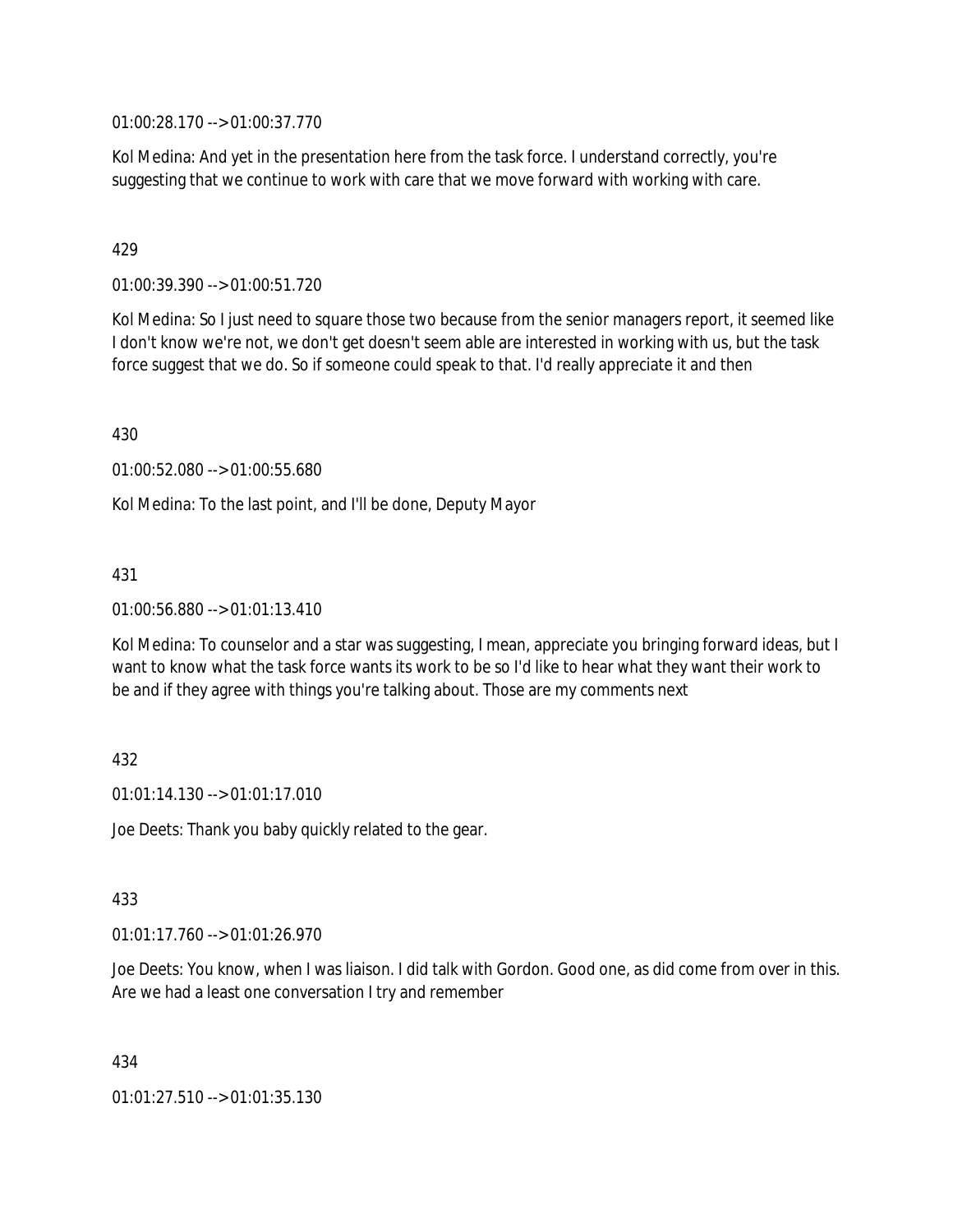Joe Deets: They're still there, very much. I think they took like everyone else kind of a covert hit and that's where the other

# 435

01:01:35.910 --> 01:01:51.720

Joe Deets: workshops are now online. So they are very much alive at least that that I'm that we can see. So I just wanted to let that out. It's not like they went away. There's they're still definitely around. So I'll just leave it there. Mayor Snyder.

# 436

01:01:54.480 --> 01:02:05.910

Leslie Schneider: Thank you. I just, I really also want to reiterate the all the work that the race equity Task Force has done and and i really do support it coming a standing committee, I think that

## 437

01:02:07.530 --> 01:02:23.280

Leslie Schneider: Now more than ever, not just national events, but just, you know, right here on Bainbridge, we really do need that, you know, we need help. We need help with the racial equity lens, among many others, I'm sure. And I just want to throw out there.

## 438

01:02:24.330 --> 01:02:31.860

Leslie Schneider: My own support. I don't know if and how I can be of help. But if I can. I just want to encourage anyone if you

## 439

01:02:32.370 --> 01:02:44.010

Leslie Schneider: As members of the race equity test for us to reach out to me. I'm happy to have one on ones with you. Maybe towards helping with understanding the city process, maybe not. I don't really care.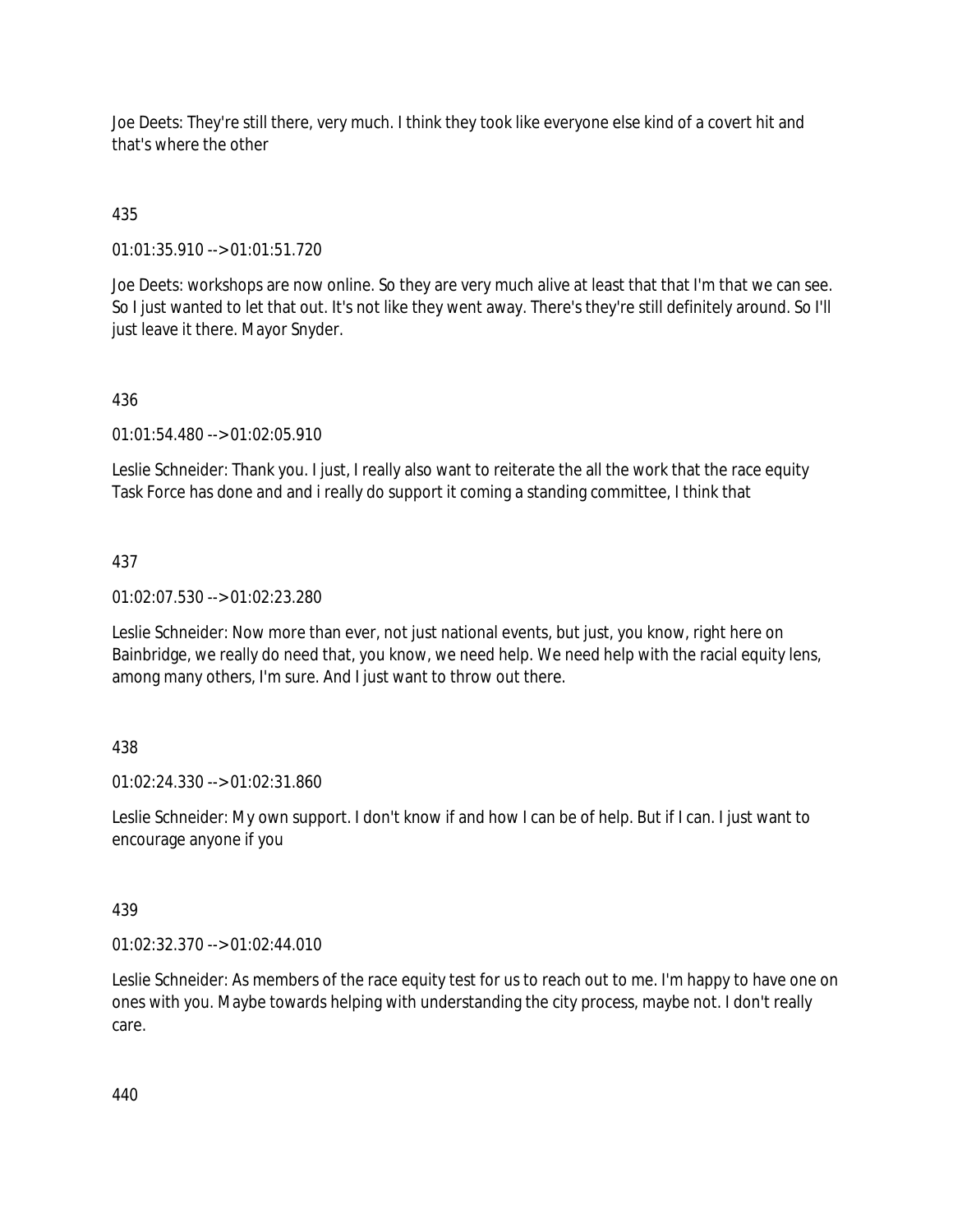01:02:44.970 --> 01:02:53.670

Leslie Schneider: But you know, I would be very happy to get to know you all and be of whatever support that I can. That's it.

441

01:02:54.780 --> 01:02:58.410

Joe Deets: Thank you, mayor. I'm going to go down to the council member Hi topless.

442

01:03:00.300 --> 01:03:07.110

Kirsten Hytopoulos: Yeah, I just, I like to echo calls a point about wanting to hear what the task force feels about the items proposed by

## 443

01:03:07.500 --> 01:03:14.700

Kirsten Hytopoulos: By by Russia, I support those items they sound worthwhile to me, but I'm interested in the task for setting the agenda.

#### 444

01:03:15.060 --> 01:03:20.400

Kirsten Hytopoulos: And I guess it also sound to me like we may be delving into some of those issues in the gear training.

445

01:03:20.820 --> 01:03:32.430

Kirsten Hytopoulos: Not to mention, I would hope that as we work through that those those sessions together we'll discover items we haven't thought about that, that, that the training in itself will present to us into the task force in particular.

446

01:03:33.720 --> 01:03:35.400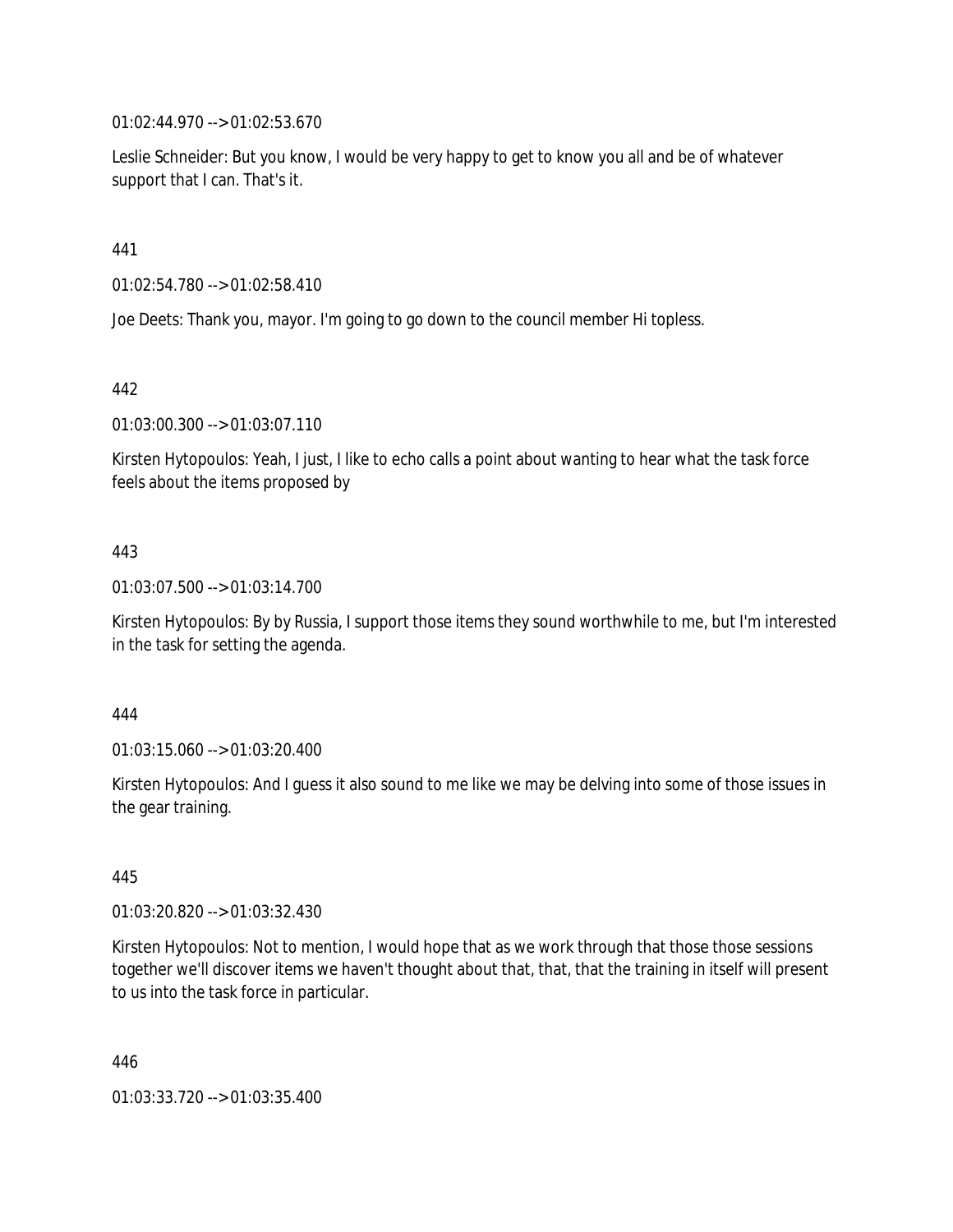Kirsten Hytopoulos: All sorts of items for our agenda.

447

01:03:37.560 --> 01:03:39.210

Joe Deets: Thank you. Morgan, you hit your handsome.

448

01:03:42.450 --> 01:03:56.250

Morgan Smith: Yeah, I tried to go into some detail in the in the background memo that I've provided to counsel in May about about where things stood with Gare. I don't think it was. Councilmember media's intent to word it quite the way he did. I don't think

449

01:03:56.610 --> 01:04:04.830

Morgan Smith: I think we hit some questions that then didn't get answered, because we all went into sort of a focus on other things for coven

450

01:04:05.700 --> 01:04:21.900

Morgan Smith: But I think there is still an opportunity there. I, I'll be interested to learn from the task force, maybe not tonight. Maybe in some other way. How they arrived at the recommendation, they arrived at and how that squares with what gear is able to offer because the challenge. I ran into

451

01:04:23.640 --> 01:04:26.580

Morgan Smith: Was with the some of the staffing transitions. They were having

452

 $01:04:27.420 \rightarrow 01:04:47.520$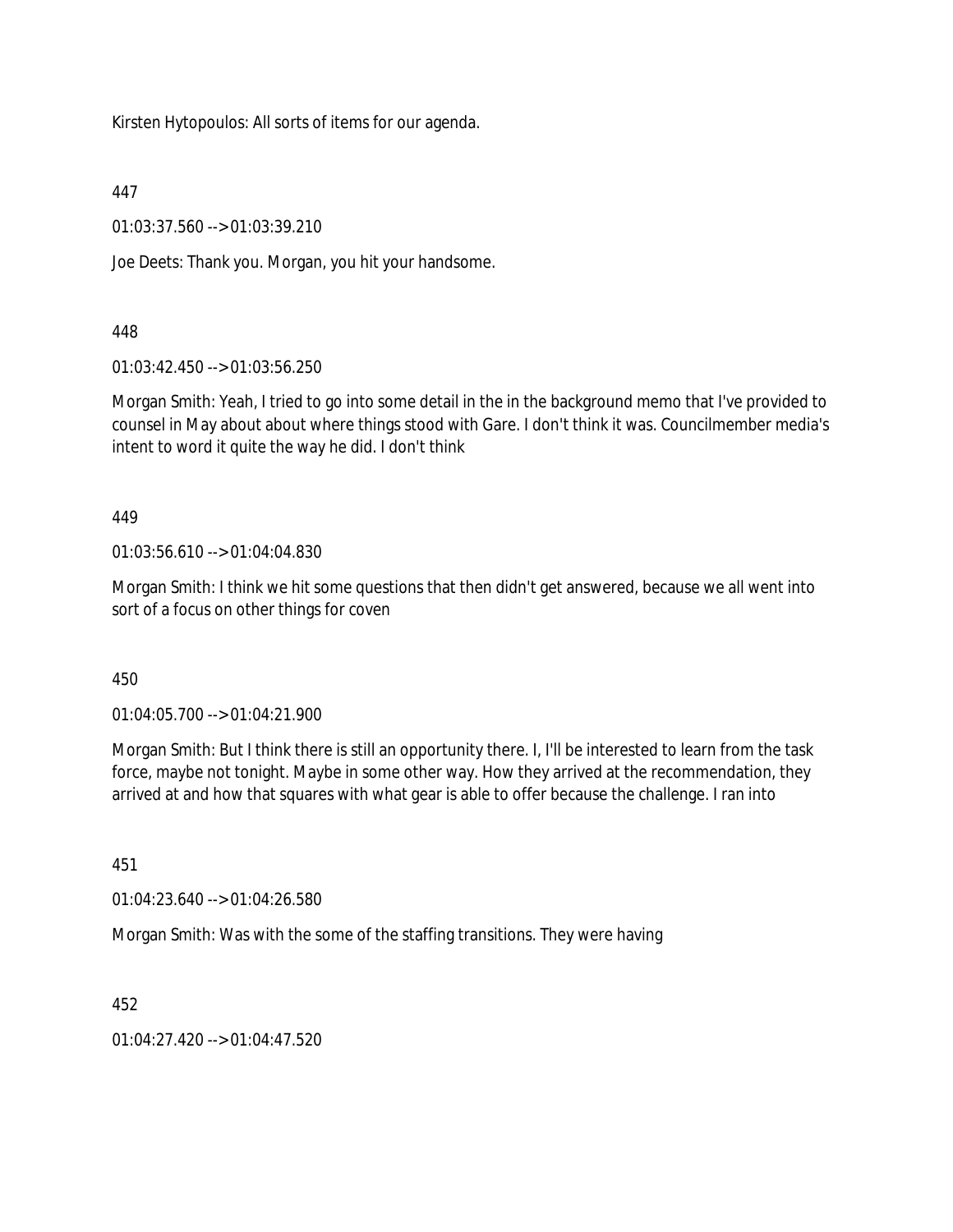Morgan Smith: The thing that was originally envisioned didn't seem to be ready for us to pick up off the shelf and launch. So, what, what will need to see is what does gear have available. Does it match the goals of what the task force has in mind and then go from there. So I think in my mind and

453

01:04:48.780 --> 01:04:57.840

Morgan Smith: I need, I would like to have a conversation with Task Force members so I can make sure we're in alignment. My mind all feels like the right time to reset a little bit

## 454

01:04:58.380 --> 01:05:08.250

Morgan Smith: And make sure we understand what gear has available. What we're seeking and get those things lined up and then launch in a way that we were planning to do in January.

#### 455

01:05:08.670 --> 01:05:17.670

Morgan Smith: And then events disrupted. So I don't know if that sounds like the right next step on that piece of the work, but I hope it is and

456

01:05:18.120 --> 01:05:31.170

Morgan Smith: I am ready and and wanting to be a partner in that so that maybe I can have a chance to understand firsthand what it is you're looking to do and we can work together to make it happen. So, okay.

## 457

01:05:31.350 --> 01:05:40.290

Joe Deets: Thank you. Let me just say quickly since I did I was part of the conversations relating to gear. They did a Gordon good wouldn't a director of gear did send us

#### 458

01:05:41.490 --> 01:05:43.500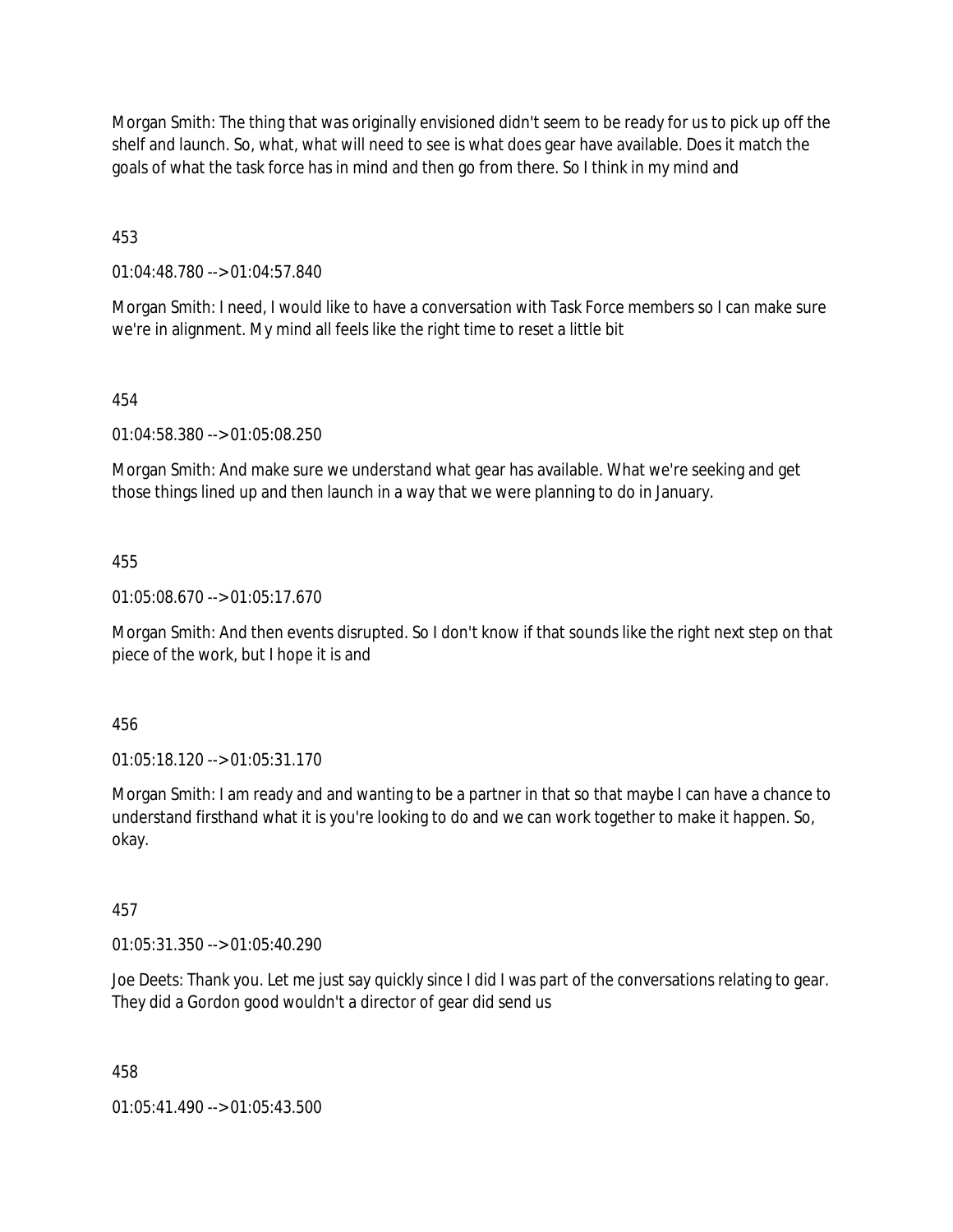Joe Deets: Their recent their current offerings.

459

01:05:44.670 --> 01:05:51.480

Joe Deets: Camera when we have this conversation. But Neil month or so ago. And so I take it. This is still good. And this is what

460

01:05:52.110 --> 01:05:59.880

Joe Deets: The Task Force members review. So unless things have changed what the test is relating to what Gary's offering

461

01:06:00.540 --> 01:06:11.430

Joe Deets: What the task force was looking at is what my understanding is what Gare is actually offering but like that bears to be confirmed. Um, let me see. Brenda, did you had your hand up.

462

01:06:14.250 --> 01:06:27.840

Brenda Fantroy-Johnson: I think I want to go ahead and defer to Peggy and then come back to me and I'll address the the item of the agenda items that sham has added, but I think he wants to speak more to gear at this moment.

463 01:06:28.410 --> 01:06:29.220 Oh, yeah.

464 01:06:30.540 --> 01:06:31.890

peggi.erickson@comcast.net: So, um,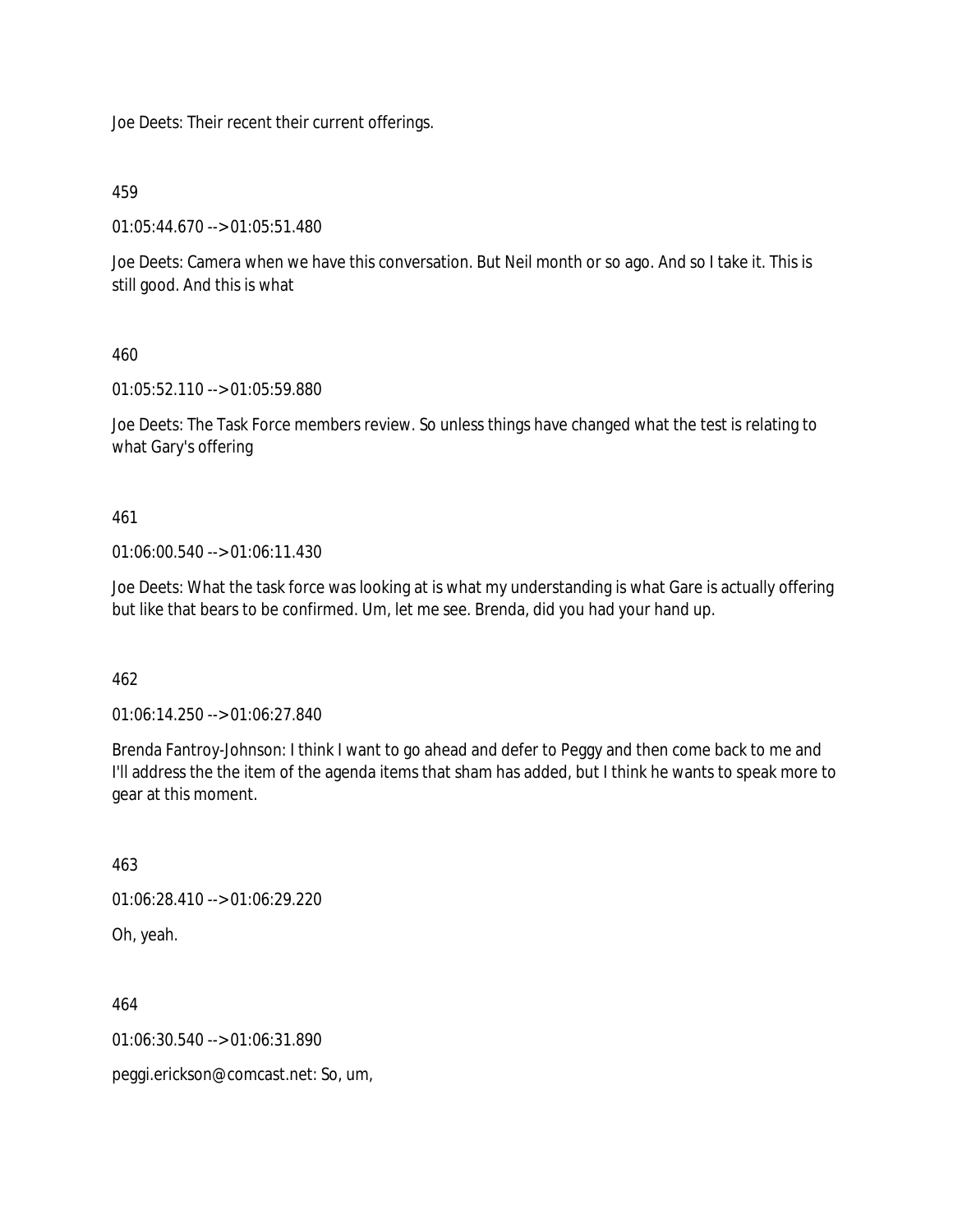01:06:33.690 --> 01:06:45.120

peggi.erickson@comcast.net: First of all, I, I was gonna make a comment on the Charter, which has come up several times in our meeting and which we're very interested in. Um, one of the issues I believe that

## 466

01:06:46.290 --> 01:06:49.620

peggi.erickson@comcast.net: Morgan has has concerned about is, you know,

#### 467

01:06:51.090 --> 01:07:13.140

peggi.erickson@comcast.net: Implementing all this equity work takes a manpower and take some, you know, I'm you know hours FTS of people. And so by becoming an ongoing committee, I feel I would invite the city and the Council to use the race equity test for us as a resource.

468

01:07:14.490 --> 01:07:23.970

peggi.erickson@comcast.net: To do some of the research with their also we've lost well two of our liaisons so we we only have her sham. And now, at this point in time.

469

01:07:24.420 --> 01:07:45.240

peggi.erickson@comcast.net: And and so we don't name it. I don't want to see her be to burden, either because she also has, you know, everything else she does. And we we really appreciate her being on the race equity Task Force, but I know I am willing to work with Morgan and with gear and with Rashad to

470

01:07:46.530 --> 01:07:59.970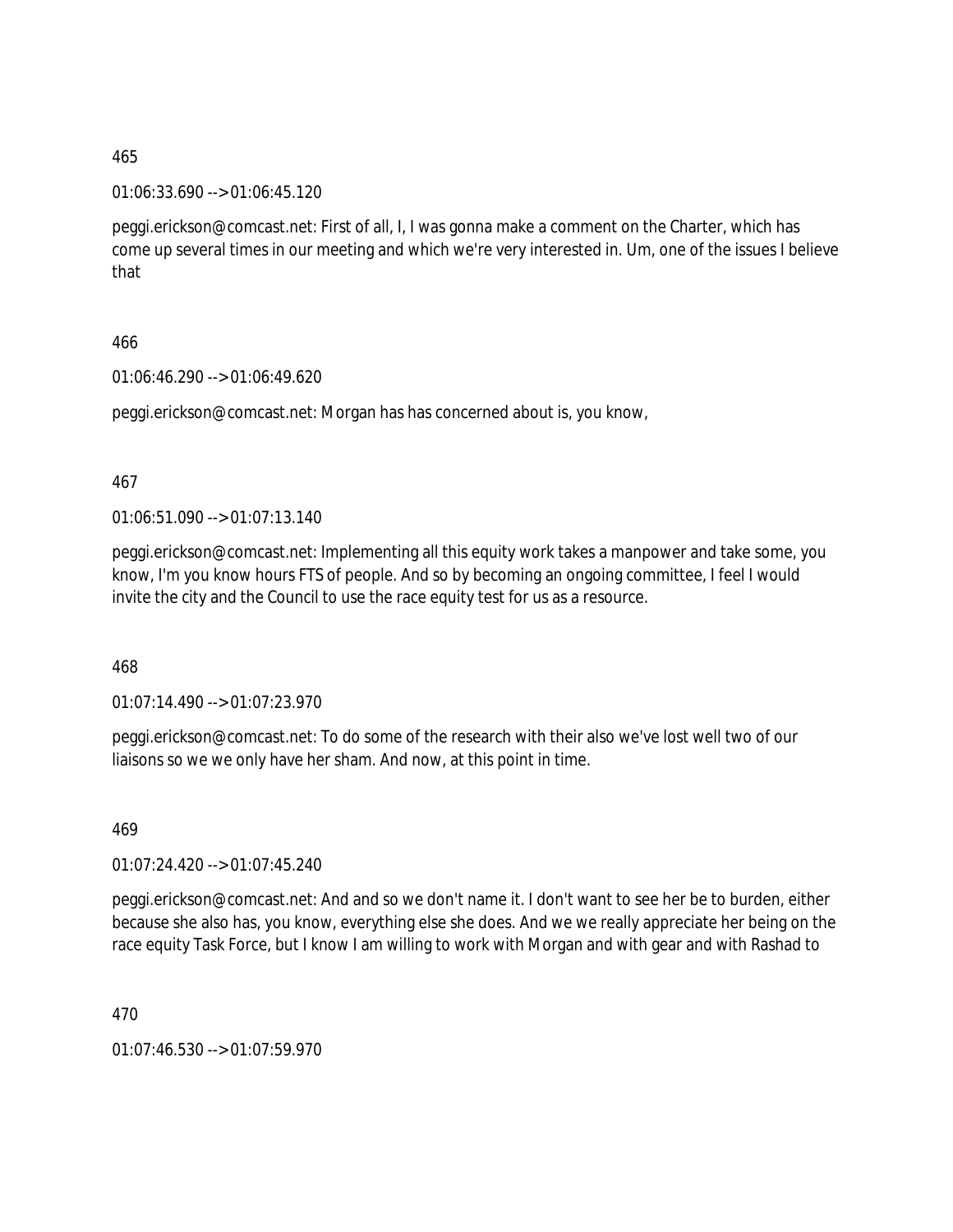peggi.erickson@comcast.net: Define, you know, and see, you know, make phone calls and figure out where they're at and what we can. What we can do at this point we have to remember, as you all can well imagine once the

471

01:08:00.870 --> 01:08:14.490

peggi.erickson@comcast.net: George Floyd thing happened. Gary Got slam and there I was just reading and I forget exactly where but somebody was talking about Race Forward and how they just got overwhelmed with phone calls and people wanting to

472

01:08:16.050 --> 01:08:25.860

peggi.erickson@comcast.net: You know, get training from them and everything. So I was hoping we were already a member, which would have given us maybe a little leg up. It sounds like we haven't quite made the

473

01:08:27.420 --> 01:08:40.350

peggi.erickson@comcast.net: Investment in membership, so I don't know where exactly we stand with that. But, um, I think that we should try and go forward and get the training in place, especially if it's online.

474

01:08:41.550 --> 01:08:45.510

peggi.erickson@comcast.net: And get in define who should be there, you know, in terms of

475

01:08:46.230 --> 01:08:59.130

peggi.erickson@comcast.net: The Council members. The city staff are TF. And if we do want to include which we've talked about ongoing over the last year, community members as well, community leaders, you know, because I'm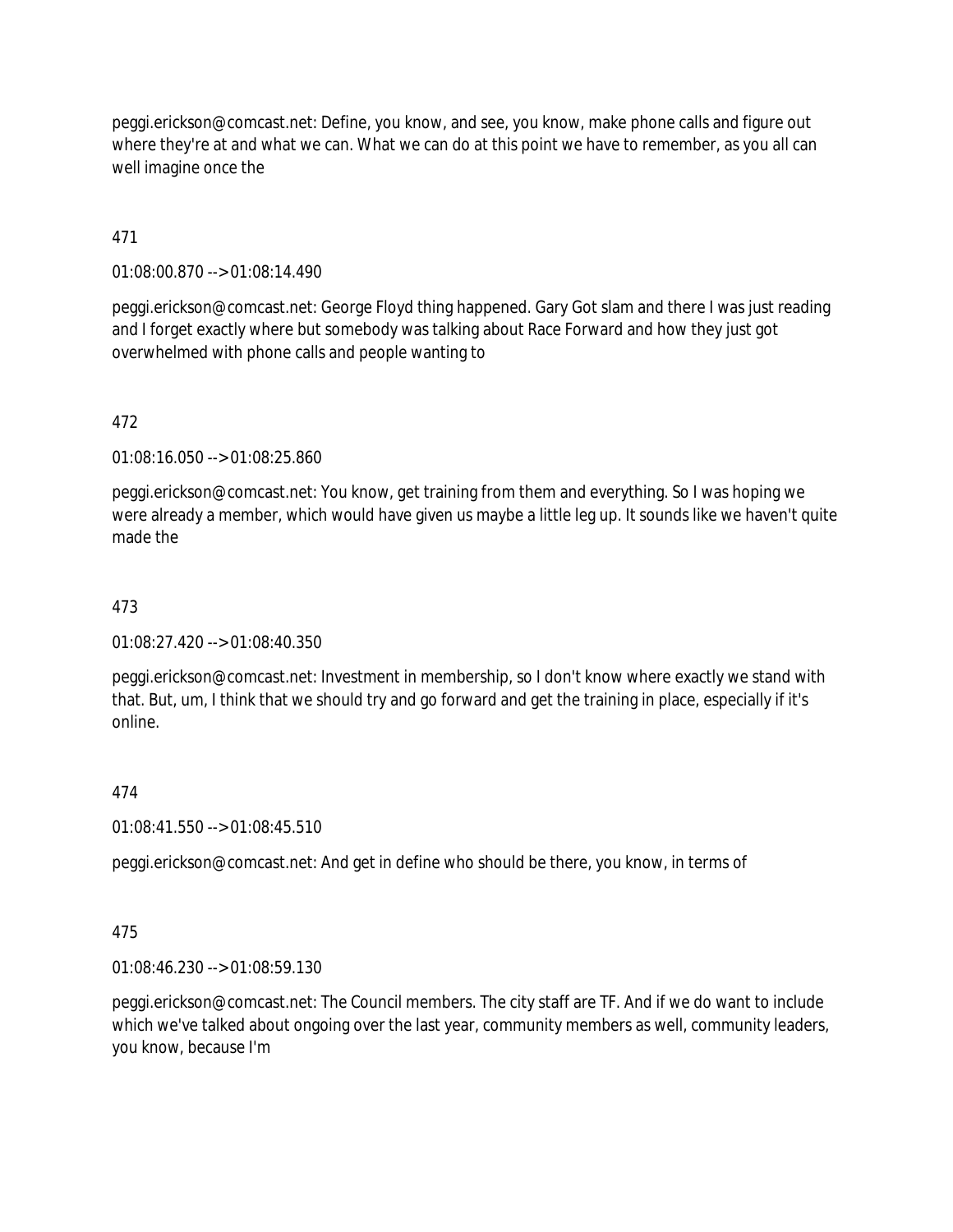01:08:59.670 --> 01:09:19.620

peggi.erickson@comcast.net: That kind of broadens and builds our network here on the island for doing this work and carrying it forward. So it keeps us from being in too much of a silo. I think if we have a more inclusive with who actually takes the training and anyway so

477

01:09:22.440 --> 01:09:26.670

Joe Deets: Thank you, Peggy. I'm just being a little conscious of time folks so

478

01:09:27.000 --> 01:09:27.690

Joe Deets: You have your hand up.

479

01:09:28.530 --> 01:09:40.860

Sue Wilmot: Yes, I just wanted to say that care has informational sessions, Brenda just did one last week on the next one is on July 21 I have to be careful because it's on Eastern time, that would be

480

01:09:41.940 --> 01:09:51.450

Sue Wilmot: 10am our time and Peggy, can you send that over so that they can join that if you want. It's a zoom call with a gear informational session. It's free to attend.

481

01:09:51.990 --> 01:10:09.660

Sue Wilmot: Second, I wanted to address the, the government, education, that that Russia was talking about. We have talked about this all along. Being partners in what we first call the citizens Academy. So we have as a race equity Task Force talked about this topic all along. Thanks. Okay.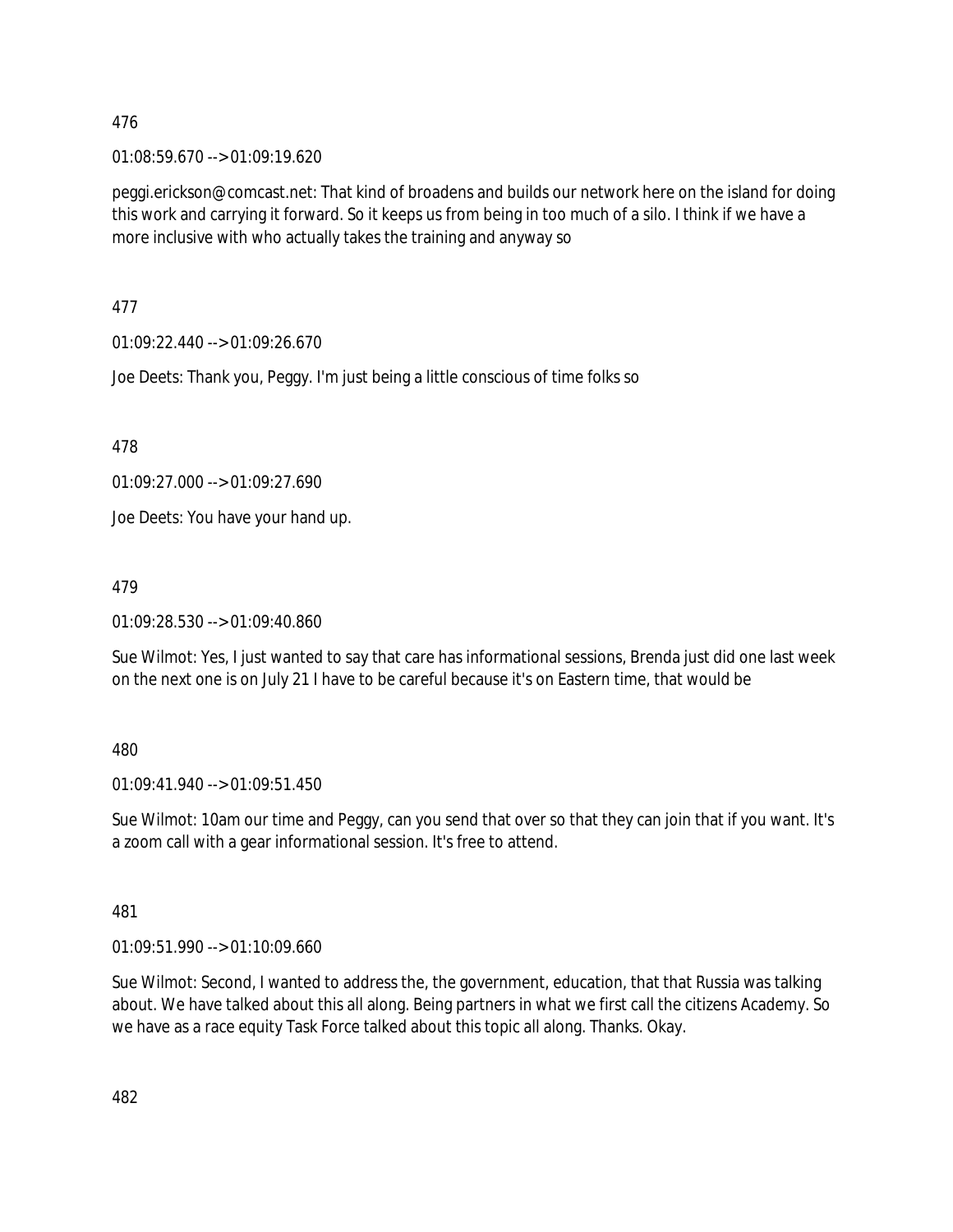01:10:09.720 --> 01:10:11.580

Joe Deets: Thank you, um, let me see.

483

01:10:12.630 --> 01:10:15.270

Joe Deets: All right, Brenda right or or shamma who wants to go.

484

01:10:15.870 --> 01:10:28.380

Brenda Fantroy-Johnson: Well, I just wanted to echo that, you know, the agenda items them a sham has asked you to add to your meeting your council meeting. We've, we've all talked about those things. It's not like this is the

#### 485

01:10:28.830 --> 01:10:33.960

Brenda Fantroy-Johnson: Plan. This is all of our ideas coming together. We would love to know.

#### 486

01:10:34.440 --> 01:10:43.350

Brenda Fantroy-Johnson: All of your, what are the processes that we need to know in order to become this equity lens. We can't just hit the ground running. And all of a sudden, put on

487

01:10:43.830 --> 01:10:50.700

Brenda Fantroy-Johnson: You know, aliens to help you guys out, we need to know all of the details of the codes and things like

488

01:10:51.540 --> 01:11:01.710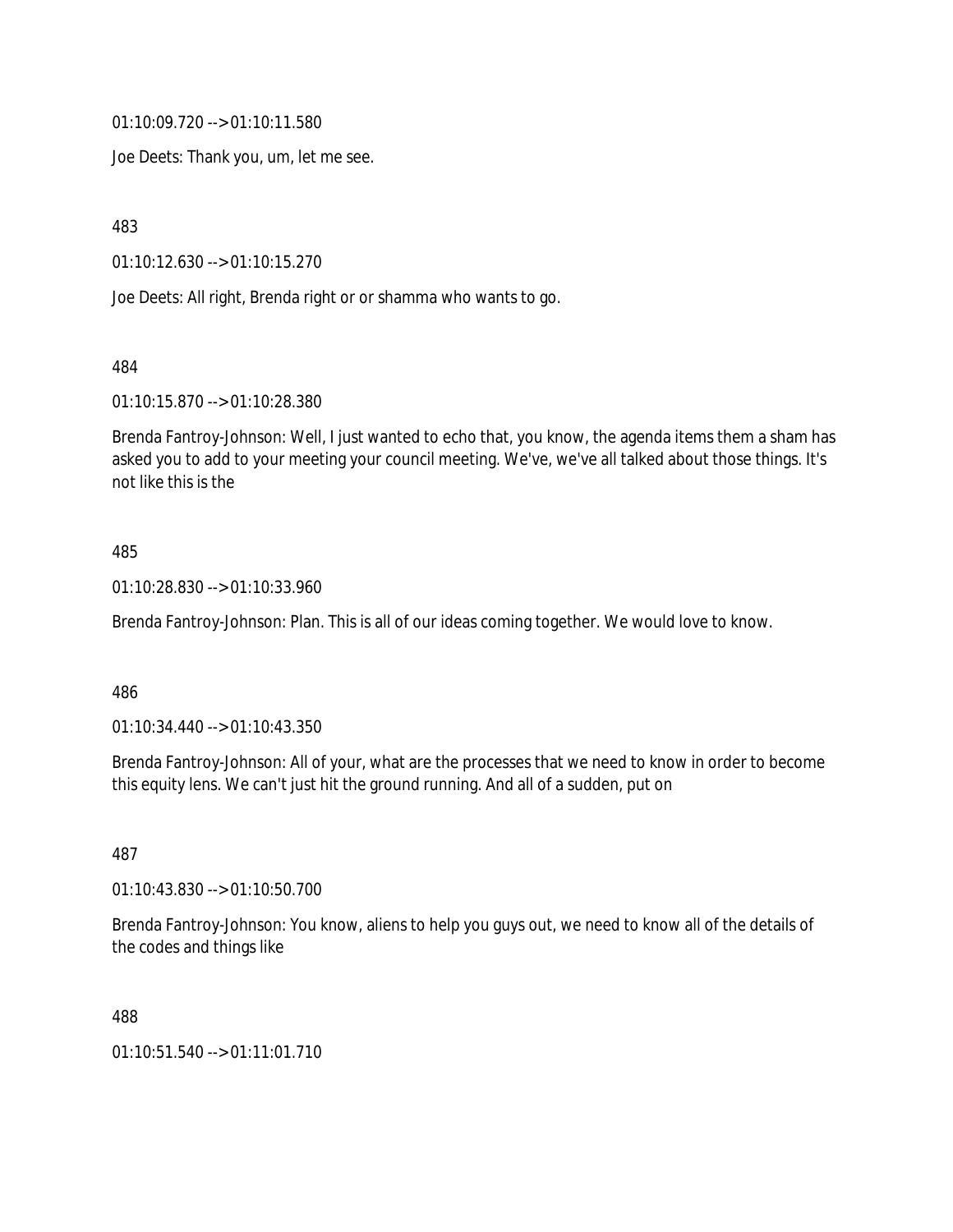Brenda Fantroy-Johnson: You know sign is codes. There was an issue with the woman who put up some Black Lives Matters stickers in our window and found out that that was a code violation.

## 489

01:11:02.190 --> 01:11:15.810

Brenda Fantroy-Johnson: Well, you know, I wanted to know what code violation. It was and how did I can we change that coach you know it's like we need to know the process that the city takes to do the things that it does. Before we can start recommending actions that might be

#### 490

01:11:16.620 --> 01:11:19.950

Brenda Fantroy-Johnson: In an equitable matter for the city to think about. So

## 491

01:11:20.970 --> 01:11:23.160

Joe Deets: Thank you guys, Savannah. You had your hand up.

#### 492

01:11:25.200 --> 01:11:36.600

Savanna: Yeah, I just wanted to reiterate again that we're, you know, we've been talking about that citizens Academy, which we talked about renaming just because the name citizen was not

493

01:11:37.380 --> 01:11:44.940

Savanna: We weren't quite sure if that was the one, but we've been talking about that since months ago. It's just

#### 494

 $01:11:45.450 \rightarrow 01:11:55.740$ 

Savanna: Now, we've actually had the time to present it for you. And I think we're Sean did a really great job of stating exactly what we needed. So, um, and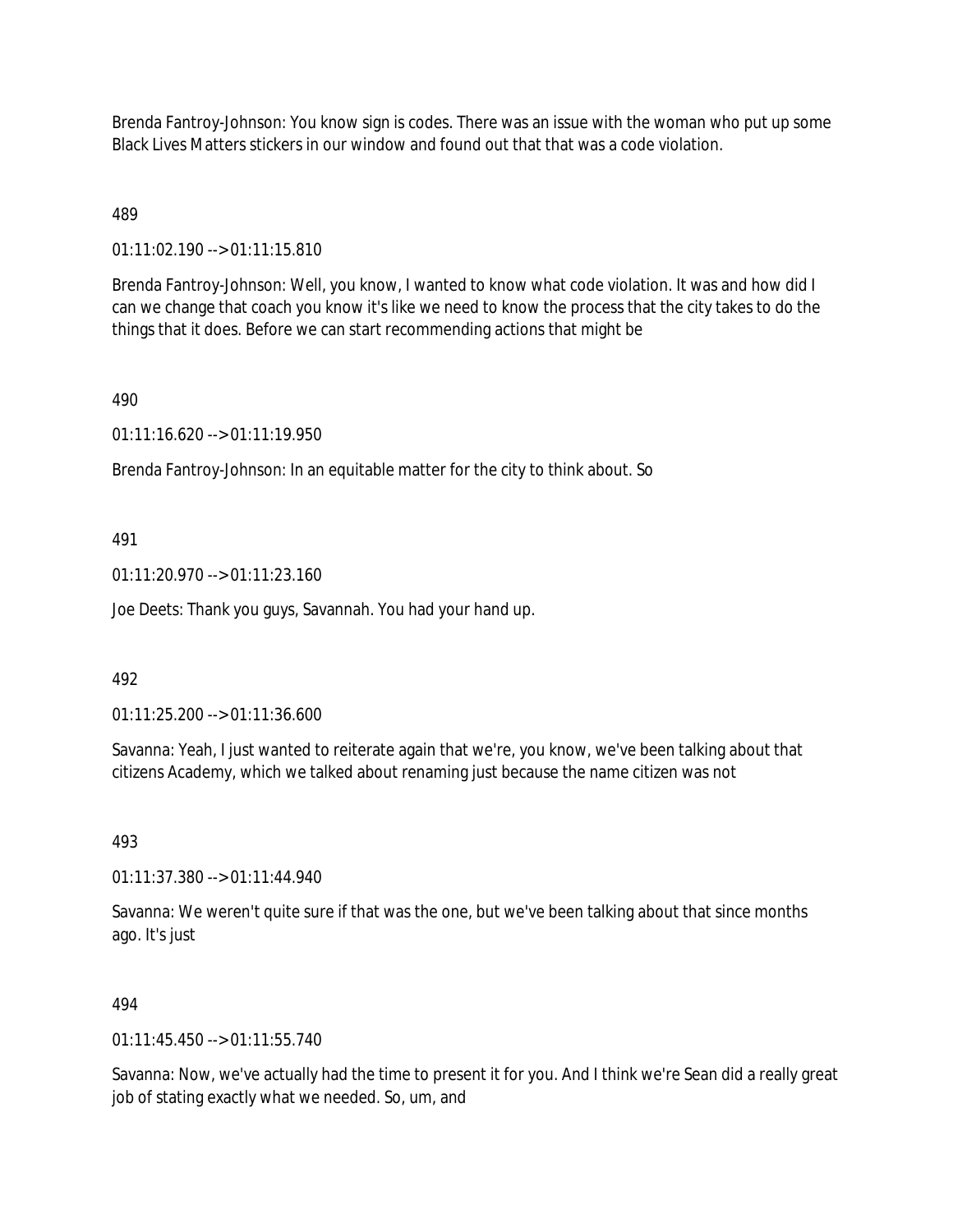01:11:56.610 --> 01:12:08.220

Savanna: Hopefully, you know, we can become a member of Garrett because I also like Peggy thought we already were so that hopefully we can do that sooner rather than later.

496

01:12:09.540 --> 01:12:12.720

Joe Deets: Thank you. Thank you. Councilmember Medina.

497

01:12:15.750 --> 01:12:29.430

Kol Medina: Thank you. I there was mentioned earlier of the spinner decision point for the Council. I'm not sure what the decision is there wasn't a decision, put in the packet. If it's a decision about revise work plan or budget.

498

01:12:30.930 --> 01:12:37.680

Kol Medina: I don't personally feel a need that for the Council to read aside that I feel like what's being proposed is within the

499

01:12:38.880 --> 01:12:43.950

Kol Medina: Basically within the budget and within the framework of what we approve before for working with Gary and I

500

01:12:44.400 --> 01:12:55.950

Kol Medina: I don't know. I personally don't feel like the Council needs to read aside that I think that city manager is authorized to work with the task force to move forward with Gary and I'm comfortable doing that, under the new proposal.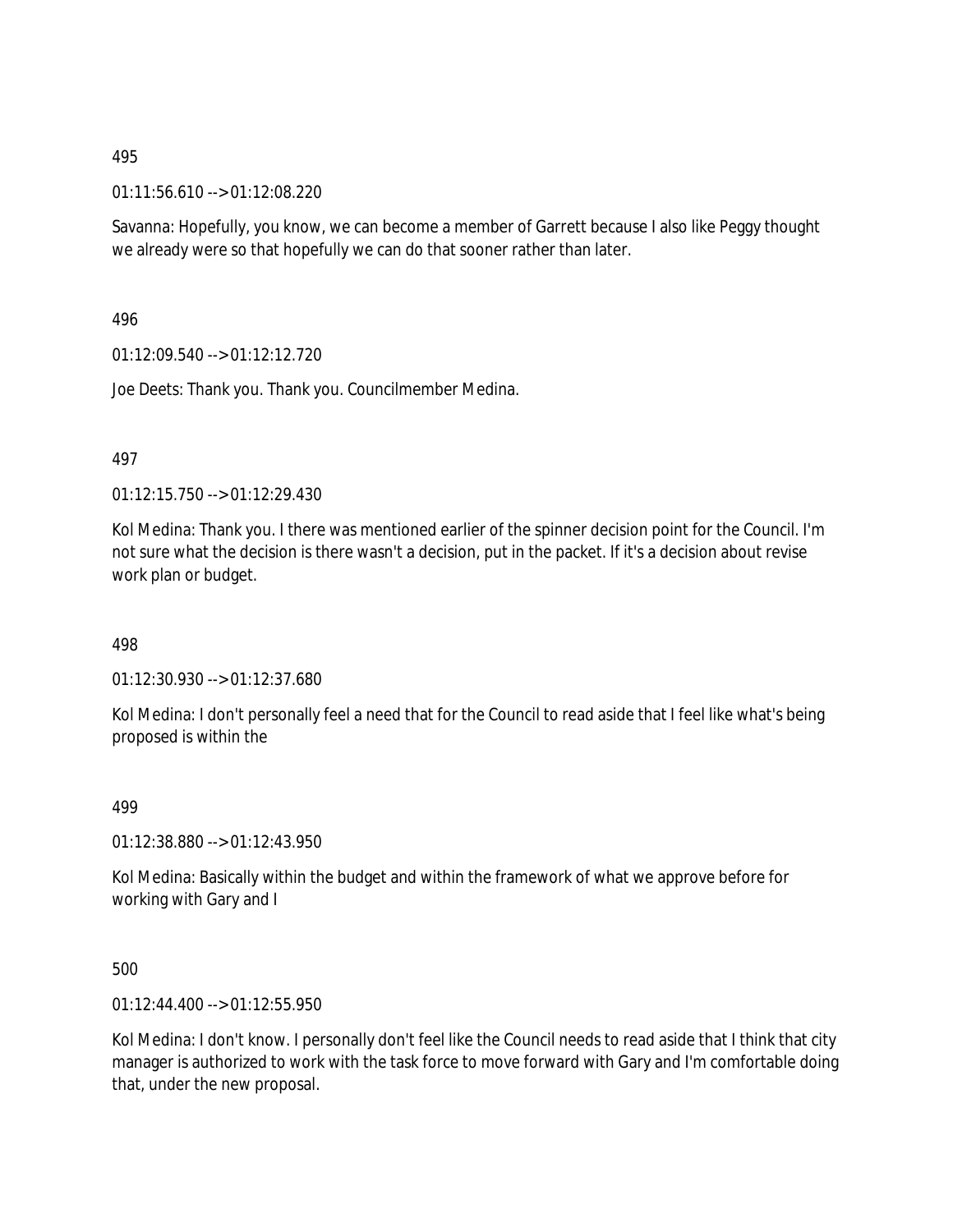01:12:57.060 --> 01:13:09.810

Kol Medina: And the same with the kind of revised budget for the outreach for the year, it seems to me to be, you know, pretty much, kind of in line with what was already planned and I don't personally feel a need to read aside that I'm comfortable with it.

502

01:13:10.920 --> 01:13:21.720

Kol Medina: But asked for changes to the the work plan for the task force. I think if the work plan wants to be formally change those passwords wants to form the traders work plan then

503

01:13:22.650 --> 01:13:33.660

Kol Medina: It should just bring that back to the Council, in writing the things that customers are talked about tonight and just put it in writing and bring it back to the Council, so we can really understand it. And I know she said a bunch of things that

504

 $01:13:34.740 \rightarrow 01:13:41.370$ 

Kol Medina: All the on the task force probably set heard and understood and you're like, Yeah, that's exactly we're talking about but I already forgot what most of it was honestly

505

01:13:41.700 --> 01:13:44.490

Kol Medina: You know, I mean, it doesn't stick in my head because I'm not there in your meetings.

506

01:13:44.880 --> 01:13:54.870

Kol Medina: So if he could come back and write it and then I be real happy to consider it. And that's just the way that we handle all of our task force and committees. They all present their work plans and writing so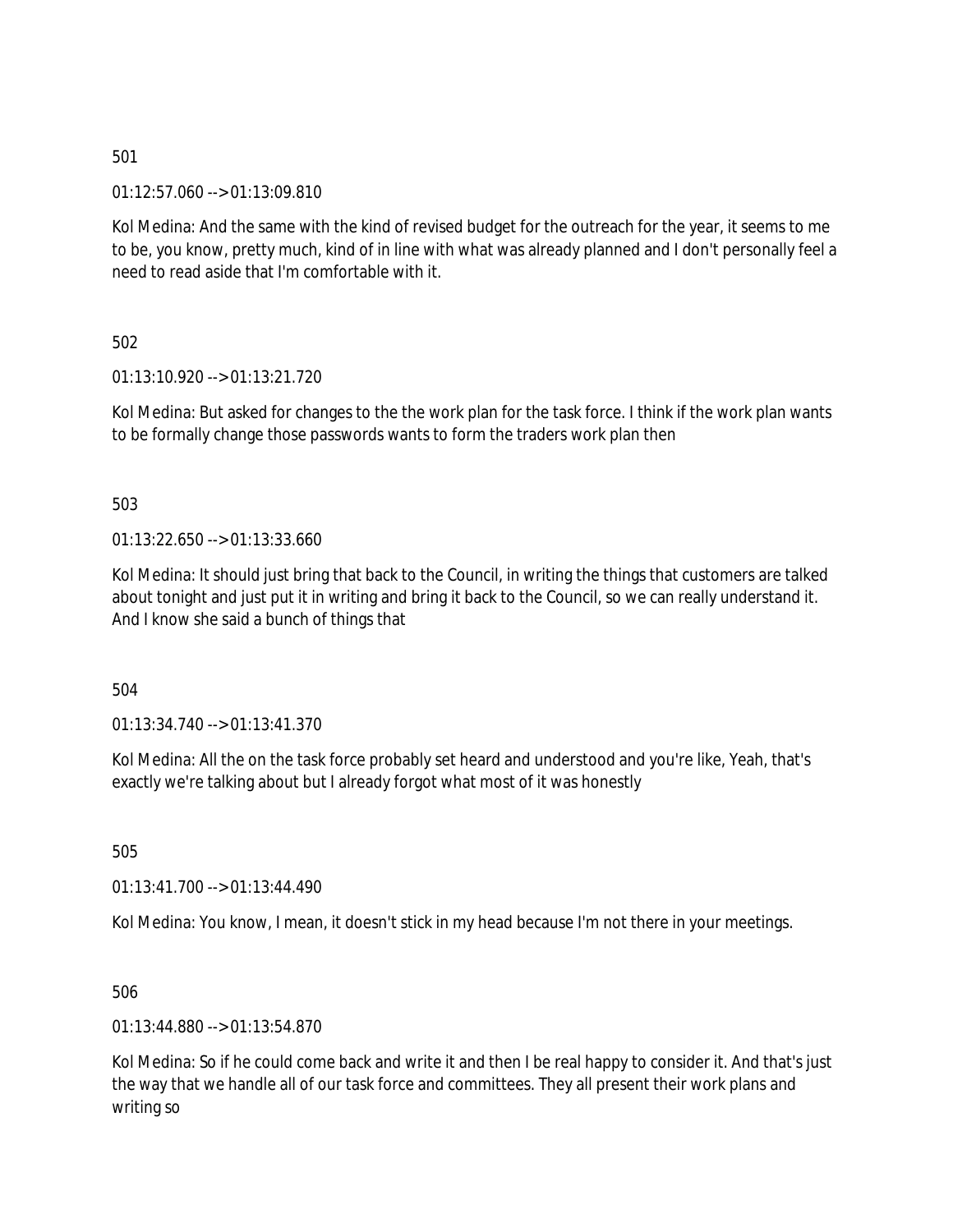01:13:55.830 --> 01:14:00.750

Joe Deets: Thank you, Mayor and I just really folks, such as will really want to be very conscious of time we have a long meeting tonight.

508

01:14:02.520 --> 01:14:09.030

Joe Deets: It's I would concur with COUNCILMEMBER Medina, I mean everything sounds fine, although I would be nice to see

509

01:14:10.080 --> 01:14:16.770

Joe Deets: That forward plan me written out so COUNCILMEMBER now, sir. Do you want to confer with the task force and get back to us on that.

510

01:14:17.460 --> 01:14:22.500

Rasham Nassar: Yeah, I think that'll be my next step I think what what I meant by decision point was that

511

01:14:23.070 --> 01:14:30.870

Rasham Nassar: I there may be some changes like significant changes on the horizon for the task force and their scope of work. If it's not the case that that Gary can start

512

01:14:31.290 --> 01:14:38.430

Rasham Nassar: Or begin work in the foreseeable foreseeable future. I think there's a lot of unknowns there and the task force is committed to working with Gare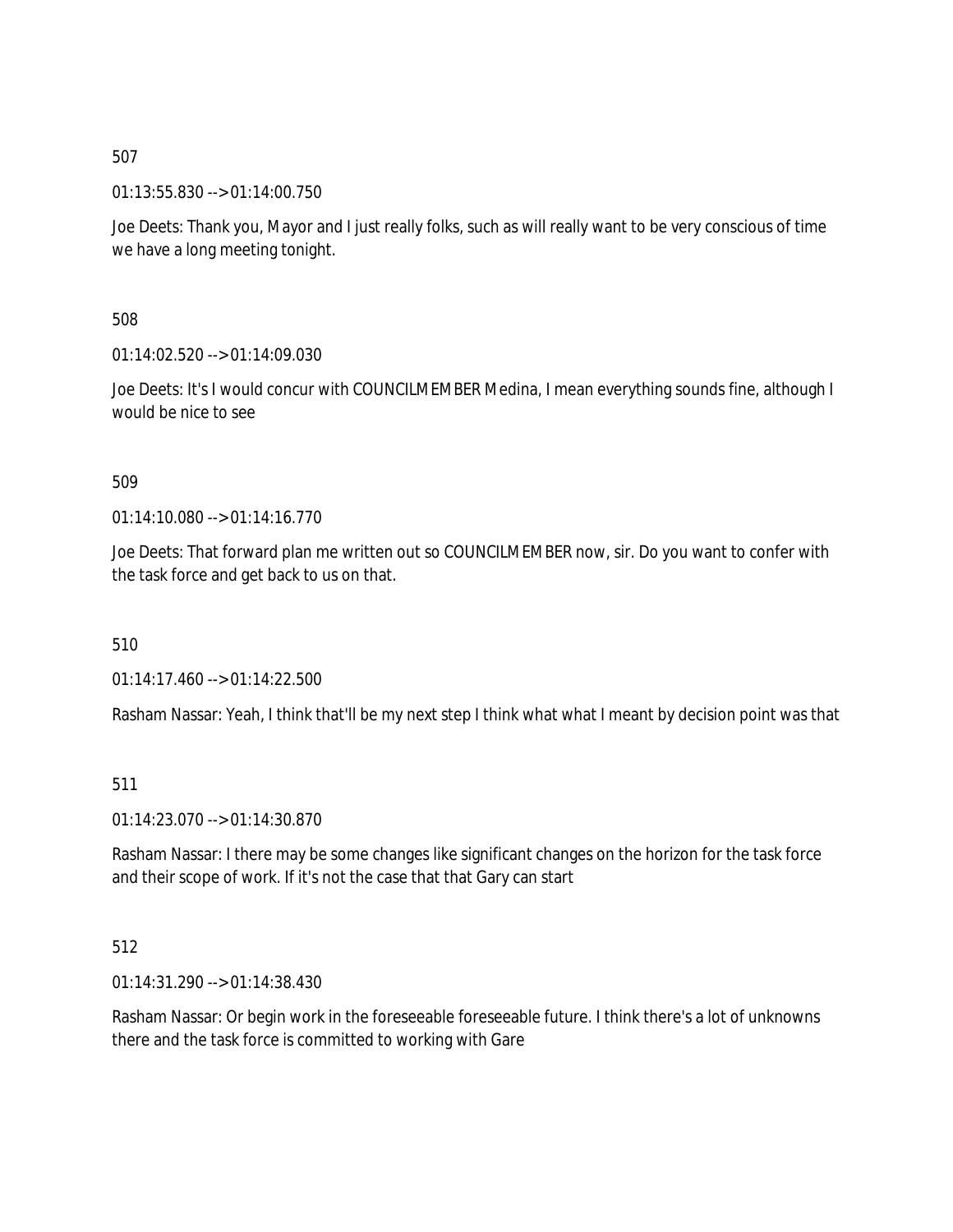01:14:39.270 --> 01:14:49.320

Rasham Nassar: But at the same time, I think we all recognize the need to start stuff now to start progress now and just start chipping away at some of the work, then that might be inherent in the gear work.

### 514

01:14:49.770 --> 01:14:55.080

Rasham Nassar: Maybe pull that out and work on it as an aside, and I'm in saying that as council member and I'm pointing

## 515

01:14:55.380 --> 01:15:05.100

Rasham Nassar: Out the fact that it was mentioned on last Tuesday's council meeting and the prior Tuesday's council meeting and number of times about this idea of an equity lens and that lens be developed and

#### 516

01:15:05.370 --> 01:15:13.560

Rasham Nassar: Applied in time for committee appointments. This go around those interviews happen in August and the appointments are made September 1 it's July 7

#### 517

01:15:14.460 --> 01:15:22.230

Rasham Nassar: So a certain degree of flexibility is as necessary here if it's the case that Council wants to achieve those near term objectives.

#### 518

01:15:22.920 --> 01:15:26.850

Rasham Nassar: But I'm hearing that Council is amenable to that so long as the task force writes up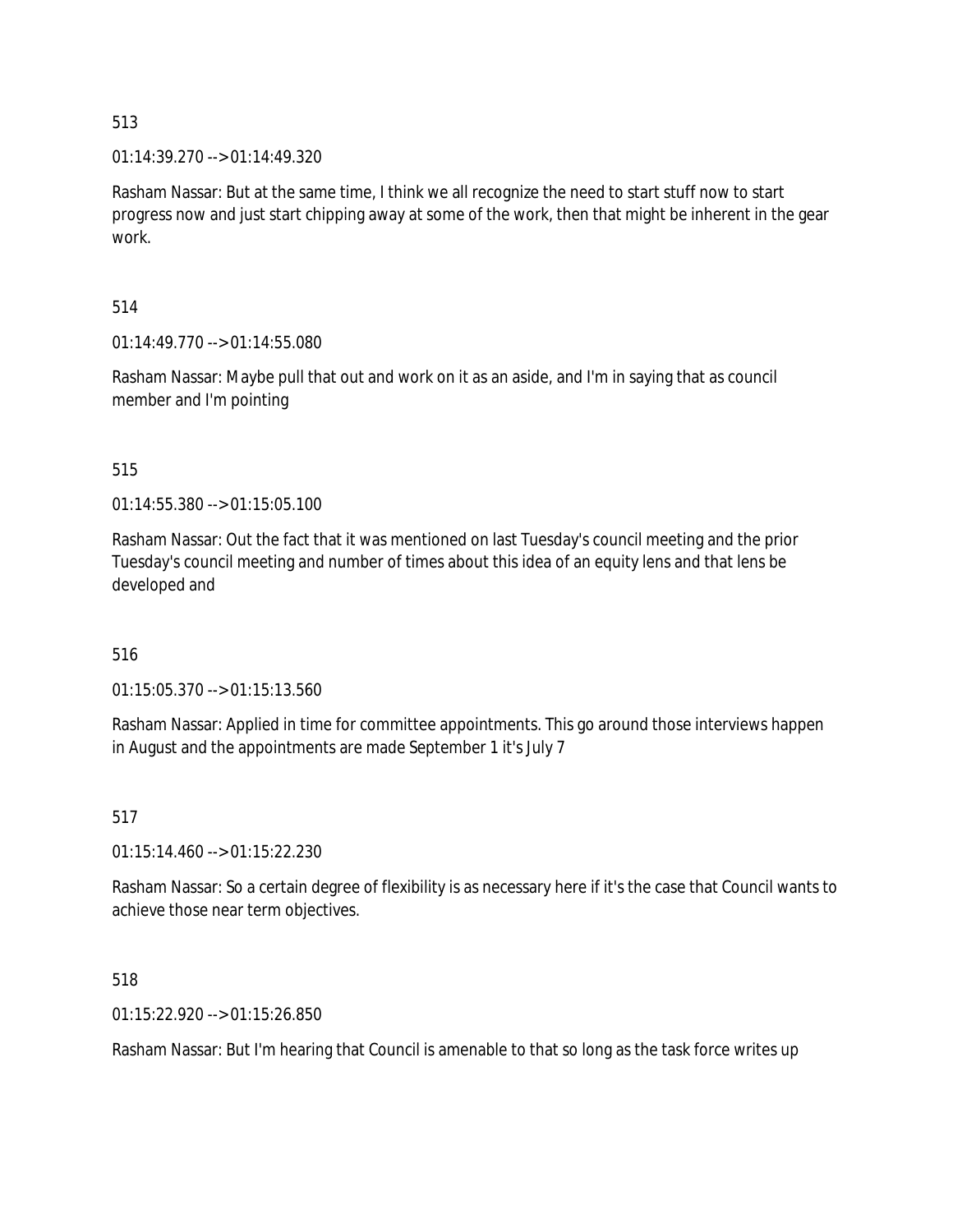01:15:27.300 --> 01:15:38.130

Rasham Nassar: And includes those specific items in their workplace. I'm happy to liaise in that way and bring that back to the Council and work with the task force offline and the city manager, of course, and bring that back next week or the week after.

520

01:15:38.730 --> 01:15:51.120

Joe Deets: Okay, but I'd like to do it sounds like we have an agreement here and COUNCILMEMBER car had her hand up and unless folks are just dying to say something I think we got an agreement here and

521

01:15:51.690 --> 01:16:05.400

Joe Deets: We got we got a pretty full agenda tonight, folks. So I'm sorry if you could just bear with us all looks great. This is what really good just remembering this. Are your you come back with us with that plan and

522

01:16:07.140 --> 01:16:07.980

Joe Deets: Christy, where are you

523

01:16:09.390 --> 01:16:09.870

Joe Deets: Where to go

524

01:16:10.380 --> 01:16:10.950

Christy Carr: I hear

525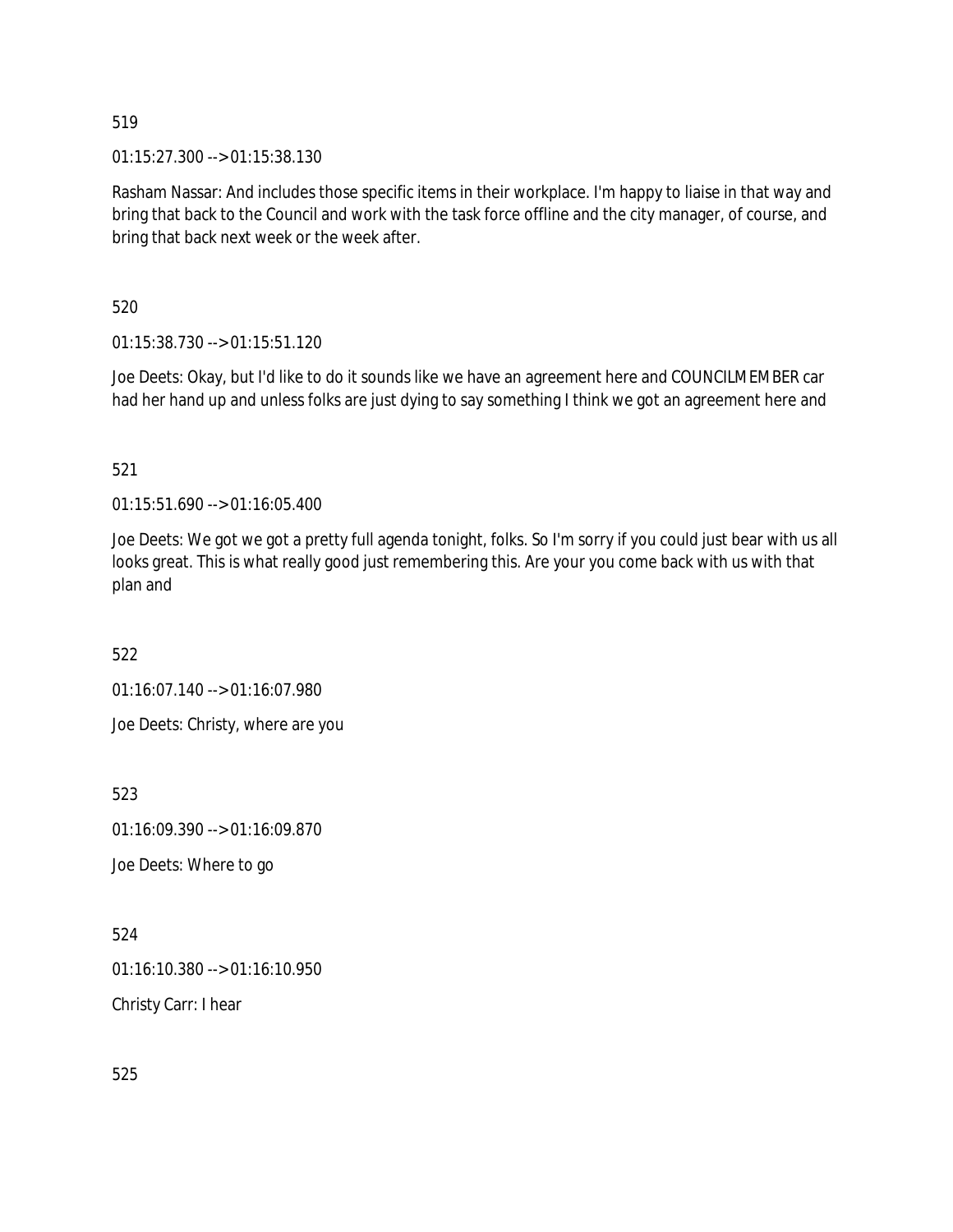01:16:11.400 --> 01:16:12.240

Joe Deets: Okay, they are

526

01:16:13.290 --> 01:16:16.770

Christy Carr: I just wanted to thank the task force members for all your work. This is

527

01:16:17.250 --> 01:16:31.530

Christy Carr: Pretty exciting, but you guys have come so far in such a short amount of time. So thanks for being here tonight and for all the work that you're doing for the entire community and the city is an organization, and I look forward to hearing more in the future. So thanks.

528

01:16:33.030 --> 01:16:33.300

Joe Deets: Great.

529

01:16:33.360 --> 01:16:33.810

Joe Deets: Thank you.

530 01:16:34.140 --> 01:16:34.530

Joe Deets: All right.

531

01:16:34.740 --> 01:16:38.820

Joe Deets: Um, anyone else have anything to say, or are we ready to move on.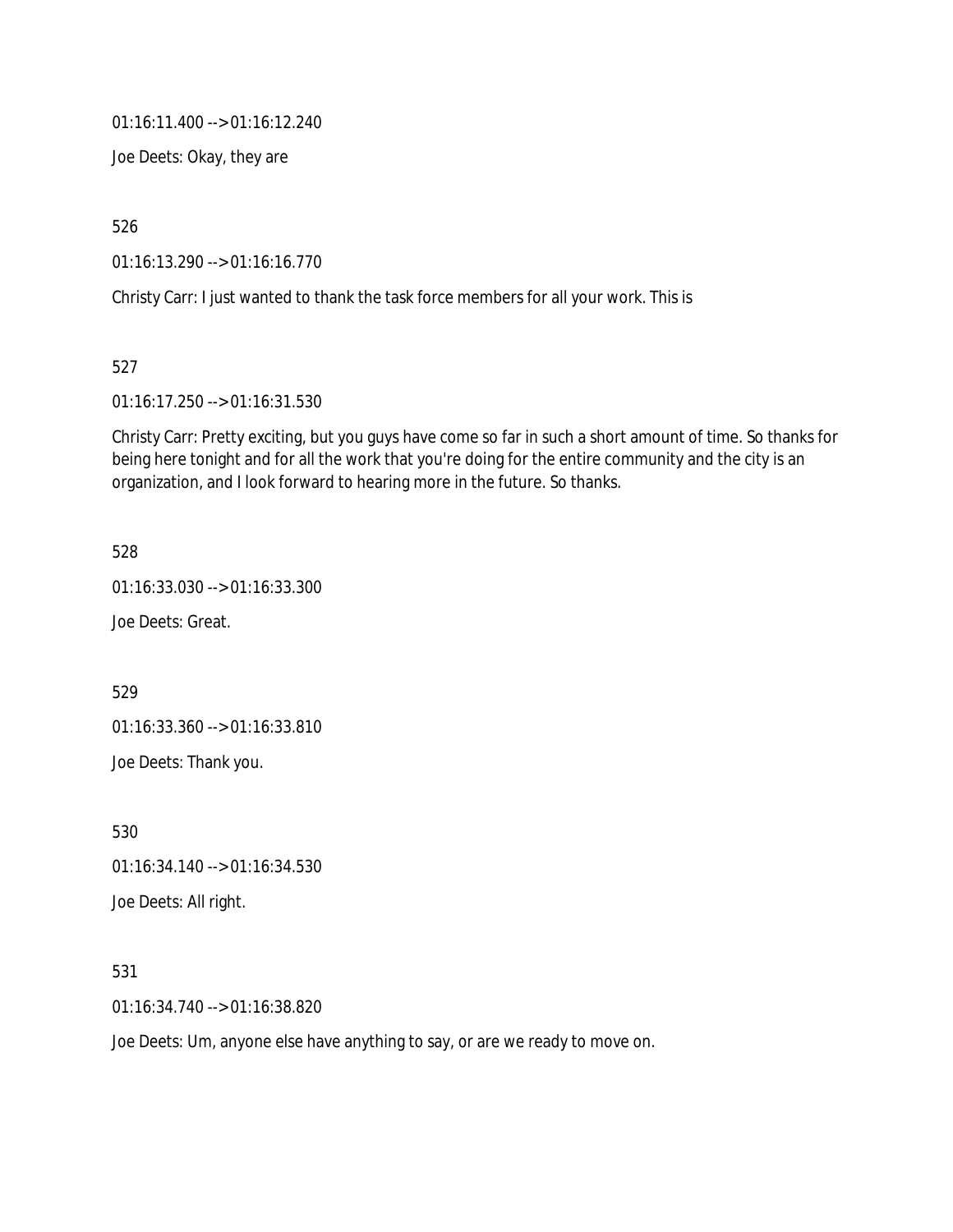01:16:39.900 --> 01:16:49.980

Joe Deets: I see a lot of hands up from Task Force members. Do you guys want to speak. Otherwise, I think we're good. But if you do want to speak, please do please do something now.

533

01:16:52.920 --> 01:16:55.110

Joe Deets: Okay, so your hands up.

534

01:16:57.750 --> 01:16:58.170

Joe Deets: Okay.

## 535

01:16:59.790 --> 01:17:04.710

Joe Deets: Thank you so much. James Brenda Savannah Sue, Peggy.

536

01:17:06.270 --> 01:17:07.020

Joe Deets: Who am I forgetting.

537

01:17:11.400 --> 01:17:20.250

Joe Deets: So thank you so much. This is all very exciting. Just think of the progress that has been made so far, but also think of how much work that needs to be done so.

#### 538

01:17:21.510 --> 01:17:25.320

Joe Deets: Alright. With that, we're gonna go switch gears to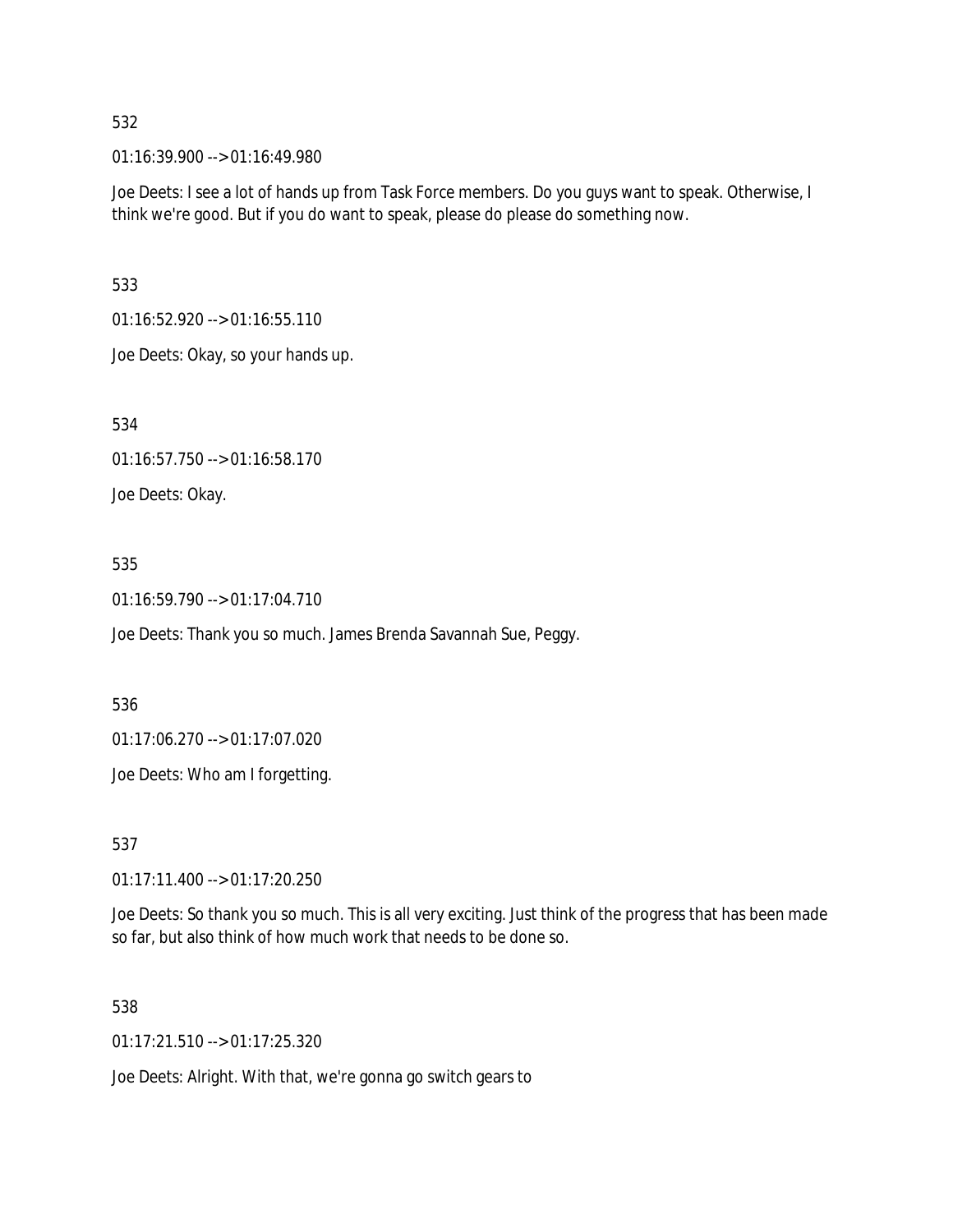539 01:17:26.580 --> 01:17:27.810 Joe Deets: A very different topic.

540

01:17:29.190 --> 01:17:29.910

Joe Deets: Five be

541

01:17:31.140 --> 01:17:35.250

Joe Deets: Kids up County Community Development Block Grant Program.

542

01:17:37.650 --> 01:17:37.980

Joe Deets: And

543

01:17:39.690 --> 01:17:41.550

Joe Deets: Who is leading us on that.

544

01:17:43.980 --> 01:17:50.880

Bonnie Tufts: Um, I guess I'll go ahead and introduce myself. I'm Bonnie toughs with the kids up County Department of Human Services block grant program.

545

01:17:51.600 --> 01:18:04.710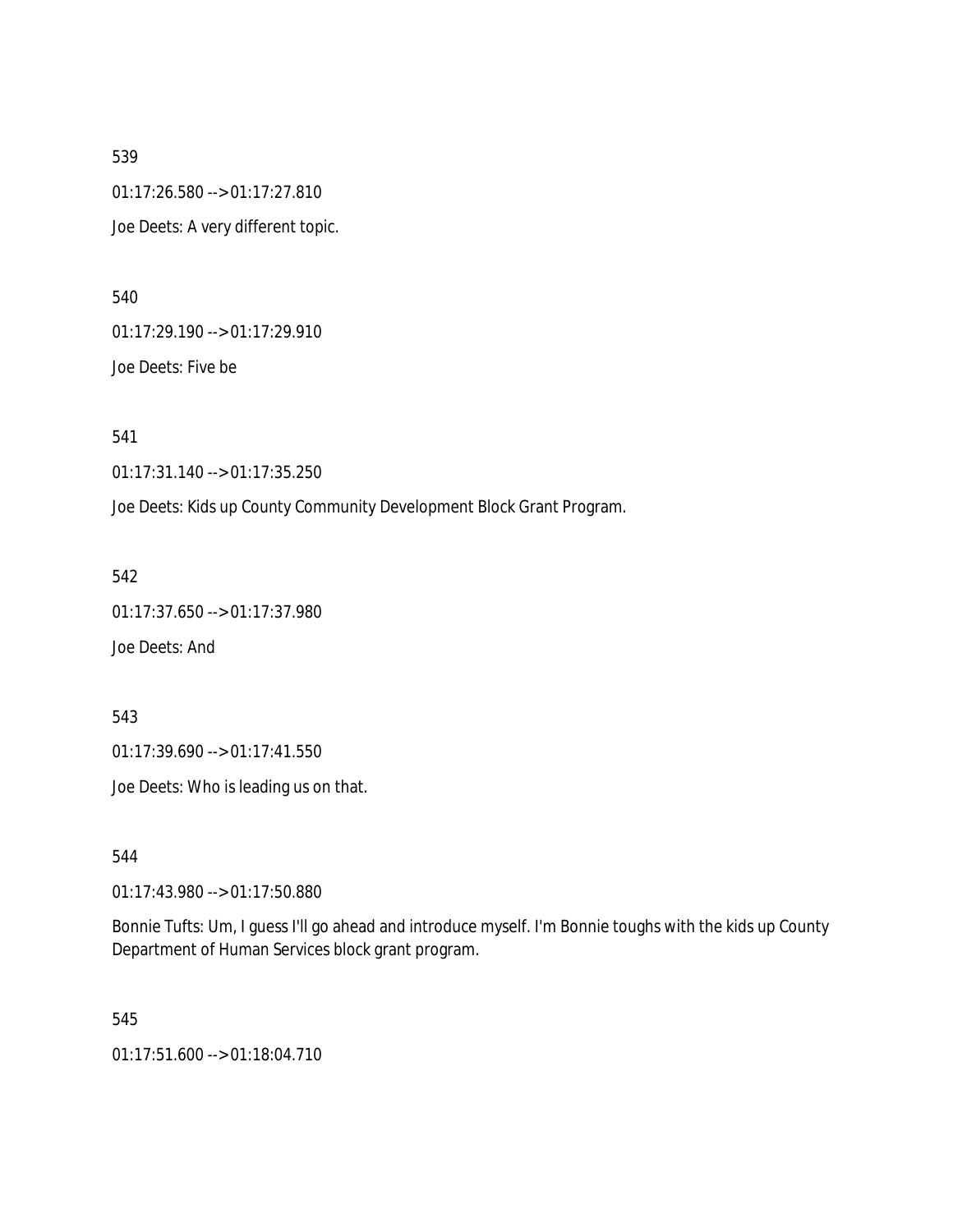Bonnie Tufts: And I will be presenting with Shannon bollman from my office on our update to the 2021 2025 consolidated plan. So I'll go ahead and share my screen here.

546

01:18:06.420 --> 01:18:09.390

Bonnie Tufts: I believe this was included in your materials.

547

01:18:12.360 --> 01:18:13.080

Bonnie Tufts: Okay.

548

01:18:14.790 --> 01:18:23.880

Bonnie Tufts: So, um, some of you are probably not familiar, but what are block grant funds they are a federal source of funds for housing, public services.

549

01:18:24.390 --> 01:18:35.040

Bonnie Tufts: Community and Economic Development for projects and programs that principally benefit low income individuals, families and neighborhoods and meet local priorities.

550

01:18:35.790 --> 01:18:44.340

Bonnie Tufts: The funds are determined annually by head and allocated to states and local jurisdictions, which are called entitlement communities.

551

01:18:47.490 --> 01:18:56.460

Bonnie Tufts: So kids up county qualifies for funding by meeting heads threshold requirements and that were called an urban County.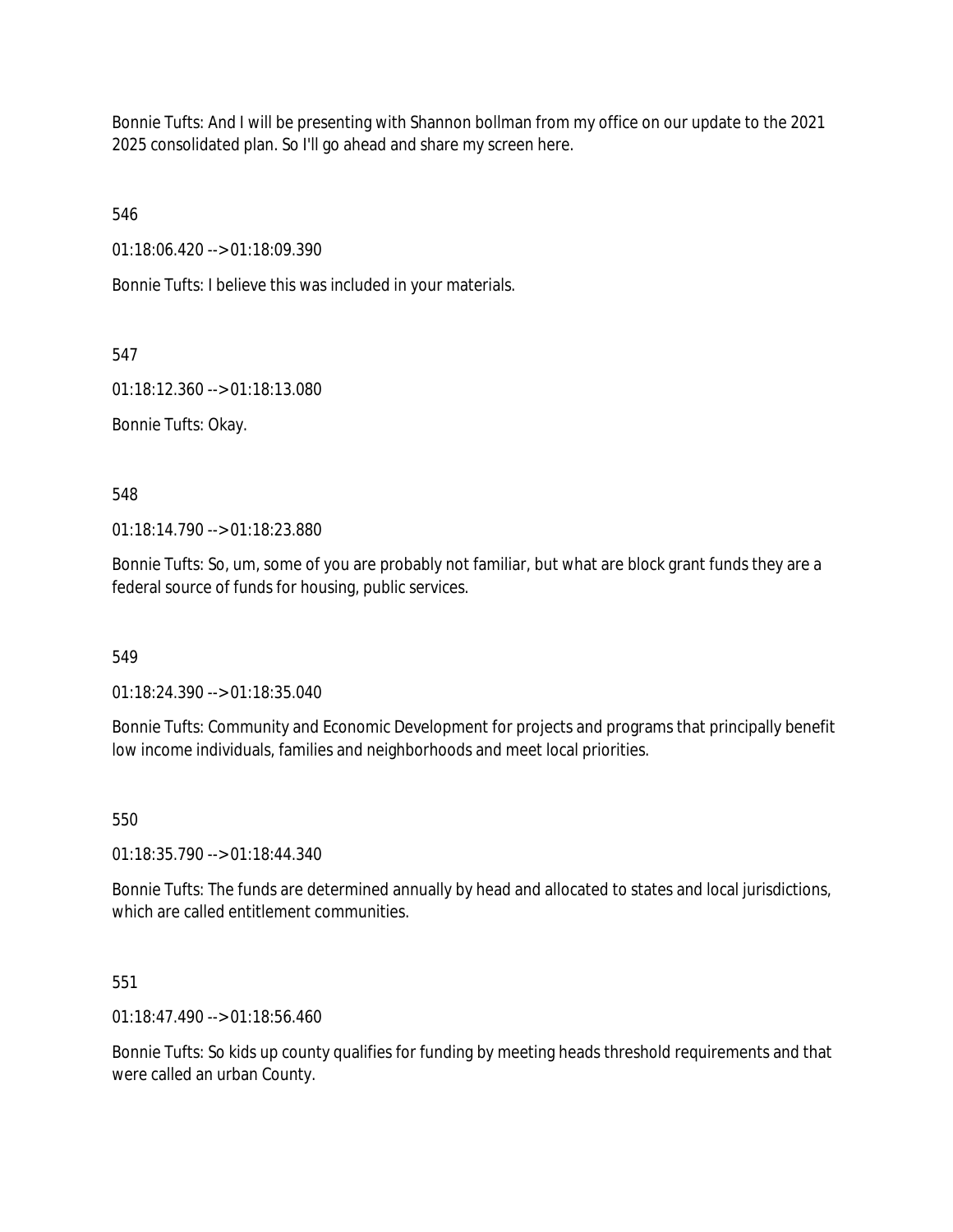01:18:56.970 --> 01:19:05.520

Bonnie Tufts: The cities of Poulsbo port orchard and Bainbridge Island sign in, or local agreements for see too big and home funds with kits up County.

553

01:19:06.240 --> 01:19:18.090

Bonnie Tufts: The city of Burma 10 qualifies as its own entitled city and receives its own allocation and the city of Burma 10 and kids have county together farm a home Consortium for the home funds.

554

01:19:20.010 --> 01:19:20.520

Bonnie Tufts: And

555

01:19:23.820 --> 01:19:41.460

Bonnie Tufts: This gives you an idea of our historical allocations of CTV G and home. The green color depicts the total home consortium. And what I mean by that. That's the combination of concept county and city of Burma tense allocation.

556

 $01:19:42.660 \rightarrow 01:19:44.460$ 

Bonnie Tufts: Funds declined drastically from

557

01:19:48.120 --> 01:19:53.790

Bonnie Tufts: At that time, home funds were cut by about 50% and see two big funds by 32%

558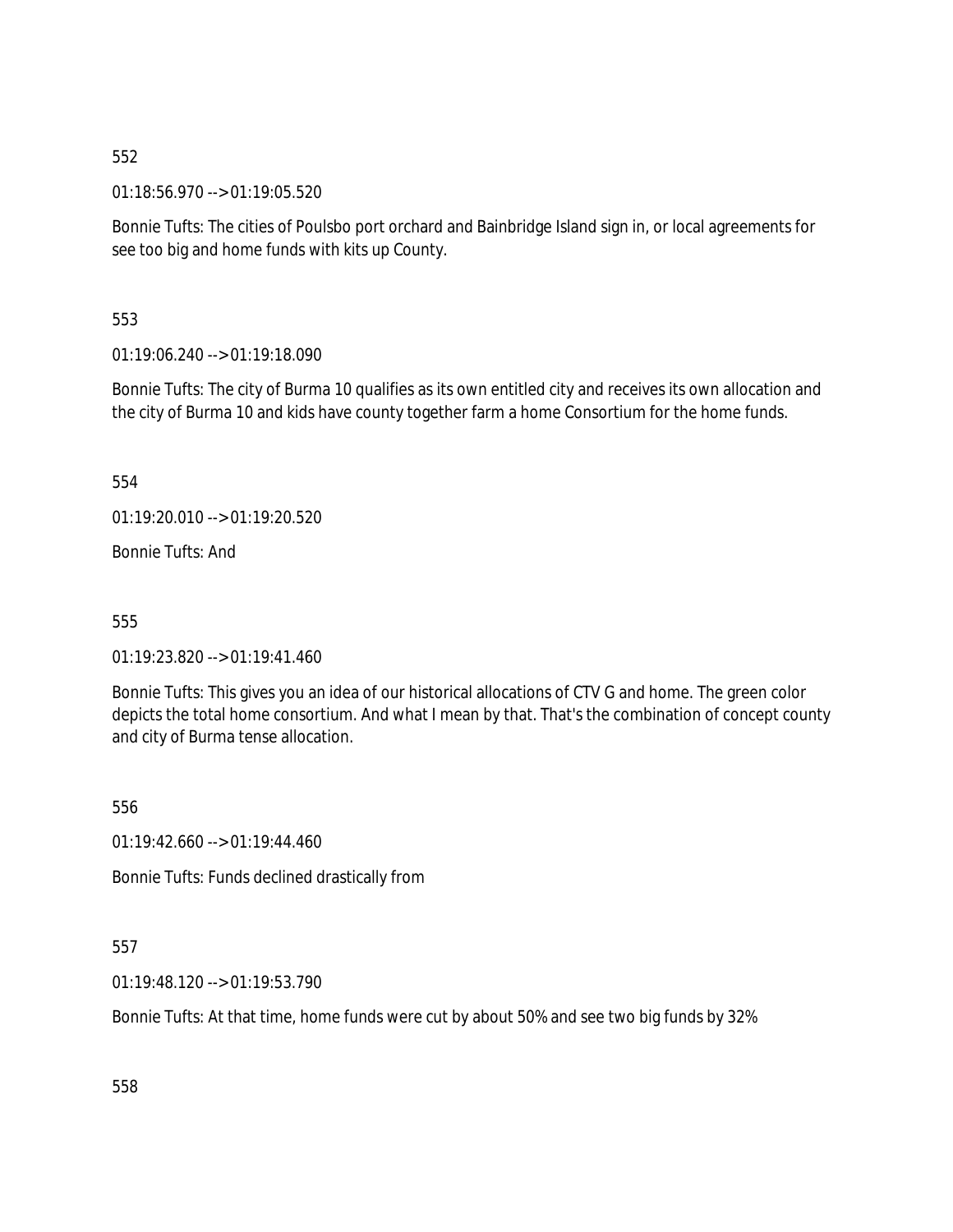01:19:55.050 --> 01:20:09.900

Bonnie Tufts: They've leveled out over the years, but they haven't come back up to the level they were before that our current CTG allocation is a little over a million and the current home consortium allocation is about 730 8000

559

01:20:16.320 --> 01:20:17.400

Bonnie Tufts: So with that,

560

01:20:18.780 --> 01:20:24.540

Bonnie Tufts: I'm Shannon's gonna give you some information going into the consolidated plan.

561

01:20:28.260 --> 01:20:29.190 Bonnie Tufts: Shannon, are you there.

562

01:20:33.420 --> 01:20:34.470

Bonnie Tufts: Okay, I'll just

563

01:20:36.600 --> 01:20:47.850

Bonnie Tufts: Carry on. So the consolidated plan is a head requirement and we're required to prepare a consolidated plan every five years. The plan house to just

564

01:20:49.140 --> 01:20:57.360

Bonnie Tufts: Describe community need an outline priority uses and funding strategies which will drive funding awards over the five year period.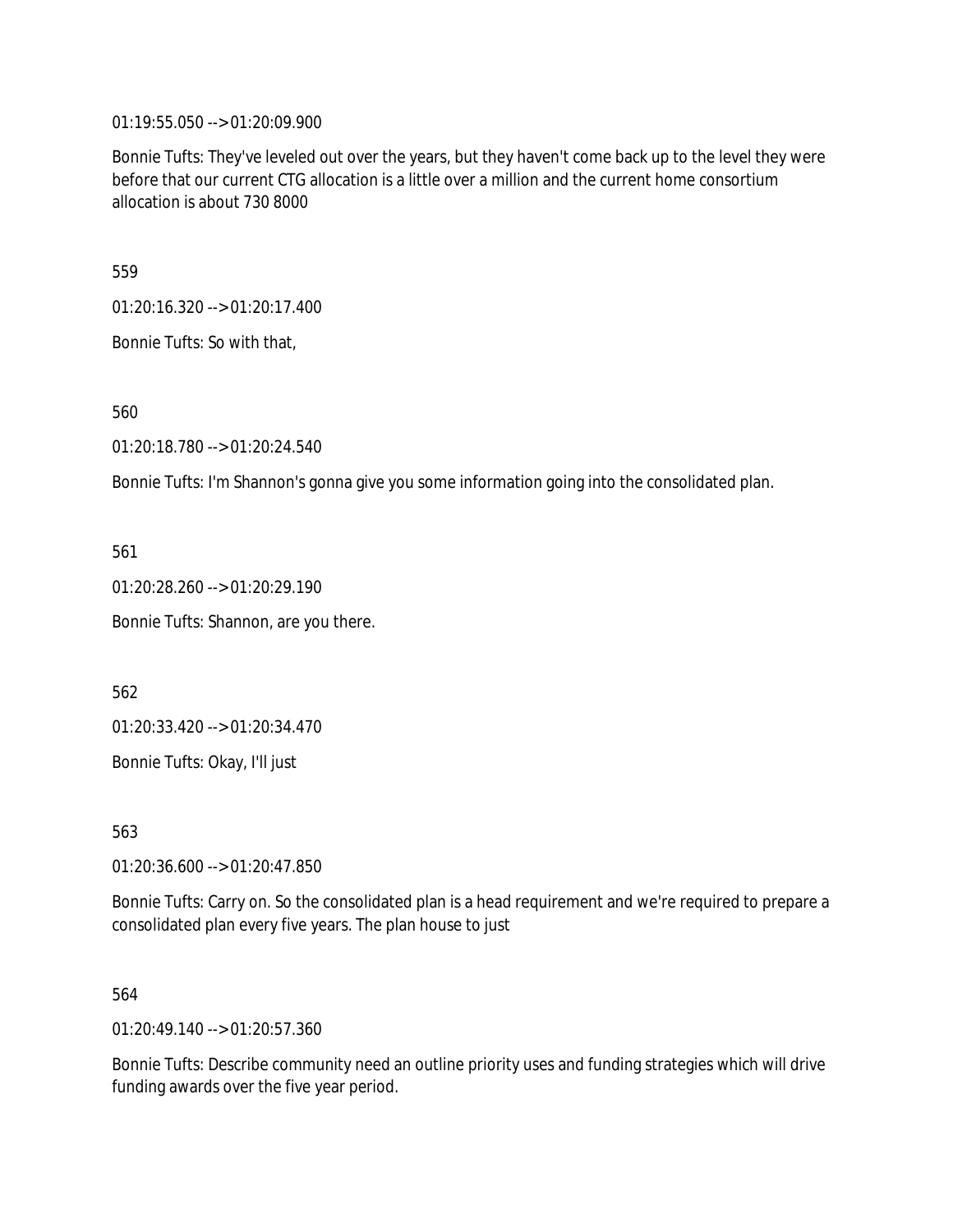01:20:58.740 --> 01:21:16.590

Bonnie Tufts: It includes a needs assessment and housing market analysis and is based on research and public input from citizens agencies and stakeholders. So our current plan ends at the end of 2020 and our next plan that we're working on would be for the period.

566

01:21:20.520 --> 01:21:24.330

Bonnie Tufts: Sounds like Shannon got disconnected and can't get back in so

567

01:21:25.590 --> 01:21:38.040

Bonnie Tufts: So the, the plan has some key components. The needs assessment and housing market analysis include the data to help shape the priorities and the strategic plan.

568

01:21:38.730 --> 01:21:53.610

Bonnie Tufts: Had provides us the data. But we can also use other documents. So for this plan our this update we will be using information from the affordable housing study that was recently completed by our consultant echo northwest.

569

01:21:54.420 --> 01:22:08.850

Bonnie Tufts: They were hired by both kids up county in the city of Burlington, and then the priorities are included in the strategic plan and those will help identify how the funding is allocated and those are detailed in our annual action plan.

570

01:22:12.390 --> 01:22:26.220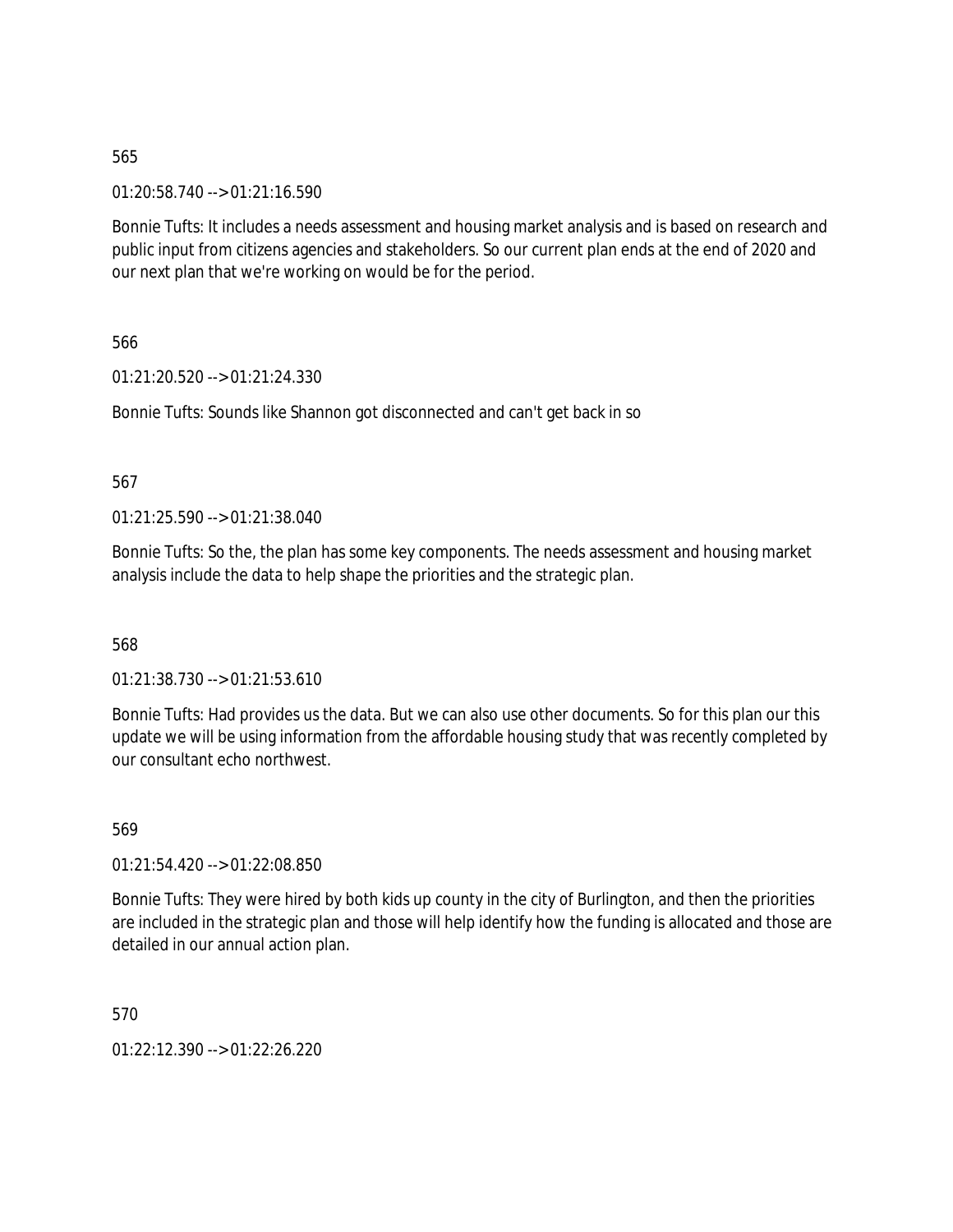Bonnie Tufts: So there's several documents that come together to form the consolidated plan. So I hit on the needs assessment and market analysis. The other key components. There's a citizen participation plan and that shows

571

01:22:27.720 --> 01:22:33.570

Bonnie Tufts: How the program is complying with the community based intent of block grant it has

572

01:22:34.860 --> 01:22:44.280

Bonnie Tufts: Requires a public comment period, and we have to public hearings each year on our process, we will have one

## 573

01:22:45.390 --> 01:22:58.860

Bonnie Tufts: We had one in June, on the draft priorities to include in the strategic plan and they there will be another one in at the end of the process. When we finalize that consolidated plan.

# 574

01:23:00.660 --> 01:23:09.540

Bonnie Tufts: And each spring we publish a policy plan that sets the groundwork for applicants applying for and awarded funding.

# 575

01:23:10.350 --> 01:23:21.240

Bonnie Tufts: The annual action plan details to HUD how we intend to spend our money. So based on the priorities we outline in the strategic plan we

576

01:23:21.780 --> 01:23:39.120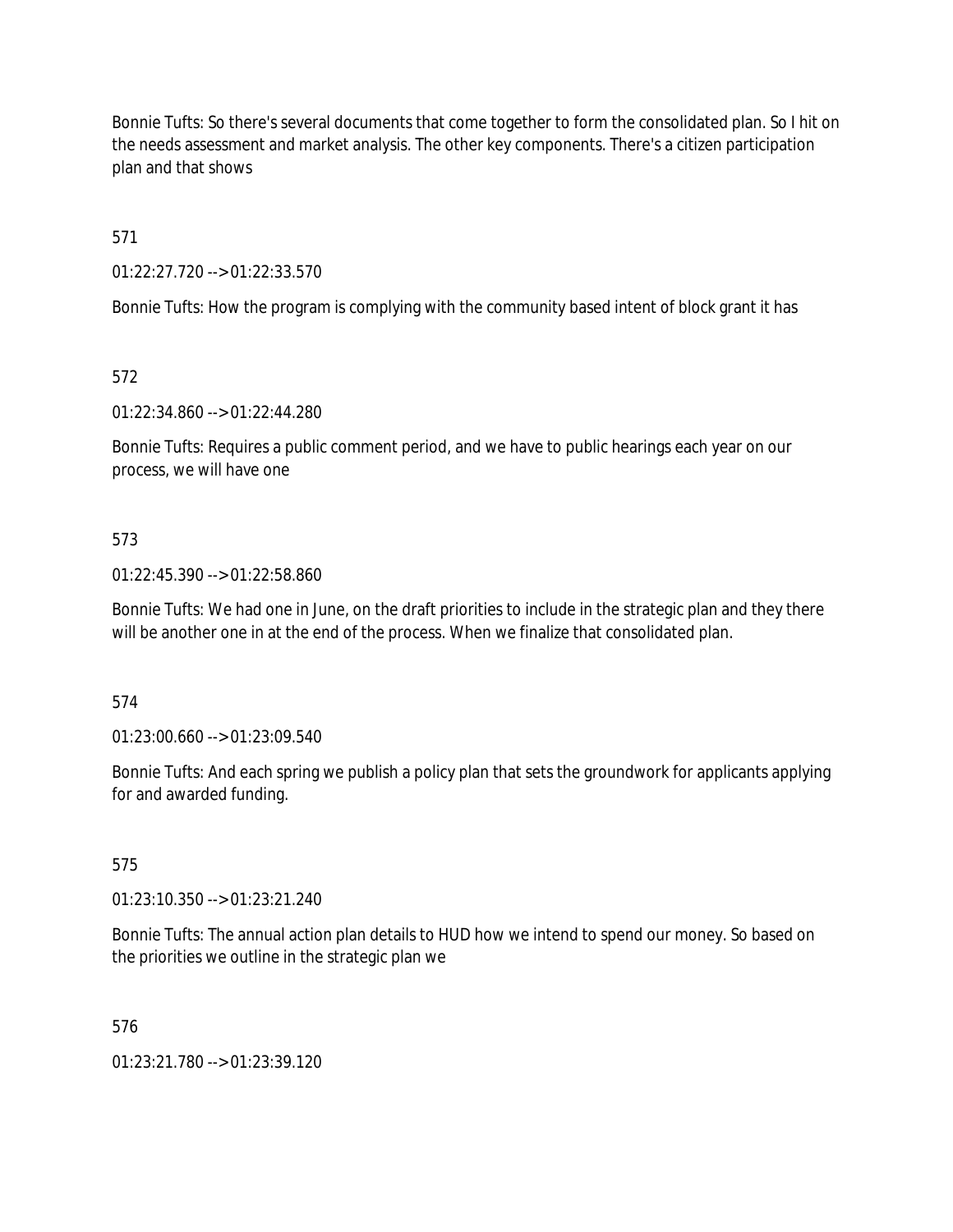Bonnie Tufts: Fund projects and those are included in the action plan and then the consolidated annual performance and evaluation report is a document that's required every march for us to submit to head telling them how we used the money over the last year and the goals that were met.

577

01:23:42.570 --> 01:23:52.410

Bonnie Tufts: So for the planning process. First, we start with the data from community and put that included, we did some surveys in February.

578

01:23:53.550 --> 01:23:54.120

Bonnie Tufts: Those were

579

01:23:55.590 --> 01:24:06.810

Bonnie Tufts: Both citizen surveys and agency surveys. We've done some consultation with the public housing authorities and they've provided us information to include on the plan.

580

01:24:08.400 --> 01:24:16.800

Bonnie Tufts: We've done these meetings with each of the cities. And then again, as I said, we'll have two public hearings, we had the one in June and

581

01:24:17.490 --> 01:24:34.170

Bonnie Tufts: Another one will be in October will put the strategic plan together to identify the priorities for how we plan to use the funds over the five year period. And then our final plan will go to HUD by November 15th.

582

01:24:35.910 --> 01:24:42.480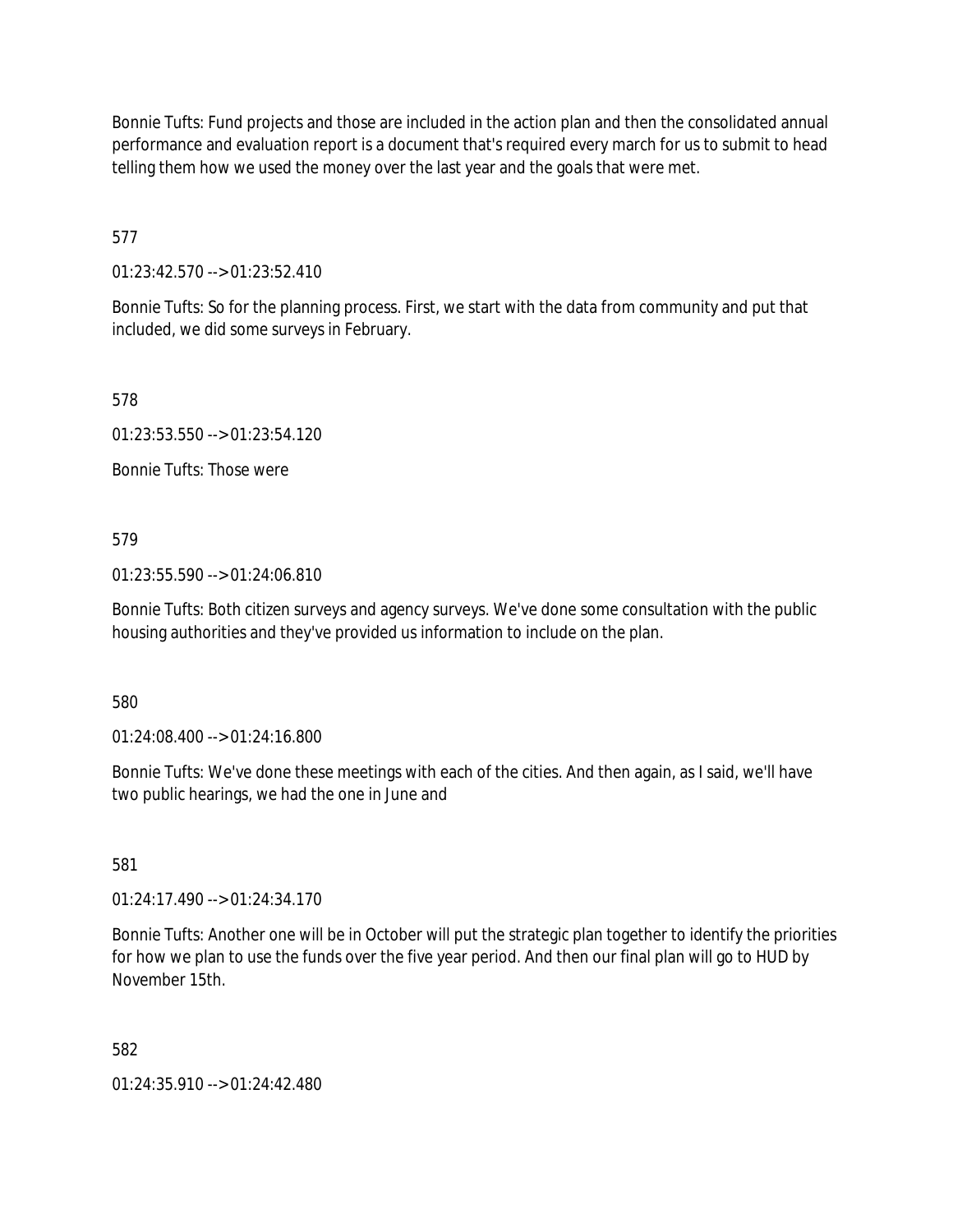Bonnie Tufts: They may grant us an extension if the federal budget isn't completed, then they may give us additional time

583

01:24:43.770 --> 01:24:49.320

Bonnie Tufts: So this here just shows the timeline as I talked about, we, we did some data gathering

584

01:24:50.490 --> 01:25:00.600

Bonnie Tufts: Then April and May we went into setting the priorities and having our public comment period are coordinated grant cycle. That's where we open up

585

01:25:01.230 --> 01:25:12.000

Bonnie Tufts: Our application process for agencies to begin submitting applications for our funds to find out consolidated plan and year when action plan will

586

01:25:13.170 --> 01:25:21.330

Bonnie Tufts: Go have the public carrying October and go ahead and November and then our annual or

587

01:25:22.440 --> 01:25:25.170

Bonnie Tufts: A word year starts january first

588

01:25:28.470 --> 01:25:35.550

Bonnie Tufts: So our current consolidated plan has three priorities and what this slide shows is the investment of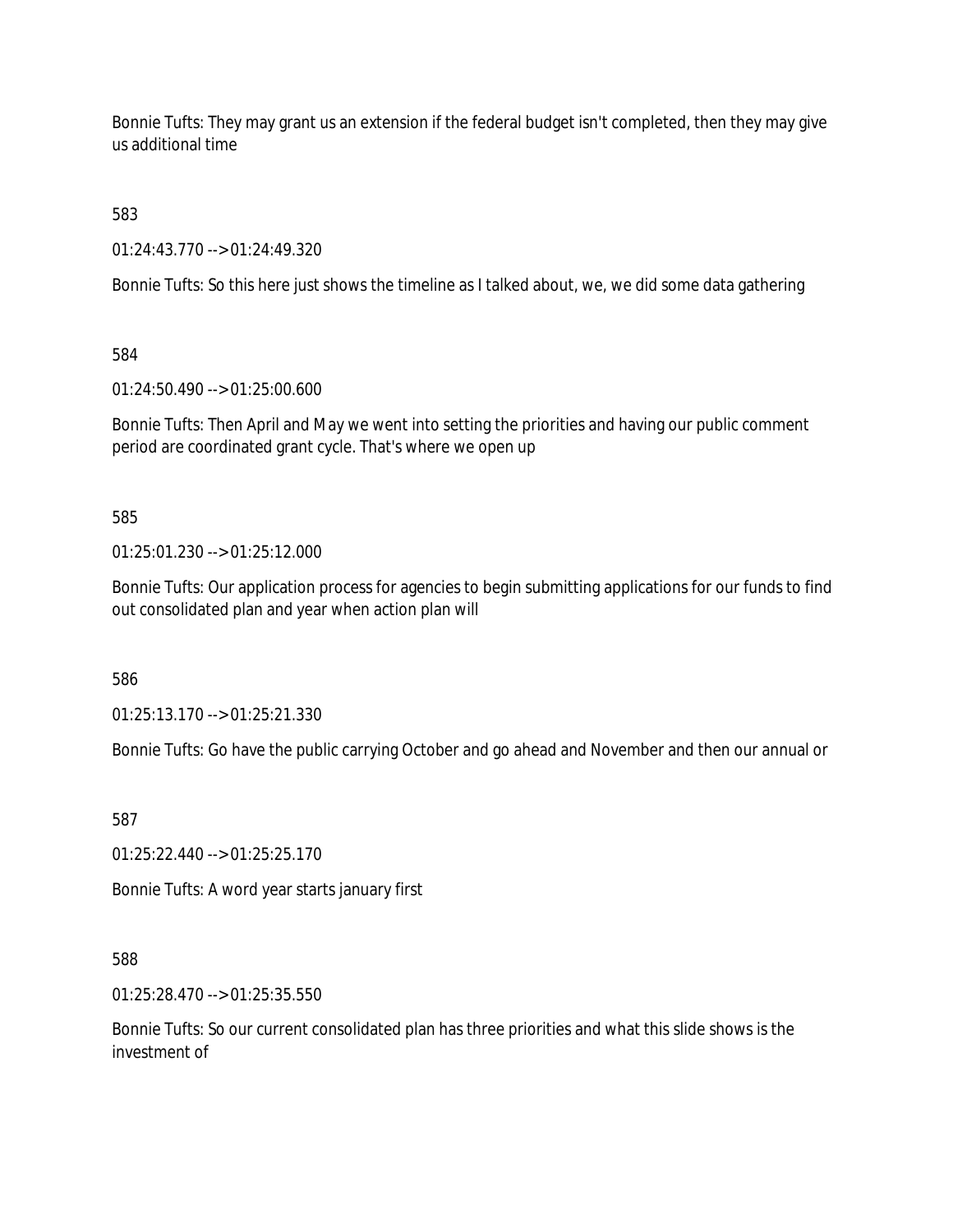01:25:36.150 --> 01:25:44.670

Bonnie Tufts: The funds over the last five year period. So the three priorities were the preservation of existing affordable housing.

590

01:25:45.030 --> 01:26:00.510

Bonnie Tufts: Increased economic opportunities and the provision of critical services. So for our first priority that preservation of existing affordable housing we invested a little over 3 million and home funds and over 4 million and see two big funds.

591

01:26:01.800 --> 01:26:22.830

Bonnie Tufts: We invested about 330 3000 of CD big funds for economic opportunities and that's primarily micro enterprise businesses and then critical services. Those are our public service agencies throughout the county and we invested 770 \$4,000 into those

592

01:26:24.810 --> 01:26:30.540

Bonnie Tufts: The city of Bremerton identifies their own priorities for for their CBD funds.

593

01:26:33.960 --> 01:26:49.020

Bonnie Tufts: So what this table shows is the goals to meet us to meet the priority. So when we identify a priority. We have to go down to the identify how through goals, we're going to

594

01:26:49.920 --> 01:27:05.940

Bonnie Tufts: Measure over the five year period actions are tracked each year to head or for home the county reports for both the county and the city of Bremerton. And so, for example, how, how this table works.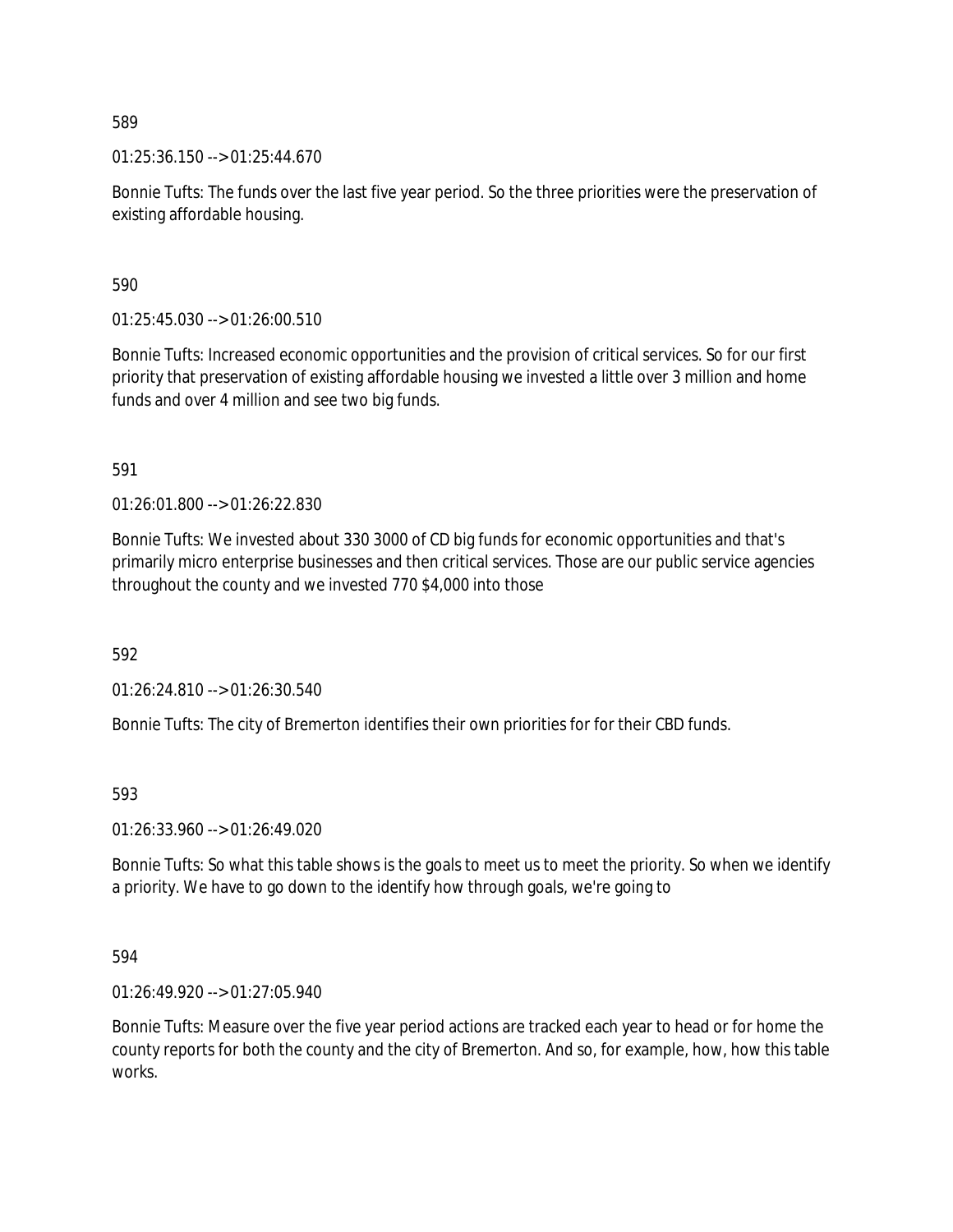01:27:07.110 --> 01:27:13.140

Bonnie Tufts: You see 90 units were planned under new rental housing. So that's right here.

596

01:27:14.670 --> 01:27:23.220

Bonnie Tufts: Eight units were funded in year two and 82 units were funded in year five year five was this year 2020

597

01:27:24.450 --> 01:27:35.070

Bonnie Tufts: Those we have zero actual today because all of those units are still under construction. So it takes quite a while for us to show the completion of projects.

598

01:27:37.380 --> 01:27:52.440

Joe Deets: Bonnie. This is a joke eats a chair. I was looking at this and I was a little disconcerting. I'll just say, so please clarify for me, the actual today, like you said, had zero and as opposed to goals.

599

01:27:53.640 --> 01:28:00.780

Joe Deets: And so it, you know, looking at this, if not knowing any better. It looks like none of the goals were achieved so

600

01:28:00.810 --> 01:28:01.200

Bonnie Tufts: Right.

601

01:28:01.470 --> 01:28:02.160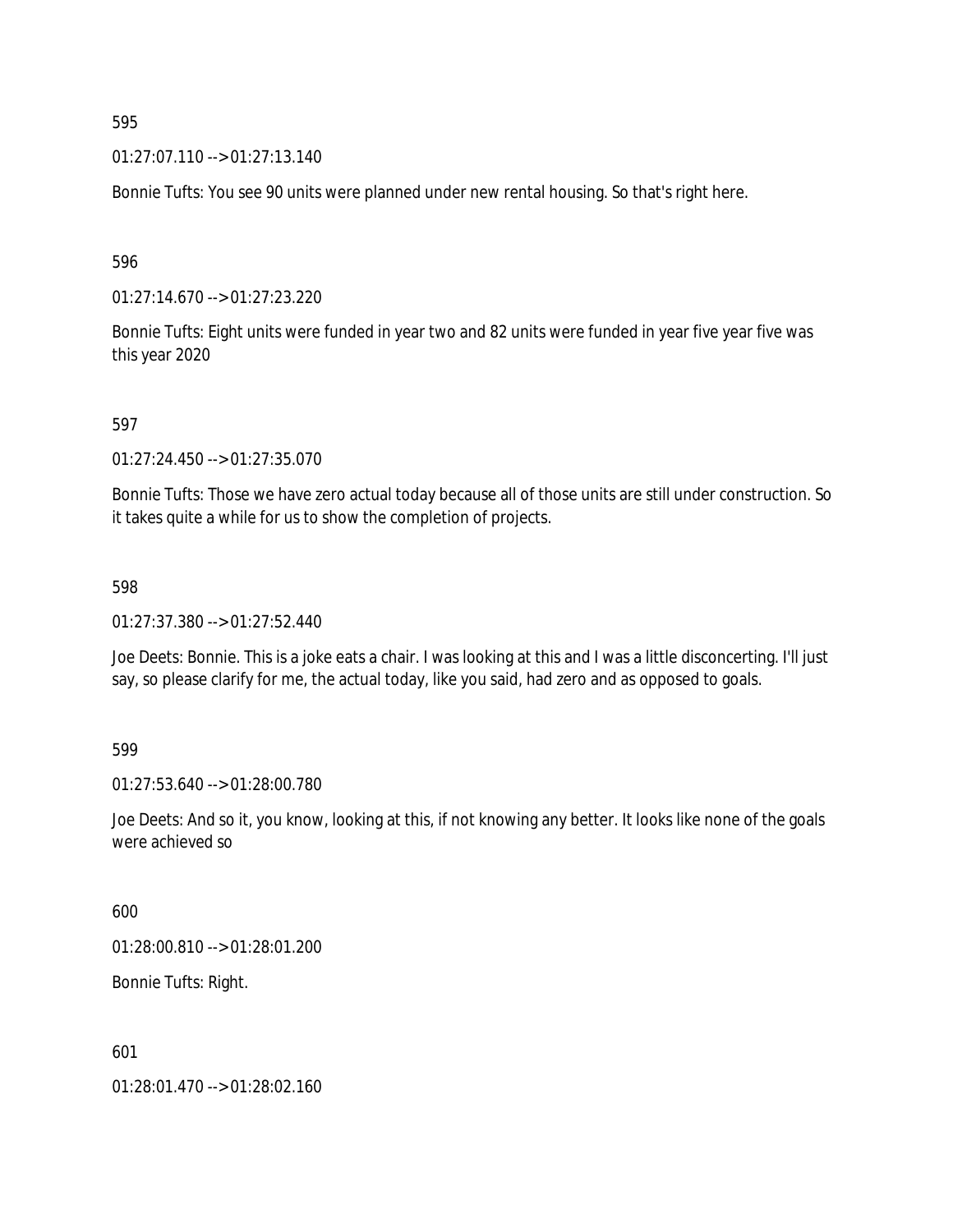Joe Deets: Me on that.

# 602

01:28:02.430 --> 01:28:16.650

Bonnie Tufts: Right so so that's that, especially for new construction. So, are our target here was our target over here that's and we set our target pretty low we base it on a historical

# 603

01:28:18.150 --> 01:28:35.640

Bonnie Tufts: Basically projects that come to us. So we had planned for 16 units during the last five year period are we act our actual is 90 they're just not done yet. So we funded them there. This here year to goal is

## 604

01:28:36.720 --> 01:28:49.020

Bonnie Tufts: YWCA Morrow manner is constructing eight units and Poulsbo, and that is hopefully going to be completed this year is 82 units are projects that just got funded this year.

#### 605

01:28:49.410 --> 01:28:58.200

Bonnie Tufts: Are finishing putting financing together so it'll probably be a couple of years before we actually see the completion of those

### 606

01:28:58.800 --> 01:29:18.360

Bonnie Tufts: And that's it's, it's, kind of, it's difficult when we're reporting on annually to HUD because it sometimes looks like our money's not doing anything because it's we fund projects, but it takes several years for to see the fruit of what we've invested in. Okay.

607

01:29:18.420 --> 01:29:19.380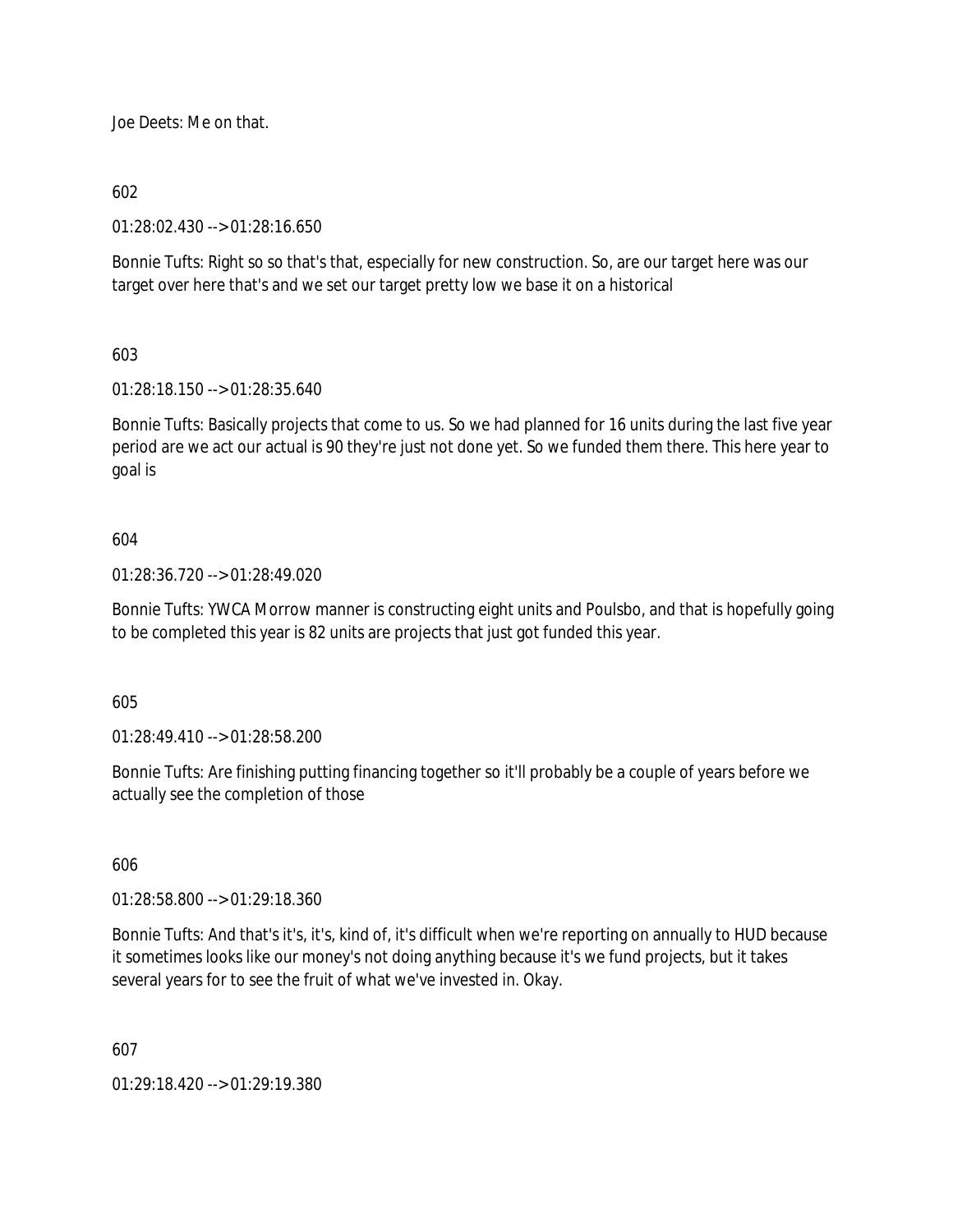Joe Deets: Thank you for that.

608

01:29:19.680 --> 01:29:20.040 Uh huh.

609

01:29:24.990 --> 01:29:26.940

Bonnie Tufts: So I'm the

610

01:29:28.020 --> 01:29:30.570

Bonnie Tufts: Consolidated plan will include

611

01:29:31.680 --> 01:29:43.860

Bonnie Tufts: The, the existing priorities, we're keeping the three priorities that we had affordable housing economic film and public service, but we are adding public facilities and infrastructure.

612

01:29:44.250 --> 01:30:00.240

Bonnie Tufts: This is a priority that was included in earlier consolidated plans and we wanted to add it back in to provide some flexibility we do recognize and data continues to show that affordable housing is still

613

01:30:01.650 --> 01:30:10.710

Bonnie Tufts: A huge need and is the top priority. But CTV G cannot be used for new construction. So, this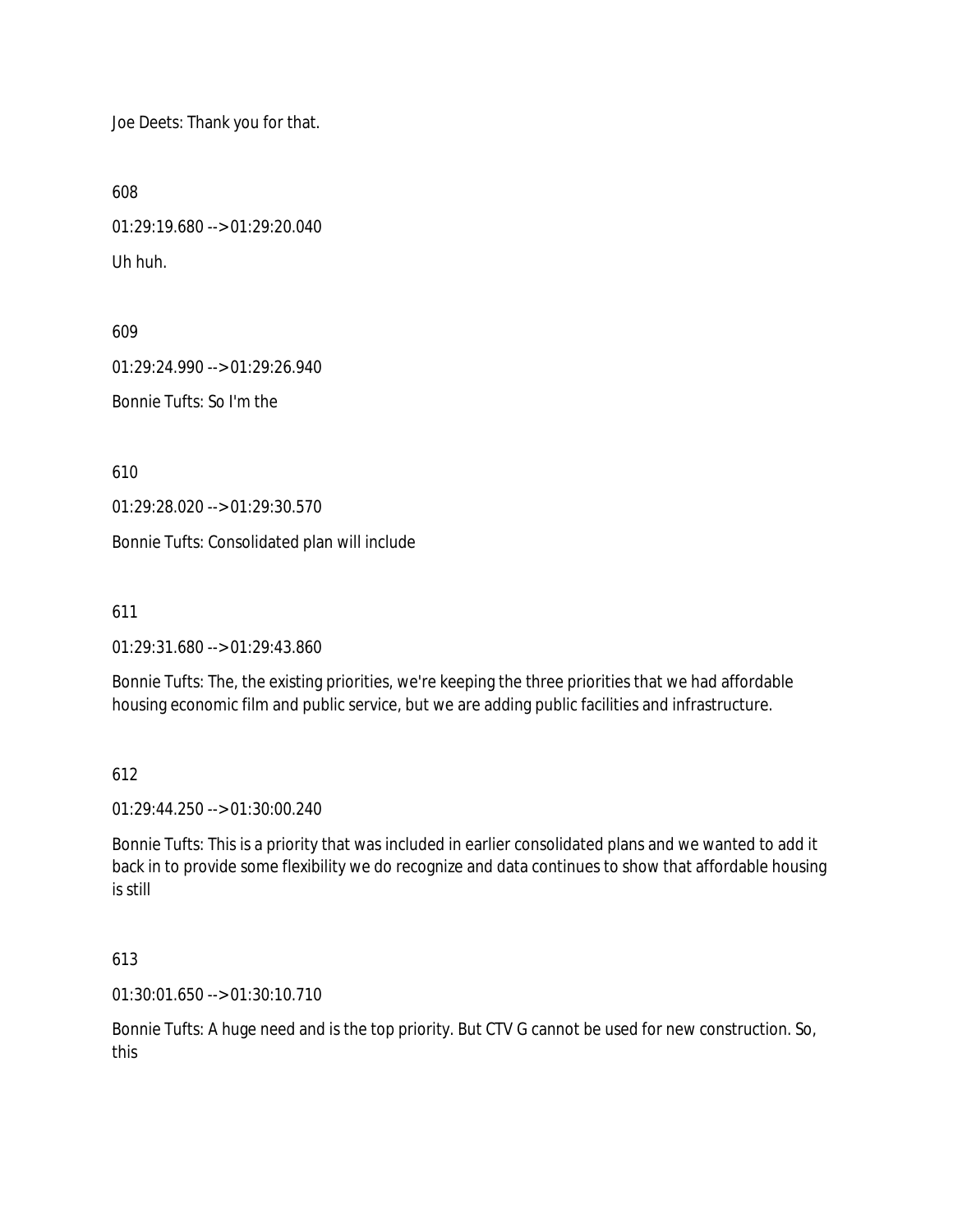01:30:11.880 --> 01:30:15.270

Bonnie Tufts: This priority allows us to have some flexibility.

### 615

01:30:25.770 --> 01:30:36.690

Bonnie Tufts: So, current challenges, as I said, housing has been identified and continues to be a big priority, but there are obstacles to the development of affordable housing.

#### 616

01:30:38.010 --> 01:30:50.040

Bonnie Tufts: As I detailed here on the slide, slide funding and developer capacity issues. So our pot of money is really very small. And as often use as leverage for

#### 617

01:30:50.430 --> 01:30:58.620

Bonnie Tufts: Agencies to go out and get the bigger dollars like tax credits or state funding, we also lack some developer capacity.

#### 618

01:30:59.490 --> 01:31:12.210

Bonnie Tufts: Some of our agencies don't they can take on one project so that that slide that I showed earlier where we have 82 units those agencies will not be able to do another project for quite some time.

## 619

01:31:12.930 --> 01:31:24.600

Bonnie Tufts: We have a low supply of existing housing throughout the county. There's rapidly rising rents and home prices. So it means people aren't able to move

620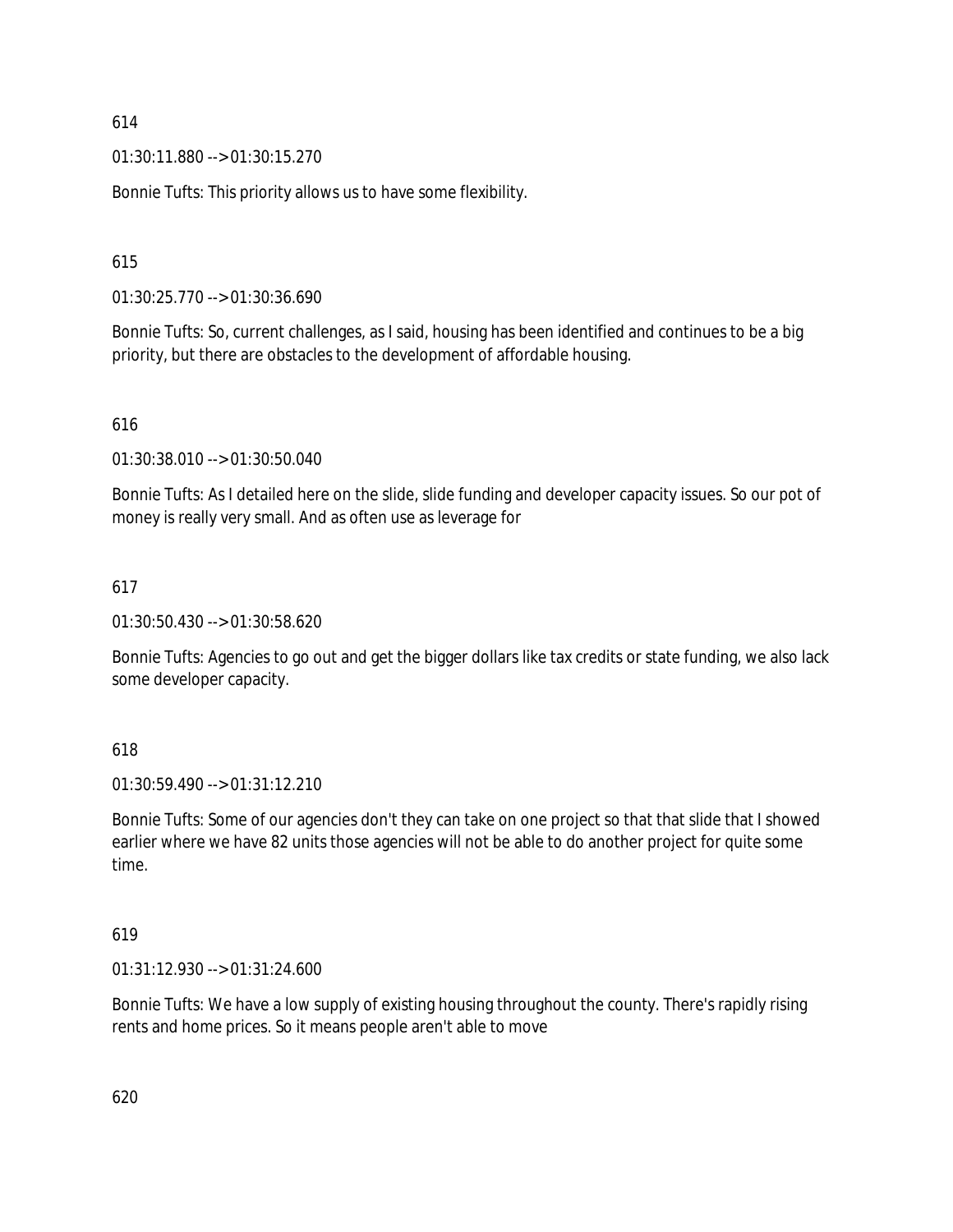01:31:26.130 --> 01:31:26.790

Bonnie Tufts: And then

621

01:31:27.900 --> 01:31:38.970

Bonnie Tufts: low wages and we have populations on fixed income so often to put a project together to meet folks at those lowest wages.

#### 622

01:31:40.650 --> 01:31:49.380

Bonnie Tufts: We need to have vouchers vouchers are really needed to make a project pencil and those are those are difficult to to get to

#### 623

01:31:50.670 --> 01:31:53.310

Joe Deets: Excuse me, Bonnie. I remember NASA had her hand up.

624

01:31:53.670 --> 01:31:55.080

Bonnie Tufts: Sorry, go ahead.

625

01:31:56.850 --> 01:32:00.090

Rasham Nassar: Sure. I had a question on that last slide. It's

626

01:32:01.350 --> 01:32:01.620

Rasham Nassar: Kind of a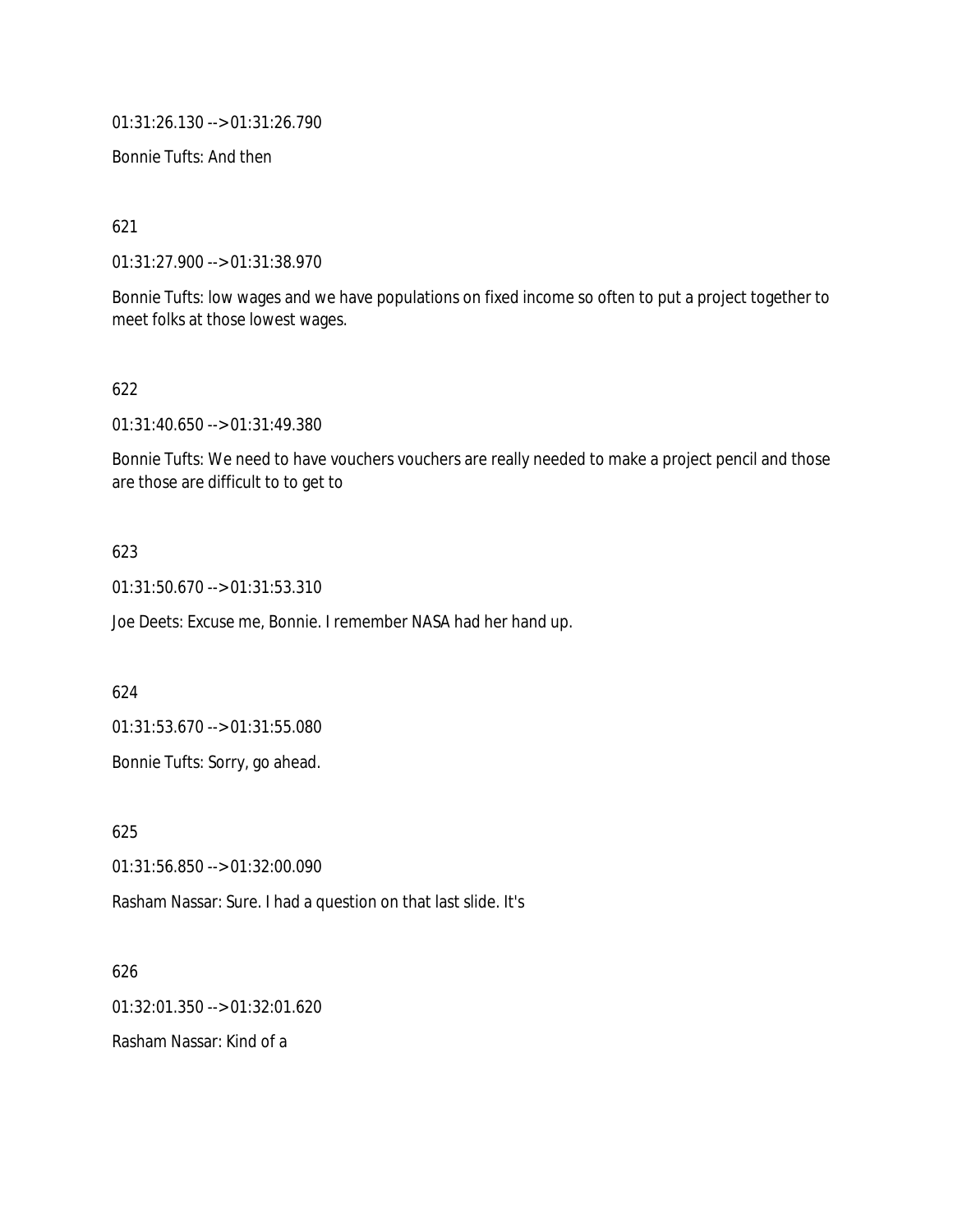01:32:02.820 --> 01:32:19.260

Rasham Nassar: Yeah, that was, um, so I'm just curious to know if you have in your work identified any barriers or legislative barriers or obstacles, the level of the state, which would account for some, some of the reality that we experience related to affordable housing.

628

01:32:21.270 --> 01:32:22.710

Bonnie Tufts: Well I, I think it's

629

01:32:23.970 --> 01:32:30.180

Bonnie Tufts: Finding is one of the big issues so tax credits are difficult to get so

630

01:32:31.410 --> 01:32:45.300

Bonnie Tufts: What we're seeing as that the project has to be a big enough object to really be competitive for tax credits one project we did recently. Basically what that

#### 631

01:32:46.500 --> 01:32:56.640

Bonnie Tufts: Developer did is they bundled several housing projects together. A couple of them weren't even and kids have county to to make the project.

#### 632

01:32:57.690 --> 01:33:16.890

Bonnie Tufts: Compete be eligible to compete for tax credits. We also don't see as much funding coming to kids out county compared to, say, King County at the state level. So, so it is it. Are we hear from our

633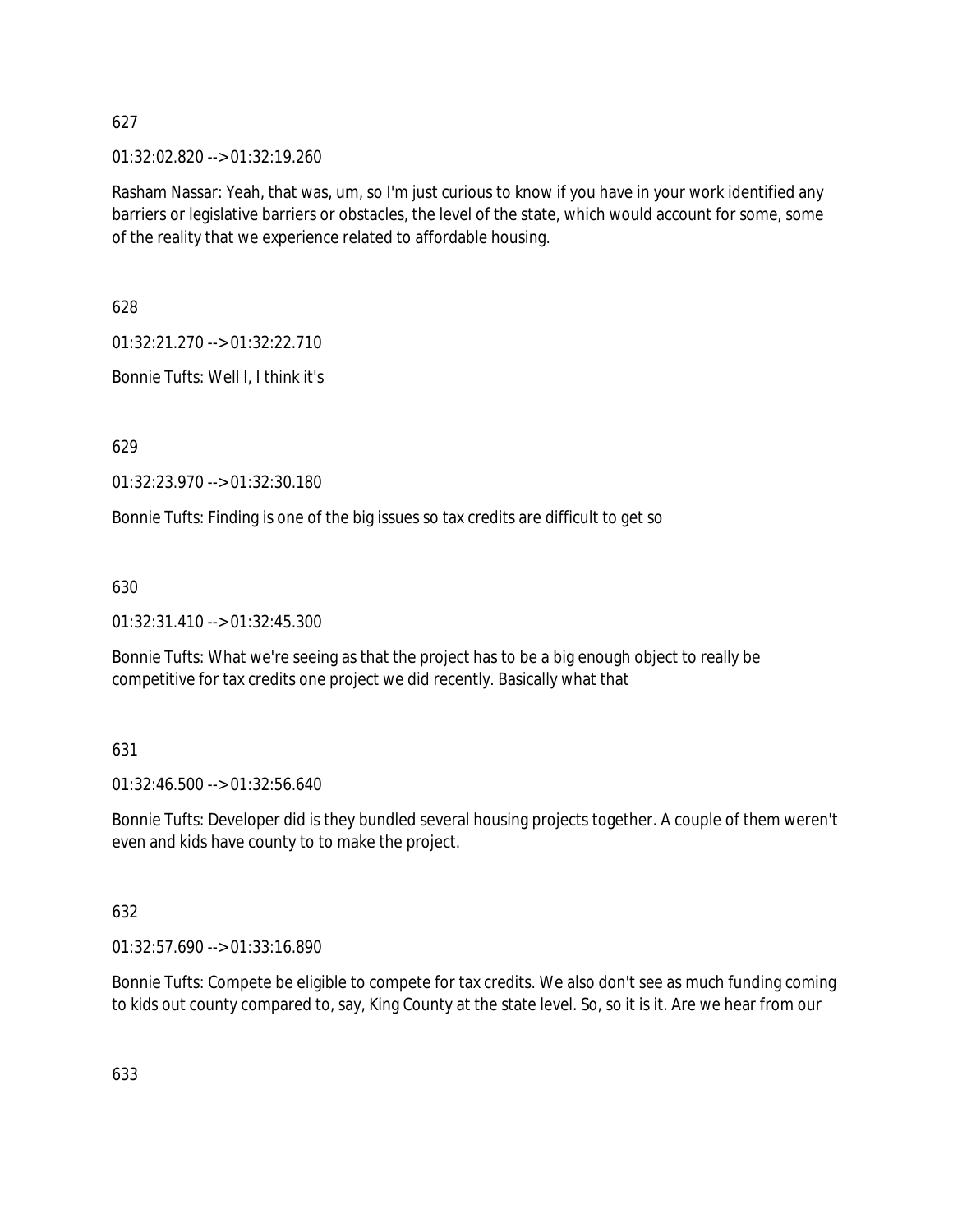01:33:18.120 --> 01:33:23.490

Bonnie Tufts: Our agencies that just access to other funds makes it difficult

634

01:33:26.790 --> 01:33:33.930

Rasham Nassar: Okay that's that's helpful. Thank you for that. And one other quick question, if I may, is related to the low wage employment.

#### 635

01:33:36.120 --> 01:33:42.690

Rasham Nassar: Have has there been any other push or movement in the area of increasing minimum wage and other cities and gets the county

636

01:33:44.070 --> 01:33:44.400

Rasham Nassar: That you're

637

01:33:45.000 --> 01:33:46.980

Bonnie Tufts: Not, not that I'm aware of, no.

638

01:33:50.640 --> 01:33:51.360

Rasham Nassar: Okay, thank you.

#### 639

01:33:58.770 --> 01:34:13.710

Bonnie Tufts: So the, so I touched a little bit on the the action plan. So the which is the one component of the consolidated plan, the annual grant cycle is what gets us to the action plan.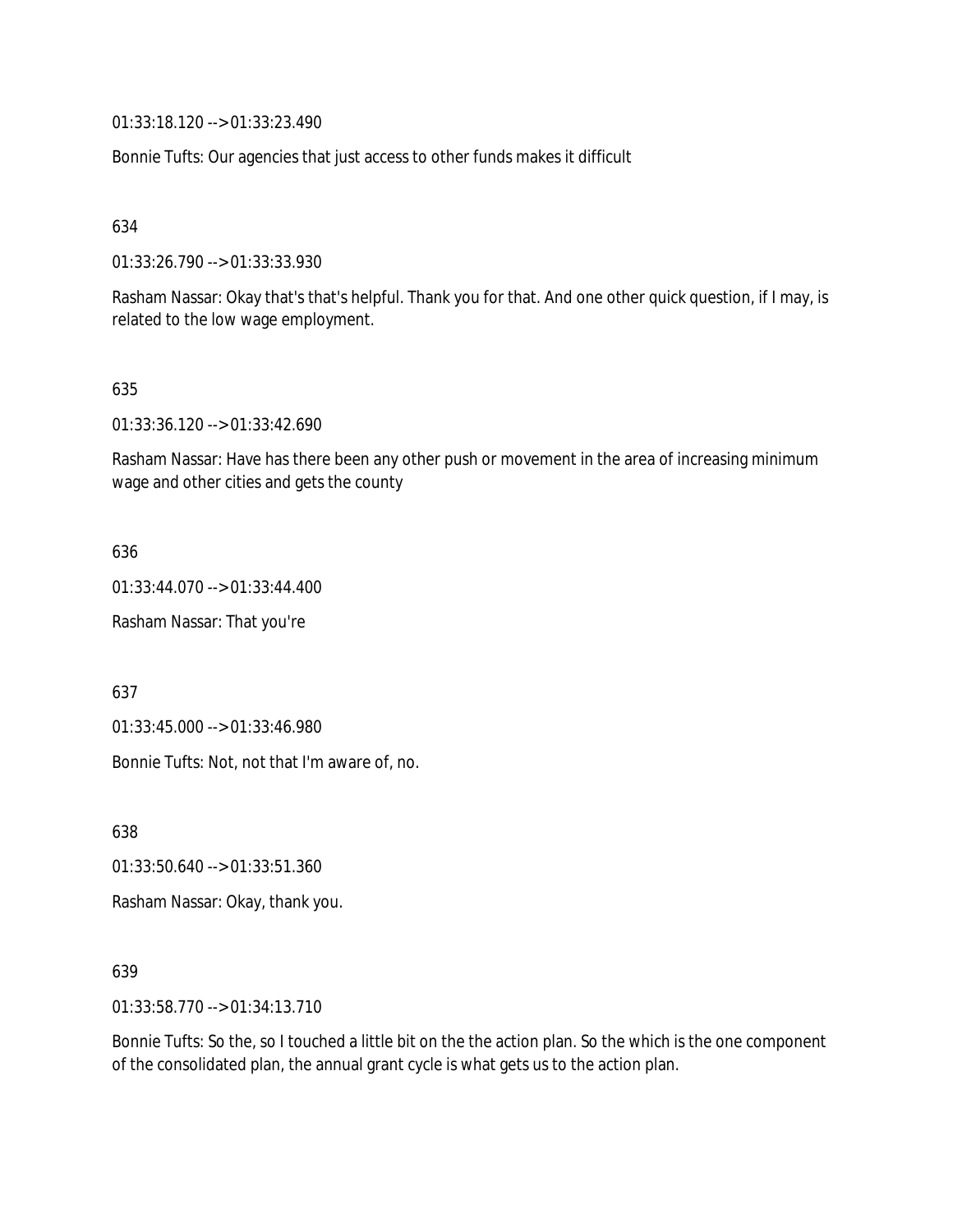01:34:15.720 --> 01:34:29.310

Bonnie Tufts: So what we're doing this year, it's a little bit tricky because we're running the consolidated plan updated, same time, we have to put together the year one action plan for the consolidated plan so that comes

641

01:34:30.420 --> 01:34:38.550

Bonnie Tufts: The city Bremerton, and kids up county and the housing and homeless programs throughout the county. We use a coordinated grant application.

642

01:34:39.150 --> 01:34:53.460

Bonnie Tufts: That they all run on different cycles, but we use one application platform. This year the county is for home funding. We're issuing an RFP or new construction and acquisition of

643

01:34:54.900 --> 01:35:04.170

Bonnie Tufts: Housing and there were issuing I know for for see two big projects. And again, that's because, see, to be defending this so flexible. So the know for will include

#### 644

01:35:05.040 --> 01:35:14.670

Bonnie Tufts: funding for public service programs today sets a cap 15% of our annual CBD entitlement can be used for public service programs.

#### 645

01:35:14.940 --> 01:35:30.930

Bonnie Tufts: And then the remainder can be used for any of the priorities and our plan, which in this case our Nova is identifying housing and weatherization and rehabilitation economic development micro enterprise and public facilities and infrastructure.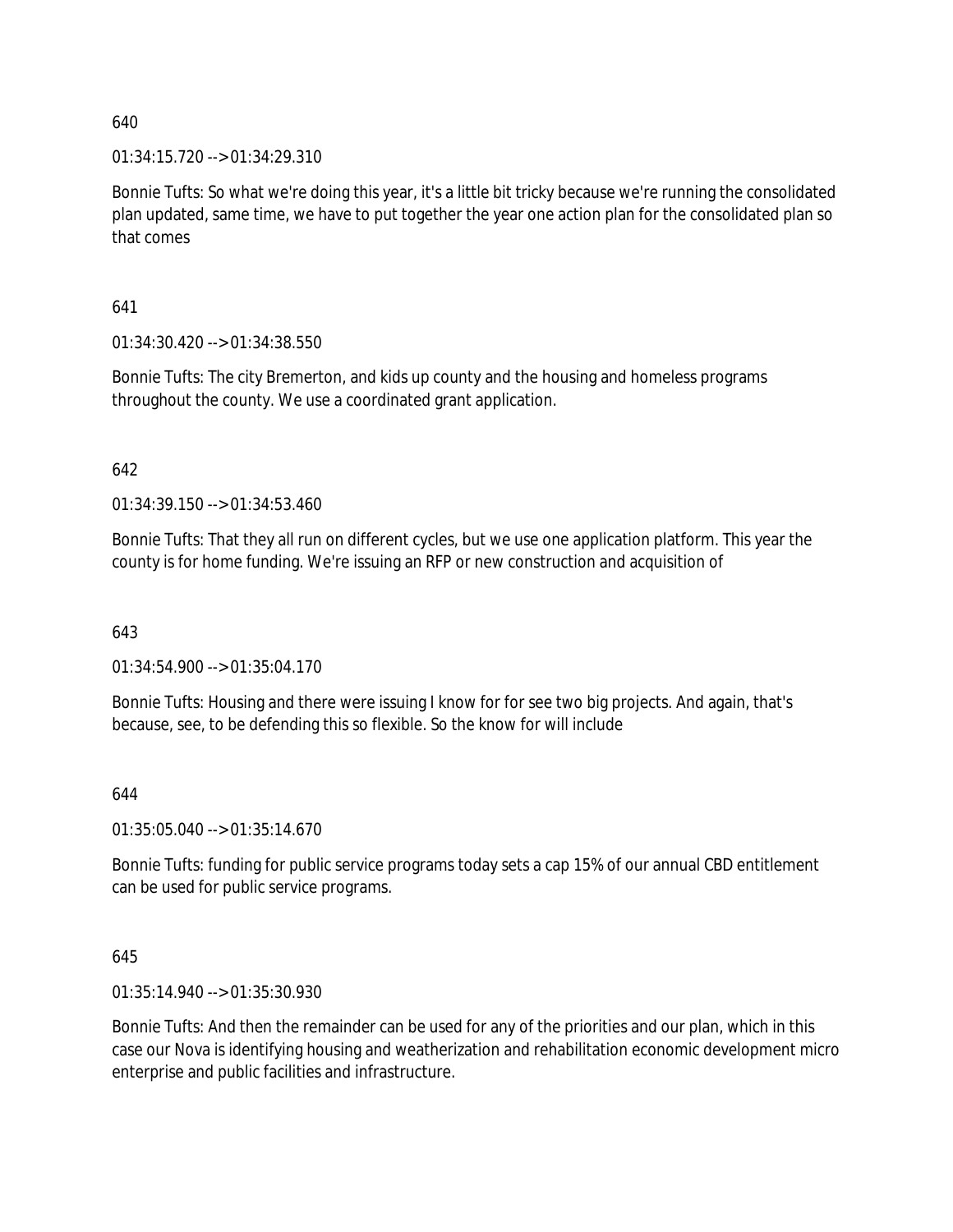01:35:32.520 --> 01:35:37.530

Joe Deets: Excuse me, this is Joe just keeping an eye on the time we have maybe 10 minutes

647

01:35:38.070 --> 01:35:40.320

Bonnie Tufts: Okay, I'm just about done here.

648

01:35:40.800 --> 01:35:41.130

Okay.

#### 649

01:35:43.410 --> 01:35:48.480

Bonnie Tufts: So home eligibility as, as I was saying home is really for housing projects.

650

01:35:49.590 --> 01:36:04.050

Bonnie Tufts: That project has to serve low income households, but there's a lot of regulatory requirements that come with this funding, some of the projects that have been funded on Bainbridge Island in the past for English village.

651

01:36:05.760 --> 01:36:09.870

Bonnie Tufts: Village home West Home Island home all of those have home funding and um

652

01:36:13.290 --> 01:36:15.690

Bonnie Tufts: And then see to be G, as I said that one.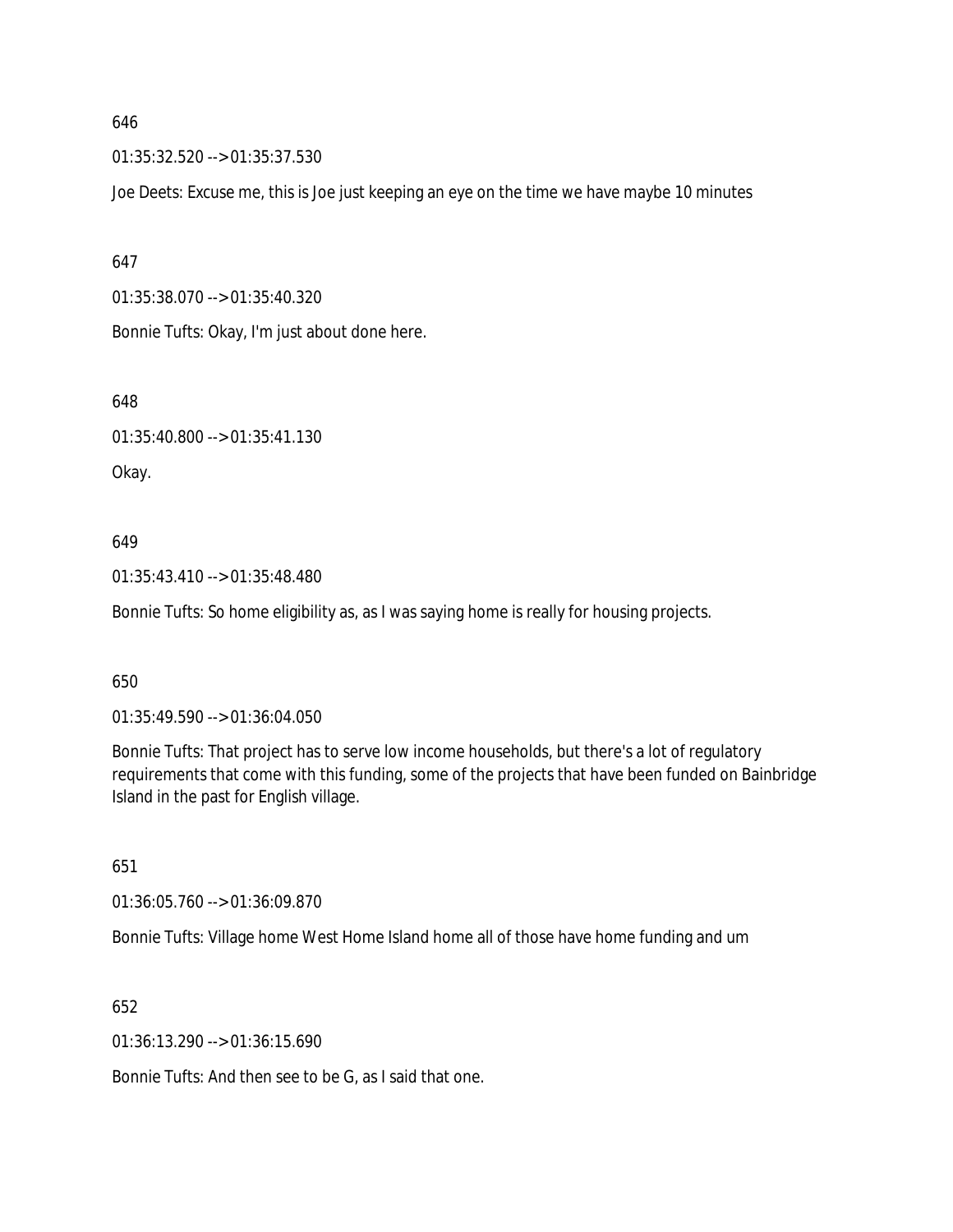01:36:16.980 --> 01:36:23.190

Bonnie Tufts: Can find services. So helpline house receives funding annually from see too big.

654

01:36:24.270 --> 01:36:39.300

Bonnie Tufts: And then HR be has used funding for rehabilitation of some of their rental projects like island home or Western view terrorists housing kids have also has used money for real facilitation with CTV G funding.

#### 655

01:36:40.860 --> 01:36:56.970

Bonnie Tufts: The main thing as the project has to meet a national objective and so primarily what folks do is the benefit demonstrating the benefit to low income individuals or families, as I said before, it cannot be used for how's new housing construction.

656

01:36:59.640 --> 01:37:15.690

Bonnie Tufts: So the RFP and notify that we have issued applications are due July 30 it out. They outline the eligibility process how agencies can apply and includes a schedule of important dates.

657

01:37:16.350 --> 01:37:27.630

Bonnie Tufts: Technical Assistance and the review and out evaluation process of the grant recommendation committee. So our process has two committees.

658

01:37:28.110 --> 01:37:37.710

Bonnie Tufts: Eight members each each city appoints two people on the Commissioners appoint to people. And then there's an at large position on each. So one will review.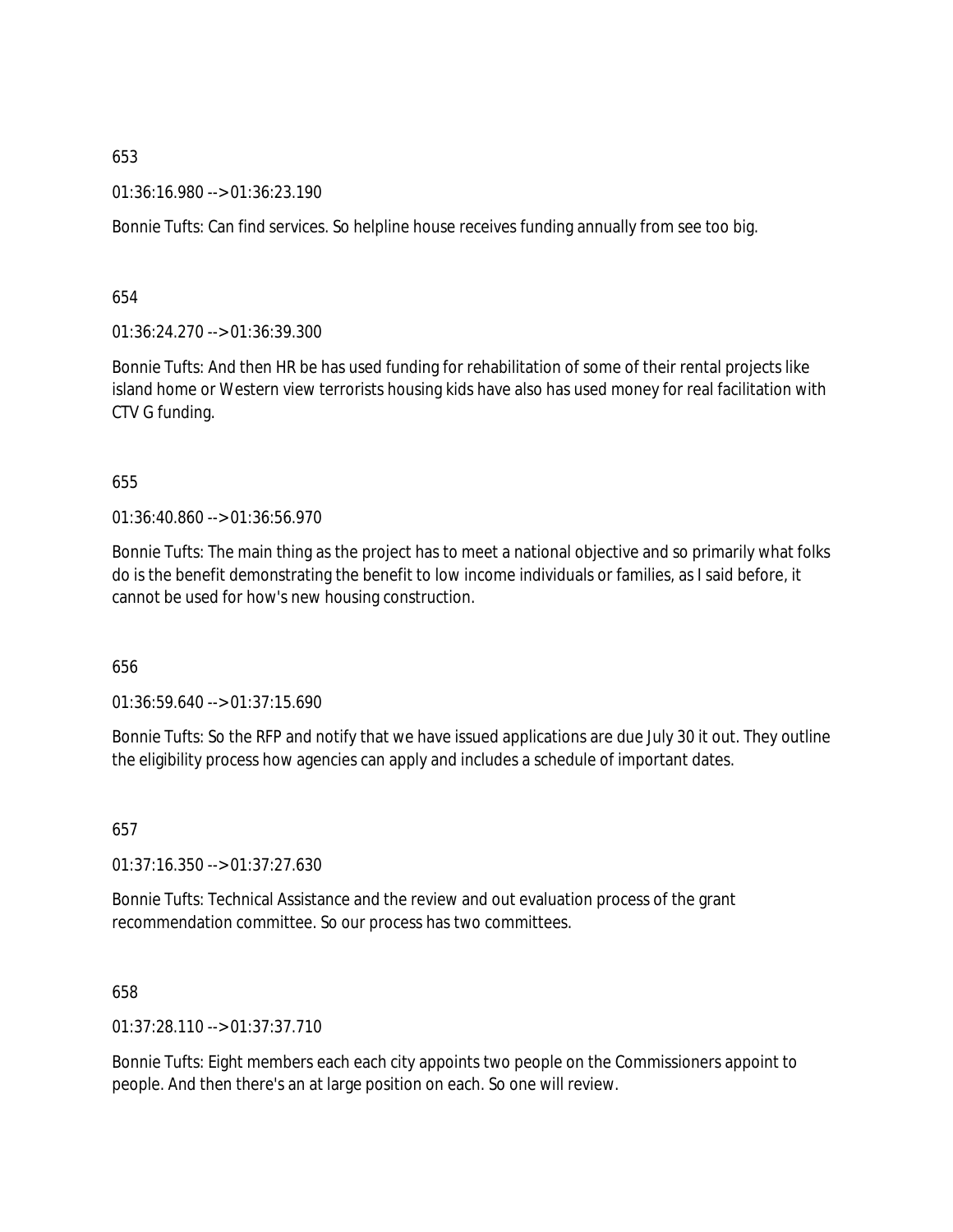01:37:37.980 --> 01:37:49.740

Bonnie Tufts: Capital applications. And one more risk view services applications. Those folks will make the recommendations for funding to the Florida county commissioners.

660

01:37:51.330 --> 01:38:09.600

Bonnie Tufts: Our grant cycle information is on our webpage. You can sign up to receive electronic notification. So when we post stuff even our annual reports or policy plans information on our consolidated plan we send out a notification.

661

01:38:11.370 --> 01:38:18.570

Bonnie Tufts: And here is our contact information. I'M SORRY THAT SHANNON sounds like her computer crashed, but

662

01:38:19.290 --> 01:38:19.740 Bonnie Tufts: Either way,

663

01:38:20.550 --> 01:38:21.510

Shannon Bauman: I made it back and

664

01:38:21.540 --> 01:38:22.920

Bonnie Tufts: Did you make it back in. Okay.

665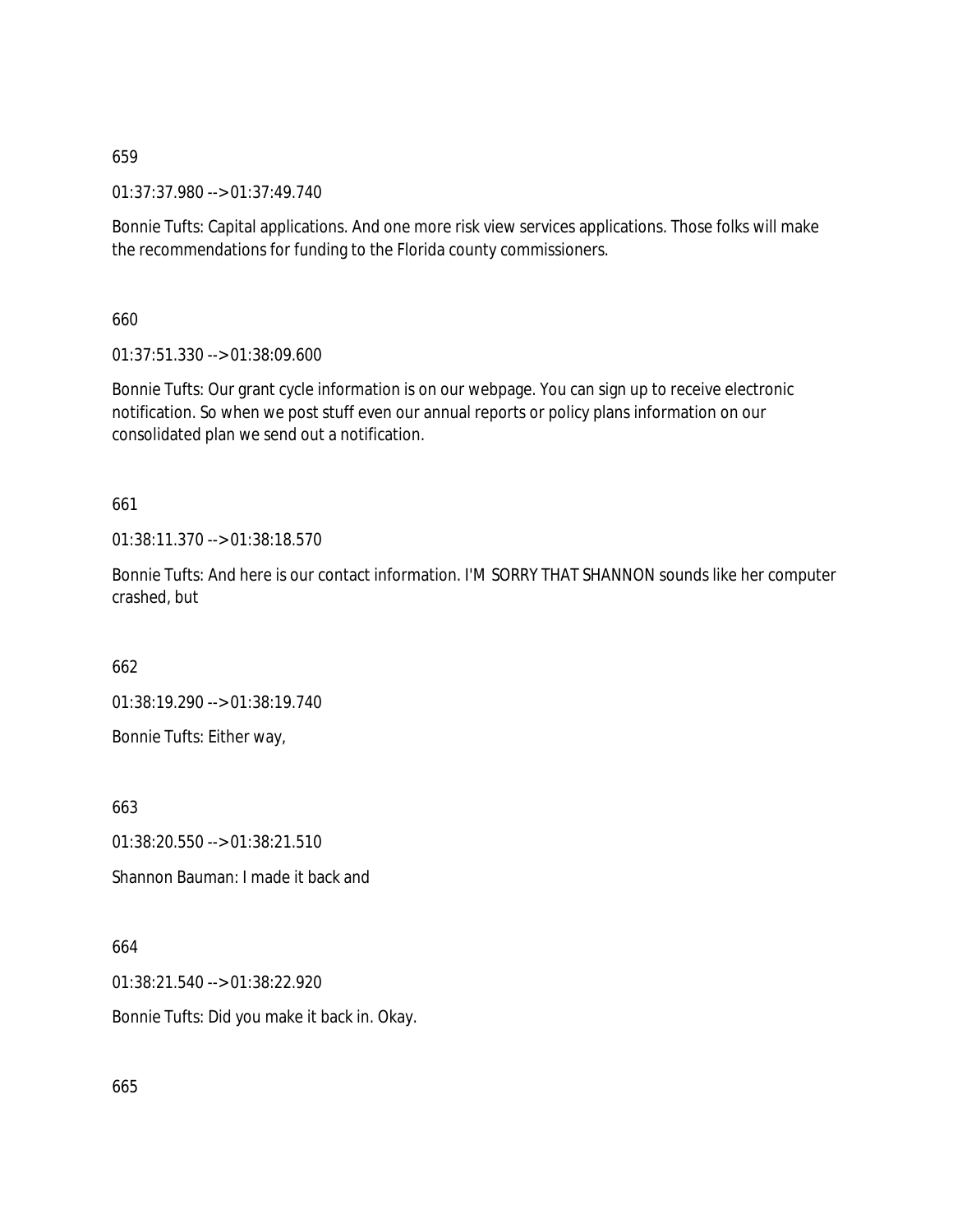01:38:24.150 --> 01:38:33.570

Bonnie Tufts: Either one of us are happy to answer questions that you have, even after tonight. So feel free to take down our email and and she does.

666

01:38:35.010 --> 01:38:37.350

Joe Deets: Thank you. Can you take out the shared screen.

667

01:38:37.500 --> 01:38:37.830

There.

668

01:38:42.390 --> 01:38:43.710

Joe Deets: Pick you and I see

669

01:38:45.180 --> 01:38:45.600 Joe Deets: Your hand up.

670

01:38:47.190 --> 01:38:49.800

Joe Deets: For sham. You had your hand up. I'm not. Okay, good.

#### 671

01:38:52.230 --> 01:38:55.560

Leslie Schneider: Oh, thank you very much for for this information, um,

672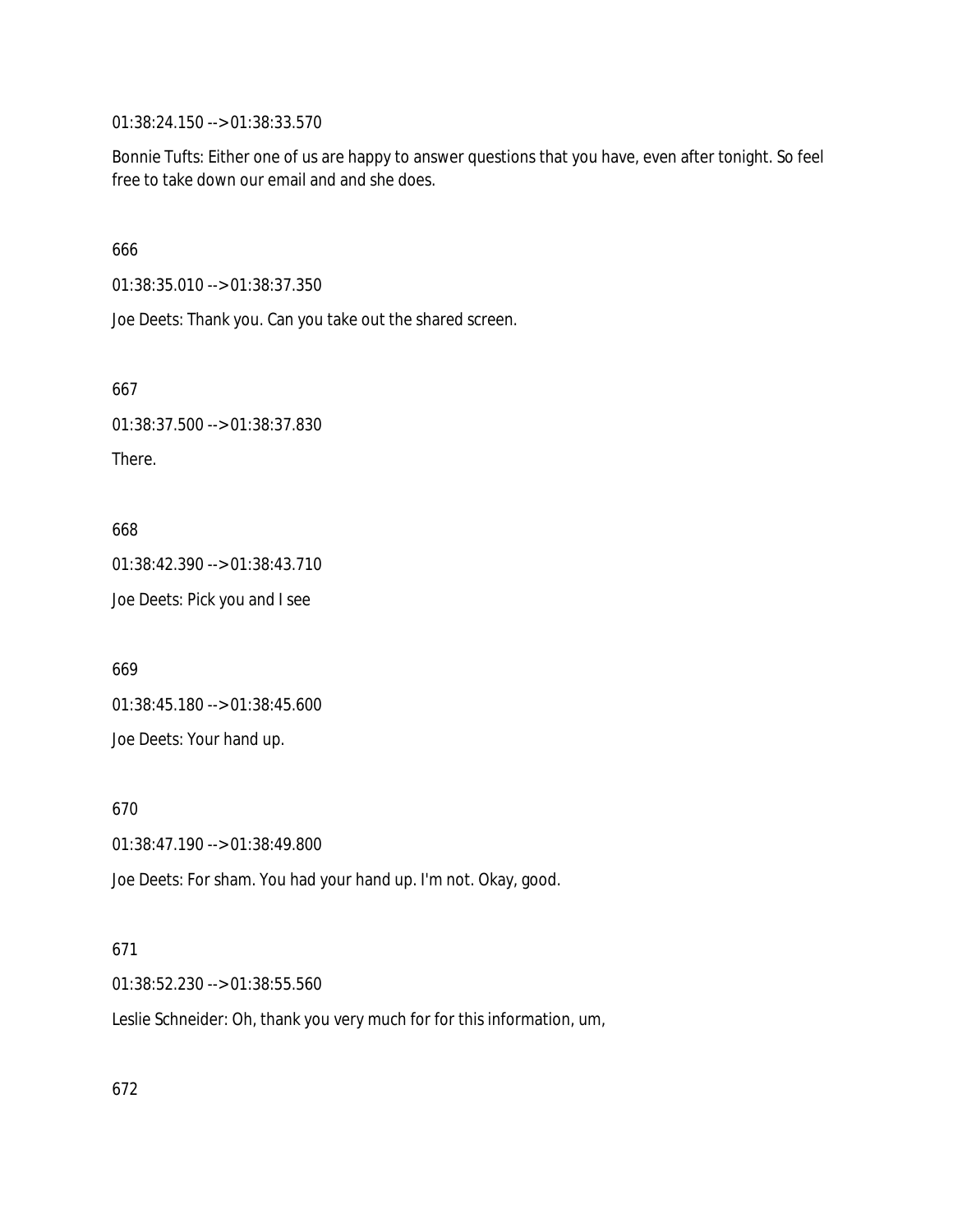01:38:56.730 --> 01:39:04.230

Leslie Schneider: I had a couple quick questions. One, I'm sure you probably don't have an answer to, but it just floored me you know how big a hit.

# 673

01:39:04.770 --> 01:39:11.520

Leslie Schneider: The funding took you know in the in the last recession during the the 2011 timeframe and that we haven't even gotten anywhere close to back to that.

#### 674

01:39:11.970 --> 01:39:18.390

Leslie Schneider: Even given how well until recently, the economy was doing. So I'm wondering

#### 675

01:39:19.140 --> 01:39:25.800

Leslie Schneider: Generally, if you see reasons why that's happening, but I know that that's on a national level and and there's sort of minimal impact.

#### 676

01:39:26.280 --> 01:39:40.860

Leslie Schneider: And feel free to comment on that. But the second part of my question is since the CBD funds cannot be used for new construction and and why I heard you say is that we do have some agencies here on the island HRP and

#### 677

01:39:41.940 --> 01:39:50.550

Leslie Schneider: And helpline house that are receiving funds, is there anything that you would recommend to us as counsel to keep our eyes on. Is there anything

678

01:39:51.750 --> 01:39:59.580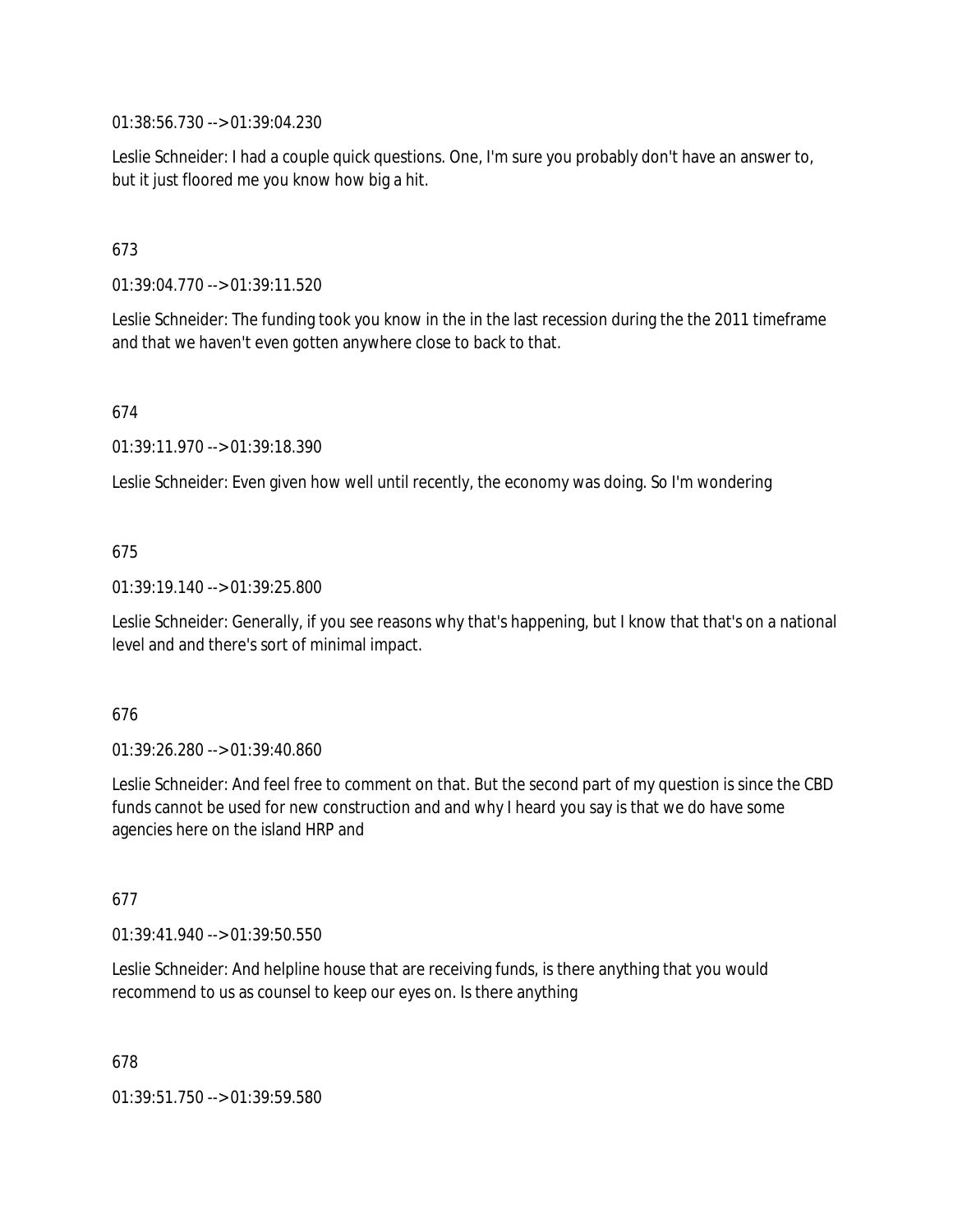Leslie Schneider: That, um, that we could make use of that we qualify for, you know, and I sure appreciate the

679

01:40:00.600 --> 01:40:07.320

Leslie Schneider: The reporting back to us about these funds, is there anything that you would have started

## 680

01:40:10.230 --> 01:40:23.940

Bonnie Tufts: So the public facilities and infrastructure that the difficulty with those funds is, as I said CBD has to meet a national objective. So a project has to demonstrate how they're doing that. So if it's a

## 681

01:40:25.140 --> 01:40:35.880

Bonnie Tufts: If it's a building that, for example, a helpline house IF THEY'RE JUST GOING TO SERVE LOW INCOME FOLKS. Then, then that's easier it becomes more complicated if it's

682

01:40:37.080 --> 01:40:39.870

Bonnie Tufts: If it's open to the public, where you're not going to

683

01:40:41.580 --> 01:40:48.750

Bonnie Tufts: Do income verification because we can't demonstrate the head that who's going to be served there or

#### 684

01:40:49.470 --> 01:40:58.920

Bonnie Tufts: If it's not in a low income area so housing housing projects can use money if the beneficiaries in the housing.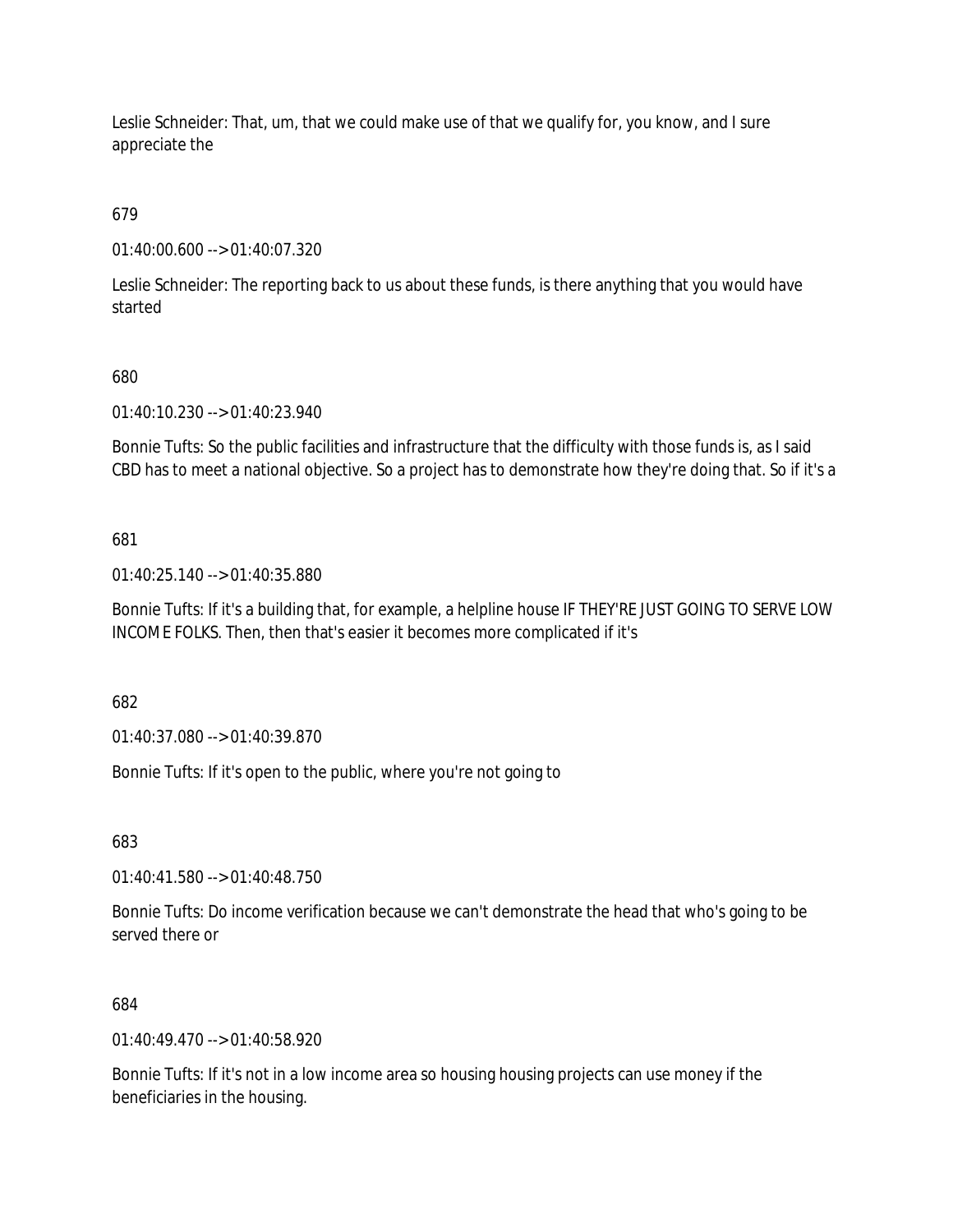01:40:59.610 --> 01:41:19.230

Bonnie Tufts: Are are low income. So that's so for if there's other housing projects, besides HR be that have folks that are at or below 80% of area median income, those kinds of projects could could submit applications for funding for suitability

686

01:41:20.220 --> 01:41:21.300

Bonnie Tufts: Okay, yeah.

687

01:41:21.480 --> 01:41:22.080

Leslie Schneider: Great, thank you.

688

01:41:24.420 --> 01:41:37.200

Shannon Bauman: Just briefly on your first point about the funding from the federal level. And if you recall a thing called sequence duration happened and that when that happened that impacted

689

01:41:37.560 --> 01:41:47.880

Shannon Bauman: But that's the year that the funding levels really went both CTV G and and home went down significantly. And they've slowly gone back up a little, but

690

01:41:48.930 --> 01:42:03.240

Shannon Bauman: You know, there's lots of competing priorities and so funding for for HUD, in general, but specifically for home and CTV Do you just haven't risen back to the levels that they were before secrets sequence duration came about.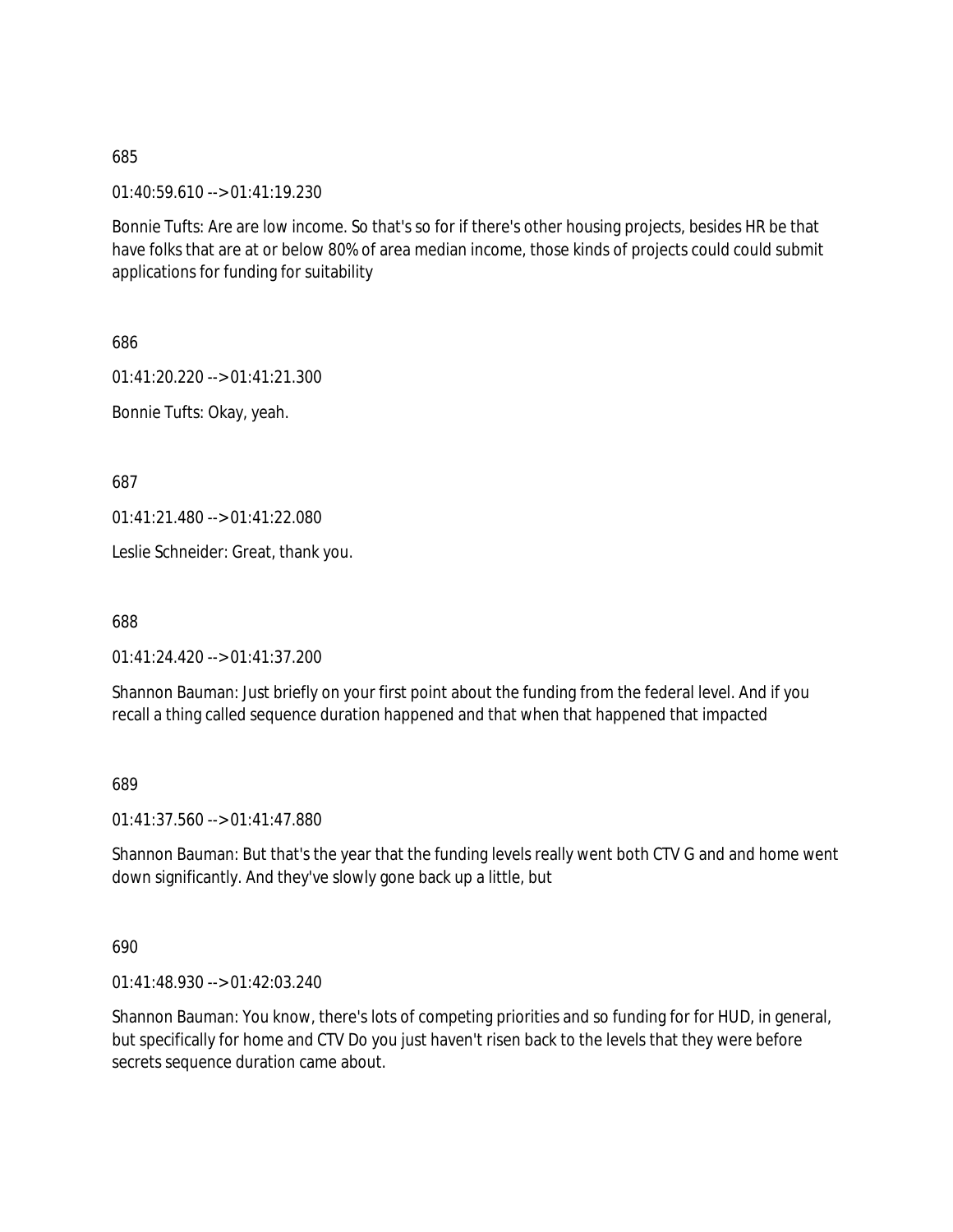01:42:05.460 --> 01:42:05.730 Okay.

692

01:42:06.780 --> 01:42:10.710

Joe Deets: Thank you so much. Any other questions. So from my colleagues.

693

01:42:12.870 --> 01:42:19.230

Joe Deets: Okay, um, gosh, Bonnie. Shannon. Thank you so much. This is so important, the work you're doing.

#### 694

01:42:20.460 --> 01:42:26.490

Joe Deets: And I think with that, we are going to move along. So thank you so much.

#### 695

01:42:26.520 --> 01:42:27.540

Bonnie Tufts: Thank you for your time.

696

01:42:30.300 --> 01:42:34.320

Joe Deets: I'm item six, a future Council agendas.

#### 697

01:42:35.340 --> 01:42:37.560

Joe Deets: See city manager. Do you want to pick up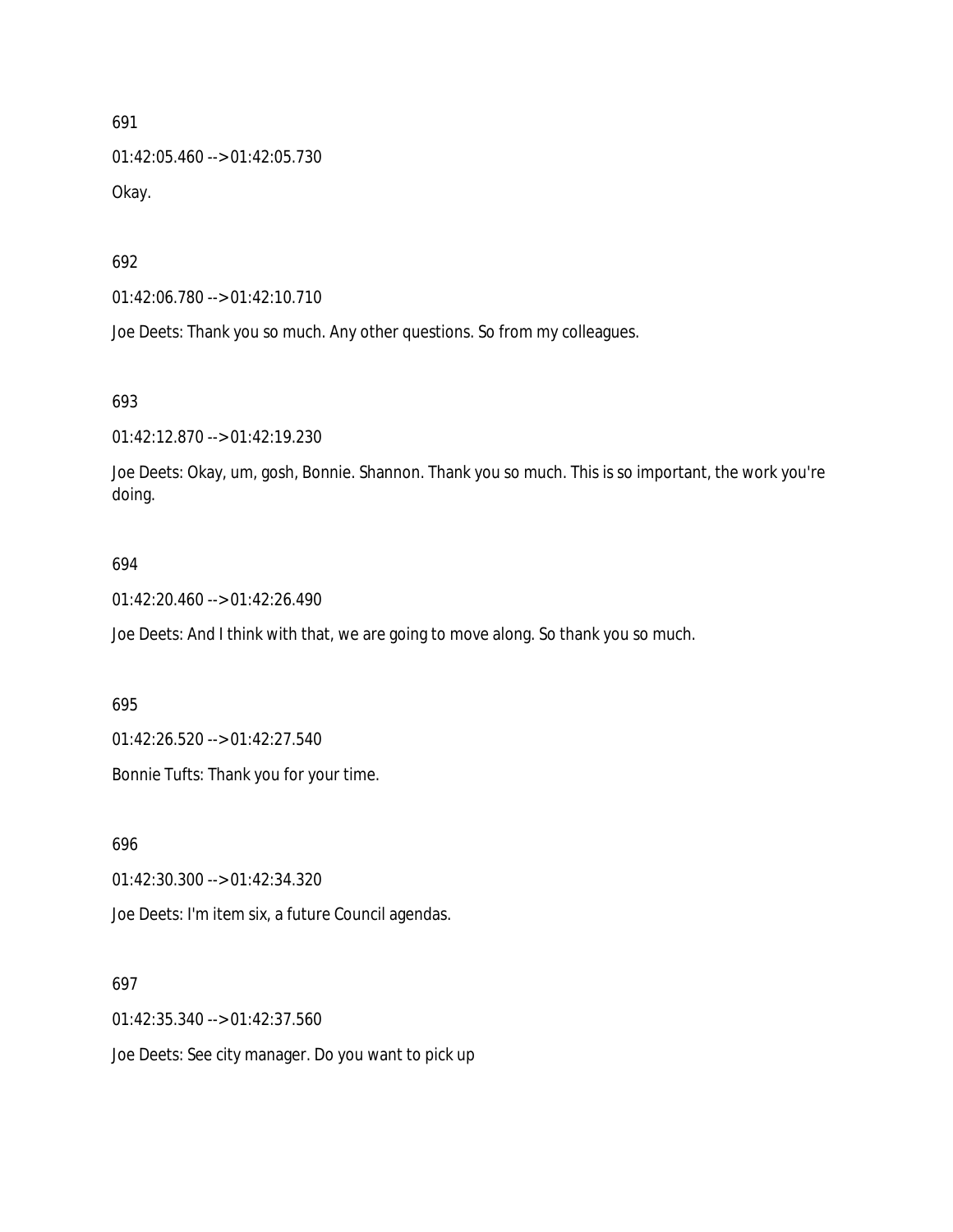01:42:38.250 --> 01:42:43.620

Morgan Smith: Or I won't take a lot of time on this unless there's things in particular Council wants to look at

### 699

01:42:43.950 --> 01:42:52.350

Morgan Smith: Last week, you made the decision to cancel the meeting on July 21 so that means we have a business meeting next week on the 14th.

700

01:42:52.740 --> 01:42:56.280

Morgan Smith: Then there's a week with no meeting. And then there's a business meeting on the 28th.

701

01:42:56.850 --> 01:43:05.220

Morgan Smith: So we're going to clear out a lot of action items in that time, but we also move some things. A couple of items, at least from the 21st around

702

01:43:05.610 --> 01:43:19.320

Morgan Smith: To try and accommodate that schedule. So I'll look at the 14th first just generally there's an executive session scheduled and then what should be a pretty quick item to finish off the update to the financial policies that we discussed last week.

703

01:43:20.430 --> 01:43:26.730

Morgan Smith: Then 10 A is a noteworthy topic. It's the police chief will be providing the briefing on use of force policies.

704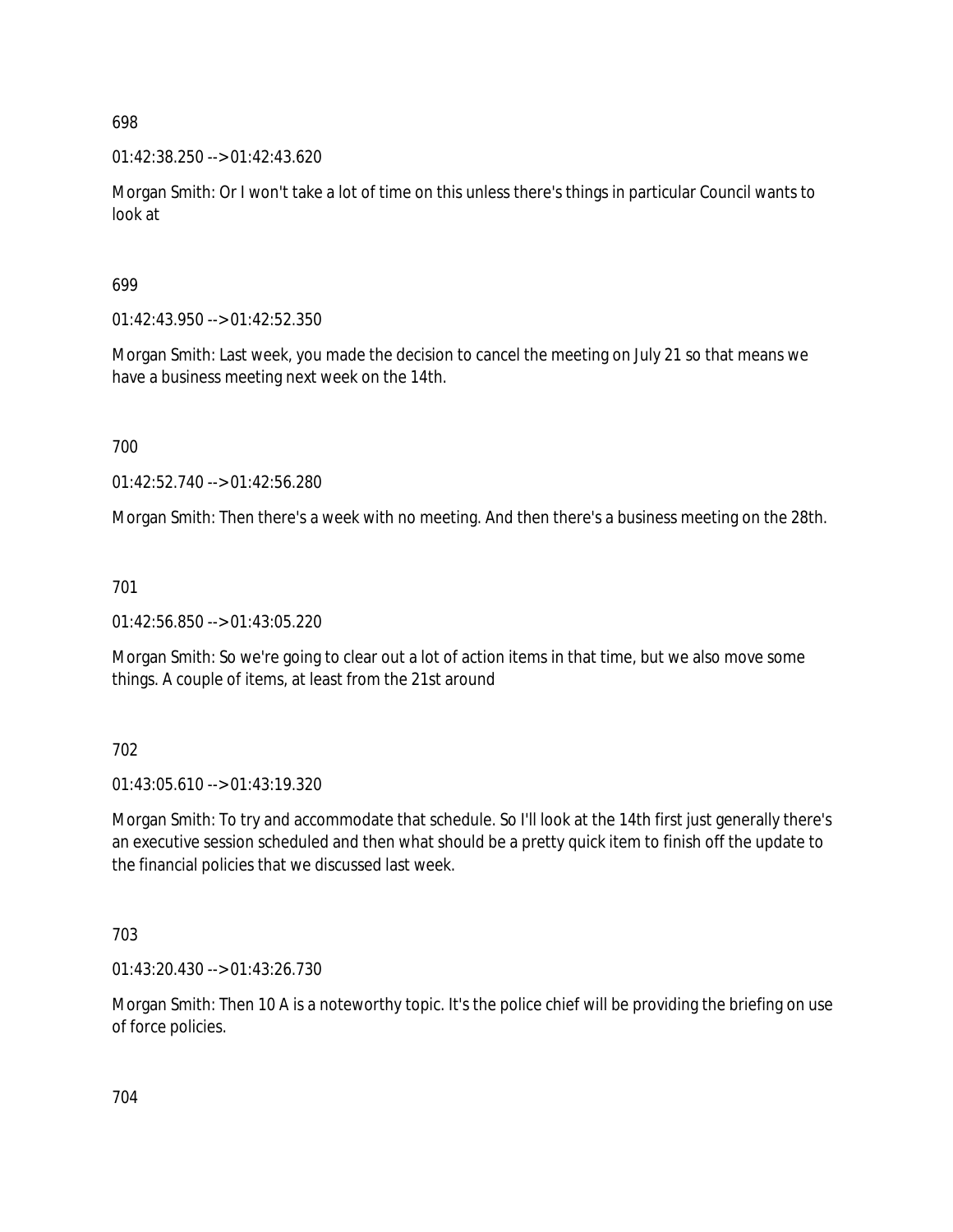01:43:27.720 --> 01:43:36.660

Morgan Smith: There were, I saw a public comment about why why we're just limiting to this. That's not, that's not what this is, this is, this is where we're starting because the idea was that this was

### 705

01:43:37.560 --> 01:43:49.440

Morgan Smith: Sort of the the centerpiece of what people are most interested in hearing about and learning about and having him thoroughly review. So I just want to kind of convey that to the community. This is not the beginning and the end this is the piece where beginning with

706

01:43:51.090 --> 01:44:02.940

Morgan Smith: Then there's a series of Public Works transactional items 10 F is some housekeeping around parts of the code section Title two and title 18

707

01:44:03.450 --> 01:44:09.450

Morgan Smith: And that have been in the works for quite some time and 10 G is a fee schedule. That's travels with those

### 708

 $01:44:09.870 \rightarrow 01:44:27.090$ 

Morgan Smith: 10. He is the completion of at least part of the policy work Council did last year on at us. This is the part that has come through from count from Planning Commission, the Council also sent some work on tiny homes that has not yet come out of the planning commission. So this is a partial

709

01:44:28.500 --> 01:44:44.490

Morgan Smith: Next step on that topic. And then the remaining items are some additional kind of transactional things that we can explain to you, but that's that's a full evening with a variety of topics. And that's our plan for now.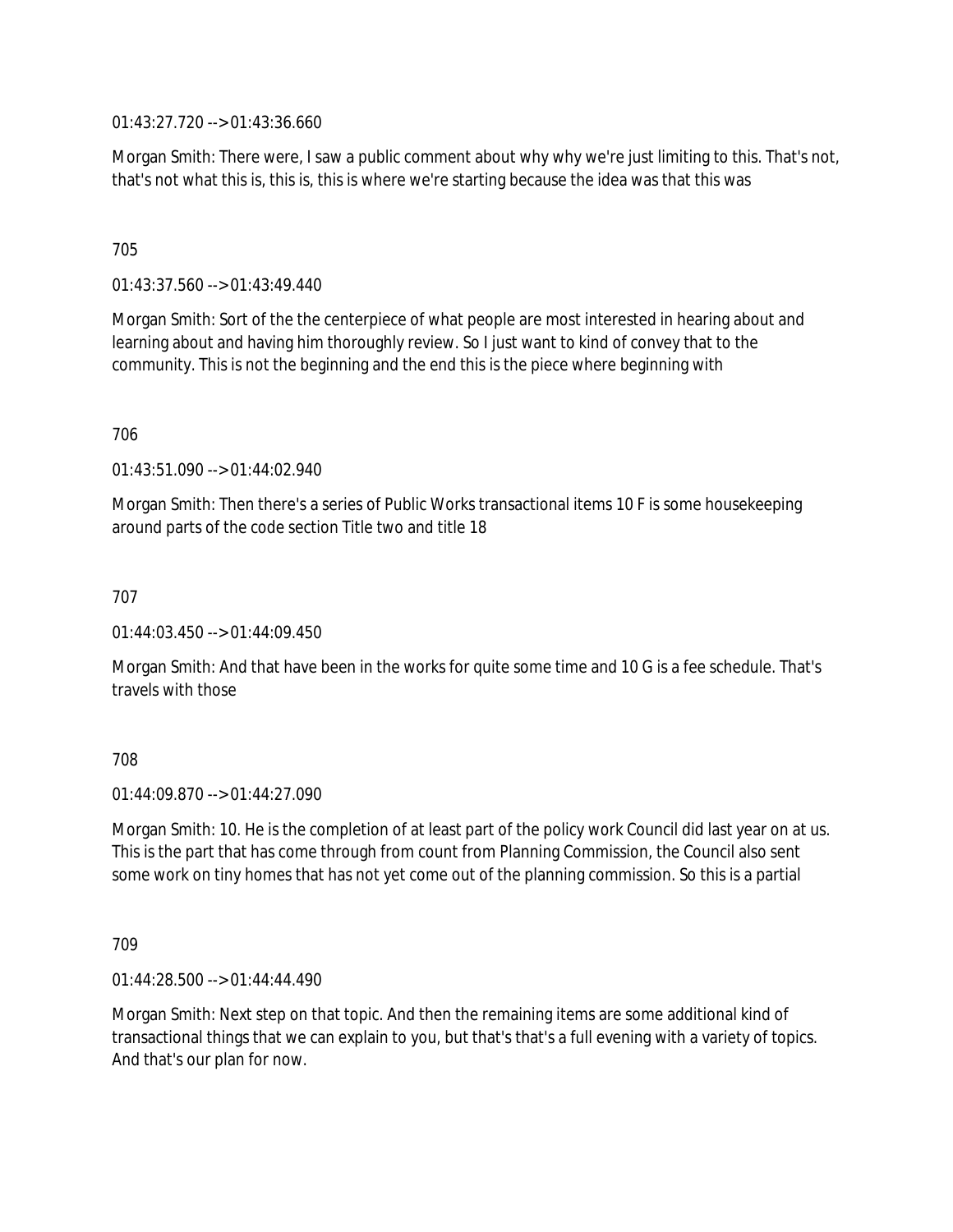$01:44:46.110 \rightarrow 01:45:02.250$ 

Morgan Smith: And then looking ahead to the 28th. We have time to return to the potential changes on the self storage facilities, setting the public hearing in early August for the limited amendment to the SNP

711

01:45:04.020 --> 01:45:11.070

Morgan Smith: The planning director is going to provide you with one of her ongoing updates related to the county wide growth allocations.

712

01:45:12.450 --> 01:45:18.720

Morgan Smith: And we are also planning to provide you with the July update to our fiscal forecasts.

713

01:45:19.650 --> 01:45:33.180

Morgan Smith: In new business that night. We have placed the Q3, public safety briefing on that date, but when the police chief is here on the 14th. We can talk about that a little bit and make sure that that's what and when Council wants to do that.

714

01:45:34.440 --> 01:45:44.940

Morgan Smith: And then there are a couple of others, sort of keeping our, our wheels turning. There's an overview of the upcoming renewal to our Comcast franchise agreement.

715

01:45:45.420 --> 01:45:53.550

Morgan Smith: There's a placeholder here at the Council would like to consider the Land Trust request for a letter of support and I'll work with the mayor Deputy Mayor on that one.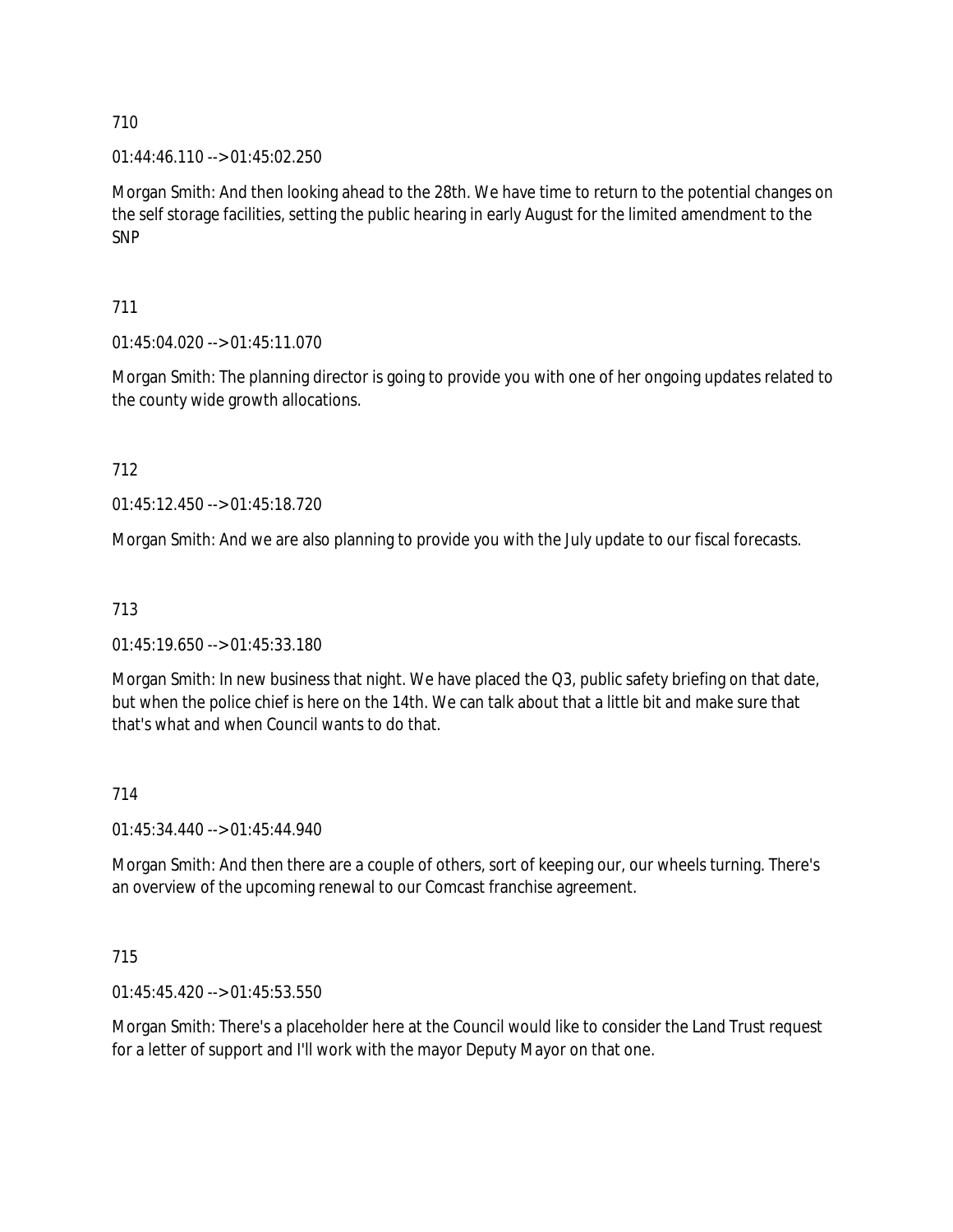01:45:55.080 --> 01:46:07.260

Morgan Smith: Then we also want to try and be ready to keep our funding cycles on as close to a regular calendar as possible to do that requires you to start to look at the RFP for the lodging tax.

717

01:46:08.310 --> 01:46:16.680

Morgan Smith: Projects and then we're going to talk with you about some options for the funding cycle for human services and then Public Works has

718

01:46:18.240 --> 01:46:21.540

Morgan Smith: An agreement related to the level Ave sewer project.

719

01:46:22.770 --> 01:46:23.100

Morgan Smith: Second,

720

01:46:23.310 --> 01:46:24.090

Morgan Smith: Is this meeting up

721

01:46:24.570 --> 01:46:27.390

Joe Deets: Excuse excuse me if I don't mind me interjecting on

722

01:46:28.650 --> 01:46:37.200

Joe Deets: I feel like no matter what I do, adding something to the agenda, there'll be questions about process, but let me just dive in. I'm three of us have been tasked with coming up with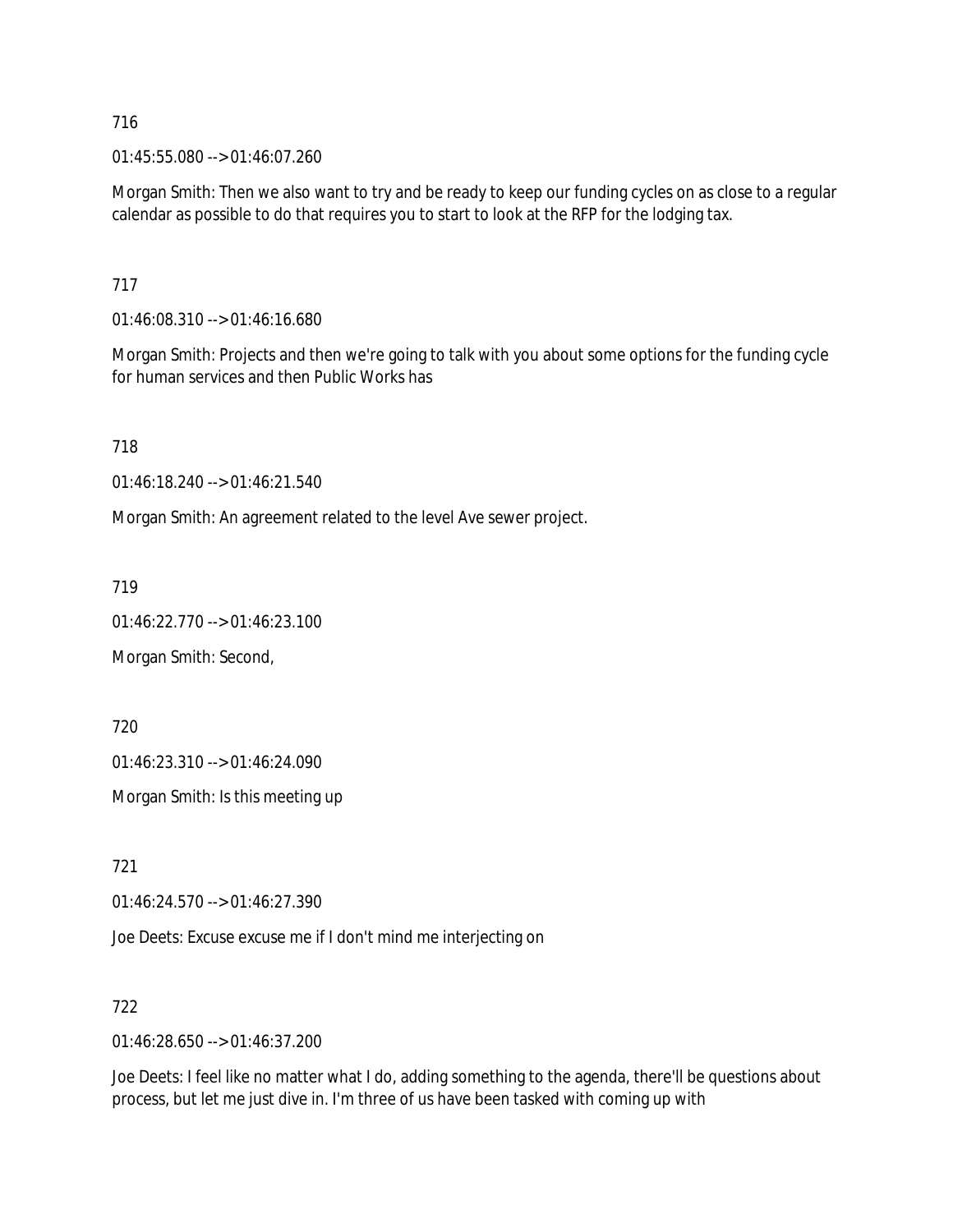01:46:38.370 --> 01:46:48.120

Joe Deets: An economic recovery plan for Bainbridge Island. I would just say high priority and I'm busy drafting that as we speak, and

724

01:46:49.140 --> 01:46:53.940

Joe Deets: I like to get this on an agenda as soon as possible, but I haven't

725

01:46:54.660 --> 01:47:04.980

Joe Deets: Brief my colleagues of where I'm at. But I think I'd probably be done in a few days. Those just say, but the point am I bringing this up is, I would like to

726

01:47:05.640 --> 01:47:20.220

Joe Deets: Find time and an agenda week. This will be ready for the 14th next week. And of course the 21st. There's no meeting. So the earliest conceivably would be July 28 so I just wanted to throw that out with everybody.

727

01:47:21.480 --> 01:47:25.560

Joe Deets: This is an economic recovery plan for Bainbridge Island due to cover 19

728

01:47:26.670 --> 01:47:31.230

Joe Deets: Are you ready to put that on the agenda on the 28th just not

729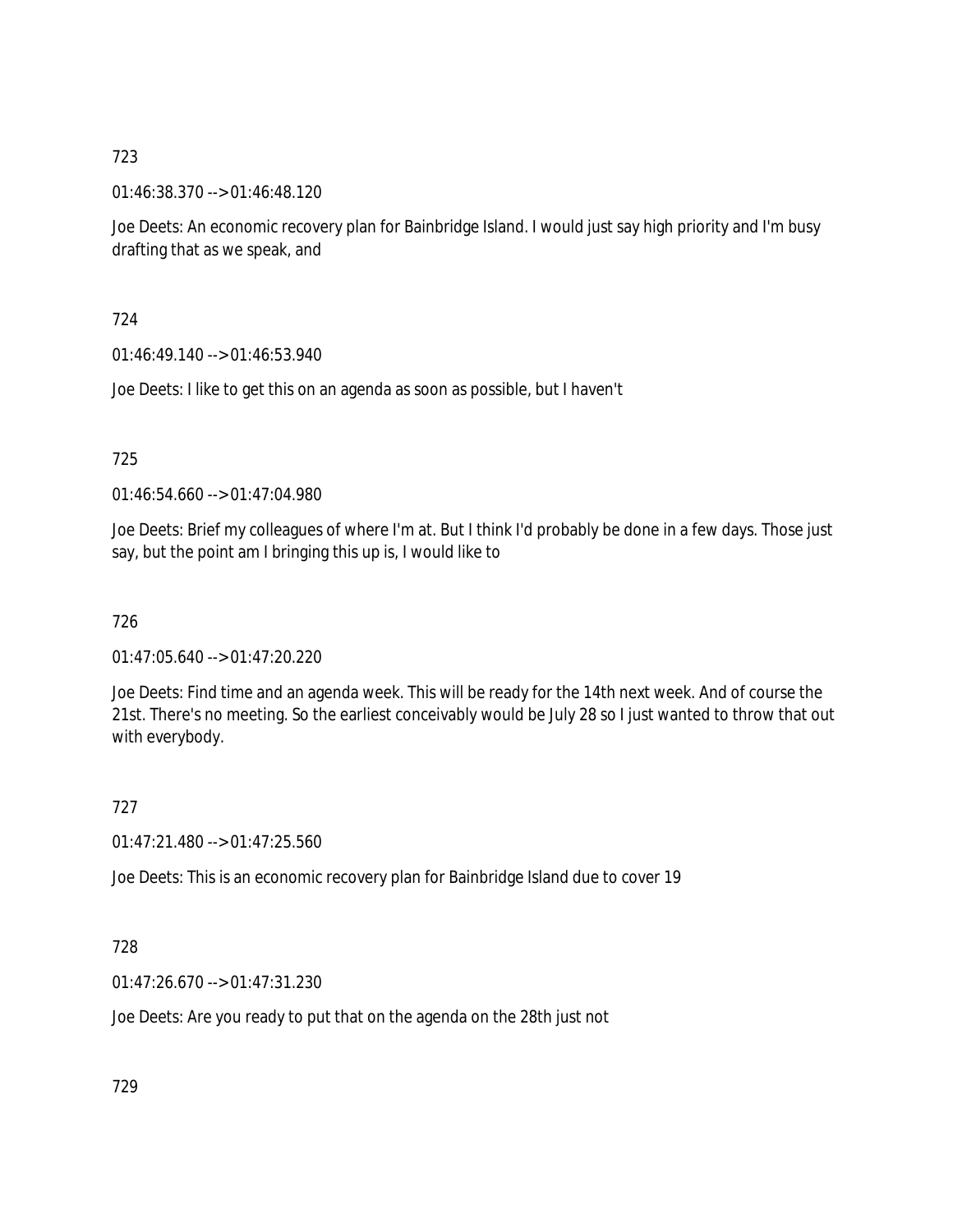01:47:32.490 --> 01:47:33.930 Joe Deets: Okay I think 30 minutes

730 01:47:35.790 --> 01:47:37.080 Morgan Smith: Okay, so

731 01:47:38.250 --> 01:47:42.480

Morgan Smith: That is the recommendation from the ad hoc committee on economic recovery.

732 01:47:45.480 --> 01:47:45.960 Morgan Smith: Okay.

733 01:47:47.190 --> 01:47:49.740 Morgan Smith: And 30 minutes is good.

734 01:47:50.370 --> 01:47:51.060 Joe Deets: I hope so.

735 01:47:54.870 --> 01:47:55.140 Morgan Smith: Okay.

736 01:48:00.360 --> 01:48:11.010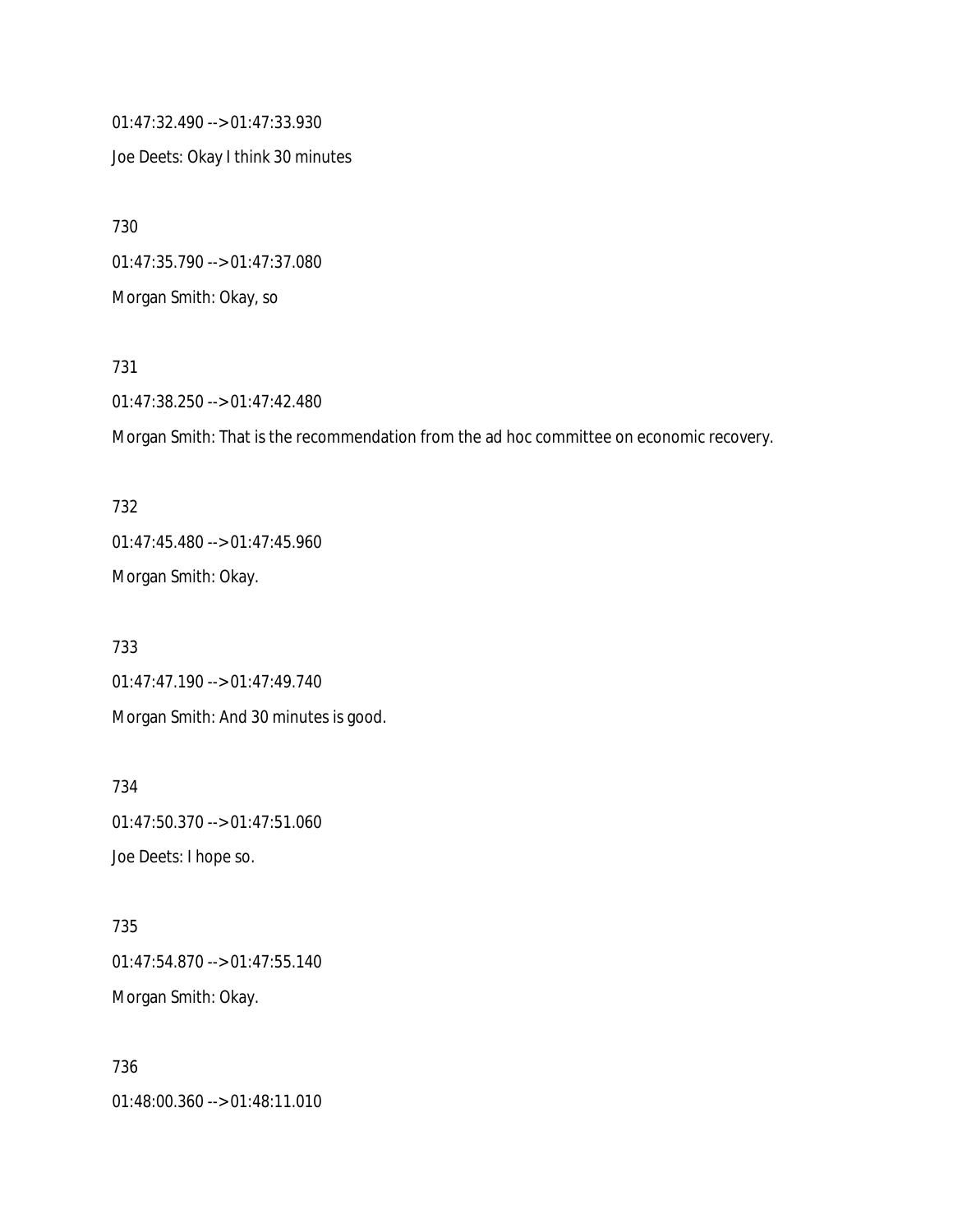Kirsten Hytopoulos: Yeah. So two things. One, I'm interested in seeing us talk about at an upcoming meeting about the possibility of creating some more structure around our conversations

# 737

01:48:11.550 --> 01:48:25.110

Kirsten Hytopoulos: Like we've talked about before, in particular, potentially having a three minute rule or presumption. I think there's something we need to do something with our process to get things under control and I some throwing out the three minute thing.

### 738

01:48:26.490 --> 01:48:31.020

Kirsten Hytopoulos: I'm not sure if that's exactly what it looks like. But what we're doing right now isn't working too well.

### 739

01:48:35.760 --> 01:48:44.250

Joe Deets: Thank you. Um, I'll just add, I'm going to be talking good of the order a little bit about how tonight went and

### 740

01:48:45.150 --> 01:48:57.660

Joe Deets: Think of study sessions is maybe a pilot where we can try different things to make our meetings go better, but I do like cutting down our time. So thank you for bringing that up. Mayor Snyder.

### 741

01:48:59.040 --> 01:49:06.420

Leslie Schneider: Thank you. So I'm shaking my head because I I don't feel great about bringing this up but I'm

# 742

01:49:07.080 --> 01:49:12.660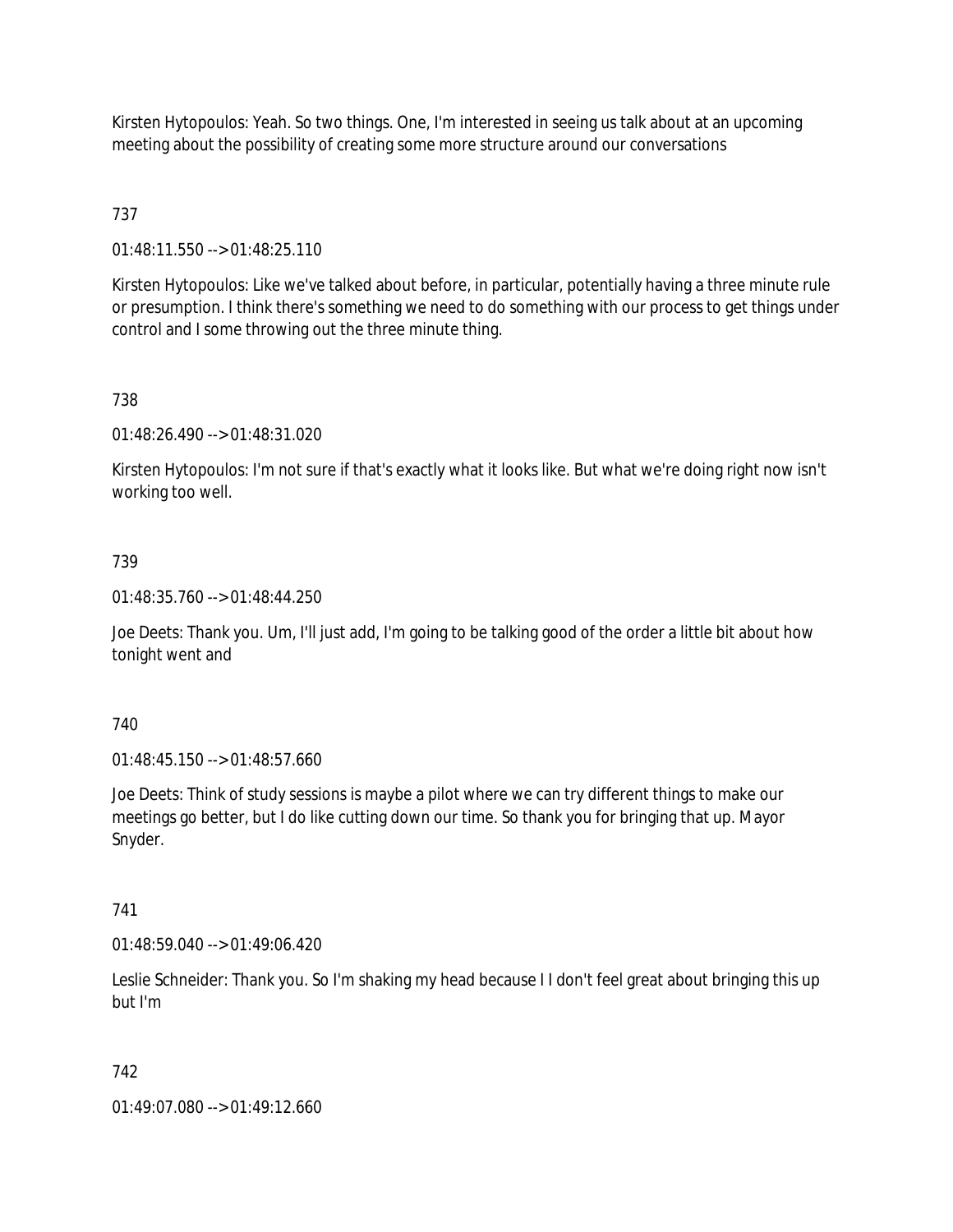Leslie Schneider: So depending on how tonight goes and if we keep things very narrow than I do believe we have some

# 743

01:49:13.110 --> 01:49:25.860

Leslie Schneider: Future issues to deal with regarding code of conduct and I'd be happy to put that in the context that COUNCILMEMBER high topless suggested, but I just, I'm thinking, you know, since now's the time for us to call out what what's going to show up in future meetings.

### 744

01:49:27.330 --> 01:49:39.780

Leslie Schneider: You know we just kind of need to bring it up. So, I mean, it can it can we can carve out what it looks like with some more conversations but COUNCILMEMBER high top list is

### 745

 $01:49:41.460 \rightarrow 01:49:47.550$ 

Leslie Schneider: Is a future agenda item, something that you would support to

### 746

01:49:48.780 --> 01:49:51.270

Leslie Schneider: Also express what you're looking for in terms of

### 747

01:49:52.680 --> 01:49:54.330

Leslie Schneider: You know, getting Council some

### 748

01:49:56.250 --> 01:49:58.140

Leslie Schneider: Extra time to work on.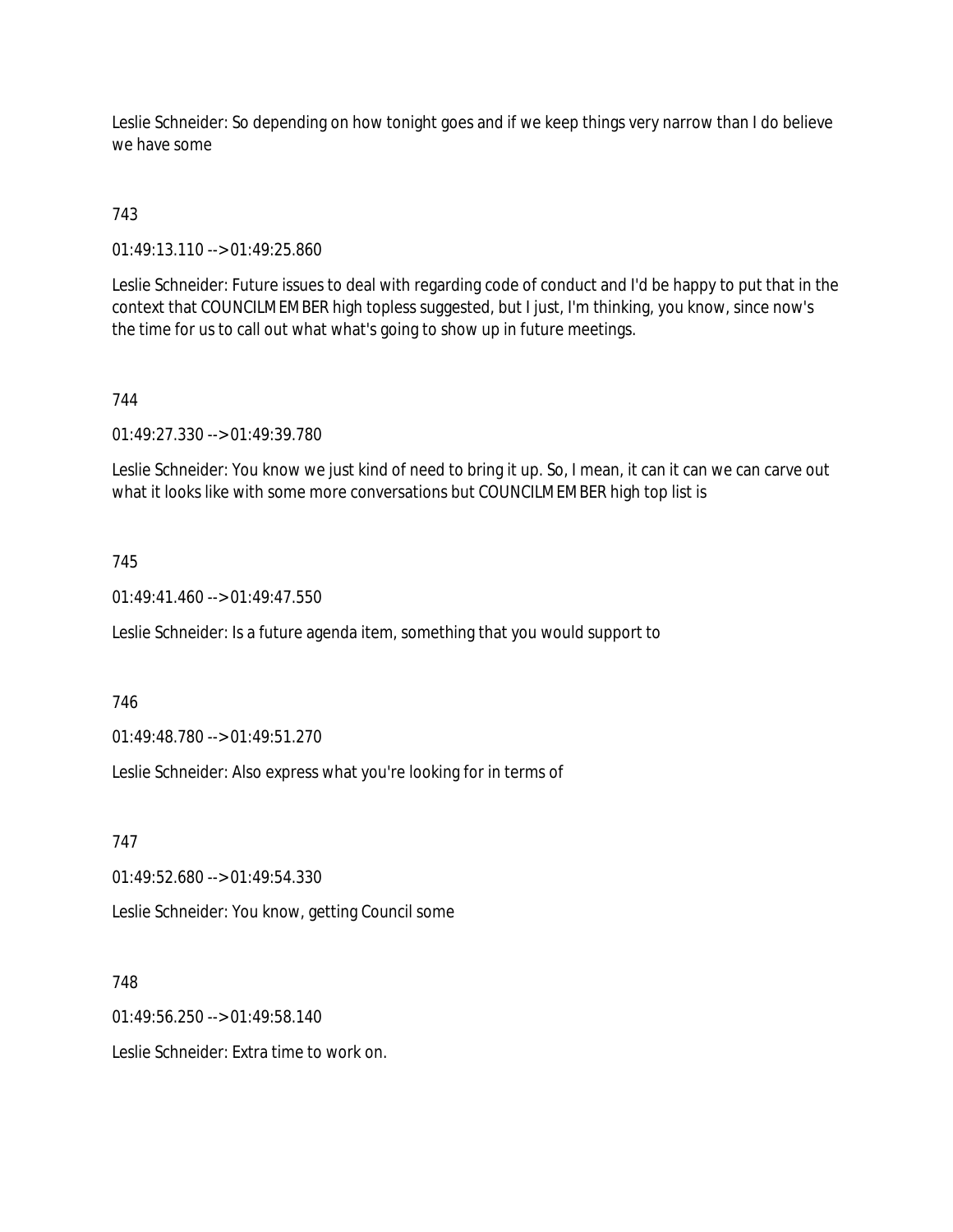01:49:59.580 --> 01:50:06.960

Leslie Schneider: You know, whatever your vision was but it just feels to me like there's code of conduct issues that will still remain out there that we would need to deal with.

750

01:50:07.890 --> 01:50:14.910

Kirsten Hytopoulos: So I guess what I was suggesting is I'm whether it's called code of conduct, or whether we just whatever, whether it's just

751

01:50:16.440 --> 01:50:27.150

Kirsten Hytopoulos: Council process counselor relations. I don't know. I think what I do know is we need a facilitator. I don't think any of us could facilitate it. I think that we should be

752

01:50:27.510 --> 01:50:34.710

Kirsten Hytopoulos: Looking into options for having someone come in and help us figure out how to reach a series of agreements to

753

01:50:35.220 --> 01:50:44.460

Kirsten Hytopoulos: conduct business in a way that does the opposite of what's happening right whatever it is. I mean, that's part of from having the conversation we started talking about having tonight is it's really just about

754

01:50:45.300 --> 01:50:51.300

Kirsten Hytopoulos: Complaining about what's not working and and to some extent we're going to have to get stuff off our chest and do that.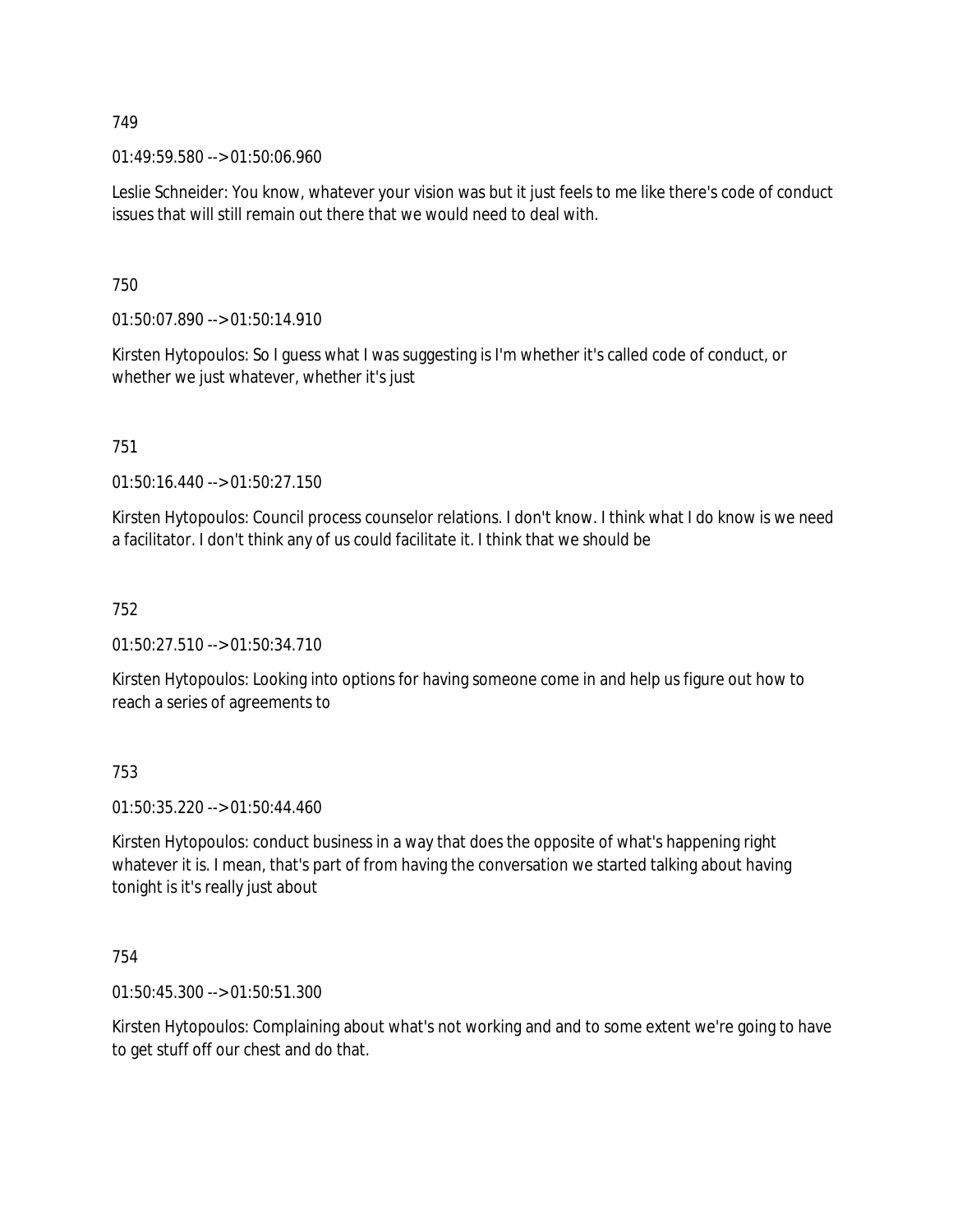01:50:51.660 --> 01:50:58.710

Kirsten Hytopoulos: But I think it's time we start actually building something that works. And so we need to come up with agreements that are the antithesis of what we're doing whatever that is.

756

01:50:59.070 --> 01:51:12.060

Kirsten Hytopoulos: So I would imagine a like an agenda item to talk about options, not us just putting an agenda item on for the seven of us to just start trying aimlessly to process this but to get some assistance with it.

757

01:51:12.690 --> 01:51:17.190

Kirsten Hytopoulos: And just real quick. I think just I wanted to point out that that was an attempt a moment ago by me to make

758

01:51:18.060 --> 01:51:26.700

Kirsten Hytopoulos: To put a specific item on about meeting you know how we So Joe, you may have to plan for that. But, and so I guess maybe I'm not going to get a second

759

01:51:27.090 --> 01:51:33.990

Kirsten Hytopoulos: But, I mean, we, I think we need to sooner rather than later. Specifically, deal with how we this just my opinion. But how were

760

01:51:34.530 --> 01:51:41.760

Kirsten Hytopoulos: You know structuring just our conversations and on each agenda item. It's just not working. And I don't mean the emotional and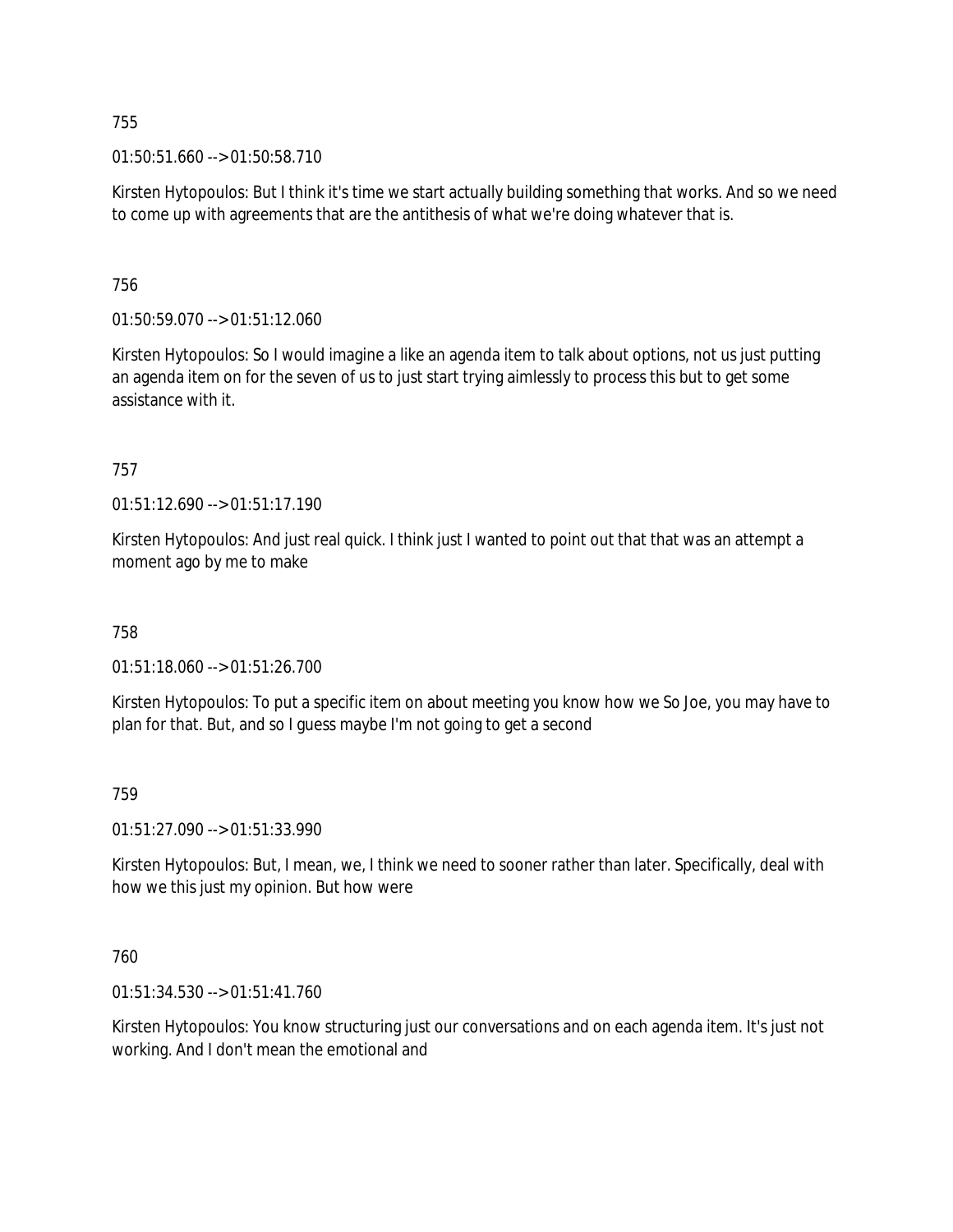01:51:42.750 --> 01:51:51.960

Kirsten Hytopoulos: You know, whatever will always. In other words, but the other stuff that feels really bad. Not that stuff. I mean, like the three minutes versus like eight minutes. Kind of stuff.

762

01:51:52.350 --> 01:51:54.630

Leslie Schneider: So I will be happy to second that

763

01:51:56.940 --> 01:51:58.650

Leslie Schneider: structuring our agenda items.

### 764

01:51:59.340 --> 01:52:06.210

Joe Deets: So that would be discussion, what would be description of that of just Council process.

#### 765

01:52:06.990 --> 01:52:18.570

Kirsten Hytopoulos: I'm willing to put out there a specific proposal that we talked about a time limit and and then a number of rounds or timeless plus rounds something very specific, not just an open ended conversation.

### 766

01:52:20.070 --> 01:52:23.790

Joe Deets: Okay. And when would you like to, obviously, I think, as soon as possible.

767

01:52:23.940 --> 01:52:24.960

Kirsten Hytopoulos: As soon as possible.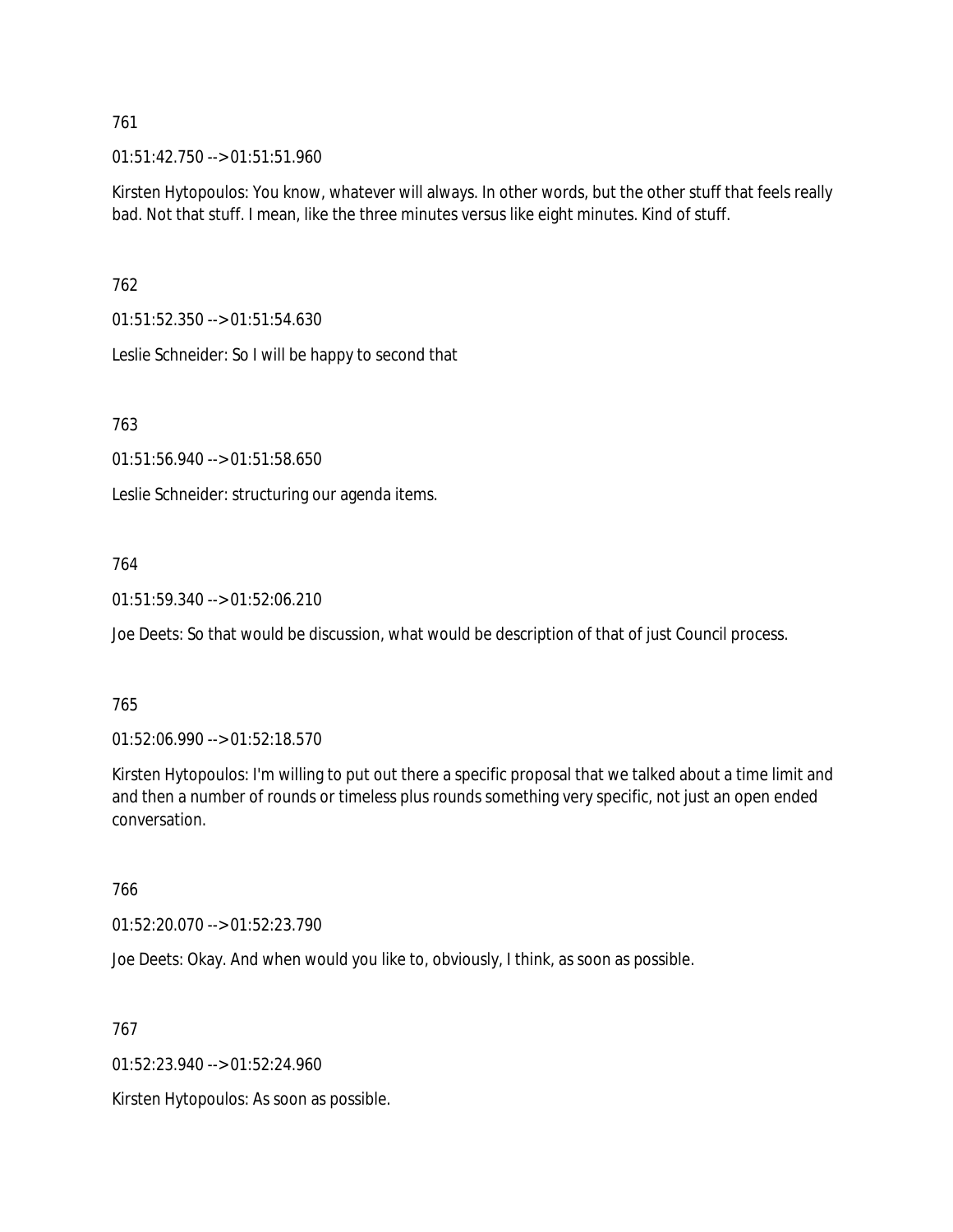768 01:52:25.410 --> 01:52:25.770 Okay.

769

01:52:27.420 --> 01:52:32.040

Morgan Smith: So I can you help a little bit with the words on the agenda topic.

770

01:52:36.660 --> 01:52:42.540

Kirsten Hytopoulos: Possibly setting time limits for Council person comments during meetings.

771

01:52:49.980 --> 01:52:51.330

Kirsten Hytopoulos: We're going to try something.

772

01:52:51.450 --> 01:52:54.270

Kirsten Hytopoulos: We don't have to commit to it forever. Okay.

773 01:52:54.330 --> 01:52:57.270 Joe Deets: I'm COUNCILMEMBER No, sorry, I think.

774 01:52:57.330 --> 01:52:59.310 Joe Deets: Your, your hand was up next.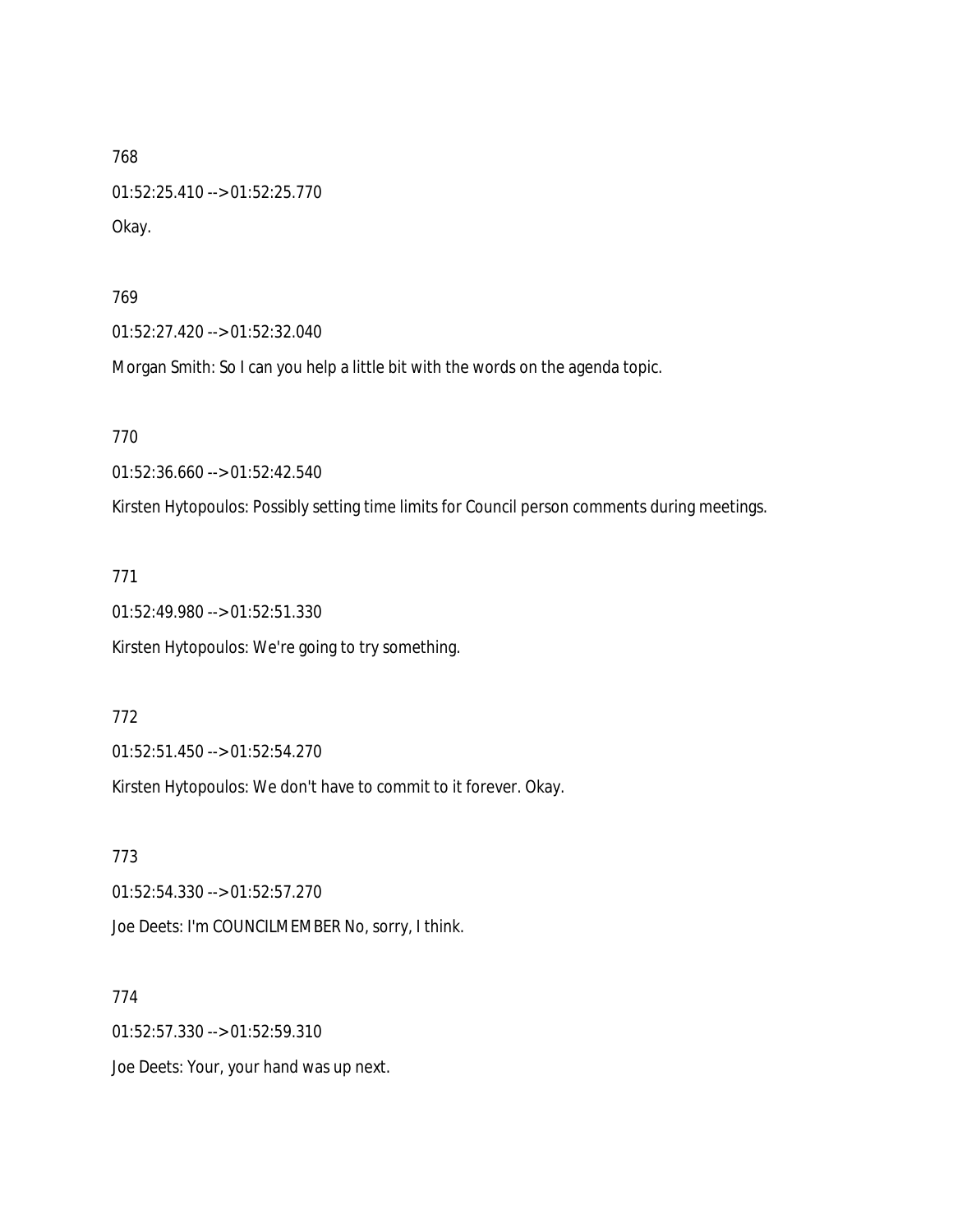01:52:59.850 --> 01:53:09.150

Rasham Nassar: Yes, thank you. Um so COUNCILMEMBER had topless his agenda item was very specific and I felt deviated a little bit from what the mayor was trying to get at.

# 776

01:53:09.420 --> 01:53:21.540

Rasham Nassar: I heard code of conduct and then I heard COUNCILMEMBER head topless take that and boil it down to blue limits on council member. I'm trying to understand what the scope of that discussion is intended for

# 777

01:53:22.440 --> 01:53:29.520

Kirsten Hytopoulos: No, I said I my item that I'd already brought up before Leslie spoke. I said, I want to ask for that three minute conversation.

778

01:53:31.380 --> 01:53:31.950

Kirsten Hytopoulos: That I said

779

01:53:32.070 --> 01:53:41.040

Kirsten Hytopoulos: Yeah, but I said I think we need agenda item to talk about options for how we would do some sort of facilitated retreat conversation about all these other issues that are boiling up

# 780

01:53:41.850 --> 01:53:53.880

Rasham Nassar: Okay, so the proposal, then, is for a and agenda item to discuss the process which may include hiring a facilitator to have that conversation around code of conduct.

781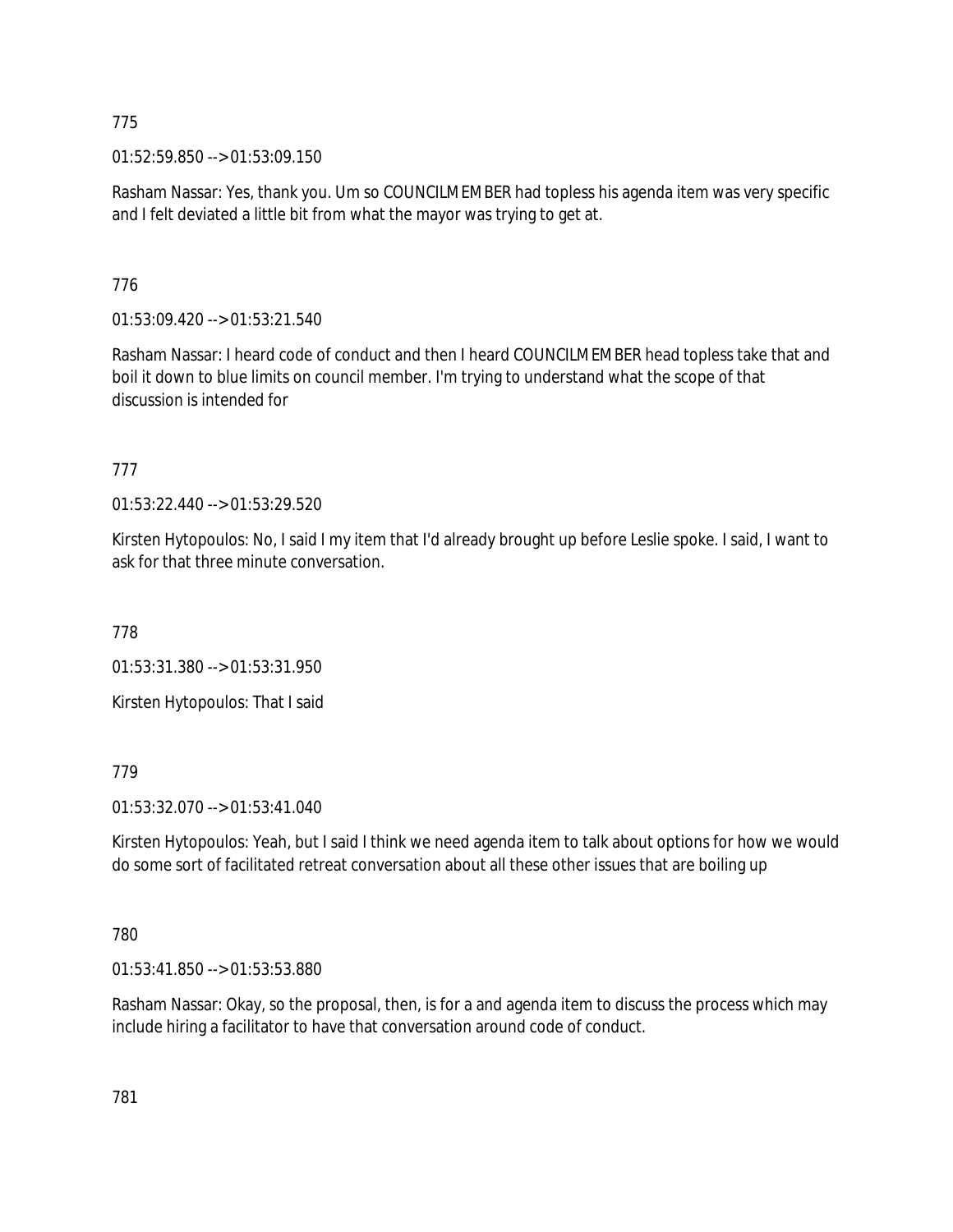01:53:54.810 --> 01:54:01.410

Rasham Nassar: And rules for council members, including rules for liaisons and disciplinary action per parliamentary procedure.

### 782

01:54:01.980 --> 01:54:07.590

Rasham Nassar: So I would add, I would add, I would tag, all of that in because I think it's part of that very similar scope of

### 783

01:54:08.580 --> 01:54:24.000

Rasham Nassar: In terms of the the discussion as I hear, Mayor Schneider proposing, but I just wanted to be clear that the first the first time it will appear on agenda is not to have that discussion, but how to how to have at a future date that discussion. So I would support that.

784

01:54:25.590 --> 01:54:28.740

Joe Deets: So discussion to have a discussion. Sorry.

#### 785

01:54:30.690 --> 01:54:34.530

Joe Deets: COUNCILMEMBER Pollock your head. Oh, go ahead, I'm sorry.

786

01:54:35.370 --> 01:54:39.720

Morgan Smith: It's fine, but if we're moving to another topic. Can I try to capture what I think I heard

787

01:54:40.290 --> 01:54:41.760 Michael Pollock: Martin. Okay.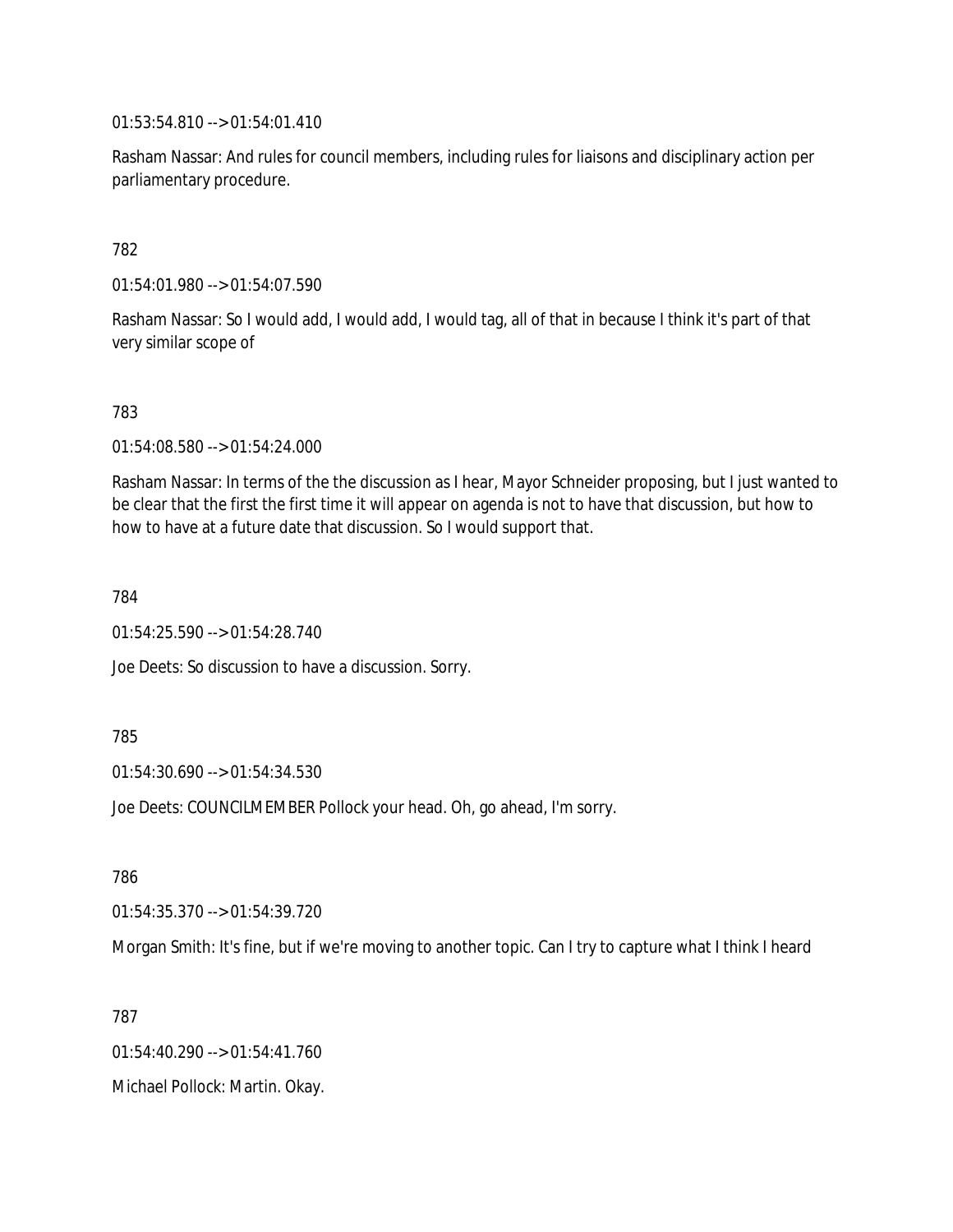01:54:42.810 --> 01:54:55.740

Michael Pollock: So, so we just decided whether to have a discussion to have a discussion. I mean, if we have four people here that want to have the discussion, then we can just have the discussion right put it on as an agenda item.

789

01:54:59.130 --> 01:55:02.310

Michael Pollock: Am I asking for clarification from the, from the

790

01:55:02.370 --> 01:55:03.180

Michael Pollock: Chair. Yes.

791

01:55:03.990 --> 01:55:15.540

Joe Deets: Well, what I gathered was the discussion of how to frame this let's just say this is a bit complex and emotional. So I want to try and work it out now unless someone wants to try

792

01:55:15.930 --> 01:55:18.480

Joe Deets: But we all agree that this is important.

793

01:55:18.750 --> 01:55:19.380

Joe Deets: So can we

794

01:55:19.770 --> 01:55:27.360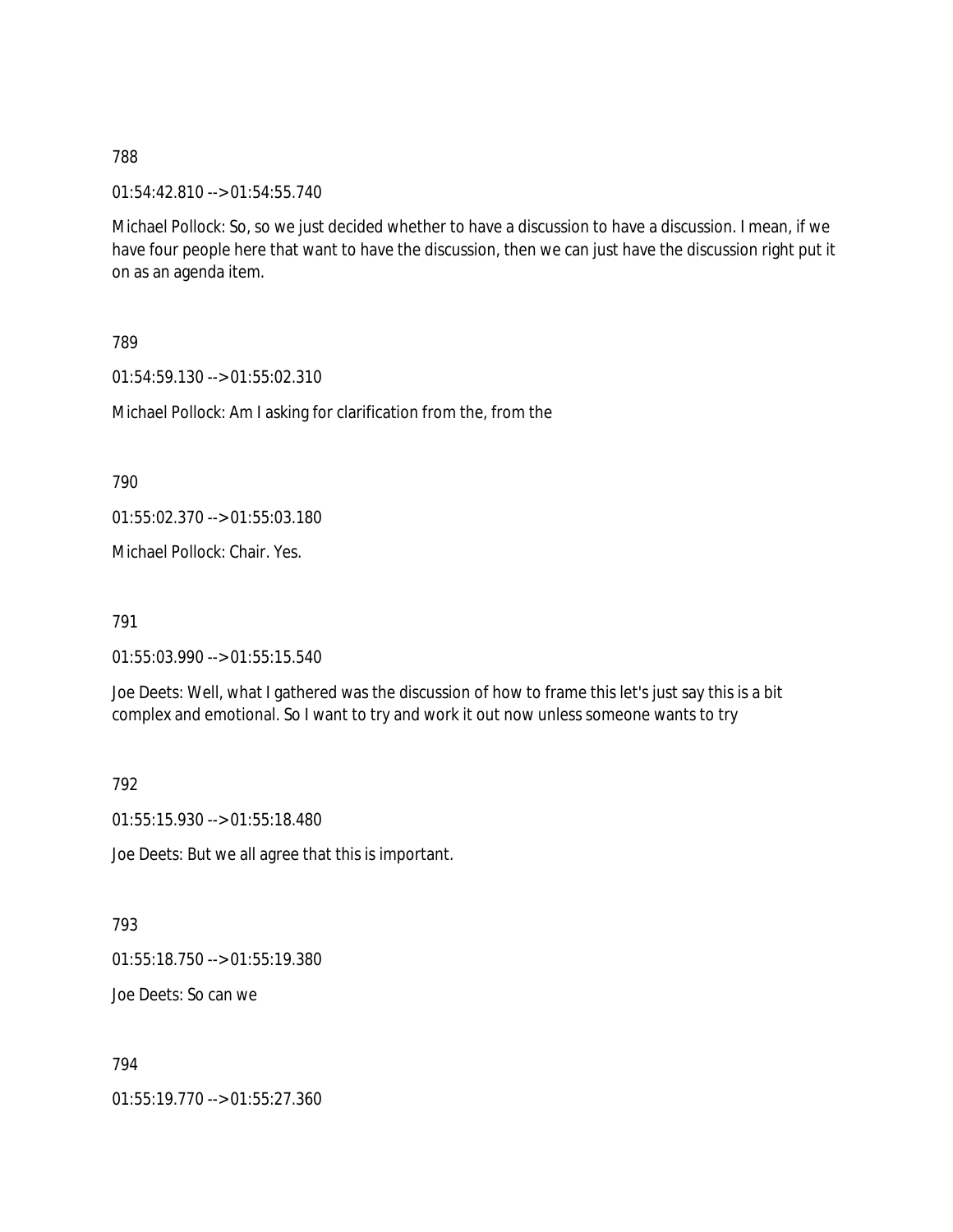Joe Deets: Put a placeholder to have a discussion of how to move forward with these issues.

795

01:55:28.530 --> 01:55:31.980

Joe Deets: Would that be a good description. Councilmember I topless.

796

01:55:32.550 --> 01:55:47.850

Kirsten Hytopoulos: Yes, and I think any of us should feel free to do some research into options services available programs available whenever if we have any ideas. I honestly don't have an idea, but I would be curious to find out what our options are locally for someone to help us out with this.

797

01:55:48.990 --> 01:55:58.380

Michael Pollock: So, so thank you again. I absolutely support that I think of it as as really framing it as

798

01:55:59.700 --> 01:56:00.780

Michael Pollock: How do we

799

01:56:02.070 --> 01:56:21.960

Michael Pollock: Follow our Rules of Procedure and how do we keep us accountable to following our rules. So we have rules. We don't follow them. It doesn't seem so how do we how do we understand and reach agreement to follow our rules and to make the rules. What we want them to be. And then how do we hold

800

01:56:23.280 --> 01:56:33.360

Michael Pollock: ourselves accountable for it accountable to our rules that we've agreed to. So that's how I'm thinking about this issue and Yeah, happy to discuss it more later.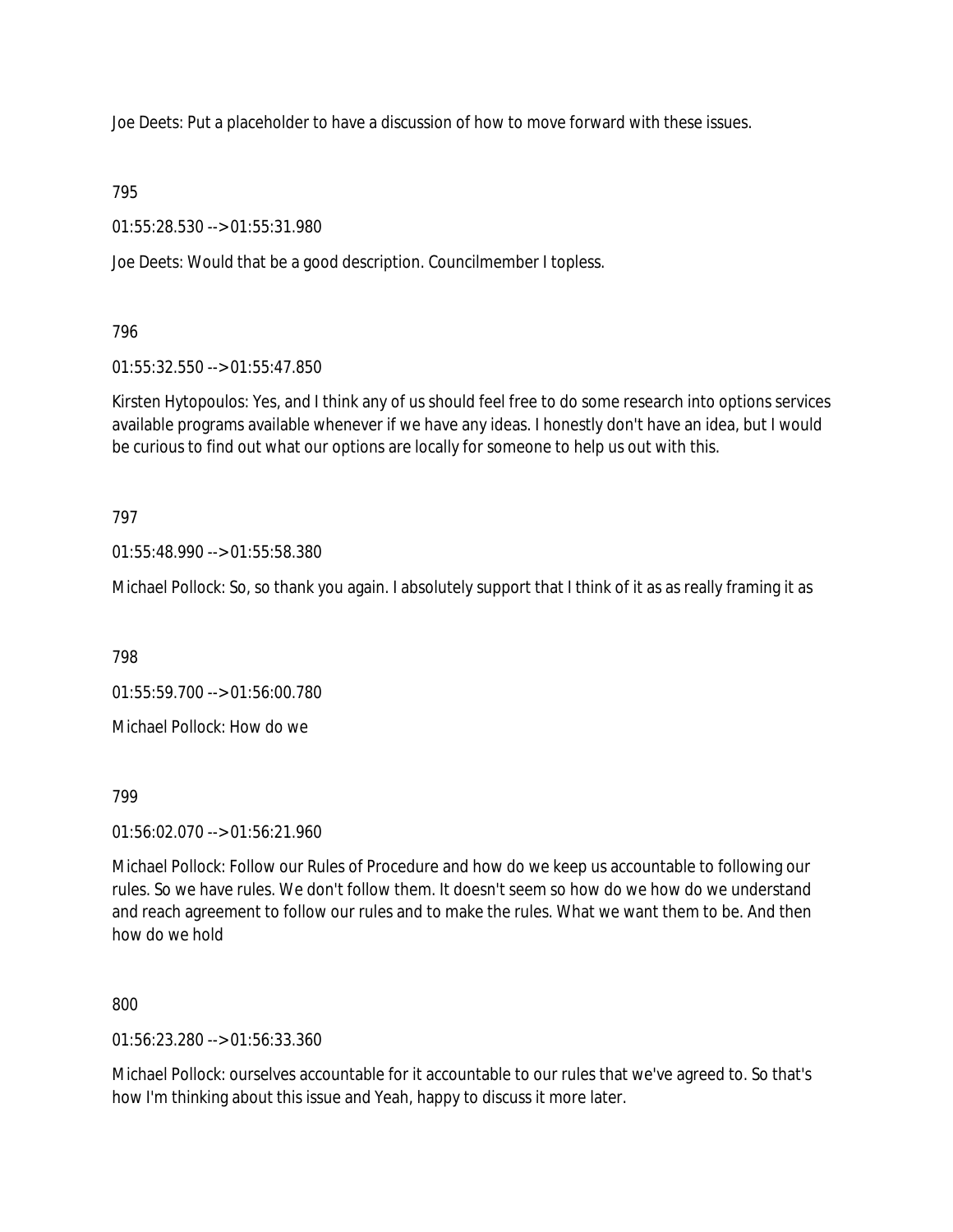01:56:34.920 --> 01:56:36.780 Michael Pollock: There's an important. Okay.

802

01:56:36.840 --> 01:56:38.520

Joe Deets: So it sounds like we have

803

01:56:40.470 --> 01:56:50.580

Joe Deets: nodding heads to have a discussion about how to structure ourselves to, you know, maybe includes you know time limits for example or less. We want to carve that out.

804

01:56:52.410 --> 01:57:03.540

Joe Deets: How to work, how to do our process more effectively. So we want to think about this, and then come back at an agenda to discuss how to do that.

805

01:57:05.760 --> 01:57:07.230

Joe Deets: Does that sound right.

806

01:57:09.180 --> 01:57:13.800

Joe Deets: And Mayor Snyder. I didn't want to cut you out. I think you might have gone on on different tracker.

807

01:57:15.150 --> 01:57:19.860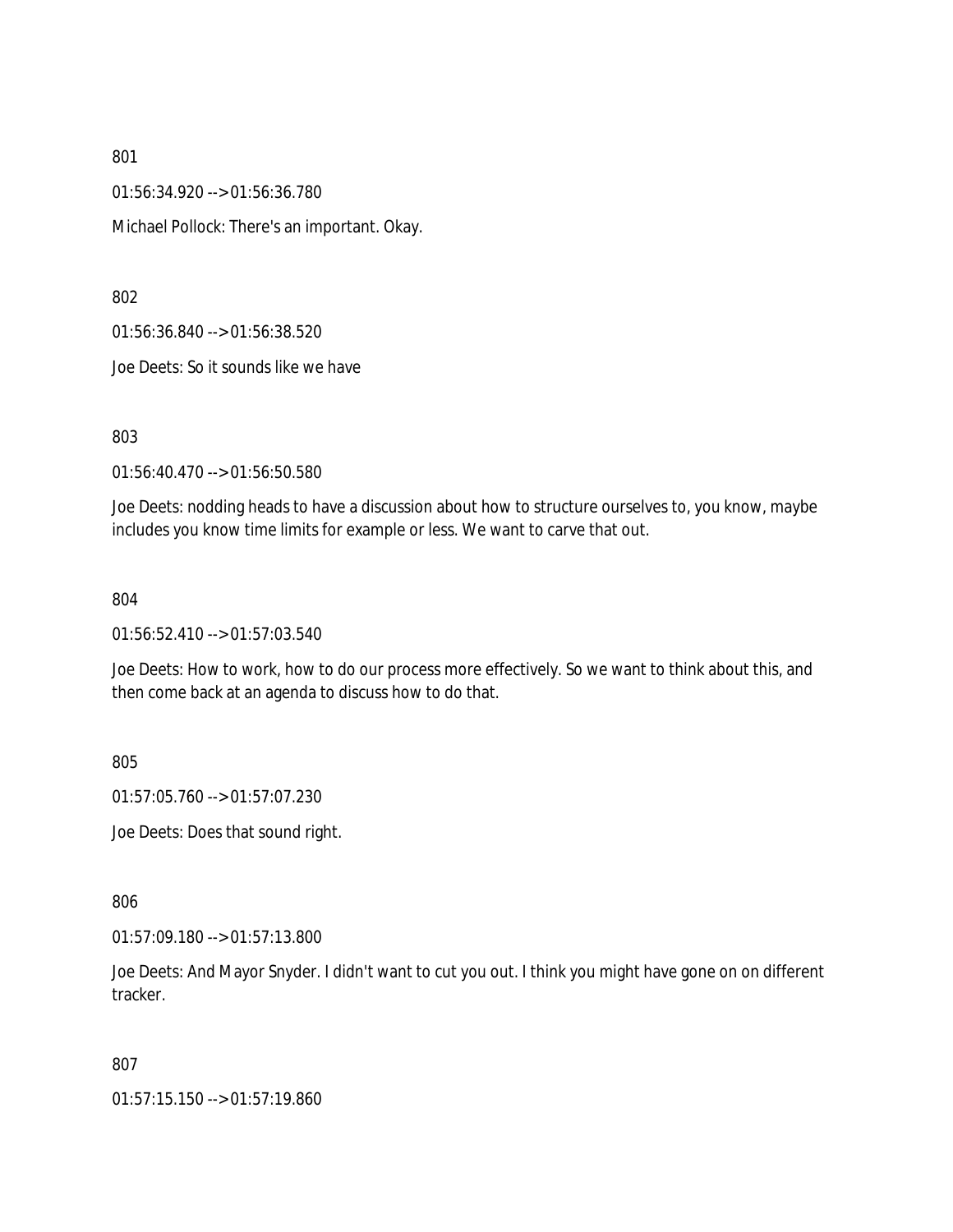Leslie Schneider: So what I think I heard mostly coming from COUNCILMEMBER he topless was two separate

# 808

01:57:20.430 --> 01:57:33.090

Leslie Schneider: Two separate agenda items. One is to discuss, sort of, like, let's just put it under the bucket of the three minute roll, you know, and then the other one is more following discussing options for how we can

### 809

01:57:35.490 --> 01:57:41.550

Leslie Schneider: Address are more sort of more general process so COUNCILMEMBER high top lists are those two separate things in your mind.

### 810

01:57:42.600 --> 01:57:50.760

Kirsten Hytopoulos: Well, they are, and I didn't want to lose track of your conduct question because that's also part of it. It's not just like parliamentary kind of stuff. And just to be sure to city manager captures it, I think.

### 811

01:57:51.120 --> 01:58:00.810

Kirsten Hytopoulos: We're also talking about when we're depart where we're just, you know, how do we want to treat each other how we want to. Right. So not just like how long do we talk, etc. But

### 812

01:58:01.500 --> 01:58:08.190

Kirsten Hytopoulos: That more touchy feely part of it as well. I think is what you were, you were going, Leslie. I don't want to lose that part that's really important.

### 813

01:58:09.060 --> 01:58:31.920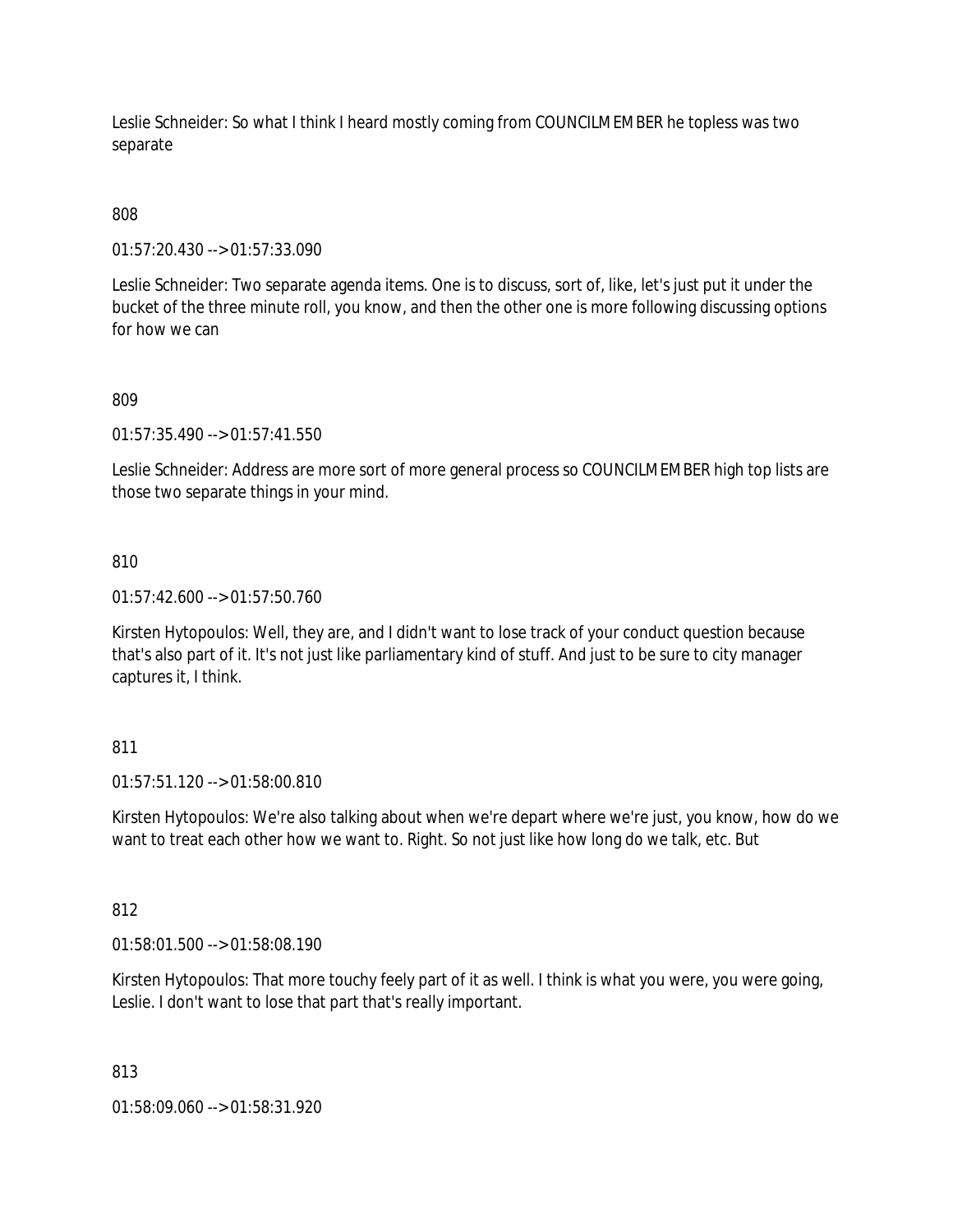Leslie Schneider: Well, if you maybe Calvin and Hobbes, if you could just sort of send us the your two recommendations and maybe you and I can talk offline about you know how we join those at this time. You know, I don't need to sort of ask for a specific agenda item on on my issues.

814

01:58:33.540 --> 01:58:35.040

Leslie Schneider: I don't know. Does that make sense.

815

01:58:36.690 --> 01:58:51.990

Morgan Smith: So, for the sake of the planning i right now. I have that we're going to add an item to an upcoming agenda that's labeled something like potential process for time limits at Council meetings as one item.

#### 816

01:58:52.320 --> 01:58:54.360

Joe Deets: Who speaking. Yeah, yeah.

817

01:58:57.510 --> 01:58:57.990

Morgan Smith: Okay.

818

01:58:59.220 --> 01:59:12.270

Morgan Smith: Um, and a second item is something like options for Council discussion on code of conduct or Council retreat. Or it could just be options for a council discussion on a potential Council retreat.

### 819

01:59:16.560 --> 01:59:20.850

Leslie Schneider: I like your first one. Let's go with that but I'm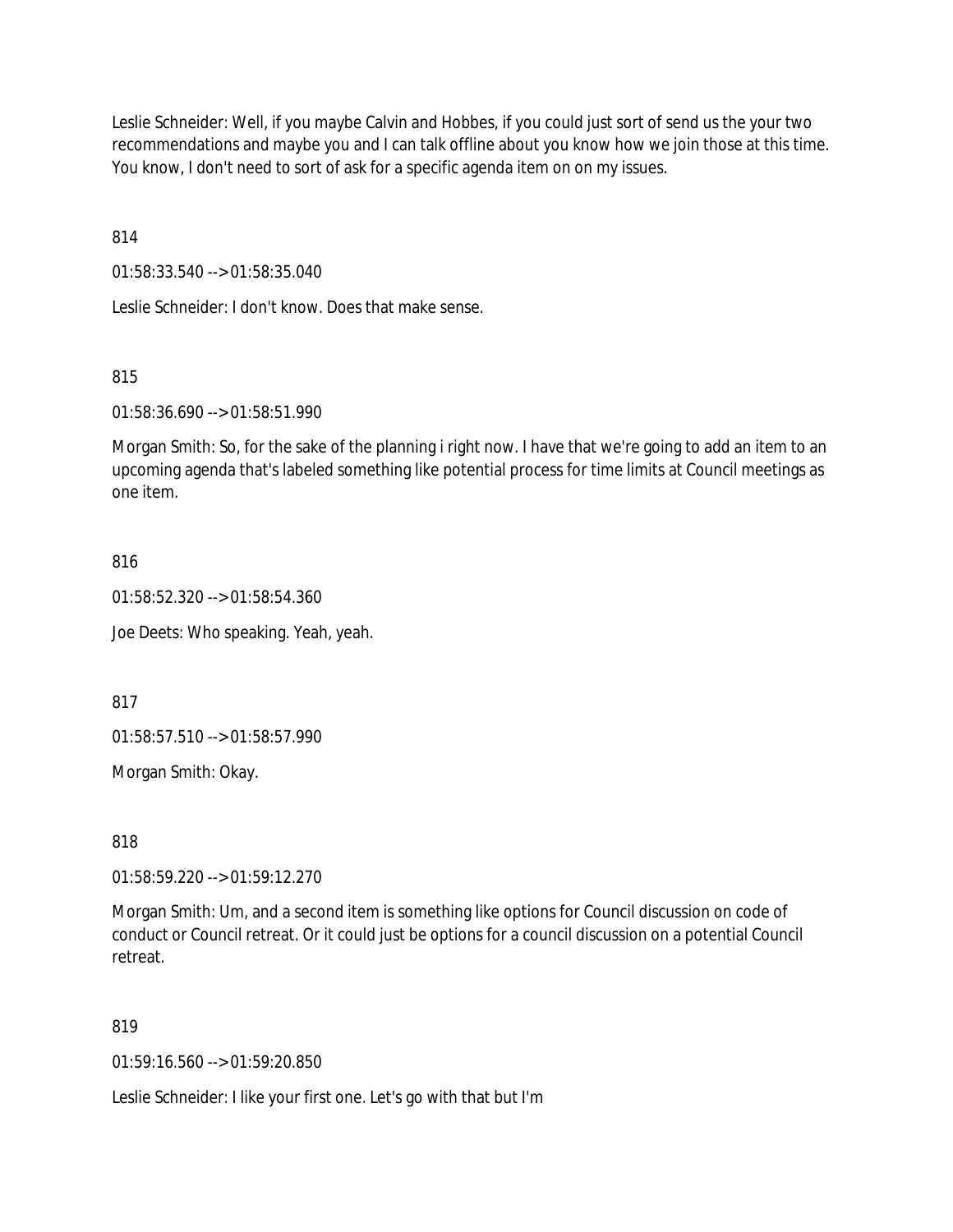01:59:22.920 --> 01:59:29.850

Kirsten Hytopoulos: It could we say like conduct and process or something. I feel like when we say code of conduct and it may be, we're talking about code of conduct, but

821

01:59:30.120 --> 01:59:38.370

Kirsten Hytopoulos: Right now we have a code of conduct that is applied by a different process and what do we say conduct and process Council conduct and process or something.

822

01:59:38.730 --> 01:59:45.060

Morgan Smith: Okay options for a council discussion on contact and process or a council retreat.

823

01:59:46.560 --> 01:59:54.540

Morgan Smith: Or it could just be options for counsel discussion on conduct and process. And if that leads you decide you need to retreat. That's where it leads you. Does that work.

824

```
01:59:55.110 --> 01:59:55.380
```
Yeah.

825

01:59:56.760 --> 02:00:02.820

Morgan Smith: So would you like either one of these on the 14th or they both out on the 28th.

826

02:00:05.610 --> 02:00:06.630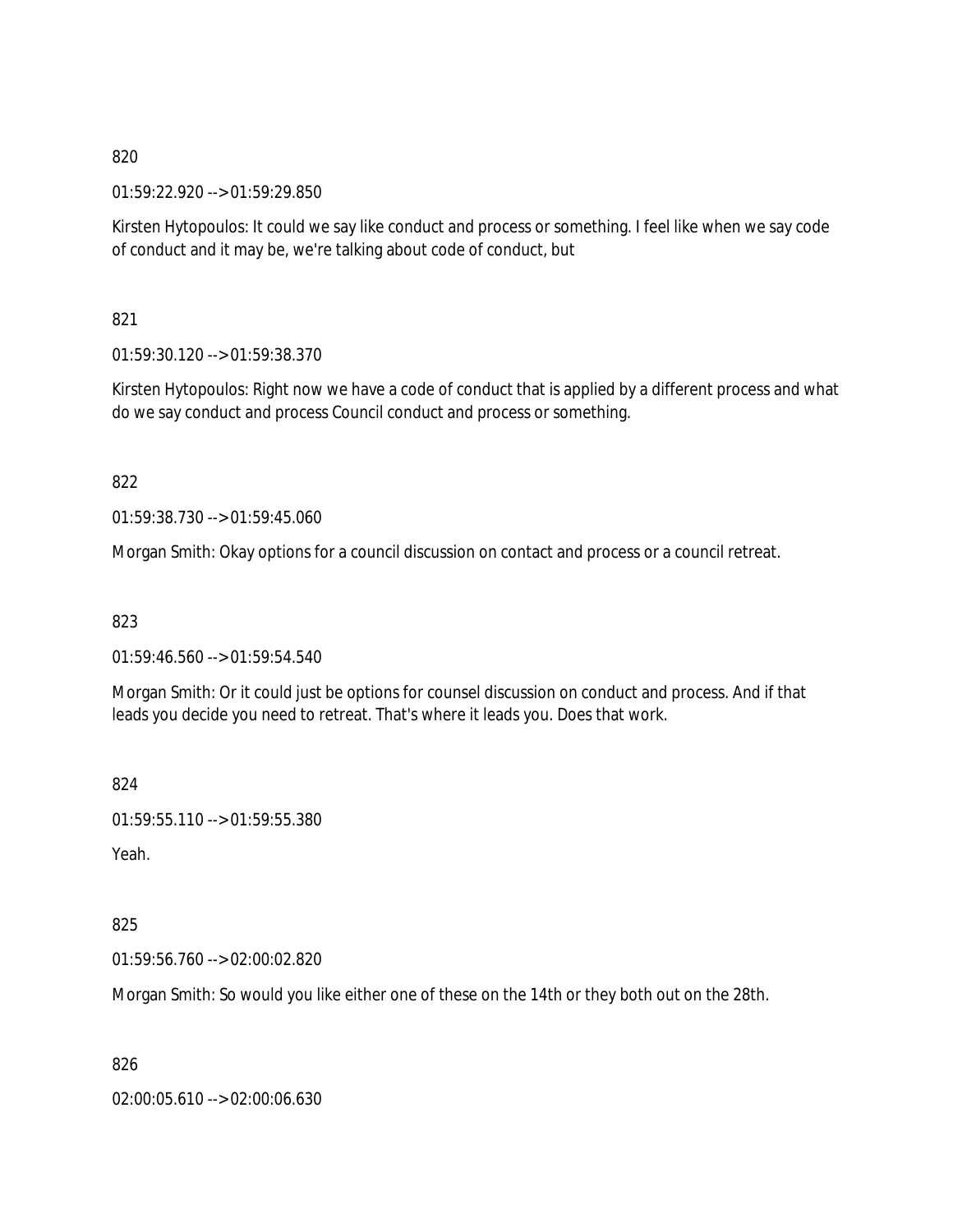Joe Deets: Or take to work for me.

827

02:00:07.650 --> 02:00:10.320 Michael Pollock: Know, I'd say the 14th would be

828

02:00:12.210 --> 02:00:13.680 Morgan Smith: How much time for each

829

02:00:13.980 --> 02:00:16.710

Leslie Schneider: Up. How are we doing on time for that meeting, Morgan.

830

02:00:17.040 --> 02:00:20.850

Morgan Smith: I'll have to check. But if we need to, we can maybe find some things to move

831

02:00:22.470 --> 02:00:28.020

Morgan Smith: For the fort for the time for time. The one about time limits how much time would you like for that one.

832

02:00:28.740 --> 02:00:29.550

Joe Deets: Three minutes.

833

02:00:31.620 --> 02:00:38.910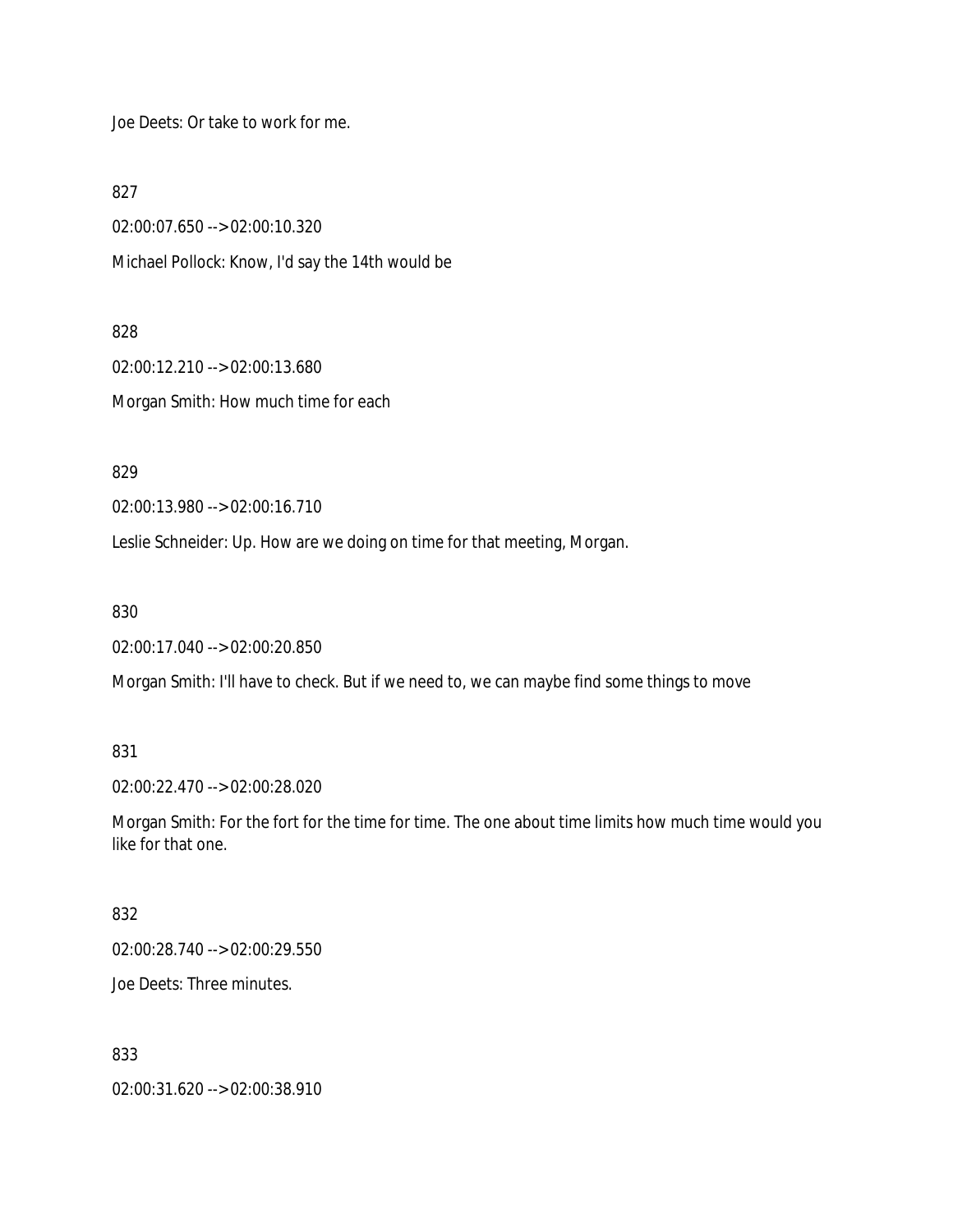Morgan Smith: 1515 yeah okay and for the second one. I assume 20 or so.

834

02:00:40.440 --> 02:00:40.800 Morgan Smith: Okay.

835 02:00:41.970 --> 02:00:43.080 Morgan Smith: Okay, got it. Thank you.

836

02:00:45.510 --> 02:00:46.560

Morgan Smith: Anything else for now.

837

02:00:49.740 --> 02:00:50.070

Okay.

### 838

02:00:53.250 --> 02:01:01.740

Joe Deets: All right. Looks like we're good. Um, no more comments on agendas future Council agendas, going, going, gone. Okay.

### 839

02:01:03.840 --> 02:01:10.500

Joe Deets: Now we're going into unfinished business section 778 update on the development of moratorium planning.

840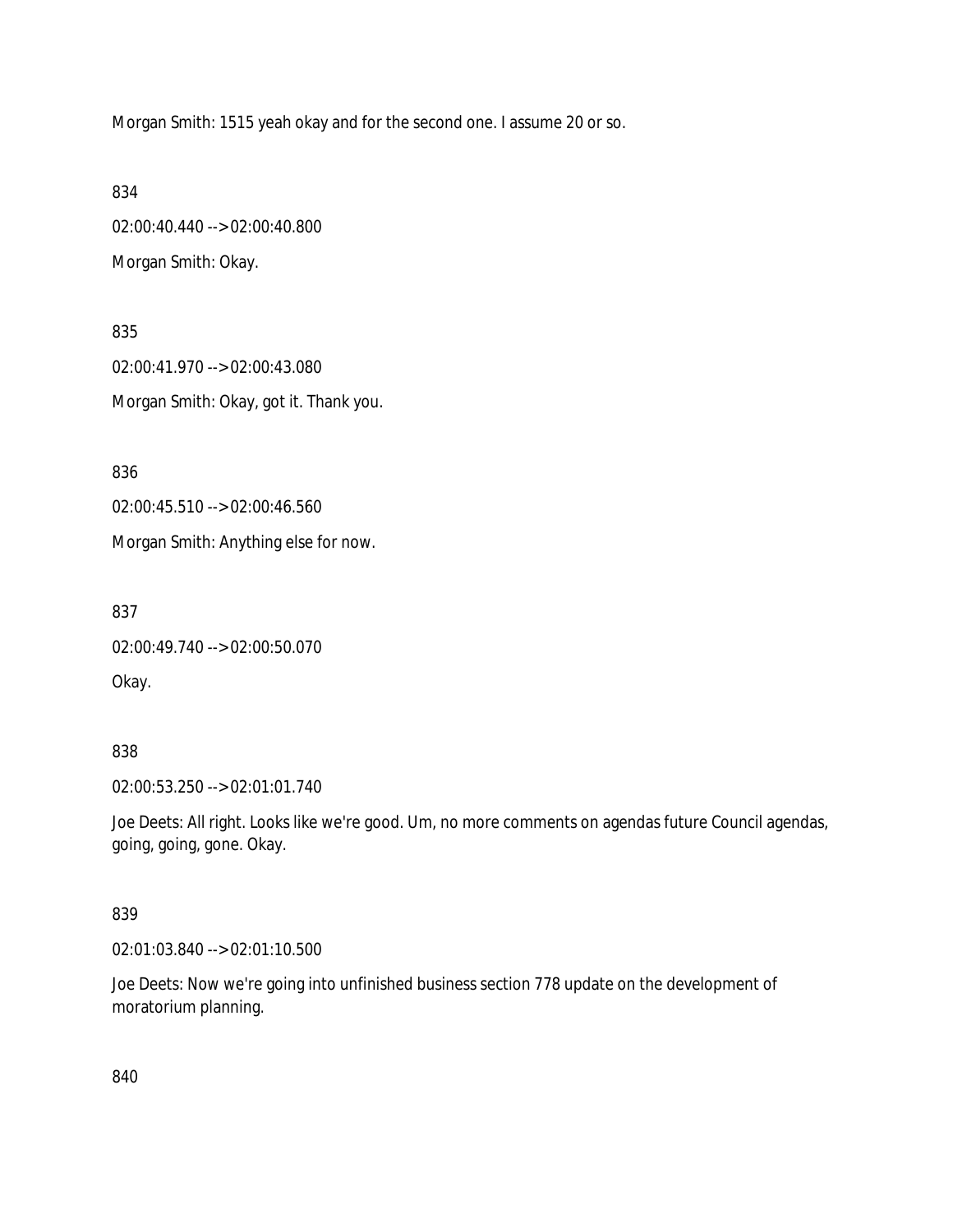02:01:11.550 --> 02:01:12.630

Joe Deets: And see, Heather.

841

02:01:15.060 --> 02:01:20.400

Heather Wright: Good evening council, congratulations on your appointment as Deputy Mayor councilman ready

#### 842

02:01:21.510 --> 02:01:28.470

Heather Wright: Tonight, I'll be providing a brief recap of the two outstanding workplace and that we have and have occurred in the month of June.

### 843

02:01:28.920 --> 02:01:36.480

Heather Wright: The first of which is the critical areas ordinance staff held a counselor discussion about a College's response during our June 23 meeting.

#### 844

02:01:37.140 --> 02:01:44.490

Heather Wright: And that that meeting Council offer I staff to move forward with the preparation of an ordinance that incorporated a colleges require changes.

845

02:01:44.970 --> 02:02:01.620

Heather Wright: Stats recommended changes based on the college. College is recommended changes in staffs own recommended changes as well as to schedule a public hearing in a future meeting and staff was preparing to schedule that meeting and holding on August 11 of 2020

846

02:02:02.700 --> 02:02:15.660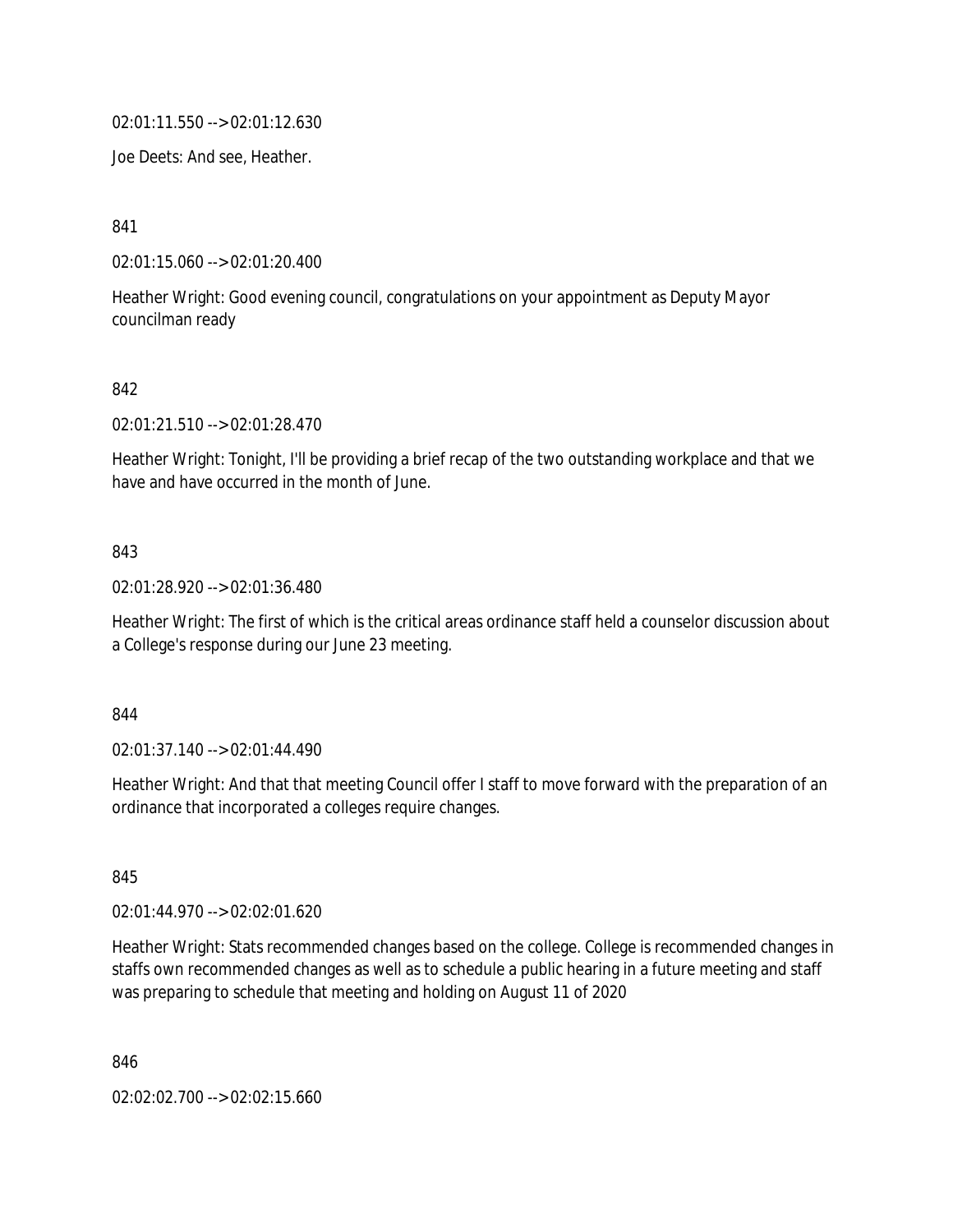Heather Wright: The next item is affordable housing quite a bit of effort was made during the month of June, we had a joint meeting with the planning commission on June 22 to discuss ongoing affordable housing and related land use initiatives.

847

02:02:16.170 --> 02:02:25.140

Heather Wright: The outcome of this as a joint meeting was the creation of an ad hoc committee that's comprised of three council members and three planning Commissioners.

848

02:02:25.620 --> 02:02:30.540

Heather Wright: To assist in prioritizing affordable housing efforts and other overlapping initiatives.

#### 849

02:02:31.140 --> 02:02:40.410

Heather Wright: Some the affordable housing tools that we think will be considered in that conversation that are on the work plan include inclusion area zoning and the multifamily tax exemption.

850

02:02:41.100 --> 02:02:59.250

Heather Wright: Additionally, we plan to return to you next week to discuss common ownership for at us. That was rescheduled from April of 2022 to coven and we'll be back to hopefully a men that ordinance as well. And that concludes my recap on moratorium update

851

02:03:00.630 --> 02:03:01.260

Joe Deets: And other

852

02:03:01.710 --> 02:03:02.430

Heather Wright: Variables, welcome.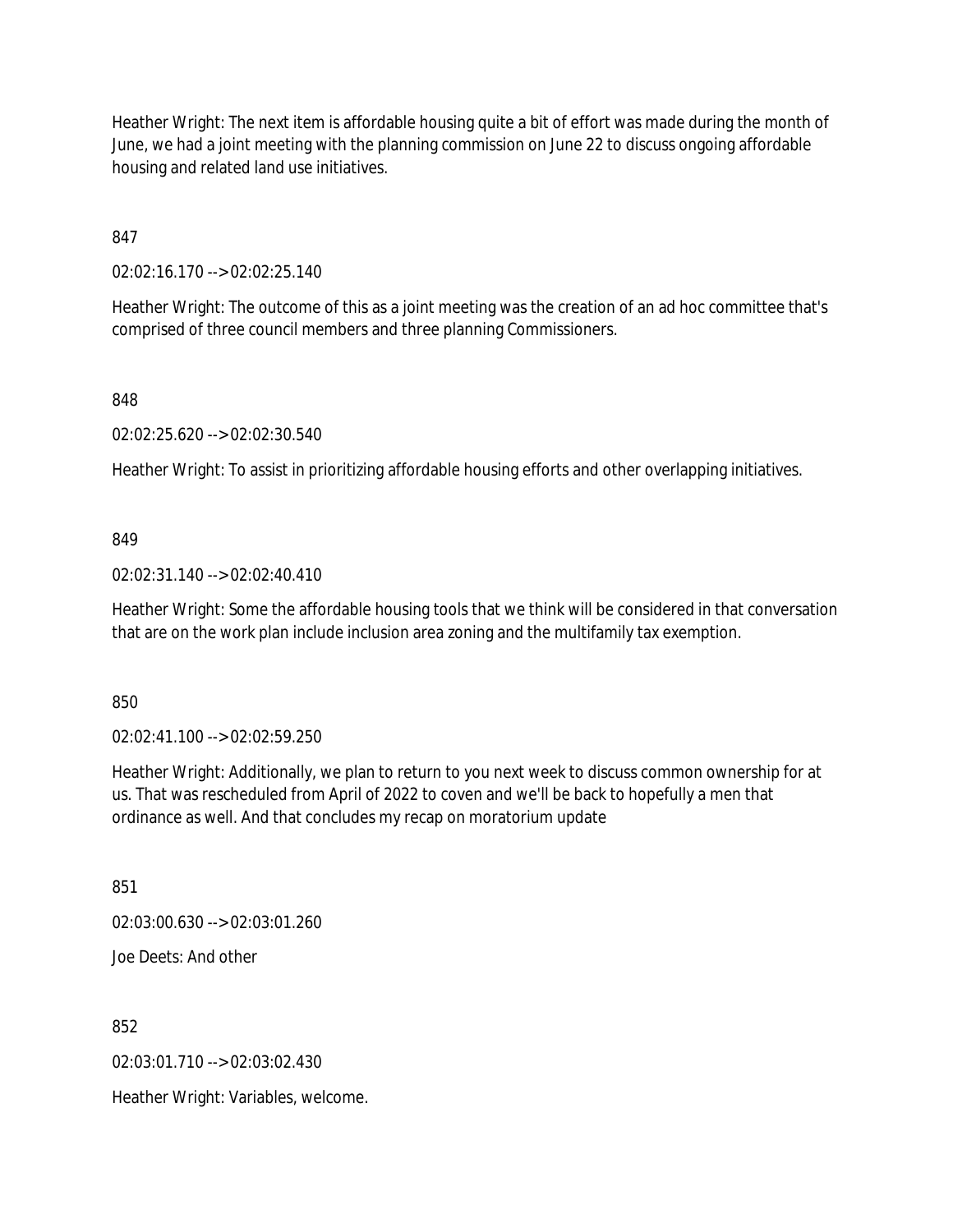853 02:03:03.210 --> 02:03:04.260 Any questions.

854

02:03:07.260 --> 02:03:09.330

Joe Deets: Okay, thank you so much.

855

02:03:09.420 --> 02:03:10.980

Heather Wright: You're welcome. Thank you.

856

02:03:11.970 --> 02:03:18.330

Joe Deets: Good work. So we'll go to the item seven be green building Task Force Peter just saw you this morning.

### 857

02:03:19.500 --> 02:03:27.600

Peter Best: Yes, good evening council. So my name is Peter best and your new senior planner in the planning department came on board in

858

02:03:29.040 --> 02:03:40.230

Peter Best: late February or March and so I'm your lead staff on the green building task force along with Blake homes are one of our building inspectors.

859

02:03:42.030 --> 02:03:48.570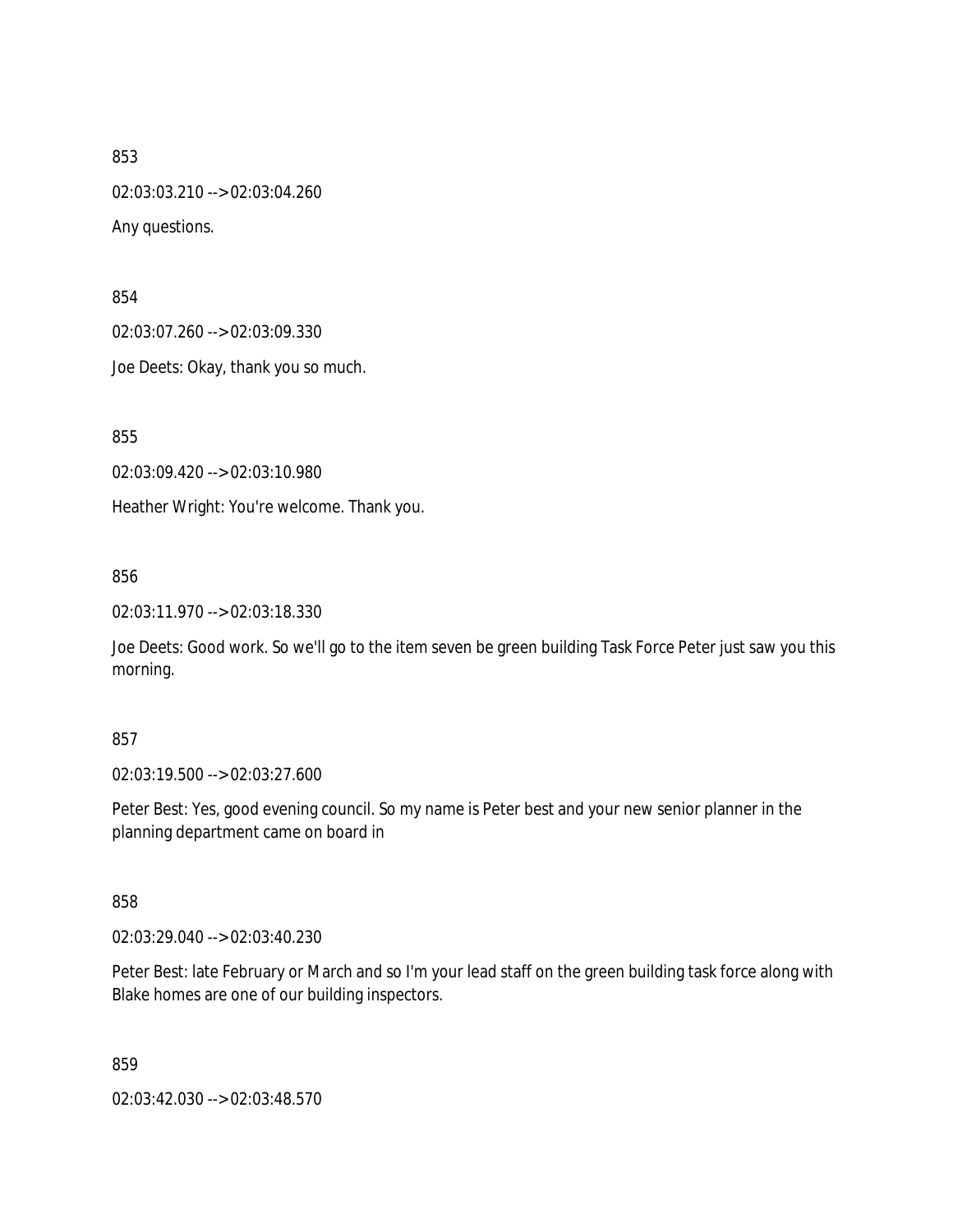Peter Best: So today we're going to just give you a brief update on the

# 860

02:03:51.240 --> 02:04:08.550

Peter Best: The interim objective that the Council adopted in June 16 which was to recommend an interim off the shelf green building program or components of a program to be implemented by October before the development moratorium expires.

# 861

02:04:11.190 --> 02:04:21.390

Peter Best: And the interim program would be in place. Well, the green building test for us continues to work on building a full program or develop a full program.

# 862

02:04:22.680 --> 02:04:30.540

Peter Best: So we green building Task Force met today and we anticipate the deliverables from this interim

# 863

02:04:31.110 --> 02:04:41.910

Peter Best: Effort would be a roadmap for developing the full green building program and the task force discuss that. That would likely be over several phases is what they think the most likely approach.

### 864

02:04:42.390 --> 02:04:50.820

Peter Best: It would be recommending and the other deliverable movie would be a kind of first steps ordinance as counsel requested.

865

02:04:53.430 --> 02:05:01.980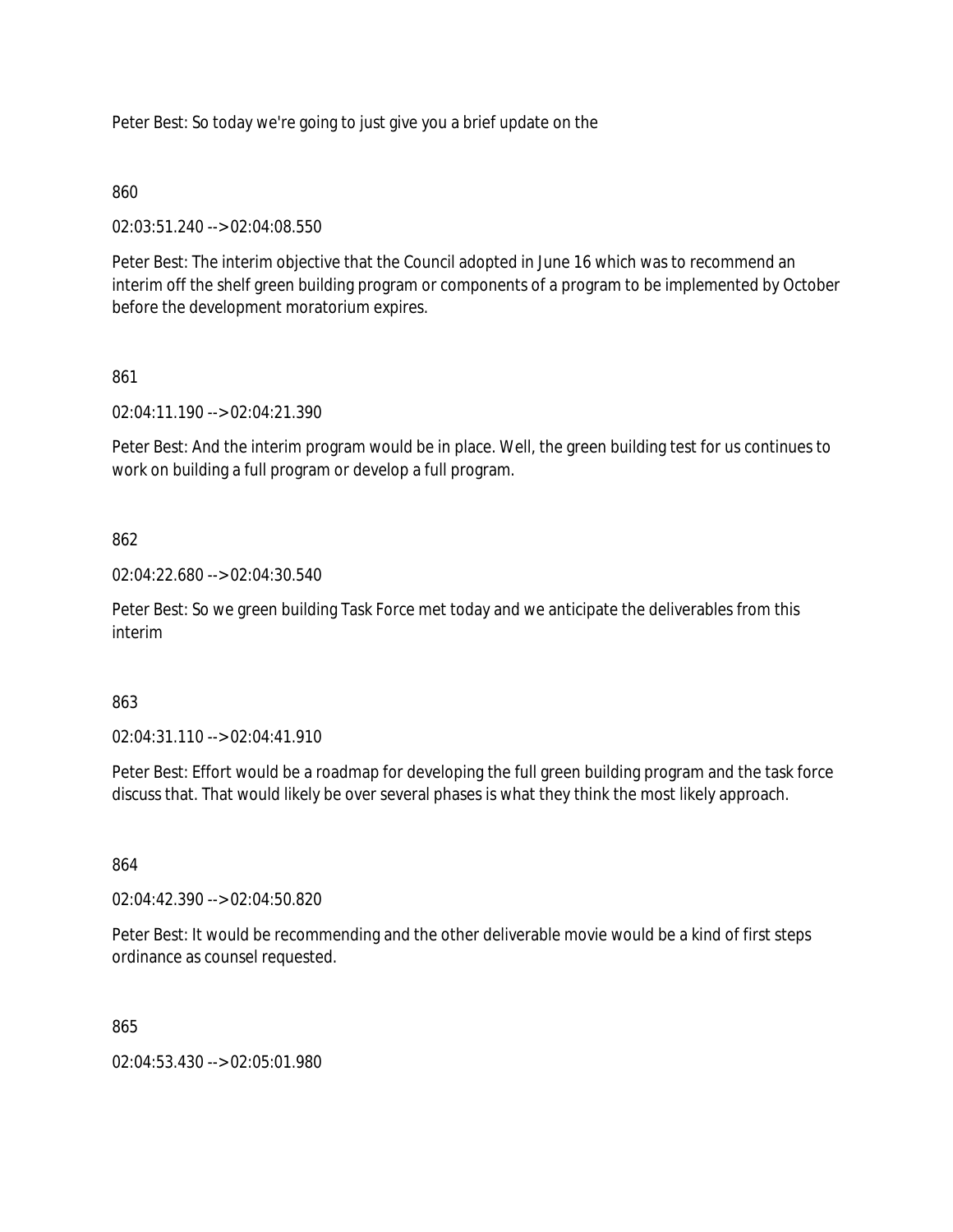Peter Best: We have a tentative schedule that was in your packet there for green building Task Force meetings in July and August.

866

02:05:02.610 --> 02:05:25.050

Peter Best: With their final recommendations completed by the 21st of August three council meetings in September to conduct a study session first reading with a recommended public hearing and at your last meeting in September adoption and that would get you to

867

02:05:26.250 --> 02:05:29.790

Peter Best: In interim approach before the deadline, you said

868

02:05:31.170 --> 02:05:33.150

Peter Best: There are some constraints that are

869

02:05:36.450 --> 02:05:48.060

Peter Best: Posed by this aggressive schedule. One of those is procedurally we're limited to amendments to Title 15 and the municipal code. So this is the building code.

870

02:05:48.810 --> 02:06:04.560

Peter Best: Which the task force and staff feel is a good place for first steps, but because of the timeline, there won't be any opportunity to consider Amendment to the comprehensive plan or other titles. So the municipal code until a later face.

871

02:06:06.270 --> 02:06:09.270

Peter Best: Additionally, there might be a 90 day period of time.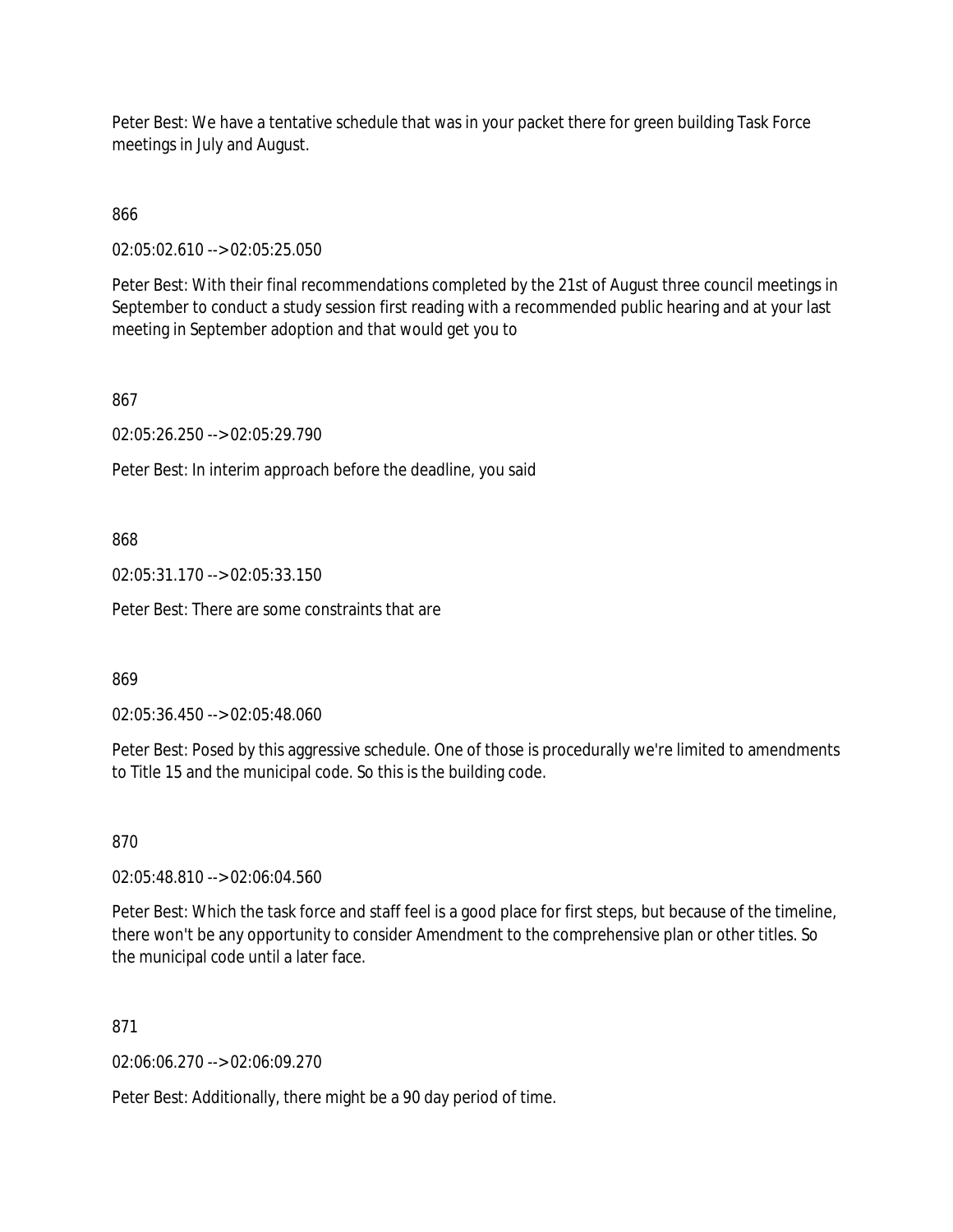02:06:10.320 --> 02:06:26.040

Peter Best: For review and approval of an amendment to our building code by the Washington building code council and whether that period of time would be required is still to be still to be determined based on the scope of the task forces recommendations.

873

02:06:27.180 --> 02:06:33.360

Peter Best: And also because of the timeline. There's limited public engagement in this interim

#### 874

02:06:34.590 --> 02:06:42.390

Peter Best: Phase, but we have prior public engagement to rely upon and the recommended public hearing and September.

875

02:06:45.750 --> 02:07:00.690

Peter Best: So I wanted to just highlight some early impressions based on our first meeting today. This is an amazing and very motivated group of experts, we are blessed in this community to have a group of folks like this.

876

02:07:02.460 --> 02:07:18.390

Peter Best: We reviewed the policy context from the comprehensive plan and the climate action plan and the chair of the action climate change advisory committee there to help present how green building and

877

02:07:19.500 --> 02:07:24.060

Peter Best: contributes to the overall goals and where there are points of intersection with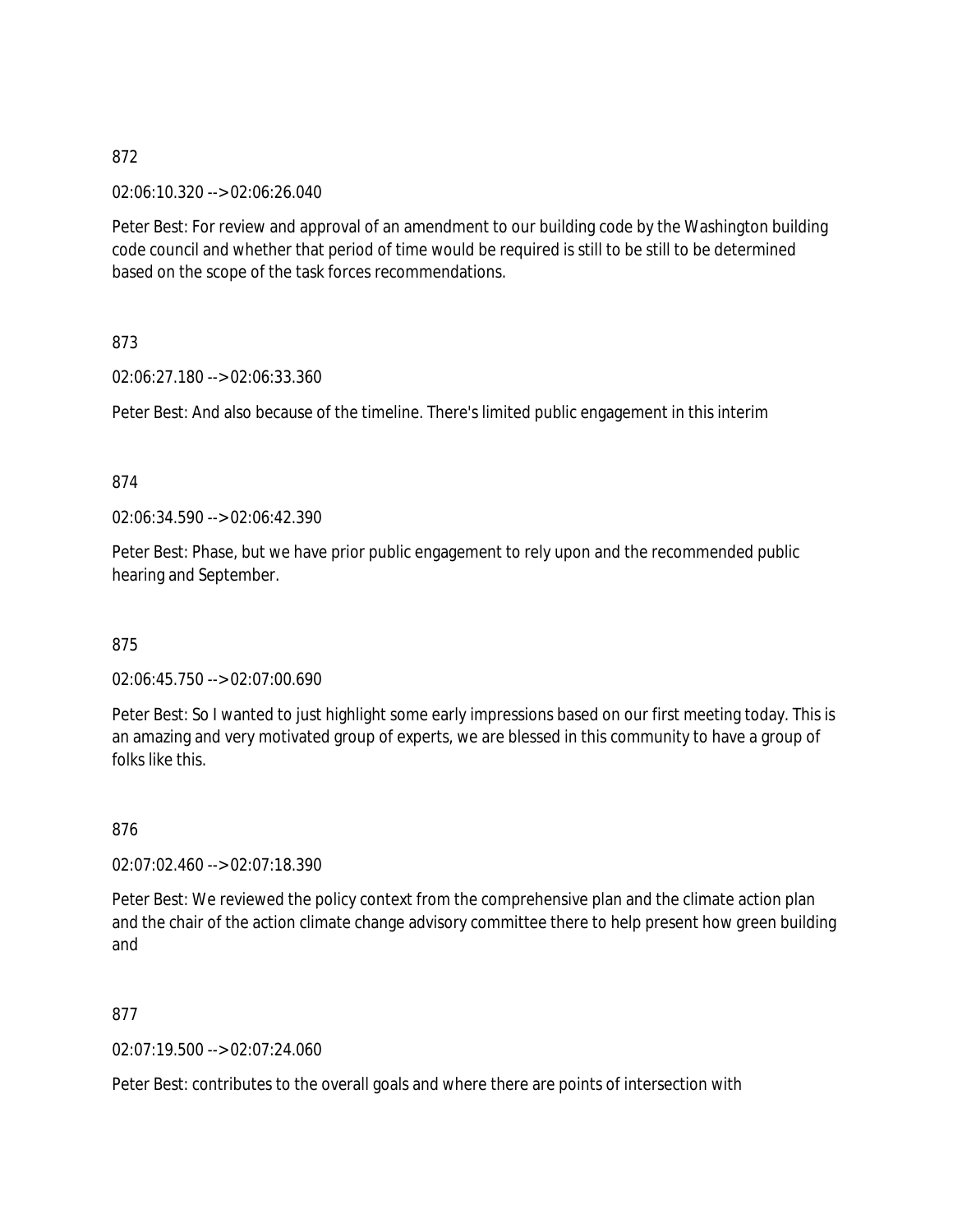02:07:25.350 --> 02:07:30.870

Peter Best: Other areas of the plan between buildings and transportation, for example.

879

02:07:33.060 --> 02:07:41.400

Peter Best: They came out of today's meeting believing that there will be a multi phase approach necessary, beginning with this interim

880

02:07:43.320 --> 02:07:48.360

Peter Best: Objective the Council's asked for and that that is feasible way to proceed.

881

02:07:49.410 --> 02:07:56.370

Peter Best: And they recognize their number of issues that they will want to address throughout the process. And this is just the beginning list but

882

02:07:56.910 --> 02:08:14.640

Peter Best: Public engagement for stability and equity leadership through city projects and consistent in an additive process so that constituents and and the building community don't face changes and direction as we build the process.

883

02:08:16.830 --> 02:08:26.970

Peter Best: And they do anticipate that eventually a full program will include amendments to other titles of the municipal code. I will start first with Title 15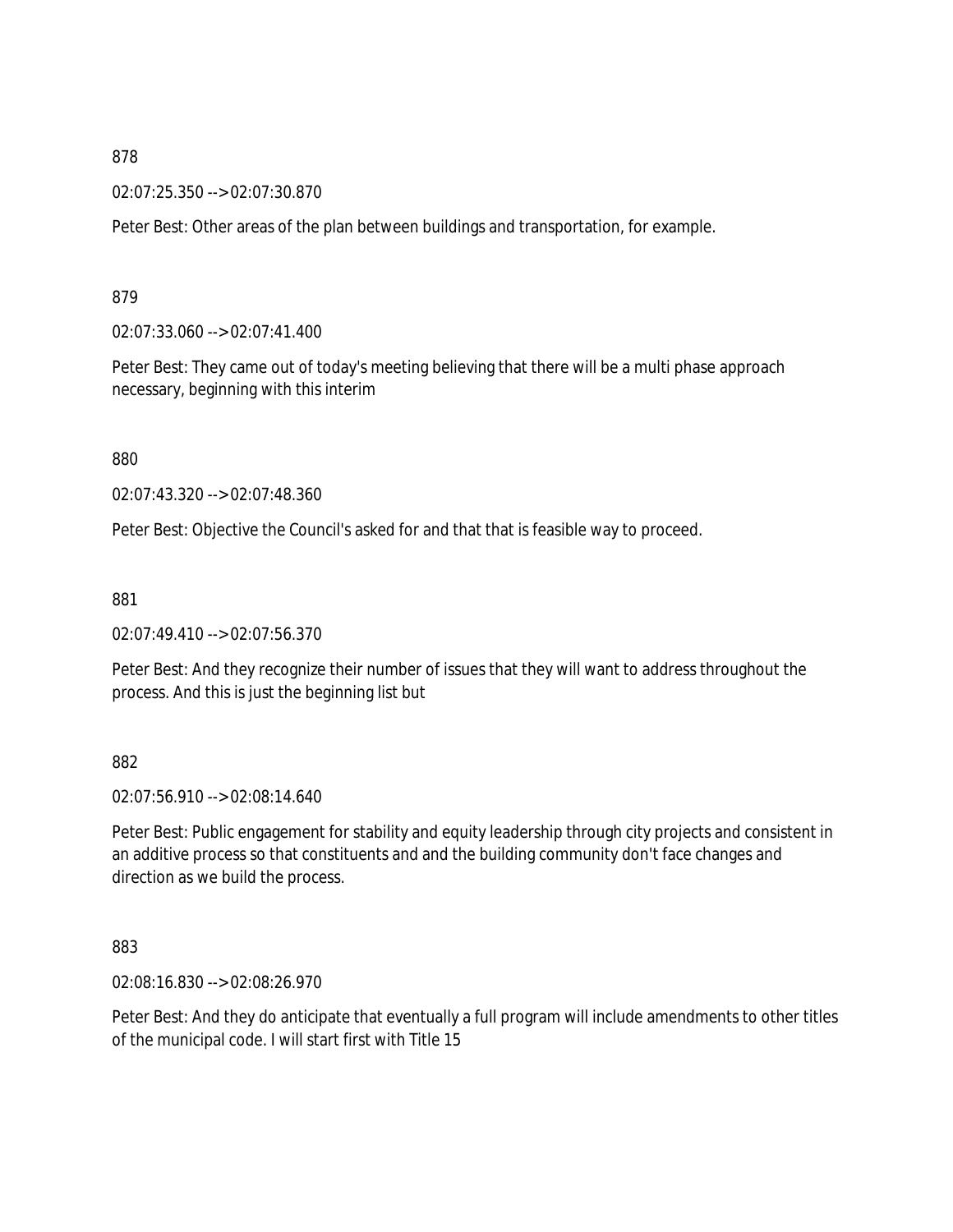02:08:28.350 --> 02:08:41.400

Peter Best: So all the work of a task force will be captured their web page, including the task force members and their contact information, as well as meeting information and materials.

885

02:08:42.750 --> 02:08:54.120

Peter Best: So that summarizes where we're at the startup of the process and how we're moving forward with the interim objective, the Council gave it gave the test course.

886

02:08:56.820 --> 02:08:58.620

Joe Deets: Thank you, Peter. Um,

887

02:09:00.780 --> 02:09:04.440

Joe Deets: I just had a few things to say. But council member now. Sorry. Your hand was up.

888

02:09:06.330 --> 02:09:15.660

Rasham Nassar: Yeah, thank you. I'm Peter. It's nice to see you. I think this is maybe the first time that you've come to account. Some eating grass. Maybe you. Thanks for being here tonight.

889

02:09:16.380 --> 02:09:26.460

Rasham Nassar: Um, this is great. I'm really happy that we're talking about this. I'm grateful for. Councilmember car for the new direction that you've given this I'm definitely has a heightened sense of urgency.

890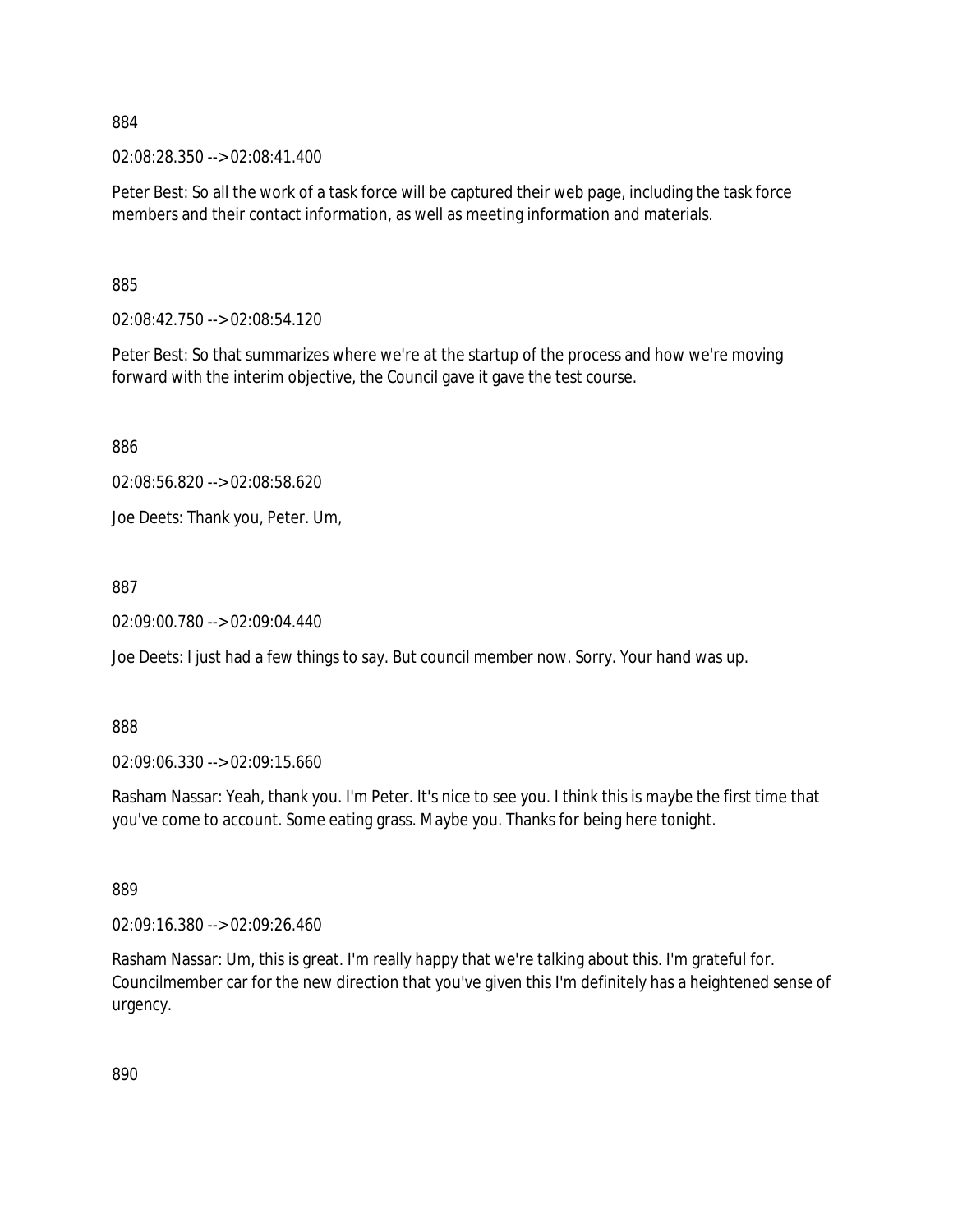02:09:26.910 --> 02:09:40.410

Rasham Nassar: And I see that written into the background. So I'm really grateful for that. Um, this is happy news. So thanks. That said, I'm back when the city council was first discussing this, it must have been

891

02:09:42.060 --> 02:09:48.600

Rasham Nassar: There was one council member on the council can't recall specifically whom, but that spoke about

892

02:09:50.070 --> 02:10:02.250

Rasham Nassar: Adding an element or some considerations of the financial impact of new land use, or building regulations on top of our existing regulations to specifically to single

893

02:10:02.850 --> 02:10:16.260

Rasham Nassar: Family a homeowners and and I would add that that consideration should include redevelopment by single family property owners that are just seeking to do simple repairs.

### 894

02:10:17.310 --> 02:10:21.060

Rasham Nassar: Roof replacements windows and things of that nature. Um,

895

02:10:22.170 --> 02:10:29.280

Rasham Nassar: I think it's a valid concern because we talked about affordable housing as equally a goal of the city council to make an impact on

896

02:10:29.700 --> 02:10:36.840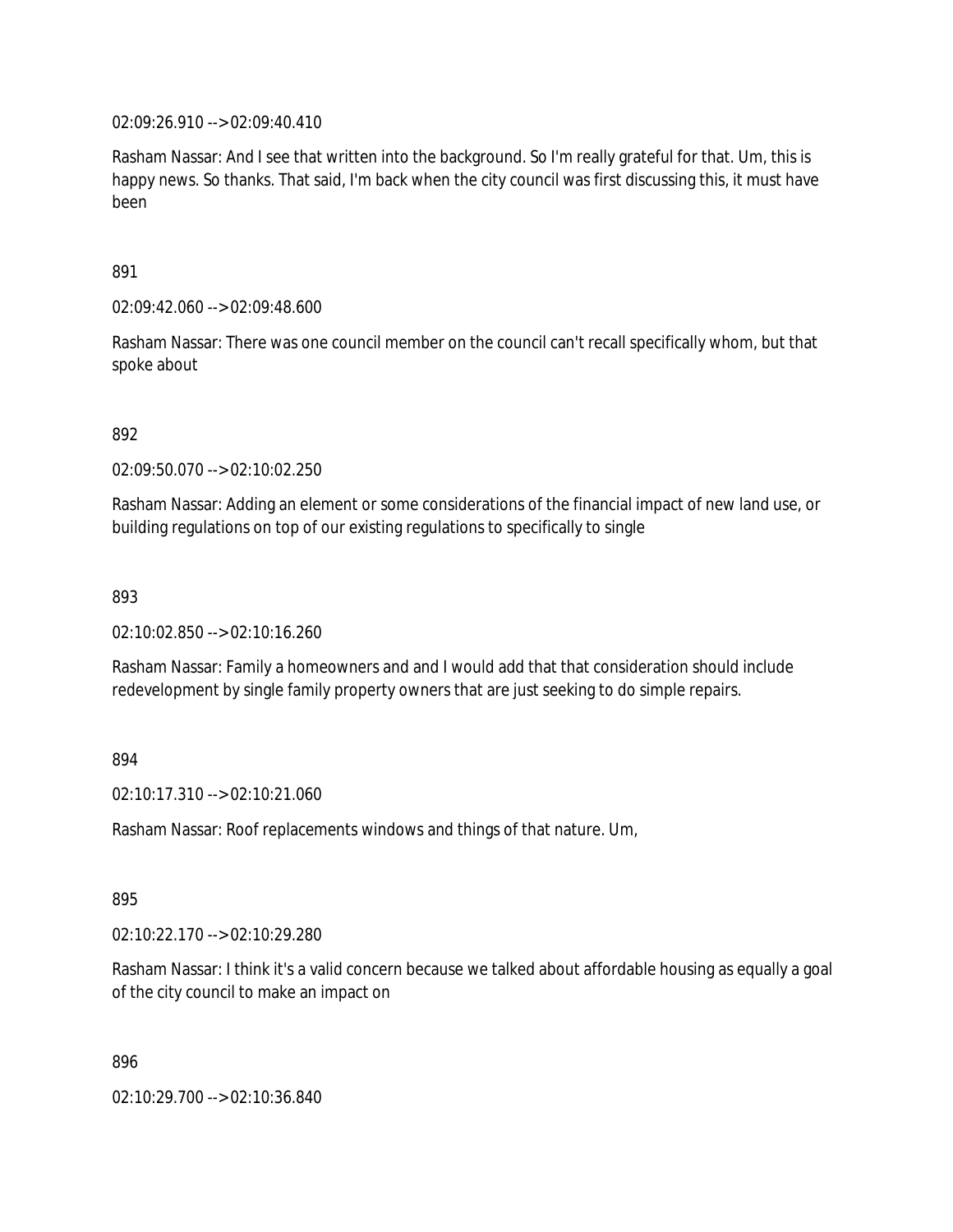Rasham Nassar: And I think that that includes a thoughtful consideration of how our land use regulations impact affordability.

897

02:10:37.290 --> 02:10:52.740

Rasham Nassar: On the island. Now I'm not relinquishing my support for this at all, but it's a it's a voice. I haven't heard yet in this discussion. And I just want to reiterate that, and I'm hoping that the Council members that serve on that committee will give that some thought and consideration.

898

02:10:54.750 --> 02:10:55.140

Rasham Nassar: Thanks.

#### 899

02:10:56.310 --> 02:11:01.290

Joe Deets: Thank you. Well, those two council members will be myself and COUNCILMEMBER pilot

900

02:11:02.310 --> 02:11:09.840

Joe Deets: I, I'll let him speak if he wishes, but I I attended today's meeting and I'll echo what Peter said, this is a

901

02:11:10.200 --> 02:11:20.550

Joe Deets: We are most fortunate here on Bainbridge Island to have such excellent credential experienced folks and they're not all speaking with the same voice. They all come from slightly different angles and

### 902

02:11:21.570 --> 02:11:23.220

Joe Deets: You know, I was like, wow, you know,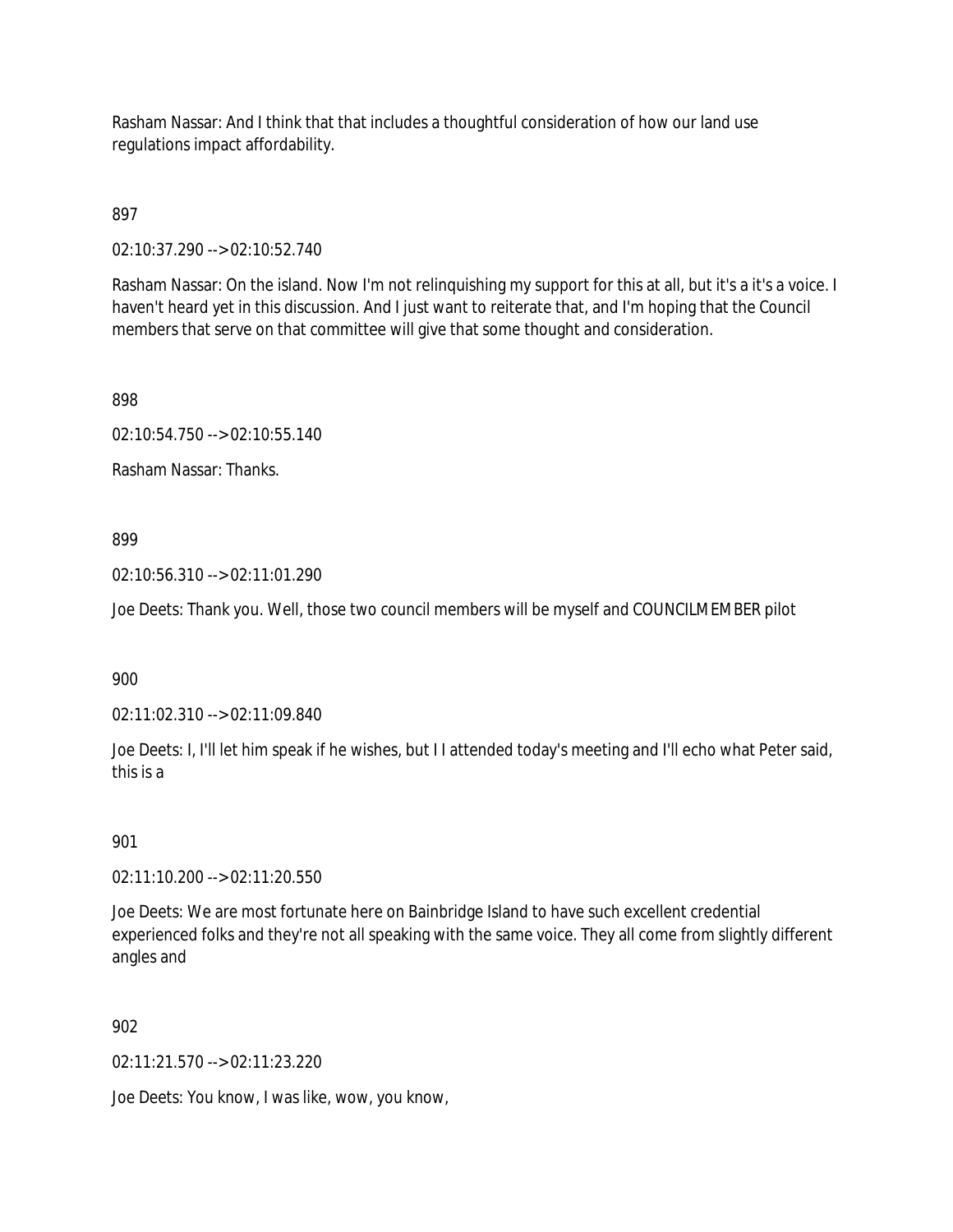02:11:24.510 --> 02:11:30.570

Joe Deets: You know and i was little flustered when they asked me for my opinion. I'm like, why would you have me talk to you.

904

02:11:31.350 --> 02:11:50.730

Joe Deets: I'm here to listen to you guys. So there was some process questions is, you know, the timeline. The where we we counsel, ask them to come up with an interim measure. And I think Peter, whether that's something that needs to be revisited in. So, as a practical matter.

905

02:11:54.090 --> 02:12:05.250

Joe Deets: You know it's one thing for us here on Council sables have an intern measure than a more permanent measure. Well that's easier said than done. And I know there was some comments relating to that at today's meeting.

906

02:12:06.990 --> 02:12:15.210

Joe Deets: I don't want to go over time on this, but whether you want to touch on that and and whether my colleague customer Pollock wishes to speak.

907

02:12:17.880 --> 02:12:18.210

Michael Pollock: Up.

908

02:12:20.040 --> 02:12:28.890

Michael Pollock: Yeah, I don't have anything that is a great group of people. I'm expecting good things out of them. And so far I'm not disappointed. So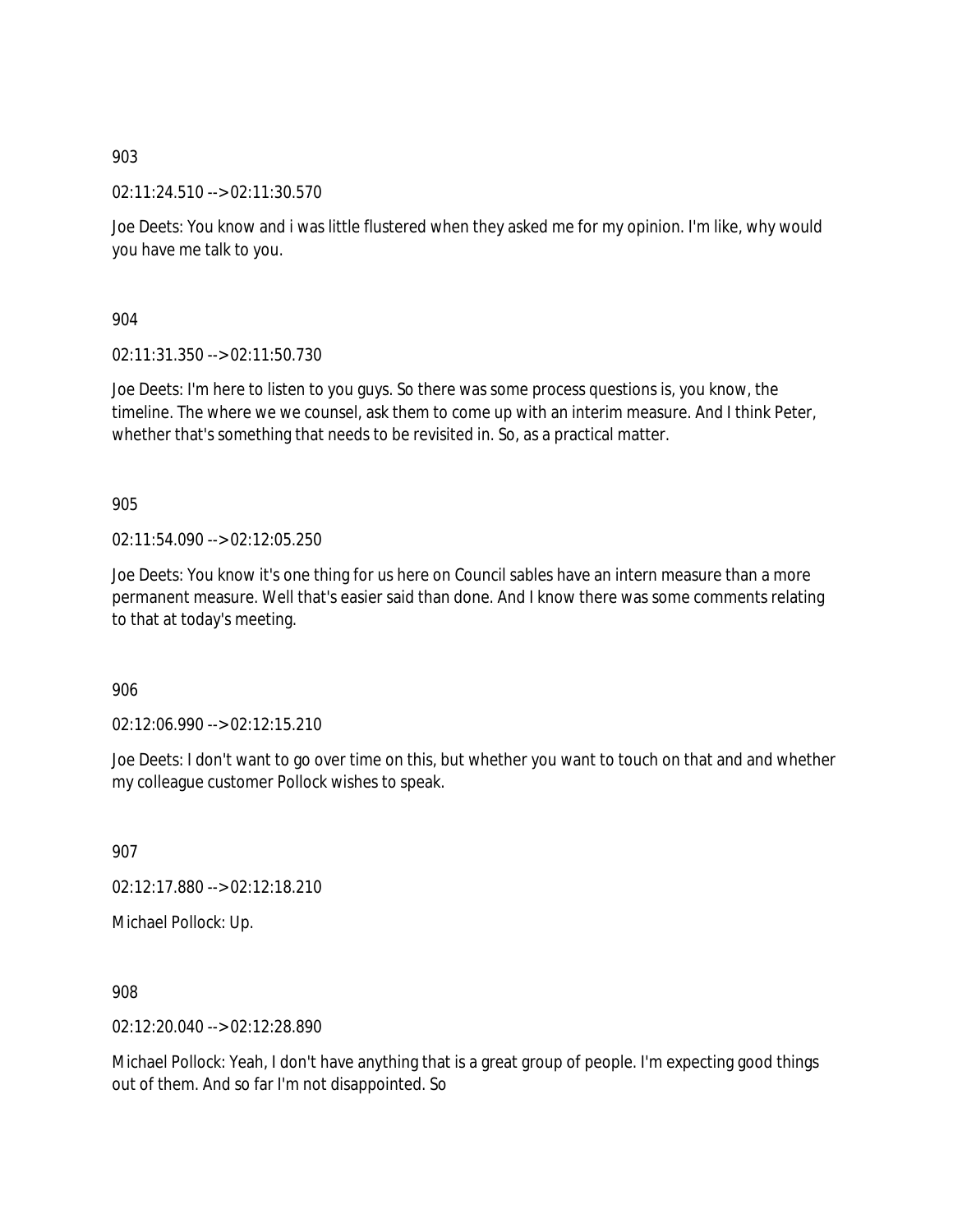02:12:30.960 --> 02:12:38.130

Peter Best: So, so, in response. Councilmember deets. There was definitely recognition that this is an aggressive timeline.

910

02:12:39.300 --> 02:12:45.360

Peter Best: A recognition that there's flexibility and what councils asked for, for a program or components of a program

911

02:12:46.680 --> 02:12:51.000

Peter Best: You know that led to a fairly robust robust discussion about

912

02:12:52.650 --> 02:13:00.480

Peter Best: What could be put in place in this period of time under the procedural constraints we have around title 15

913

02:13:01.920 --> 02:13:04.320

Peter Best: That is a good first step.

914 02:13:05.370 --> 02:13:05.970

Peter Best: That

915

02:13:07.440 --> 02:13:10.620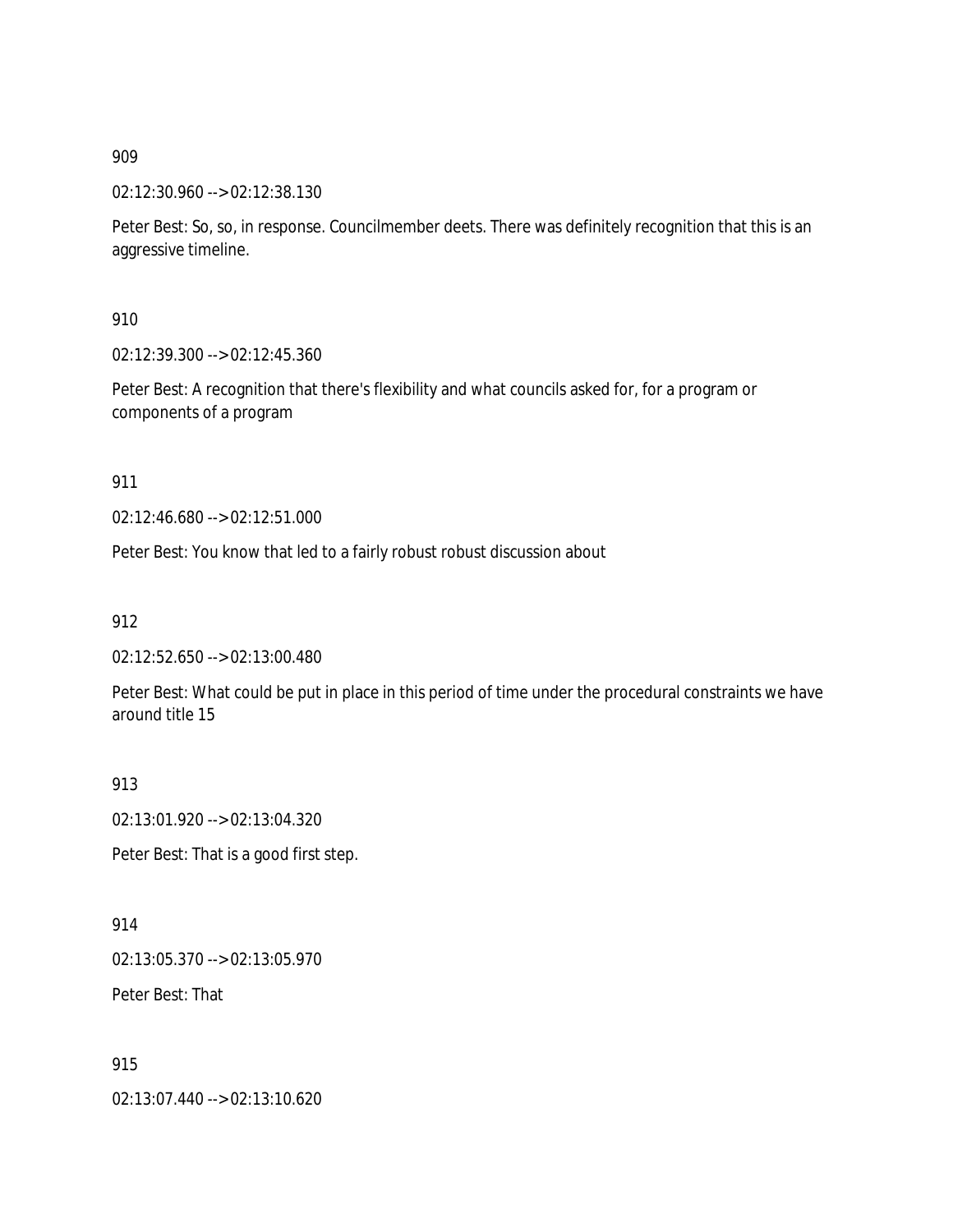Peter Best: Gets to meaningful achievements.

916

02:13:11.850 --> 02:13:29.220

Peter Best: But recognizing that there's a lot more work to do. I think in the conclusion of this first discussion. They felt that that was feasible. I think that will bear out in the next two meetings and will know whether whether or not we're, you know, running to steeply uphill.

# 917

02:13:31.080 --> 02:13:39.600

Peter Best: And so will be reporting back to you, monthly, and your first meeting in August. So that'll be a good check in on on the feasibility of that.

## 918

02:13:41.070 --> 02:13:44.220

Peter Best: But at this point, I think, I think we're ready to move forward.

919

02:13:52.290 --> 02:13:57.930

Joe Deets: Sorry, I was on mute. Thank you, Peter, very much. Any other comments colleagues.

920

02:13:59.430 --> 02:14:01.350

Joe Deets: Okay, I think we will move on.

## 921

02:14:03.720 --> 02:14:15.960

Joe Deets: See item seven, see update next steps after joint meeting of planning commission and city council planning and let me just say, I, I'm going to ask my colleagues to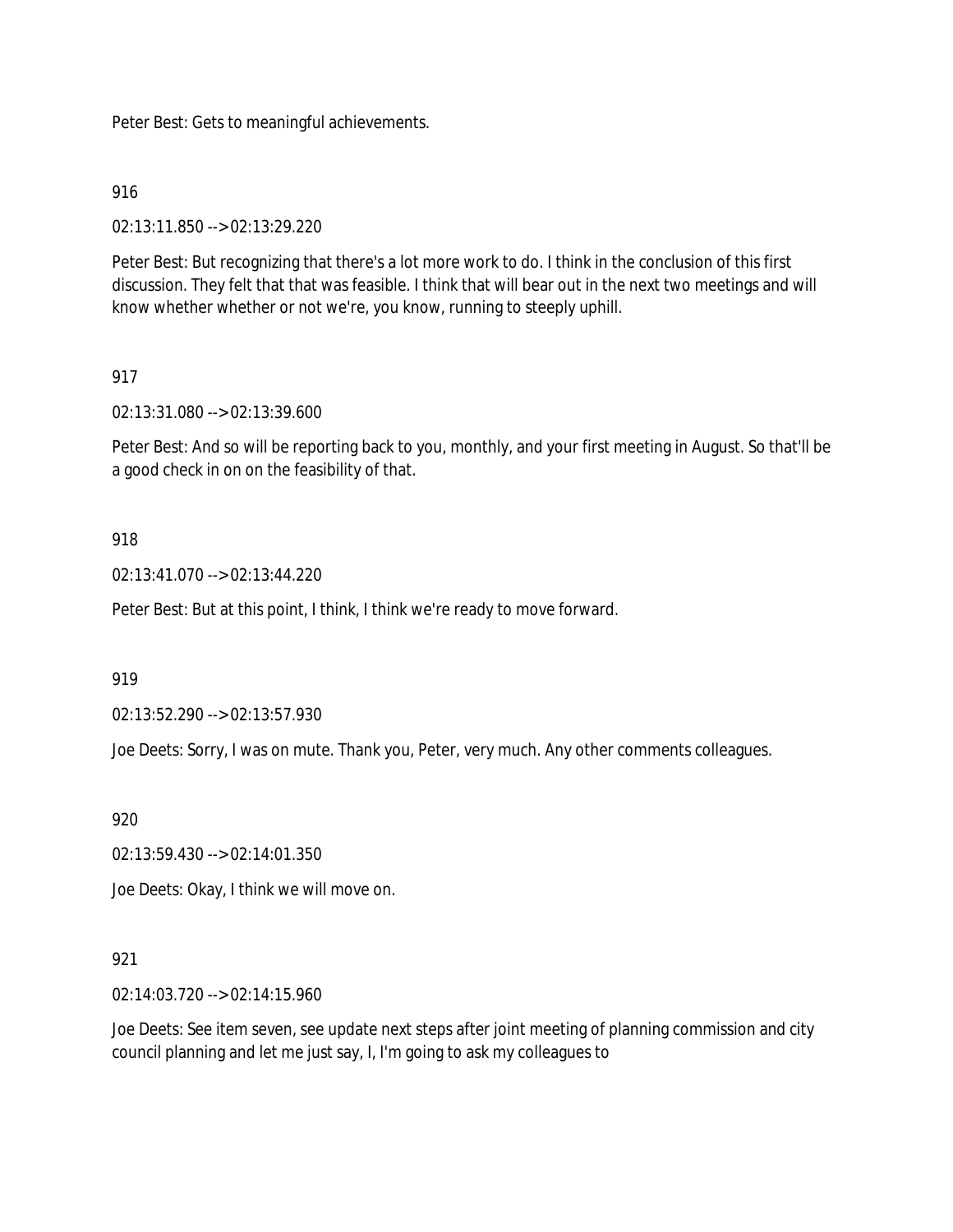02:14:18.270 --> 02:14:19.560 Joe Deets: Keep yourself civil

923

02:14:20.700 --> 02:14:24.330

Joe Deets: And I'm just gonna say that, okay, so who

924

02:14:25.680 --> 02:14:29.100

Joe Deets: Heather do see who's leading this conversation.

#### 925

02:14:33.120 --> 02:14:35.250

Joe Deets: Item seven, see who's leading this

#### 926

02:14:35.610 --> 02:14:45.420

Morgan Smith: It was originally placed by the bear as a placeholder for. And I think the Deputy Mayor as a placeholder for follow up from the joint meeting that was held.

927

02:14:50.790 --> 02:14:52.260

Joe Deets: Hey, we're on Item seven see

928

02:14:54.750 --> 02:14:58.740

Rasham Nassar: In the planning direct planning director. Right. Can you provide us some updates on that or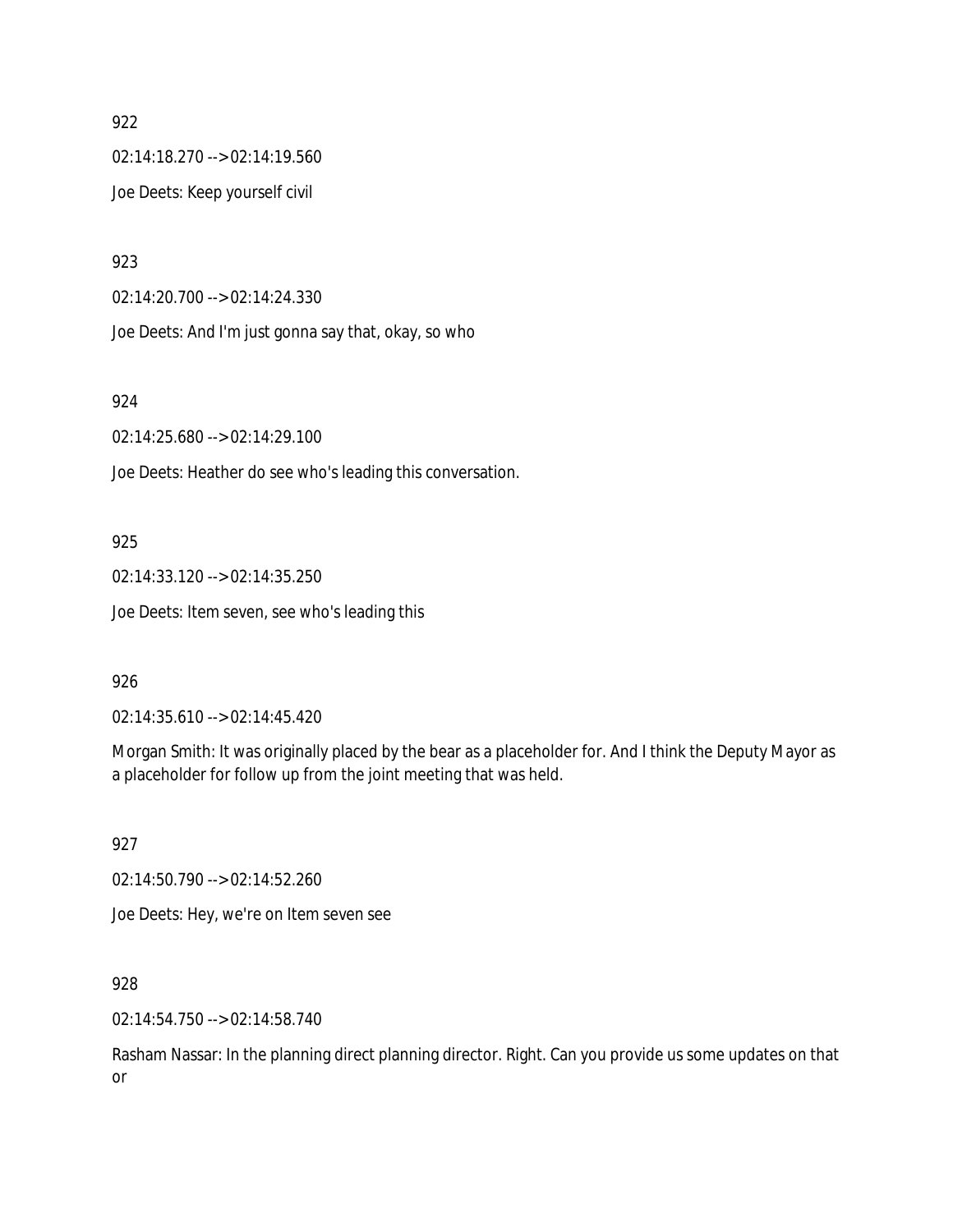02:14:58.980 --> 02:15:08.850

Morgan Smith: Oh, I can jump in that it's not. It wasn't intended for the planning department to speak to it. It was an item that was placed for Council to provide follow up.

930

02:15:09.420 --> 02:15:24.930

Morgan Smith: On the decisions that i don't i don't know if it was the intent was to share with the community who didn't watch that meaning what the upshot was or whether there were some hope that the joint group would have done some work by now, but it was a council discussion item.

931

02:15:26.190 --> 02:15:29.550

Morgan Smith: So it's for Council decide how to use this time.

932

02:15:35.400 --> 02:15:42.870

Heather Wright: Is that the planning commission will be discussing this item on Thursday night so they will be formalizing who their ad hoc committee members are

933

02:15:43.290 --> 02:15:54.960

Heather Wright: And we've given you a preliminary list of those members, but they are going to revisit that subject because as you know they have a new council member and they will they have added that as an agenda item so I can add that to the conversation.

934

02:15:57.810 --> 02:15:58.470

Joe Deets: Mayor Shanker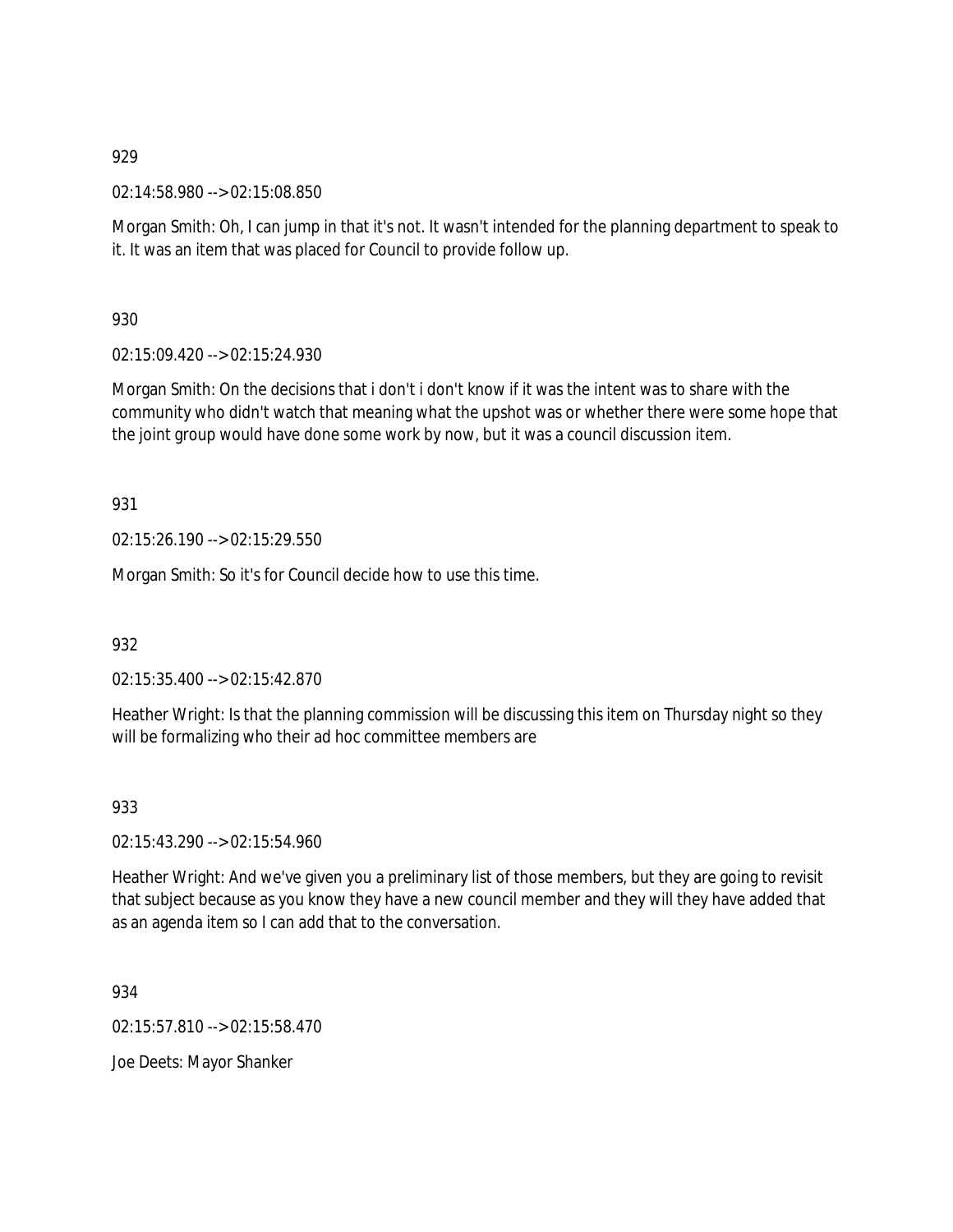02:16:00.270 --> 02:16:13.440

Leslie Schneider: Thanks. I was assuming that this placeholder item would would be for any updates that the that the subcommittee had and it makes sense that they wouldn't have any because they may not have met and done any work.

936

02:16:14.760 --> 02:16:17.250

Leslie Schneider: So if that's the case.

937

02:16:19.020 --> 02:16:35.670

Leslie Schneider: You know, I can, I can move forward with with my concerns about the subcommittee in relationship with the letter that went to the bill Chester. The, the Chair of the planning commission, but I just want to make sure that there's any other agenda that was prepared for this is met first

938

02:16:42.750 --> 02:16:46.890

Joe Deets: No, I'm just, I'm sorry. I'll just council member. Now, sorry, did you want to

939

02:16:47.940 --> 02:16:50.910

Joe Deets: I think I know where the mayor's going. But do you want to speak or

940

02:16:51.510 --> 02:16:55.080

Rasham Nassar: Not at the moment, I'm happy to reserve my comments after mayor Snyder speaks

941

02:16:55.800 --> 02:16:56.130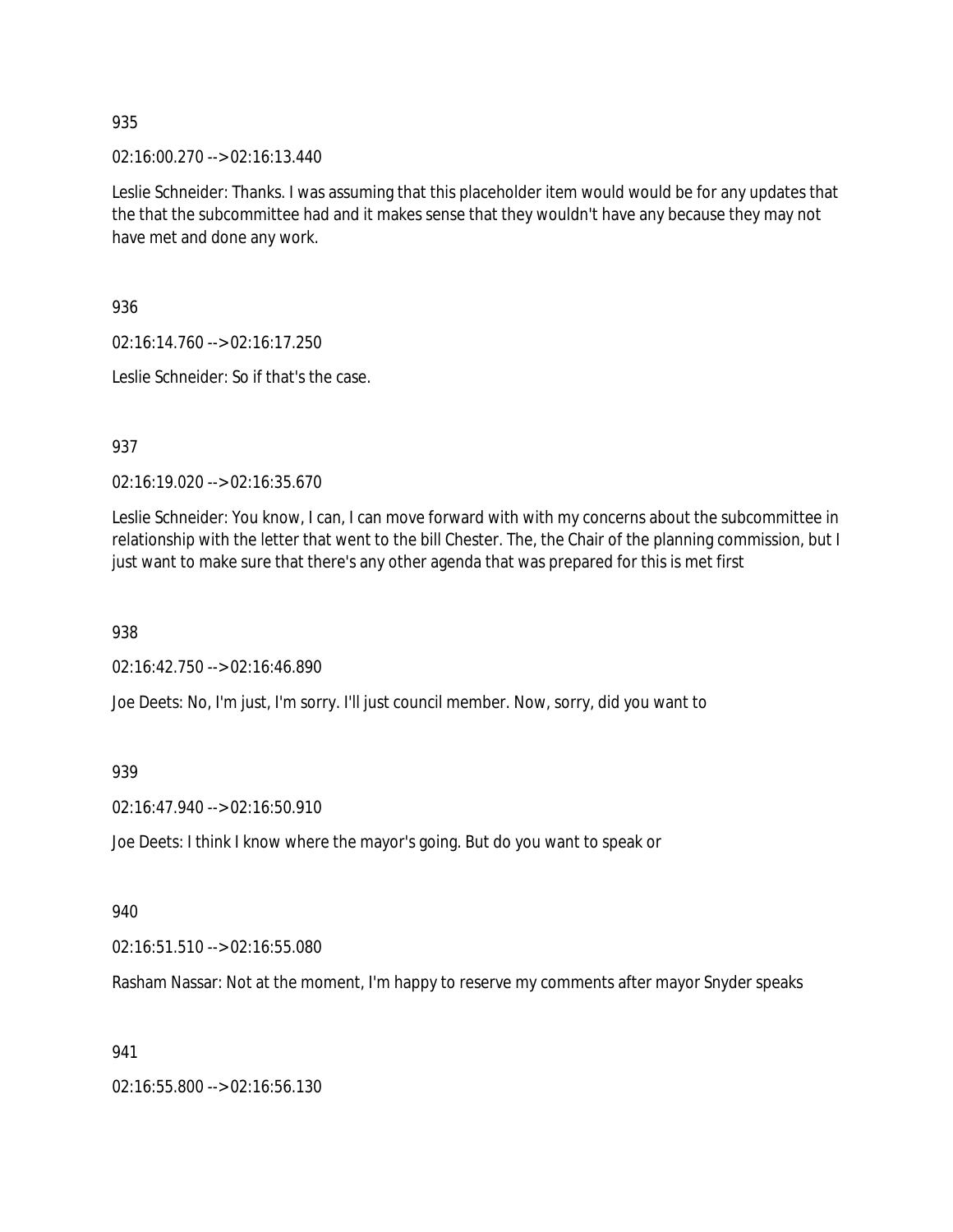Okay.

942

02:16:58.050 --> 02:17:07.440

Leslie Schneider: Um, so my request is pretty straightforward. I'm just concerned by because of the

943

02:17:08.670 --> 02:17:25.020

Leslie Schneider: Because of the email that went to build Chester from COUNCILMEMBER Pollock, and then Bill Chester forwarded it to me with his own comments that he, you know, he says, I find this email to me from Michael Pollack to be extremely consulting passive aggressive and bullying.

944

02:17:26.190 --> 02:17:43.920

Leslie Schneider: So, um, you know, we've had a chance to look at the email. I don't want to dive into any of it. But my concern is that i i would like us to consider discuss whether it's appropriate to whether or not is appropriate to have COUNCILMEMBER Pollock on that subcommittee.

945

02:17:45.000 --> 02:17:48.240

Leslie Schneider: And so that's the nature of of

946

02:17:50.370 --> 02:17:55.680

Leslie Schneider: What I would like for an outcome of this discussion item to be a vote on whether

947

02:17:56.850 --> 02:17:59.700

Leslie Schneider: You know whether he stays on the committee or not.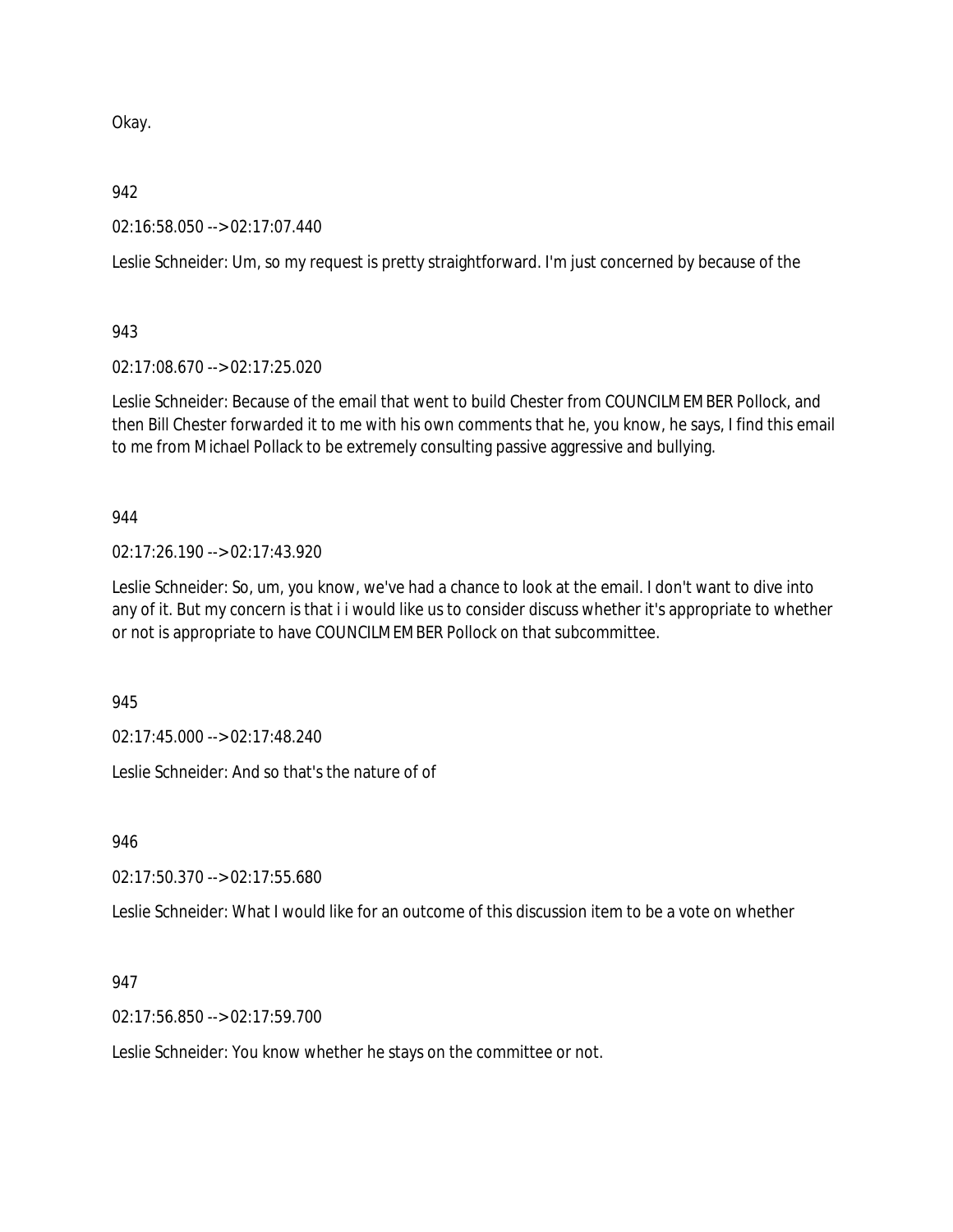02:18:00.510 --> 02:18:01.860

Joe Deets: Okay, um,

949

02:18:02.970 --> 02:18:12.630

Joe Deets: Cancel out said Kim Kim's Mark I suppose your hand is up next, Ben, I don't recall. You've spoken yet on the site. Um, but so you, you want to go ahead and speak.

950

02:18:15.120 --> 02:18:26.400

Kirsten Hytopoulos: Yeah, so I did speak to build Chester after he received that email a couple of times. And it's my understanding that he would, he would also not feel comfortable at this point.

951

02:18:26.850 --> 02:18:28.830

Kirsten Hytopoulos: With the current makeup of the subcommittee.

952

02:18:29.490 --> 02:18:39.420

Kirsten Hytopoulos: To me, just as an outsider not involved between the two individuals and that exchange, I would say, it makes sense to me that there might need to be a little bit of space and just a little bit of time.

953

02:18:40.110 --> 02:18:54.540

Kirsten Hytopoulos: Passage after that that email before it would really make sense for for Michael and Bill honestly to work together on a subcommittee that's going to do it's going to be spending spare my time together. Soon, so I do support.

954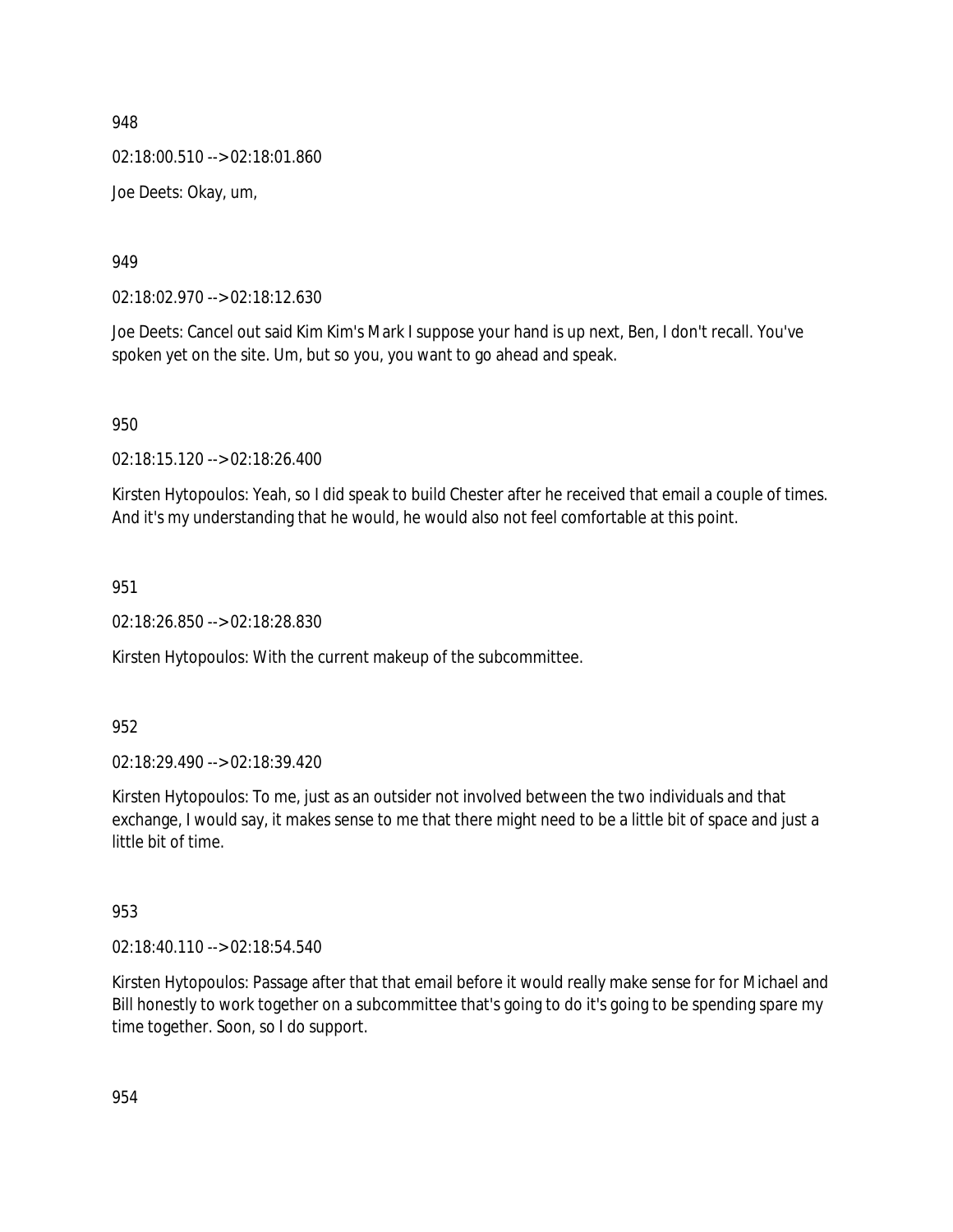02:18:55.650 --> 02:19:00.510

Kirsten Hytopoulos: Leslie Leslie's proposal that I'm sorry, Michael, but that you that you'd be removed from this a committee.

955

02:19:04.320 --> 02:19:05.940

Joe Deets: Member Nasser. Go ahead.

956

02:19:08.880 --> 02:19:09.270

Joe Deets: Nope.

957

02:19:09.330 --> 02:19:10.800

Michael Pollock: Sorry, I was I was next.

958

02:19:11.220 --> 02:19:13.140

Joe Deets: Okay, go ahead, comes from a republic.

959

02:19:13.290 --> 02:19:20.100

Michael Pollock: Yeah, okay. Well, that's fine. I mean, this feels like a bit of a witch hunt. Be honest. And I think that

960

02:19:21.330 --> 02:19:30.180

Michael Pollock: You put we're talking about as a disciplinary action and we have rules for that, that we have to follow. So I think that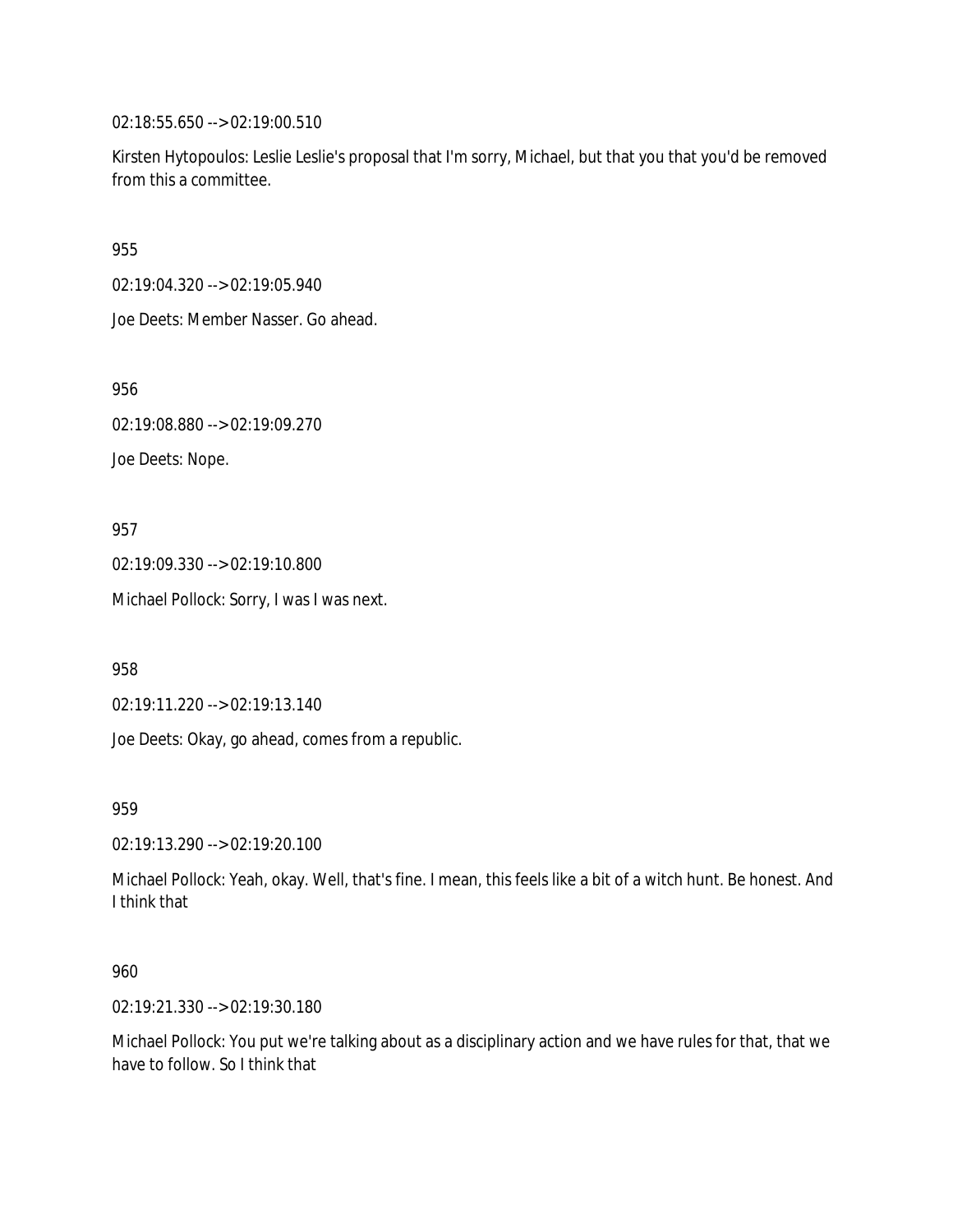02:19:31.470 --> 02:19:39.900

Michael Pollock: The mayor is out of order right now and that we, if you want to do that and have a discussion about what's happened

962

02:19:40.620 --> 02:19:51.990

Michael Pollock: We do that. But we do have rules that require an opportunity to be given notice of proposed disciplinary action and an opportunity to prepare, prepare a defense so

963

02:19:52.710 --> 02:20:06.720

Michael Pollock: There's also rules that we have in terms of disciplinary action that we handle it discreetly and offline as possible. If anybody's read our rules and we're not following them so

964

02:20:08.130 --> 02:20:15.870

Michael Pollock: This is problematic to just bring this up forward and and so you're making the accusations and you're

965

02:20:16.980 --> 02:20:24.450

Michael Pollock: Coming up with the penalty all in and you know two conversations to two council members statements right now so

966

02:20:24.870 --> 02:20:35.400

Michael Pollock: So this is entirely inappropriate to have this conversation right now about taking disciplinary action and it's just it's unacceptable. We're out of order.

967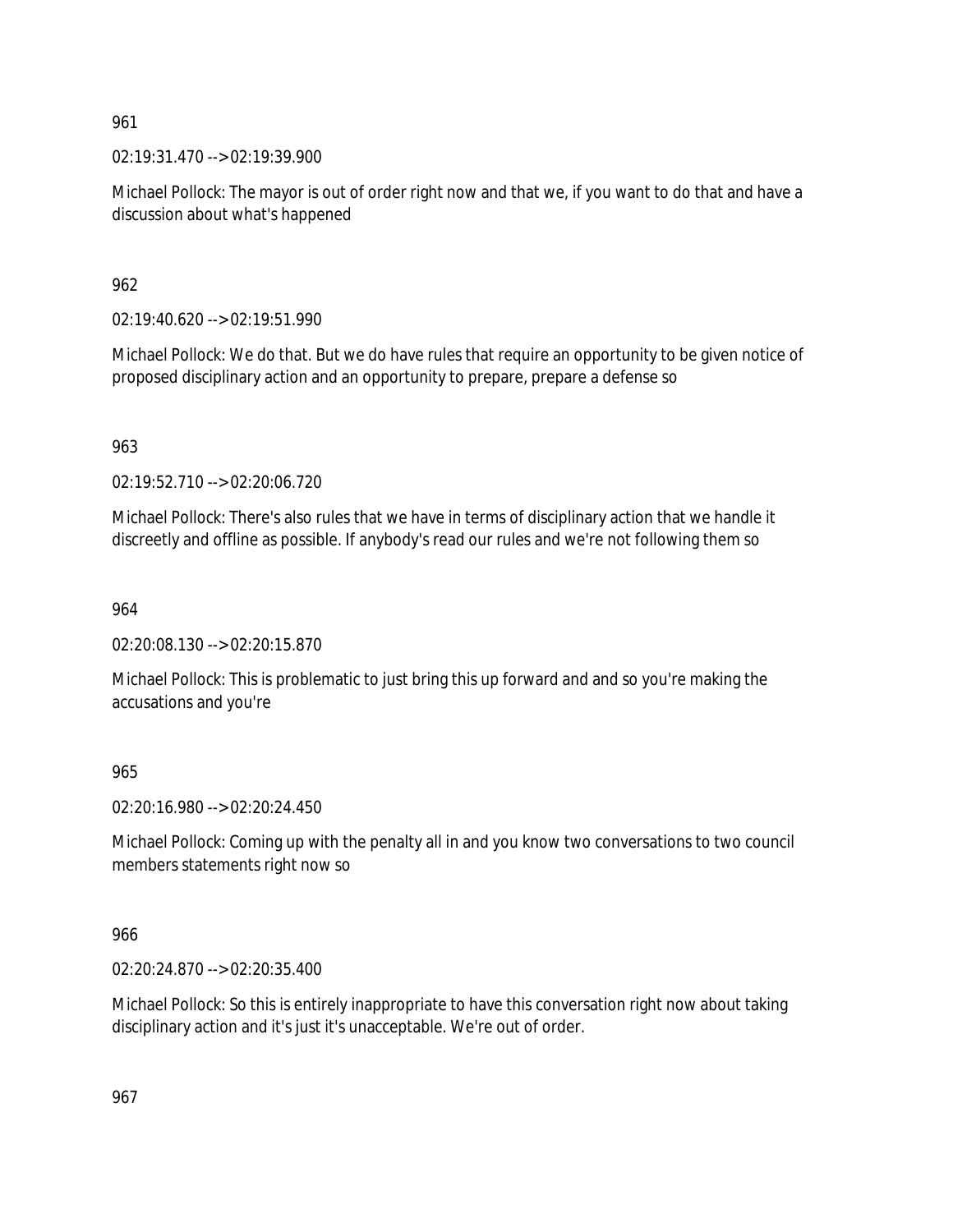02:20:35.910 --> 02:20:49.920

Michael Pollock: We have rules of procedure and this gets back to the need to read and follow our rules we're not doing that. I don't know what to do because this comes up again and again where somebody makes

968

02:20:52.050 --> 02:20:58.770

Michael Pollock: Makes up something or decides they want to follow some different course that's not consistent with the rules that we've agreed to so

969

02:20:59.790 --> 02:21:17.460

Michael Pollock: Just to me speaks to the need to have this workshop to have a facilitator and and and to figure out how we're going to get a deal with things and whether whether we're going to follow our rules or not, or how we're going to follow rules and hold each other accountable. So

970

02:21:18.630 --> 02:21:29.490

Michael Pollock: I will say I follow the rules I followed them. Exactly. There was, I had an issue with what the planning commission chair said and

971

02:21:30.870 --> 02:21:47.100

Michael Pollock: And it was based on concerns of constituents that felt, but he said was inappropriate. They took the fans from it was people of color, I wrote to him. I wrote to him privately. That's what our rules are the rules call for and we've agreed that

## 972

02:21:48.150 --> 02:21:53.460

Michael Pollock: Effect. If a committee, excuse me, a council members attending a commission

973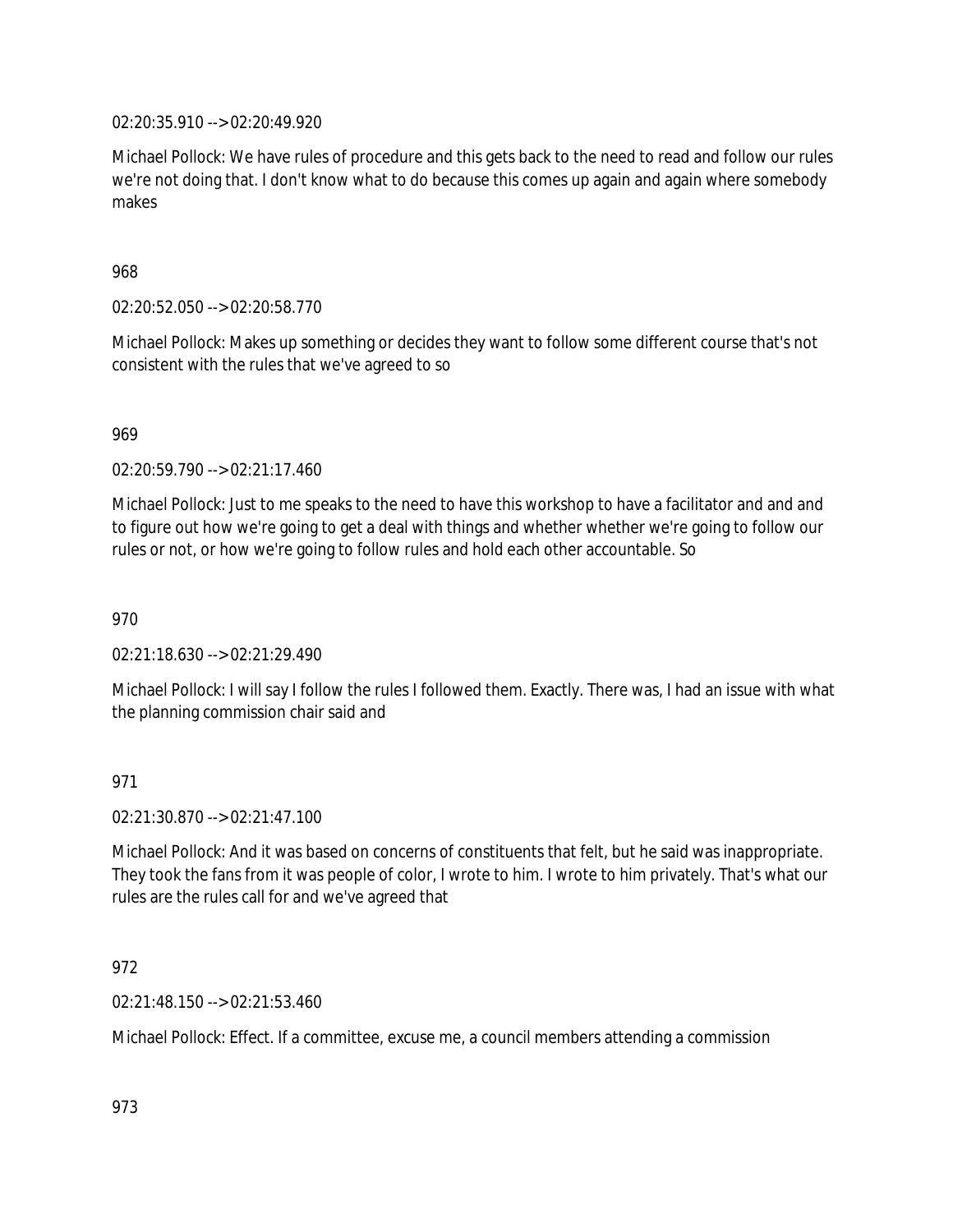02:21:54.780 --> 02:21:59.250

Michael Pollock: Meeting that they act as and essentially as a liaison. That was something we agreed to

974

02:21:59.640 --> 02:22:11.910

Michael Pollock: And so the rules require that our liaison rules require that if there's a problem. We CONTACT THE CHAIR AND SEEK RESOLUTION of it. So that's what I did. That's what I followed through on

975

02:22:12.300 --> 02:22:21.690

Michael Pollock: And that was an email sent in private, and I was expecting a conversation about that for the mayor to really

#### 976

02:22:23.880 --> 02:22:43.050

Michael Pollock: describe it as an attack as inappropriate and it wasn't an attack. It was an email to him him to discuss an issue that was released by constituents and I had some suggestions I said specifically that I would review the tape and reserve judgment and that's what I said. So

## 977

 $02.22.44.190 -5.02.22.55.890$ 

Michael Pollock: I followed the rules I followed what's been written down the mayor has not and and so I asked that we if we're going to move forward that we follow that our own rules.

978

02:22:57.060 --> 02:23:00.780

Michael Pollock: And I'll leave it at that. We'd have to be accountable to our own rules.

979

02:23:04.680 --> 02:23:07.410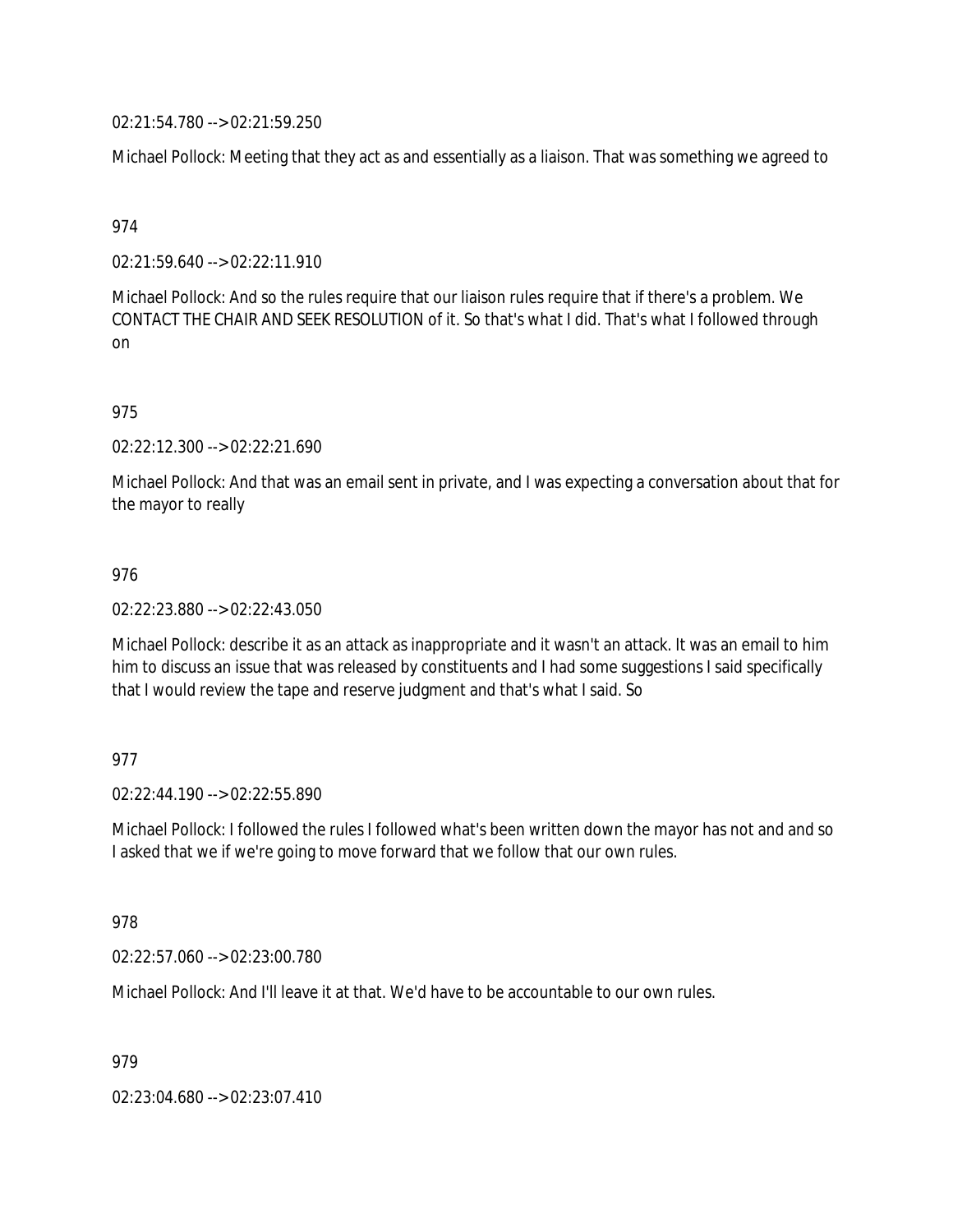Joe Deets: Sorry, I'm Customer Hi topless.

980

02:23:10.860 --> 02:23:14.640

Kirsten Hytopoulos: I think CO is probably ahead of me and I've already spoken, I think other people I'd

#### 981

02:23:14.700 --> 02:23:16.320

Kirsten Hytopoulos: Be happy to have other people take a turn.

# 982

02:23:17.040 --> 02:23:22.470

Joe Deets: Okay. My apologies. So I can learn how to do this, guys. Okay. Councilmember Medina.

983

02:23:24.540 --> 02:23:26.160

Kol Medina: Okay, thank you.

984

02:23:29.400 --> 02:23:35.730

Kol Medina: COUNCILMEMBER topless. You did have your hand raised first. But yeah, I haven't spoken yet. So I'll go ahead, or maybe your hand was still up

#### 985

02:23:39.510 --> 02:23:42.270

Kol Medina: A few things I wasn't planning to make a lot of comments on this.

986

02:23:43.680 --> 02:23:46.260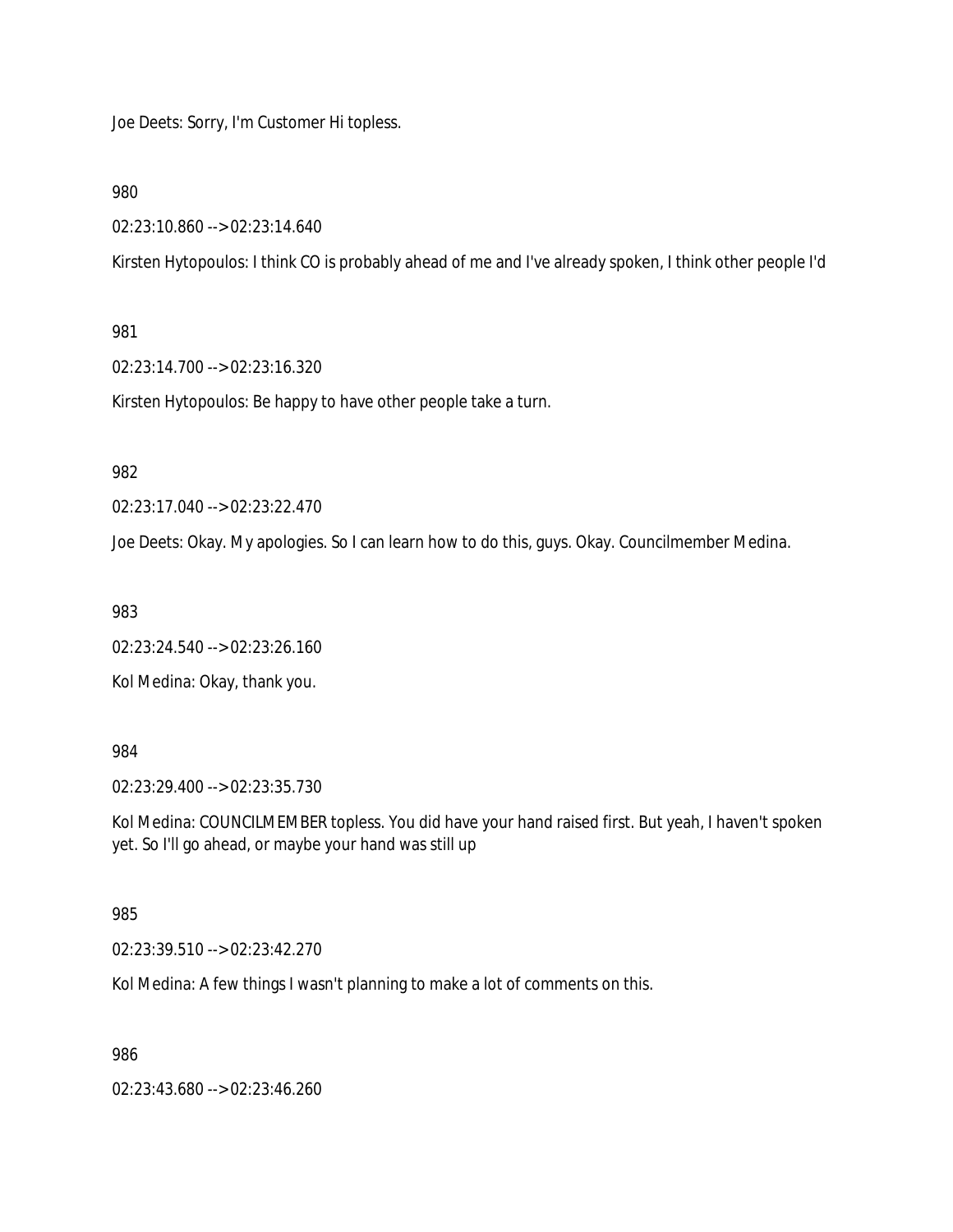Kol Medina: But I guess I need to comment on a few things now.

## 987

02:23:49.230 --> 02:24:04.890

Kol Medina: I don't see this is a disciplinary proceeding at all. I can see how someone might see it that way. Okay, I see this as a very simple thing one human being sent an email to another human being that that human being found to be deeply insulting.

#### 988

02:24:05.940 --> 02:24:15.660

Kol Medina: And now that human being doesn't want to work with the first human being. That's it. And so we are being asked if we want to agree that

## 989

02:24:16.290 --> 02:24:23.340

Kol Medina: This relationship has been damaged and it might not be super productive to proceed in the way that we had planned.

#### 990

02:24:23.820 --> 02:24:36.750

Kol Medina: Because the relationship has been damaged, maybe it would be better to proceed with some different relationships involved. That's the question I see in front of me and it makes sense to me that the answer is yes, we probably should proceed with some different relationships.

991

02:24:37.980 --> 02:24:41.310

Kol Medina: But I'm to the points being made.

992

02:24:43.590 --> 02:24:46.440

Kol Medina: I guess or Pollock. I'm pleased. I'm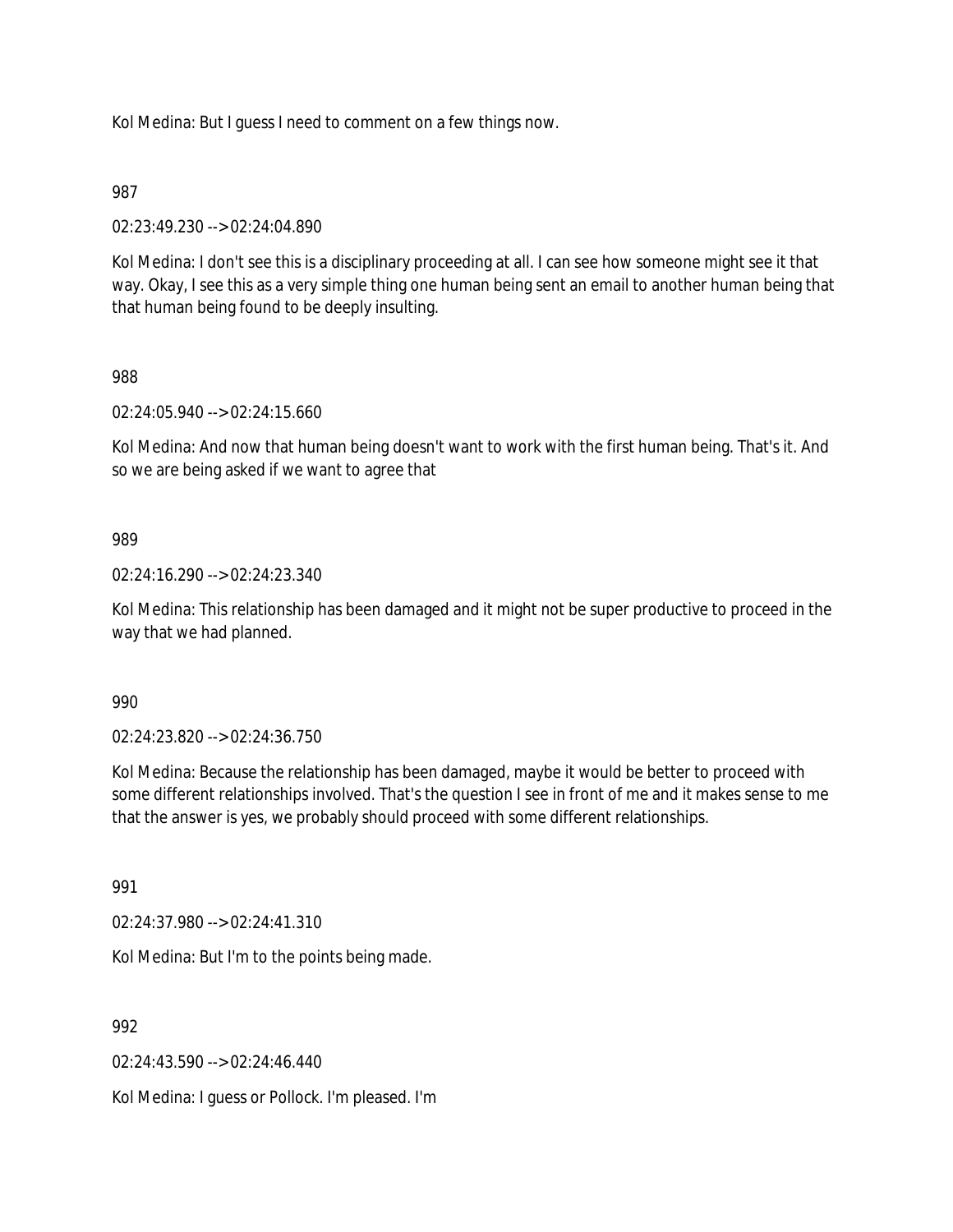02:24:47.820 --> 02:24:58.350

Kol Medina: The first to whatever provisions are talking about, about how we're supposed to proceed with this disciplinary proceedings. I mean, first, I don't think this is one but ok let's say that it is

994

02:24:58.860 --> 02:25:09.330

Kol Medina: Please refer to what we're supposed to do and then to your point about you follow the rules quote in the Council liaison rules. Well, that's, that's just not true.

995

02:25:10.440 --> 02:25:21.720

Kol Medina: I'm looking at it now. And this is what it says. It says, if a committee member member of the public feels, there is a problem with the manner in which the committee is being managed or govern the committee member or member of the public should speak with the chair.

996

02:25:22.800 --> 02:25:31.770

Kol Medina: The problem is not resolved by the chair to the committee member or member of the public satisfaction than the committee member or member of the public and speak to the counselor liaison.

997

02:25:32.580 --> 02:25:42.570

Kol Medina: At that juncture. The council member liaisons duty is to bring the concerns to the mayor and Deputy Mayor rather than attempt to resolve the problem on his or her own. That's what it says.

998

02:25:44.280 --> 02:25:45.540

Kol Medina: I'll just leave it at that.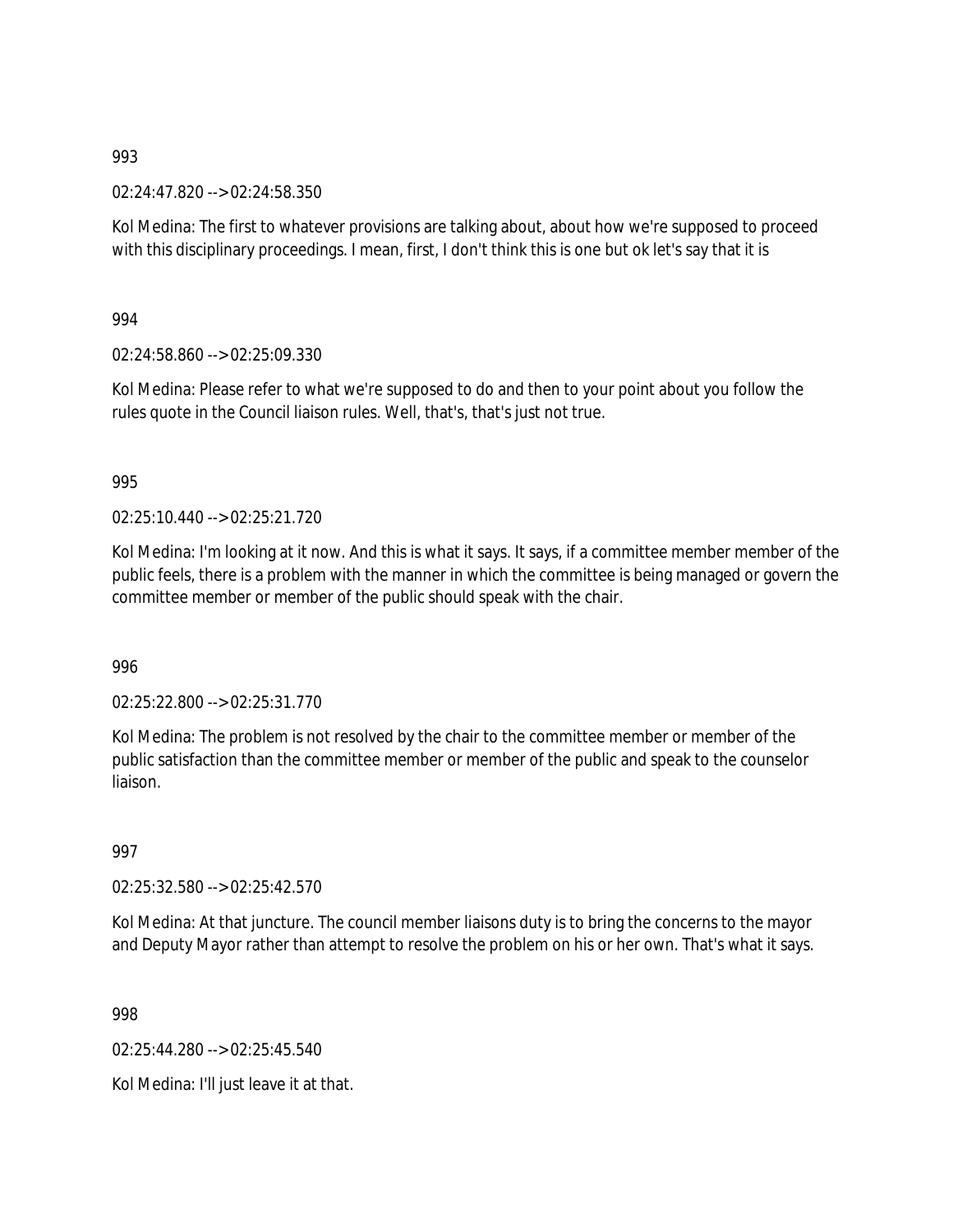02:25:48.030 --> 02:25:48.390 Joe Deets: Okay.

1000

02:25:50.640 --> 02:25:51.360

Joe Deets: All right, who's next.

1001

02:25:52.740 --> 02:25:55.410

Joe Deets: One. All right. Councilmember hi topless.

1002

02:25:56.760 --> 02:25:57.270

Kirsten Hytopoulos: Us.

1003

02:25:58.290 --> 02:26:05.850

Kirsten Hytopoulos: So I wanted to say exactly a coal was saying that I don't believe this is a disciplinary action, and I believe there is an ability for

1004

02:26:06.690 --> 02:26:13.440

Kirsten Hytopoulos: Discipline as an action to be taken by the mayor of the Council to remove people from from their committee positions.

1005

02:26:14.310 --> 02:26:21.600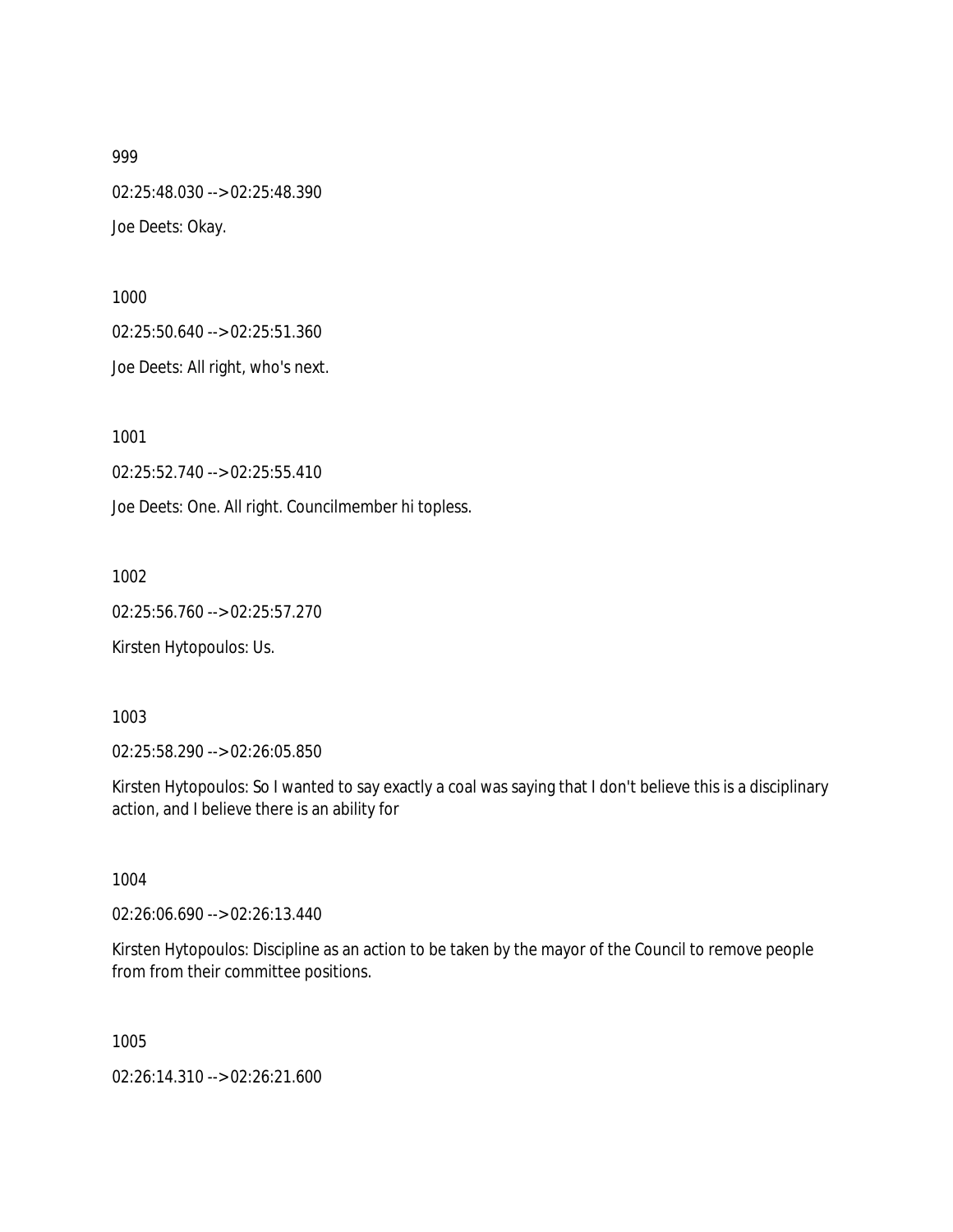Kirsten Hytopoulos: Their representation as a as some sort of in symbol can correct me if I'm wrong, but as some sort of a disciplinary action for some behavior.

1006

02:26:22.020 --> 02:26:32.790

Kirsten Hytopoulos: And I don't think that's what this is, this is, this is specifically about what call is saying about this relationship and that the email that that bill Chester received from you, Michael stated that you

1007

02:26:33.810 --> 02:26:40.050

Kirsten Hytopoulos: And I want to read these two sentences, because I don't think it's fair for people to keep characterizing it and for us not to hear the words.

1008

02:26:40.560 --> 02:26:50.130

Kirsten Hytopoulos: There's the last two sentences. Please think seriously, please do think seriously about whether it's best for the community. If you continue on as a Commissioner.

1009

02:26:50.430 --> 02:26:59.010

Kirsten Hytopoulos: I like to personally and I appreciate the service you've given to the community, but to me your comments of last night suggest that it might be time for you to take a break from the public service.

1010

02:26:59.430 --> 02:27:06.210

Kirsten Hytopoulos: And I'm just reading those because, again, I think what were those of us who think that this is appropriate action or saying that we feel

1011

02:27:06.480 --> 02:27:18.450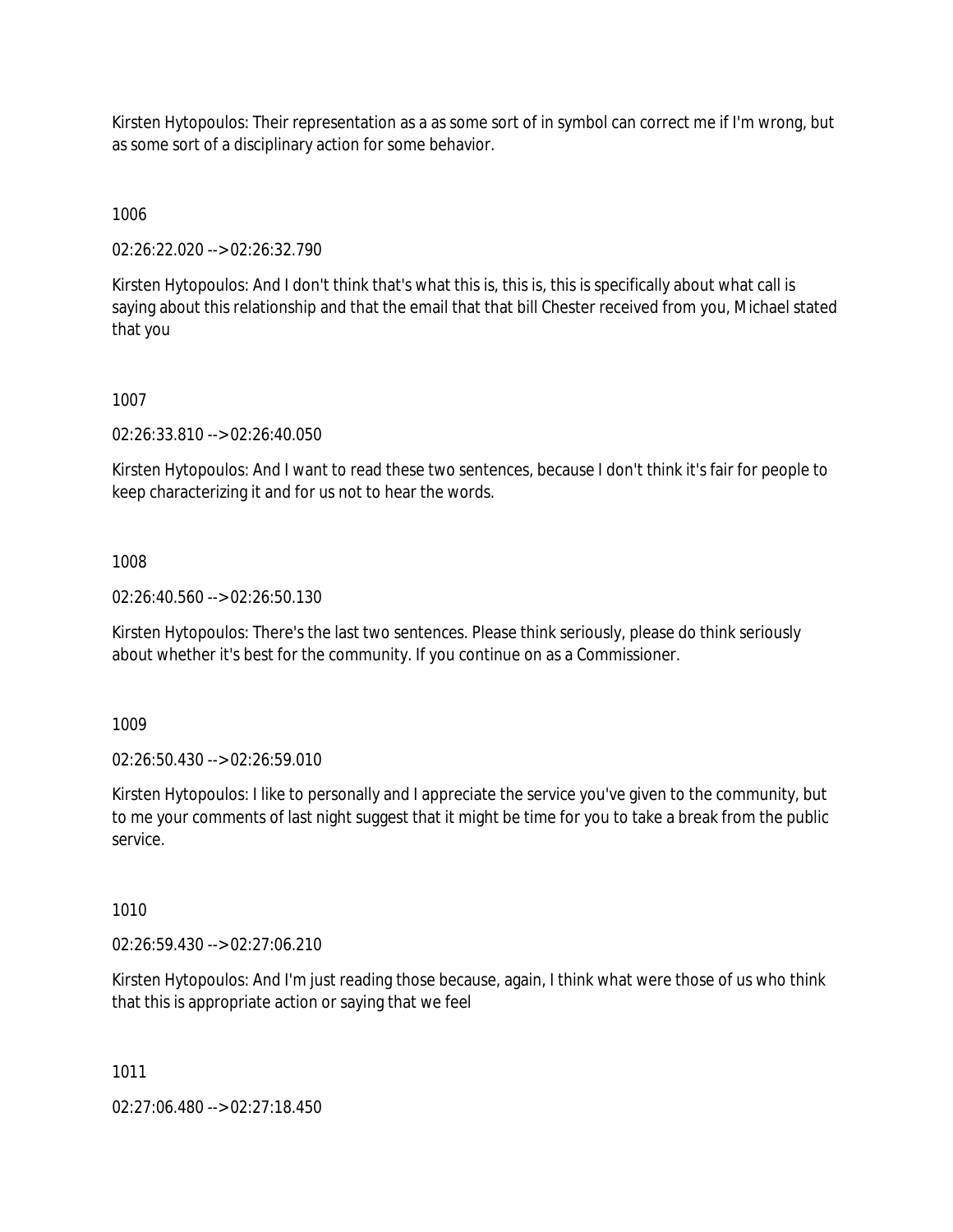Kirsten Hytopoulos: I'll speak for myself that if I received that from a council person and I were and I were the planning commission chair. I feel really uncomfortable at this juncture, moving forward in a one on one.

1012

02:27:18.900 --> 02:27:29.070

Kirsten Hytopoulos: You know relationship with you right now. And in a small group setting, I would need some space to get get past that I would if I were planning on staying I would hope that we would ultimately have a productive relationship.

1013

02:27:29.520 --> 02:27:34.080

Kirsten Hytopoulos: But as a council person. I don't want to ask our, our chair of the planning commission

## 1014

02:27:34.470 --> 02:27:43.020

Kirsten Hytopoulos: To be in an uncomfortable position. So again, I would agree with Cole. I don't know. It was going to say about that, but I don't think it's a disciplinary action. It's our attempt

## 1015

02:27:43.380 --> 02:27:53.340

Kirsten Hytopoulos: To try to intervene and and kind of give some space between the two of you. Well, hopefully, you know, this can blow over and you will be able to productively work together in the future.

1016

02:27:56.190 --> 02:27:58.950

Joe Deets: Thank you. I'm Council council member now, sir.

1017

02:28:00.840 --> 02:28:07.890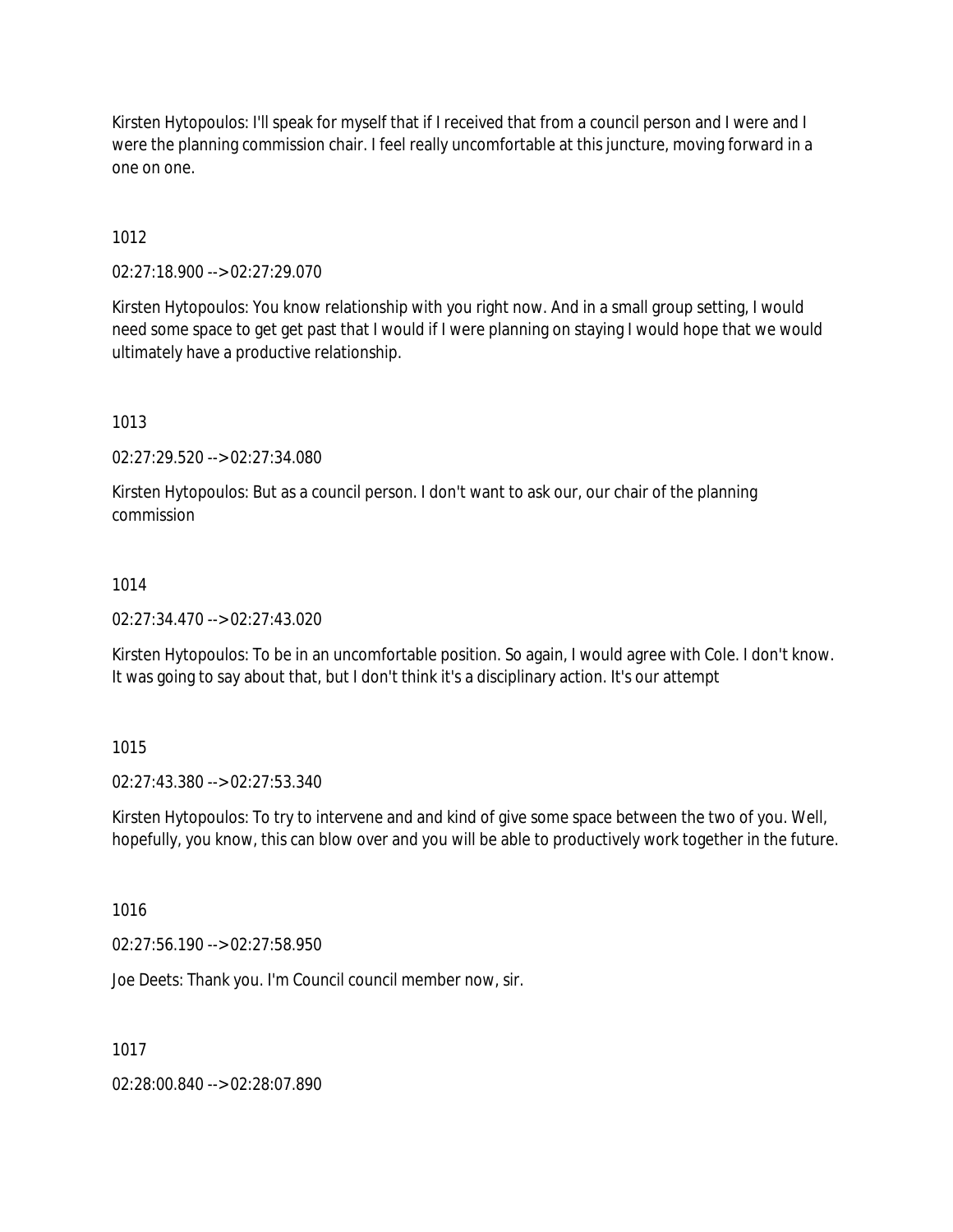Rasham Nassar: Yeah, thanks. Gosh, these discussions are so difficult. The past two weeks have been difficult.

1018

02:28:11.520 --> 02:28:20.760

Rasham Nassar: I don't really know where to begin. Except I have to start by addressing this notion that removing a council member from a committee that that council member expresses a desire.

1019

02:28:21.540 --> 02:28:30.150

Rasham Nassar: And wants to serve on and removing him against his or her will, as a consequence for behavior that the majority of the Council does not agree with

1020

02:28:31.350 --> 02:28:37.920

Rasham Nassar: To sit here and deny that that is not, that's not disciplinary action is

1021

02:28:40.020 --> 02:28:53.070

Rasham Nassar: IT'S BAFFLING TO ME. I really am struggling to understand how we dress things up in words and try and sell it as something that it is not. We actually this Council some council members in 2019 or maybe it was

1022

02:28:54.810 --> 02:29:14.580

Rasham Nassar: During one of the 20 or 30 times we discussed ethics actually discuss removing a council member from a committee position as a disciplinary action for what the majority of the Council found to be intolerable on ethical behavior code of conduct violations so

1023

02:29:16.410 --> 02:29:18.420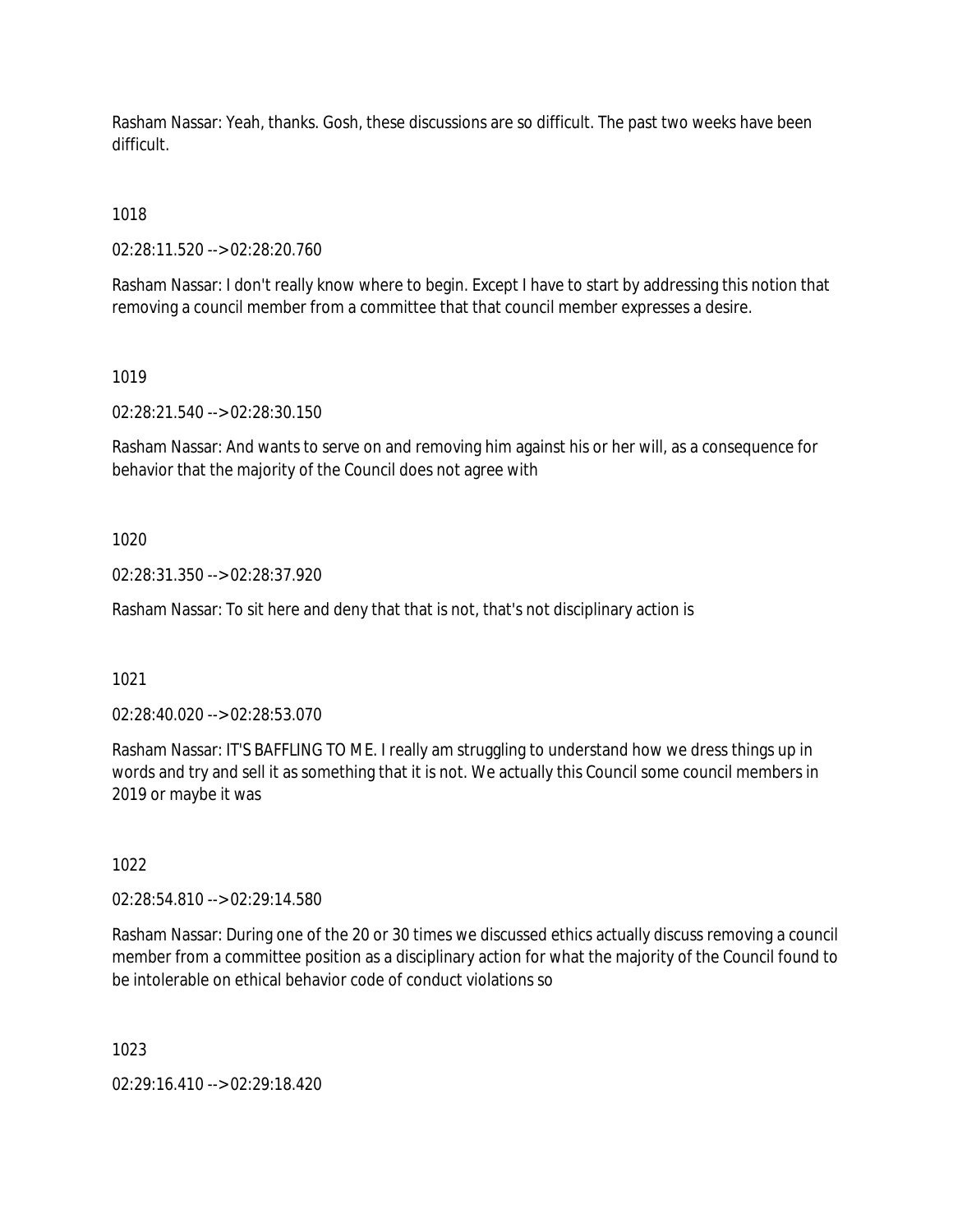Rasham Nassar: I'll leave it leave that part at that

1024

02:29:19.950 --> 02:29:21.060

Rasham Nassar: The next thing I want to say.

#### 1025

02:29:23.550 --> 02:29:33.540

Rasham Nassar: Relates to the context in which this email has been extracted. This was one communication that happened in the context of about two weeks of communications.

1026

02:29:34.620 --> 02:29:35.550

Rasham Nassar: Around one

1027

02:29:36.870 --> 02:29:42.120

Rasham Nassar: topic of discussion, which was the very controversial appointment to the planning commission

1028

02:29:43.800 --> 02:29:49.680

Rasham Nassar: There were a number of process violations committed by some council members.

1029

02:29:50.760 --> 02:30:04.950

Rasham Nassar: There were a number of violations of rules committed by some council members. There were things that I was privy to that had been said that would constitute or maybe warrant disciplinary action against some council members.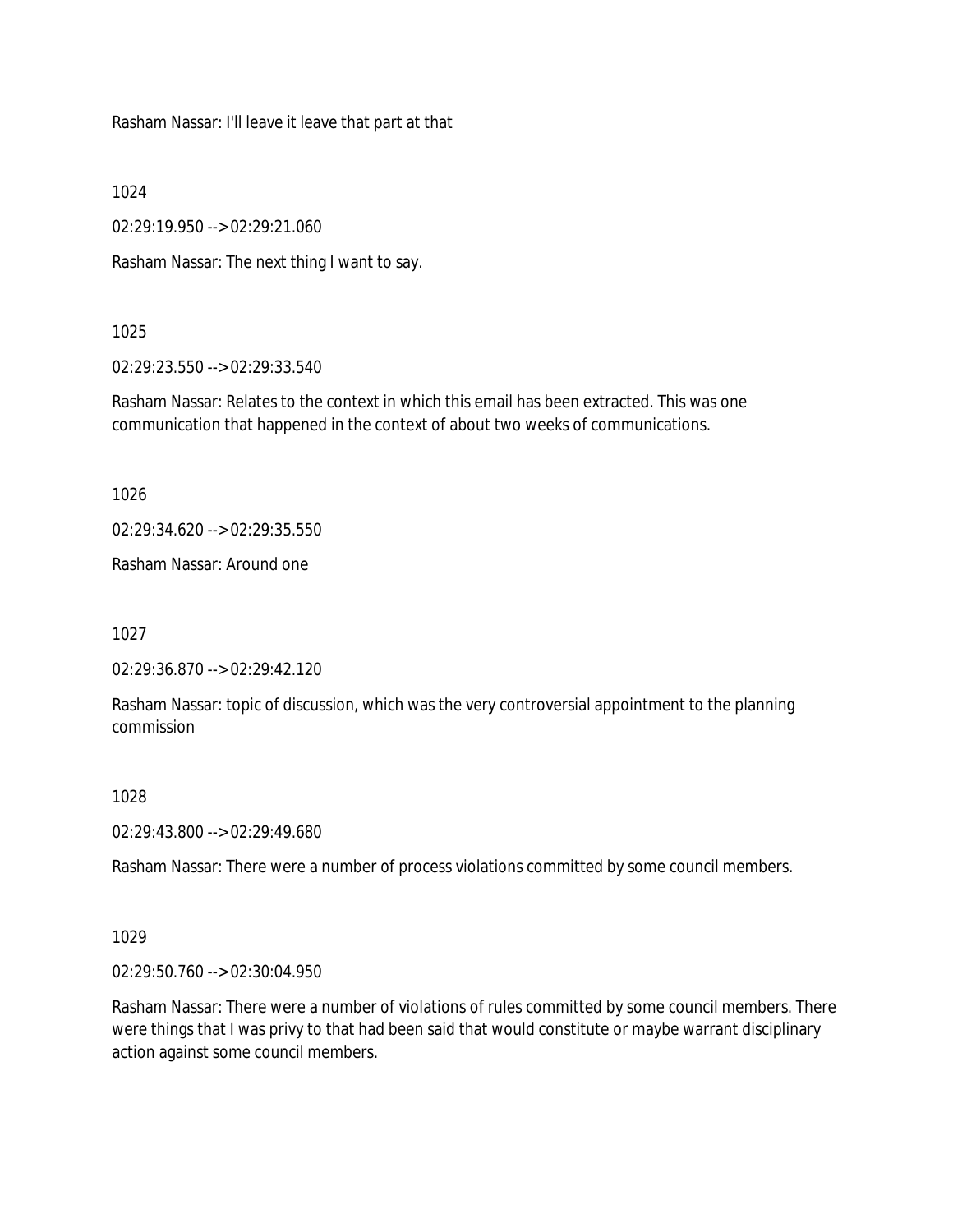02:30:06.030 --> 02:30:16.530

Rasham Nassar: So if we're going to have this discussion. Then we're going to have it about everyone and we're going to go back and we're going to discuss everyone's role in that debate.

1031

02:30:17.160 --> 02:30:31.560

Rasham Nassar: And council members need to start taking accountability for their actions and the part they played in the circumstances that evolved and led to that one email exchange between COUNCILMEMBER Pollock and planning Commissioner chair Chester.

1032

02:30:34.110 --> 02:30:35.010

Rasham Nassar: That said,

1033

02:30:36.810 --> 02:30:44.190

Rasham Nassar: I don't know if any of you heard what COUNCILMEMBER Pollack said when he said that citizens contacted him constituents in our community.

1034

02:30:45.240 --> 02:30:48.900

Rasham Nassar: contacted him to express deep dissatisfaction.

1035

02:30:50.130 --> 02:30:53.100

Rasham Nassar: And offense by the planning Commissioners comments.

1036

02:30:56.460 --> 02:31:05.550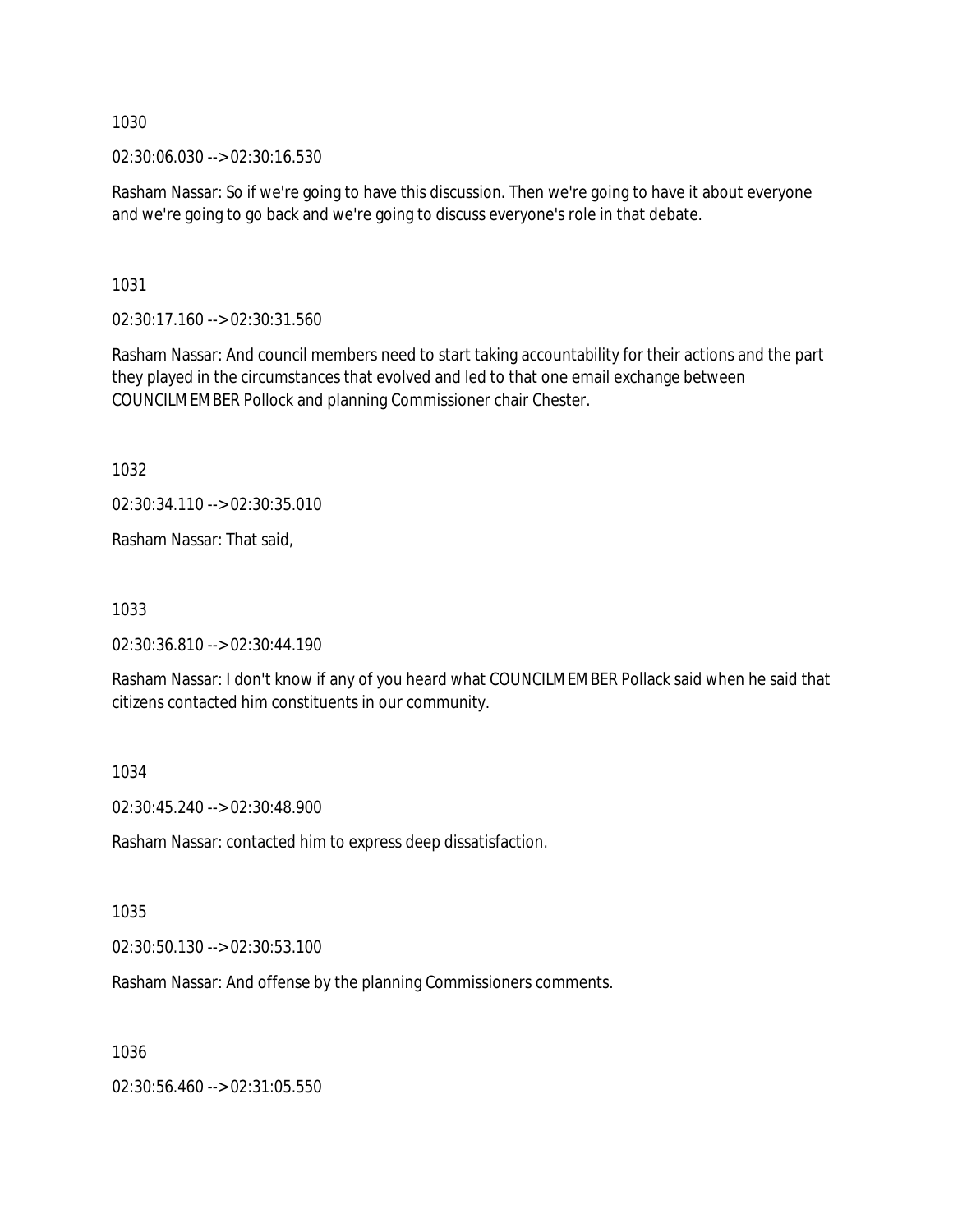Rasham Nassar: That that that is a very important point that I think we need to we need to consider that planning Commissioner chairs comments.

1037

02:31:06.120 --> 02:31:14.820

Rasham Nassar: Were offensive to some in the community and COUNCILMEMBER Pollock was raising that point it's the minority opinion but it's an opinion and it ought to be heard.

1038

02:31:15.780 --> 02:31:24.390

Rasham Nassar: The last thing I'll say is that related to planning Commissioner chair Chester's comments. There were some comments in there that I found offensive.

# 1039

02:31:24.900 --> 02:31:32.520

Rasham Nassar: And I almost hinted at this last week, I really don't didn't want to have to say this because I value my personal relationships with you all.

1040

02:31:33.000 --> 02:31:45.060

Rasham Nassar: And with planning, Commissioners, especially, um, but he paraphrased a discussion that I had with him over the phone. HE MISREPRESENTED my points.

1041

02:31:45.630 --> 02:31:53.580

Rasham Nassar: Now I'm not in a position to hold them accountable for that. I know I'm the elected official planning Commissioner chairs a appointed member of that committee.

1042

02:31:54.210 --> 02:32:05.910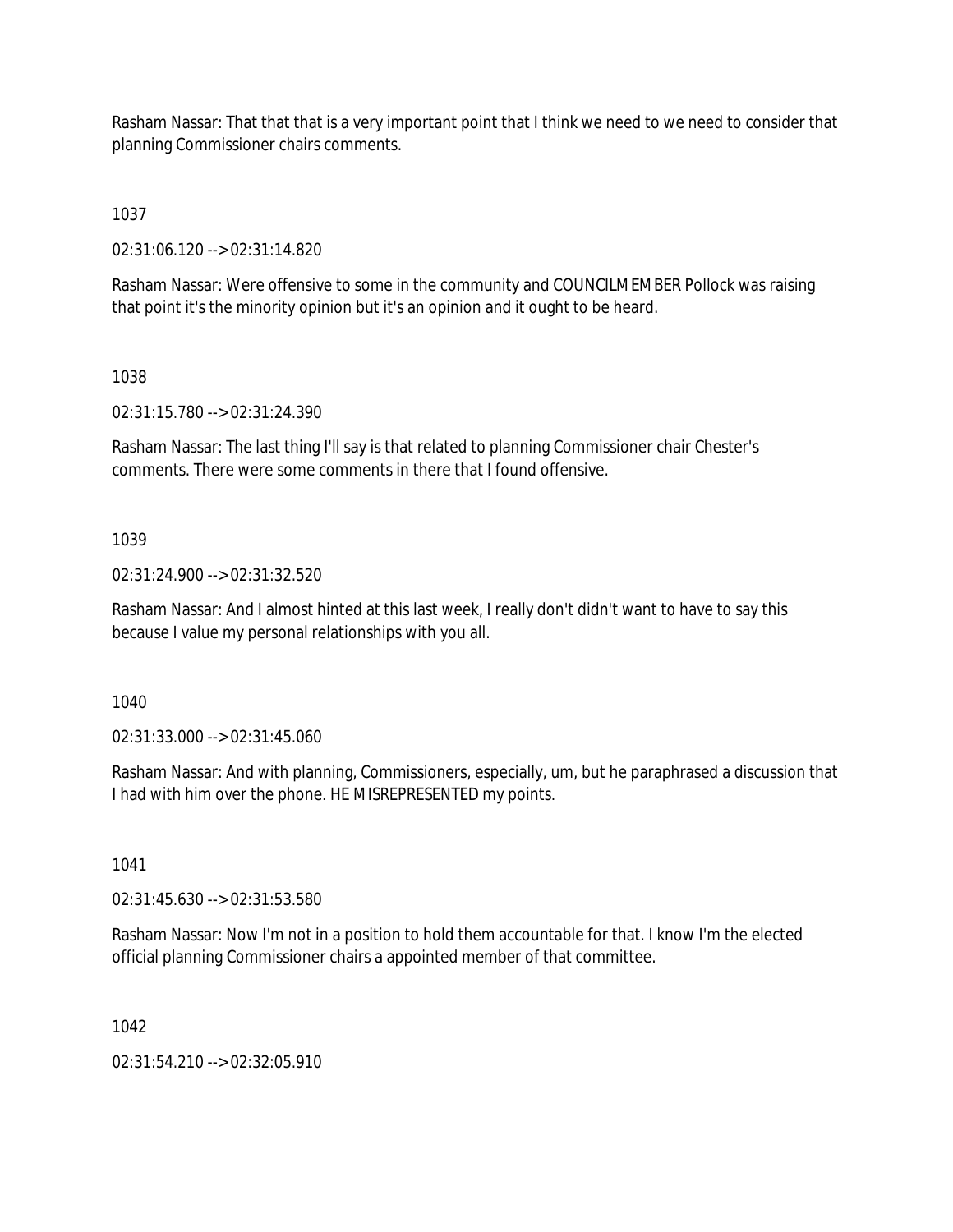Rasham Nassar: But there are other sides to this story that matter and that ought to be heard when we are launching allegations and accusations against the council member and I'm going to be a voice for that.

1043

02:32:07.980 --> 02:32:21.690

Rasham Nassar: There was one more point I wanted to make. And they'll do process point. This came up again and again in our ethics discussions, when we arrive at a meeting and and in this case the mayor has prepared.

1044

02:32:22.260 --> 02:32:34.620

Rasham Nassar: And agenda item and a discussion and even thought for through a motion to discipline, a council member and that council member has not been provided the benefit of issuing a response or a defense.

1045

02:32:35.610 --> 02:32:47.610

Rasham Nassar: That's a due process violation that's it's right there in the constitution and we noted that during our ethics discussions because they became an issue there in 2019 and the city council work to address it.

1046 02:32:52.890 --> 02:32:53.280 Rasham Nassar: So,

1047

02:32:54.840 --> 02:32:55.770

Rasham Nassar: That's all I'll say for now.

1048

02:32:58.710 --> 02:33:00.420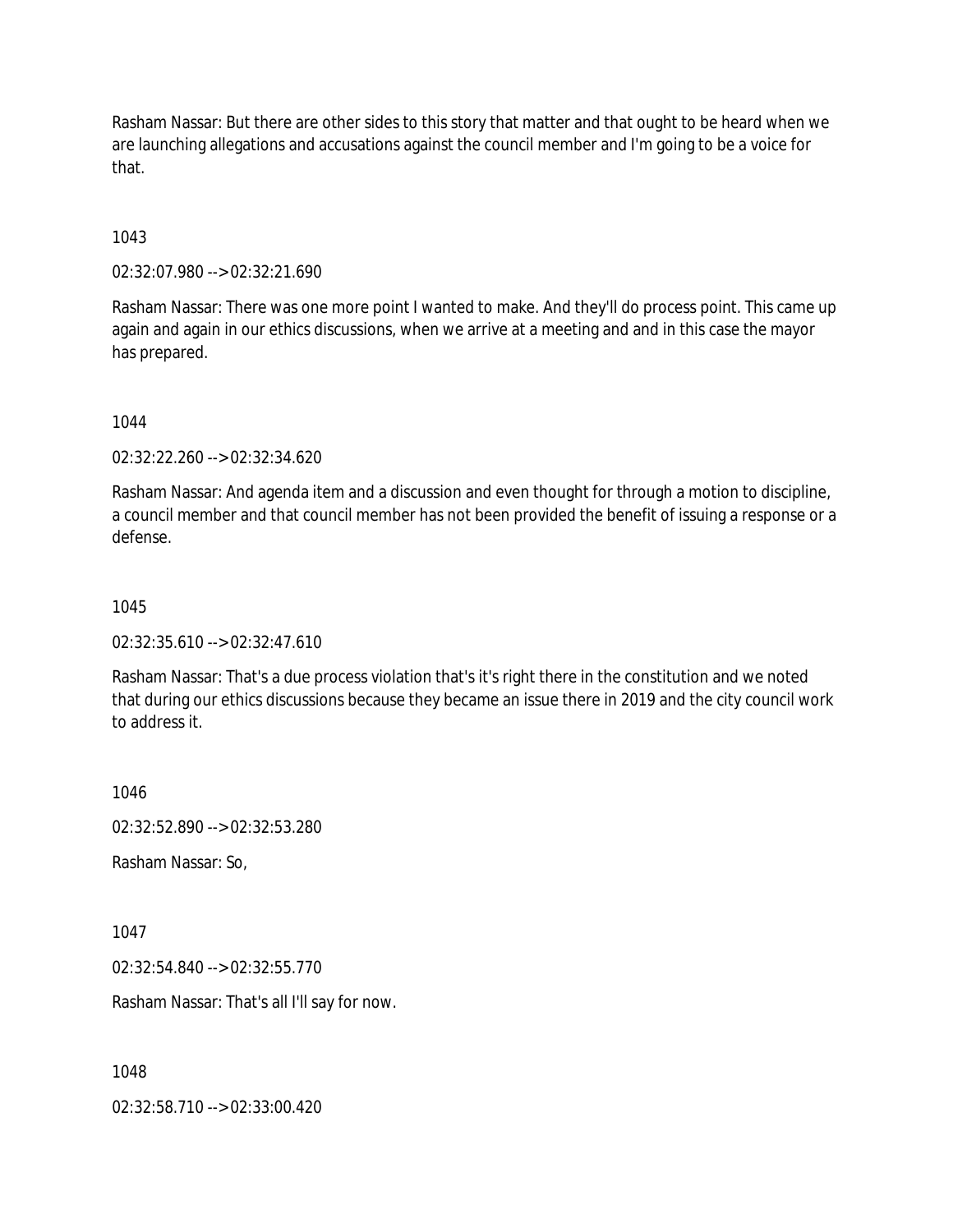Joe Deets: come tomorrow hypo topless.

1049

02:33:01.110 --> 02:33:10.230

Kirsten Hytopoulos: I'm really concerned about us continuing to use our meetings to harm the reputations of our of our would be or existing volunteers.

## 1050

02:33:11.340 --> 02:33:16.410

Kirsten Hytopoulos: We can't. We don't have the time to air the entire comment of planning chair made

1051

02:33:17.520 --> 02:33:26.250

Kirsten Hytopoulos: Planning Commission chairman and so I sure hope. Anybody who's watching this meeting will go and watch that him or herself and make up his or her own mind or their own mind.

1052

02:33:27.750 --> 02:33:30.690

Kirsten Hytopoulos: So I guess what I want to say is that

1053

02:33:32.610 --> 02:33:33.600

Kirsten Hytopoulos: We can't

1054

02:33:35.850 --> 02:33:37.440

Kirsten Hytopoulos: I've lost my train of thought, I'm so sorry.

1055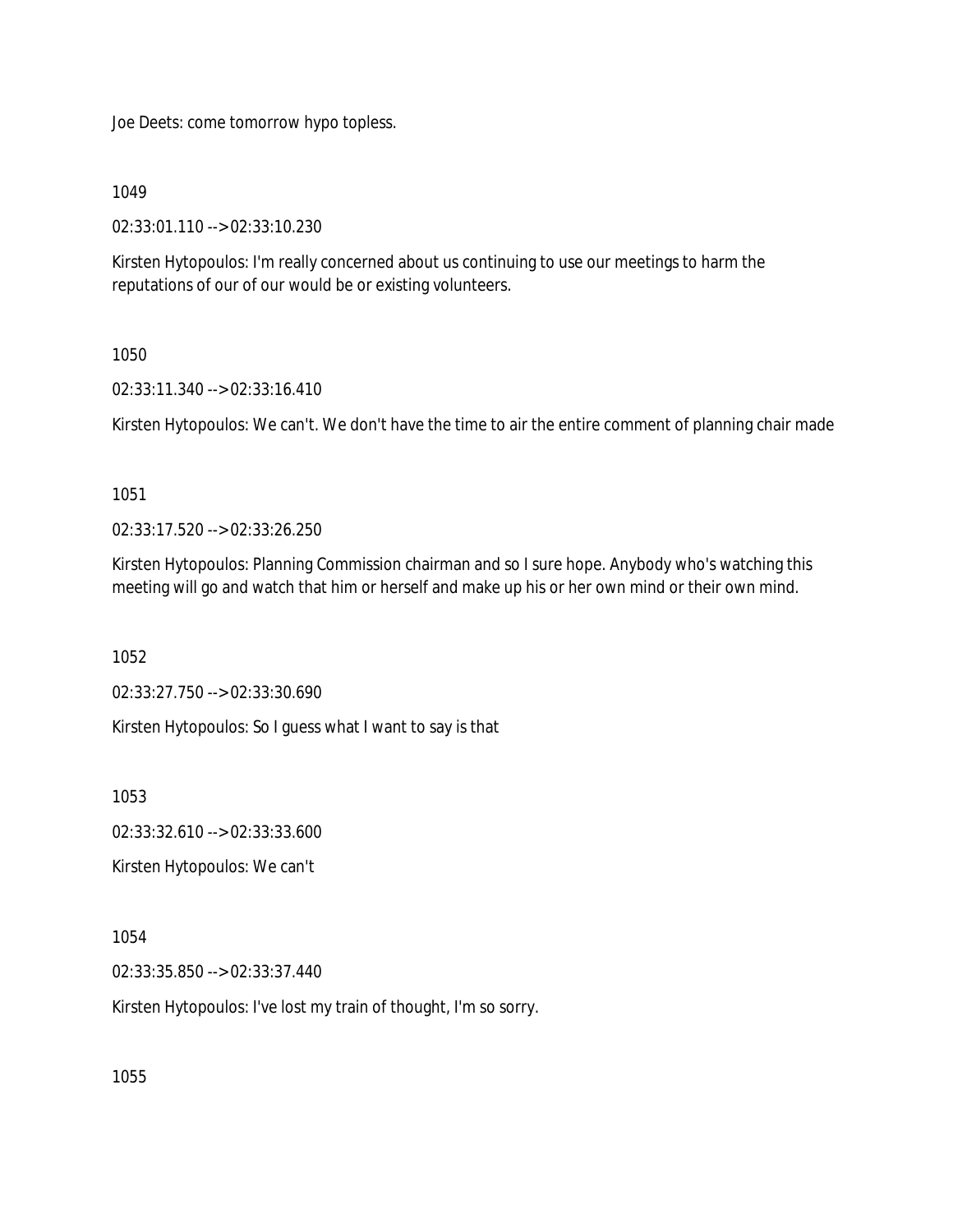02:33:38.730 --> 02:33:47.250

Kirsten Hytopoulos: This item. I think what I wanted to say was that Russia, even if you're right that there's a series of events that surrounded this that we need to process.

1056

02:33:47.670 --> 02:33:51.060

Kirsten Hytopoulos: That's fine, but whatever that series of events was

1057

02:33:51.510 --> 02:34:02.640

Kirsten Hytopoulos: The issue is this particular exchange and this relationship so we can all you know Michael and I guess I would ask Michael to consider stepping down rather than it having some having the Council.

1058

02:34:03.300 --> 02:34:10.080

Kirsten Hytopoulos: Has a motion, removing him. I think that we may be in a step, Miss here and just simply asking Michael to consider please doing that.

1059

02:34:10.380 --> 02:34:16.800

Kirsten Hytopoulos: Because what this is really about is do we want to be in a position where Michael, do you want to lobby to like stay on that commission on that committee.

1060

02:34:17.010 --> 02:34:21.240

Kirsten Hytopoulos: And we've got all this tension and now we have even more tension with statements made about about Bill Chester.

1061

02:34:21.690 --> 02:34:31.740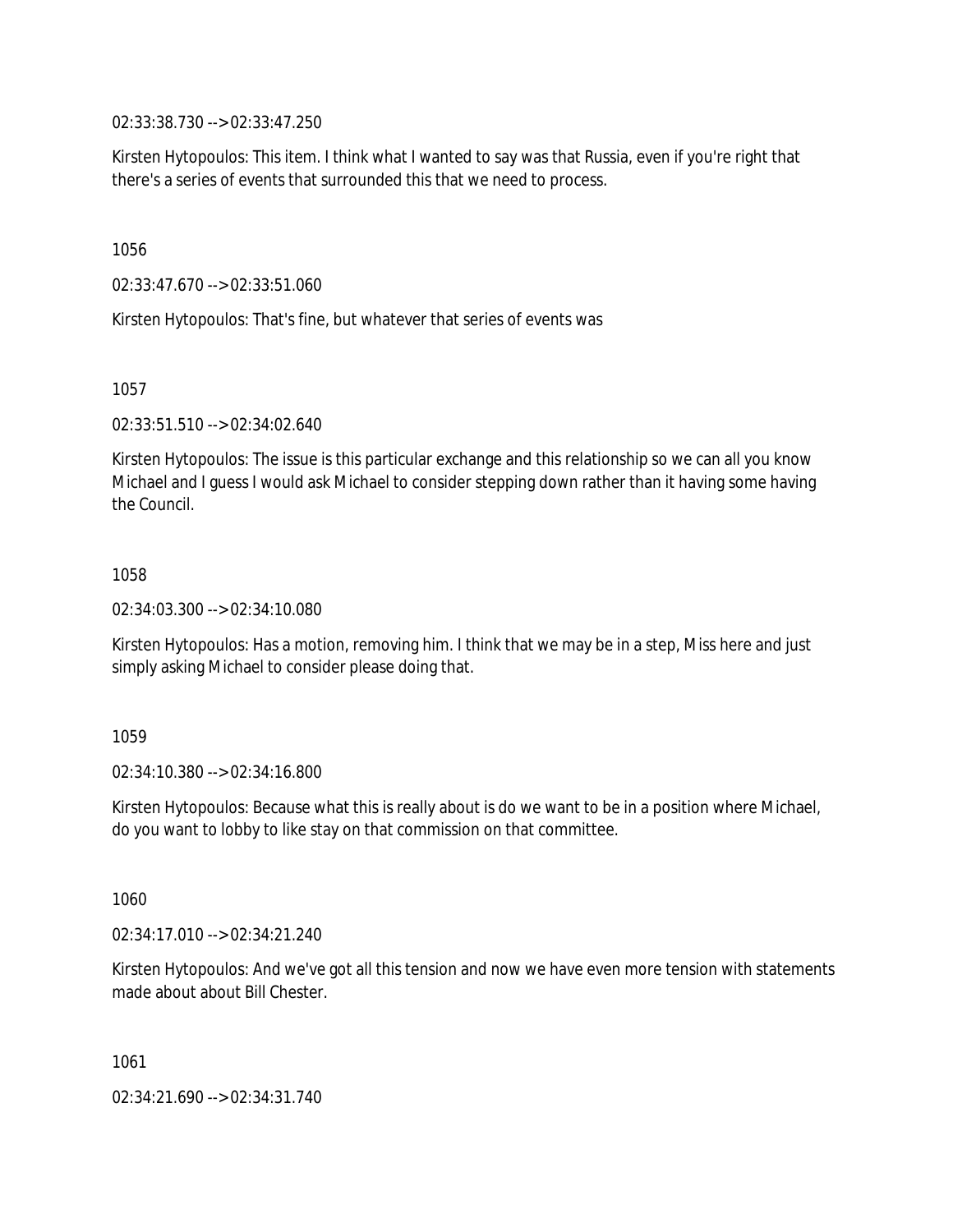Kirsten Hytopoulos: And then we're all sitting together and working like that. This isn't about let's process all the stuff that's happened, but this is about a tension that exists for whatever reason right now.

1062

02:34:32.130 --> 02:34:40.380

Kirsten Hytopoulos: Between a council member and a planet in the planning chair, and I think it's got to recognize that and appreciate that and make space for that.

1063

02:34:40.590 --> 02:34:51.870

Kirsten Hytopoulos: So I guess I'm going to ask Michael to consider, please just stepping back from this committee, even though I know it's one that matters a lot to him, because I think it's the right thing to do right now from a relationship perspective.

1064

02:34:53.880 --> 02:34:54.120

Okay.

1065

02:34:55.620 --> 02:35:00.600

Joe Deets: Remember Pollock. You had your hand up, but you dropped it, did you want to speak.

1066 02:35:04.650 --> 02:35:05.010 Joe Deets: No.

1067 02:35:05.970 --> 02:35:07.050 Michael Pollock: No, I mean,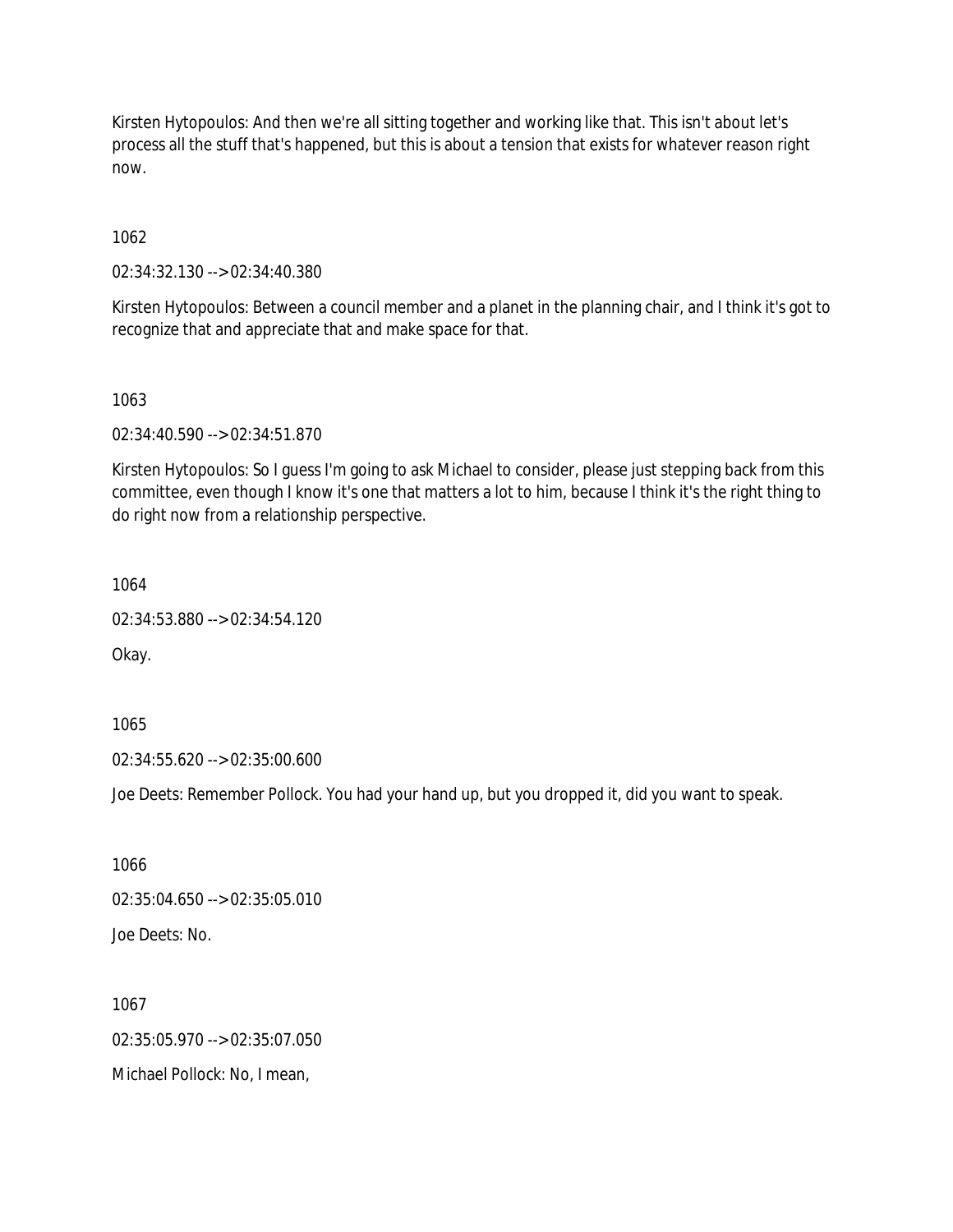02:35:07.500 --> 02:35:09.990

Michael Pollock: Other people had their hands up. Go.

1069

02:35:13.620 --> 02:35:15.120

Michael Pollock: Yeah, I'll wait.

1070

02:35:16.410 --> 02:35:16.620

Michael Pollock: Okay.

1071

02:35:16.830 --> 02:35:25.080

Joe Deets: Well, since I'm speaking at the moment. Let me just say this is all difficult it's difficult for all of us. Some of the sad things that

1072

02:35:26.100 --> 02:35:33.090

Joe Deets: Got a wish we hadn't imagined my turn will be coming up, but any case what I wanted to say is

## 1073

02:35:34.800 --> 02:35:53.160

Joe Deets: A couple pilots entitled to his opinion is concerned about what the chair of the planning commission said, but as COUNCILMEMBER Medina did point out, quite clearly, there's a. We worked really hard at defining a process when issues like this come up

1074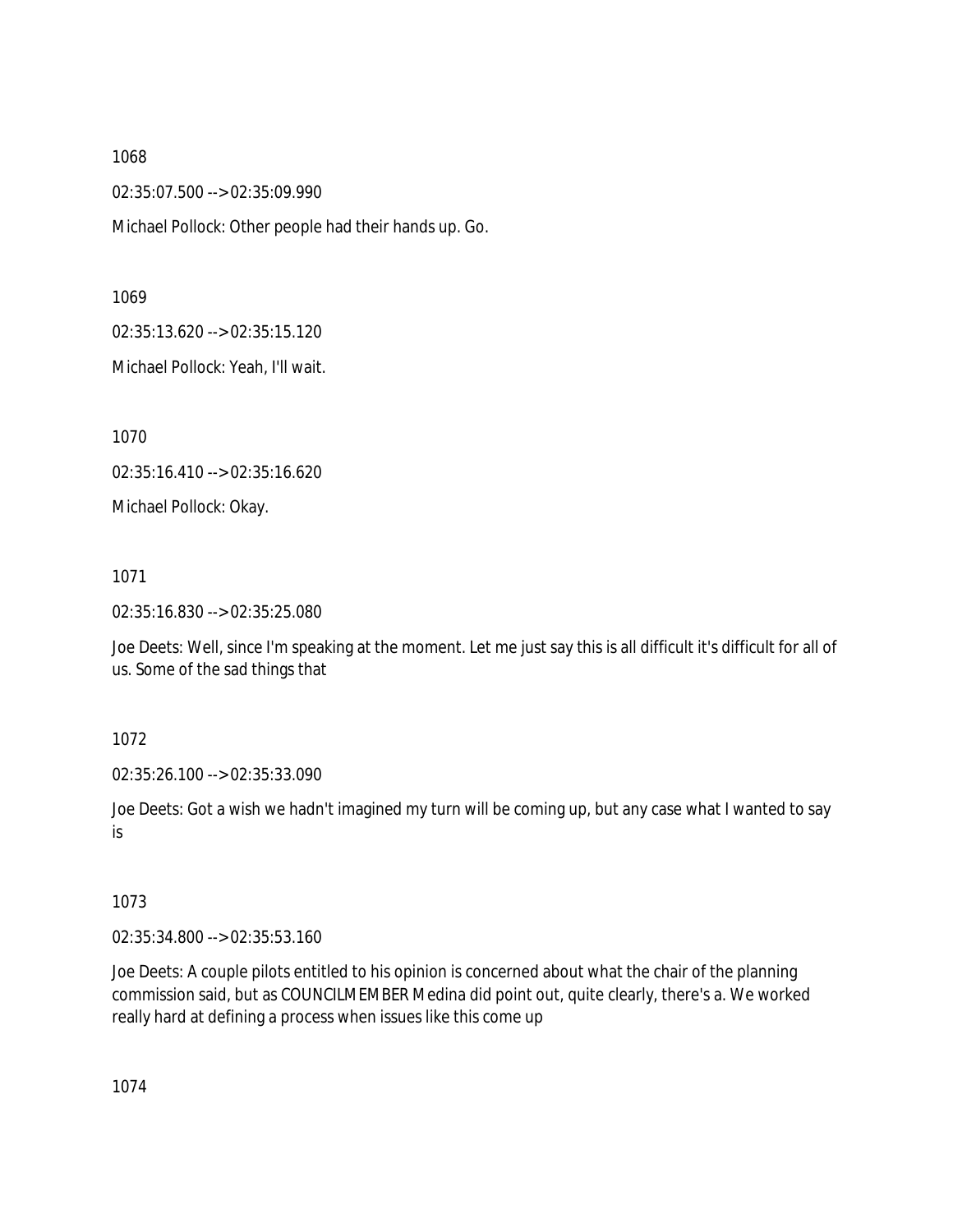02:35:54.450 --> 02:36:04.020

Joe Deets: If one of us is upset about the activities of a chair or a member of a committee that we don't unilaterally say you should step up.

1075

02:36:05.160 --> 02:36:12.120

Joe Deets: That's very clear in our process and you unfortunately come to my Republic did not follow that process.

1076

02:36:13.230 --> 02:36:31.080

Joe Deets: Now, so to me that's clear. I am uncomfortable with this quote solution, though, so I would like maybe comes from our republic. You see where the tension is here. Do you really see a way for the few staying on this working group. I just have to ask you that.

1077

02:36:37.560 --> 02:36:49.500

Michael Pollock: Yeah, I absolutely do. I certainly have worked with other groups words have been exchange and people cool off and may move forward. So I think

1078

02:36:51.240 --> 02:36:56.070

Michael Pollock: Absolutely. I've talked to Bill and I think that

1079

02:36:57.660 --> 02:37:04.230

Michael Pollock: There's many situations where there's much more difficult situations like this and people keep working together.

1080

02:37:05.490 --> 02:37:24.240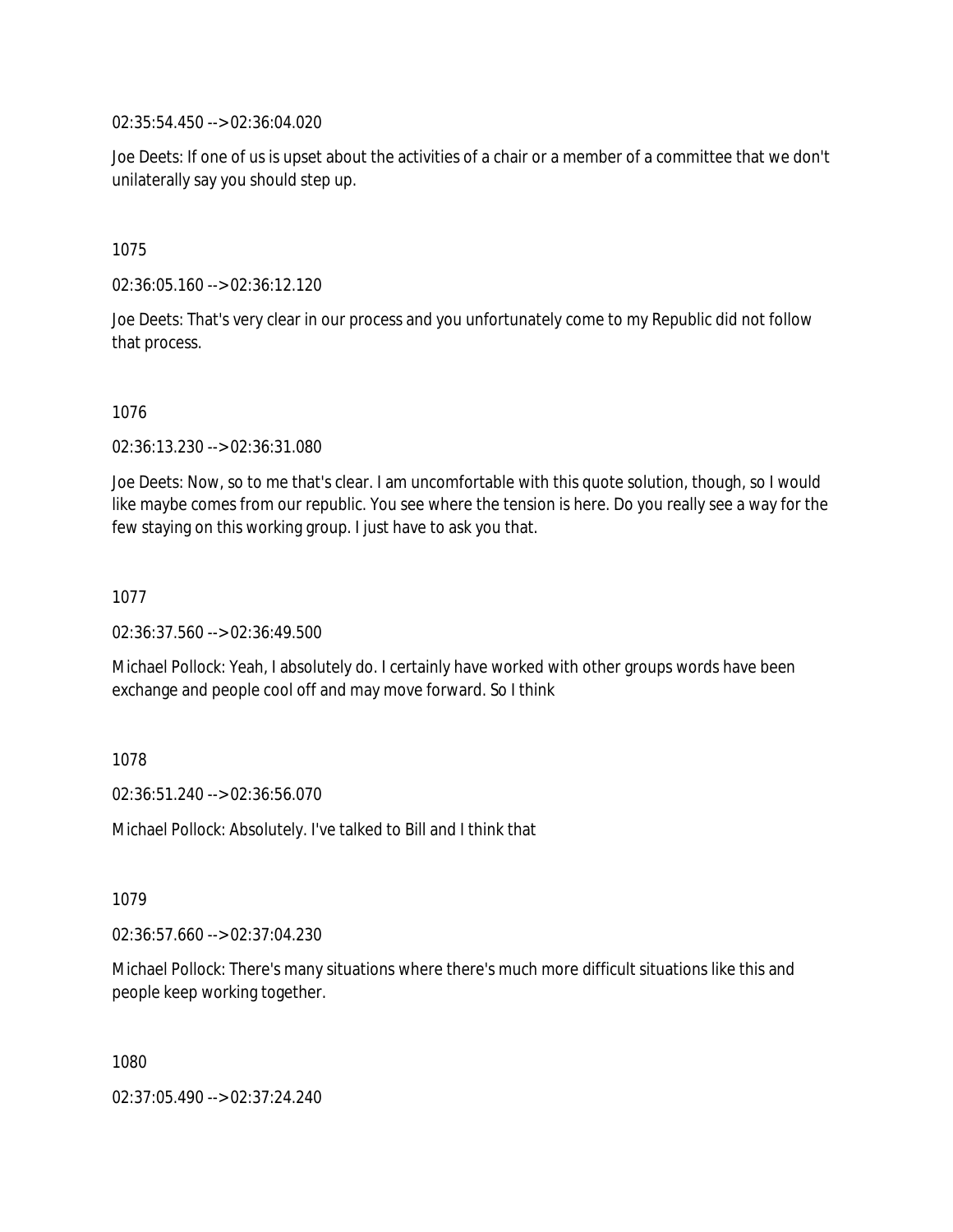Michael Pollock: You know, the key to any successful conflict or issue is to keep talking. And so I do think that by reaching up. Keep talking. And yes, we absolutely can work together. And as far as the next step. I think that the thing to do would be

1081

02:37:25.860 --> 02:37:35.160

Michael Pollock: To have a meeting and offline meeting. And that's what our roles call for in terms of a situation like this, and I think having the liaison.

1082

02:37:36.510 --> 02:37:44.730

Michael Pollock: Me and talk and see if we could work through this. So before resulted resorting to I think the sort of the most drastic step we can take

1083

02:37:45.330 --> 02:37:55.890

Michael Pollock: As. Um, let's see if we can work offline and come up with a resolution and see if we can agree that we can have differences of opinion.

1084

02:37:56.370 --> 02:38:11.160

Michael Pollock: And continue to work together. So that would be my suggestion. That's, I think, what the the reasonable step would be on this and if that camp. If we can't reach resolution there then then let's talk about

1085

02:38:12.600 --> 02:38:14.700

Michael Pollock: What has been suggested

1086

02:38:15.720 --> 02:38:15.930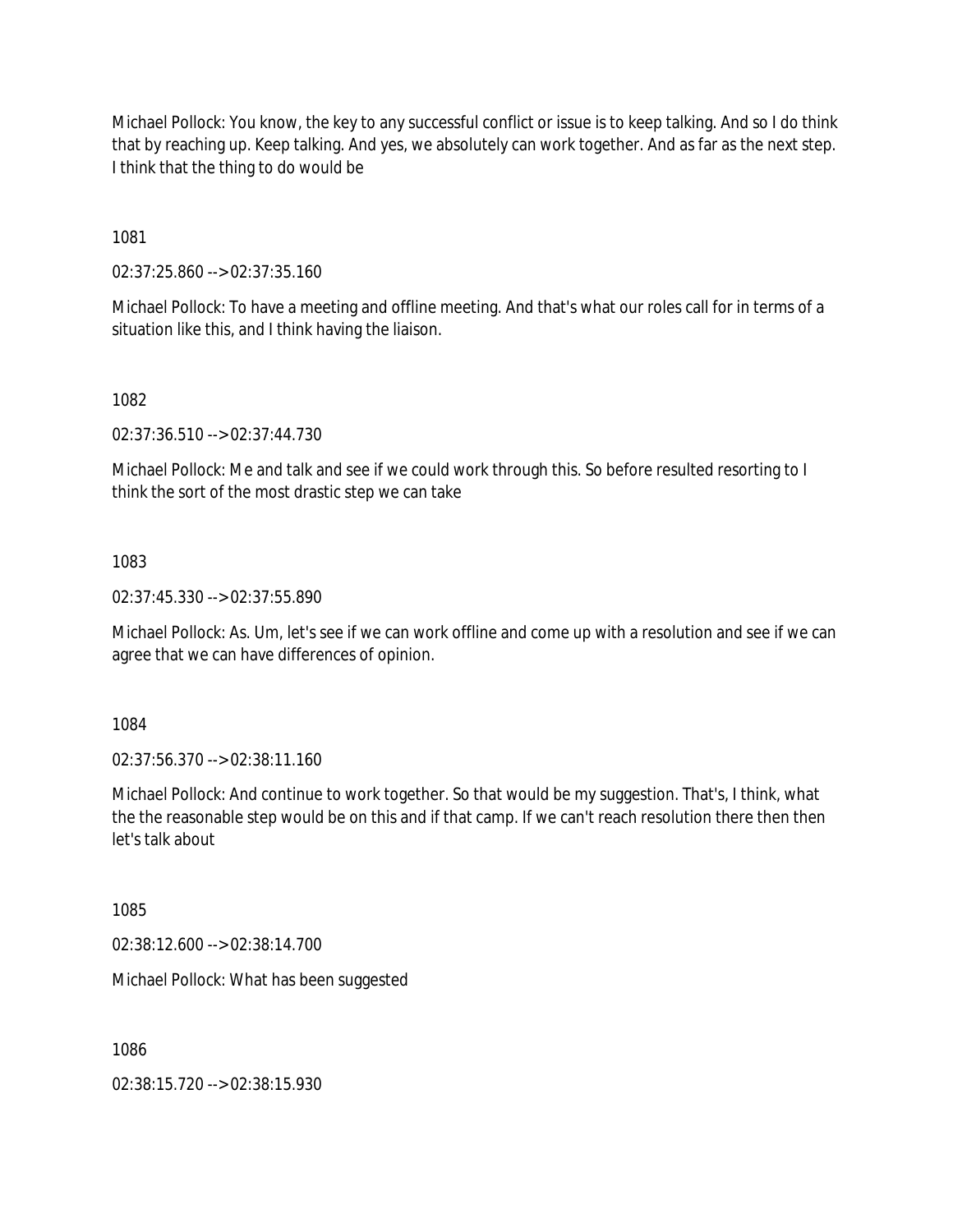Michael Pollock: Okay.

1087

02:38:16.110 --> 02:38:17.790

Joe Deets: Can I just, I'm sorry to interject.

## 1088

02:38:18.420 --> 02:38:26.760

Joe Deets: Okay, can you just going back to ask you a question. If you had to do this over again, would you do anything different.

1089

02:38:28.830 --> 02:38:30.840

Michael Pollock: Um, yes, absolutely.

1090

02:38:32.220 --> 02:38:33.330

Michael Pollock: Absolutely I would have

1091

02:38:34.980 --> 02:38:37.710

Michael Pollock: Yes. When do you want to know what are they just asking.

## 1092

02:38:37.800 --> 02:38:40.440

Joe Deets: Well I, I, the floor is yours. So I mean, ran with it.

# 1093

02:38:41.340 --> 02:38:44.670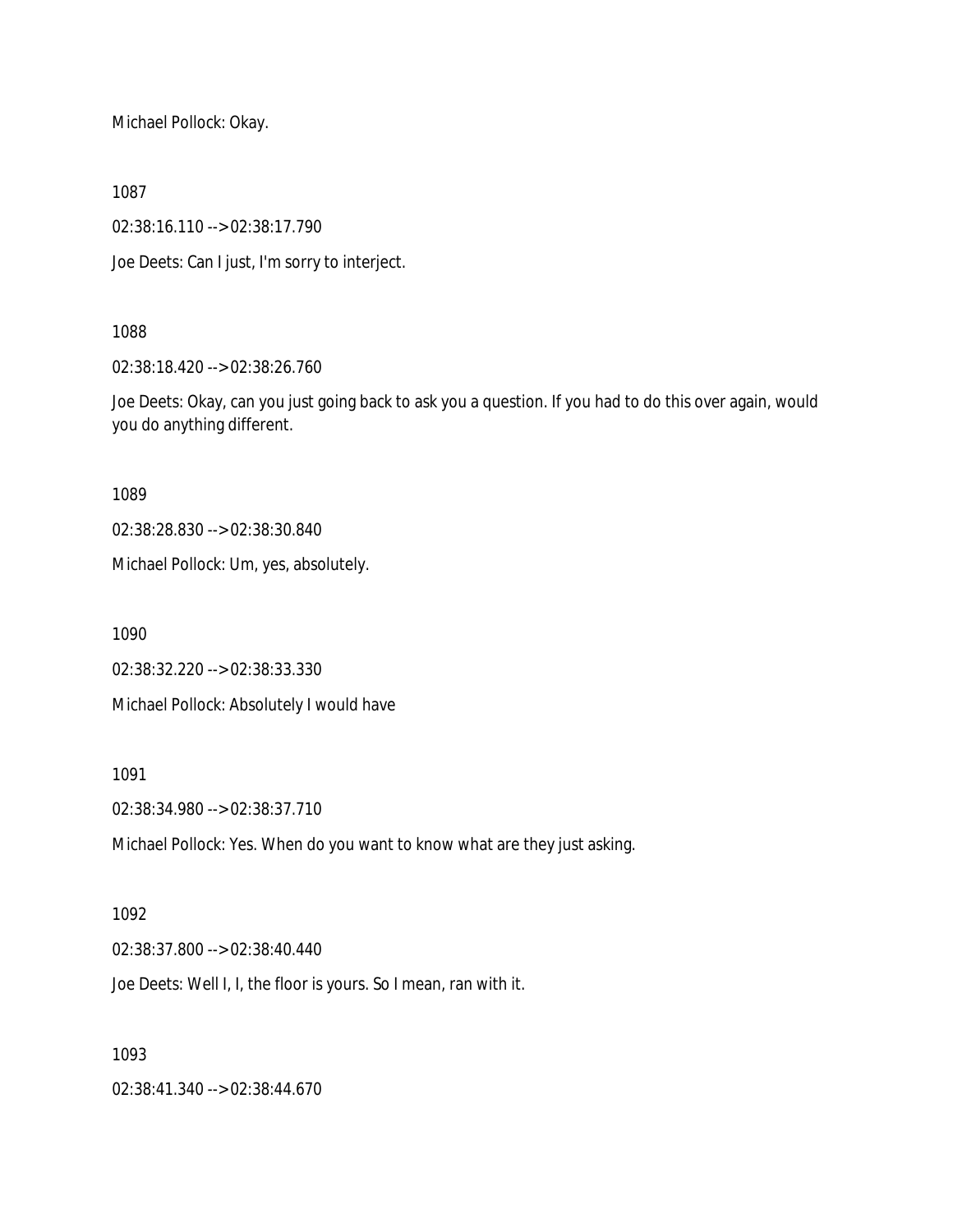Michael Pollock: Well, I think that the the issue.

1094

02:38:46.050 --> 02:38:46.590

Michael Pollock: Yeah, we

1095

02:38:48.360 --> 02:38:56.940

Michael Pollock: Share and I had a conversation and there were some of some of my comments were in that regard. I mean, was about. It was about it. This was a racial on

1096

02:38:59.040 --> 02:39:13.980

Michael Pollock: Related to raise equity. And so some of my comments where that sort of mixing the two together and the written comments that I have. We're mixing the two together. And what I would do, and what I suggest all of us do.

1097

02:39:15.180 --> 02:39:26.610

Michael Pollock: Is that if we do have an issue is to reach out to the person and have a conversation with them and really reach you know let them express it verbally to them and have it in a way that

1098

02:39:28.230 --> 02:39:37.230

Michael Pollock: You know, try to resolve the conversation, try to resolve the issue through communication and and sometimes you know it's not the best way to communicate.

1099

02:39:38.550 --> 02:39:57.090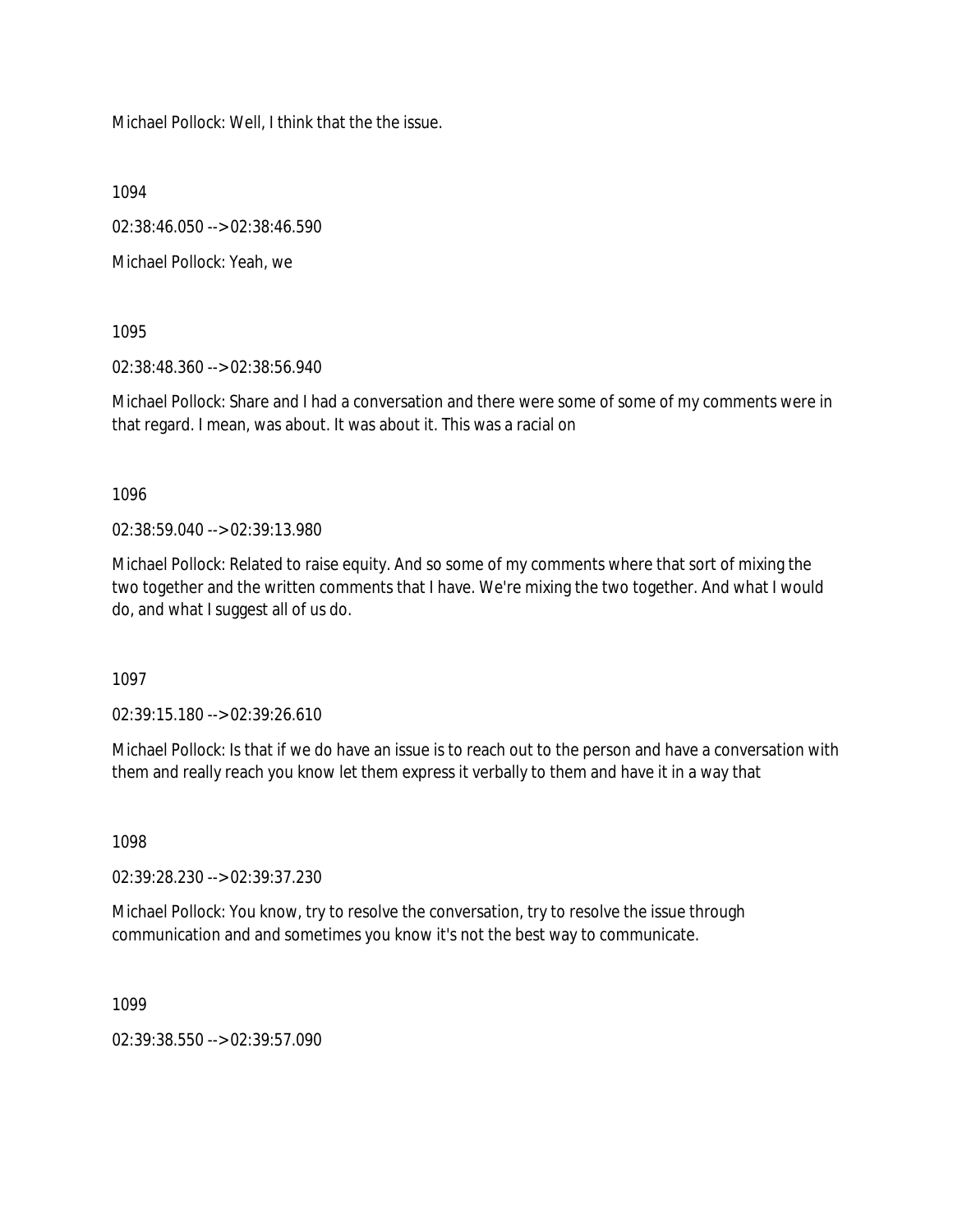Michael Pollock: And one on one is always fast, but we can't do that because of covert so at least a phone call. That's, that's what I would say what I would do different and give you know have the have the back and forth and be able to discuss the issue and rather than simply put it out in

1100

02:39:59.220 --> 02:40:02.610

Michael Pollock: Kind of haven't gone away with dead so sorry. Yes, absolutely. Definitely.

1101

02:40:03.540 --> 02:40:12.000

Joe Deets: Okay, thank you. I'm, uh, I'm prepared to just, I know there's a study session, but should we just move forward to up or down vote.

1102

02:40:13.380 --> 02:40:14.760

Joe Deets: Get this out of the way, folks.

1103

02:40:16.560 --> 02:40:21.840

Joe Deets: Do a few. Great. Anyone else want to speak because we do need to move forward.

1104

02:40:24.120 --> 02:40:25.260 Joe Deets: COUNCILMEMBER NASA

1105 02:40:30.180 --> 02:40:30.480 Joe Deets: I

1106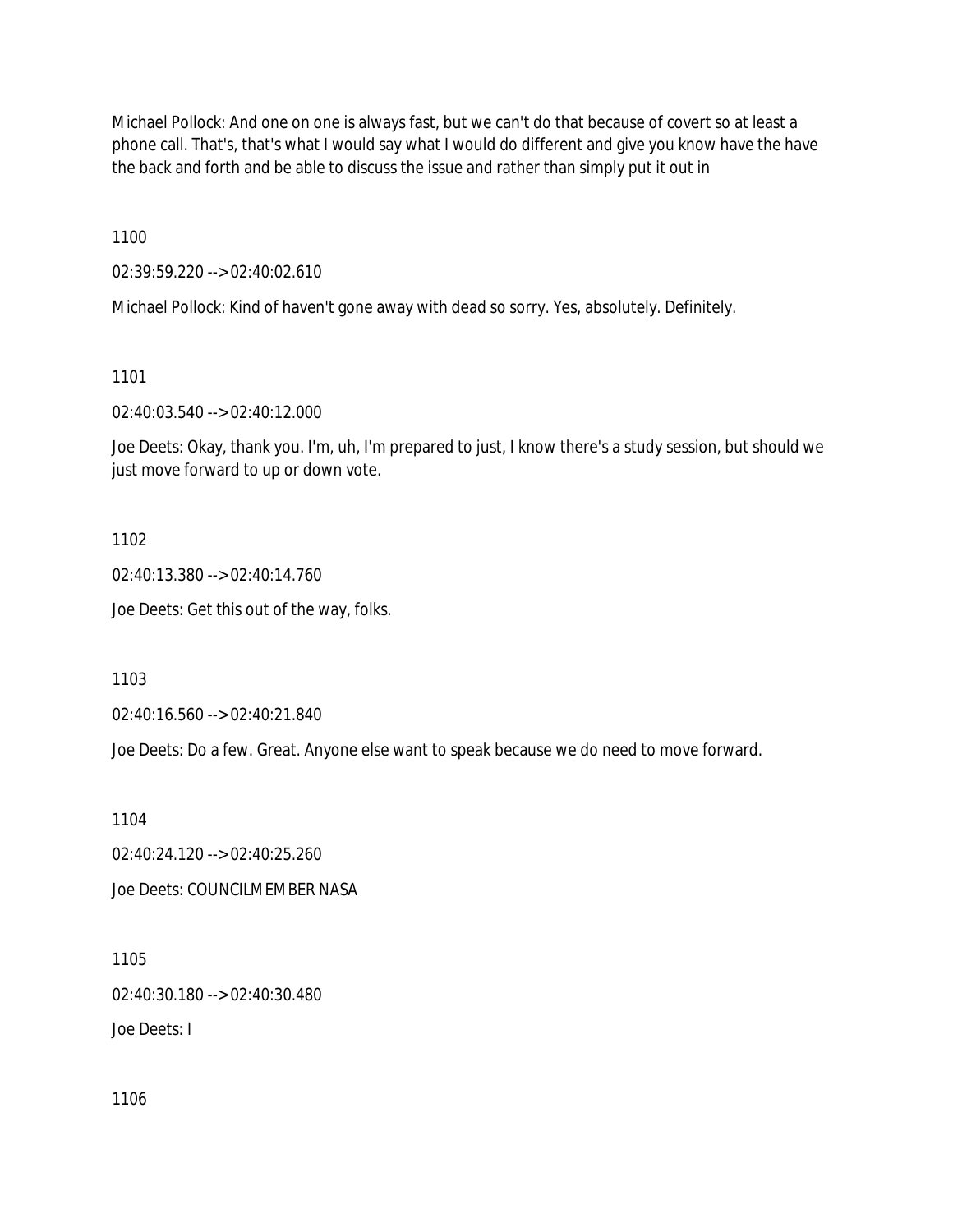02:40:34.500 --> 02:40:42.360

Rasham Nassar: I click the lower hand button, thinking it was the microphone button. I just wanted to thank you for your comments. Councilmember deeds, I think, um,

1107

02:40:43.530 --> 02:40:51.960

Rasham Nassar: You know, related to the events of the of the past couple of weeks. Um, one thing that I've learned. And I think a lot of us have learned is that we have a lot to learn.

1108

02:40:53.580 --> 02:41:02.010

Rasham Nassar: It was difficult. I know for for a lot of us. I've spoken to some of you on the phone about that difficulty and I've spoken with members of the public about that difficulty.

1109

02:41:03.120 --> 02:41:16.860

Rasham Nassar: When I read literature related to systemic racism. When I read literature related to restorative justice. It's more akin to the proposal that COUNCILMEMBER Dietz suggested, which is reconciliation.

1110

 $02.41.18.120 - 02.41.24.540$ 

Rasham Nassar: Rather than punitive and punishing we move towards a model that supports is supportive

1111

02:41:26.190 --> 02:41:30.060

Rasham Nassar: Of reconciliation and rehabilitation and mending

1112

02:41:31.110 --> 02:41:35.670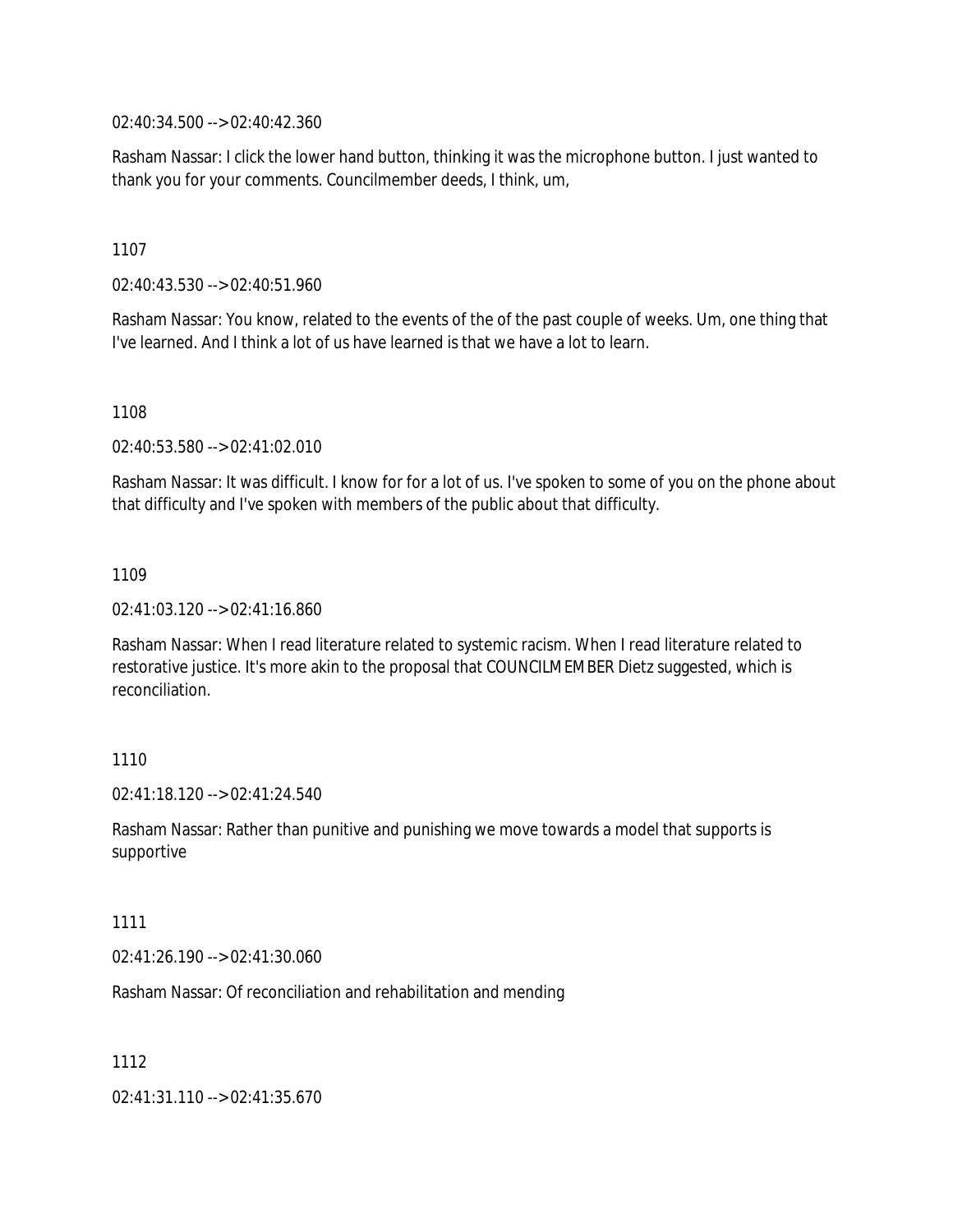Rasham Nassar: broken relationships and wounds that have formed as a result of difficult debates.

# 1113

02:41:36.210 --> 02:41:45.900

Rasham Nassar: And in fact, the Council so agreed with that new paradigm shifting approach to solving dispute is that we baked it into our ethics program.

# 1114

02:41:46.560 --> 02:41:52.740

Rasham Nassar: Restorative justice is the framework for how we now have agreed as a council to handle Article one or code of conduct complaints.

# 1115

 $02.41.53.460 -> 02.42.11.760$ 

Rasham Nassar: It's a method that is inspired by the realization that it's better to work in a way that brings people together rather than create further division in our community in our council and on our committees, so I'm prepared to move on. And thank you again, Deputy Mayor deets. Well,

1116

02:42:12.870 --> 02:42:27.780

Joe Deets: Um, anyway. I had. I'm not even sure if we have emotion, by the way. So I'll just leave that that we're talking about doing something but nothing's actually been presented so I'll just throw that out. Councilmember

1117

02:42:29.340 --> 02:42:32.940

Joe Deets: Medina. I'm not sure who's that Mayor, I'll give it to the mayor.

1118

02:42:34.710 --> 02:42:36.540

Leslie Schneider: Thank you. I'm so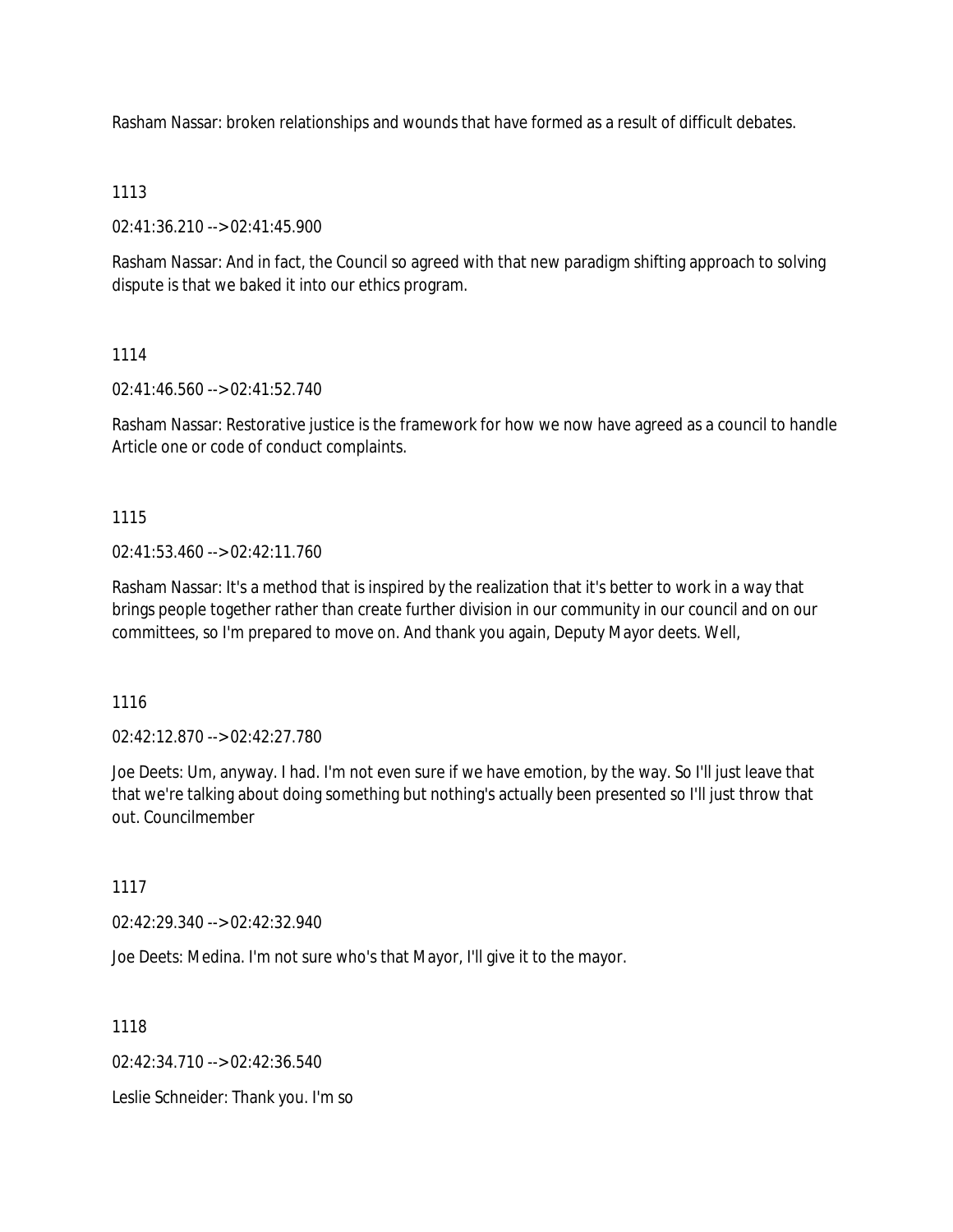02:42:38.100 --> 02:42:53.670

Leslie Schneider: Deputy Mayor like the direction that you're that you're going on this. The, the part that's missing for me is that I thought you asked a very good question of COUNCILMEMBER Pollock, but I didn't hear any any real apology in his response and

1120

02:42:54.780 --> 02:43:05.190

Leslie Schneider: So I think that, you know, sort of restoring the relationship is great, but I guess we need to see sort of an inclination to want to restore that

# 1121

02:43:06.210 --> 02:43:14.460

Leslie Schneider: That relationship. I'm just going to go back to his words he you know he says in the email. I'm not going to rush to judgment.

# 1122

02:43:16.020 --> 02:43:21.750

Leslie Schneider: Without a thorough review of your comments. But then he follows that with please know that I left that meeting discouraged.

1123 02:43:22.140 --> 02:43:22.740 When a border.

1124 02:43:24.900 --> 02:43:26.040 Rasham Nassar: Calling the point of border and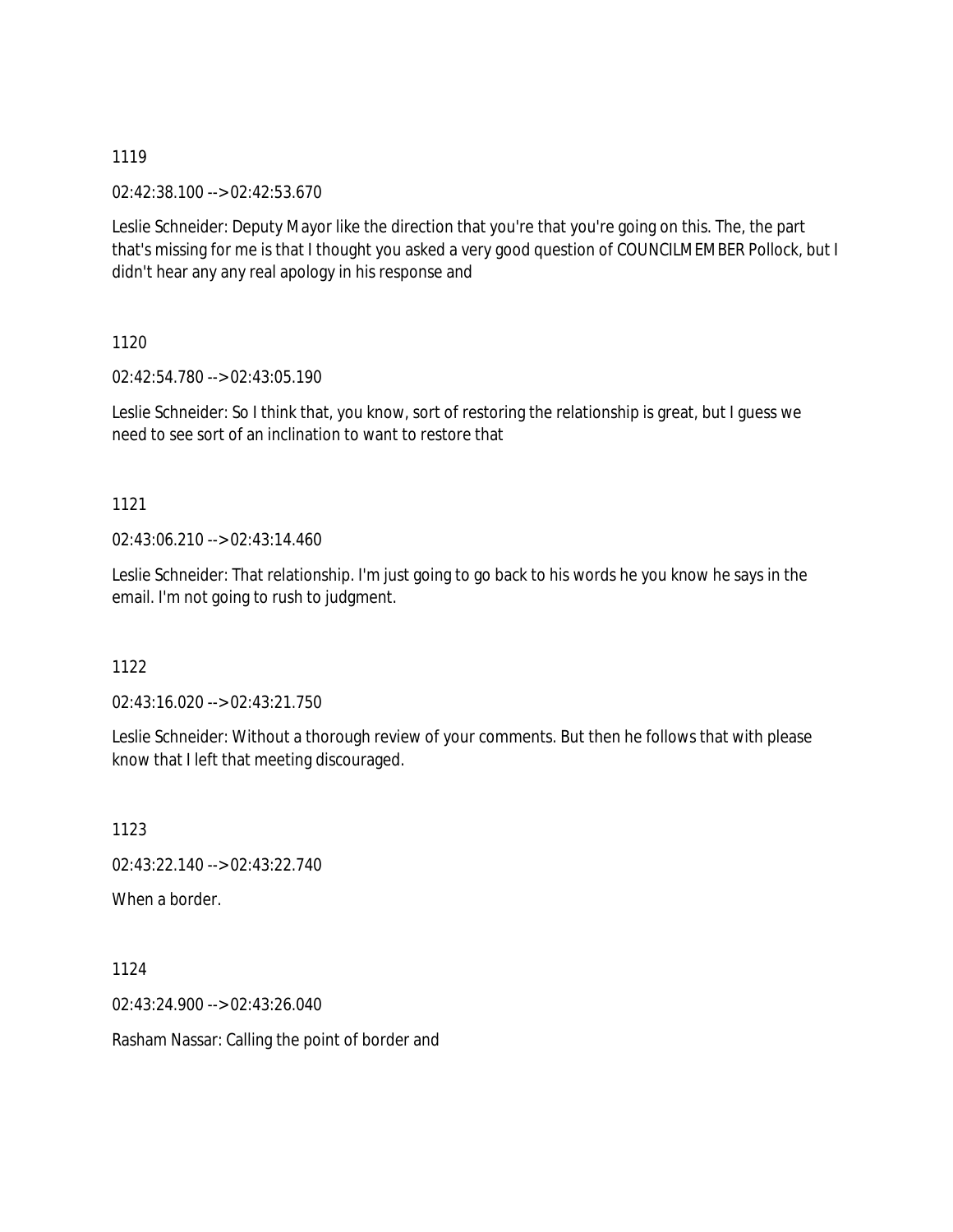02:43:29.730 --> 02:43:31.440

Joe Deets: And what's the point of order, about

1126

02:43:32.490 --> 02:43:46.980

Rasham Nassar: I'm hearing that this debate is is trending close to ad hominem attacks attack on the assuming the intent and motivations of COUNCILMEMBER Pollock when he wrote the letter, rather than acknowledging that he's already addressed the

1127

02:43:48.300 --> 02:43:49.230

Rasham Nassar: Offering at that letter.

1128

02:43:51.390 --> 02:43:51.720

Okay.

1129

02:43:52.920 --> 02:43:59.310

Joe Deets: I would ask folks, we want to steer this from getting any worse than what we've seen before in our discussion so

1130

02:43:59.370 --> 02:44:00.420

Sue Wilmot: That if

1131

02:44:00.480 --> 02:44:08.820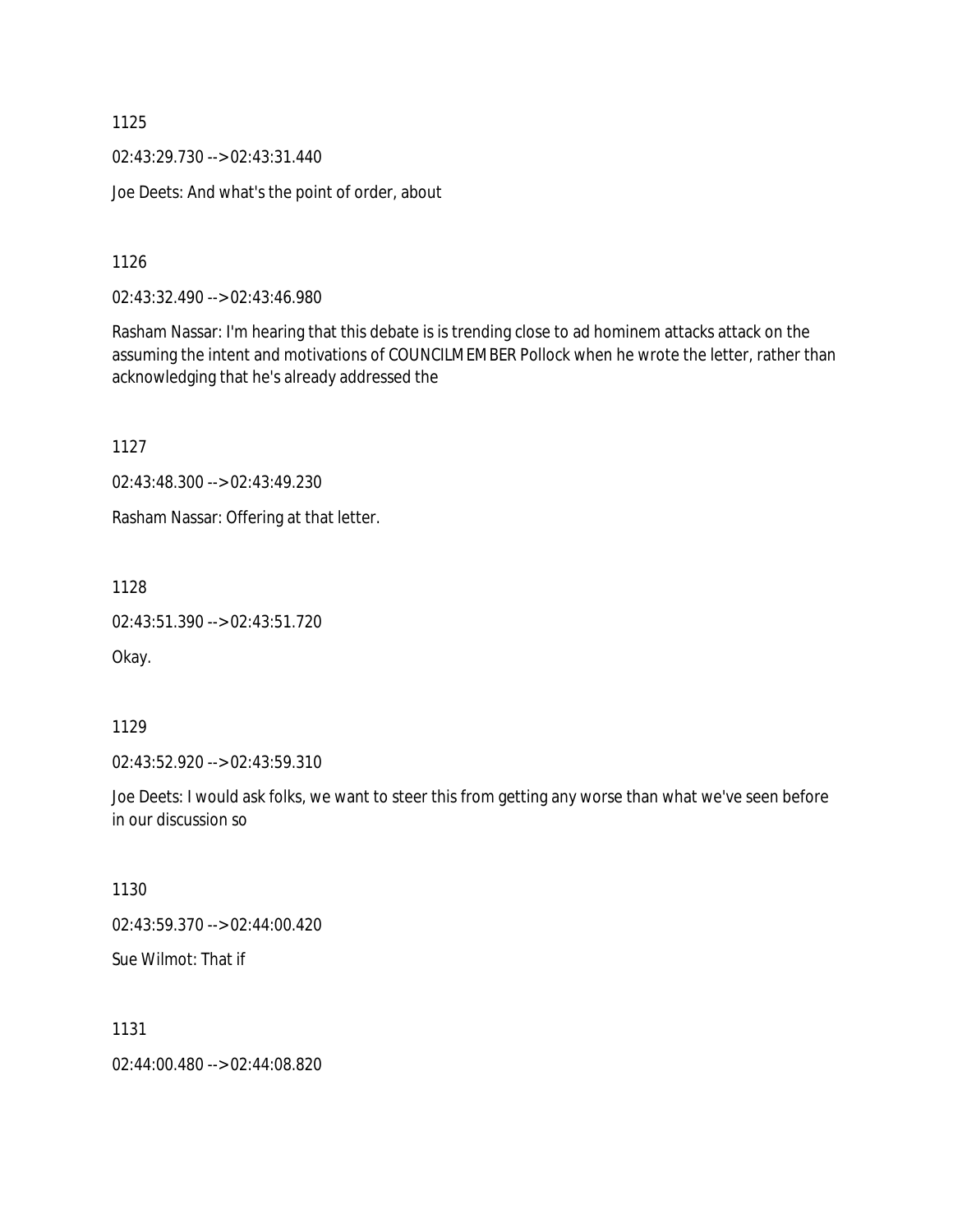Joe Deets: Unless we have anything to add, then we can put it to about. Let's see. So, I'm sorry. Mayor, you were, you were speaking. Go ahead. Continue.

1132

02:44:13.710 --> 02:44:15.090

Sue Wilmot: There is more to add

1133

02:44:15.870 --> 02:44:18.150

Leslie Schneider: COUNCILMEMBER Pollock apparently

1134

02:44:19.290 --> 02:44:30.270

Leslie Schneider: I got a phone call from Bill Chester saying that COUNCILMEMBER Pollock had call to apologize but then he went on to you know make his points and council member and

1135

02:44:31.140 --> 02:44:45.780

Leslie Schneider: And Bill Chester said, look, I got very uncomfortable with that my told him a number of times that I wasn't comfortable having that conversation. So apparently there was a reaching out, but it didn't go well. And so anyway, I don't care how we resolve this.

1136

02:44:46.980 --> 02:44:51.780

Leslie Schneider: That we can have an up or down vote, I would prefer to see this taken offline.

1137

02:44:52.920 --> 02:44:55.050

Leslie Schneider: But you know, I need to see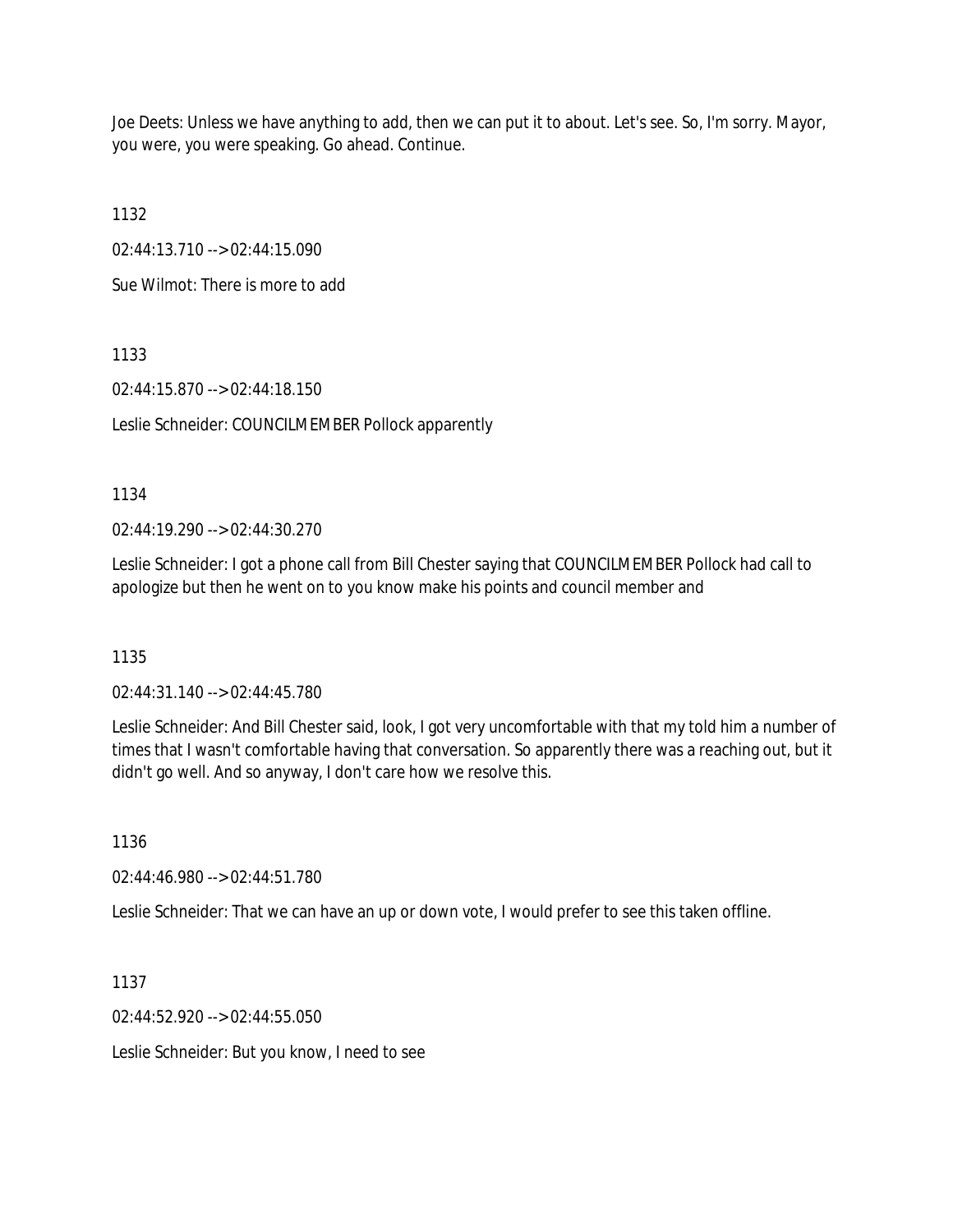02:44:58.530 --> 02:45:16.170

Leslie Schneider: If there is a real interest on the part of council member pollick to mend this relationship then I'm good to go that direction. I don't need to put emotion on the floor to remove him, but I need some sort of assurance that that there's going to be a real attempt to do that.

1139

02:45:16.770 --> 02:45:25.950

Michael Pollock: Okay, well I'm sorry councilman Deputy Mayor that was direct question to me. So I forgive me for interjecting here. But

1140

02:45:28.200 --> 02:45:47.130

Michael Pollock: Madam air. Absolutely. I mean, I do not want you to have any doubt that this relationship with the with the Planning Commission as a whole and with the planning chair is is vital, not, not just to me personally, but to to the whole counsel and how we represent ourselves.

1141

02:45:48.480 --> 02:45:49.320

Michael Pollock: You know I

1142

02:45:51.030 --> 02:46:00.210

Michael Pollock: I'm not sure exactly what you want to hear from me but I absolutely value the relationship. I think it's horrible. The way that the whole

1143

02:46:00.690 --> 02:46:08.280

Michael Pollock: Thing unfolding, I realized I played a part in that. And, and I am apologetic for that. So I

1144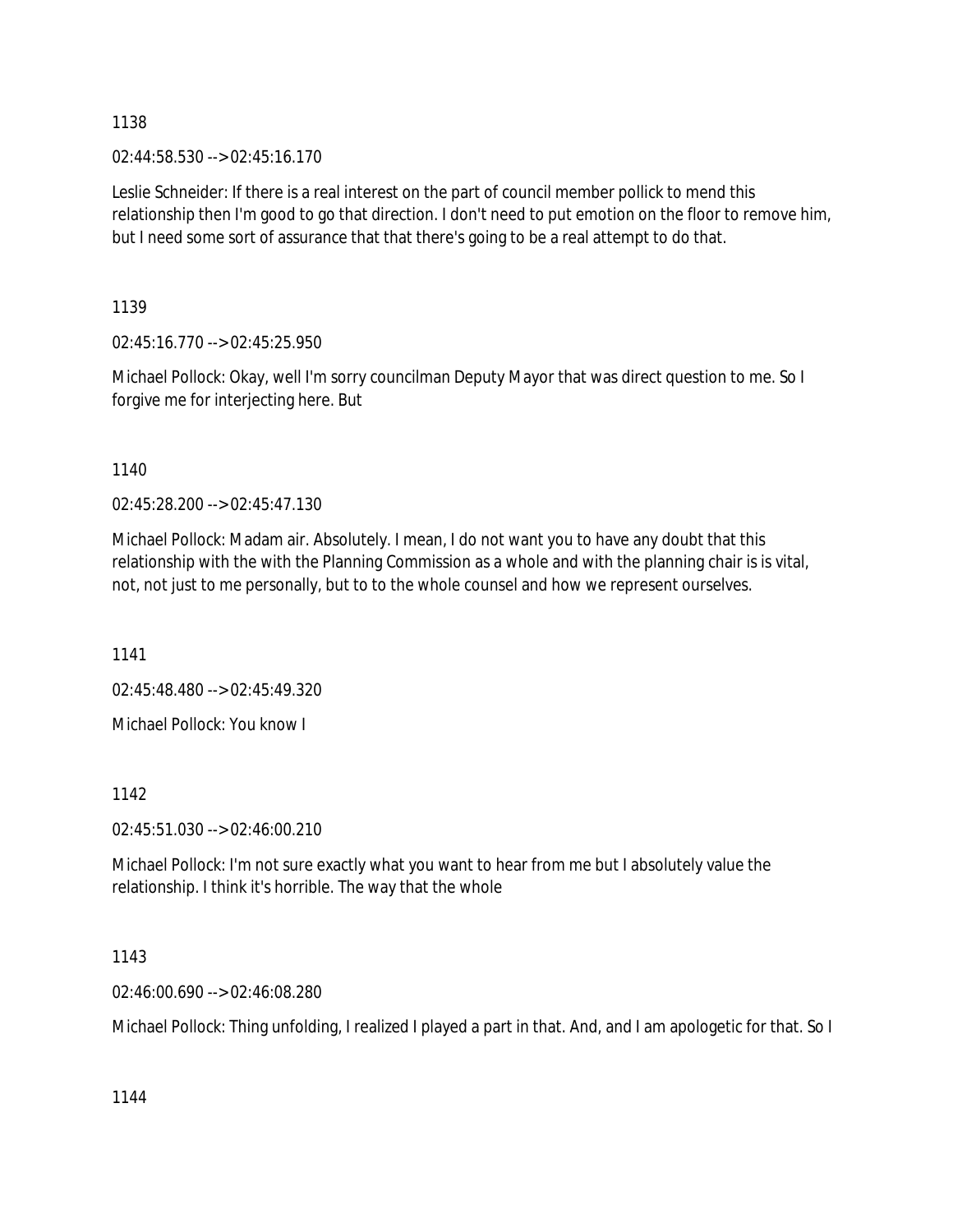02:46:09.690 --> 02:46:18.630

Michael Pollock: Mean I helped me out here. What do you want to hear because I will tell you from the bottom of my heart, I am very

1145

02:46:21.120 --> 02:46:35.580

Michael Pollock: I guess. Sorry for the way this unfolded and the way my words were interpreted and the way that it was it was taken by by Bill so I you know to

1146

02:46:37.200 --> 02:46:38.040

Michael Pollock: To say

1147

02:46:40.710 --> 02:46:49.290

Michael Pollock: I don't know what you're looking for here i wanted i want to talk to Bill, I want to, I want to talk to him and and have an understanding

1148

02:46:50.490 --> 02:46:56.220

Michael Pollock: Of what transpired. What I was trying to convey what the concerns were other constituents.

1149

02:46:57.420 --> 02:47:05.730

Michael Pollock: So yes, I am. I'm extremely sorry about the way it unfolded and the part that I played in that so

1150

02:47:07.500 --> 02:47:08.610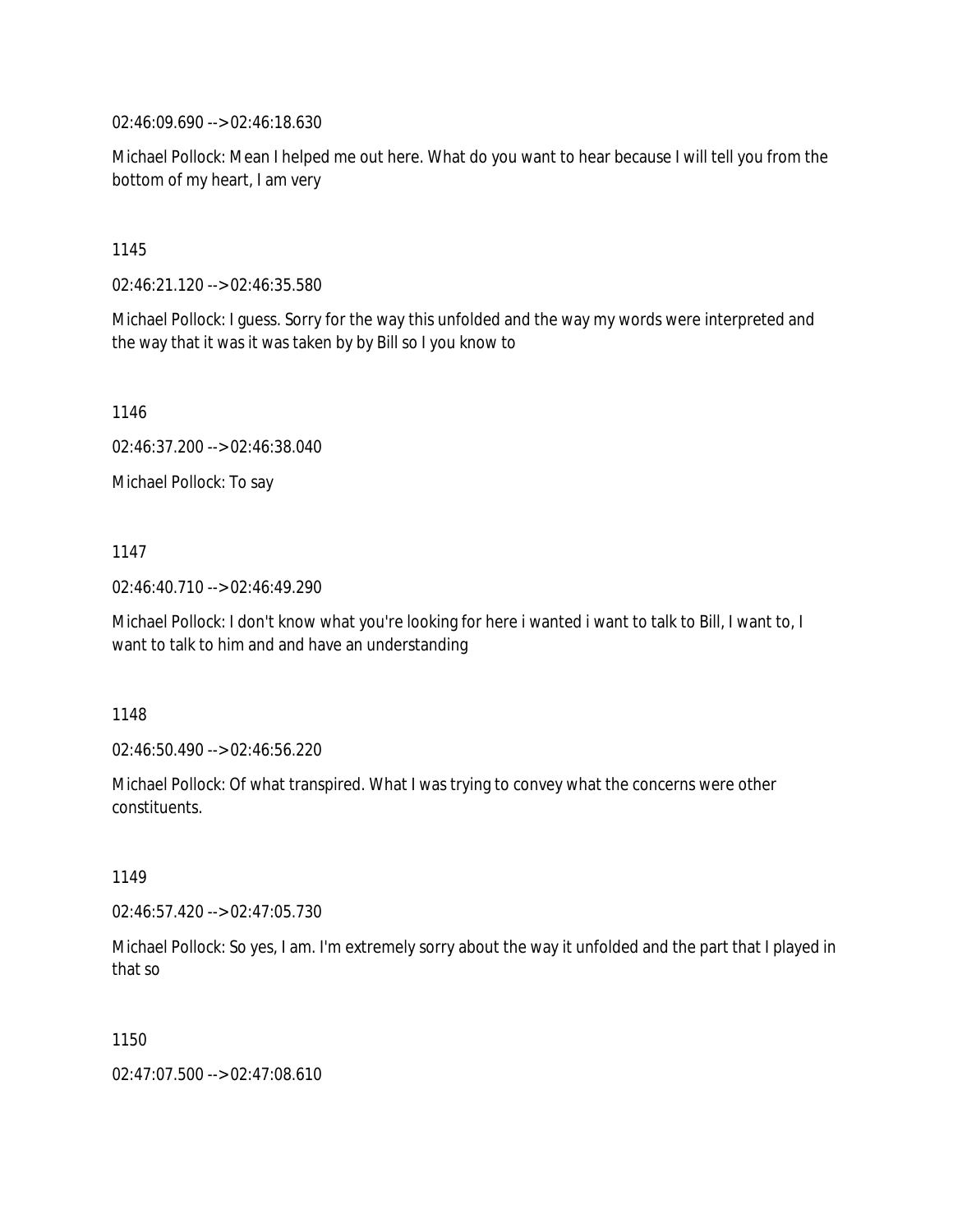Michael Pollock: Help me out here. What are you

1151 02:47:08.640 --> 02:47:09.030 Putting

1152 02:47:10.560 --> 02:47:11.040 Leslie Schneider: You out

1153

02:47:12.330 --> 02:47:16.770

Leslie Schneider: You just said that you were apologetic for the way your words were interpreted

1154

02:47:17.040 --> 02:47:25.800

Leslie Schneider: And your words war that you're wondering whether the community is really best served by having you on the Commission, it might be time for you to take a break from public service.

1155

02:47:26.160 --> 02:47:39.660

Leslie Schneider: So how would anyone interpret those words and you are have not yet expressed any apology for those words. So I don't know how you want to frame them. But those are very clear direct words.

1156

02:47:40.110 --> 02:48:03.960

Michael Pollock: Okay, I'm sorry for those words that were poorly phrase, and I apologize for them. I apologize to you, Mayor I APOLOGIZE TO TWO MORE IMPORTANTLY, THE CHAIR if we'd had a conversation, those would not have been the words I use, but I am truly apologetic for specific words.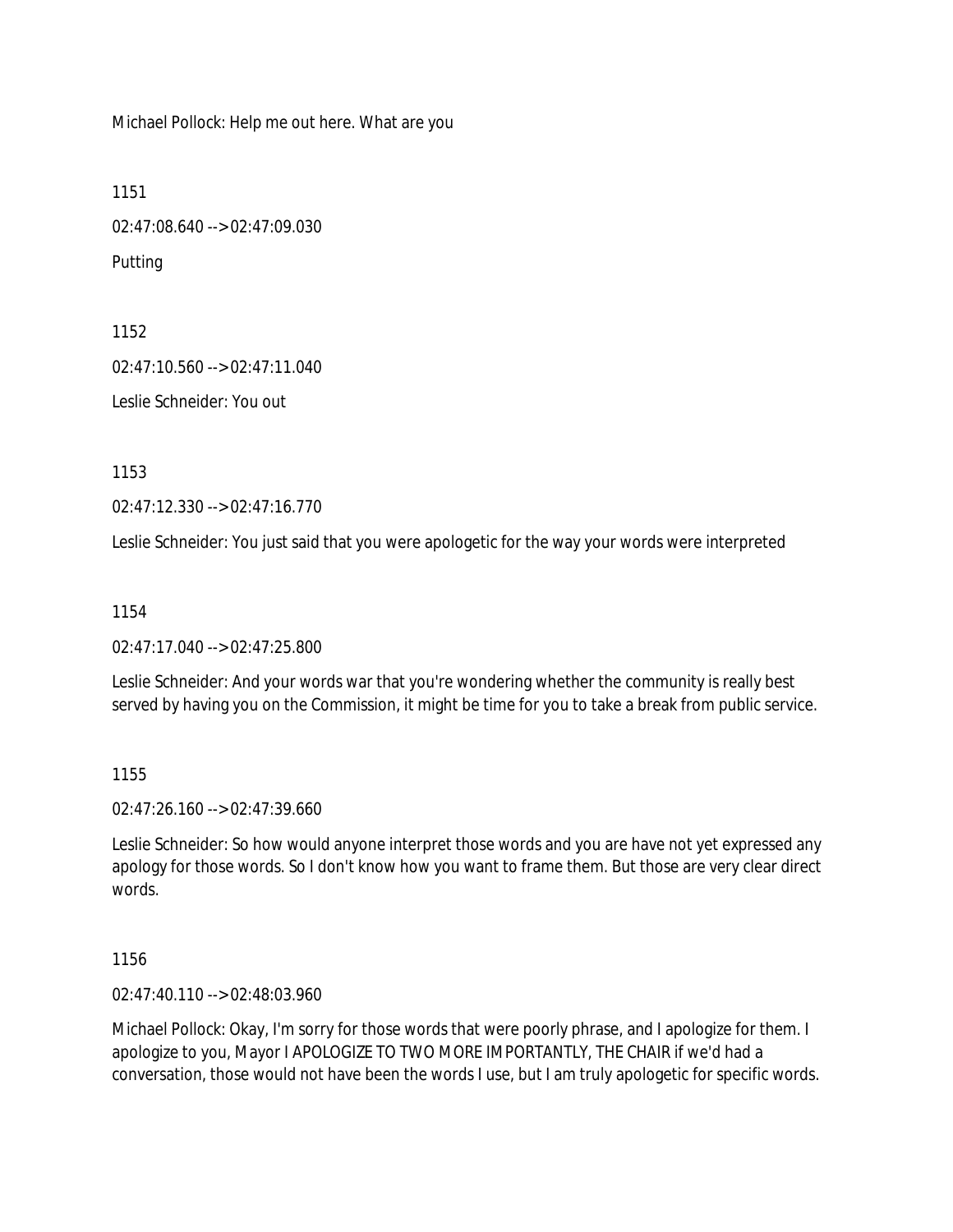02:48:05.430 --> 02:48:10.740

Leslie Schneider: And that sounded like a sincere apology and I think it's a good start to what could come next all or my hand.

1158

02:48:11.370 --> 02:48:11.760

Michael Pollock: Okay.

1159

02:48:11.910 --> 02:48:14.130

Joe Deets: Thank you. Um. Councilmember high topless.

1160

02:48:15.480 --> 02:48:23.580

Kirsten Hytopoulos: So how about this the only way for there to be any sort of a mediated conversation or healing conversations for both parties to voluntarily.

1161

02:48:24.000 --> 02:48:34.020

Kirsten Hytopoulos: Come to that. Right. So what if we take this online, offline and we give Bill the opportunity to participate in the conversation, I would be happy. I think you mentioned Michael Symon having the liaison there, I think.

1162

02:48:34.380 --> 02:48:39.960

Kirsten Hytopoulos: He does. I'm sure would want to have a third party there, I would be happy to facilitate that conversation participate in it.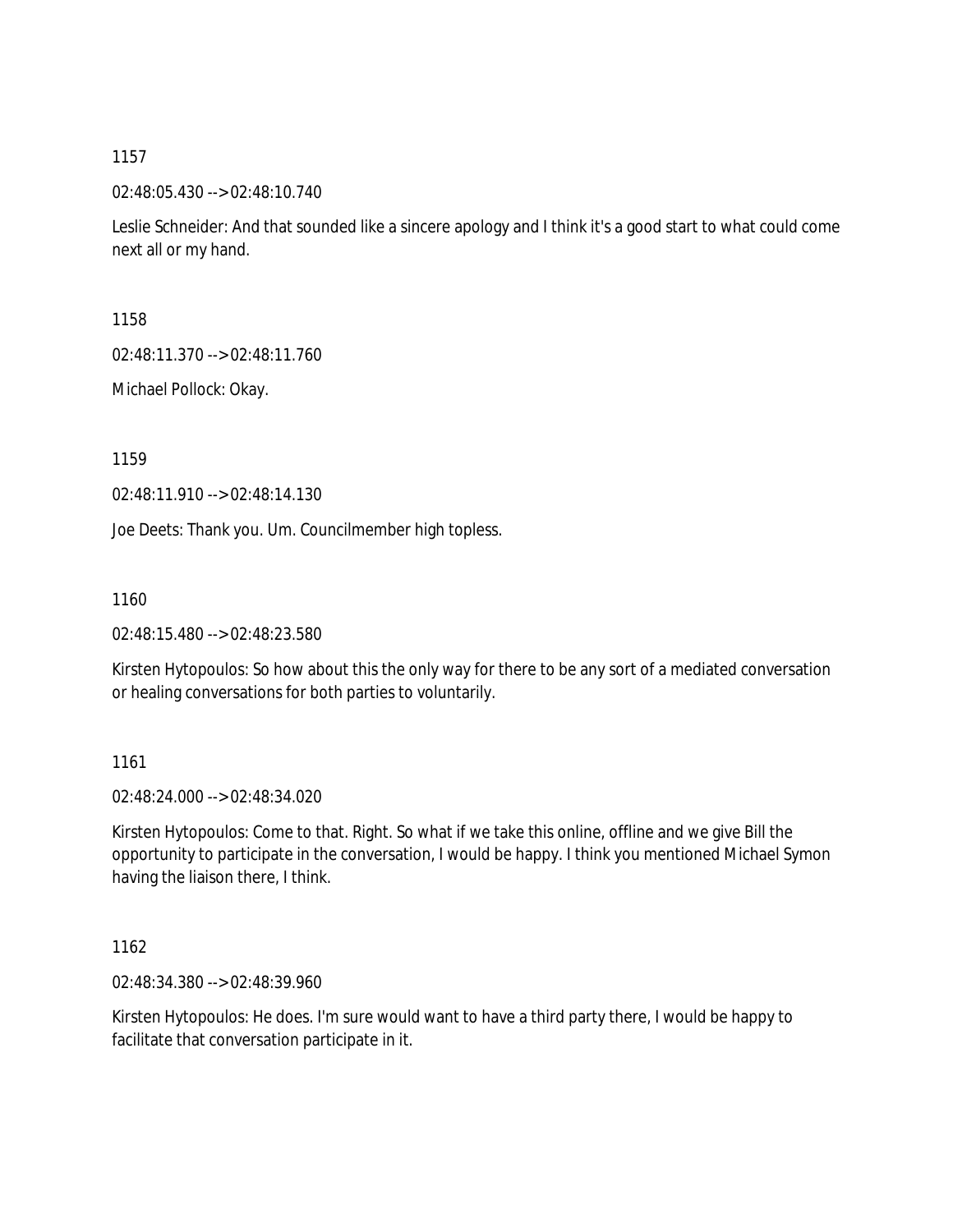02:48:41.070 --> 02:48:41.970

Kirsten Hytopoulos: If both of you are

1164

02:48:42.180 --> 02:48:50.310

Kirsten Hytopoulos: Doing that voluntarily if Bill for some reason if Bill says, I don't want to. We can talk, we can go from there. But if it's something we can talk about and

1165

02:48:52.050 --> 02:48:53.100

Kirsten Hytopoulos: And and i think

1166

02:48:54.540 --> 02:49:00.060

Kirsten Hytopoulos: Yeah. Does that make sense. I hate to put them on the spot, but it sounds like that's where we're headed. And hopefully you'll feel

1167

02:49:00.300 --> 02:49:11.010

Kirsten Hytopoulos: I guess what I wanted to point out was just that there is a power differential here between Council members and volunteers, and that's what we need to recognize and that's kind of a part of this. And I think just in defensive of the council members who've come

1168

02:49:11.010 --> 02:49:12.030

Kirsten Hytopoulos: Forward to talk about

1169

02:49:12.450 --> 02:49:25.470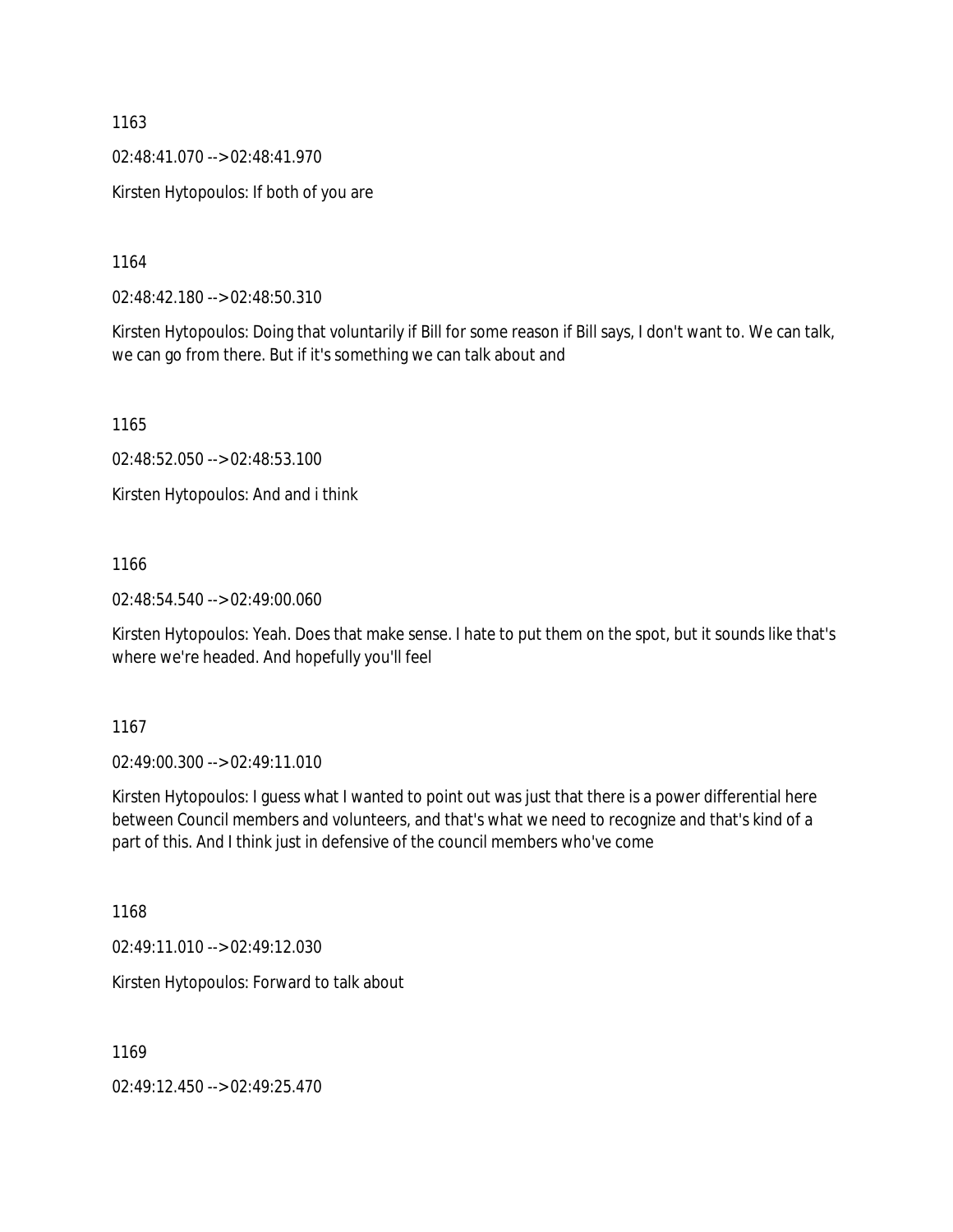Kirsten Hytopoulos: About just removing you from the position, I think, to me, that's an expression of protecting the person who's in the lower position of power if he can feel okay with this kind of conversation. Maybe we'll find a way forward.

1170

02:49:26.100 --> 02:49:28.530 Michael Pollock: Okay, I would suggest if

1171

02:49:30.000 --> 02:49:36.240

Michael Pollock: That I think that is a good path. And then the mayor. Also, you know, was has been part of this.

## 1172

02:49:36.600 --> 02:49:43.500

Michael Pollock: I'd be more than happy to have both of you there that still only three of us. So that's something we can do offline and i would i would

1173

02:49:44.010 --> 02:49:54.090

Michael Pollock: I would encourage it because I think the the mayor has a good perspective and and she is our man so so to me, that would seem appropriate then it's it's a

## 1174

02:49:55.080 --> 02:50:06.960

Michael Pollock: Safe environment for for the chair, there's two of you there representing kids interests that are already on making sure that it's balanced. So that seems like a fair

1175

02:50:08.010 --> 02:50:17.250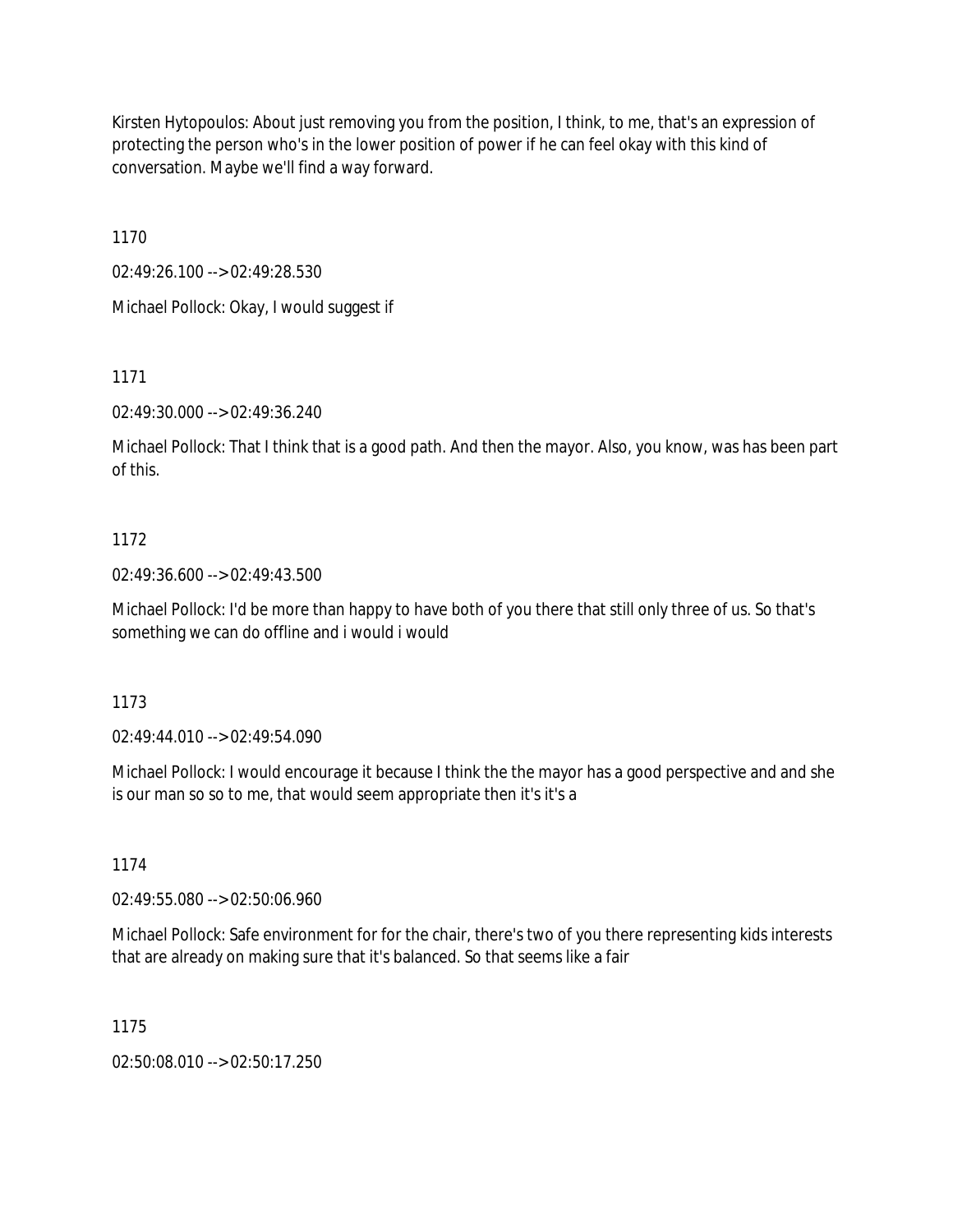Michael Pollock: A fair way forward. So we kind of do this and we do it in the spirit of I think what COUNCILMEMBER or deputy mayor Dita suggested and

1176

02:50:17.850 --> 02:50:27.000

Michael Pollock: COUNCILMEMBER in a sort of a sort of let's set an example of what she referred to this restorative and the nature of restorative justice and stuff so

## 1177

02:50:27.570 --> 02:50:39.660

Michael Pollock: I'm comfortable with that. I hope the rest of you can be. And then, and especially I'm looking at the mirror is that we can we can move forward with this in a way that you feel

1178

02:50:41.280 --> 02:50:42.210

Michael Pollock: Good about as well.

1179

02:50:43.260 --> 02:50:43.740

Michael Pollock: So,

1180

02:50:45.750 --> 02:50:46.290 Michael Pollock: With that

1181

02:50:48.060 --> 02:50:51.750

Joe Deets: Thank. Thank you. Councilmember Medina. Are you ready to wrap up.

1182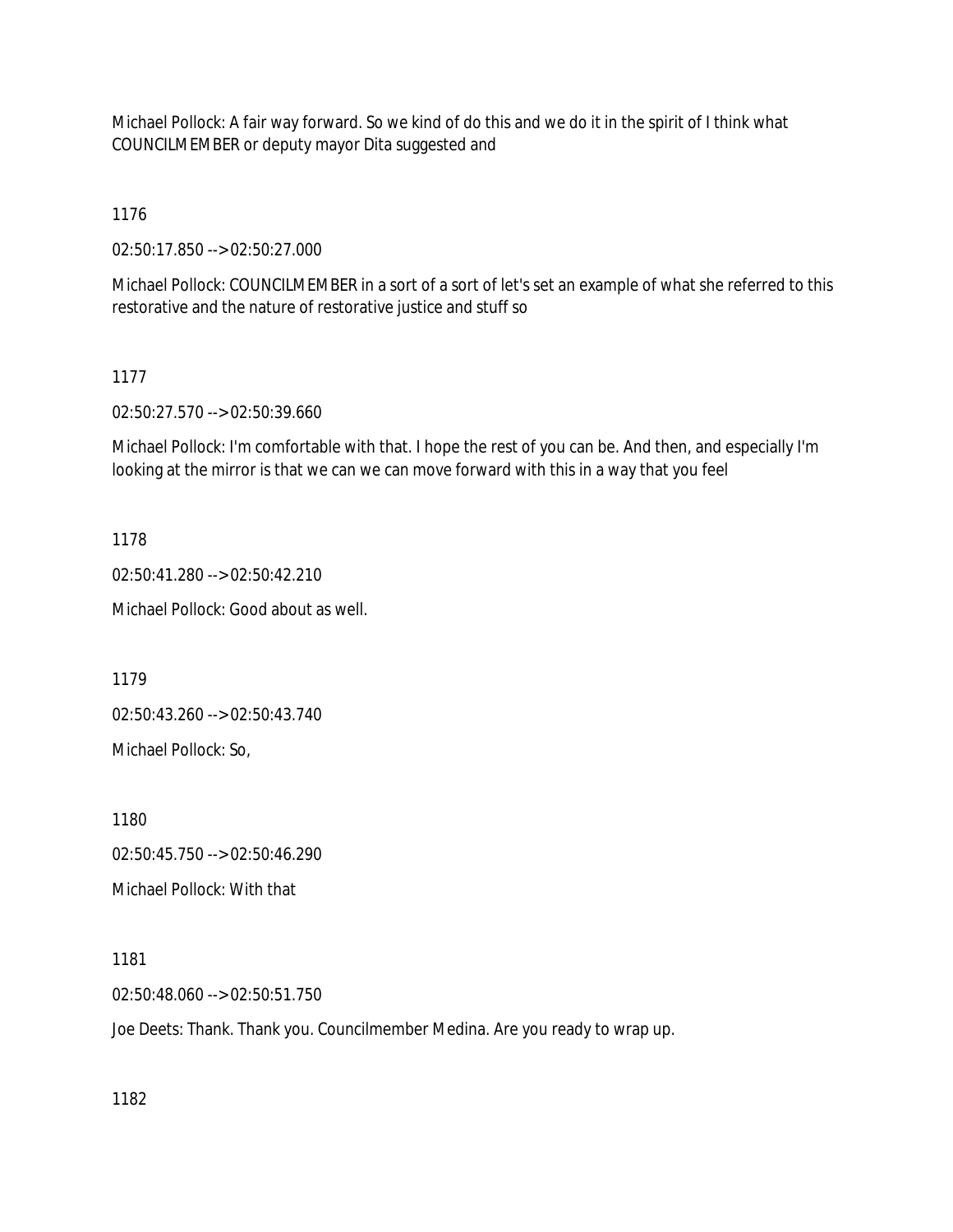02:50:52.830 --> 02:50:55.650

Kol Medina: I just, I think it will be a fairly quick comment I'm

1183

02:50:57.690 --> 02:50:59.880

Kol Medina: Happy at the turn of events here again.

1184

02:51:00.390 --> 02:51:02.160

Kol Medina: It's not a disciplinary thing in my mind.

1185

02:51:03.810 --> 02:51:08.700

Kol Medina: It was just like, which is what I said it was. And I feel like we've approached it on that level, and I think that's great.

1186

02:51:09.210 --> 02:51:26.730

Kol Medina: But I do want to come back to one thing. And that I think is very important and that is our liaison job description and what it says there is very important. It says that if a council member has an issue with a chair of a committee or a member of the committee.

1187

02:51:27.930 --> 02:51:40.020

Kol Medina: That council member needs to bring it to the mayor and Deputy Mayor not go directly to the committee member or the committee chair. There's a reason why we have that rule in their role we all agree to

1188

02:51:41.070 --> 02:51:57.000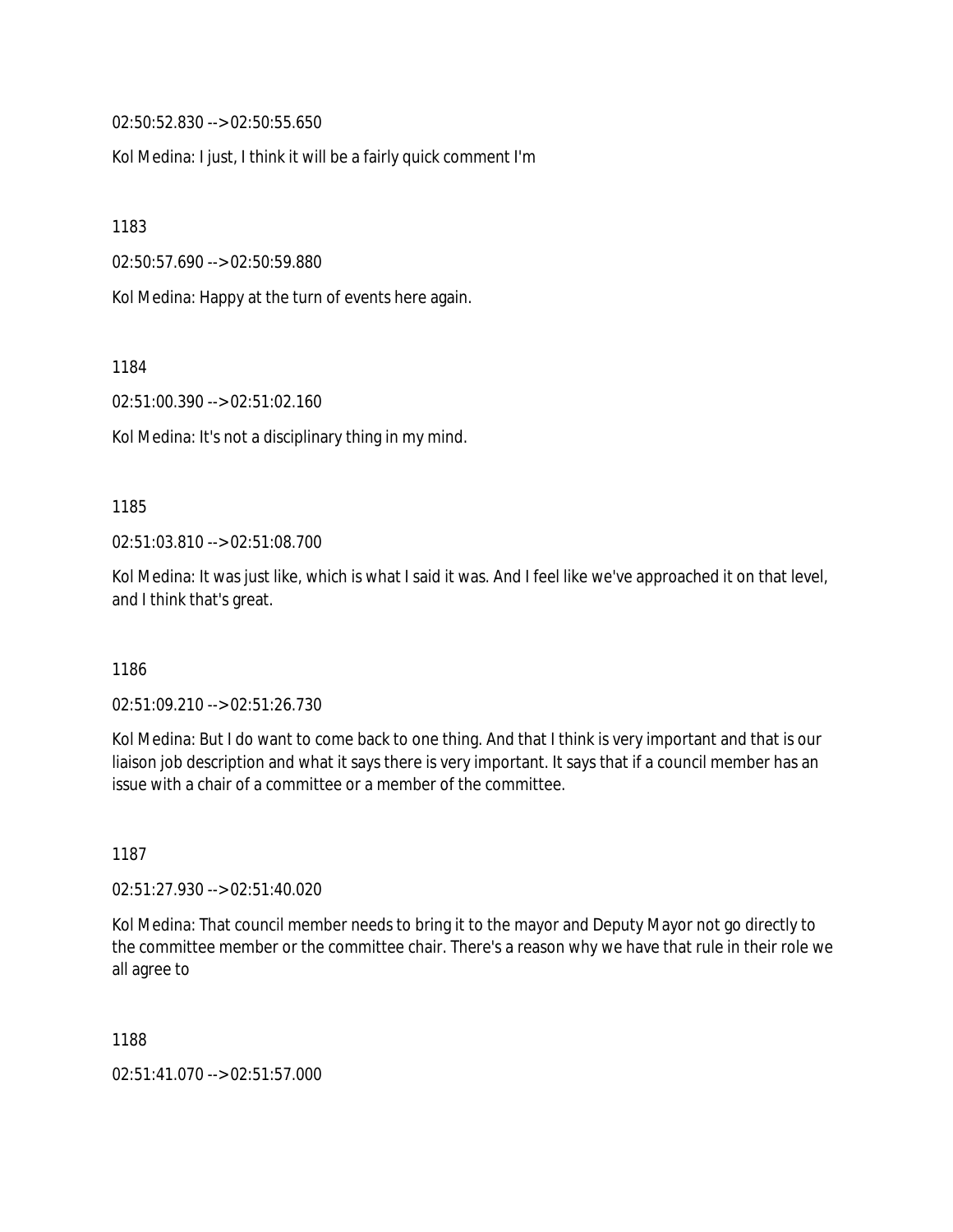Kol Medina: And it's exactly the counselor I topless was just talking about. It's about the imbalance of power between one council member and a member of a committee, so we need to follow those rules. There are reasons for them because not all of them can lead to things like this.

1189

02:51:58.170 --> 02:52:01.110

Kol Medina: And I think about it, if this is helpful to anyone watching

1190

02:52:03.120 --> 02:52:09.540

Kol Medina: In terms of my own life. I work at a nonprofit organization where I'm the CEO, I have a board of directors.

## 1191

02:52:10.590 --> 02:52:17.160

Kol Medina: No single person on that board is my boss, but the whole board as a group, as a team is my boss.

## 1192

02:52:17.730 --> 02:52:25.140

Kol Medina: No single person on that board has the right to come and tell me what to do or to come and critique my work or tell me they think I should resign.

## 1193

02:52:25.530 --> 02:52:36.180

Kol Medina: Any single person on that team doing that would be really out of line, the whole team if there's an issue with me has to talk about it and figure out what they want to do about it. And it's the same here.

## 1194

02:52:36.630 --> 02:52:46.380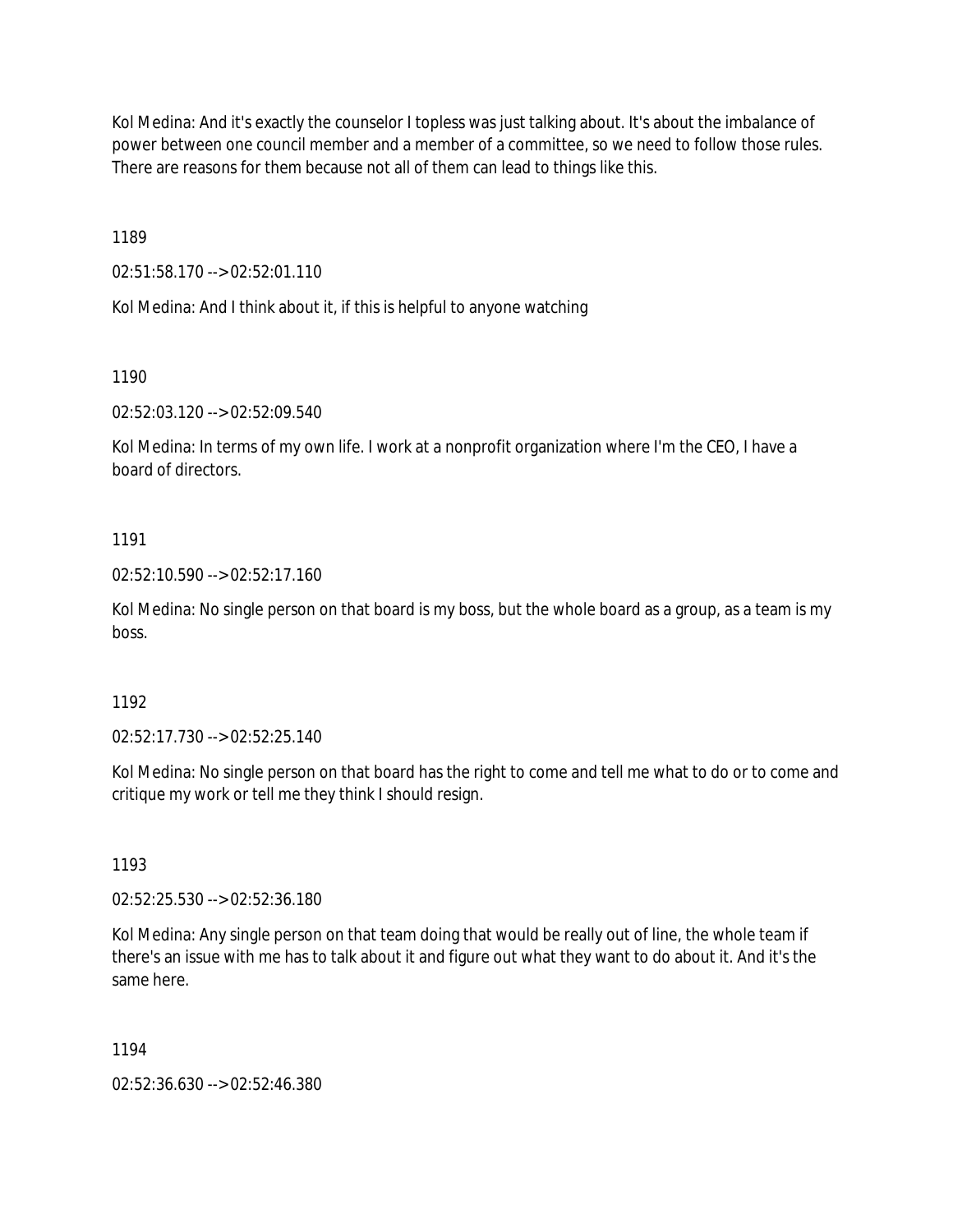Kol Medina: We are the team. We are the Council, we are the board and all of the people on these different committees work for us and no one of us has a right to go and

1195

02:52:46.770 --> 02:53:00.900

Kol Medina: Lay into one of them. If we think are the members of the public tells us they think they behaved in correctly, we have to talk about it as a team and as a team, figure out how we want to approach it. And that's why those are our rules and I just hope we will follow them in the future.

1196

02:53:03.120 --> 02:53:03.540

Joe Deets: Okay.

1197

02:53:03.930 --> 02:53:04.830

Joe Deets: Thank you for that.

1198

02:53:07.230 --> 02:53:22.290

Joe Deets: I'd like us to move on. I think we're in a good spot here. I hope so. Thank you everyone for their comments and we're only a half hour late. Okay, so that's, to me, good news cast members Rashad do you had your hand up.

1199

02:53:24.960 --> 02:53:27.600

Rasham Nassar: Now, that is, it did it all by itself.

1200

02:53:27.840 --> 02:53:33.090

Joe Deets: Okay, well, okay, a phantom Henry's alright so now we're going to go on to seven d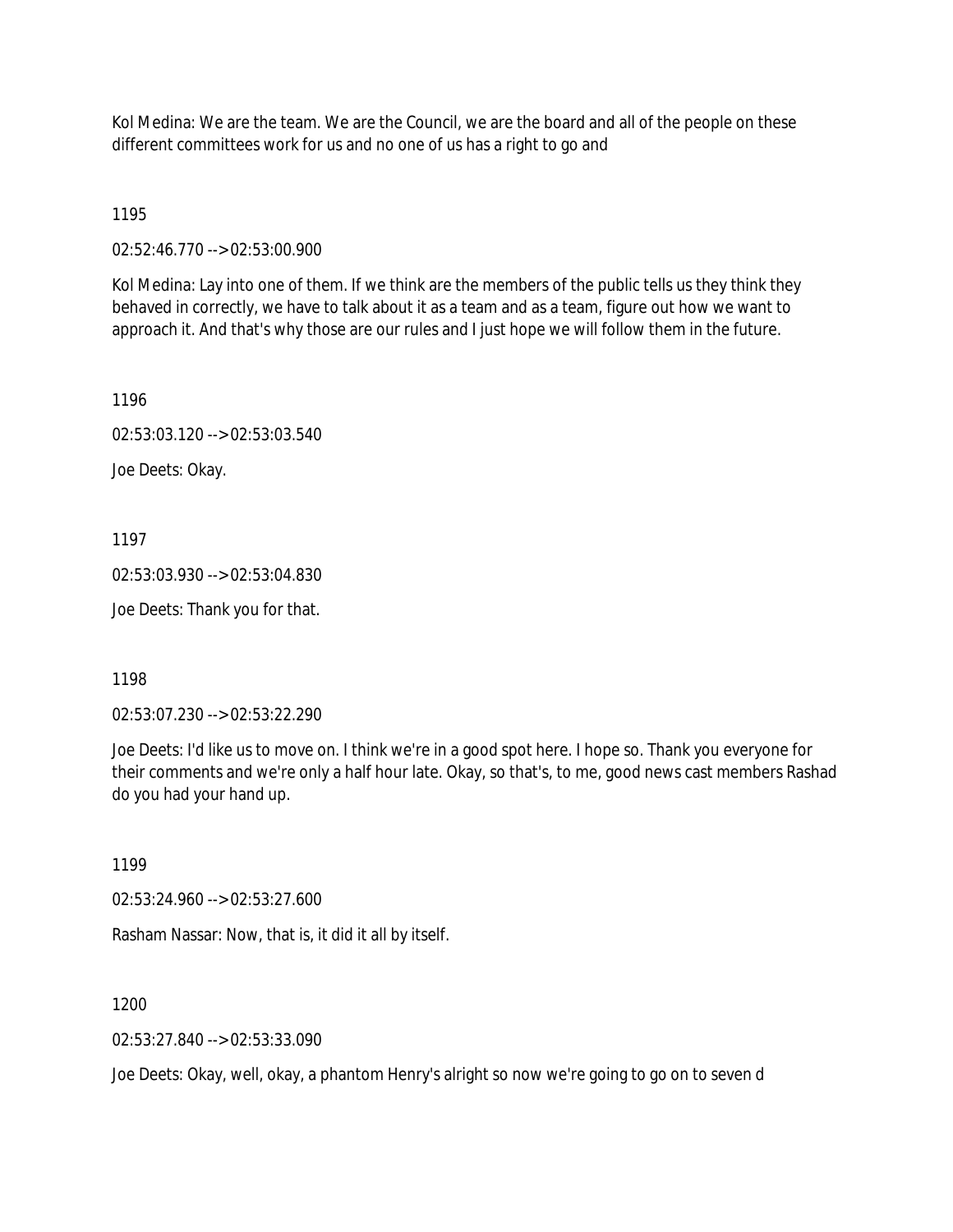02:53:33.510 --> 02:53:35.910

Joe Deets: sustainable transportation plan discussion.

1202

02:53:37.710 --> 02:53:38.820

Joe Deets: Chris or mark.

1203

02:53:39.720 --> 02:53:43.740

Mark Epstein: All right, I'll take this one. Good evening, Council everyone take a deep breath.

1204

02:53:45.120 --> 02:53:55.740

Mark Epstein: Okay, that's good. So, good evening. Bob Epstein Public Works engine engineering project manager and the lead for this sustainable transportation plan.

1205

02:53:56.460 --> 02:54:05.910

Mark Epstein: So last month Council, we checked in with you to see if you are ready to move forward with resuming work from the plan. And at that time, we also present or an option to

1206

02:54:07.050 --> 02:54:13.590

Mark Epstein: With a work change, considering the transformations and transportation that occurred from the head back restrictions.

1207

02:54:14.280 --> 02:54:29.970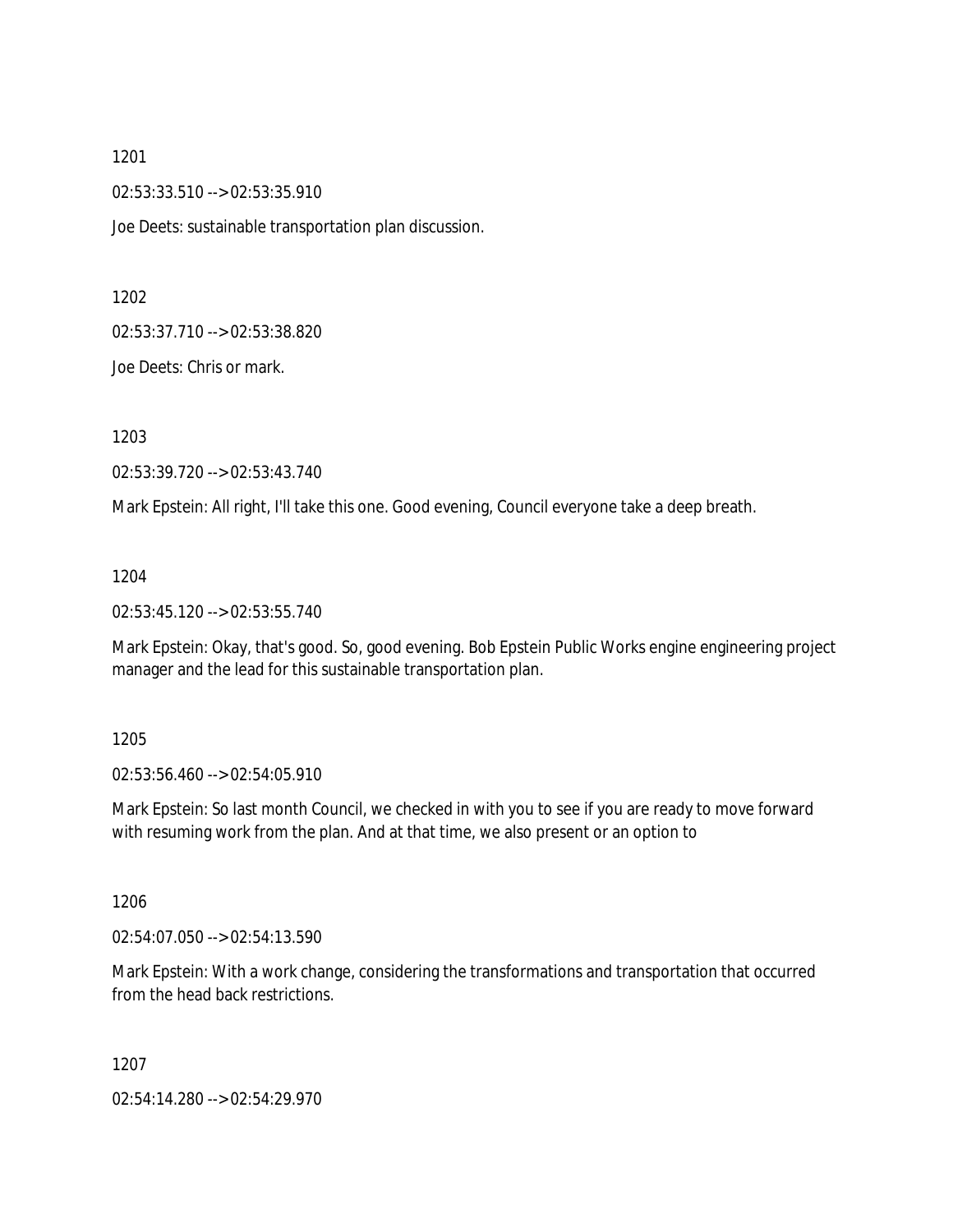Mark Epstein: We heard very clearly that you did not want to make that change. So we've been working studiously since then, on how we should move forward and tonight we have Jennifer we'll end our consultant from Nelson NYGAARD who's going to lead you through a short presentation on

1208

02:54:31.470 --> 02:54:38.940

Mark Epstein: What has been done and where we're going to go from here. And so I'll give to Jennifer seeing that she's sharing your screen already

## 1209

02:54:40.980 --> 02:54:50.880

Jennifer Wieland: Just teeing you up mark for any graphics support, you might need as we launch into this mark. Thank you for the introduction and council. Good evening. It's good to see you all again.

## 1210

02:54:51.660 --> 02:54:58.140

Jennifer Wieland: As Mark mentioned in the time since we were last together. We have restarted the sustainable transportation plan.

## 1211

02:54:58.890 --> 02:55:06.750

Jennifer Wieland: Following your guidance to continue with our current scope of work and think creatively about how we can move forward with a meaningful engagement program.

## 1212

02:55:07.080 --> 02:55:15.570

Jennifer Wieland: That needs to look a little bit different than what we had envisioned before. But really, maintaining that scope of work that you had worked so hard to help set out with us.

## 1213

02:55:16.170 --> 02:55:27.930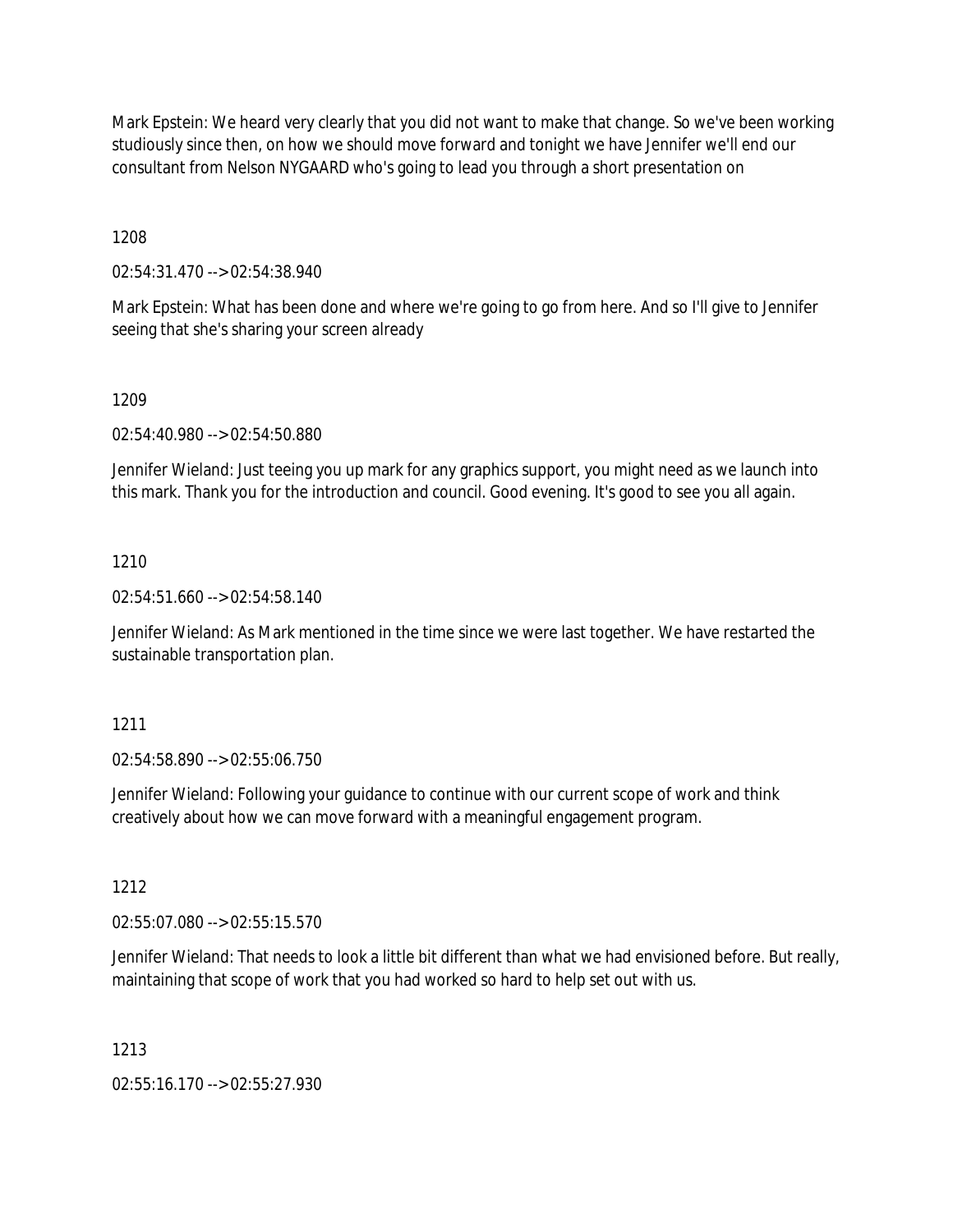Jennifer Wieland: And So tonight we're going to give just a quick update on what some of that early work as we've gotten restarted has looked like. And then we are looking for your feedback. Tonight on a set of draft goals.

## 1214

02:55:28.530 --> 02:55:34.050

Jennifer Wieland: There will be plenty more time to review these, but we did want to get these in front of you. Before we start discussions.

## 1215

02:55:34.500 --> 02:55:41.880

Jennifer Wieland: With our, our sustainable transportation Task Force and with members of the public as we move into the latter part of the summer.

## 1216

02:55:42.540 --> 02:55:50.880

Jennifer Wieland: So as we've gotten started again over the last month we focused in on updating our schedule and making sure that everything is aligned

## 1217

02:55:51.210 --> 02:56:00.660

Jennifer Wieland: Recognizing that now that we've had a little bit of delay, you are going to be heading into budget season at the same time that we're trying to advance some of this work. And so we tried to be really thoughtful.

## 1218

02:56:01.110 --> 02:56:05.730

Jennifer Wieland: About how we sequence all of the pieces that had been planned originally

## 1219

02:56:06.450 --> 02:56:13.080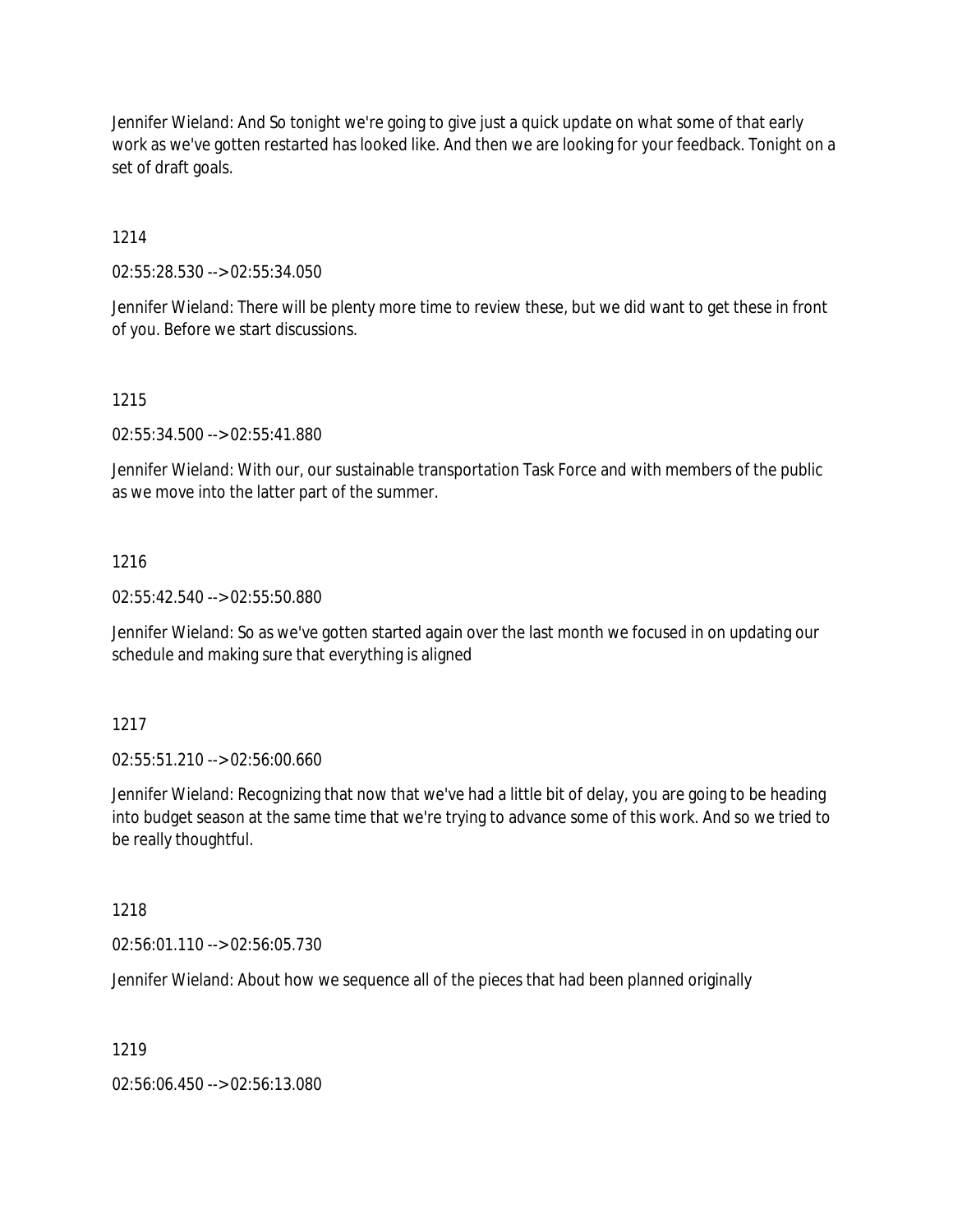Jennifer Wieland: We also have started planning to reconvene our sustainable transportation plan Task Force and our technical advisory team.

1220

02:56:13.500 --> 02:56:26.490

Jennifer Wieland: And both of those groups are going to be getting together virtually on July 17. So, a week from Friday and we're excited to have them back together and to really have the opportunity to get their input as we head into this next phase of the plan.

## 1221

02:56:28.230 --> 02:56:35.880

Jennifer Wieland: We talked when we were last together about the fact that we done a lot of work to start setting up an Online Open House before we went on. Pause

## 1222

02:56:36.330 --> 02:56:44.040

Jennifer Wieland: And so we brought that back up and have have refreshed, some of the content a little bit and are in the process of building that right now.

1223

02:56:44.550 --> 02:56:58.830

Jennifer Wieland: And then we've gone back to the work that we've completed before, including this draft set of goals that I'll share with you tonight. These had been initially envisioned to be presented to you in March. And so we've done a little bit of a refresh, just to make sure things are still current

1224

02:57:00.840 --> 02:57:10.440

Jennifer Wieland: You have the updated project work plan in your materials and this the content here is what you've seen before so I'm not going to go through it in great detail.

1225

02:57:10.890 --> 02:57:20.370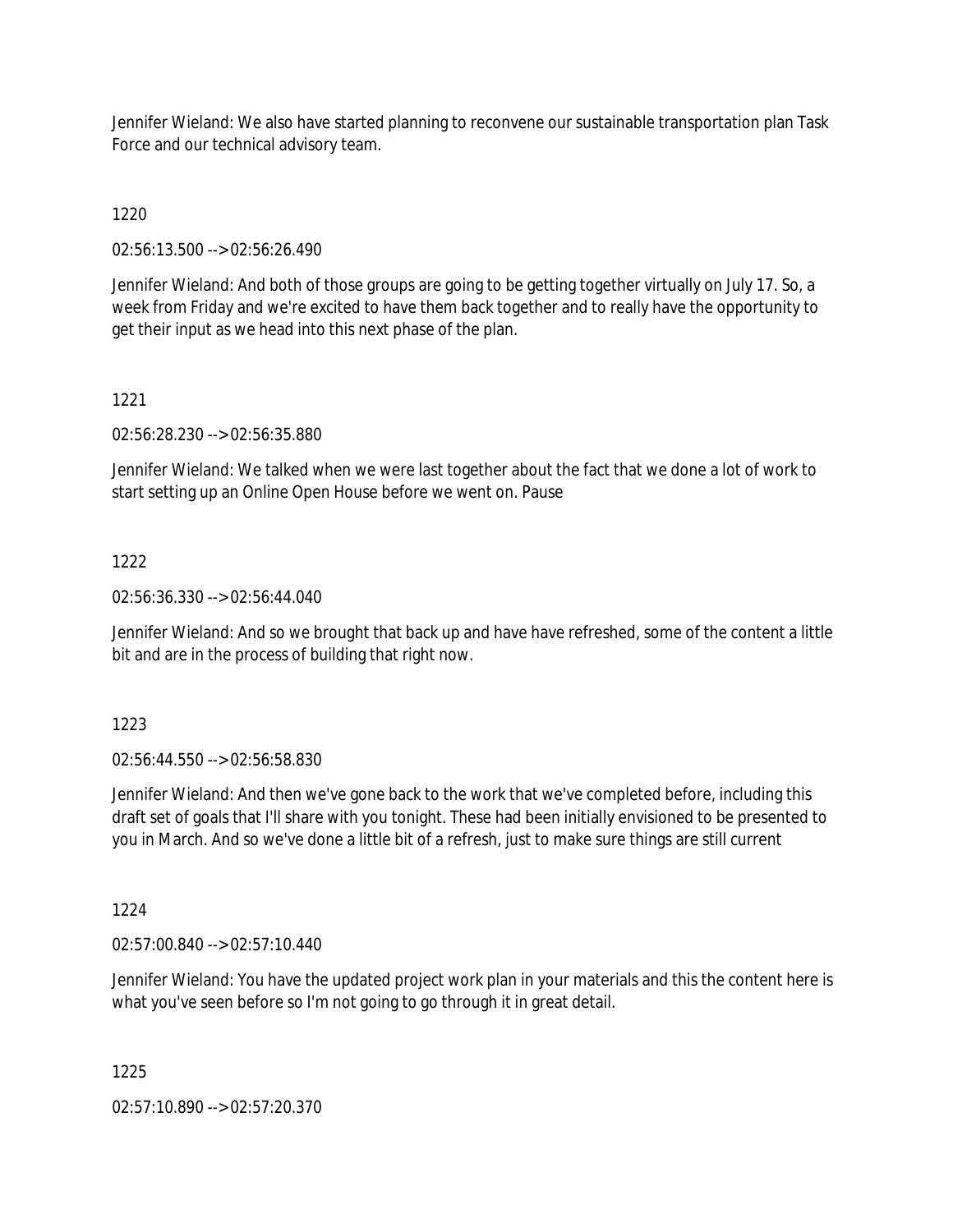Jennifer Wieland: I do just want to note that we have shifted the schedule out to ensure that we've got plenty of time for public input, especially in this early phase of work.

1226

02:57:20.760 --> 02:57:26.640

Jennifer Wieland: And that we are building in a couple of the work sessions at times that are going to make sense for Council agendas.

## 1227

02:57:27.030 --> 02:57:36.990

Jennifer Wieland: So just a few things that I will highlight as we head into the latter part of this summer and the fall, we are very much in the vision, goals and performance measures phase right now.

## 1228

02:57:37.680 --> 02:57:47.040

Jennifer Wieland: And as we head into the fall, we'll start focusing in on the gap analysis, which of course is driven by the goals and then thinking about how we'll evaluate projects.

1229

02:57:47.400 --> 02:58:00.270

Jennifer Wieland: We'd like to get that evaluation framework set before we go into the whole process of identifying all of the projects and then starting to shape them into scenarios that will take back out to the public in early 2021

1230

02:58:01.320 --> 02:58:07.860

Jennifer Wieland: We have programs. The multimodal level of service work session, which I know is something that has particular interest to several of you.

1231

02:58:08.220 --> 02:58:20.160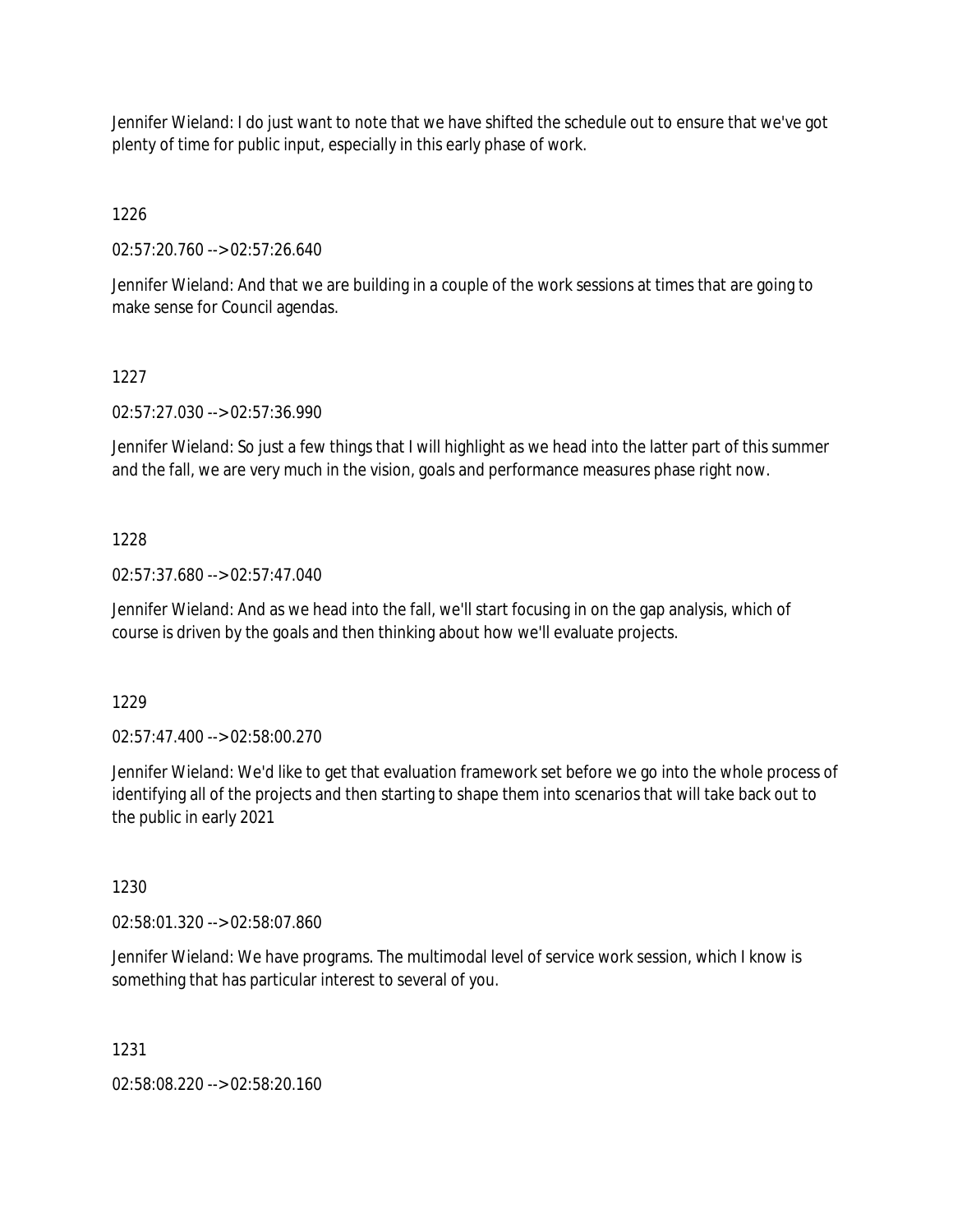Jennifer Wieland: For the fall and then we will be very much in the project program and policy phase through the latter part of the year. So hopefully, as you're coming out of budget season. It'll be a good time to focus in on that.

1232

02:58:20.550 --> 02:58:29.070

Jennifer Wieland: Before we start moving into scenarios and recommendations. So that is the updated schedule. We've maintained all of the same topics.

1233

02:58:29.430 --> 02:58:44.220

Jennifer Wieland: We've maintained the milestones for your affirmation and decision points and then we are targeting may 2021 ideally for approval of the near term action plan so that is what our schedule looks like now.

## 1234

02:58:46.590 --> 02:58:56.130

Jennifer Wieland: Rather than going into a great amount of detail about online open houses. At this point, I do just want to note that we have made a few small adjustments to the engagement plan.

## 1235

02:58:56.520 --> 02:59:06.870

Jennifer Wieland: Really focusing in on this first phase of work. We didn't want to go crazy and rethink what will happen in late 2020 early 2021 because we just don't know at this point.

1236

02:59:07.320 --> 02:59:16.140

Jennifer Wieland: And so we've focused in on expanding our online engagement platform for the engagement that will launch later this month or at the beginning of August.

1237

02:59:16.620 --> 02:59:25.890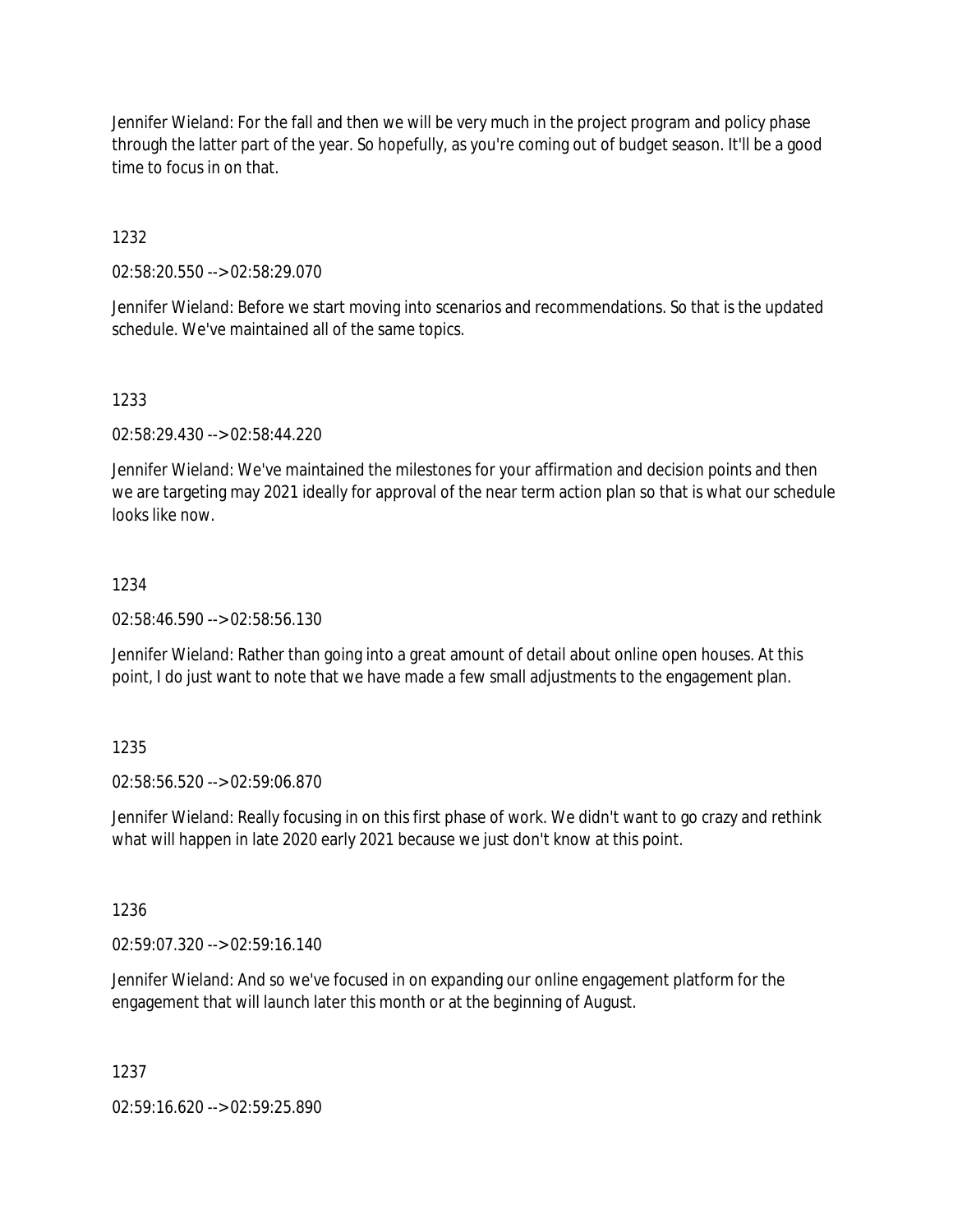Jennifer Wieland: And our building in an opportunity for a live stream presentation. Questions and Answers with folks and the opportunities for people to share some real time feedback.

1238

02:59:26.700 --> 02:59:34.590

Jennifer Wieland: We also have been thinking really carefully about how we reach the folks that don't have online access or aren't comfortable engaging in that way.

1239

02:59:35.190 --> 02:59:43.050

Jennifer Wieland: As we've talked with you about. And as we've heard from you, being able to hear from anybody who wants to share input on this plan is really important.

1240

02:59:43.560 --> 02:59:58.440

Jennifer Wieland: And so we've been moving forward to develop a community wide mailer and a survey that would provide opportunities for non digital participation and then have continued to think a little bit about what some socially distanced avenues might be for us to share information.

1241

02:59:58.770 --> 03:00:13.260

Jennifer Wieland: Will be looking for input on that from our sustainable transportation task force in particular, knowing that those folks have great connections in the community, we expect them to have some really good ideas for how we can reach a broad swath of people in this current time

1242

03:00:15.060 --> 03:00:26.310

Jennifer Wieland: So before we move into the draft goals. I'm happy to pause for a second and ask if there are any questions about the schedule or about the way that we have reshaped the engagement plan.

1243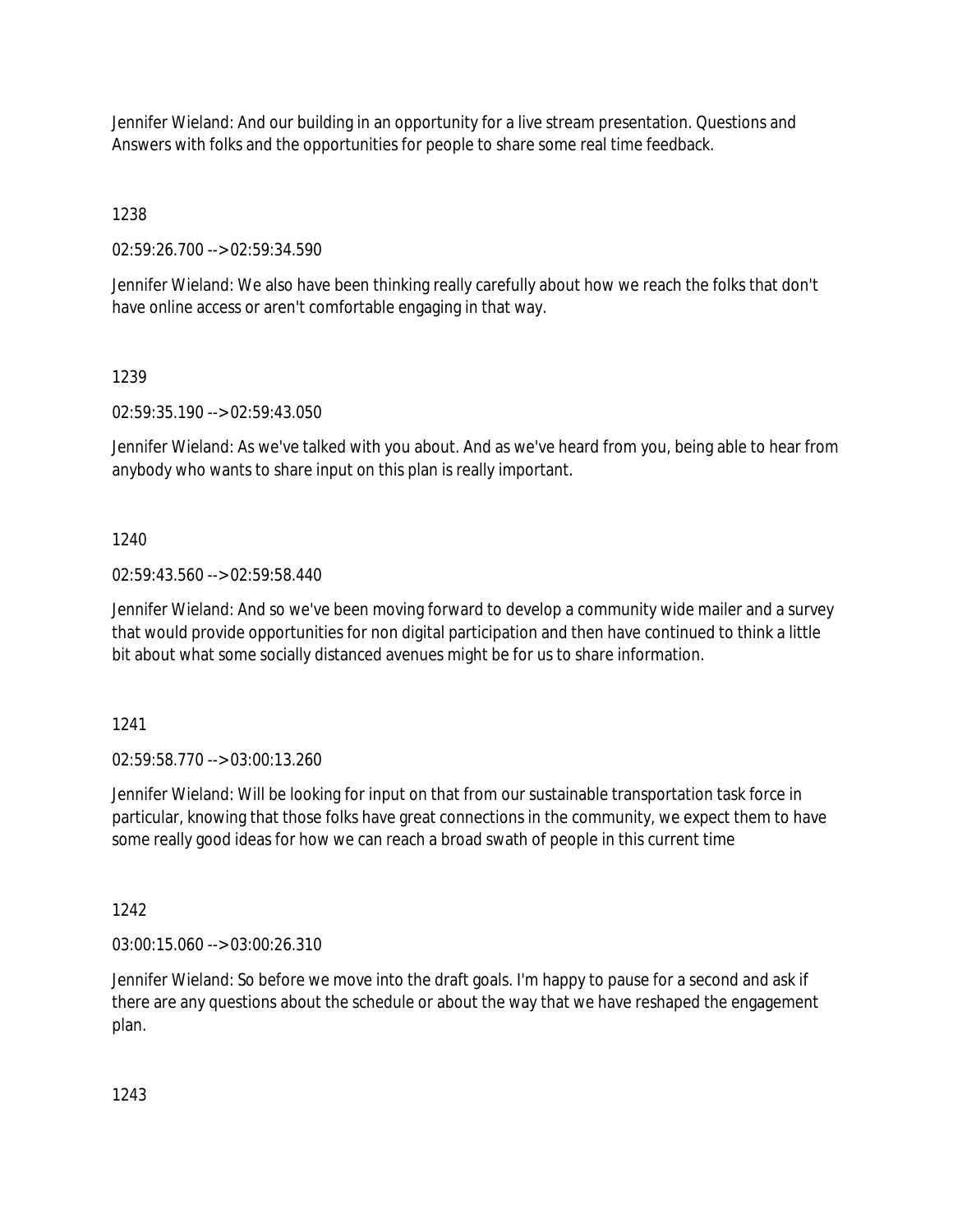03:00:29.640 --> 03:00:30.660

Joe Deets: Nothing yet, Jennifer.

1244

03:00:30.990 --> 03:00:42.060

Jennifer Wieland: Okay. All right. Well, let's dive into the preliminary plan goals. So as I mentioned, you will have several opportunities to see these goals and to provide input.

1245

03:00:42.480 --> 03:00:50.400

Jennifer Wieland: We wanted to get them in front of you tonight because we do expect that as we move into the conversations with the task force and in our online open house.

### 1246

03:00:50.760 --> 03:01:03.030

Jennifer Wieland: We're going to be floating some of these concepts with the public and so wanted to find out from you all. If we're missing anything. Or if we need to do any reframing before we start some of those bigger public conversations

#### 1247

03:01:04.080 --> 03:01:10.920

Jennifer Wieland: So again, these goals harking back to a lot of the discussions that we had both when we were developing the scope of work.

### 1248

03:01:11.190 --> 03:01:19.320

Jennifer Wieland: But also in our first couple of months of the project, what we heard from council what we heard from our task force and our technical team and the first meetings that we had

1249

03:01:19.830 --> 03:01:24.180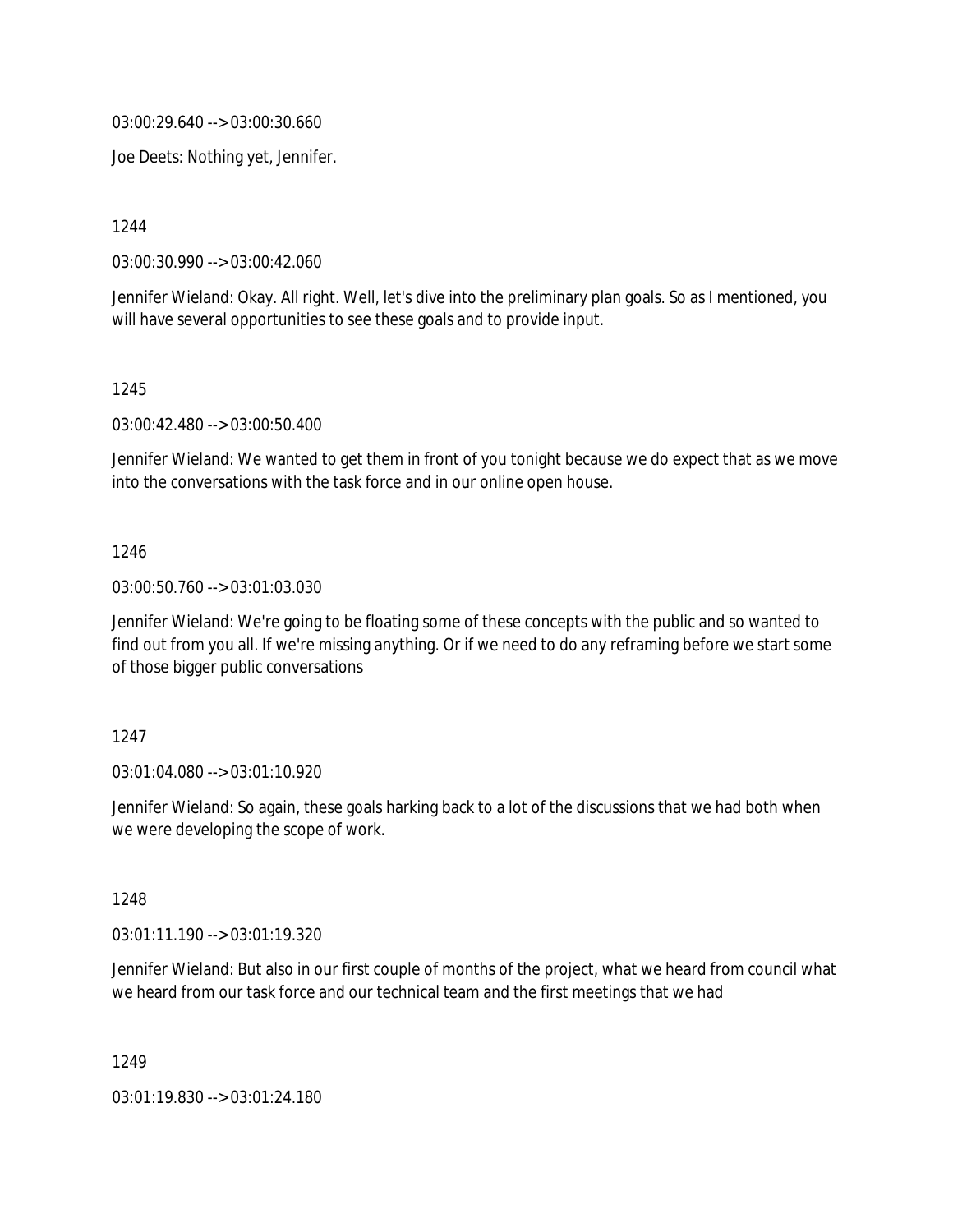Jennifer Wieland: And then also what we've seen through CURRENT CITY plans and priorities.

## 1250

03:01:24.690 --> 03:01:33.210

Jennifer Wieland: So one of the things that Council was really clear about is that we need to hold climate action as our north star for this planning process.

## 1251

03:01:33.570 --> 03:01:38.040

Jennifer Wieland: This needs to be front and center. When we think about the sustainable transportation plan.

## 1252

03:01:38.580 --> 03:01:50.940

Jennifer Wieland: And so we wanted to reflect that. And really sets a climate action goal that focuses on the ways that this plan is going to support the island wide goal of 90% greenhouse gas emissions reduction by 2040

1253

03:01:51.450 --> 03:01:53.100

Jennifer Wieland: So going to provide our north star.

1254

03:01:53.460 --> 03:01:55.590

Joe Deets: I'm sorry, Jennifer. I think that's 2045

1255

03:01:57.270 --> 03:01:58.470

Jennifer Wieland: Great. Okay.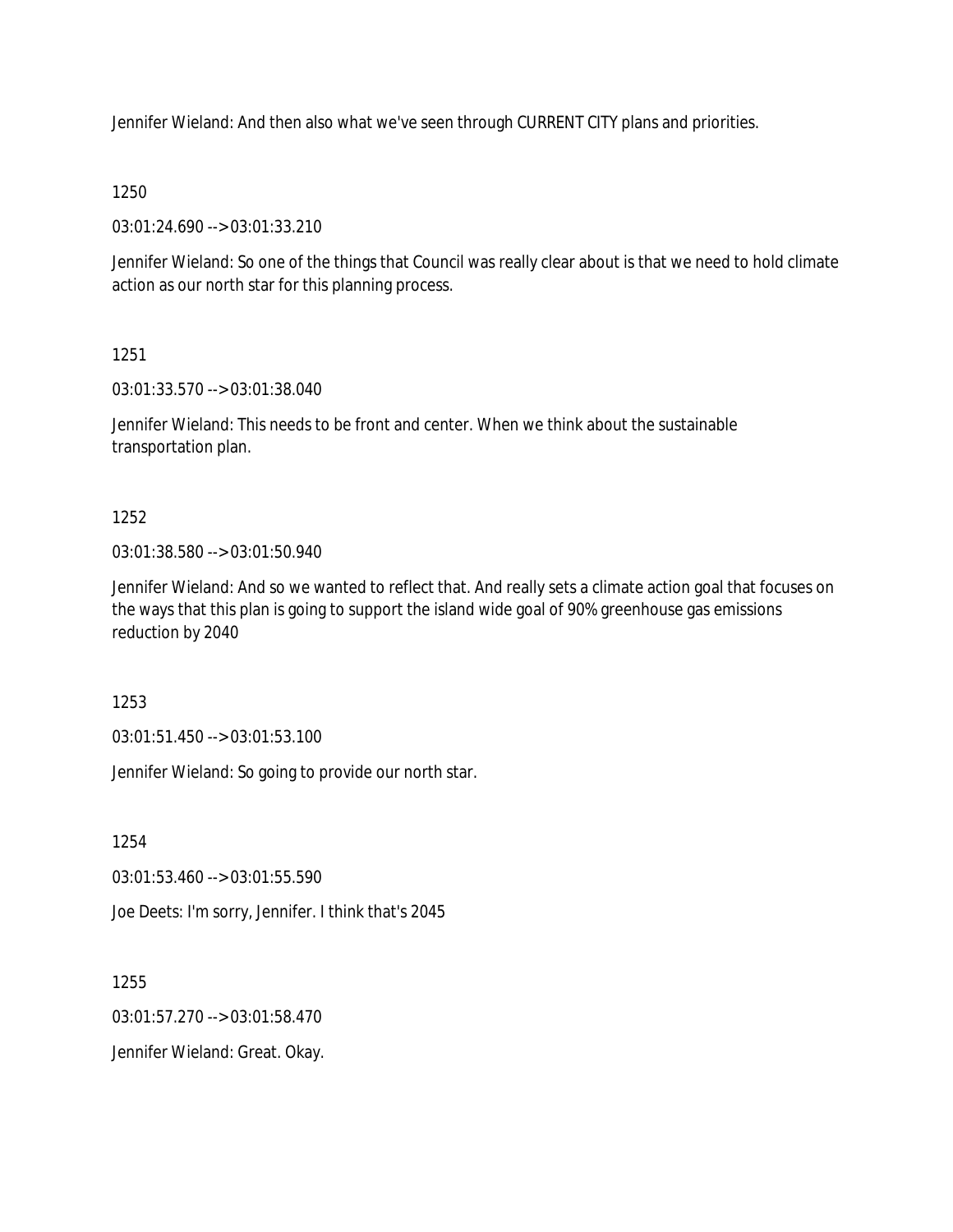03:01:58.500 --> 03:01:59.070

Jennifer Wieland: Sorry about

1257

03:01:59.940 --> 03:02:09.150

Jennifer Wieland: We will try and hit it by 2040 anyway. Doesn't that seem doesn't miss you like what we should strive for sure. Thank you for that council member

1258

03:02:11.460 --> 03:02:15.240

Jennifer Wieland: So that is our North Star, the goal that we want to hold up front and center.

## 1259

03:02:15.600 --> 03:02:24.570

Jennifer Wieland: And then as we we've talked about it. It does feel to really have a sustainable transportation plan that reflects the priorities of the Community.

1260

03:02:24.960 --> 03:02:37.440

Jennifer Wieland: That we need a handful of supportive goals and in our early conversations we we've had this values wheel and we'll use this with the public as well, but a few of the things that have continued to come up for folks.

1261

03:02:38.130 --> 03:02:48.600

Jennifer Wieland: And especially for our task force is a real focus on safety a focus on equity, which is more important now than ever in terms of the ways that it's been elevated in our conversations

1262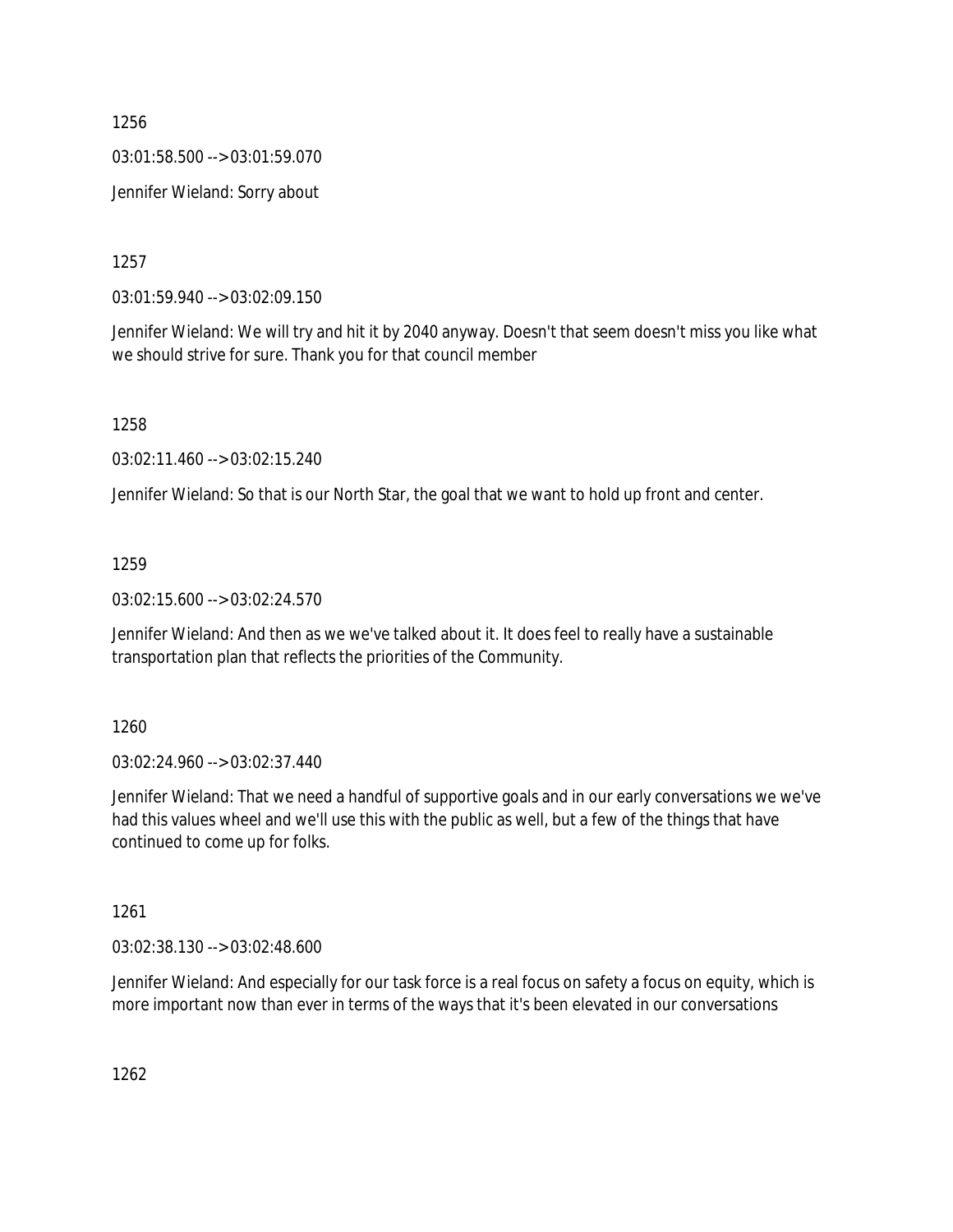03:02:49.110 --> 03:02:53.700

Jennifer Wieland: Thinking about mode shift and changing the ways that people travel offering those options.

## 1263

03:02:54.120 --> 03:03:01.860

Jennifer Wieland: Thinking about a comfort and accessibility really creating a network and creating systems that work for people of all ages and abilities.

## 1264

03:03:02.280 --> 03:03:07.080

Jennifer Wieland: And making those connections that are appropriate for Bainbridge Island across the islands.

## 1265

03:03:07.710 --> 03:03:17.880

Jennifer Wieland: Implementation is a key piece of this, we've heard from you all, from the very beginning, this has to be a plan that moves us to action. And so we did want to reflect that in these preliminary supportive goals.

## 1266

03:03:18.990 --> 03:03:24.300

Jennifer Wieland: So just a quick look at those. And we've grouped them a little bit just kind of based on that values wheel.

## 1267

03:03:24.930 --> 03:03:39.180

Jennifer Wieland: For safety, we're suggesting a goal that is to achieve zero traffic related fatalities and injuries. And again, we've got 2040 kind of peppered throughout. And so if we want to extend the timeline to 2045 for all of these. We could certainly do that.

1268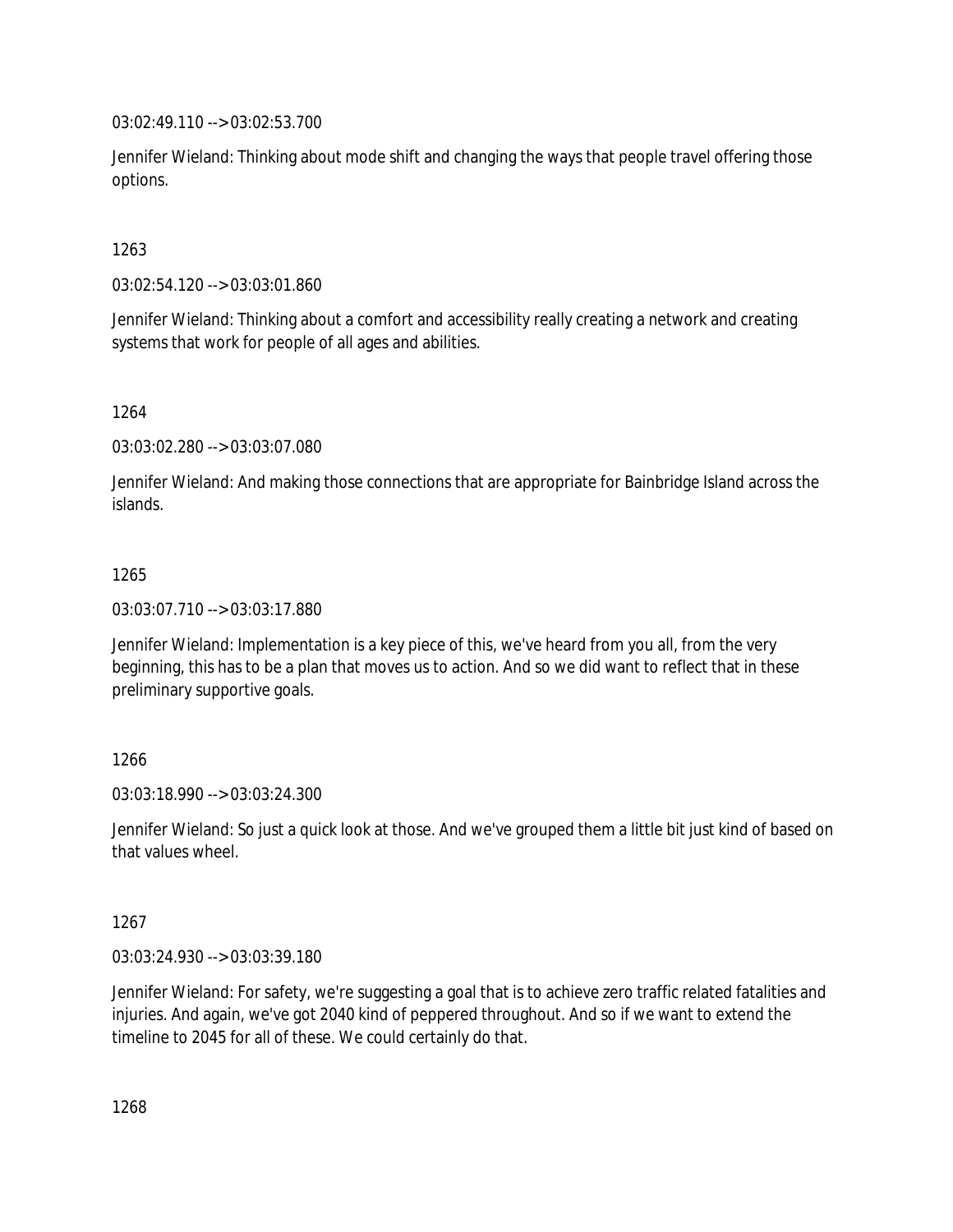03:03:40.260 --> 03:03:45.210

Jennifer Wieland: The draft equity goal is to eliminate disproportionate burden in our mobility system.

### 1269

03:03:45.630 --> 03:04:00.720

Jennifer Wieland: And we know from initial data analysis and from other work that's happened on the island that that disproportionate burden does fall on people of color, particularly black and indigenous populations as well as lower income populations and in many cases are seniors as well.

### 1270

03:04:01.830 --> 03:04:12.150

Jennifer Wieland: For mode shift. This is a draft target that definitely will need some work as we move forward together, but really thinking about how we can reduce drive alone trips

## 1271

03:04:12.510 --> 03:04:27.180

Jennifer Wieland: And do do that in a way that helps to meet the climate goal that we're holding front and center. And so we've suggested a reduction to 25% drive alone trips in terms of overall trips on the island by 2040

## 1272

03:04:29.010 --> 03:04:33.000

Jennifer Wieland: The next group of goals and kind of focuses on the economic and performance side.

### 1273

03:04:33.450 --> 03:04:39.210

Jennifer Wieland: So when we talk about comfortable and accessible. This is really an all ages and abilities network.

1274

03:04:39.510 --> 03:04:54.660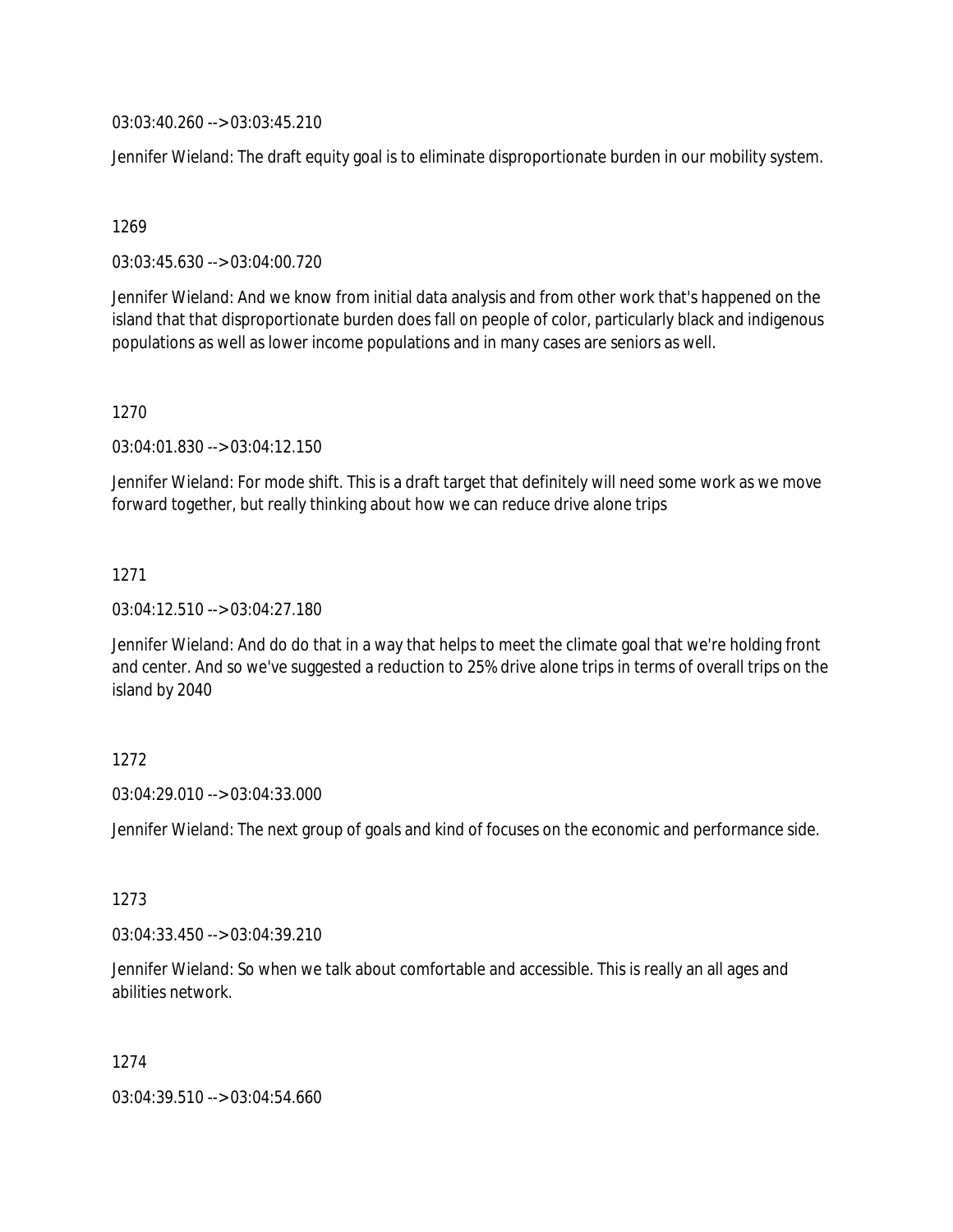Jennifer Wieland: Certainly something that works for older adults but also something that works for kids that works for families that works for people who might use a mobility device or be visually impaired really that network that that is something you can use no matter who you are.

1275

03:04:55.950 --> 03:05:02.280

Jennifer Wieland: Connected and convenient focuses on the ways that we bring together the different types of mobility on the island.

## 1276

03:05:02.730 --> 03:05:10.560

Jennifer Wieland: And so in some ways that can be thinking about how electric vehicles, for example, play into a sustainable transportation system.

## 1277

03:05:10.950 --> 03:05:14.850

Jennifer Wieland: The ways that we help people make connections to kits out transit routes.

## 1278

03:05:15.180 --> 03:05:25.140

Jennifer Wieland: And focus on the first last mile connections that have come up several times. So really thinking about the fact that this is not just a walking network. It's not just a biking network.

## 1279

03:05:25.410 --> 03:05:30.810

Jennifer Wieland: But it is an integrated network that really connects the destinations that are most important to people.

## 1280

03:05:31.740 --> 03:05:41.790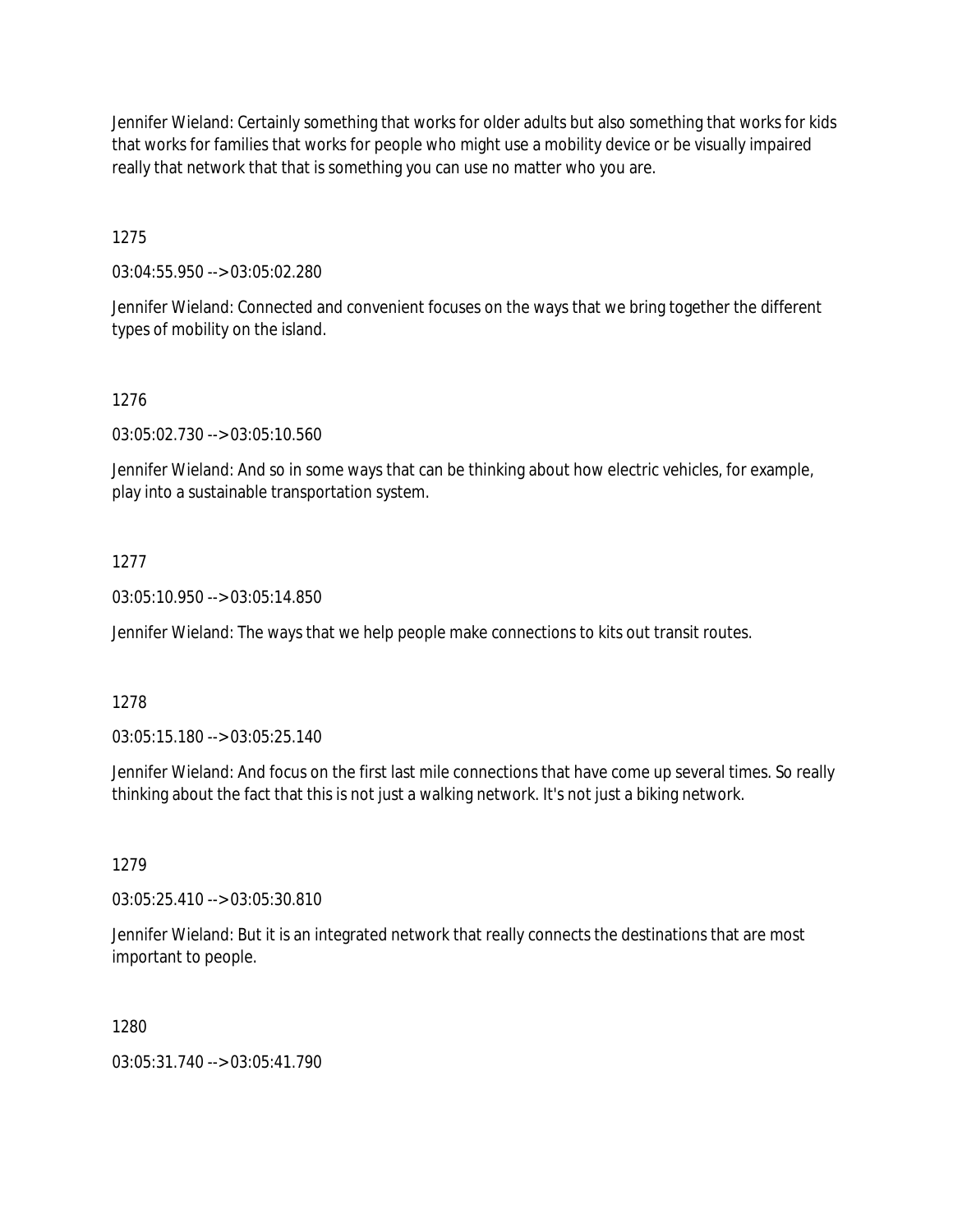Jennifer Wieland: And then last but not least in terms of these draft goals is the focus on aligning values and decisions to make the best use of both the space and the resources that we have

1281

03:05:42.210 --> 03:05:48.090

Jennifer Wieland: We know that you have narrow rights of way. You have beautiful rural character in many parts of the island.

### 1282

03:05:48.450 --> 03:05:58.650

Jennifer Wieland: And we need to maintain that we need to respect that and we need to think about the ways that we use space to do that. And so that is what our, our draft implementation goal helps to focus on

## 1283

03:05:59.880 --> 03:06:01.770

Joe Deets: I Jennifer just looking at the time.

1284

03:06:03.270 --> 03:06:05.070

Joe Deets: You close to wrapping up. Yeah.

1285

03:06:05.100 --> 03:06:16.170

Jennifer Wieland: That is the end of the goals and then we've got one. Next step slide but happy to ask for any, anything that seems to be missing on these or just close out with next steps.

## 1286

03:06:20.280 --> 03:06:21.690

Jennifer Wieland: Do you have a preference Deputy Mayor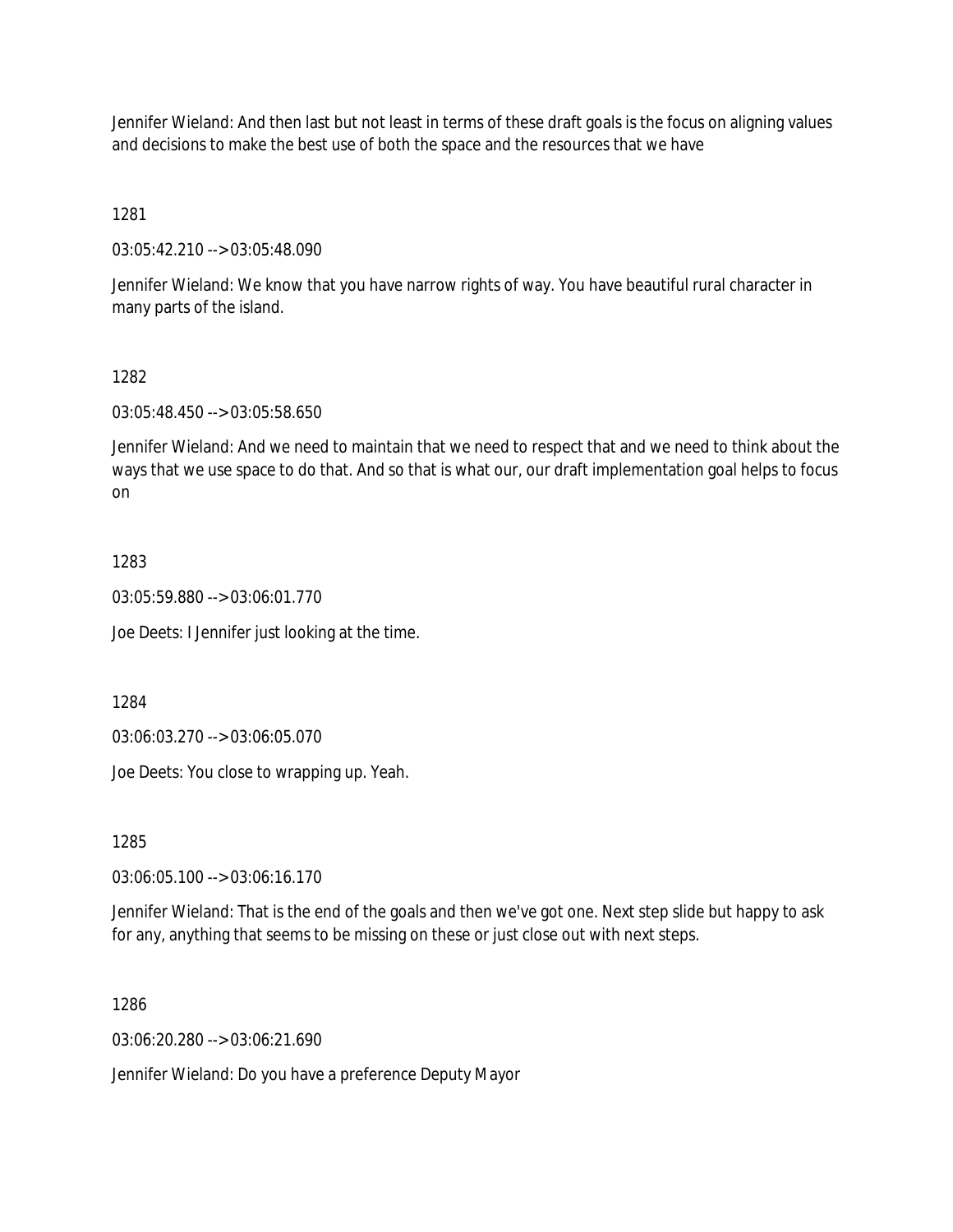03:06:22.290 --> 03:06:22.740

I'm

1288

03:06:23.760 --> 03:06:28.140

Joe Deets: Have a preference of the time if you can wrap it up and give us time to talk

1289

03:06:28.590 --> 03:06:35.790

Jennifer Wieland: Perfect. Okay, so what we've got coming next. We talked a little bit about our task force the online august engagement.

1290

03:06:36.360 --> 03:06:48.120

Jennifer Wieland: We are continuing to finalize a few of the pieces of work that we developed early on, and that'll be a topic of discussion with counsel. When we come back in August. So our existing condition snapshot and getting ready for the gap analysis.

1291

03:06:48.630 --> 03:06:55.020

Jennifer Wieland: And then as we move into the fall, as I mentioned, will be taking those goals and really attaching performance measures and targets to them.

1292

03:06:55.380 --> 03:07:10.320

Jennifer Wieland: And starting to shape the evaluation framework, so it'll be a busy month of July and August. And we're excited to have all of this underway again. And with that, we would be certainly very happy for any feedback on the draft schools are happy to answer any questions.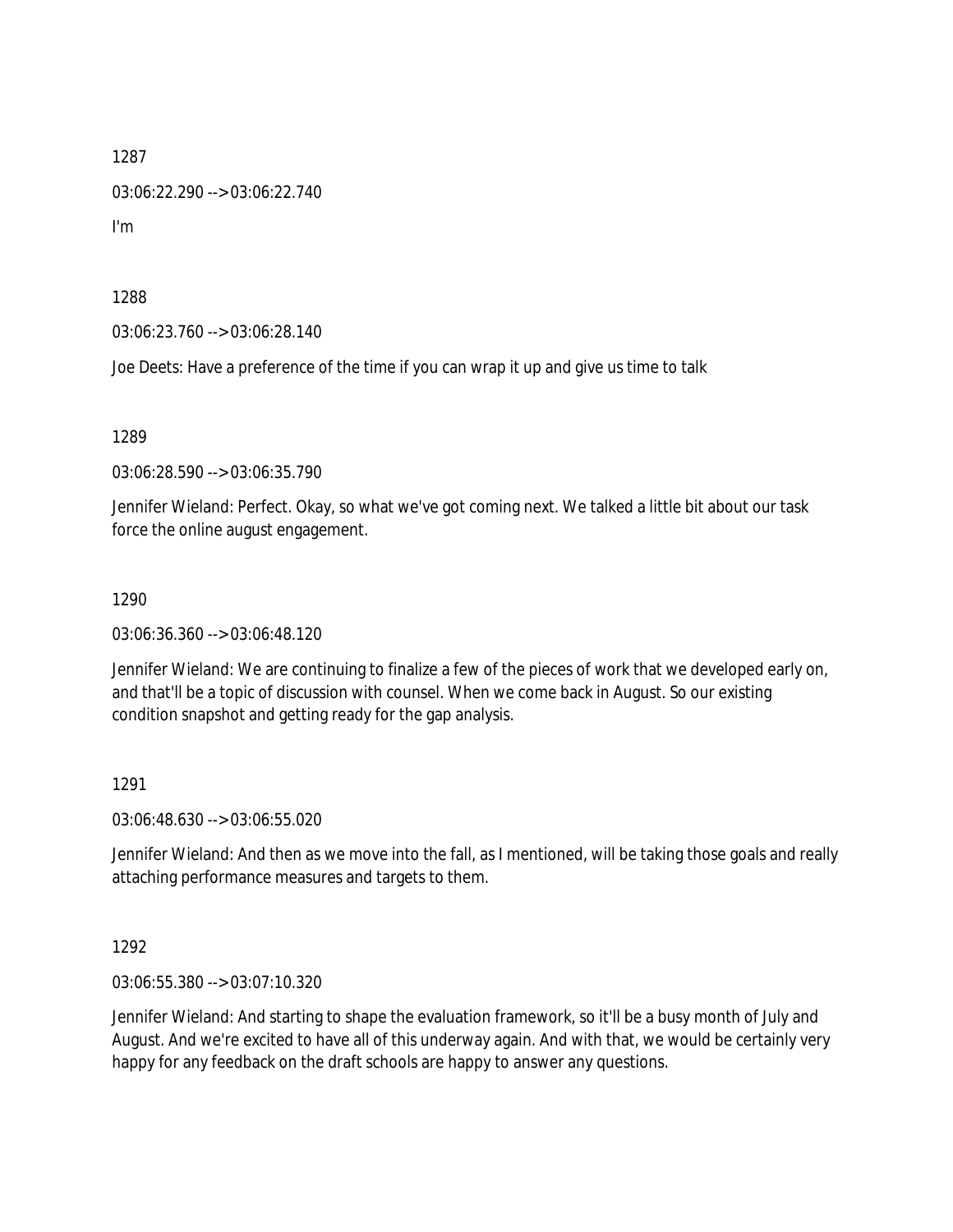03:07:11.850 --> 03:07:15.210

Joe Deets: Thank you can take it off. I'm sharing the screen, please.

1294

03:07:15.900 --> 03:07:16.620

Course

1295

03:07:19.380 --> 03:07:23.130

Joe Deets: Hey COUNCILMEMBER NASCAR. I think your handles at first.

## 1296

03:07:26.640 --> 03:07:43.680

Rasham Nassar: Yes, thank you, Jennifer. Nice to see you again. I think for the presentation I'm pulling up the draft goals because I heard that you would like Council feedback on that. I'm sorry, one second.

1297

03:07:49.380 --> 03:07:55.890

Rasham Nassar: While I'm pulling those up and I'm going to sound like a broken record, but I have to ask about levels of service.

1298

03:07:57.390 --> 03:08:03.210

Rasham Nassar: And work. Can you just quickly show me where that is being addressed in the scope of this

## 1299

03:08:04.050 --> 03:08:09.690

Jennifer Wieland: Yet so in October we have identified the multimodal level of service work session.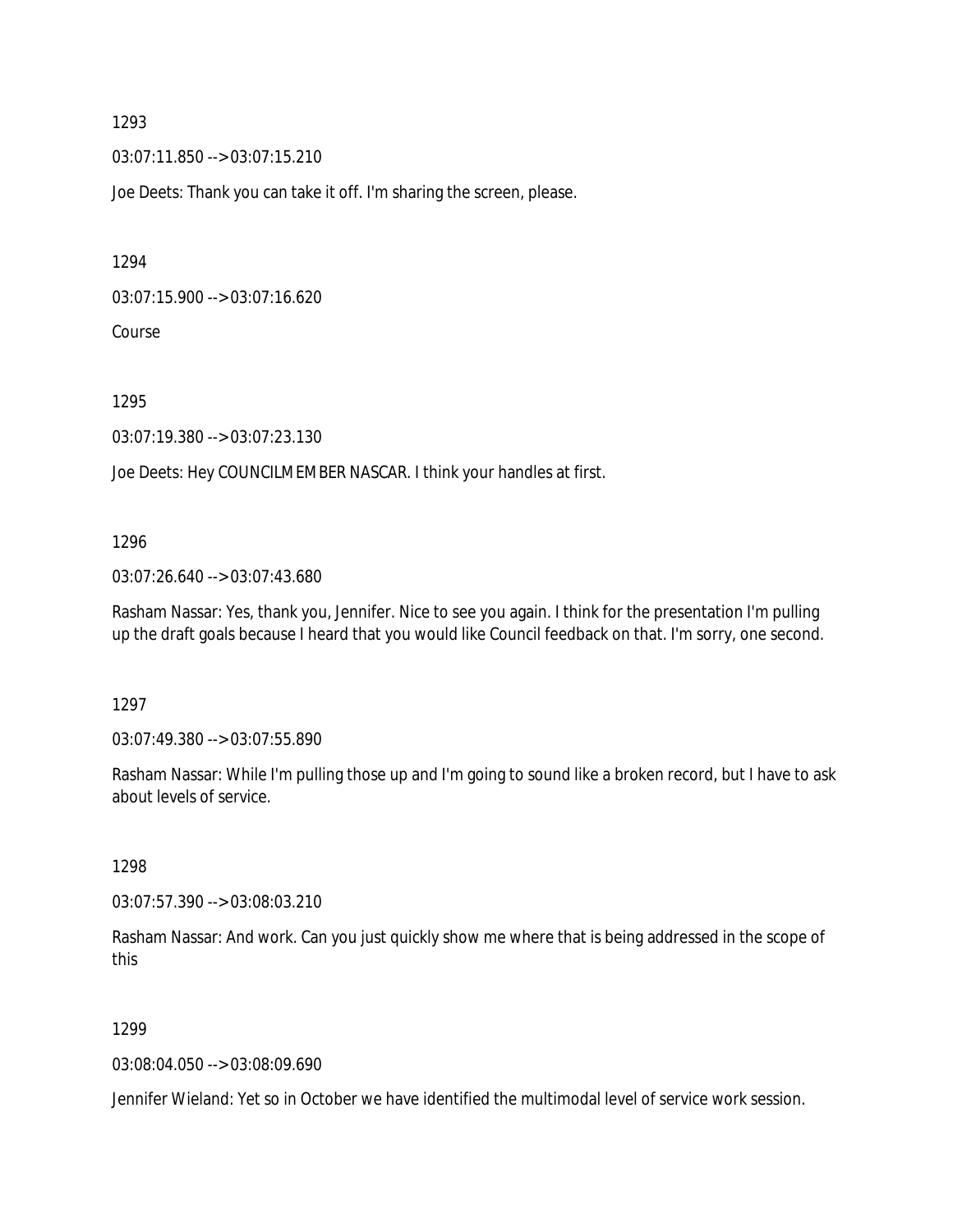03:08:10.080 --> 03:08:19.890

Jennifer Wieland: We thought that, as we've come out of having the draft schools developed in the initial performance. The initial evaluation framework, but that would be a great time before we dive into projects.

1301

03:08:20.280 --> 03:08:29.010

Jennifer Wieland: To have that work session and really focus in on what multimodal level of service might look like. So we are showing it in October, as a special work session for Council.

1302

03:08:30.810 --> 03:08:39.450

Rasham Nassar: Okay, great. Um, okay, and then the the goals here are on pages seven you have that colored wheel here.

1303

03:08:40.290 --> 03:08:56.880

Rasham Nassar: Support the economy and such. I did hear you say it in your comments. So this might sound redundant because I think you're already attuned to this important value of our community, which is preserving the rural nature and character of the island. When considering certain types of

1304

03:08:58.500 --> 03:09:10.650

Rasham Nassar: Design proposals for certain sections of the island that's really all I wanted to add, I just want to make sure that that is really emphasized because it becomes a critical point of contention when we are discussing when we have a proposal in front of us and

1305

03:09:11.730 --> 03:09:19.440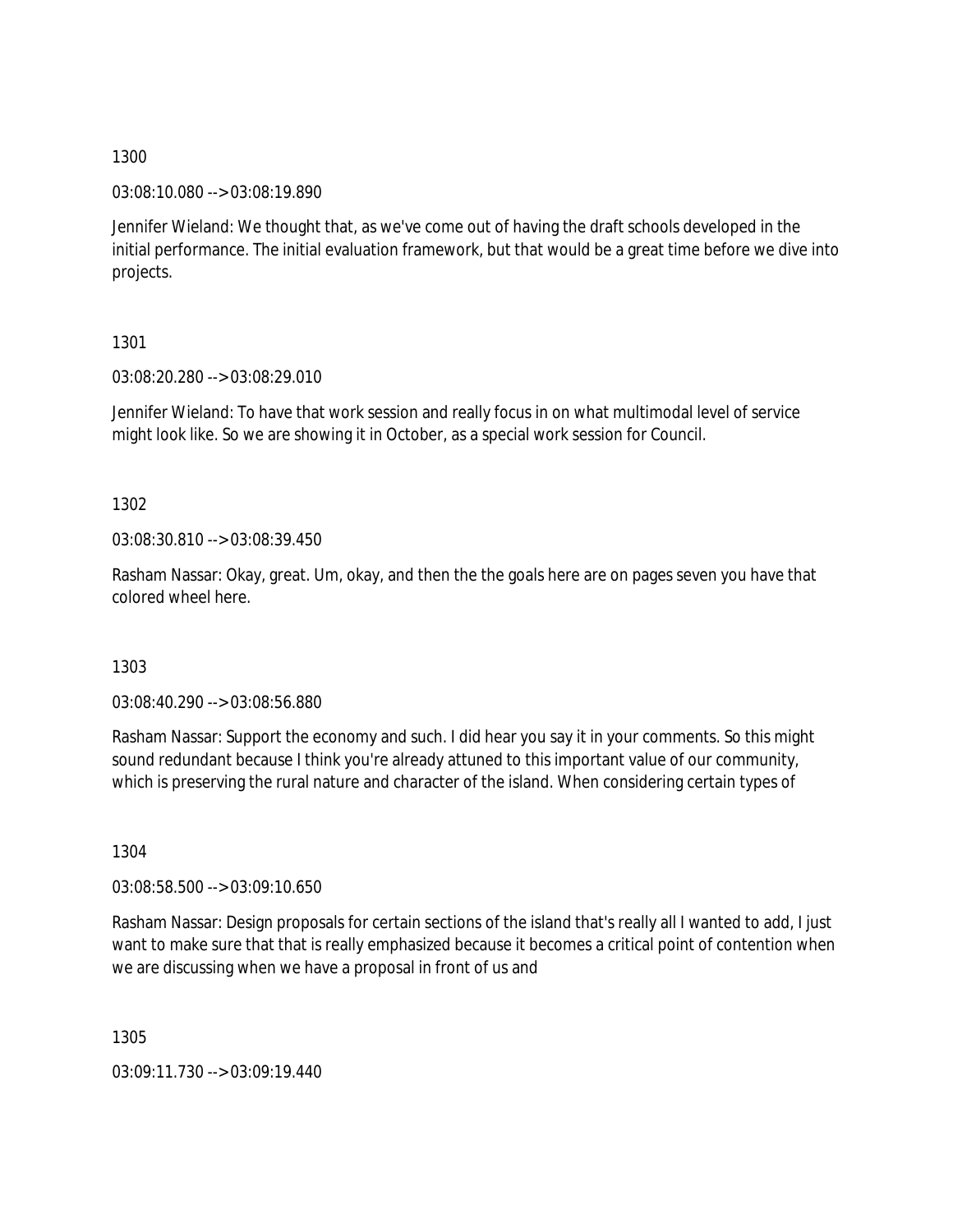Rasham Nassar: And we we end up workshopping that typically is my experience on the Council at the lat the critical, critical, critical stage.

1306

03:09:19.890 --> 03:09:36.420

Rasham Nassar: Where funding becomes an issue and such. So as long as that's one of the driving forces behind me thinking that's that's a factor of consideration in the thinking about these proposals as they're being worked up or drawn. I just wanted to be a voice to emphasize that

## 1307

03:09:37.620 --> 03:09:44.730

Jennifer Wieland: Great, thank you. I think we could make that more explicit as well so that it doesn't rely on me saying it. You also see it in those words.

## 1308

03:09:47.490 --> 03:09:48.210

Joe Deets: Mayor Snyder.

1309

03:09:50.280 --> 03:09:56.220

Leslie Schneider: Thank you, Jennifer. It's wonderful to see you again so excited that this is ramping back up again.

## 1310

03:09:57.270 --> 03:10:07.080

Leslie Schneider: So I think the preliminary goals are great. I'm wondering maybe a couple thoughts. I had you might be able to tell me sort of where they slot in because I'm

## 1311

03:10:08.070 --> 03:10:20.850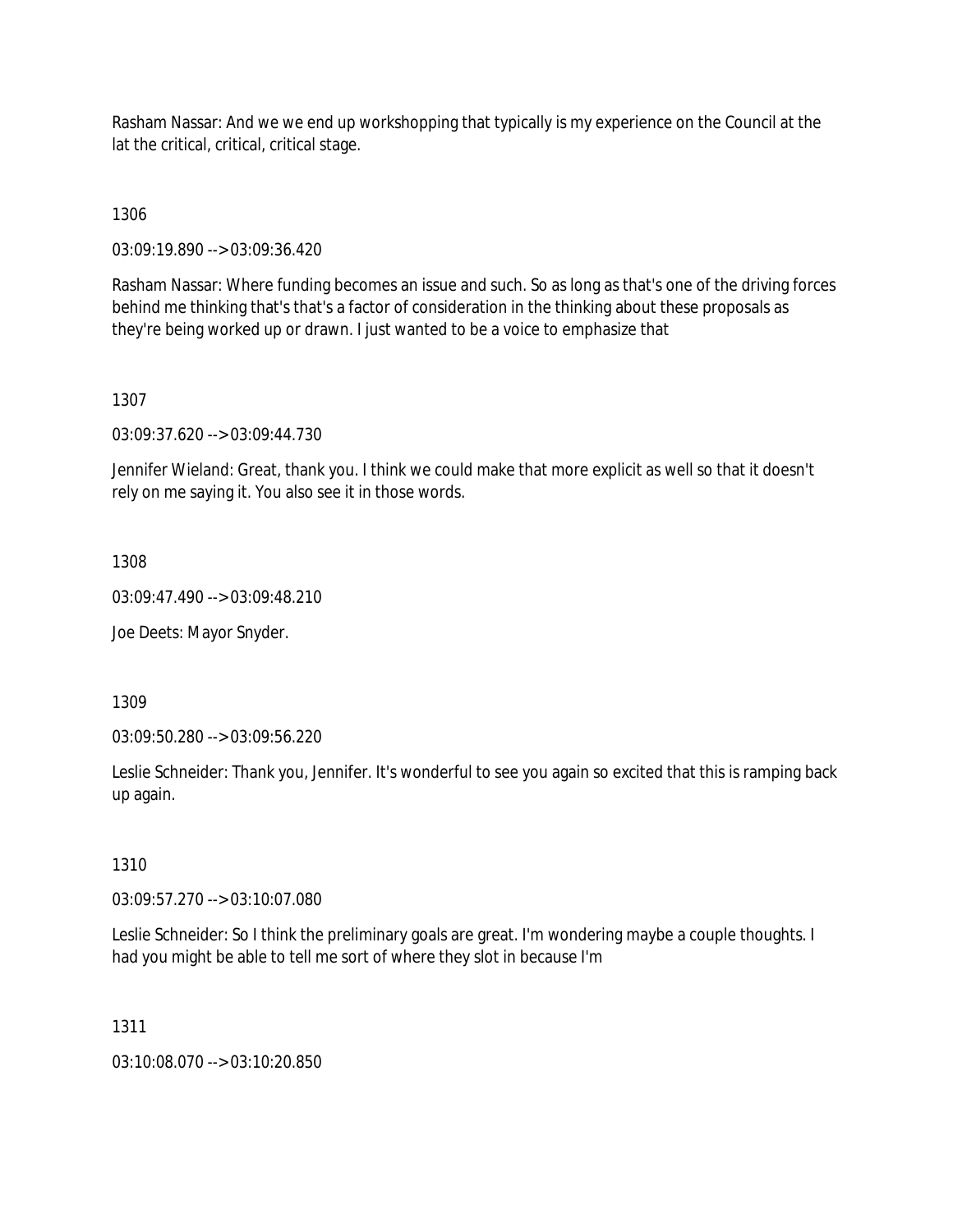Leslie Schneider: I'm thinking maybe so I know in the very, very beginning when we were all just kind of first starting to think about this. One of the things I vaguely remember being important to me at the time was that

1312

03:10:22.410 --> 03:10:37.140

Leslie Schneider: We wanted to create fun we you know that we wanted to really create sort of delight and and i think that that is that if we do that, then we get some of the mode shift, you know that so mode shift is of course

1313

03:10:38.700 --> 03:10:44.490

Leslie Schneider: Also dependent on things like safety and comfort and all that, but

## 1314

03:10:46.380 --> 03:10:55.620

Leslie Schneider: I'm pretty sure that you would be including the element of fun in some of your outreach, but I just wanted to bring that up and then kind of related to that is also

## 1315

03:10:56.760 --> 03:11:11.640

Leslie Schneider: The sort of the green of what we're doing and by green. I don't mean just like the carbon reduction, but the actual appreciation of our environment and sort of the green ways of of our

## 1316

03:11:13.170 --> 03:11:20.400

Leslie Schneider: New infrastructure or creating, you know, new green around infrastructure that we already have or something like that. So,

## 1317

03:11:21.690 --> 03:11:37.920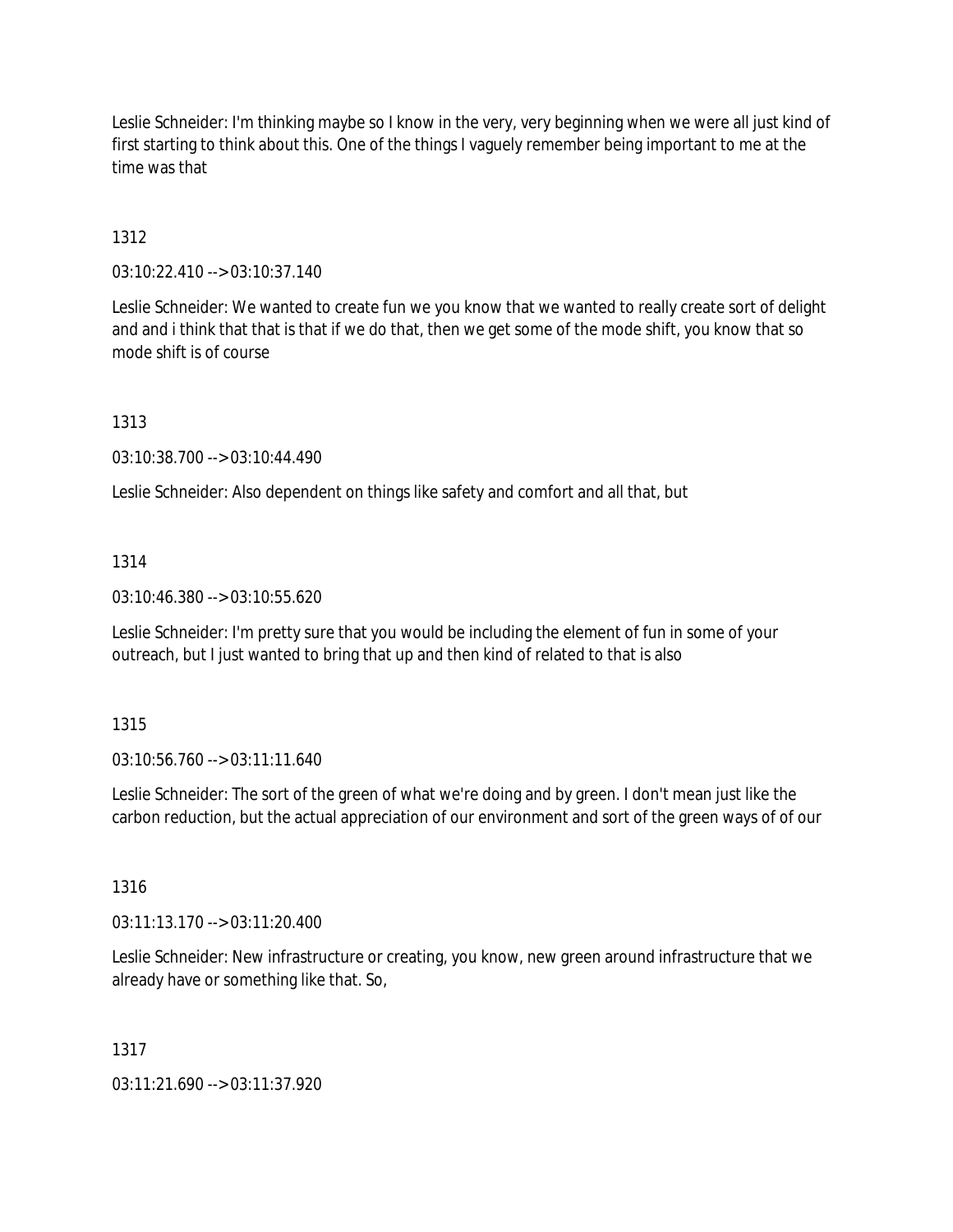Leslie Schneider: Those were sort of two sort of experiential goals that I wanted to bring back. I'm not saying that they replace any of these because I you know I see the importance and I like all the words that are that are used in those goals.

1318

03:11:39.480 --> 03:11:44.970

Jennifer Wieland: Thank you. That's really helpful and I should have noted that when we think about the goals, being kind of higher level.

## 1319

03:11:45.330 --> 03:11:55.740

Jennifer Wieland: Than what we'll do. As we move into the public engagement is start to flesh out some of what I would describe as objectives or our desired outcomes. And so, for example, within comfortable and accessible.

## 1320

03:11:56.070 --> 03:12:09.120

Jennifer Wieland: Maybe there's a desired outcome there that is really related to the joy of the experience and to the greenness of the experience as well. And so I think those can absolutely be built in as we kind of take the next step and get into that greater level of detail.

1321

03:12:10.620 --> 03:12:11.010

Thank you.

1322

03:12:12.630 --> 03:12:13.620

Joe Deets: COUNCILMEMBER car.

## 1323

03:12:15.330 --> 03:12:27.990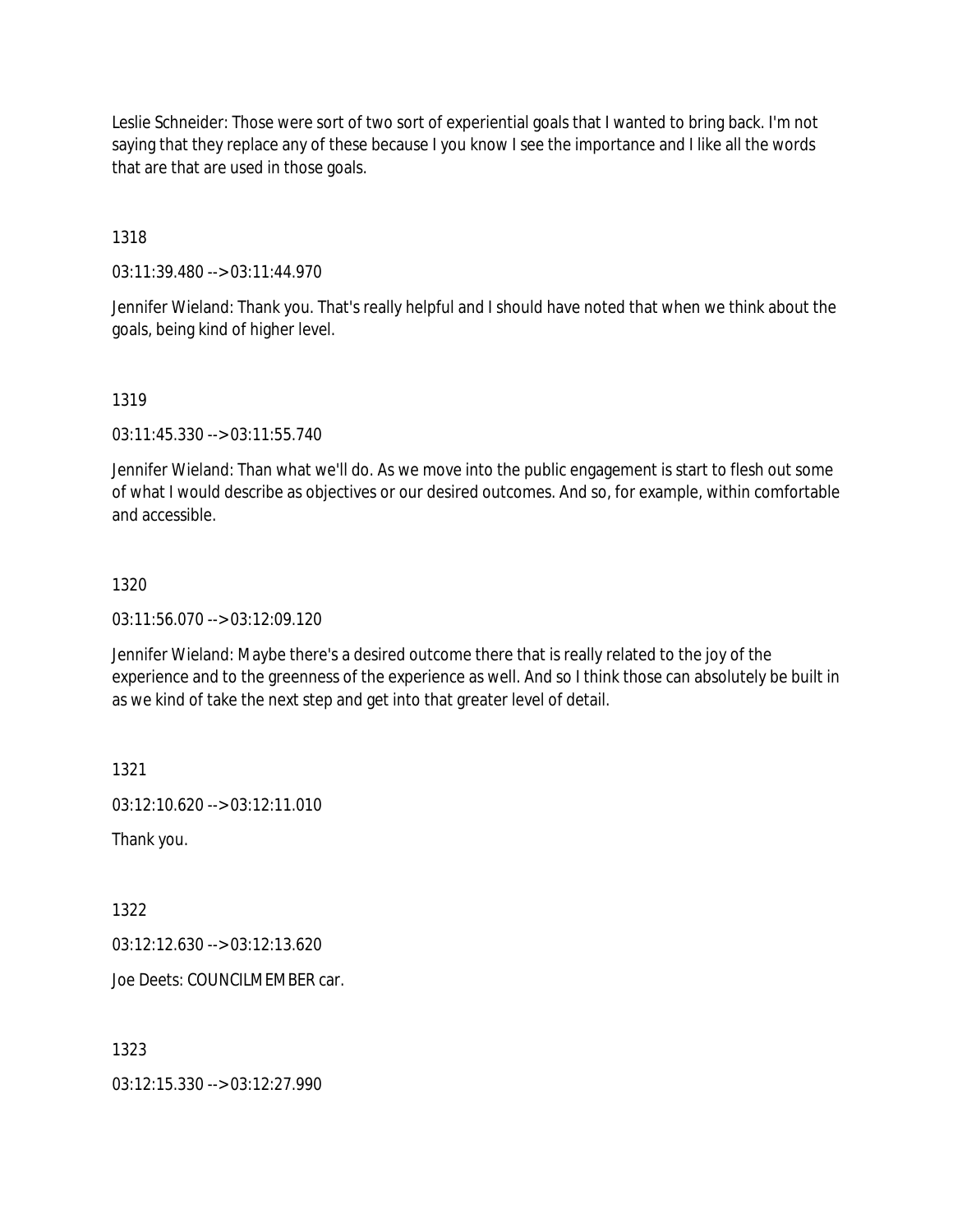Christy Carr: Thank you. Um, I just had a question, I think. And then I wanted to support the goals, being more explicit about that rural character or island character.

1324

03:12:28.530 --> 03:12:43.260

Christy Carr: Because, as was said before that, that tends to be something and I'm sure you'll hear about it in the public engagement process that we hear about a lot. So just don't want to lose that. So I appreciate that. And then I just had a couple questions about the goals.

## 1325

03:12:44.790 --> 03:12:58.800

Christy Carr: In terms of traffic related fatalities and then the mode shift. Do you know our current numbers on each of those. So it's so we know how big a goal that is

## 1326

03:13:00.060 --> 03:13:08.520

Jennifer Wieland: I have that information. I don't have it immediately available, and I apologize for that. Let me just quickly check my notes that I do have open

## 1327

03:13:08.970 --> 03:13:16.920

Jennifer Wieland: And then I can just commit to following up with you pretty quickly. Oh, look at that. I do know the commute mode share right now. And so this is just for commute trips

## 1328

03:13:17.280 --> 03:13:26.790

Jennifer Wieland: Your drive alone commute mode share is just at about 45% or was it about 45% in 2017 2018 and that's a five year estimate

## 1329

03:13:27.390 --> 03:13:41.580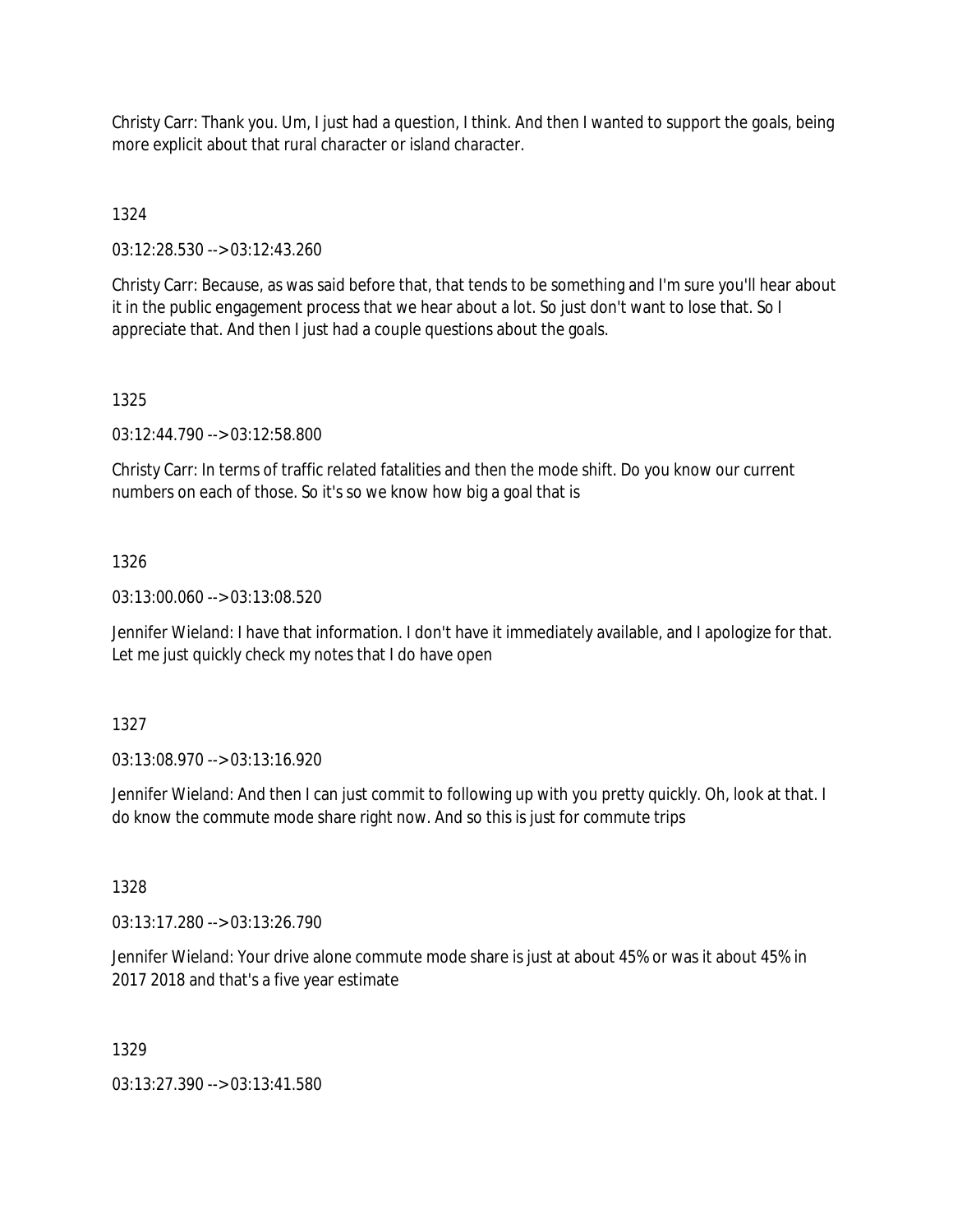Jennifer Wieland: So again, when we factor in all trips. Typically, we would see that drive alone mode shares a little bit higher when we're factoring in all trips, so I don't know the drive alone for all trips, but we'll follow up on that piece.

1330

03:13:43.350 --> 03:13:53.400

Mark Epstein: Yeah, I can add on safety. They also do a five year and look at it and that island is is pretty safe. We don't have, I think we've only had one fatality in that five year

1331

03:13:54.870 --> 03:14:08.430

Mark Epstein: Span, and there's been a number of serious accidents, both with pedestrians and bicyclists, and then a greater number of minor collisions with pedestrians and bicycles. I can give you the number so

1332

03:14:09.630 --> 03:14:10.080

**Thanks** 

1333

03:14:11.670 --> 03:14:12.030

Okay.

1334

03:14:13.170 --> 03:14:16.770

Joe Deets: Alrighty, a customer nisar you have your hand up.

1335

 $03:14:17.160 \rightarrow 03:14:25.620$ 

Rasham Nassar: I hope I can have. I have one more comment to make. And that's relating to the equity component that's if that appears in the goals and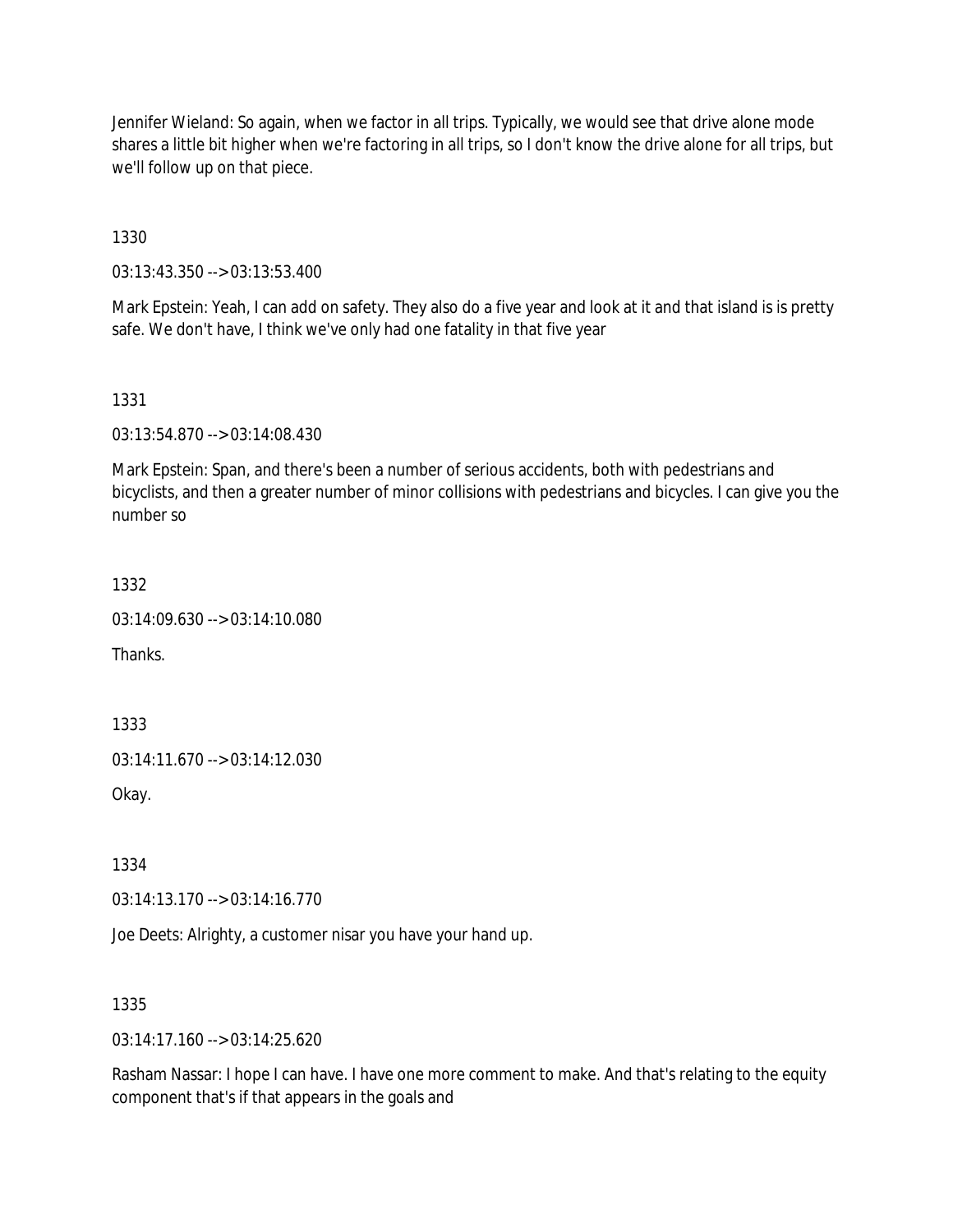1336 03:14:27.330 --> 03:14:28.770 Rasham Nassar: I wonder

1337

03:14:29.910 --> 03:14:48.270

Rasham Nassar: About the makeup of the sustainable transportation. Is it a task force and not we have people of color representation on that task force or how we might structure the workshops. It's not the case that we have representation of minority or diverse

1338

03:14:49.380 --> 03:14:58.110

Rasham Nassar: members of our community inheriting the makeup of that committee. If we might be open to inserting restructuring the process to make sure that that's included

1339

03:14:59.040 --> 03:15:07.200

Rasham Nassar: There may be some way to involve the race equity Task Force. I'm just kind of thinking out loud here, but I want to give that a little bit of a heightened emphasis as well.

1340

03:15:10.350 --> 03:15:15.180

Mark Epstein: Yeah, that's noted. We do have one person of color on the task force presently

1341

03:15:16.200 --> 03:15:18.090

Mark Epstein: And we can make efforts to reach out to more

1342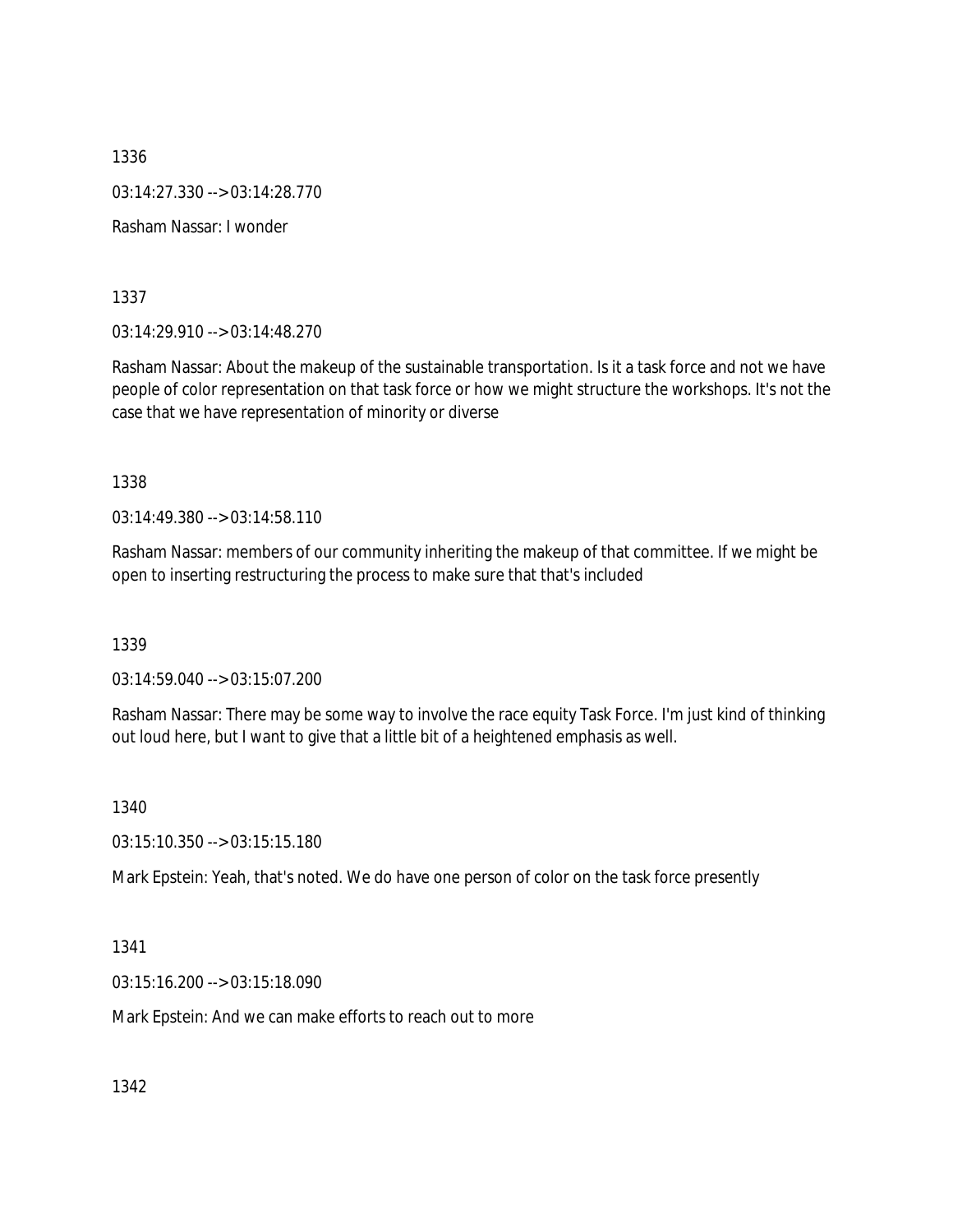03:15:19.980 --> 03:15:24.330

Joe Deets: Okay, great. Thank you. Um. Any other comments, folks.

#### 1343

03:15:26.640 --> 03:15:30.750

Joe Deets: Okay, thank you, Jennifer. So good to see you for

#### 1344

03:15:31.230 --> 03:15:33.450 Jennifer Wieland: To see you. Thank you all. Yeah.

#### 1345

03:15:33.600 --> 03:15:35.190 Joe Deets: Thank you for coming and

1346 03:15:36.360 --> 03:15:38.910 Joe Deets: Yeah, I guess that's a wrap and

# 1347 03:15:39.930 --> 03:15:41.160 Mark Epstein: What wasn't good to see me.

# 1348 03:15:42.000 --> 03:15:43.770 Mark Epstein: No, I'm kidding. Thank you, everybody.

# 1349 03:15:44.370 --> 03:15:45.690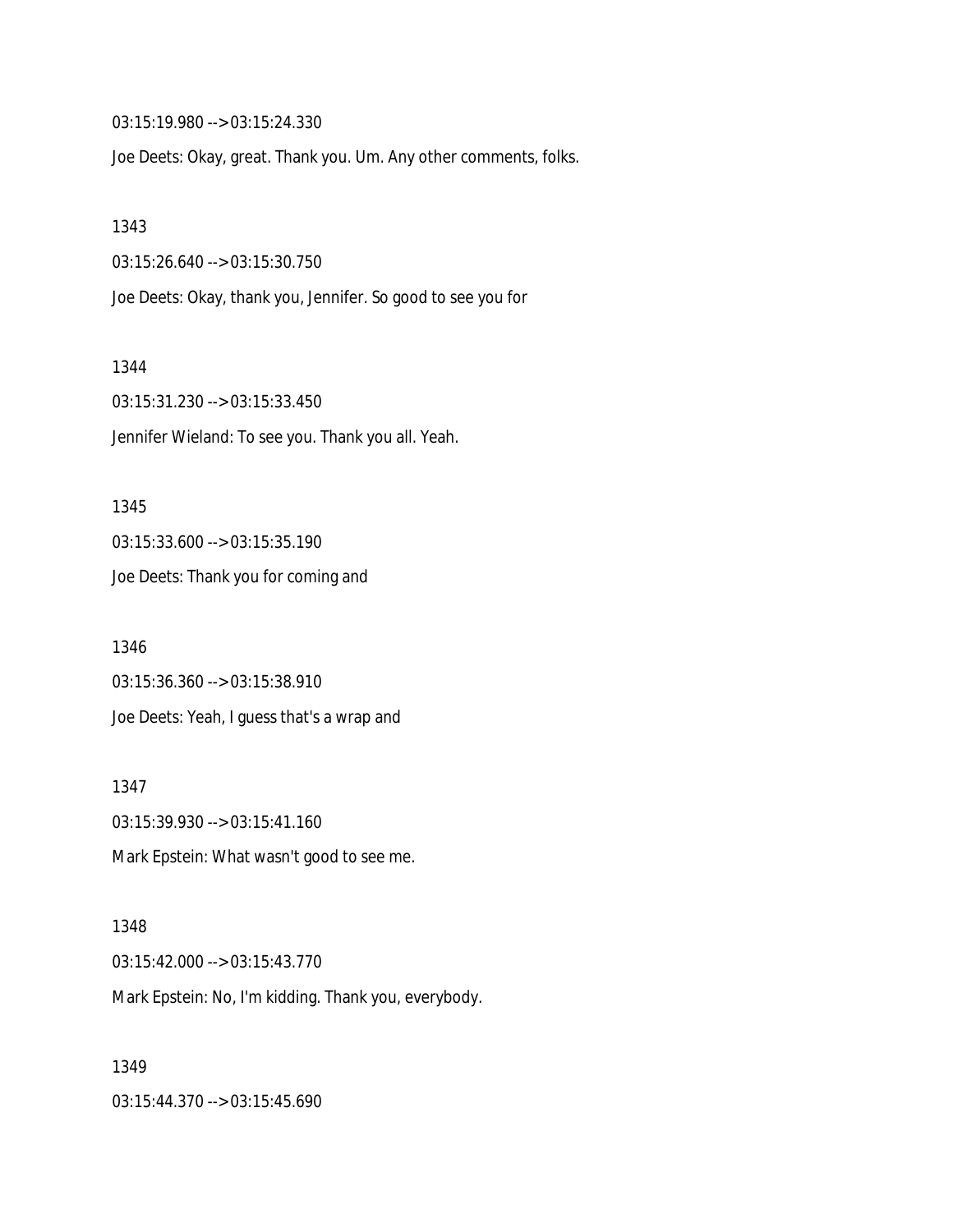Joe Deets: I see you around. Okay.

1350

03:15:46.770 --> 03:15:50.280 Joe Deets: Okay, colleagues, it is

1351

03:15:51.900 --> 03:15:55.650

Joe Deets: But quarter after nine. We've been doing this for three plus hours. You want to break

1352 03:15:56.730 --> 03:15:57.360 Joe Deets: Five minutes.

1353 03:15:58.710 --> 03:16:04.170

Joe Deets: Right. Okay, let's do a break. They'll say, till 920. How's that sound.

1354 03:16:05.370 --> 03:17:07.980 Joe Deets: Does that sound good. Okay, we'll have a break, till 920

1355 03:21:54.960 --> 03:21:56.520 Joe Deets: Came here. We're back.

1356 03:22:13.980 --> 03:22:14.760 Joe Deets: Okay.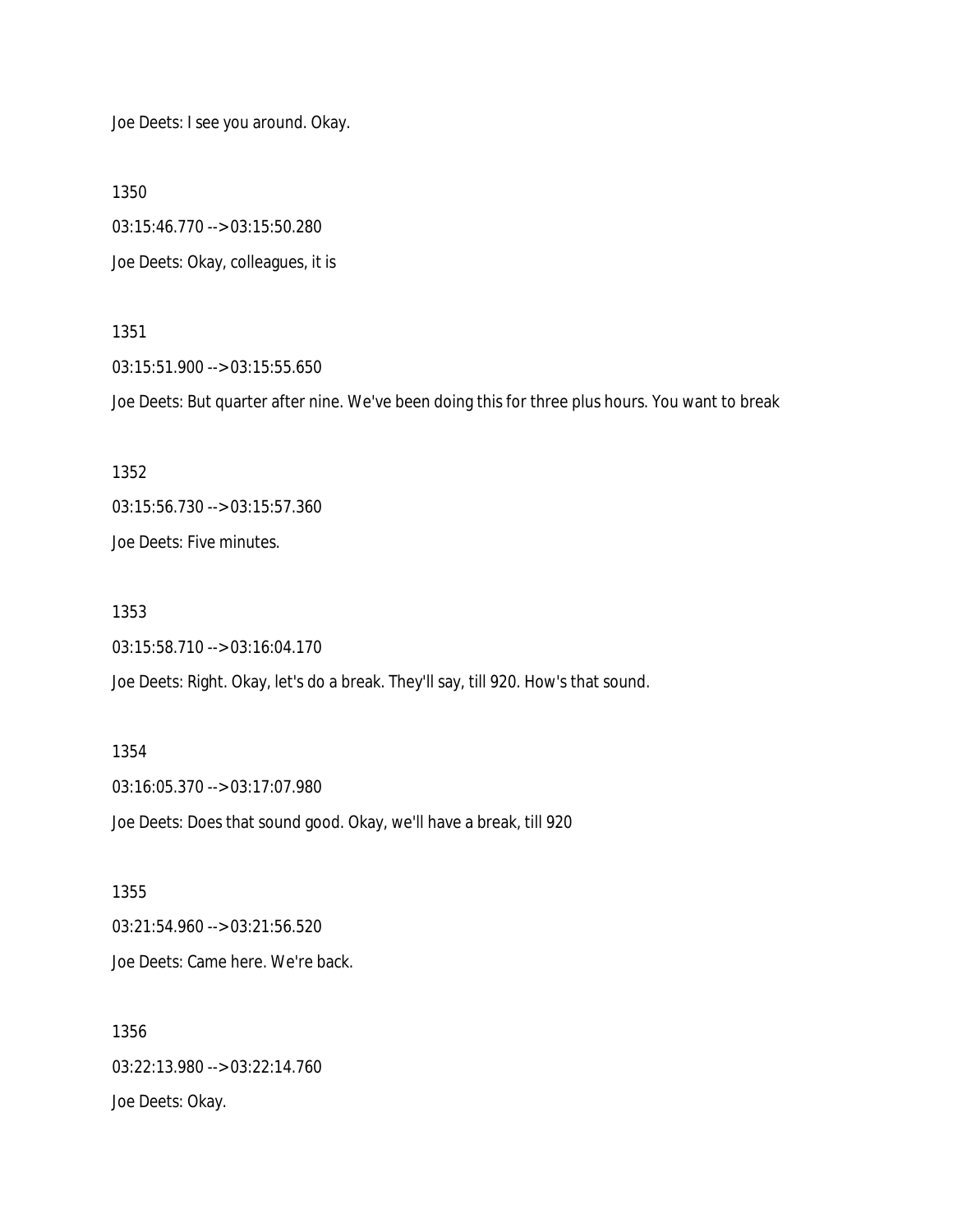1357 03:22:21.720 --> 03:22:22.080 Here's

1358

03:22:23.310 --> 03:22:25.080

Joe Deets: Christy

1359

03:22:36.810 --> 03:22:43.440

Joe Deets: Okay, we have everybody but COUNCILMEMBER Medina and Mayor Schneider.

1360

03:22:46.650 --> 03:22:48.510

Joe Deets: Wait just a little bit more

1361

03:22:50.280 --> 03:22:51.990

Joe Deets: We're getting into the homestretch

1362

03:23:04.980 --> 03:23:12.990

Joe Deets: Okay, I'm gonna go ahead and get started. Our time is valuable. We're going to count city council discussion. Item eight, a

1363

03:23:14.220 --> 03:23:20.850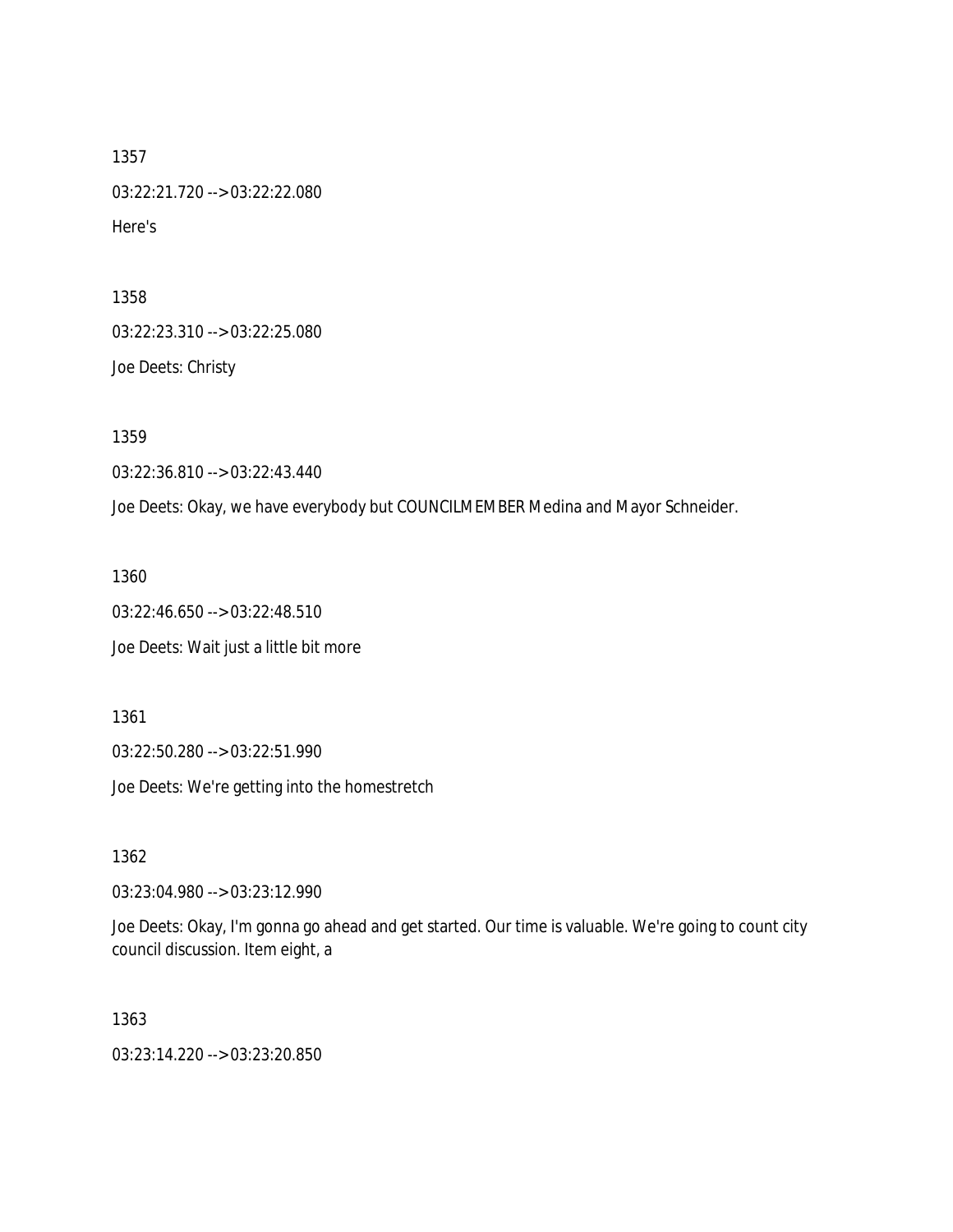Joe Deets: The agenda item is select city council liaison to business community council member deets. Okay, that's me.

1364

03:23:22.290 --> 03:23:23.910

Joe Deets: Yeah, this is related to

1365 03:23:25.080 --> 03:23:27.900 Joe Deets: The covert recovery plan. I've

1366

03:23:29.040 --> 03:23:34.230

Joe Deets: Been just say gotten I've gotten engaged, talking with a lot of business.

1367

03:23:35.580 --> 03:23:40.620

Joe Deets: People in the community. The chamber town down association, but just individual businesses and

## 1368

03:23:42.510 --> 03:23:56.160

Joe Deets: And why am I doing that is because we are in an absolute economic disaster with the covered pandemic and so I feel there's a real need for

1369

03:23:57.900 --> 03:24:01.740

Joe Deets: The city to do everything I can to work with the business community because

1370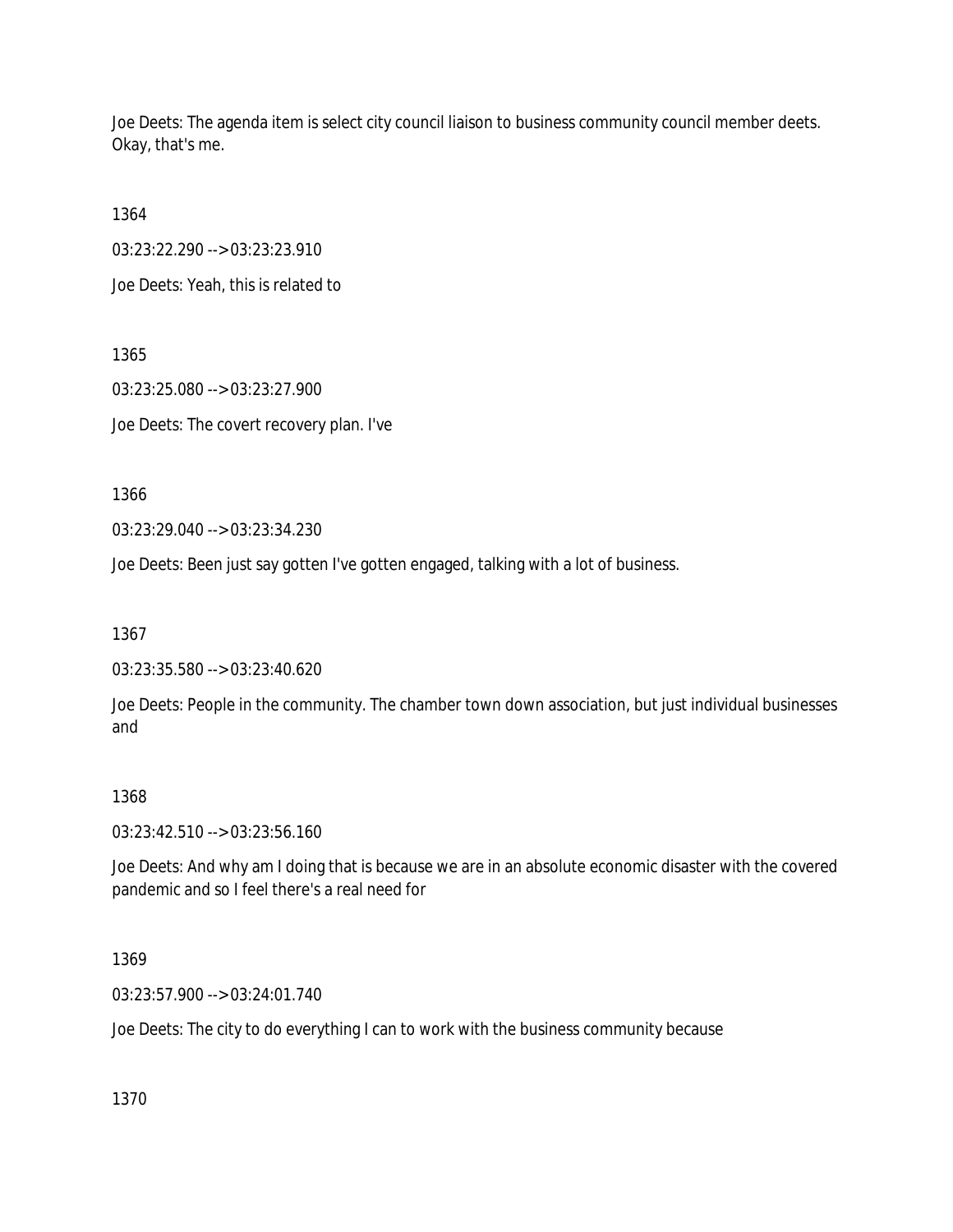03:24:03.060 --> 03:24:06.570

Joe Deets: They are really suffering and they're an integral part of our community.

1371

03:24:07.710 --> 03:24:20.850

Joe Deets: And one of the things that I believe would be very worthwhile and this is the attachment is actually a request from Kevin Dwyer, the, the interim chamber CEO to have us appoint a

1372

03:24:21.990 --> 03:24:38.550

Joe Deets: Was it a business community liaison. And so I see it written as a motion. So I'm not sure if this is quite right for a study session, but I just fear. I'm teeing this up, see what you guys think. And capsule manner, Nessa your hand is raised

1373

03:24:42.930 --> 03:24:52.710

Rasham Nassar: Yes, thank you, Deputy Mayor deets. And you've definitely brought this up a number of times over the course of the past several months.

1374

03:24:53.250 --> 03:25:02.190

Rasham Nassar: So the fact that it's on a study session with emotion. I personally don't take issue with, I just want to express my gratitude again to you for taking this work on

1375

03:25:03.000 --> 03:25:20.160

Rasham Nassar: It's really important to the community right now and I witness that when I visit the social media page and see the extent to which some businesses are closing and we're losing a lot of what makes our downtown area so unique and so special.

1376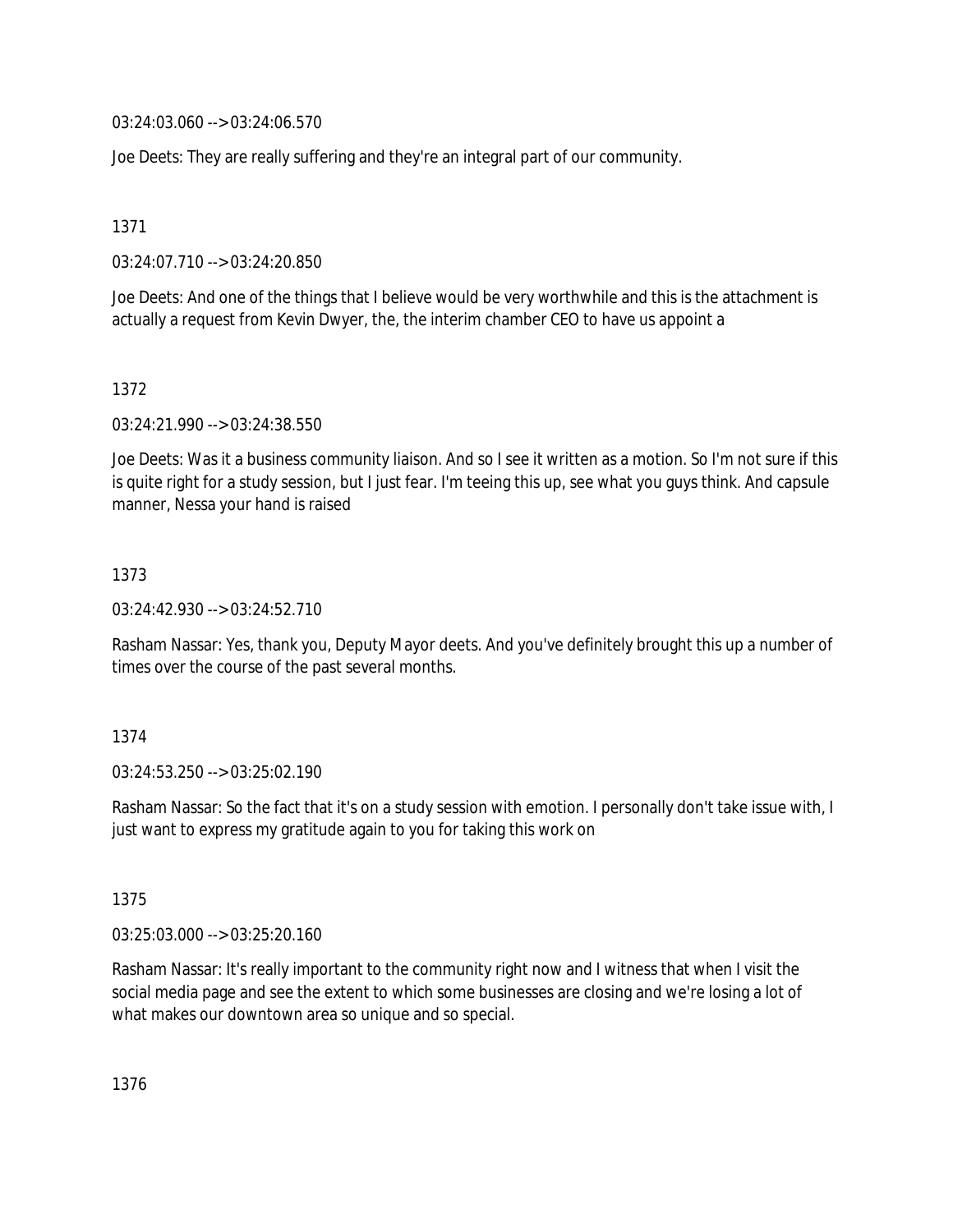03:25:21.330 --> 03:25:35.670

Rasham Nassar: You know week by week there are such tragic changes closures and such. And the hardships that families and the owners of those businesses face it, of course, is something that our community really feels a lot of empathy for

1377

03:25:36.750 --> 03:25:38.820

Rasham Nassar: So I'm prepared to make a motion.

1378

03:25:40.020 --> 03:25:48.930

Rasham Nassar: Again, just grateful to you for your working on this, and I would move to a point, Deputy Mayor deets as Council liaison to the business community.

1379

03:25:49.560 --> 03:25:50.130

Second,

1380

03:25:52.170 --> 03:25:52.590

Rasham Nassar: Okay.

1381

03:25:53.340 --> 03:25:56.190

Joe Deets: Discussion customer Park.

1382

03:25:56.850 --> 03:26:03.750

Michael Pollock: Yes, I was going to make that motion and IV and I want to extend my appreciation to you.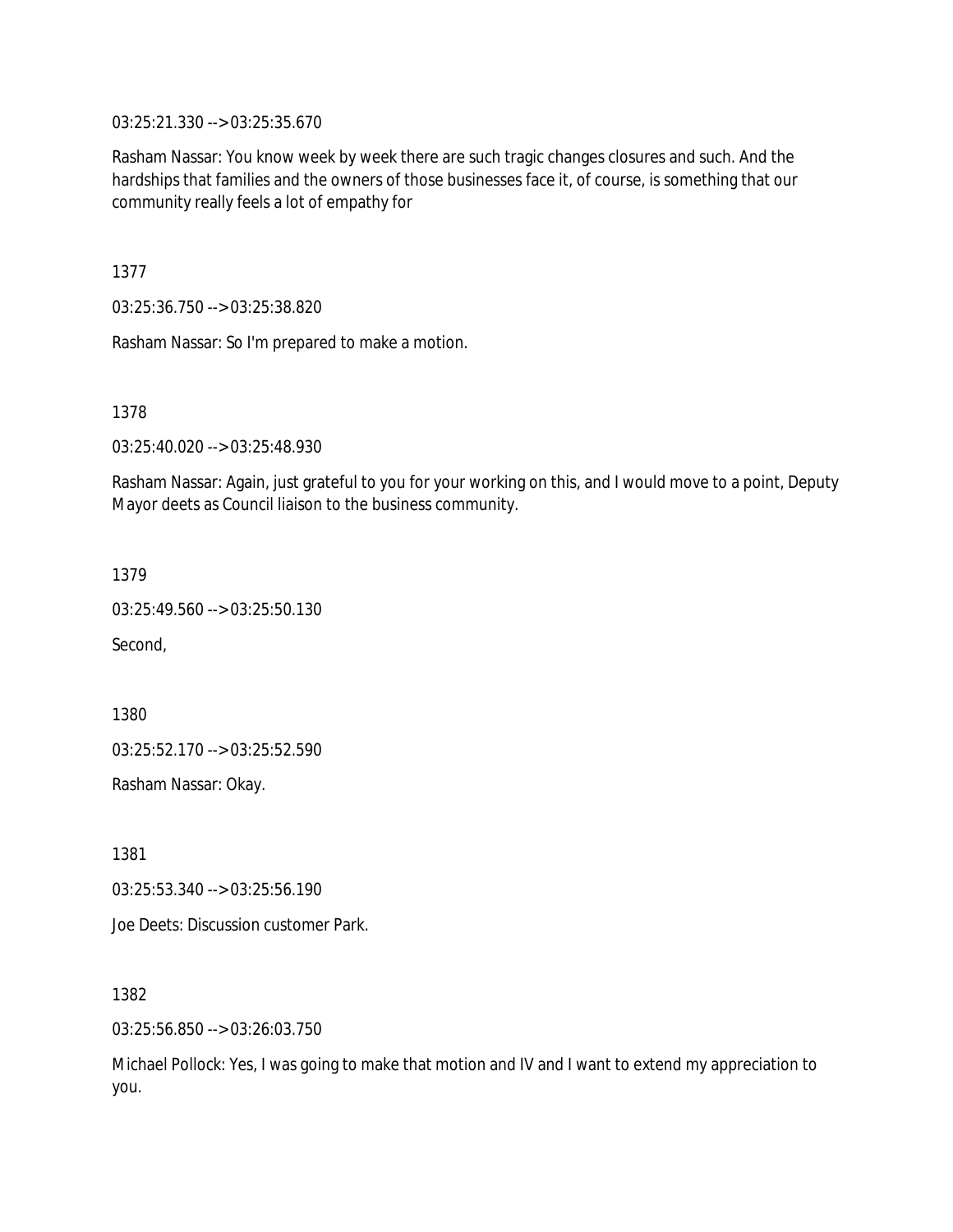03:26:04.320 --> 03:26:13.950

Michael Pollock: Deputy Mayor. I also wanted to note that we do have a member of our bit of the business community on the council. That's our mayor, of course, and I didn't know if

1384

03:26:14.580 --> 03:26:23.160

Michael Pollock: She was interested in serving as a liaison or as a kind of liaison. So I just wanted to offer that up and get the get her thoughts on that.

1385

03:26:24.810 --> 03:26:27.870

Joe Deets: Sure. Mayor, your hands up.

1386

03:26:29.520 --> 03:26:34.920

Leslie Schneider: Thank you. I'm so I'm very supportive of

#### 1387

03:26:36.180 --> 03:26:44.130

Leslie Schneider: Debbie Mary deets being our liaison to the business community, and I'm on that task course and I care deeply also

#### 1388

03:26:45.240 --> 03:26:49.230

Leslie Schneider: I was there when the, the, where the when the

1389

03:26:50.550 --> 03:27:02.100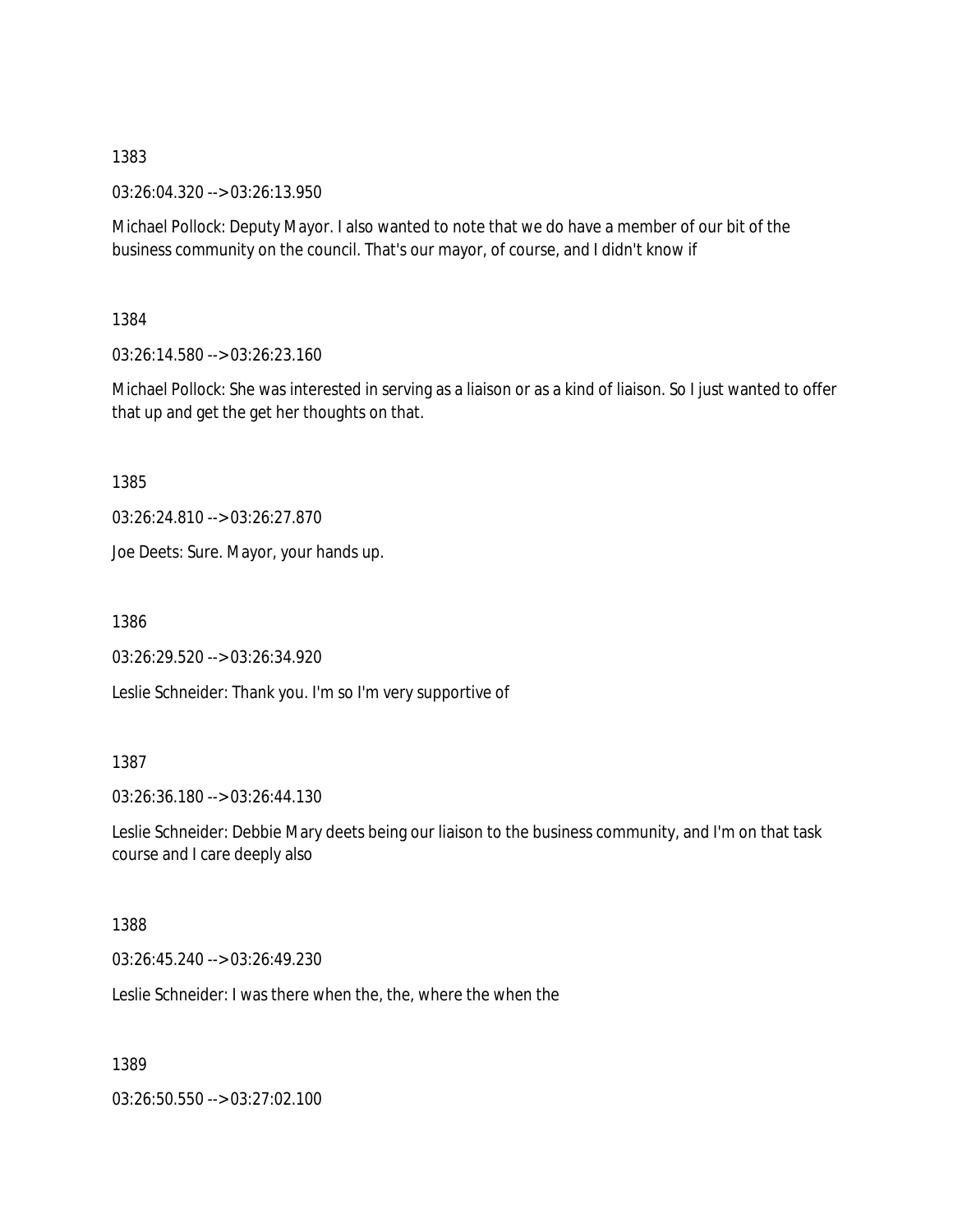Leslie Schneider: The chair of the of the chamber sort of talk to us about that. And so I'm very supportive of you being that liaison and count me in for support.

1390

03:27:03.240 --> 03:27:04.500

Joe Deets: Thank you. I'm

1391

03:27:05.610 --> 03:27:10.530

Joe Deets: Already got a motion on the table. All those in favor, say aye.

1392

03:27:11.130 --> 03:27:12.240

Christy Carr: Aye. Aye.

1393

03:27:12.630 --> 03:27:16.890

Joe Deets: Vote for myself. Okay, thank you, folks. And by the way, what I

1394

03:27:17.970 --> 03:27:33.390

Joe Deets: But one thing I like about this is this is part of one item action item of our my code recovery plan is a sign a business lays on so check you know something I could say we did already. So thank you very much, much appreciated. So

1395

03:27:35.760 --> 03:27:37.020

Joe Deets: Item eight, be

1396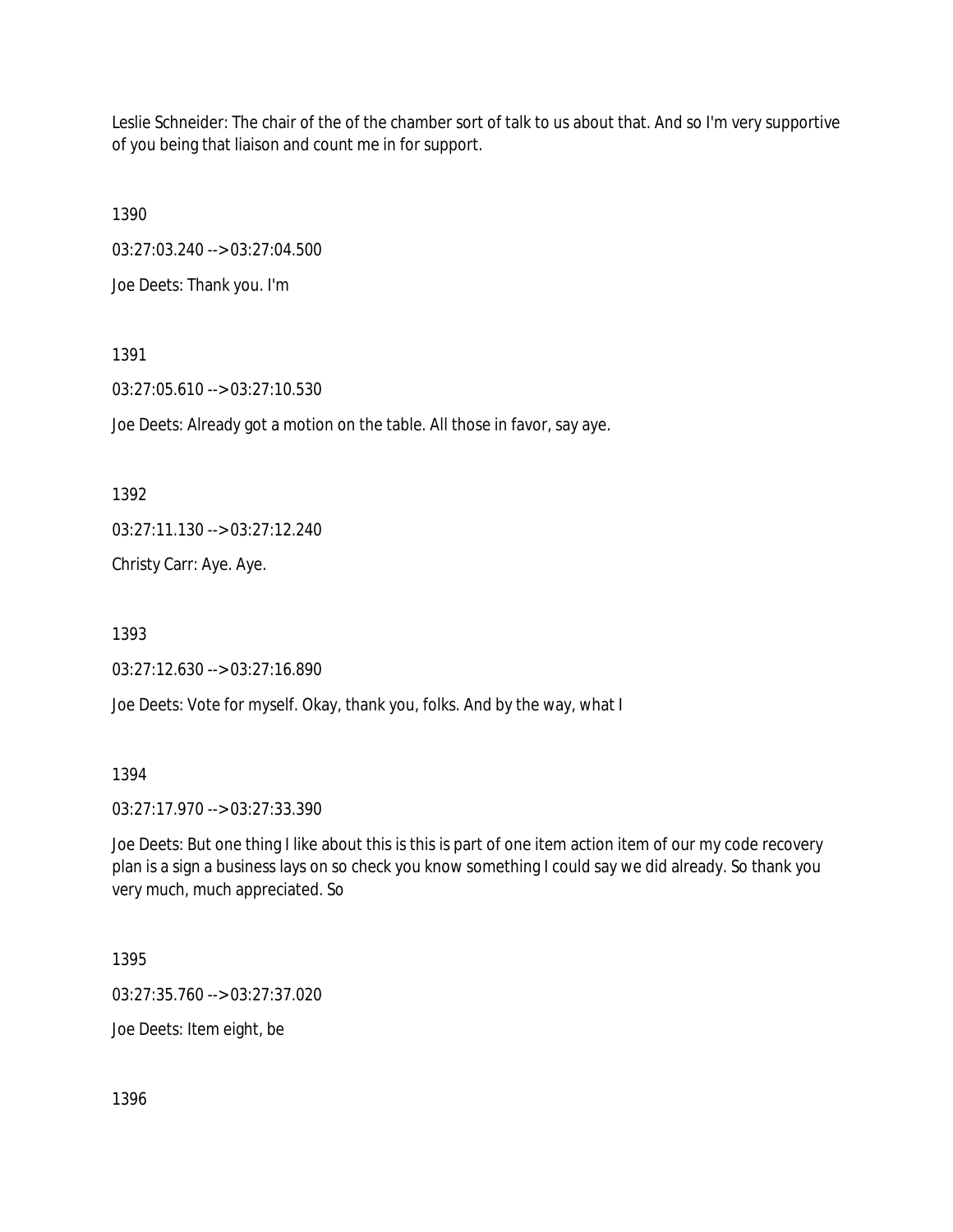03:27:38.520 --> 03:27:46.830

Joe Deets: Process for evaluating applicants for planning commission for consistency with requirements and city code council member, Nessa

### 1397

03:27:53.130 --> 03:28:09.690

Rasham Nassar: Yes, thank you. I'm, I'm happy to just provide a quick brief introduction on this agenda topic and the the agenda topic really captures kind of the scope of what I hope the Council would would take up as part of this discussion.

1398

03:28:10.320 --> 03:28:15.090

Rasham Nassar: Which again, just to reiterate what stated here is the process for evaluating applicants.

### 1399

03:28:15.690 --> 03:28:31.980

Rasham Nassar: Consistent with the requirements in the city code. So I trust that we're all aware of the city code that establishes in our code. The requirements for the planning commission and that's entitled to. I don't have a chapter in front of me but

### 1400

03:28:33.330 --> 03:28:46.440

Rasham Nassar: The, the, the question that I'd like to pose to the Council and little appreciate a dialogue on is how we operationalize those words in the code during the process in which currently the mayor.

1401

03:28:47.280 --> 03:29:05.400

Rasham Nassar: Is is is tasked with recommending those appointments so really just opened up a discussion about how we approach that and how we hold ourselves accountable for appointing planning Commissioners to consistent with that code and and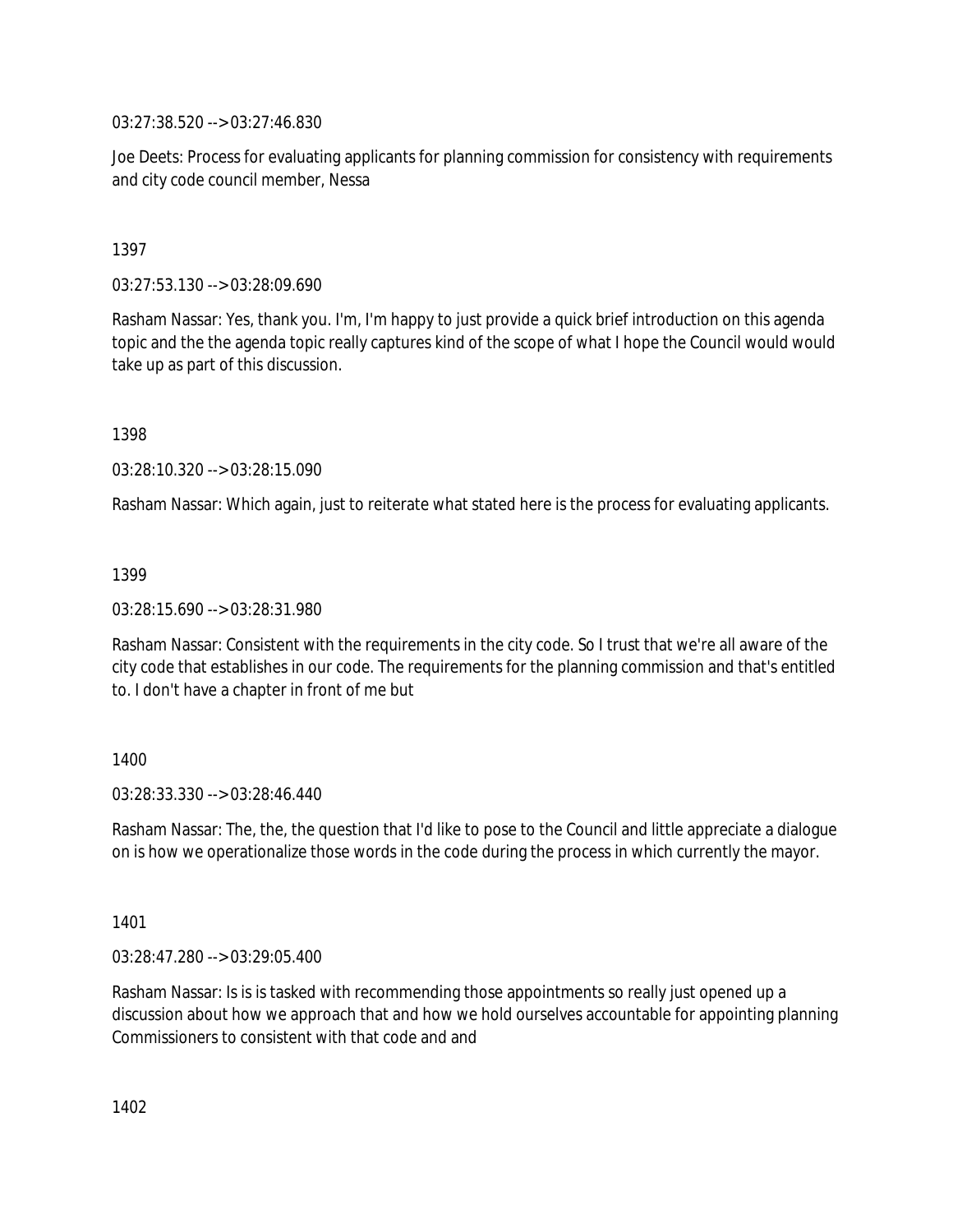03:29:07.620 --> 03:29:09.180

Rasham Nassar: Hopefully, maybe even

1403

03:29:11.220 --> 03:29:17.790

Rasham Nassar: introducing some topics. If there's interest in what those qualifications are and not to be

1404

03:29:21.360 --> 03:29:23.970

Joe Deets: Thank you, a customer mayor Snyder.

1405

03:29:29.880 --> 03:29:30.660

Joe Deets: You're still on mute.

1406

03:29:34.140 --> 03:29:45.930

Leslie Schneider: I had Christine send out a few bullet points of some ideas that I had. And so the first bullet point I think directly relates to what COUNCILMEMBER sorry is talking about.

1407

03:29:46.740 --> 03:29:53.190

Leslie Schneider: That we actually open, we have the application itself state what it is that we are prioritizing

1408

03:29:53.850 --> 03:30:07.740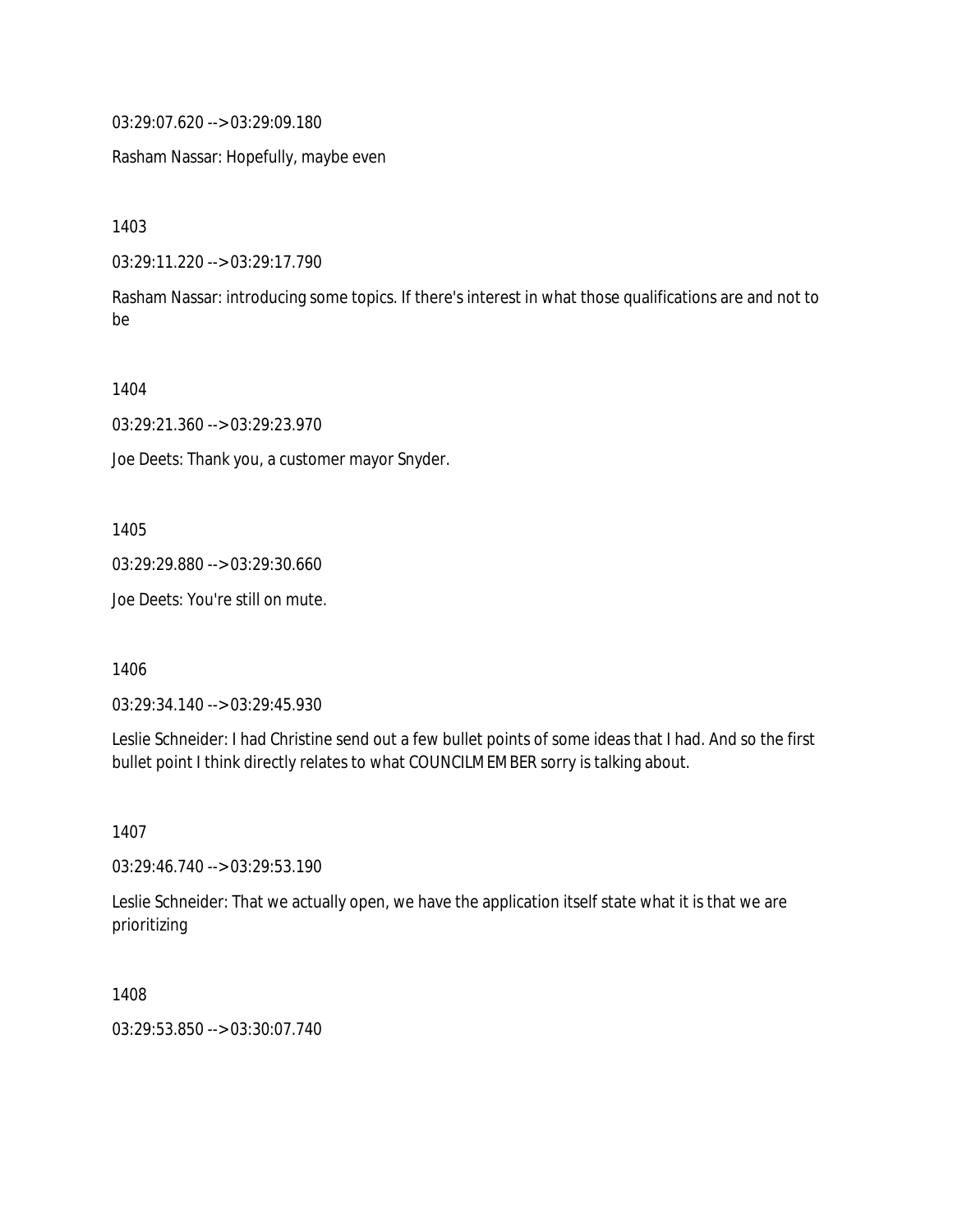Leslie Schneider: So that any applicant can come in knowing that there is both a diversity requirement as per code and also that we are prioritizing that diversity requirement in a particular way. And so I have some words.

1409

03:30:09.090 --> 03:30:19.920

Leslie Schneider: That Council is currently prioritizing applicants who show credentials or demonstrate their understanding of race equity by personal experience or as it relates to land use just suggested words.

1410

03:30:22.980 --> 03:30:29.130

Leslie Schneider: And then of course we could get the raise equity task force to help us shape that but I know that they're feeling a little

# 1411

03:30:30.570 --> 03:30:46.110

Leslie Schneider: uneasy about being put on the spot in a very short amount of time. So if we propose something to them, maybe they would be have an easier time responding to something that we propose versus just, you know, asking them for their recommendation.

### 1412

03:30:48.420 --> 03:30:59.850

Leslie Schneider: And then, you know, do we as a council want to ask the race equity task force if they would like to designate a fourth interviewer.

1413

03:31:00.450 --> 03:31:11.700

Leslie Schneider: And they can say no, they don't need to. And if they want to designate someone, it doesn't necessarily have to come from the race equity Task Force, they could designate whoever they wanted and then that person would be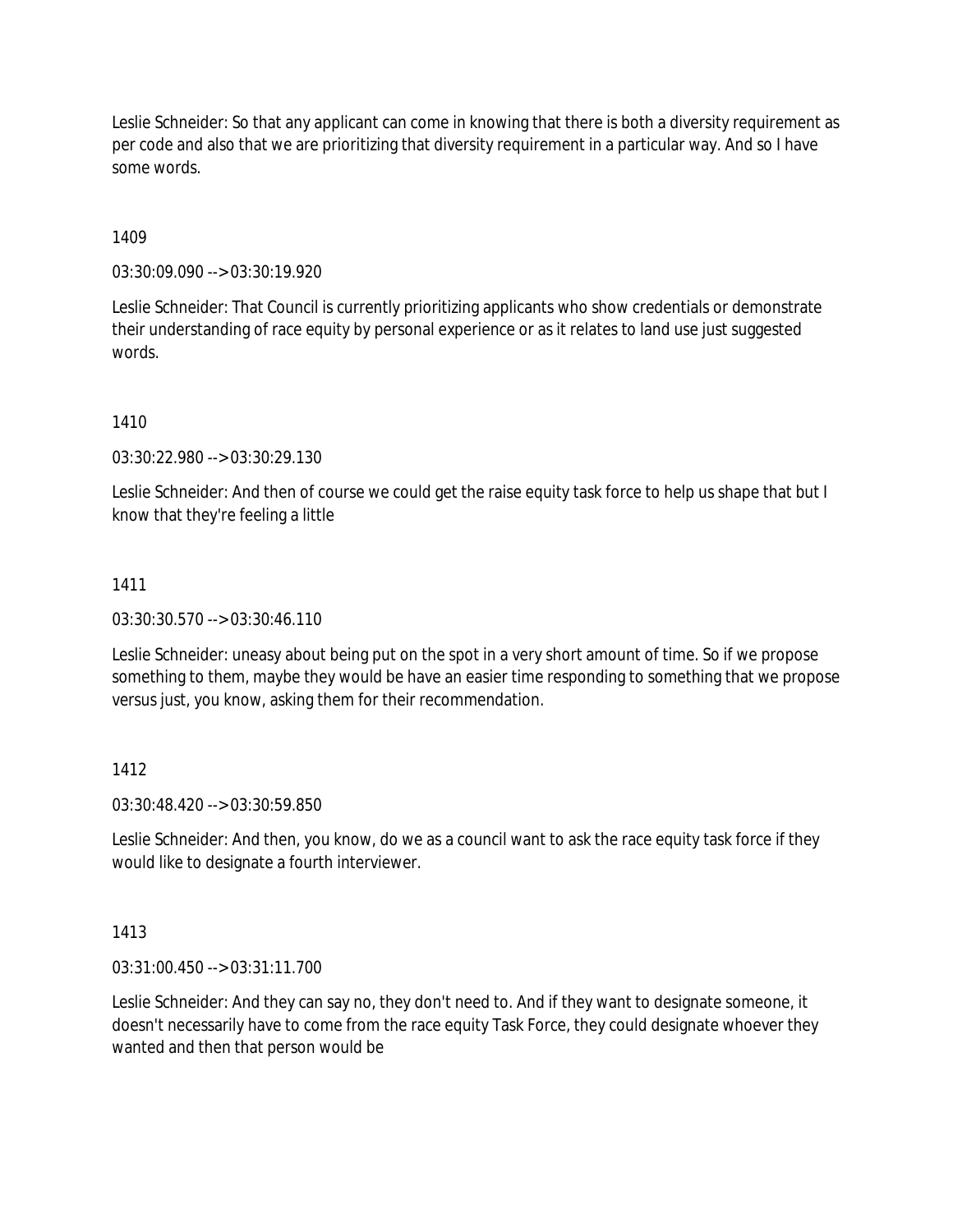03:31:12.750 --> 03:31:17.040

Leslie Schneider: That person would join the mayor, the liaison and the chair of that committee.

1415

03:31:17.400 --> 03:31:34.860

Leslie Schneider: In in doing the interviews and I don't have a problem with it being four versus three because it's a consensus based process anyway. It's not like we're voting and you know splitting down the middle on on anything. So anyway, I'm just for conversation.

1416

03:31:36.540 --> 03:31:40.140

Joe Deets: Great. Thank you, me, I like those ideas. Councilmember pilot

1417

03:31:41.760 --> 03:32:01.620

Michael Pollock: Yeah, well thank you Mary I liked him as well. Um, I think that it's good to think about in the context of base equity the code. I was looking for trying to find it. And, but it really also speaks doctors to diversity in a general sense, but specifically to professional diversity.

1418

03:32:02.760 --> 03:32:05.490

Michael Pollock: And I guess in my mind. I thought

1419

03:32:07.260 --> 03:32:10.080

Michael Pollock: You know, we have what's in the code, what we're supposed to be doing.

1420

03:32:11.670 --> 03:32:22.800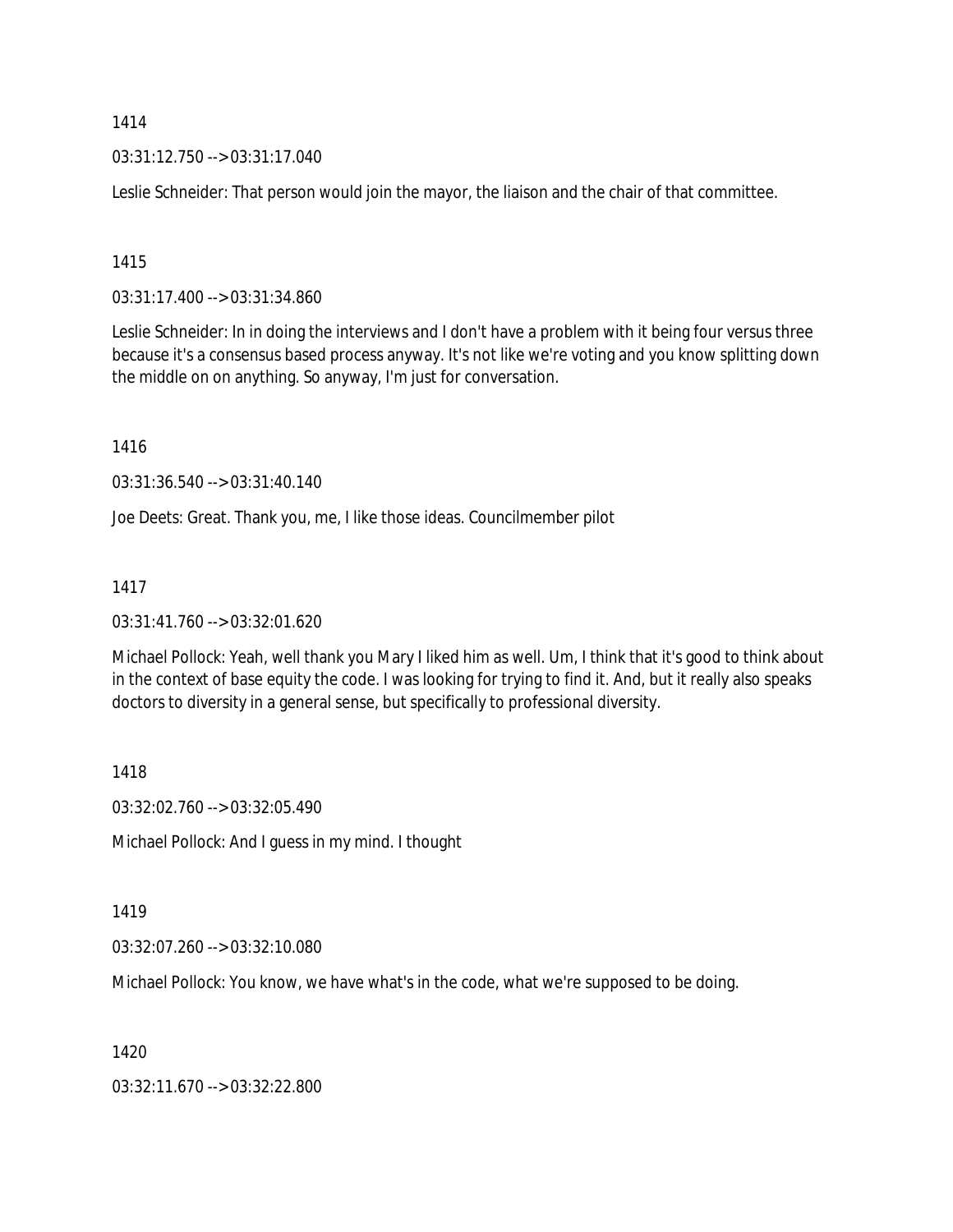Michael Pollock: And how do we operationalize that and I don't have an answer, I think. But you you've you've taken a step towards that. How do we, how do we operationalize this sort of, I would just call it the diversity requirement.

1421

03:32:23.070 --> 03:32:39.900

Michael Pollock: And record, but just that we recognize it's more than just race racial diversity, we're emphasizing that now. But there's also other types of sort of cultural and experiential diversity that I think we're looking for on the planning commission as well so

1422

03:32:41.400 --> 03:32:43.650

Michael Pollock: That's it. Okay, thank you.

1423

03:32:44.250 --> 03:32:45.840

Joe Deets: COUNCILMEMBER I topless.

### 1424

03:32:47.190 --> 03:32:52.590

Kirsten Hytopoulos: Um, well, like I said, when when this got set an agenda. I think this is a great conversation to have, because

1425

03:32:53.100 --> 03:32:58.080

Kirsten Hytopoulos: My understanding was always my perspective. Always was that we were looking for people to put on the planning commission

1426

03:32:58.470 --> 03:33:08.880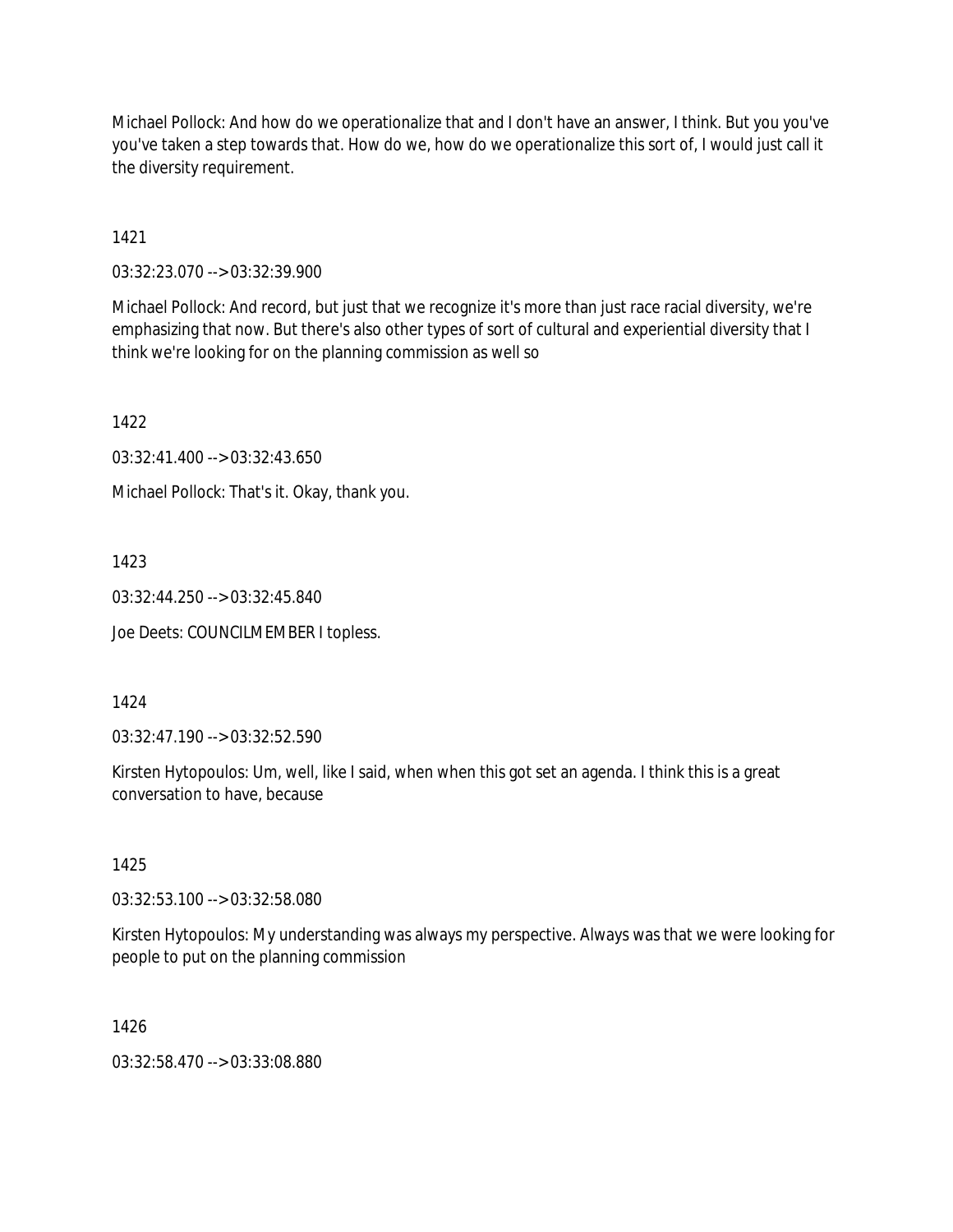Kirsten Hytopoulos: Who had specialized experience who had whether it was a lot of experience with our processes in code or with with with building codes generally i'm planning, etc.

# 1427

03:33:09.420 --> 03:33:18.150

Kirsten Hytopoulos: And so it's really helpful to see this and and know that we need to be embracing this. And so then I think the next question is, it's very clear, there needs to be as Michael said a diversity of

# 1428

03:33:18.690 --> 03:33:23.760

Kirsten Hytopoulos: Professionals, etc. There needs to be a representation of broad representation of the Community.

# 1429

03:33:24.720 --> 03:33:34.140

Kirsten Hytopoulos: And I would say that, and this is our discussion, I guess, is I feel like we probably still want to somewhat eschewing it in favor of at least some

1430

03:33:34.560 --> 03:33:44.040

Kirsten Hytopoulos: Level of experience with certain members. So if we have, you know, in any given moment. We have five people who have a lot of experience with these particular, you know, issues.

1431

03:33:44.490 --> 03:33:55.110

Kirsten Hytopoulos: It's not as it's not, it makes more sense to bring in very, very diverse backgrounds, because there's a lot of the heavy lifting already happening. I'm trying to like explain this.

1432

03:33:55.470 --> 03:34:05.010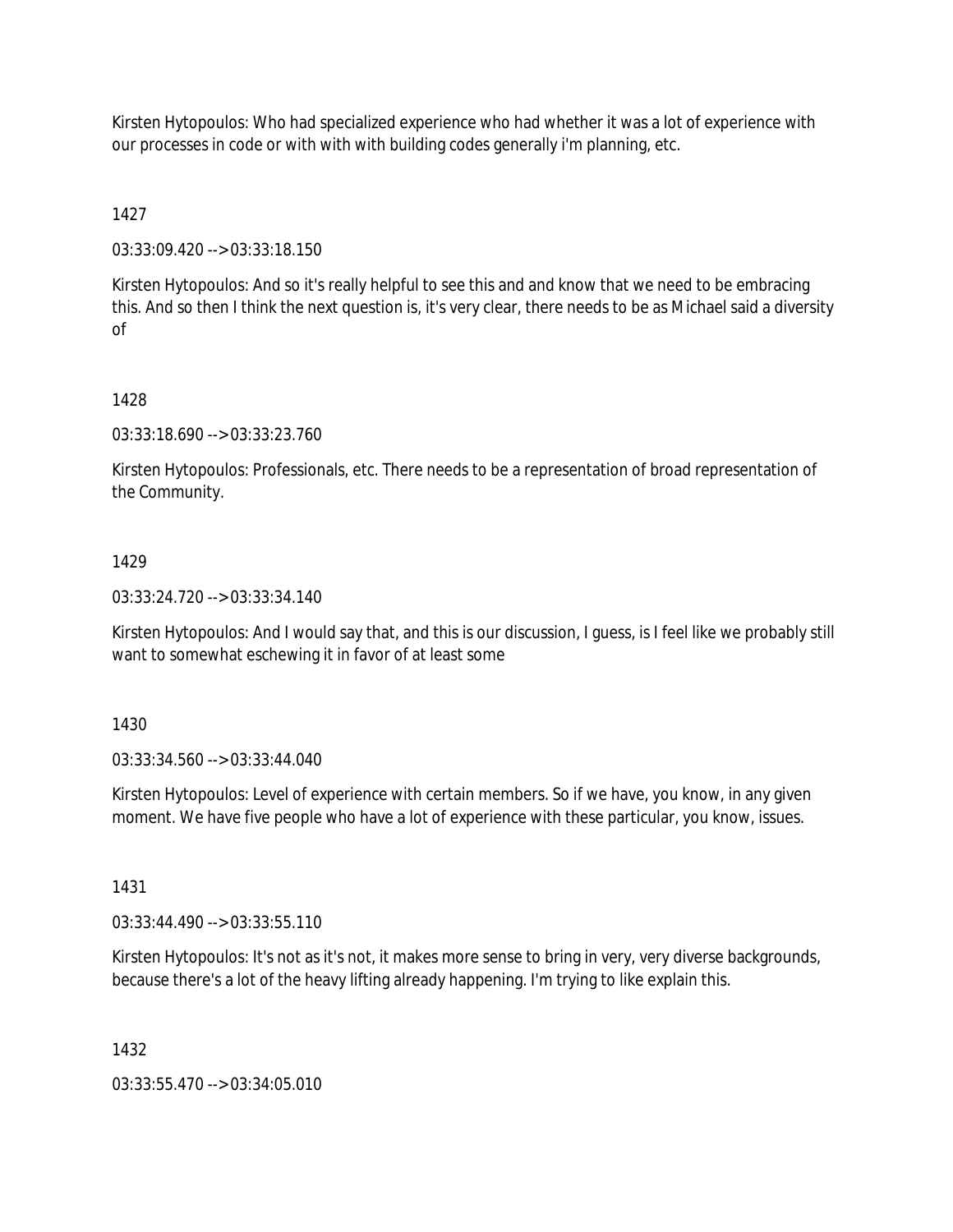Kirsten Hytopoulos: But there's a lot of I guess the point being, there's a lot of heavy lifting that goes on on that committee that we could choose for it not to. But it does a lot of work that otherwise we would be doing our staff would be doing

1433

03:34:05.790 --> 03:34:16.680

Kirsten Hytopoulos: So there's I'm just kind of bring back in that that balancing of having whatever their other parts of their background are having some number of people on the body, who have

### 1434

03:34:17.370 --> 03:34:28.170

Kirsten Hytopoulos: extensive knowledge of, you know, code our code our comprehensive plan, etc. If that makes sense. So I'm not sure if that was helpful. But right now we have a lot of that.

### 1435

03:34:28.560 --> 03:34:40.650

Kirsten Hytopoulos: And so it's a particularly good time to bring in people who might have that background. If they feel like they can get in there and be brought up to speed on all of that. We have a lot of heavy lifters on there right now.

### 1436

03:34:41.670 --> 03:34:47.820

Joe Deets: Okay, thank you. Um, gosh. Councilmember Nasir, I guess. Yeah.

### 1437

03:34:48.750 --> 03:35:01.980

Rasham Nassar: Yeah, thanks. I'll have another shot at it. I'm great dialogue. I think that this is a starting point for what might lead to another discussion, perhaps involving the planning commission as well to hear their feedback.

#### 1438

03:35:02.640 --> 03:35:11.700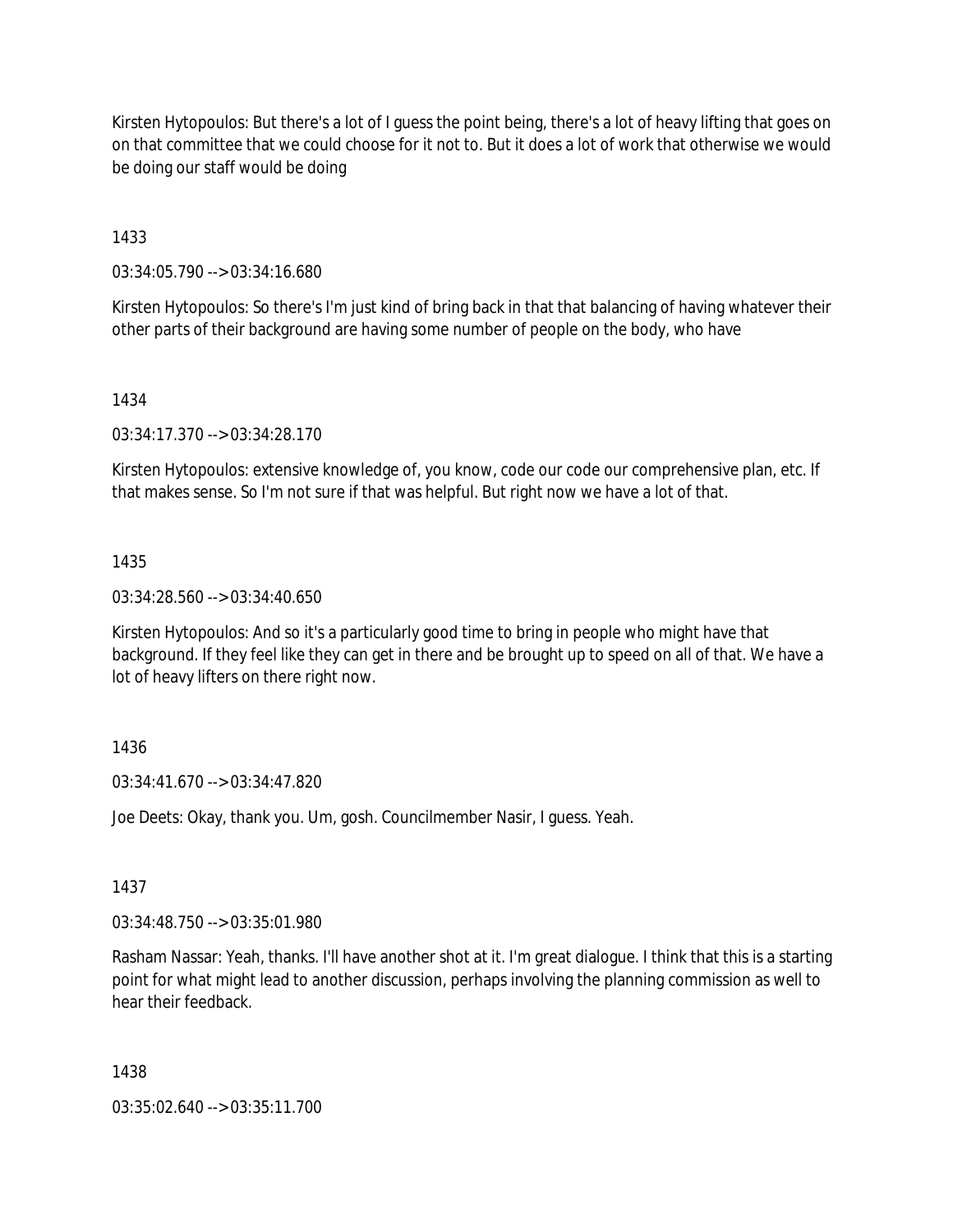Rasham Nassar: On how we might evolve the process to better reflect our current goals and things that we've learned coming out of a really controversial appointment process.

1439

03:35:12.180 --> 03:35:24.210

Rasham Nassar: And I do want to state for the record. The, the beat the municipal code section 2.1 4.020 which is states. The, the current qualifications for planning Commissioners.

# 1440

03:35:24.660 --> 03:35:32.010

Rasham Nassar: And really, aside from the one. The other one is the that the Commission shall reflect the diverse perspectives work experiences and backgrounds represented in the community.

# 1441

03:35:32.400 --> 03:35:39.390

Rasham Nassar: So I hear some council members say well credentials experience in building in development is some criteria that you have applied.

# 1442

03:35:39.690 --> 03:35:49.080

Rasham Nassar: Perhaps in the past when making recommendations for appointments of the planning commission but nowhere in our code or in our laws that dictate

### 1443

03:35:49.440 --> 03:35:59.250

Rasham Nassar: govern how that process appointment process should be conducted in terms of the criteria against which potential applicants are weighed is that stated as a written objective.

### 1444

03:36:00.030 --> 03:36:07.500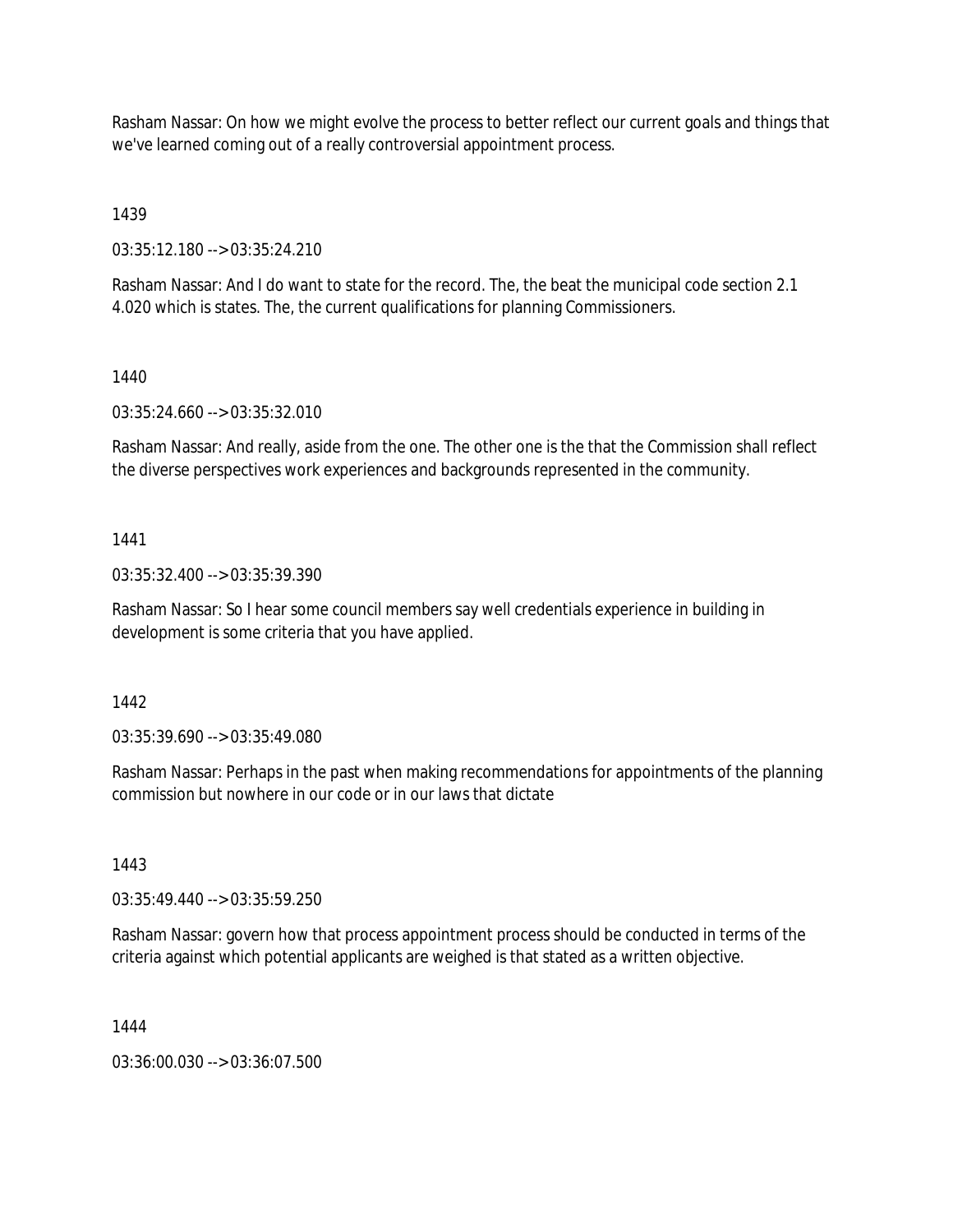Rasham Nassar: So again, this is just one of those areas. I think where if there are these unwritten criteria that council members and perhaps the mayor has

1445

03:36:07.800 --> 03:36:16.350

Rasham Nassar: evoked in in terms of the deliberation process and recommending appointments to the Commission that we should have that

#### 1446

03:36:17.250 --> 03:36:30.270

Rasham Nassar: We should have that discussion as a council and figure out how we do want to perhaps amend the language that exists exists if if we do, if, if that's the direction, the Council would like to go

#### 1447

03:36:30.690 --> 03:36:46.650

Rasham Nassar: Personally, I think that this is in terms of taking a more holistic approach and with an i really keen focus on equity. I would not favor changing the qualifications criteria to specify that

### 1448

03:36:48.090 --> 03:36:55.500

Rasham Nassar: Applicants who have experience in building in development should be considered over individuals in the community that don't

#### 1449

03:36:56.340 --> 03:37:09.030

Rasham Nassar: I took the time to to review the Seattle Planning Commission makeup and there was one planning, Commissioner, that I found perhaps to that don't have any experience in the in direct experience in the building and

1450

03:37:09.690 --> 03:37:23.670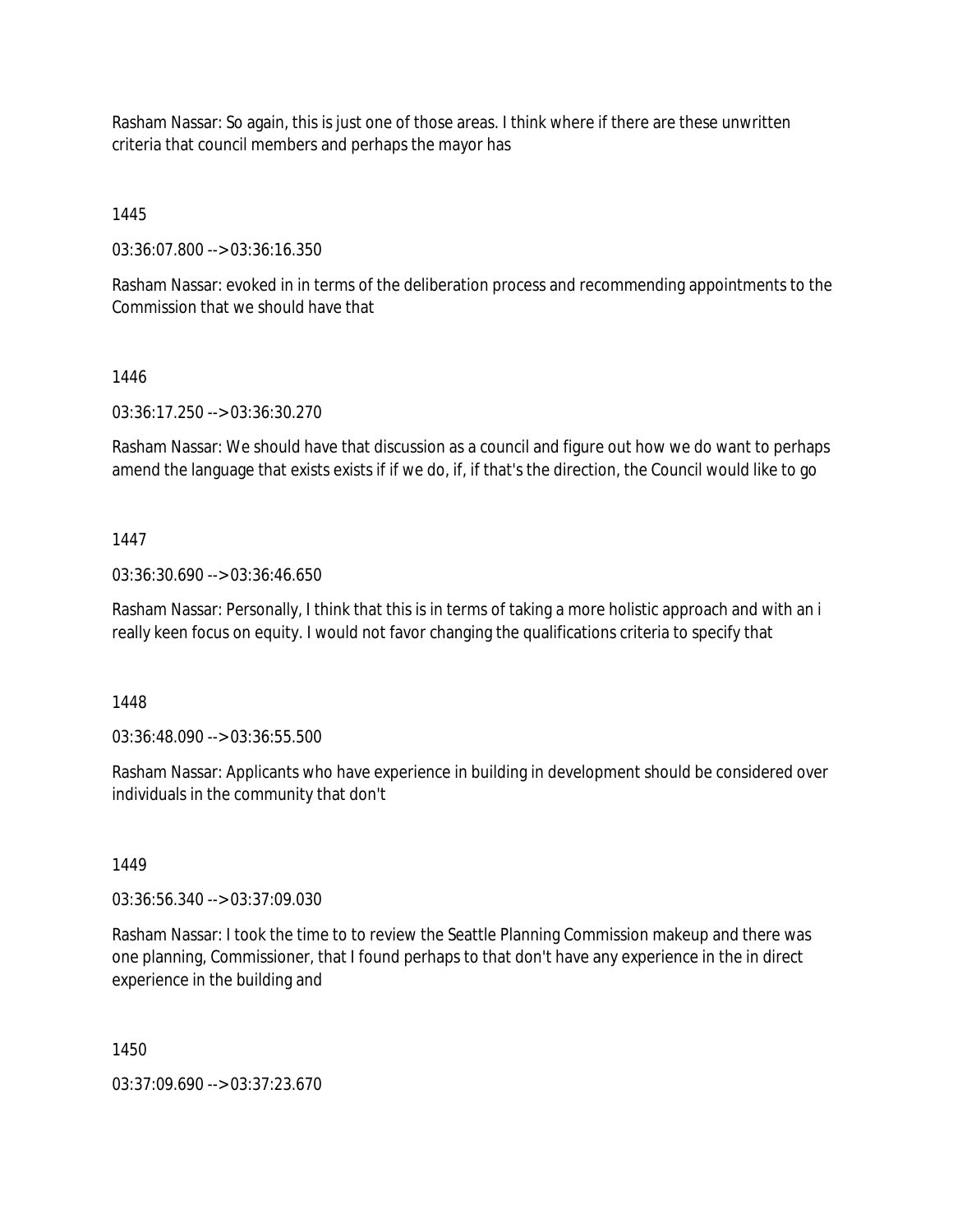Rasham Nassar: Community Development Community, and I agree that I agree with that approach. I think if we start to narrow the qualifications that we're just effectively excluding people from participating

1451

 $03:37:24.000 \rightarrow 03:37:41.010$ 

Rasham Nassar: That would be a useful voice, and that would bring a diverse or renewed perspective to a planning commission, one of the criteria as well. That's not listed here, but I think we might want to consider adding would be that to look at the current makeup of the planning commission when deciding

1452

03:37:43.170 --> 03:37:48.720

Rasham Nassar: IT AGAIN, COMPARING potential applicants, looking at the current makeup of the planning commission

### 1453

03:37:48.960 --> 03:37:57.870

Rasham Nassar: And seeing what void needs to be filled and what person would be best to fill that void. I'm COUNCILMEMBER had tabula stated, we have an ample amount of clinic Commissioners right now that are

### 1454

03:37:58.470 --> 03:38:07.980

Rasham Nassar: Very knowledgeable about land use because of their work experience or their experience in the building and development community or their experience past experience on council and so forth.

1455

03:38:09.000 --> 03:38:19.650

Rasham Nassar: So that's kind of where my head is at in terms of thinking about this. But despite how we redraft the qualifications that still doesn't answer the the metric for evaluation.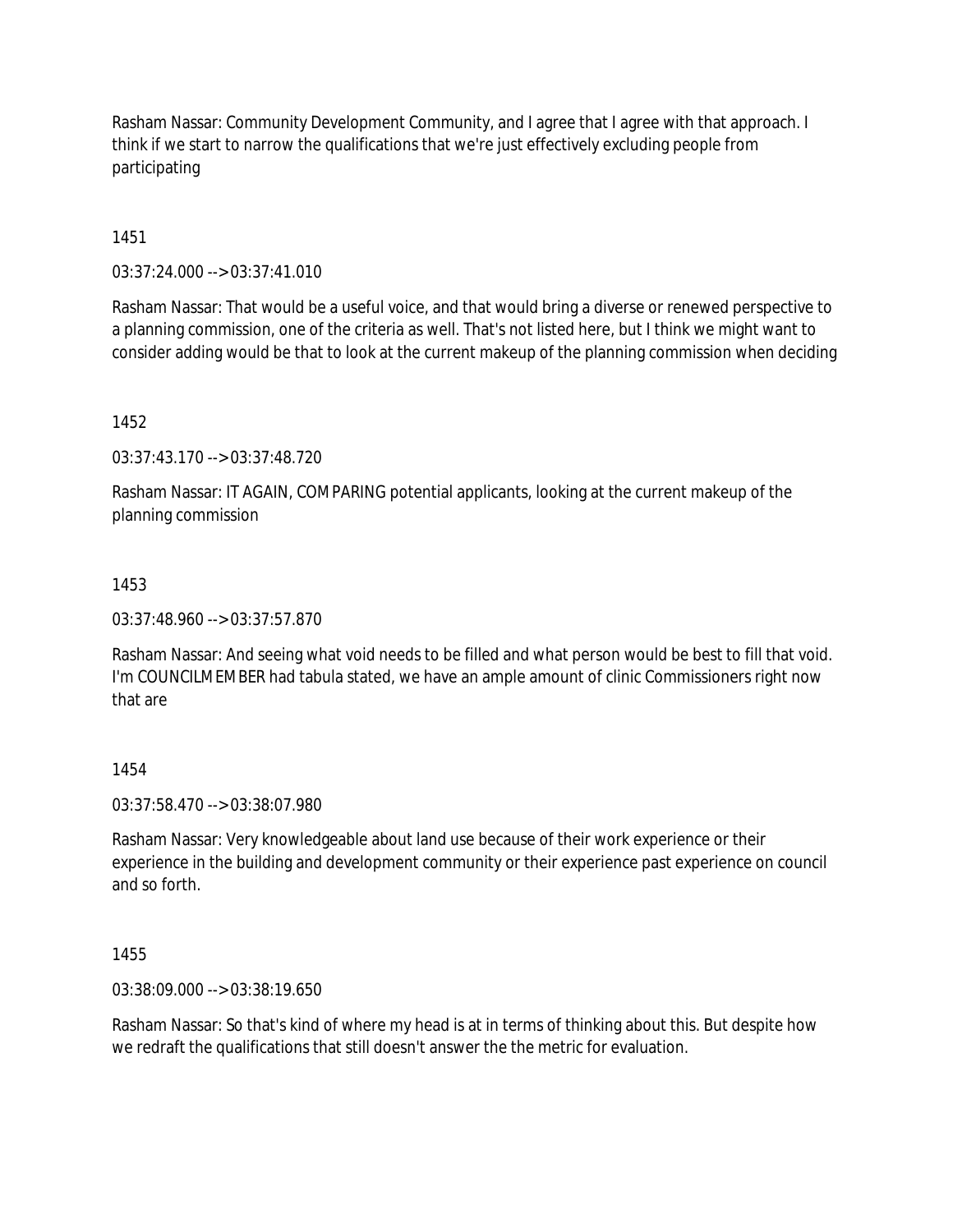03:38:20.430 --> 03:38:23.160

Rasham Nassar: If we have a list of qualifications and currently we do

1457

03:38:23.700 --> 03:38:34.080

Rasham Nassar: How is the mayor's recommendation and the Council's approval of that recommended appointment consistent with the quality criteria in the code for the qualifications of those individuals.

1458

03:38:34.410 --> 03:38:45.810

Rasham Nassar: That's something else that might be a piece of paper with the checklist that we fill out that might mean that as mayor Schneider discuss with me over the phone. I hope it's okay to say this mayor Schneider.

1459

03:38:46.380 --> 03:38:53.040

Rasham Nassar: That we would involve council members in the interview process by virtue of the fact that we might consider interviewing or interviewing them.

1460

03:38:53.490 --> 03:39:06.330

Rasham Nassar: And recording those interviews. So that council members can all have an opportunity to weigh in and provide their feedback and their own perspective to the weighing of the criteria. And so I'm getting

1461

03:39:06.960 --> 03:39:11.790

Rasham Nassar: The time time stuff from Deputy Mayor deeds. Thank you for keeping us on track. Those are my thoughts.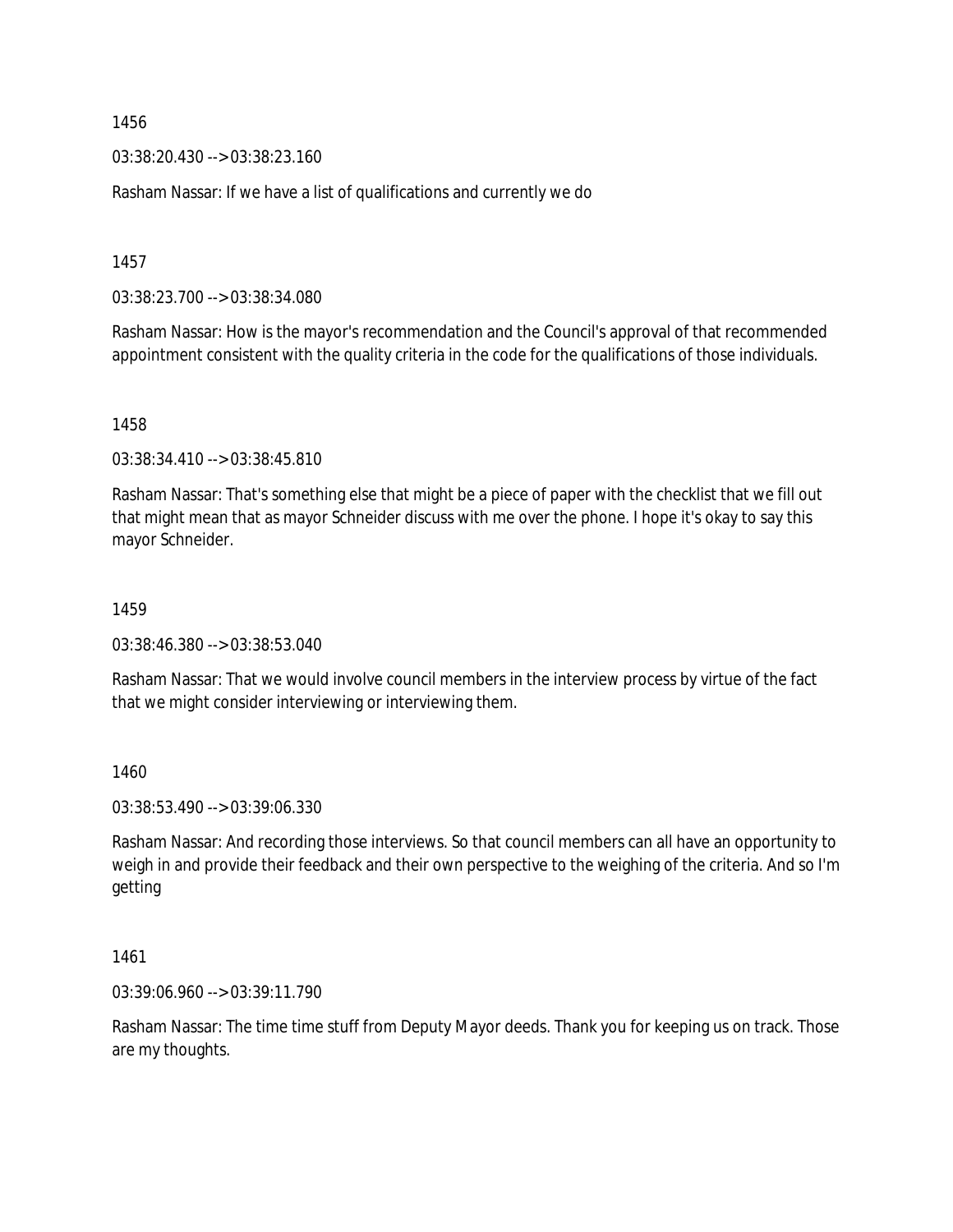03:39:12.780 --> 03:39:13.200

Thank you.

1463

03:39:14.430 --> 03:39:19.590

Joe Deets: I can remember telling them over. Politics book, but I know COUNCILMEMBER Medina has not so

1464

03:39:20.580 --> 03:39:21.510

Joe Deets: My coffee spoken.

1465

03:39:22.650 --> 03:39:22.770

Joe Deets: No.

1466

03:39:23.490 --> 03:39:26.430

Michael Pollock: No, I was gonna suggest my counselor remedy. Go ahead.

1467

03:39:26.730 --> 03:39:28.410

Joe Deets: Okay, go ahead. Councilmember Medina.

1468

03:39:29.340 --> 03:39:30.030

Kol Medina: Thanks team.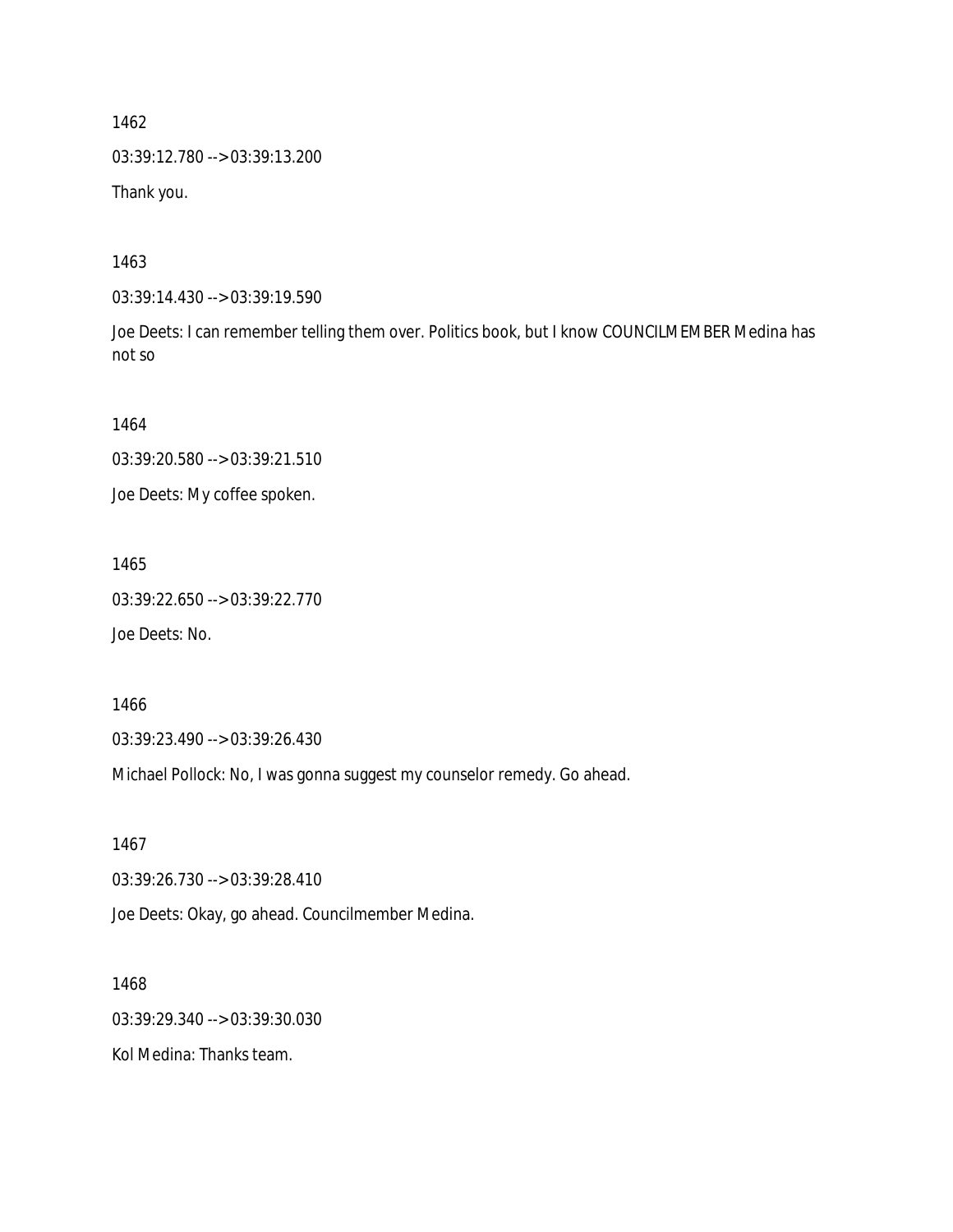03:39:31.560 --> 03:39:39.540

Kol Medina: During the discussion. Just two thoughts. One, I agree with counts from her head top of us that I do think it's important for the planning commission to have a core group of people who

1470

03:39:40.290 --> 03:39:50.460

Kol Medina: Really understand the work the planning Commission's supposed to do. And that brings me to my second point I think this discussion really needs to

1471

03:39:51.600 --> 03:40:02.070

Kol Medina: Be grounded to some degree in what the planning commission is job actually is and what does the planning commission actually do, what are we, what is their job.

# 1472

03:40:03.060 --> 03:40:15.030

Kol Medina: I think it's, I would hope we wouldn't come to some decision on this without some reflection on what their job actually is. Those are my comments. Okay.

### 1473

03:40:15.300 --> 03:40:19.170

Joe Deets: Thank you. Um, okay. Councilmember Polycom, go ahead.

### 1474

03:40:20.880 --> 03:40:28.440

Michael Pollock: No thanks. So that was good thoughts. Councilmember Medina i i think that you know just as my view.

1475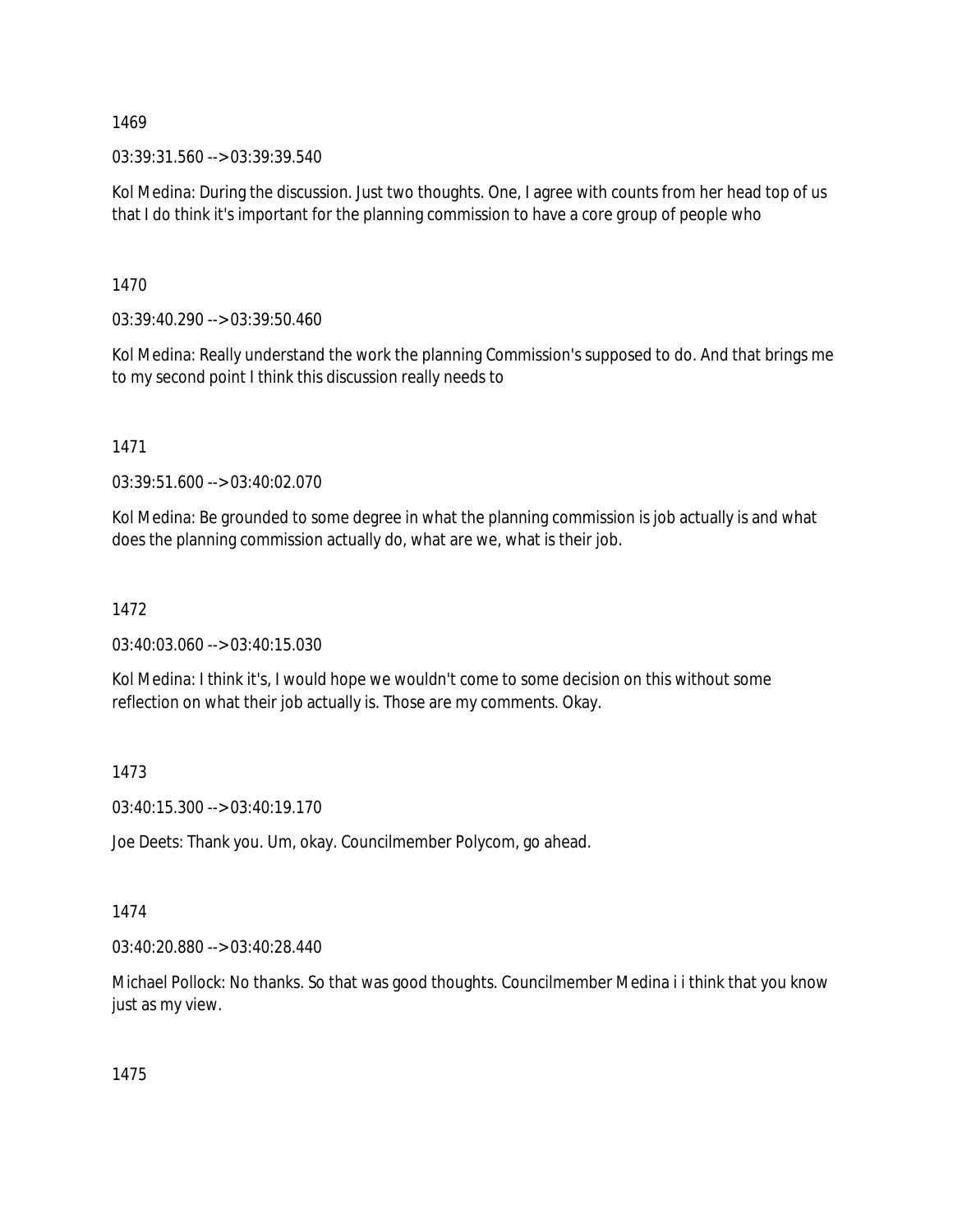03:40:29.280 --> 03:40:39.540

Michael Pollock: Of the planning commission that it's really important that I guess we think of them as the protectors of the comp plan or implement implementation of the comp plan and that their

# 1476

03:40:39.960 --> 03:40:58.080

Michael Pollock: primary duty is really to understand the comp plan. So in my mind that really speaks to that what's in the code that we want diverse representation, because it's it's not about just knowing the building code or something like that. It's about

### 1477

03:40:59.250 --> 03:41:13.110

Michael Pollock: Making sure that the comp plan is implemented in such a way that it represents the diverse of values of our community. So I think it's an interesting discussion to have I do see the wisdom and having some people with some experience.

### 1478

03:41:14.220 --> 03:41:17.430

Michael Pollock: But I think this is a real challenge to us to be

# 1479

 $03:41:18.690 \rightarrow 03:41:25.770$ 

Michael Pollock: more expansive in our view of what the purpose and role of the planning Commissioners and, at any rate, one way or another to get

### 1480

03:41:26.220 --> 03:41:37.140

Michael Pollock: Some sort of consensus from the Council on what we want the planning commission to do. So it sounds like there's sort of different different opinions on that so interesting discussion. Okay.

1481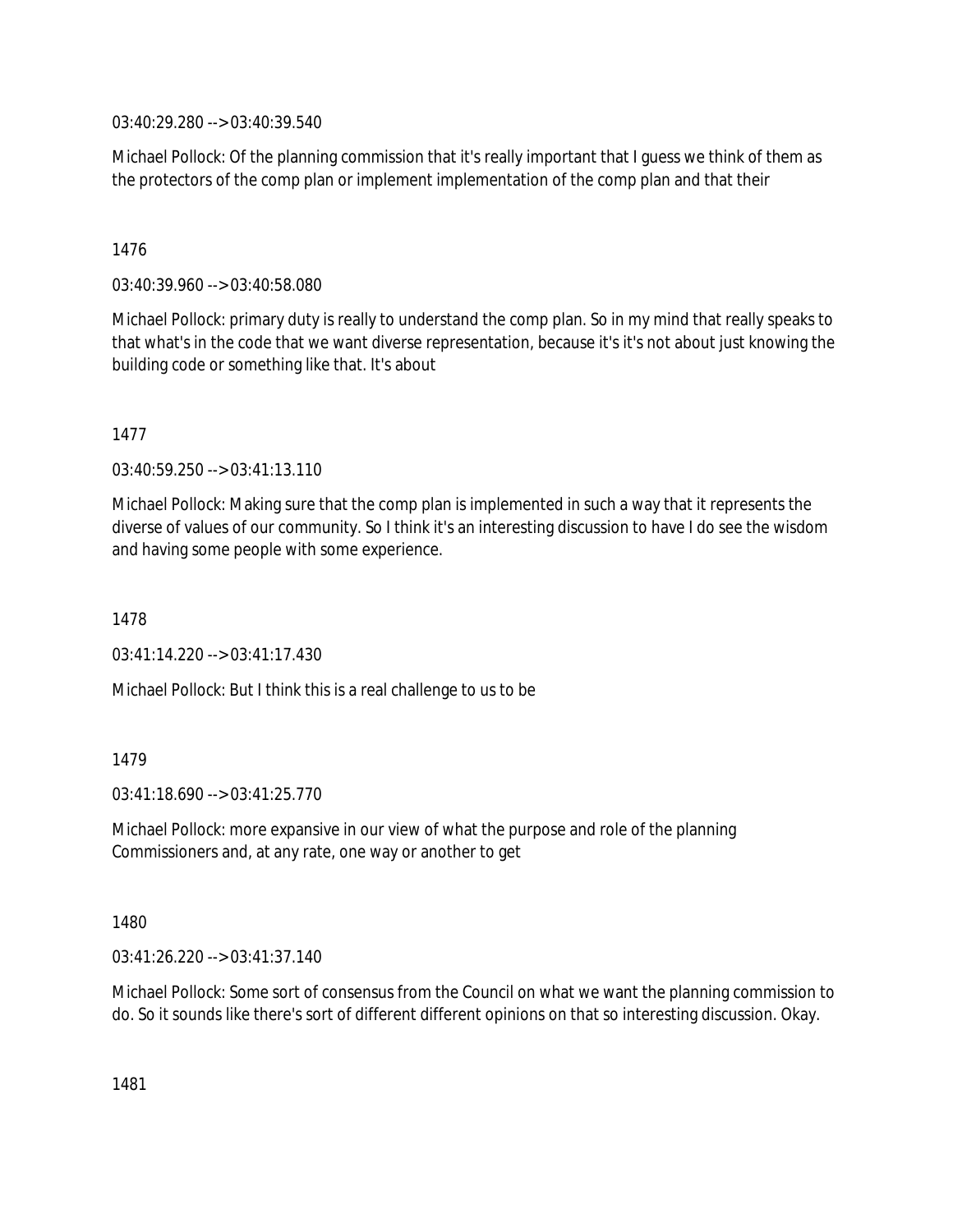03:41:37.440 --> 03:41:48.090

Joe Deets: Thank you. Um, I we have a couple minutes left. I liked someone to come to some decision point for us. We had to move forward. Mayor Snyder.

1482

03:41:50.940 --> 03:42:04.110

Leslie Schneider: Um, I wanted to say first of all that I really think as a number of you have also said that the Planning Commission should weigh in on this because we sort of did them a disservice by keeping them pushing them out of

1483

03:42:04.470 --> 03:42:10.620

Leslie Schneider: Sort of our pivot last time around, and I think they're, they're very open the ones that I've talked to are very open to

1484

03:42:11.970 --> 03:42:12.480

Leslie Schneider: You know,

1485

03:42:15.060 --> 03:42:20.310

Leslie Schneider: Sort of helping bring someone up to speed on the technical aspects of the job.

1486

03:42:21.150 --> 03:42:35.790

Leslie Schneider: Assuming that they bring other qualities to the position, and in particular john Switzerland has said on multiple occasions that he's been diving into the APA planning the the the APA planning for equity policy guide.

1487

03:42:36.240 --> 03:42:41.040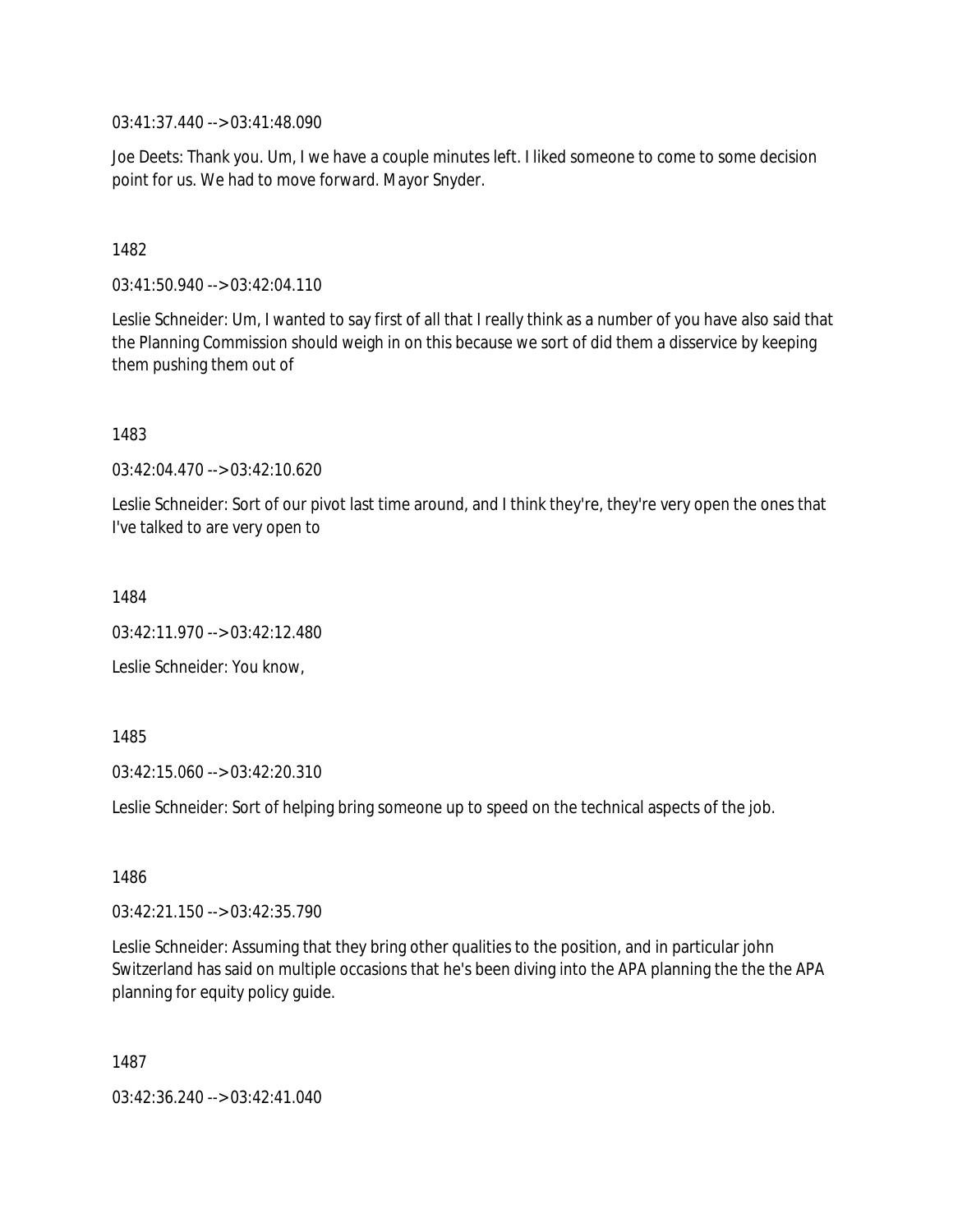Leslie Schneider: And so, you know, I think the planning commission is there in terms of

### 1488

03:42:42.300 --> 03:42:57.570

Leslie Schneider: In terms of supporting our goals for a particular kind of diversity. I don't think that we need to go back and change code right now. I do think we want to be specific in writing when we when when we post the application so that

# 1489

03:42:58.620 --> 03:43:09.630

Leslie Schneider: So that those who are applying know you know they kind of know that the criteria is shifting around and maybe we're experimenting. Now, or maybe we're focusing on new things that we didn't focus on before so

# 1490

03:43:10.230 --> 03:43:20.580

Leslie Schneider: I'm not sure how to draw this to a close. I think we need to come up with some some language that goes out into that application and I propose some and it doesn't have to be mine.

1491

03:43:22.020 --> 03:43:28.470

Leslie Schneider: But maybe the liaison to the planning commission. Councilmember high topless could

1492

03:43:29.490 --> 03:43:38.490

Leslie Schneider: Take the current application and get suggestions for the kind of commission and bring that back to counsel, so that we could approve that and move forward.

# 1493

03:43:39.780 --> 03:43:43.500

Joe Deets: Thank you. How's that sound. Councilmember high top lowest your hands raised to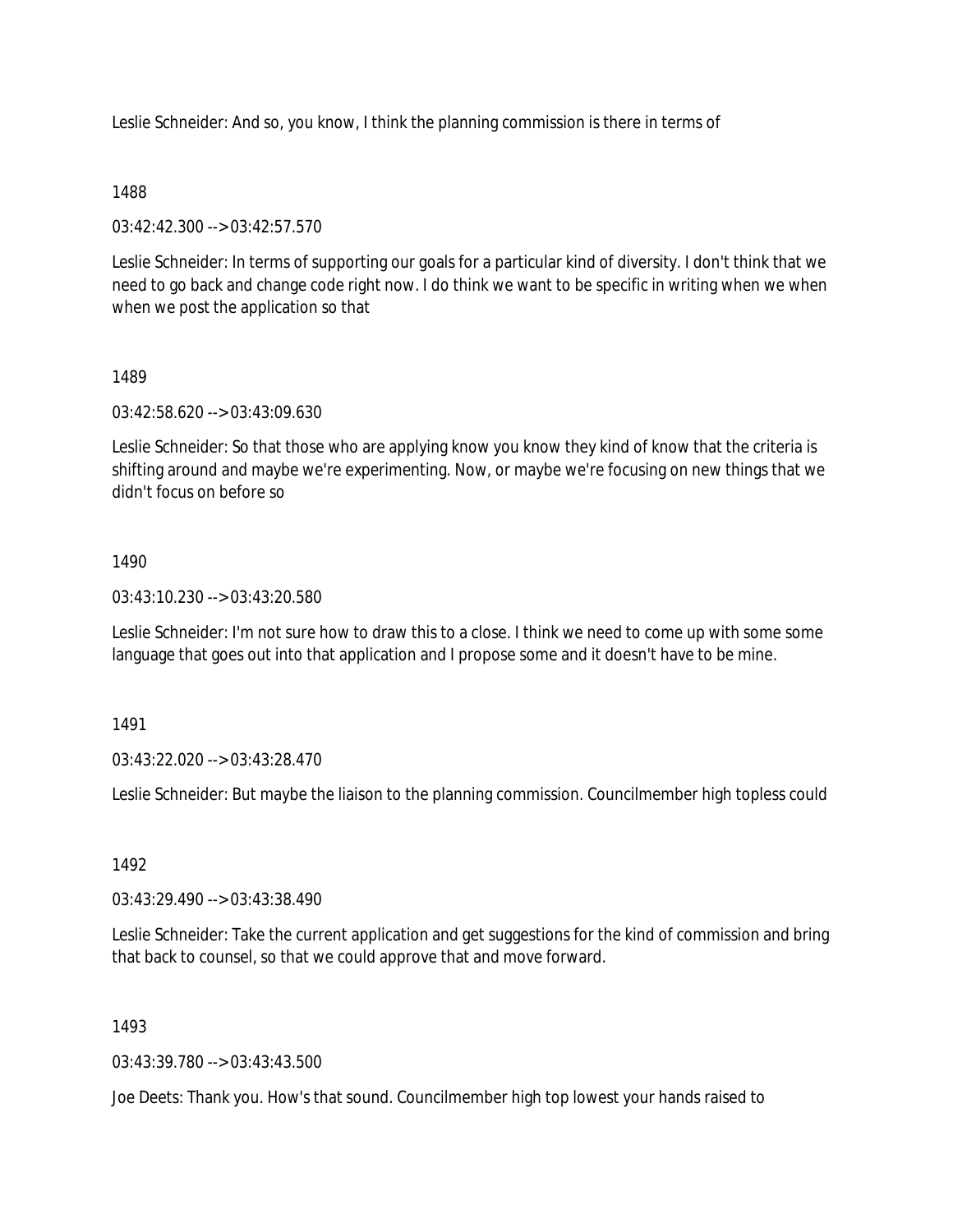03:43:44.010 --> 03:43:50.460

Kirsten Hytopoulos: Yeah, um, well are we might want to ask in a more open ended question generally about about what we're talking about.

1495

03:43:51.030 --> 03:44:01.290

Kirsten Hytopoulos: What you're saying to have them look at specific current announcement for the position that we put out there when we we recruit and have them Lana. I'm sorry, I'm sorry. Leslie, what we're saying.

1496

03:44:02.280 --> 03:44:14.580

Leslie Schneider: Well, I guess the applicants are responding to something right and so we need to look at what that something is and probably we want to change it to signal what it is that they

1497

03:44:15.060 --> 03:44:23.730

Leslie Schneider: Are priority evaluations now and you know I'm uncomfortable changing our priorities. I don't think we need to do it in code.

1498

03:44:25.170 --> 03:44:34.380

Leslie Schneider: But I was just suggesting that maybe the planning commission. Could you, together with the planning commission could propose.

1499

03:44:34.800 --> 03:44:41.400

Leslie Schneider: Some language for that application because that is our first step, we have a little bit of time to figure the rest of it out. But we've got to get that application out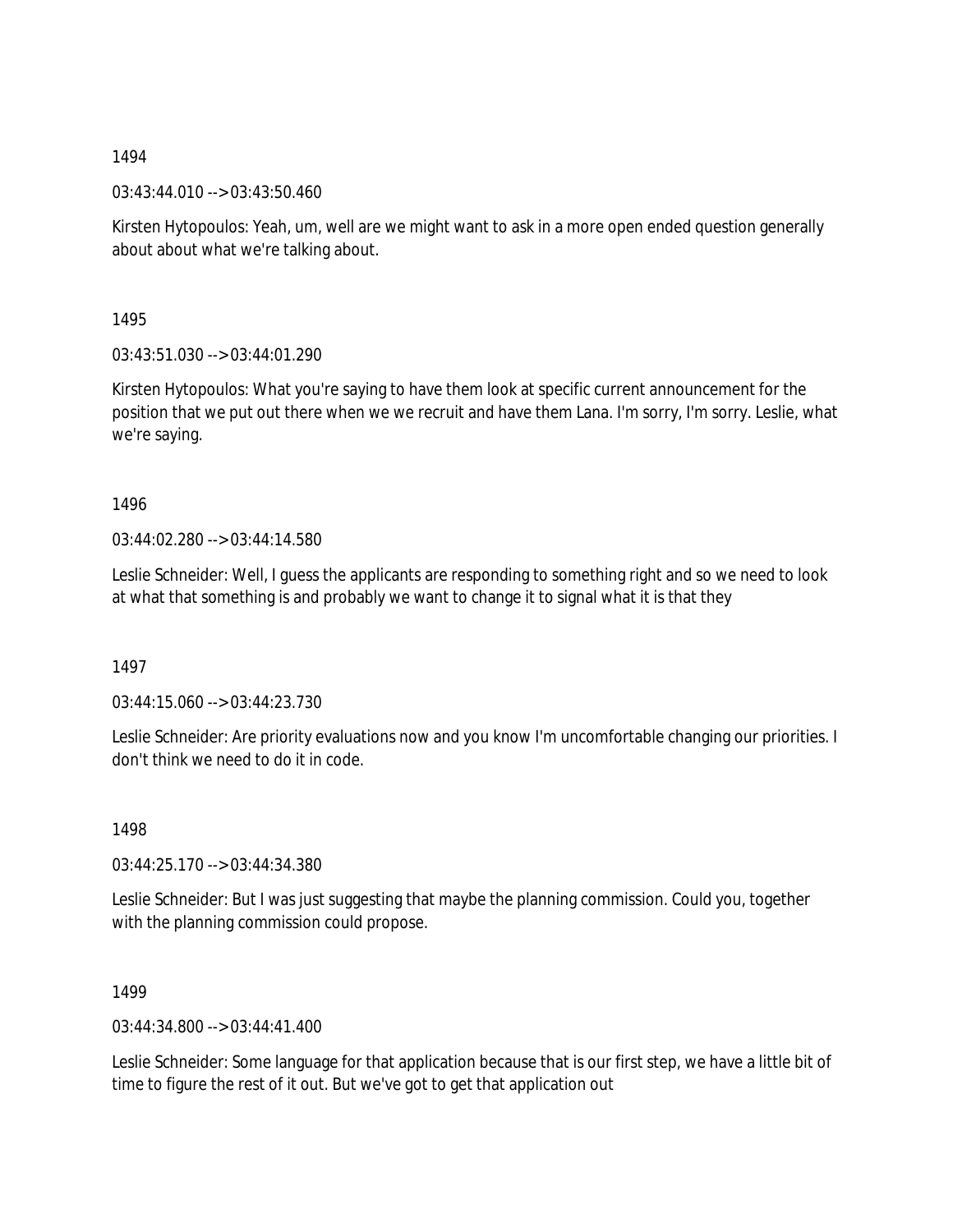03:44:41.760 --> 03:44:55.230

Kirsten Hytopoulos: So I'd suggest we asked for some general feedback from them on this whole issue and that we take the lead on it as, as the Council, but what I just wanted to what the reason I in my hand. Wait, raise is just a couple things just for the for the public's understanding of the

1501

03:44:55.320 --> 03:45:04.950

Kirsten Hytopoulos: Of the Commission because that because building and development have been brought up a couple of times and I will be very clear that what I was talking about is that in my previous time on council and this time.

1502

03:45:05.790 --> 03:45:12.030

Kirsten Hytopoulos: What when I say looking for people to experience. I mean, there are obvious. People like architects and so forth. But it's also people with

1503

03:45:12.450 --> 03:45:20.580

Kirsten Hytopoulos: Environmental background is people like junk Watson's a great example. He was an English professor, but he's had extensive experience in our community.

1504

03:45:20.940 --> 03:45:28.560

Kirsten Hytopoulos: Volunteering, and all sorts of processes becoming very, very familiar with our comprehensive plan and our planning and so forth.

1505

03:45:28.890 --> 03:45:33.840

Kirsten Hytopoulos: So I just want to be really clear. This is not a matter of that what my experience has been, is that we're putting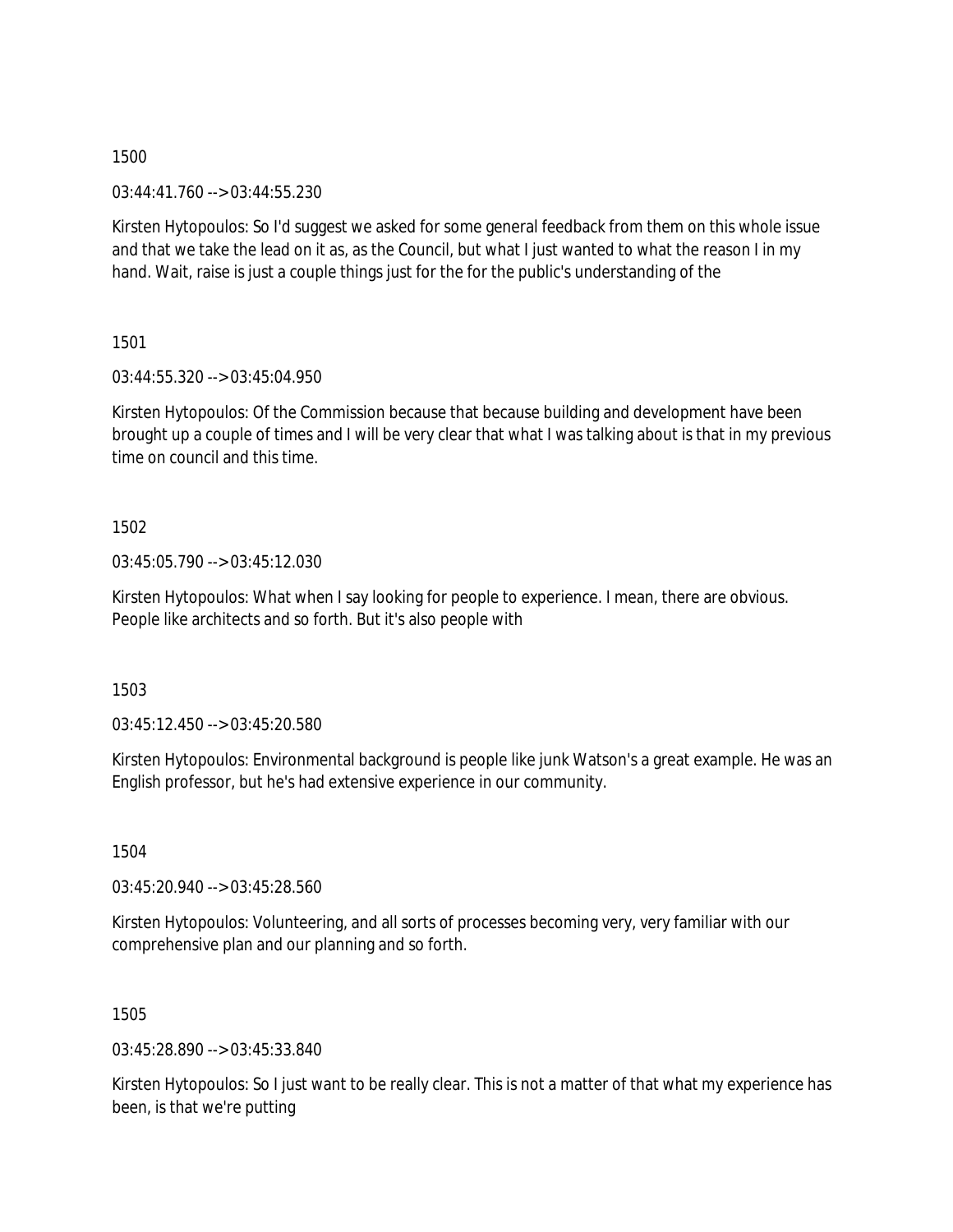03:45:34.140 --> 03:45:48.120

Kirsten Hytopoulos: Builders and developers or something or just architects and builders on our by any means on our planning commission. It's just that whatever that background is that is helpful in the development of our code and the interpretation of a comprehensive plan and that sort of thing.

1507

03:45:49.470 --> 03:45:57.540

Kirsten Hytopoulos: I guess I just wanted to, again, kind of come back around what I already said Cole said and Leslie said to me just, I don't want to lose. I think Leslie so much

1508

03:45:58.410 --> 03:46:09.030

Kirsten Hytopoulos: I don't want to lose track of this as we do this. I think we need to be. We need to be emphasizing diversity racial diversity in particular in all of our

1509

03:46:09.690 --> 03:46:15.810

Kirsten Hytopoulos: Recruitment right now. Period. That's kind of an overlay that particularly right now. I think we want to emphasize

1510

03:46:16.440 --> 03:46:29.730

Kirsten Hytopoulos: I don't want us to lose it. And as we move forward with planning commission that the fact that and Michael, you were as you were talking about what is the job and the job is in the same bit of code that that

1511

03:46:31.200 --> 03:46:39.600

Kirsten Hytopoulos: That were shared was pointing to that talks about you know who these people should be. You can read what they're supposed to do. And that's a lot of technical work.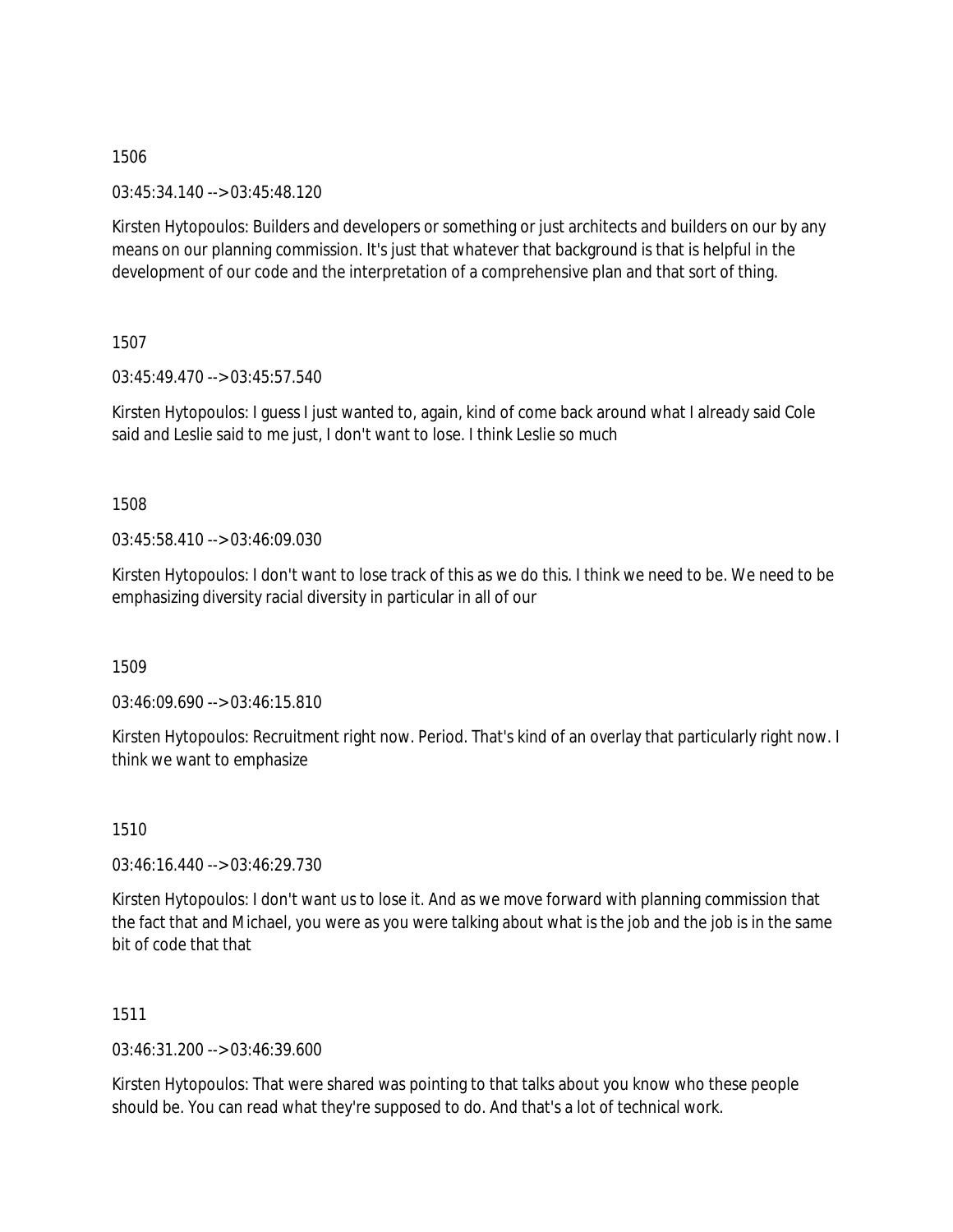03:46:40.080 --> 03:46:47.250

Kirsten Hytopoulos: So again, I hope we can find a balance because we should be bringing you know a racial equity lens to all of our appointments

1513

03:46:47.790 --> 03:46:57.120

Kirsten Hytopoulos: And I think that was sham and has brought forth thing really important is that we need also more diversity in our professional background for this particular condition.

1514

03:46:57.510 --> 03:47:11.940

Kirsten Hytopoulos: But let's just not forget that it is a Commission that we have asked currently have our current work plan and conversations we're asking to really play a role in creating helping us create code and long term planning and so forth. So that's it.

1515

03:47:13.230 --> 03:47:16.800

Joe Deets: Hey COUNCILMEMBER NASA are your next

1516

 $03:47:16.980 \rightarrow 03:47:22.110$ 

Rasham Nassar: Stepping up and I would I would propose a subcommittee.

1517

03:47:23.310 --> 03:47:31.740

Rasham Nassar: I know we have so many subcommittees right now. But if the Council is agreeable to that. That would be my preferred option way forward.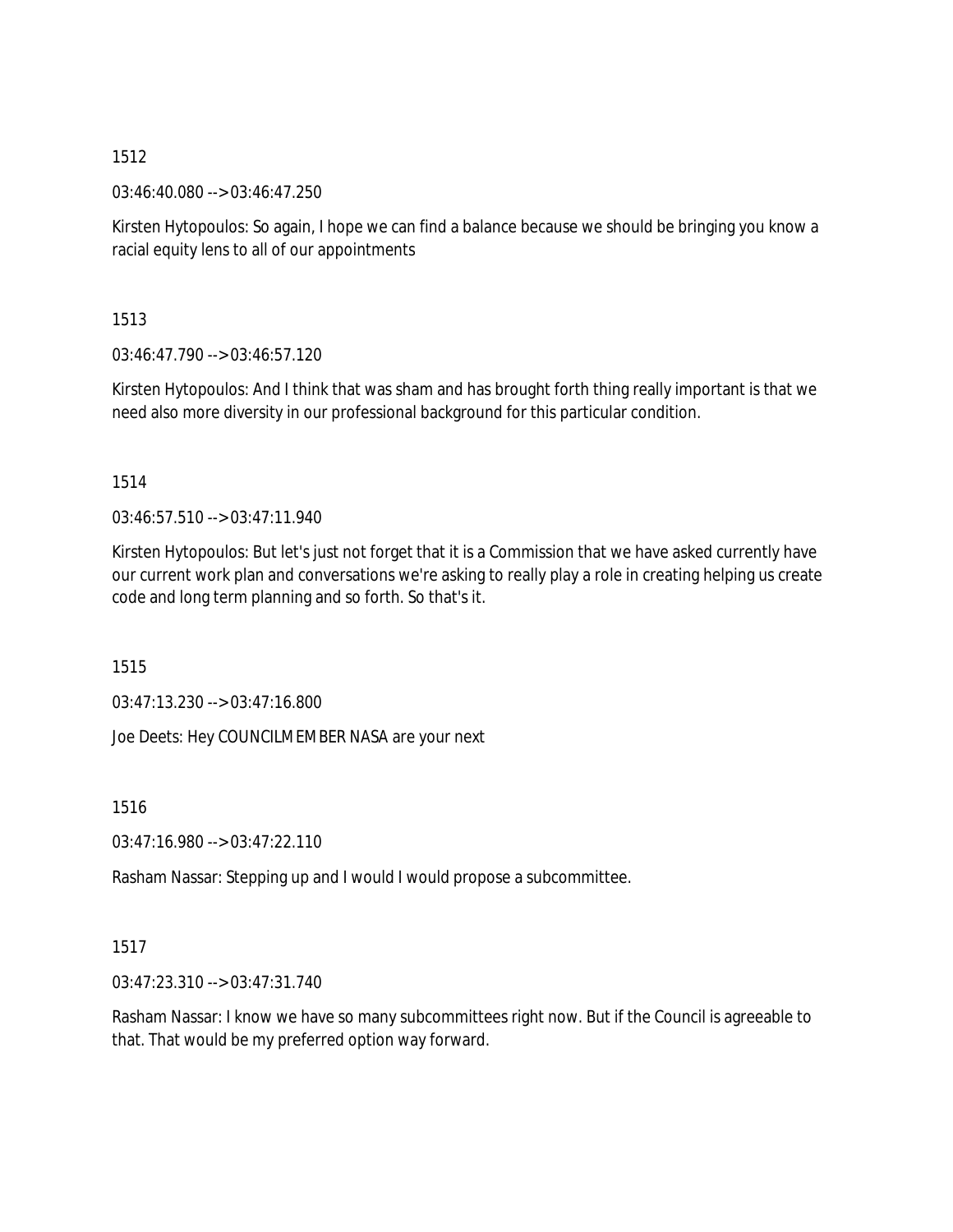03:47:33.180 --> 03:47:41.700

Rasham Nassar: And I'm saying that because it's it's a question still for the Council, we haven't landed yet as a group. And of course, we've all agreed Planning Commission should be involved. I certainly support that.

1519

03:47:42.570 --> 03:47:53.310

Rasham Nassar: But I'm I'm advocating that we if there are going to be qualifications or expectations of additional qualifications above what our chapter says

1520

03:47:54.030 --> 03:48:06.360

Rasham Nassar: That they ought to be included in that chapter of the code and we ought to debate what those qualifications should be to achieve the most clarity and transparency to the public. I appreciate what mayor, Mayor cited was going, but I don't see any

1521

03:48:07.380 --> 03:48:14.190

Rasham Nassar: I think that if we're going to do it. We should do it. And that's a code change and that should involve the way in from the planning commission

1522

03:48:14.490 --> 03:48:24.090

Rasham Nassar: As well as perhaps even the race equity task force if that's appropriate sometime. But to get us started, I would propose a subcommittee of a council member to council members and to planning Commissioners.

1523

03:48:25.410 --> 03:48:35.490

Rasham Nassar: Unless the Council would like to just ask the land use subcommittee to add this to their agenda when they meet for the first time.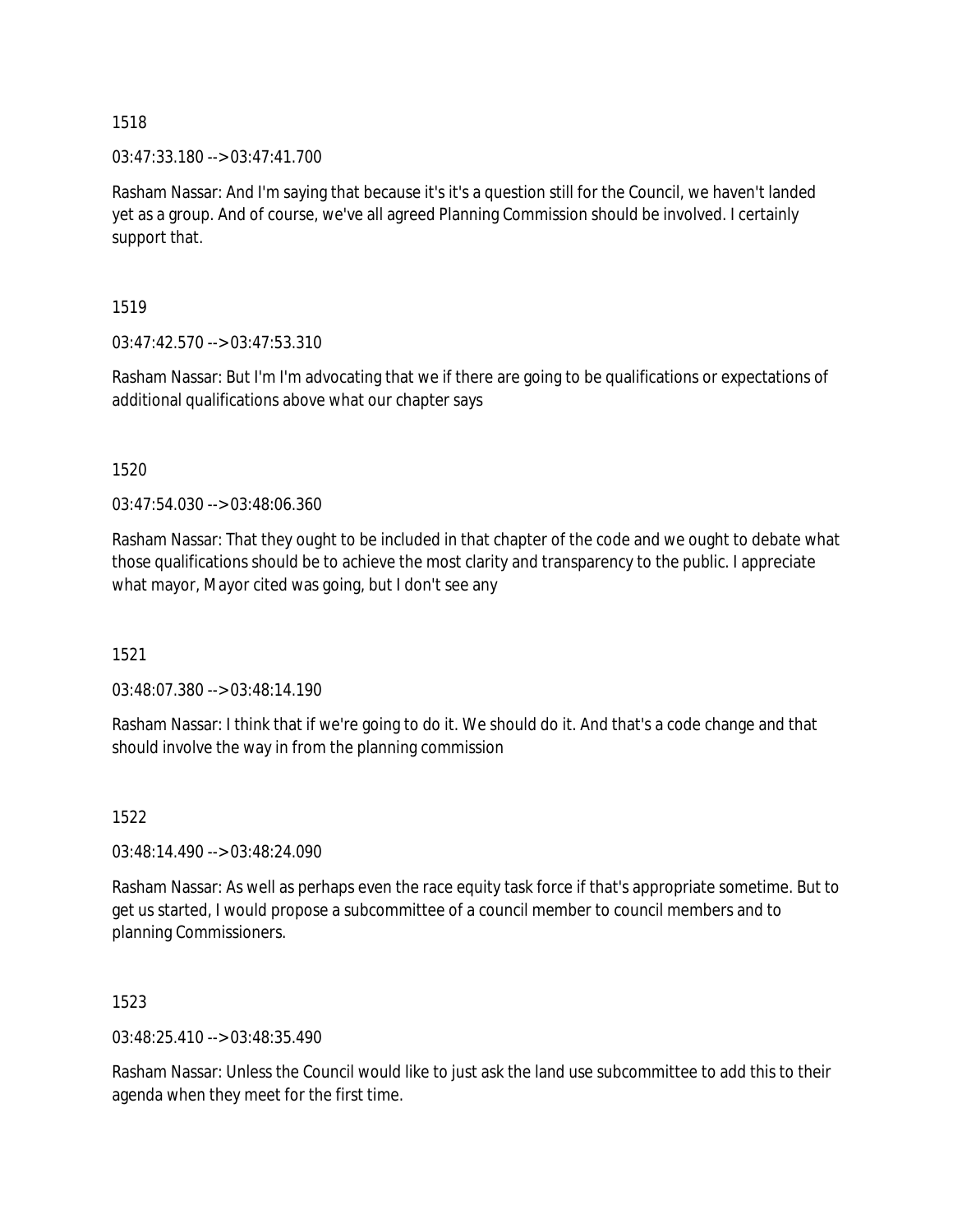03:48:38.040 --> 03:48:49.350

Joe Deets: Okay, thank you. Let's wrap this up. Folks, I'm sorry to be a taskmaster I like the idea of a subcommittee either we add this to the existing subcommittee, or we create a new one.

1525

03:48:51.060 --> 03:48:53.550

Joe Deets: Looking for a show of hands if it's going to be a new one.

1526

03:48:55.710 --> 03:48:56.100 Joe Deets: Now, no.

1527 03:49:06.390 --> 03:49:06.810 Joe Deets: Okay.

1528 03:49:08.250 --> 03:49:08.580 Joe Deets: So,

1529 03:49:10.650 --> 03:49:11.730

Joe Deets: You had your hand up.

1530 03:49:13.980 --> 03:49:21.030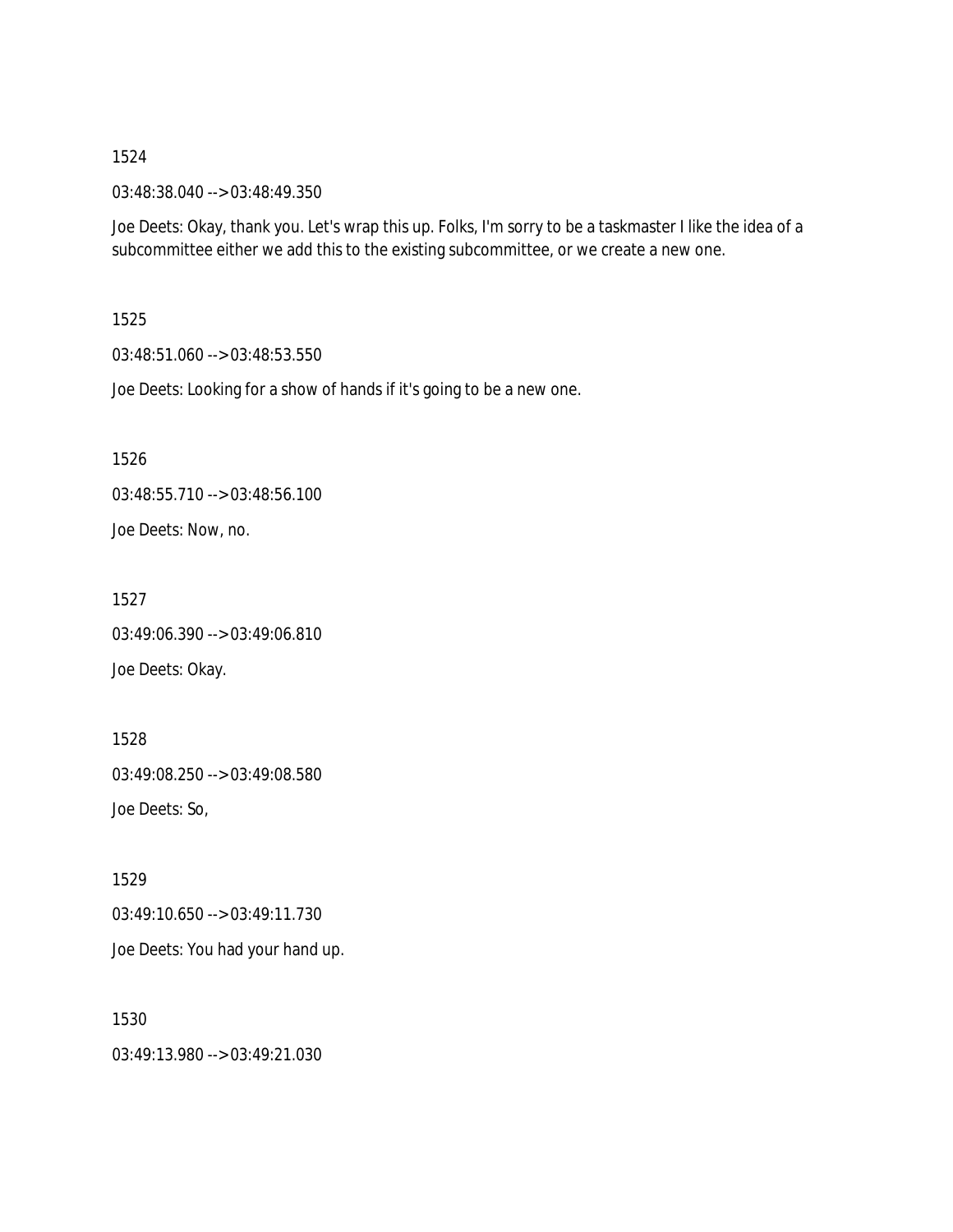Kirsten Hytopoulos: Second option was that the current subcommittee like take this on since we're already coming together with representatives of the Commission.

1531

03:49:23.460 --> 03:49:25.500

Joe Deets: Could we just do that. That makes sense.

1532

03:49:26.580 --> 03:49:32.010

Joe Deets: We already have a subcommittee. Just give them more work to do. That sounds like a good solution. Councilmember car.

1533

03:49:32.040 --> 03:49:33.120

Joe Deets: You had your hand up.

1534

03:49:35.280 --> 03:49:43.380

Christy Carr: And that's all I was going to say, this does not make a sec. Another subcommittee its work that can be done by an existing one.

1535

03:49:43.860 --> 03:49:57.000

Joe Deets: Okay, great. So the existing subcommittee will look at include in their work product progress product process we're evaluating applicants. Okay.

1536

03:49:58.230 --> 03:50:01.920

Joe Deets: Excellent. Okay, next item HC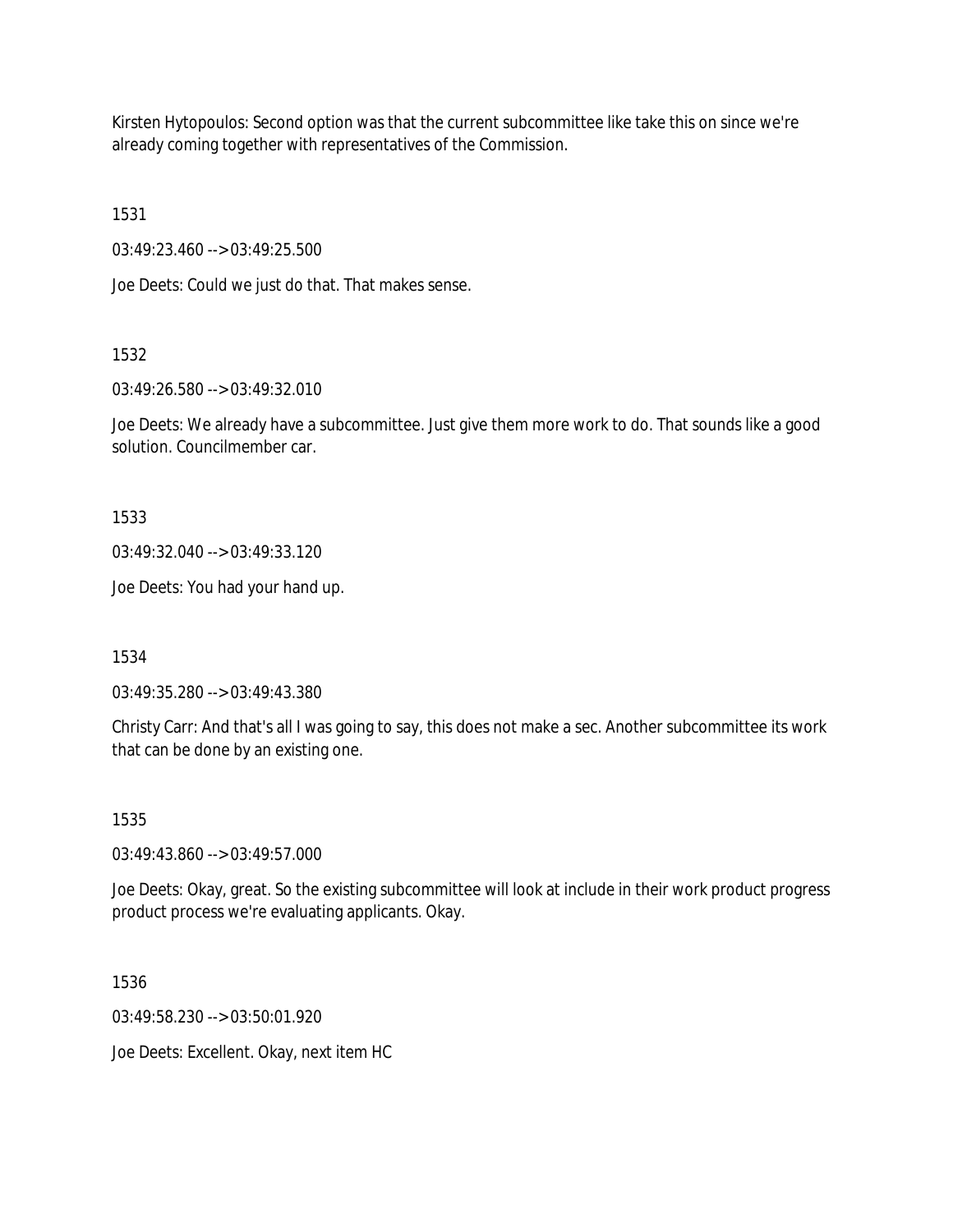03:50:03.270 --> 03:50:07.200

Joe Deets: clarity on noticing and special Council meetings.

1538

03:50:07.980 --> 03:50:08.460

I'm

1539

03:50:10.170 --> 03:50:20.400

Leslie Schneider: Sorry if I could just interrupt. I just wanted to ask the city manager sort of what timing the goals for timing for this other one because we need to get an application out there, right.

### 1540

03:50:20.880 --> 03:50:23.370

Leslie Schneider: And we have an open position so

# 1541

03:50:24.600 --> 03:50:39.450

Leslie Schneider: It can, can we give, can we specify what we're needing when like I'm just thinking, if we want to change language in the application. We need to do that first. And then if we want to change the interview process. We could do that, you know, with a little bit of lead time

1542

03:50:41.370 --> 03:50:48.000

Morgan Smith: Yeah, I mean, in the meantime, that they can see will remain open. And so it's it's just to take the time it takes

1543

03:50:49.110 --> 03:50:55.530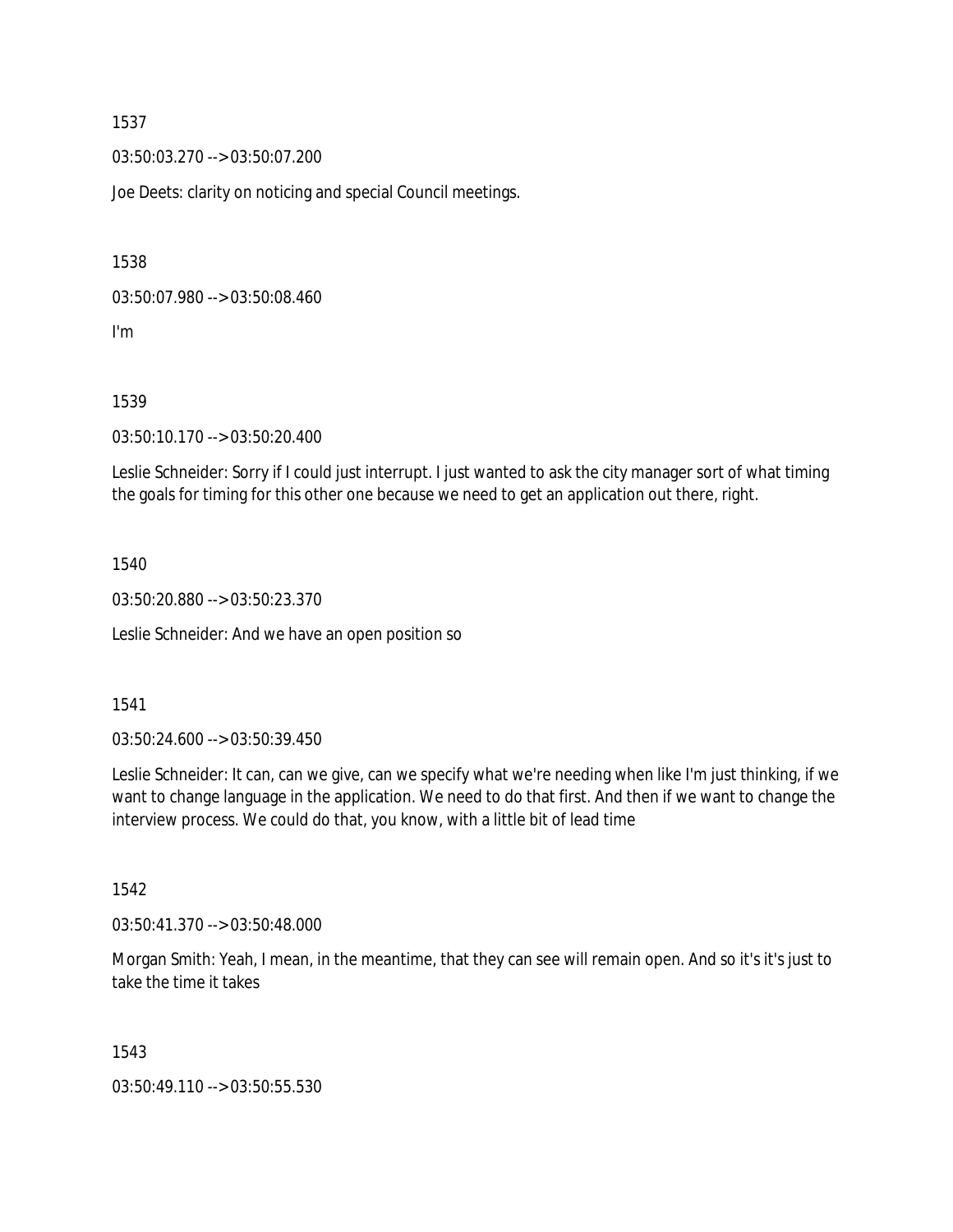Morgan Smith: We wouldn't want to move ahead with opening the position and accepting applications, knowing that that's work that you might change.

1544

03:50:55.830 --> 03:51:04.650

Morgan Smith: And I heard some discussion tonight on the Council that might actually lead to a coaching. So I think we just have to wait and see where your recommendation lands.

1545

03:51:05.700 --> 03:51:11.250

Morgan Smith: We don't have a hard and fast deadline. In this case, because the vacancy just arrived last week.

1546

03:51:12.060 --> 03:51:23.640

Morgan Smith: And as I said, it will just remain. It was effective nearly immediately it's effective. Now, and so it will just remain in place. They and you know that having a an open vacancy makes it slightly harder to

1547

03:51:24.540 --> 03:51:28.410

Morgan Smith: Achieve a quorum. But I don't think that's that's been an issue for them just yet. So

1548

03:51:29.910 --> 03:51:31.920

Joe Deets: You can't remember how topless.

1549

03:51:32.340 --> 03:51:35.340

Morgan Smith: Um, I don't think we should hold up moving forward with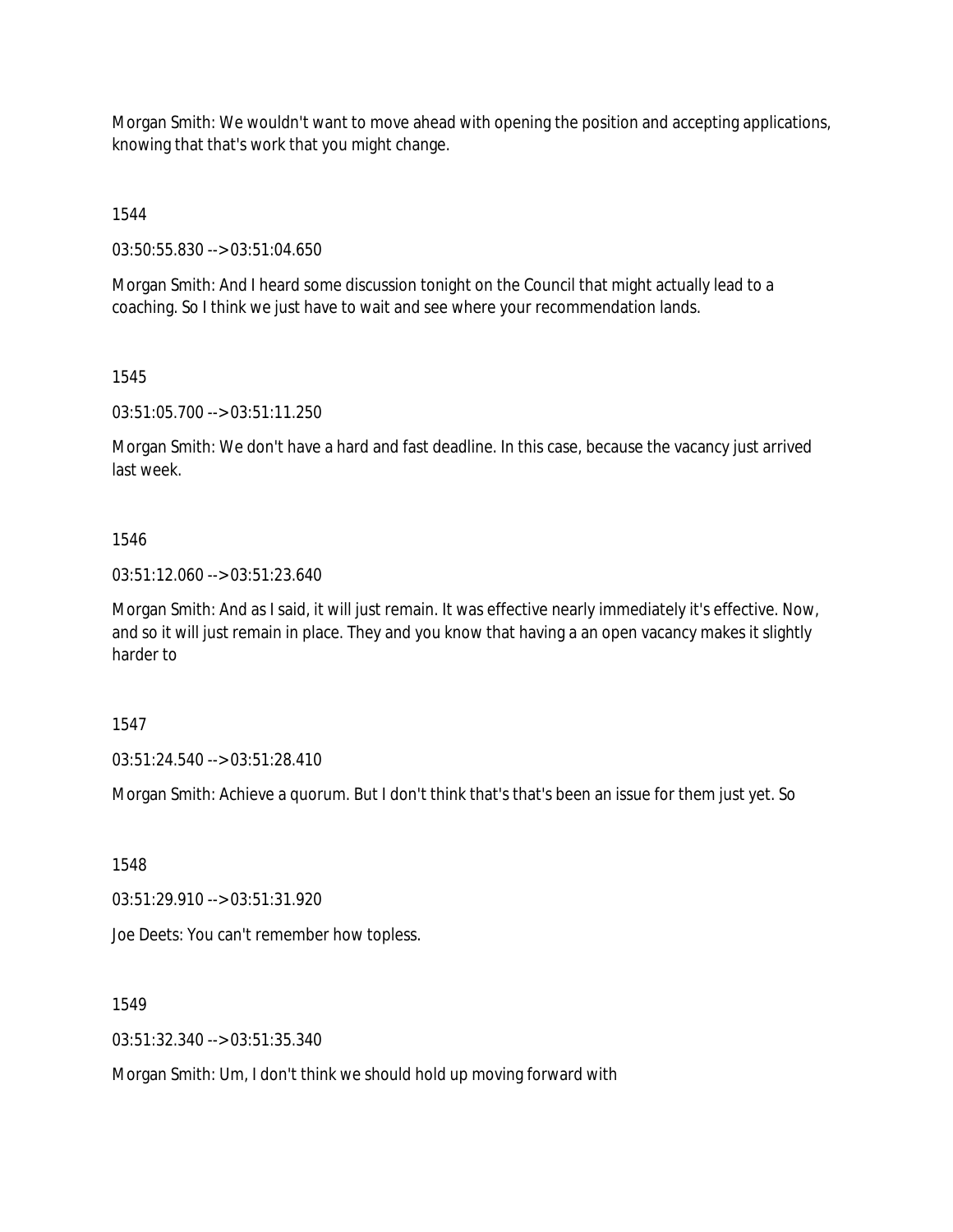03:51:35.340 --> 03:51:51.960

Kirsten Hytopoulos: Filling that vacancy for a code change. So I think that we were going to need to just come over to do the best we can to come up with a revised announcement, whatever we want to call it now. Not tonight but sooner than that. So I'm inclined to ask

1551

03:51:53.010 --> 03:51:57.060

Kirsten Hytopoulos: The Planning Commission meets this week, I think, right. So, ask them if they would

1552

 $03:51:57.450 \rightarrow 03:52:04.500$ 

Kirsten Hytopoulos: Just kind of throw this on their agenda, potentially, to weigh in and have a little conversation on what they want to send us forward with feedback on

1553

03:52:05.010 --> 03:52:12.570

Kirsten Hytopoulos: What they want to see that we are looking for in candidates for the Commission and then maybe we need to

1554

03:52:13.050 --> 03:52:23.220

Kirsten Hytopoulos: Come up with said, I hate to say this but set this an agenda to come up with at least just the wording for or what our goals are for this position coming up. I don't see something short of that.

1555

03:52:25.890 --> 03:52:32.460

Kirsten Hytopoulos: Keeping us moving fast enough. And I feel like the decisions that we made last week, we really made as part of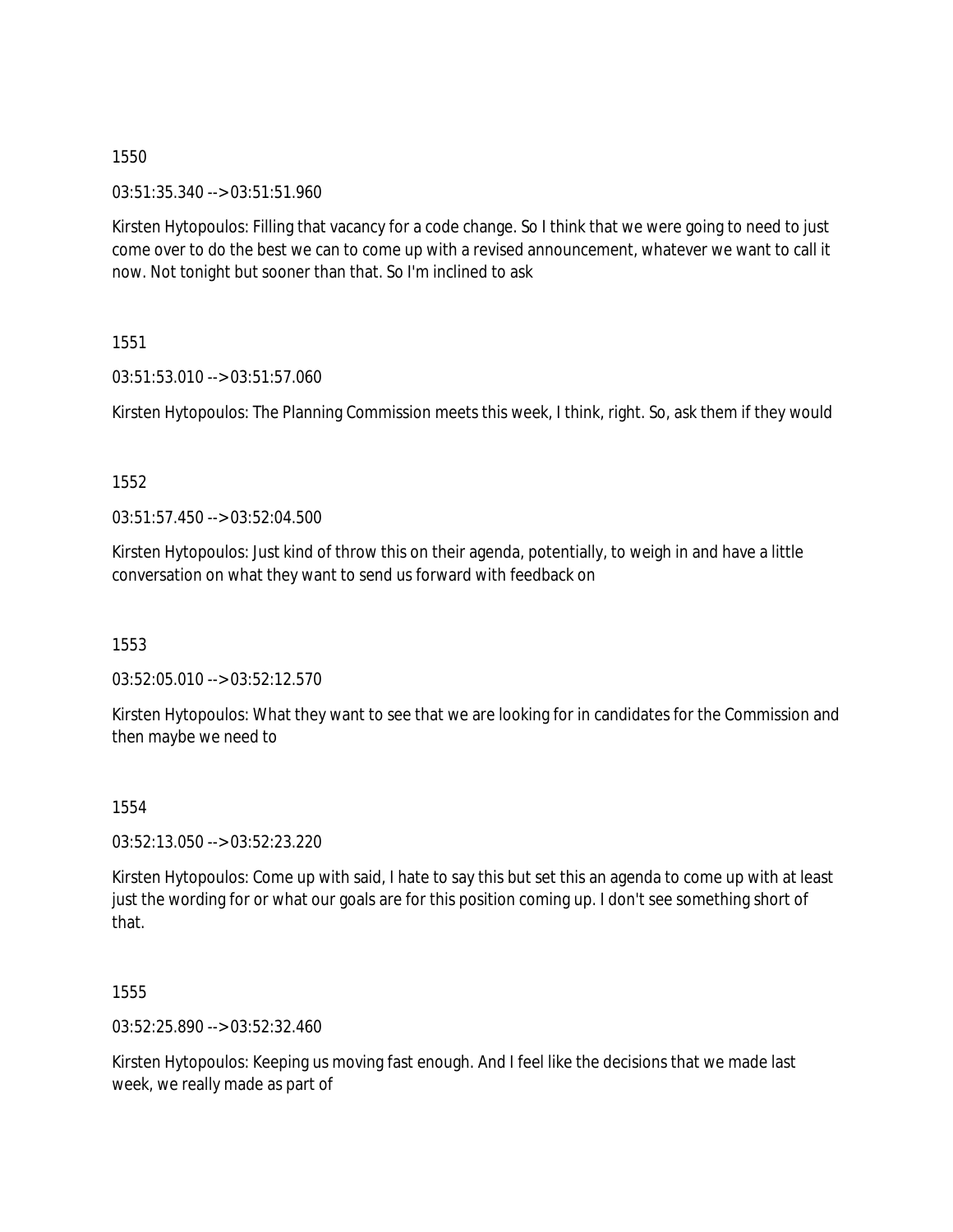03:52:33.900 --> 03:52:43.680

Kirsten Hytopoulos: A multi step process that included the fact that there's now an open position and we were saying, look, there's a position open right now. So I really like to not delay on filling that position. Okay.

1557

03:52:44.160 --> 03:52:46.170

Joe Deets: Thank you. Councilmember Medina.

1558

03:52:49.980 --> 03:52:52.620

Kol Medina: I just want a second everything counts were high Toklas said

1559

03:52:53.850 --> 03:52:59.850

Kol Medina: I agree with all the bigger goals and long term goals but referendums right now as we have this position and

1560

03:53:01.800 --> 03:53:06.150

Kol Medina: I know I certainly made some representations last week about what I hope will happen with this position.

1561

03:53:06.690 --> 03:53:14.820

Kol Medina: And I don't want this to be laid delay and go on and on. It's, it's very easy for me. I don't care how we do it. I don't care what words we put on it, I think.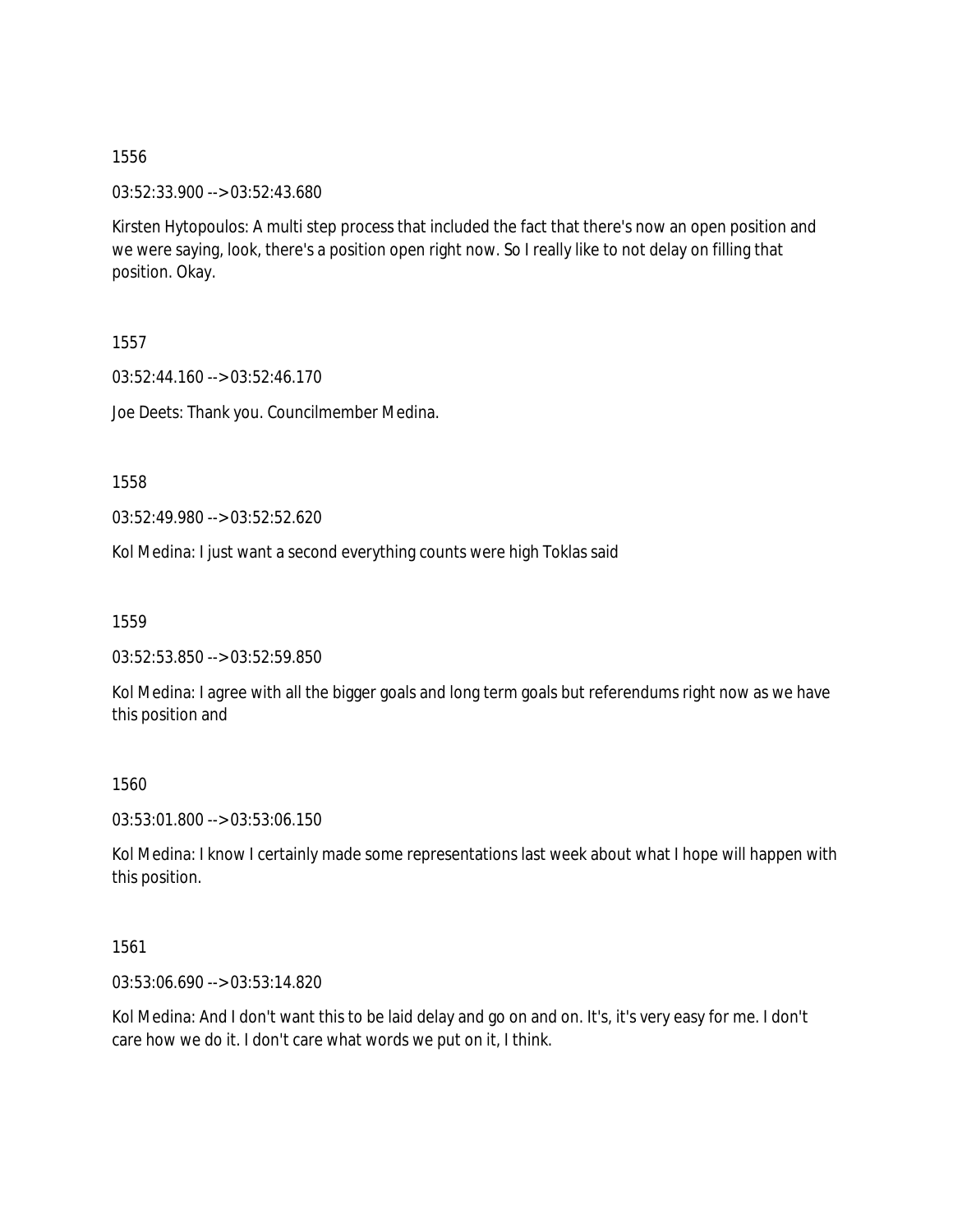03:53:15.420 --> 03:53:21.900

Kol Medina: Mayor put forward some language that we could easily use to to get us to where I at least I hope we go and that is

1563

03:53:22.740 --> 03:53:28.980

Kol Medina: We appoint someone to that Planning Commission position, who has suffered from our experience throughout their life systemic and equities.

1564

03:53:29.250 --> 03:53:42.300

Kol Medina: Probably that's a person to color, but I want someone who's experienced that to be on that commission representing that on our planning commission and I don't want it away and delay and away and go through all this process, I think anguish. Do we need to find a way to do that quickly.

1565

03:53:43.620 --> 03:53:44.220

Joe Deets: Thank you.

1566

03:53:46.860 --> 03:53:50.310

Joe Deets: COUNCILMEMBER hiccups your hands still raised now.

1567

03:53:51.540 --> 03:53:52.980

Joe Deets: So it sounds like

1568

03:53:54.030 --> 03:53:59.940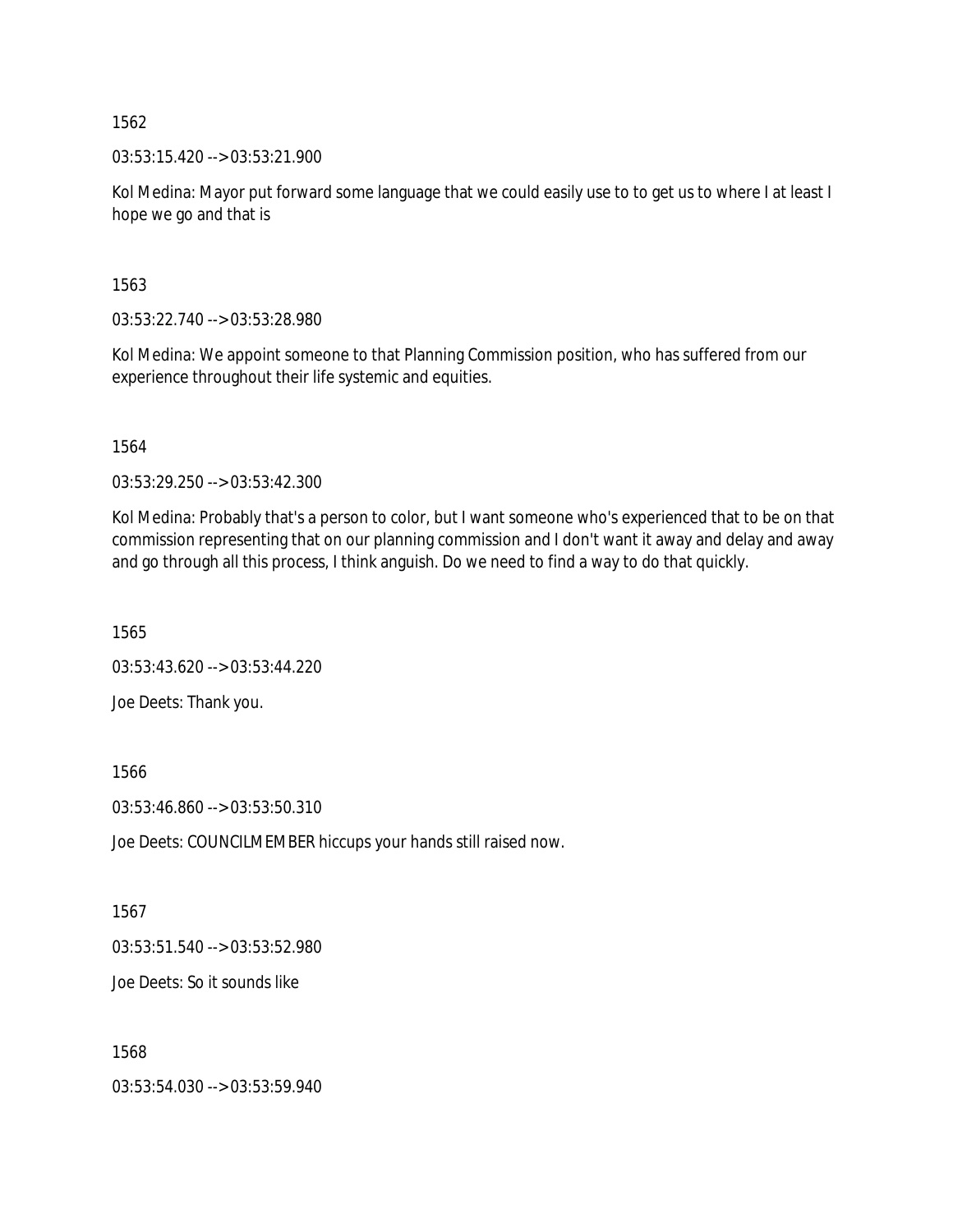Joe Deets: We're still with the plan. Then I thought we were a few minutes ago that this was going to be something that the the

1569

03:54:01.620 --> 03:54:11.700

Joe Deets: Subgroup a camera is going to look at. So hopefully this has enough information for this group. Okay. We're ready. Right. Okay.

1570 03:54:12.210 --> 03:54:13.200 Joe Deets: So now we're back day

1571

03:54:13.980 --> 03:54:14.850

Joe Deets: Eight see again.

1572

03:54:16.020 --> 03:54:22.290

Joe Deets: I'll just clarity on noticing and special city council meetings council members ASR 10 minutes please

### 1573

03:54:23.970 --> 03:54:34.710

Rasham Nassar: Hope it's quicker than that. I was really looking for clarification from our city attorney and our city manager on the protocols for the announcement of special city council meetings.

1574

03:54:35.100 --> 03:54:43.860

Rasham Nassar: And specifically, what it means when a task force meeting is noticed as a or a committee meeting is noticed as a city council meeting.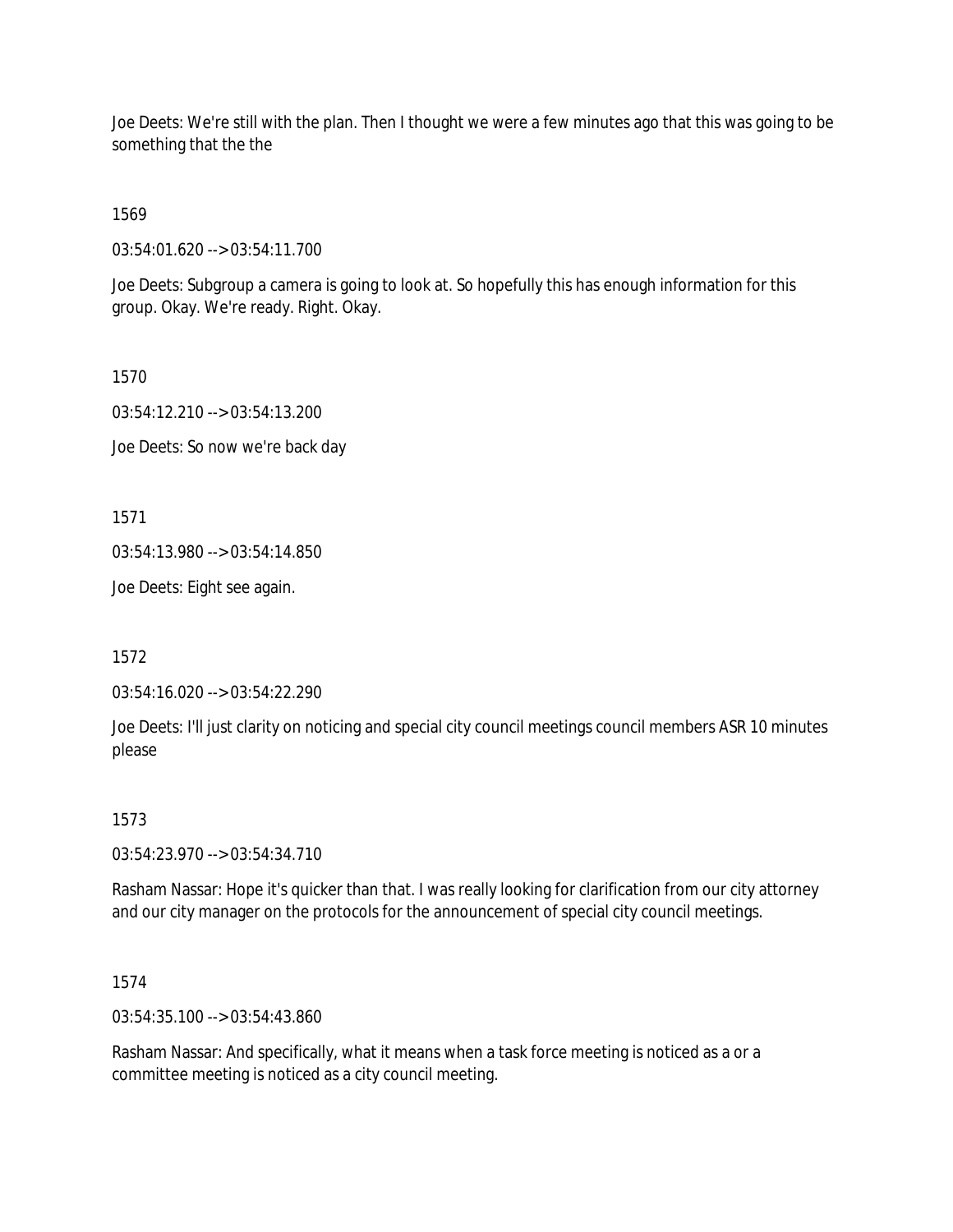03:54:45.120 --> 03:54:55.710

Rasham Nassar: And the process for noticing special meetings, my understanding and quick read from the governance manual is that the mayor can call a special meeting of the city council with 24 hours notice

### 1576

03:54:56.070 --> 03:55:03.780

Rasham Nassar: And I'm just concerned that the, the last time that this that special city council meeting was called that that was not necessarily the

# 1577

03:55:04.380 --> 03:55:13.980

Rasham Nassar: Process that was followed. I have dialogue already with the city manager about that an email was circulated. I don't know if that reach the whole council city manager Smith, but

### 1578

03:55:15.210 --> 03:55:22.560

Rasham Nassar: I just thought for the purposes of providing clarity to the Council and to the public that we could just hear a little bit about that.

1579

03:55:25.290 --> 03:55:32.760

Joe Levan: I can, I can jump in because I want to prepare the materials for the agenda item. So I provided in the packet. I'll keep this brief.

1580

03:55:33.210 --> 03:55:39.780

Joe Levan: The specific reference in the state and state law that relates to special meetings under the open public meetings act that's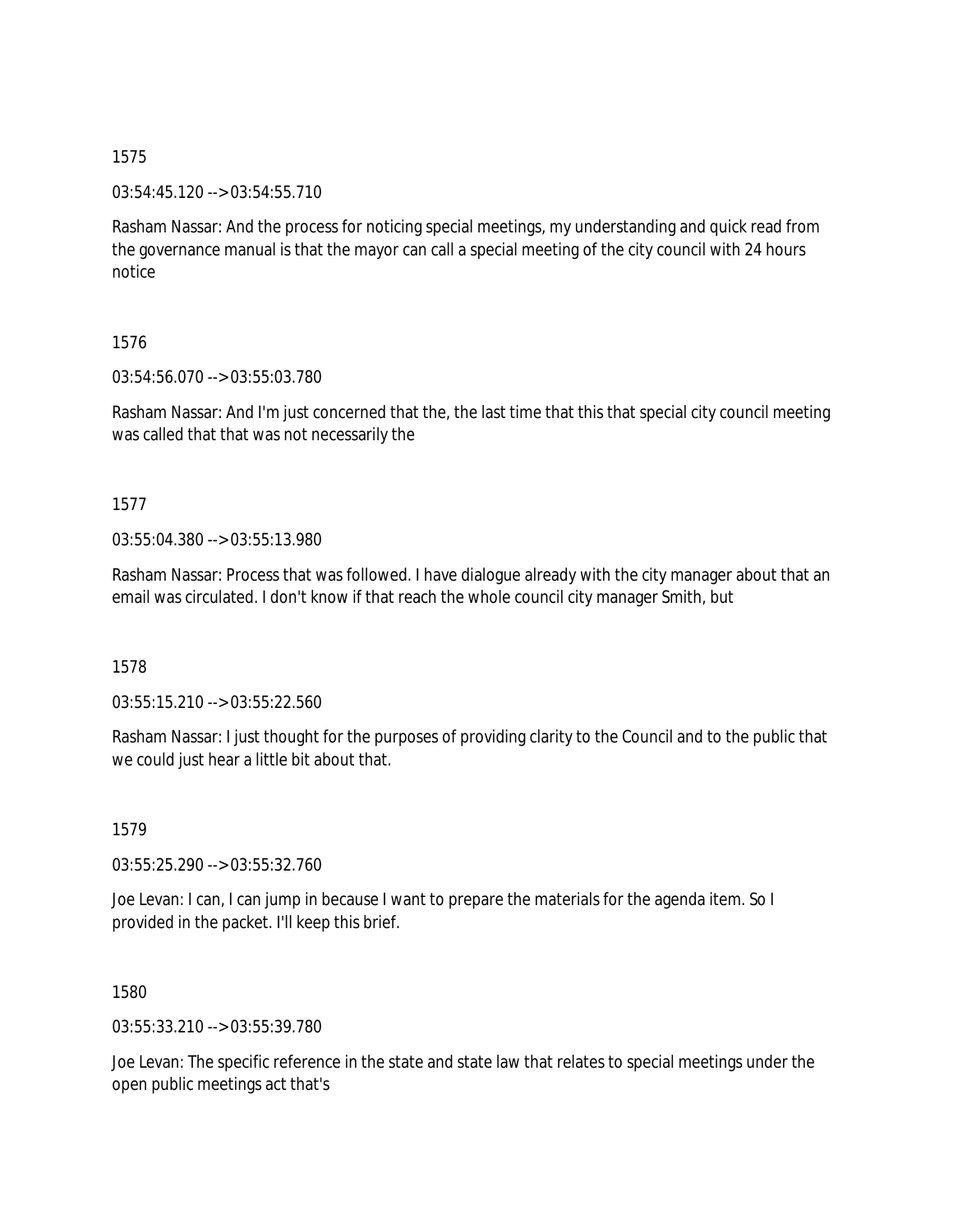03:55:40.350 --> 03:55:49.770

Joe Levan: Our CW 4230 lado, which I presume you all read that the main points about that. Is that a special meeting can be called either by

1582

03:55:50.190 --> 03:56:04.590

Joe Levan: The presiding officer, which would be the mayor or by a majority of the members of the Council, and that's done by delivering written notice, which can be by email to each member of the governing body and

1583

03:56:05.760 --> 03:56:15.630

Joe Levan: There's other in terms of other requirements for noticing there's posting on the website and and having it displayed at the agency's principal location.

1584

03:56:16.170 --> 03:56:30.720

Joe Levan: 24 hours in advance. Another aspect of this is that the terms of the notice sternly. It requires that the time and place of the meeting and the business to be transacted be provided. So that's, that's kind of the

1585

03:56:31.350 --> 03:56:36.060

Joe Levan: The that's not everything that's in that provision that's kind of the, the heart of the requirements.

1586

03:56:37.110 --> 03:56:44.520

Joe Levan: Another thing I'll say is that in terms of just given the situation that happened recently questions that were asked about about that.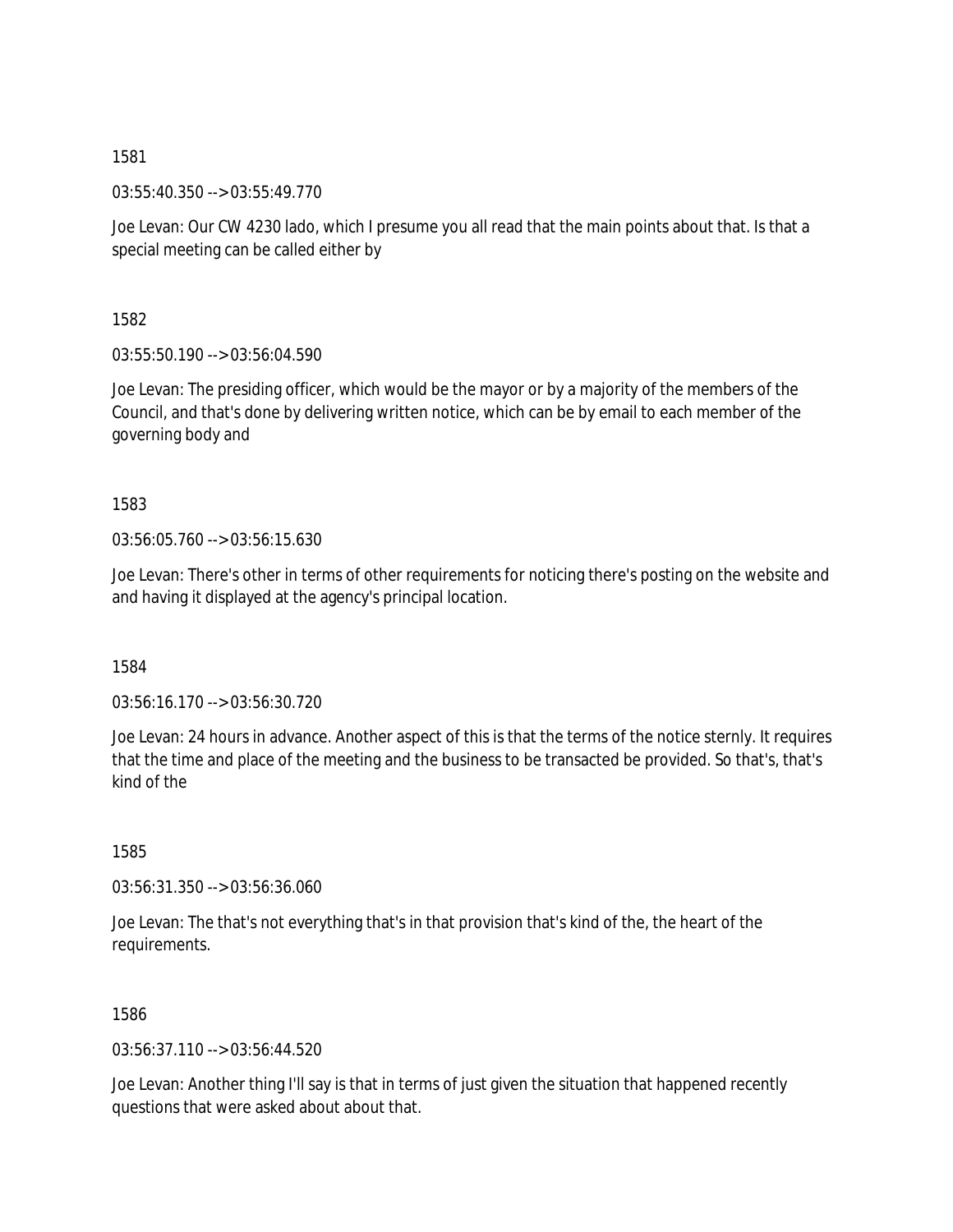03:56:45.870 --> 03:56:54.690

Joe Levan: That the city's practice in the past because the city takes the OPM, a very seriously and wants to be proactive.

1588

03:56:55.170 --> 03:57:03.540

Joe Levan: If, if the city staff, including the city manager and the city clerk and myself have a sense that there could be

1589

 $03:57:04.020 \rightarrow 03:57:15.510$ 

Joe Levan: A majority or more of council members that are will be attending a gathering than then the practice has been to. If in doubt, to note that notice that as a special meeting of the Council.

1590

03:57:16.470 --> 03:57:28.230

Joe Levan: Because we don't have a situation where council members go to such a gathering related to city business and then it's not noticed as a meeting and because that would constitute

1591

03:57:28.710 --> 03:57:40.500

Joe Levan: A meeting that would violate to Kim a and also if it's not noticed that way. That means that those council members to attend will appeal to participate and to talk to each other or participate in that gathering

1592

03:57:41.700 --> 03:57:51.060

Joe Levan: As you as most of you probably know in terms of samples of how this has been done in the past, a lot of times it it's not situations that involve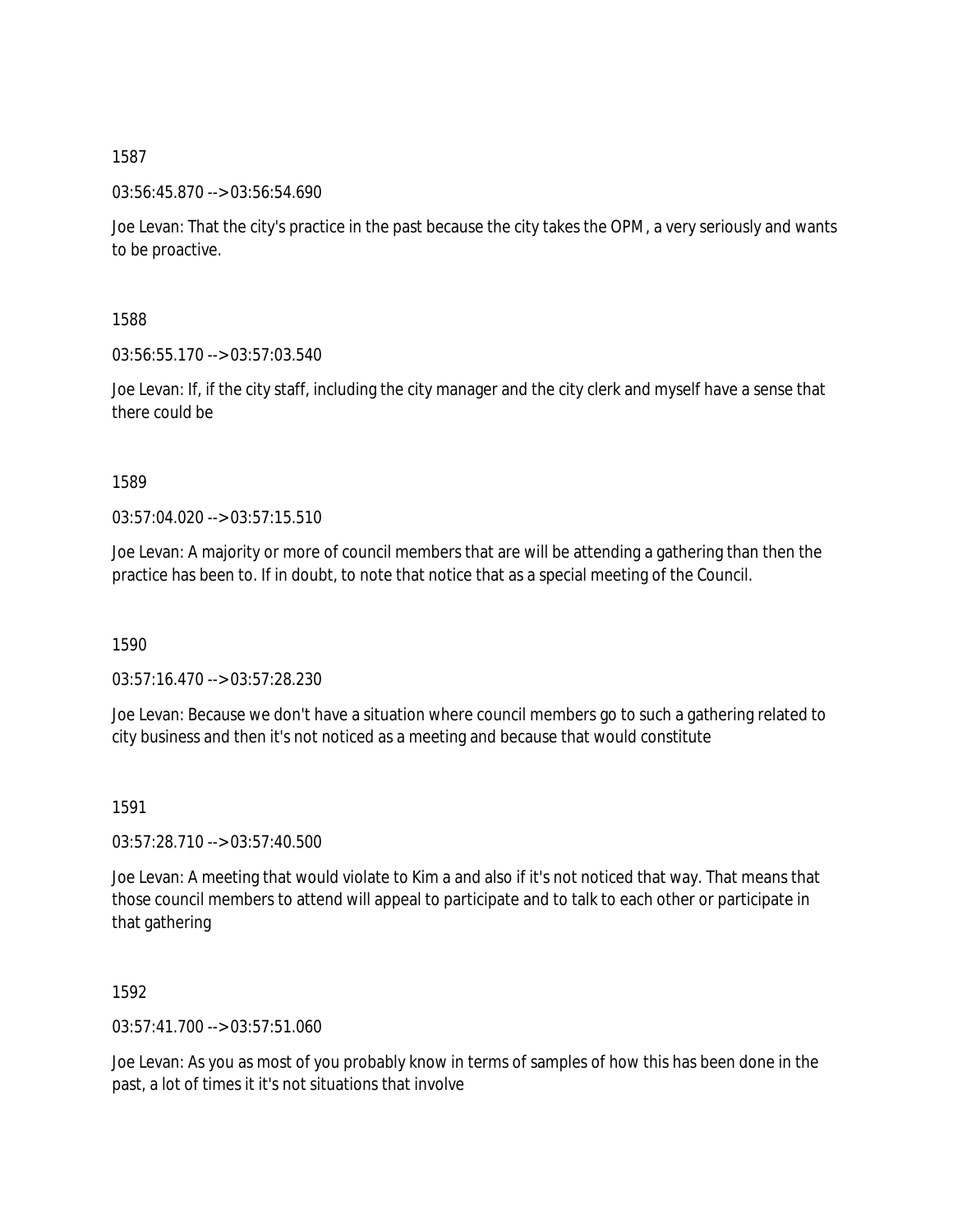03:57:51.690 --> 03:58:00.930

Joe Levan: Involve committees and subcommittees of the Council, it involves instead. Things like the police academy. There was a k RCC reception in past years.

1594

03:58:01.380 --> 03:58:07.770

Joe Levan: As our three or five meeting the auditors exit conference, things like that. Those are the types of gatherings, where

1595

03:58:08.250 --> 03:58:13.170

Joe Levan: Again, if there's a sense that there's interest by Council members to attend these kind of gatherings.

1596

03:58:14.100 --> 03:58:29.400

Joe Levan: That it's been noticed as a special meeting of the Council to give you that opportunity to attend and participate and also to make sure there's not a potential violation in that in the recent situation with the race equity Task Force, but there was my understanding was there was

1597

03:58:30.960 --> 03:58:35.520

Joe Levan: An understanding that there could be a majority of the Council is interested in attending that meeting.

1598

03:58:35.850 --> 03:58:43.380

Joe Levan: My understanding is not not to have the Council meeting, but they were just insert interested in the meeting and others can speak to that there were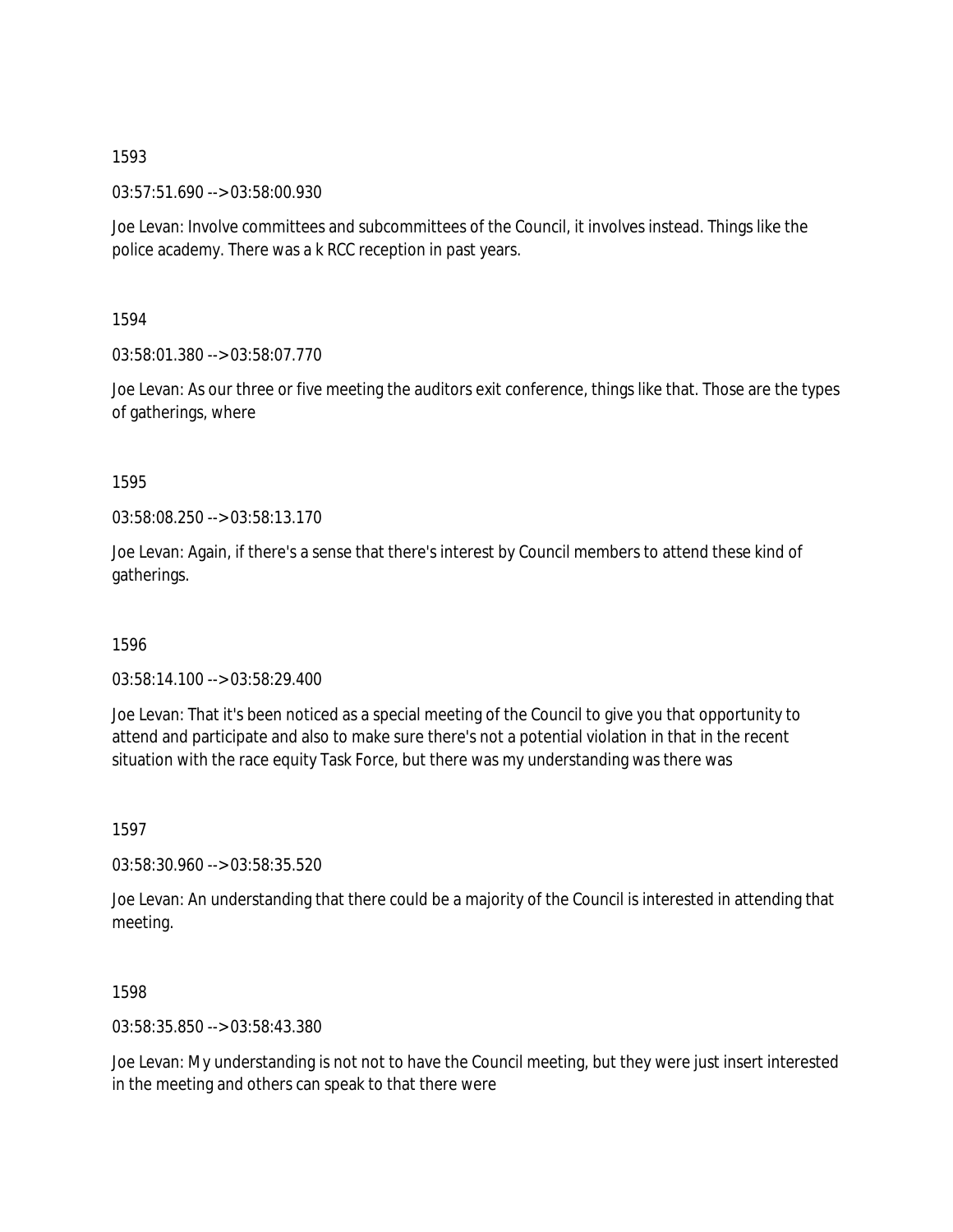03:58:43.740 --> 03:58:59.670

Joe Levan: A council members that were involved in this, but that that may want to to attend that meeting to, you know, to attend to observe or otherwise, when this came to my attention in terms of notice that was related to that.

1600

03:59:00.840 --> 03:59:08.790

Joe Levan: I had various conversations with different council members and including the mayor and that led to the mayor deciding not not to attend.

1601

03:59:09.570 --> 03:59:22.830

Joe Levan: That that meeting of the race equity Task Force and so there there was not a quorum of council members that attended that meeting, so there was no issue with the open public meetings act or they to that specific meeting.

1602

03:59:23.430 --> 03:59:34.260

Joe Levan: So that's kind of the, in a nutshell, of the issues related to noticing, and that particular meeting. If you have any other questions, I'd be happy to. To answer if the city manager may have some other points to make.

1603

03:59:35.730 --> 03:59:38.280

Joe Deets: You think COUNCILMEMBER high topless.

1604

03:59:38.880 --> 03:59:46.800

Kirsten Hytopoulos: On this maybe for a sham and Joe. So with was this was this ultimately explains to the race every task force, since it was such an unfortunate.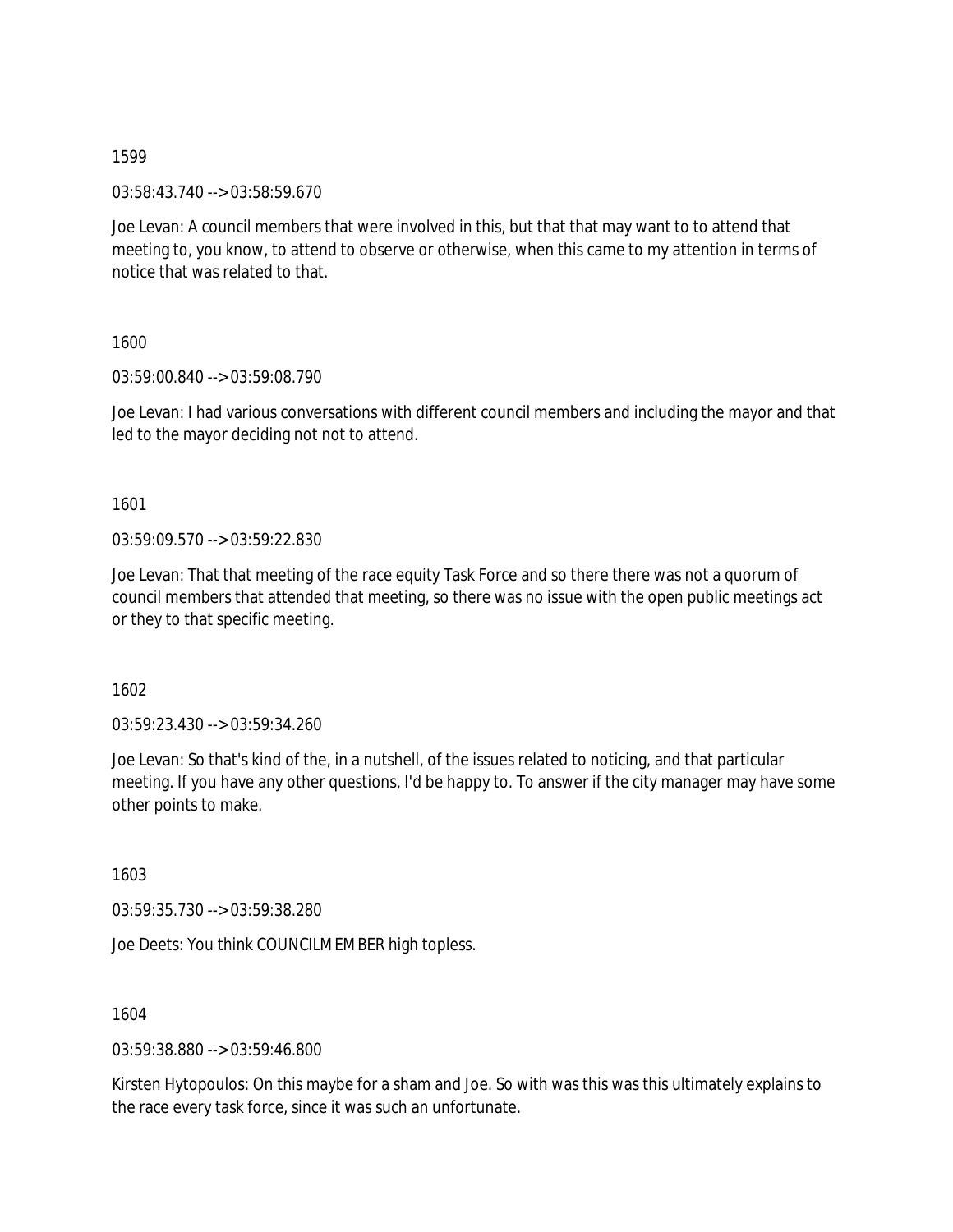03:59:47.610 --> 03:59:58.350

Kirsten Hytopoulos: collision of names of, you know, this being a special city council meeting when it was on the overlaying their, their committee meeting. I just want to know if that was ultimately explained to them if they've been

1606 03:59:59.700 --> 04:00:00.660 Kirsten Hytopoulos: filled in on this.

1607

04:00:01.770 --> 04:00:05.520

Kirsten Hytopoulos: Because it was it as I recall in the moment, it wasn't, it was didn't go well.

1608

04:00:07.020 --> 04:00:09.510

Joe Deets: Elsewhere now. Sorry. Good. Go ahead and reply.

1609

04:00:10.230 --> 04:00:15.210

Rasham Nassar: Yeah, I mean every response to that question is no.

1610

04:00:16.860 --> 04:00:21.150

Rasham Nassar: Except that I did explain. I don't remember if I said it during the meeting or

1611

04:00:22.830 --> 04:00:33.870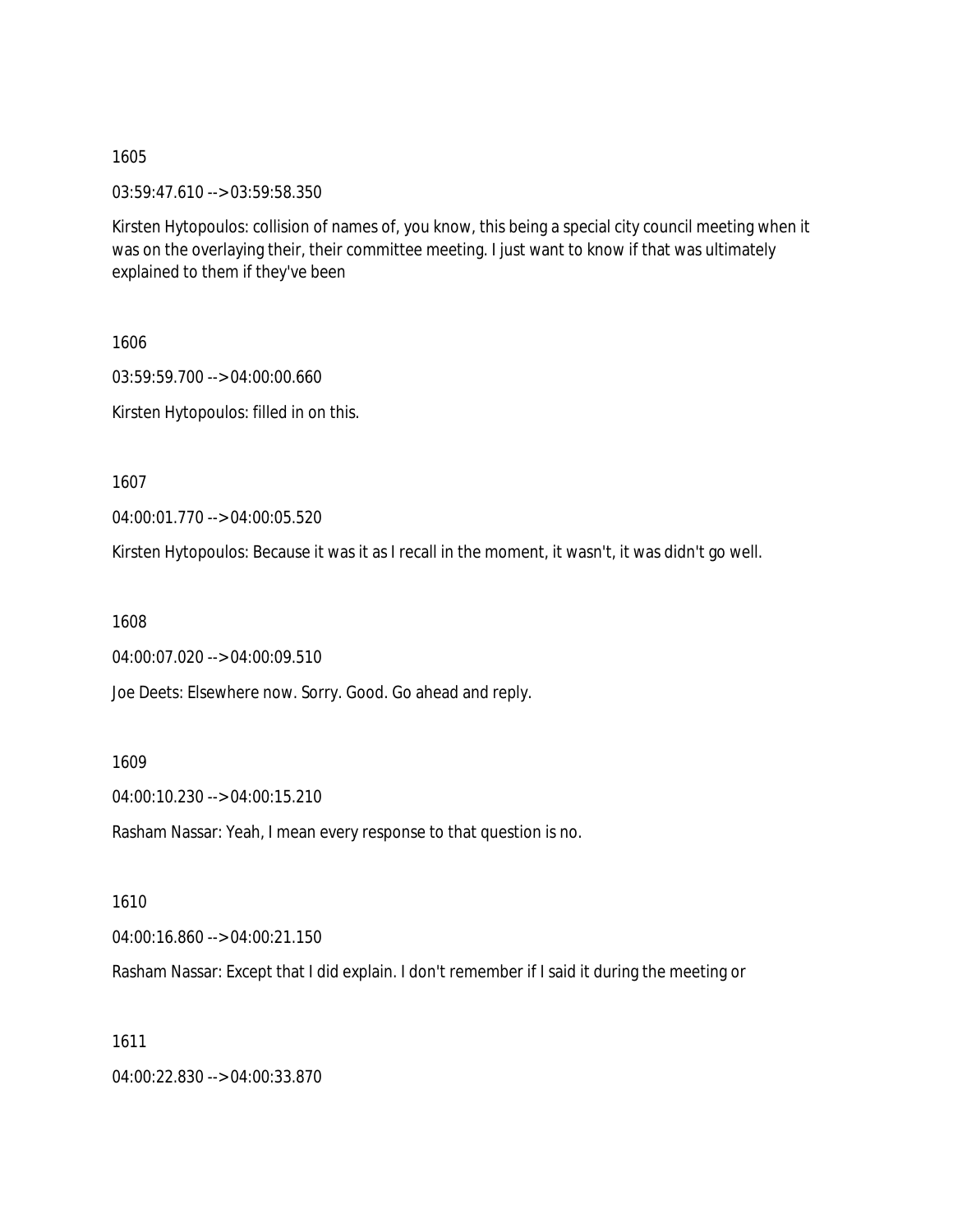Rasham Nassar: Were at their subsequent meeting I did receive a phone call from a couple of the task force members that were surprised and offended.

1612

04:00:36.090 --> 04:00:42.570

Rasham Nassar: And and there's a lot of layers to that that I don't. Not sure is appropriate to get into

# 1613

04:00:43.020 --> 04:00:56.760

Rasham Nassar: Tonight I explained to them that this is just a city's process for noticing meetings in which the majority of Council Members have expressed an interest in attending and then I followed up by saying I will obtain clarification on that and I did from the city manager and city attorney.

# 1614

04:00:57.780 --> 04:01:02.010

Rasham Nassar: And I guess the question what I wanted what I was hoping to hear. And I think I heard it was

# 1615

04:01:03.480 --> 04:01:06.570

Rasham Nassar: Directly related to council members expressing an interest in attending

# 1616

04:01:07.020 --> 04:01:15.600

Rasham Nassar: Committee meetings. And if there's another way to notice them that does not transition that co op to essentially that the committee meeting into a city council meeting.

# 1617

04:01:16.530 --> 04:01:23.580

Rasham Nassar: Or if it's the case that there's another path that we can execute that was still may still maintaining consistency with OPM a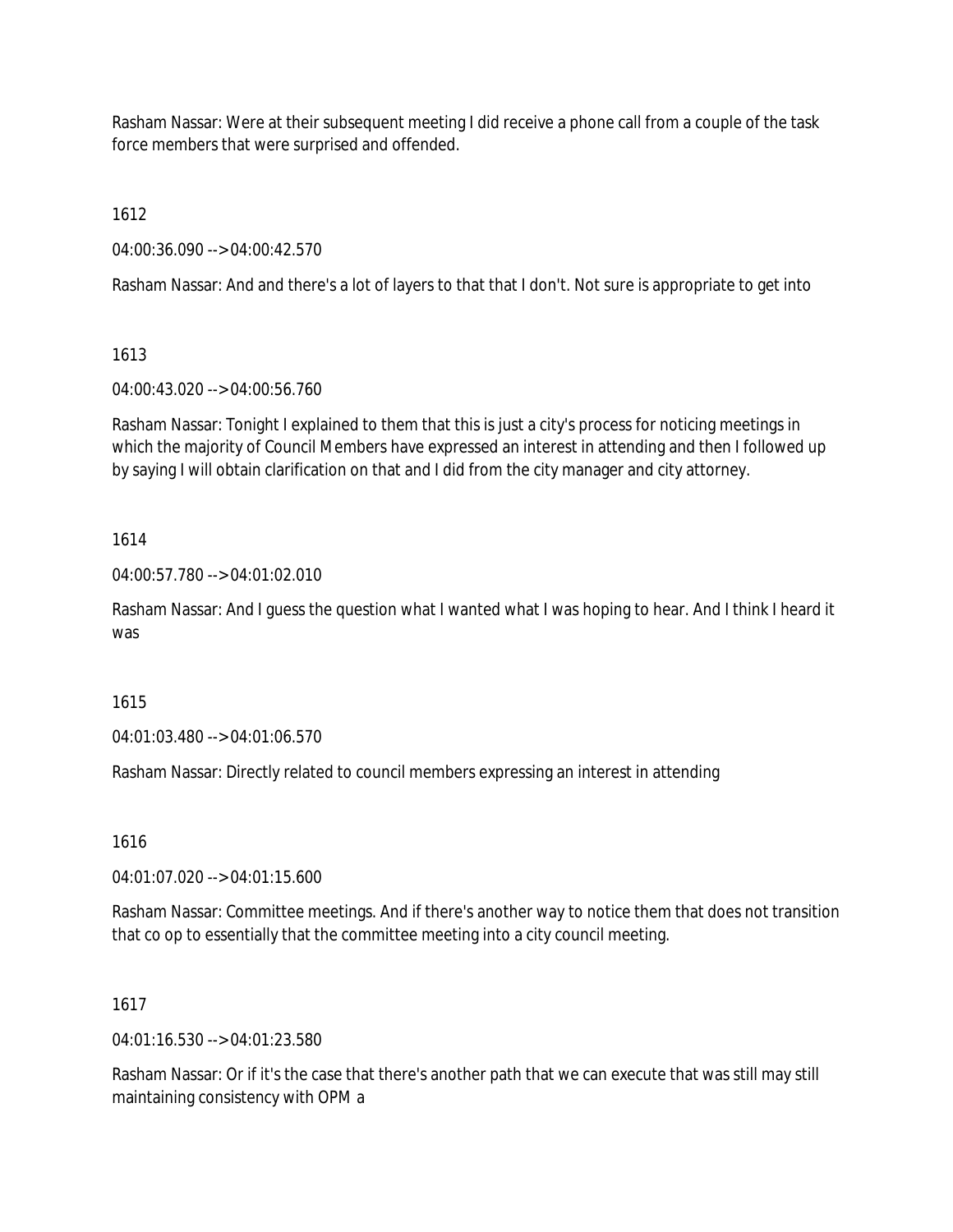04:01:24.000 --> 04:01:36.720

Rasham Nassar: But not necessarily Trent transforming a meeting of the Committee into a meeting of the Council, because that was really the point of concern and then back to your question. Councilmember had topless. I guess the task force members wanted to know why.

1619

04:01:37.860 --> 04:01:40.650

Rasham Nassar: And I'm I wasn't in a position to I didn't have that

1620

 $04.01.41.040 -> 04.01.54.570$ 

Rasham Nassar: Knowledge or information. I wasn't made aware of this fact. And I don't know if COUNCILMEMBER deets was in communication with Mayor Schneider, but I was left out of those direct communications relating to the raise equity Task Force meeting last week.

1621

04:01:56.490 --> 04:02:10.350

Joe Deets: I'm thinking, since I'm sorry. I'll just speak up very quickly. Since comes from my brand NASA mentioned me because at that time I was a liaison and in respect to that particular point I had talked with the chair. James Friday and

1622

04:02:10.860 --> 04:02:18.300

Joe Deets: He seemed to go fine. You know, so I'm honestly I'm not sure if we want to belabor this point, folks, um,

1623

04:02:19.830 --> 04:02:26.190

Joe Deets: You know, maybe communicate with the task force and communicate with all our committees, how we operate.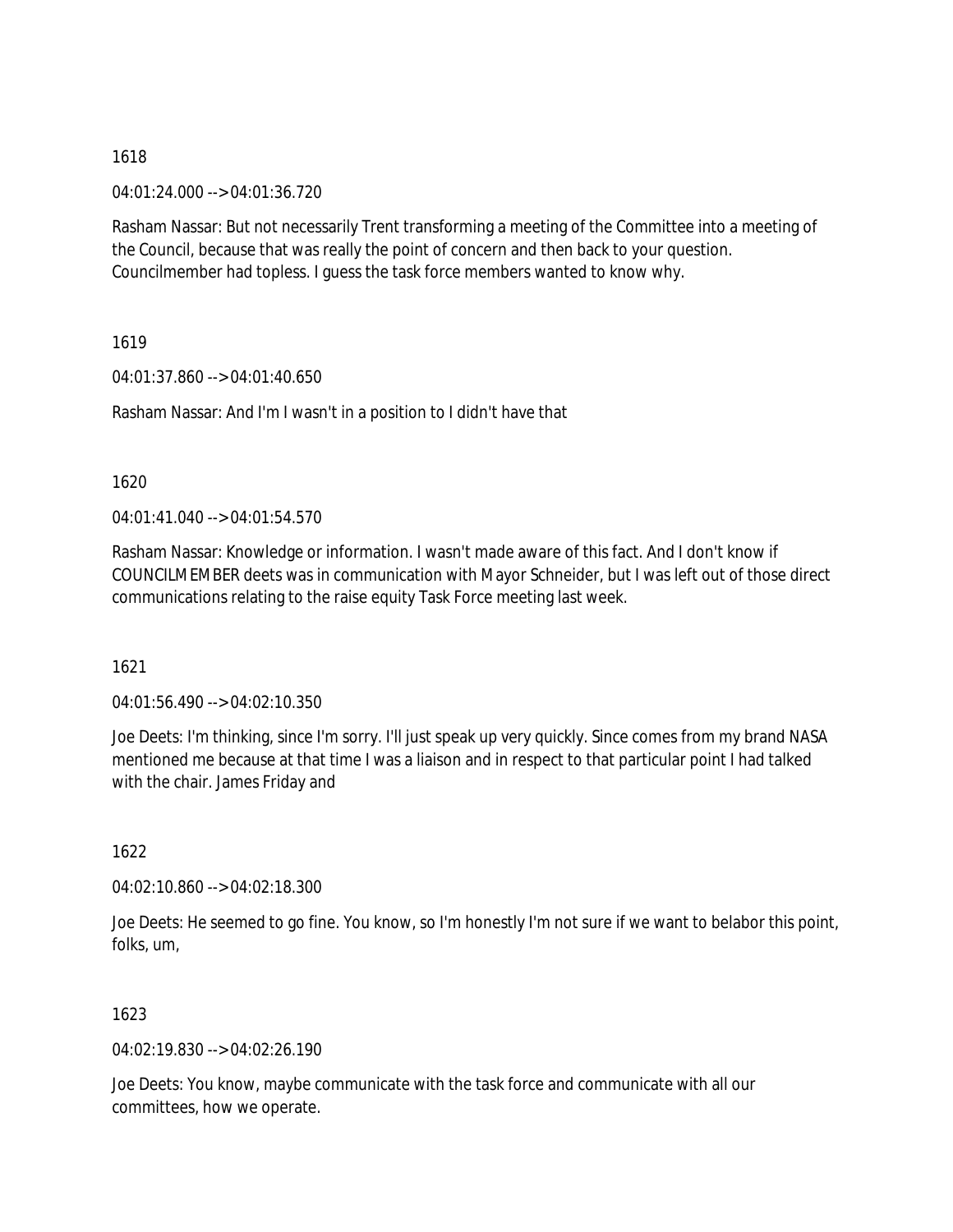04:02:27.180 --> 04:02:35.370

Joe Deets: At the end of the day, there has to be a certain amount of trust that the these committees that what we're doing is not insidious

1625

04:02:35.940 --> 04:02:43.050

Joe Deets: We're following a certain process and that we have to adhere to and and I think we just need to find a way to

## 1626

04:02:43.980 --> 04:02:57.810

Joe Deets: Make that art. The art is this isn't something that we're doing out of hat, we are under the city attorney. Weird. This is the way we had to be done. So I unless I see some more hands up. Do we want to keep talking about this or do we want to move on.

1627

04:02:59.610 --> 04:03:07.380

Joe Levan: The web. If I could just jump in real quick just to answer a couple quick questions on that are there to what customers are just explained

1628

04:03:07.950 --> 04:03:17.040

Joe Levan: So under as you probably all know under the OPM. A, it doesn't doesn't distinguished this kind of a meeting where there's an anticipation that there may be

1629

04:03:17.940 --> 04:03:23.010

Joe Levan: Majority or more of council members and under the OPM a there's only two kinds of media it's a special meeting or a regular meeting.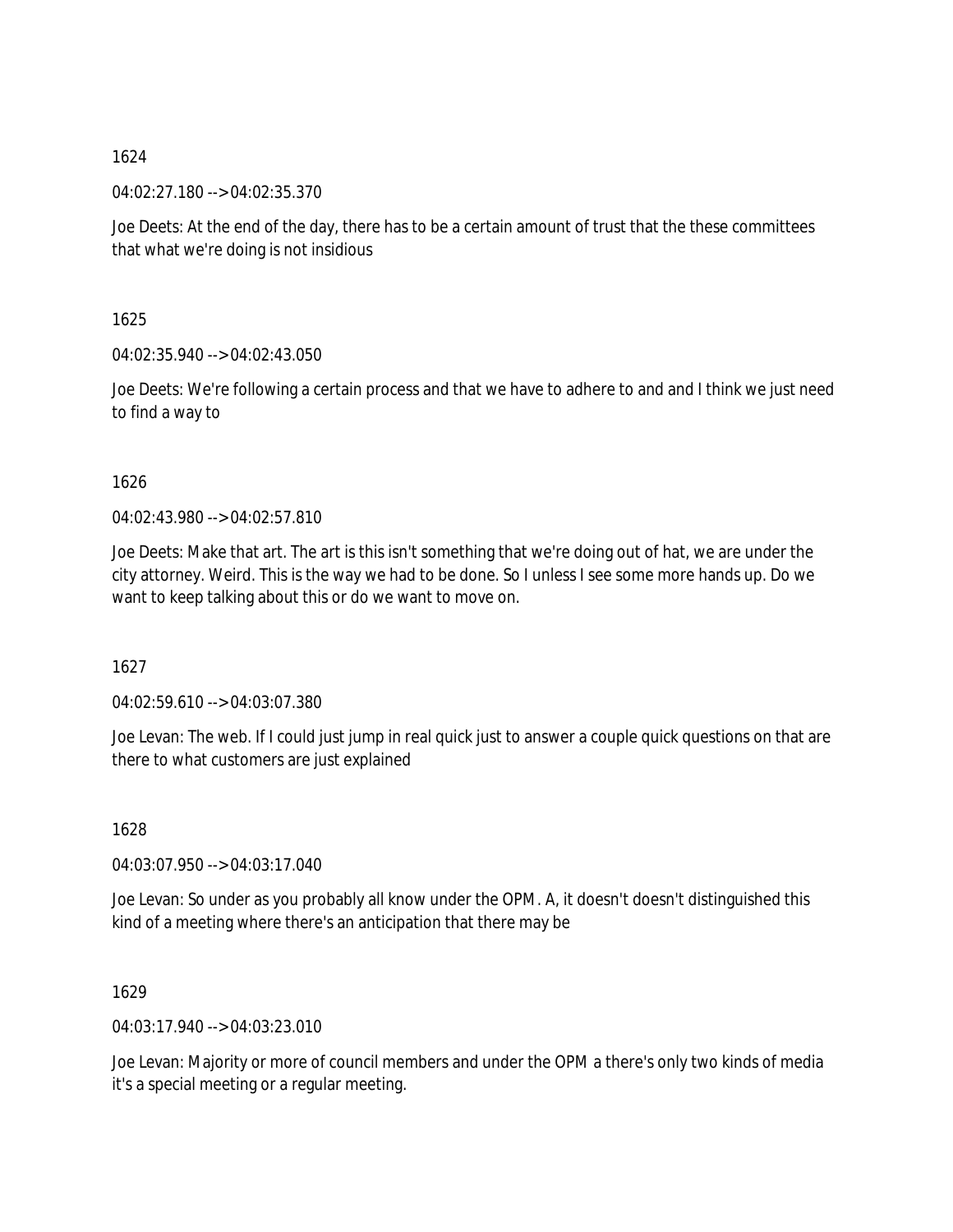04:03:23.580 --> 04:03:29.160

Joe Levan: And so it's kind of circumstance would be a special meeting and the way that the city clerk.

1631

04:03:30.150 --> 04:03:35.430

Joe Levan: Provides notice related to these kinds of meetings, is that it refers to an anticipation

1632

04:03:36.060 --> 04:03:47.160

Joe Levan: That there may be a quorum of council members to attend this gathering and this has been noticed as a special meeting so that that's the language has been used to to kind of give a heads up that it's not meant to be.

1633

04:03:47.910 --> 04:03:50.580

Joe Levan: Like this idea that the Council is taking over the meeting.

1634

04:03:51.270 --> 04:03:57.930

Joe Levan: It's just that the it's because there could be majority or more accounts members, they're discussing city business that automatically makes it a Council meeting.

1635

04:03:58.380 --> 04:04:09.270

Joe Levan: So you know that that may sound like a technicality. But it's important to do q&a and maybe there's more that could be communicated through that. Notice I think the city workers in a pretty good job to use that term.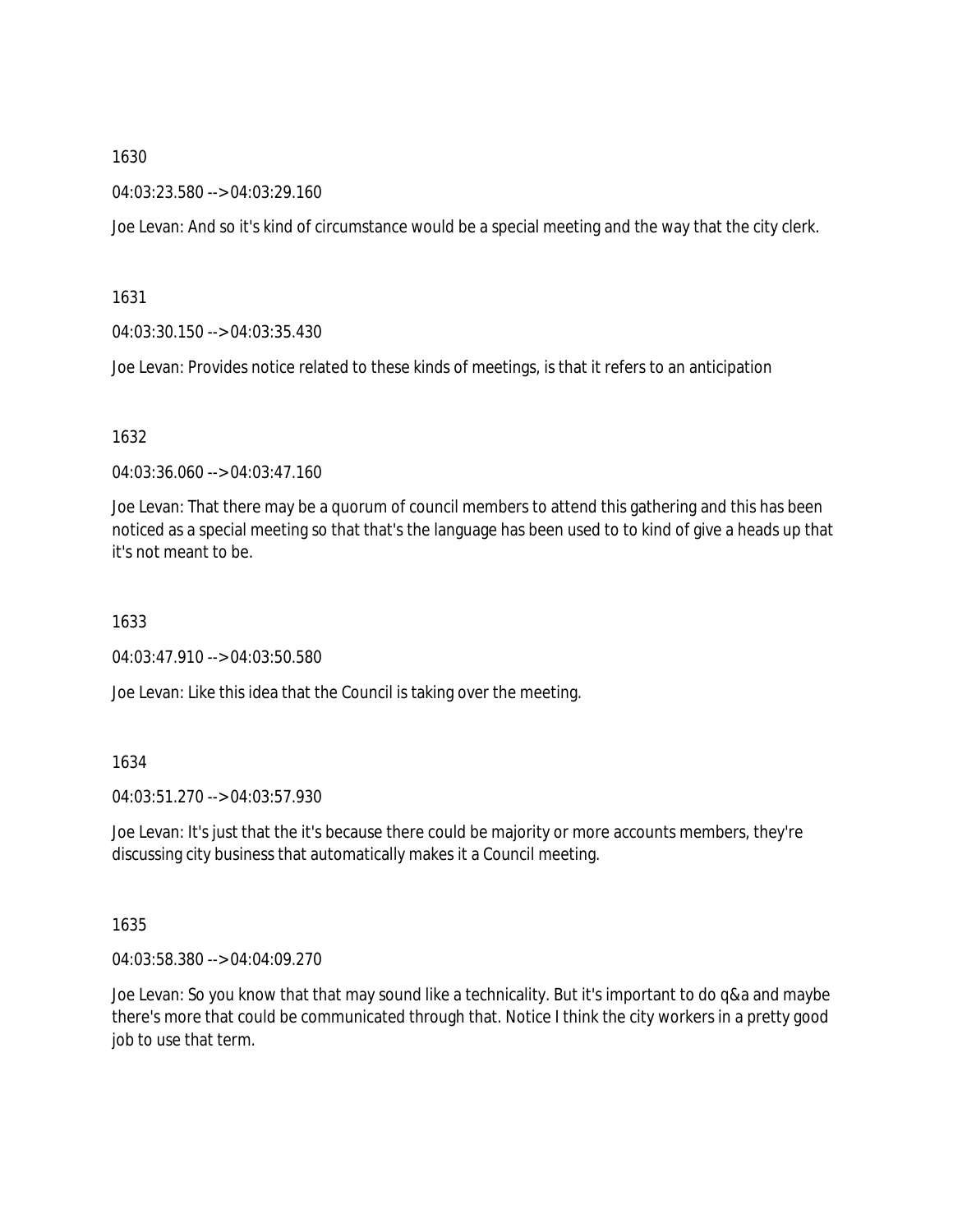04:04:09.960 --> 04:04:17.010

Joe Levan: Anticipation to to reflect that reality and that's unless you have any of you have other ideas for how you want that done.

1637

04:04:17.460 --> 04:04:25.530

Joe Levan: That that's the intent. It's not they have had the Council take over the race equity Task Force meeting is just to to to appreciate

1638

04:04:26.010 --> 04:04:40.650

Joe Levan: And to provide notice to the public. There's an anticipation that a majority or more council members may attend. And in that case, that's not actually that's not what happened. In the end, because the mayor decided not to attend based on the concerns that were raised.

1639

04:04:41.670 --> 04:04:44.790

Joe Deets: Thank you. I'm city manager your hands up.

1640

04:04:47.430 --> 04:04:58.350

Morgan Smith: I, yeah, I guess. I want to make sure that we take this opportunity to do what I think one of the points was, which was to clarify for anyone in the community and particularly Task Force members who might still

1641

04:04:58.800 --> 04:05:06.510

Morgan Smith: Be unclear. I guess I will. I was under the impression. Since the clarification that I provided was mid day on Thursday.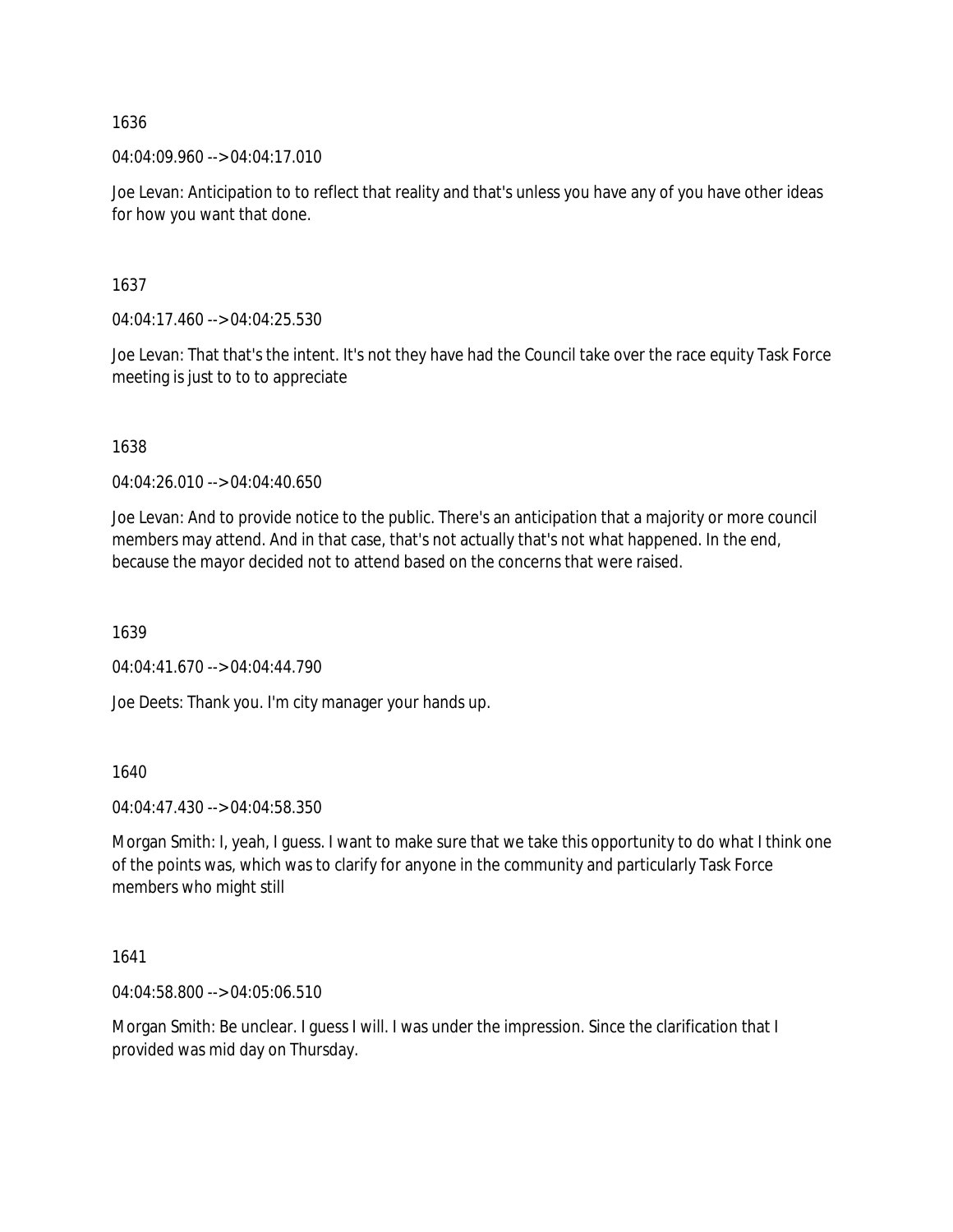04:05:06.840 --> 04:05:21.870

Morgan Smith: That at least some part of that would make it to the release equity Task Force meeting. So maybe for now I'll just because I spent some time parsing it to put it in an email that was able to be shared for that purpose. So I think if you don't mind, I'll just

1643

04:05:23.520 --> 04:05:26.490

Morgan Smith: Try and share my screen here.

1644

04:05:28.740 --> 04:05:30.540

Morgan Smith: Let me know. I don't think I'm there yet.

1645

04:05:33.990 --> 04:05:41.820

Morgan Smith: So hopefully you can see this part here on noticing. So here I was trying to sort of capture

1646

04:05:42.510 --> 04:05:53.130

Morgan Smith: The fact how we arrived at this action and as I think the folks in this meeting. No, that's actually feels pretty standard for us. But I was just recapturing that

1647

04:05:53.820 --> 04:05:58.980

Morgan Smith: Mayor Schneider called me. And in the course of talking, she mentioned the race equity Task Force meeting.

1648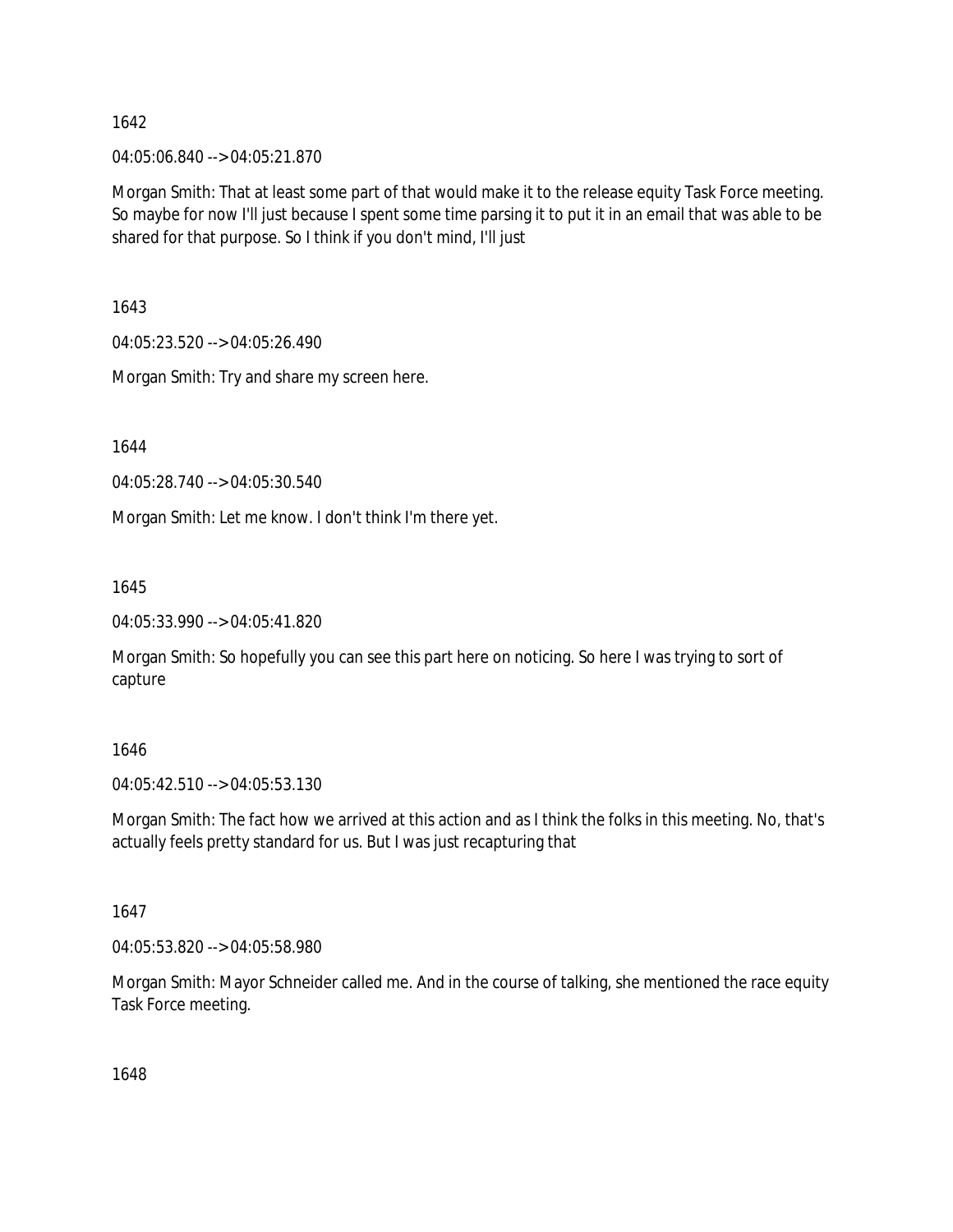04:05:59.490 --> 04:06:10.260

Morgan Smith: And in the way she was referring to it. I asked if she was going to attend the meeting because we always have our ears open for this prospect that more than three council members might be at a meeting.

1649

04:06:11.520 --> 04:06:21.690

Morgan Smith: Because the task force has two liaisons once in the course of the conversation. It came out that you know she was aware that may be careful topless might plan to do so.

1650

04:06:22.020 --> 04:06:26.820

Morgan Smith: The other thing that we're always doing on the staff side is we're trying to avoid a situation where

1651

04:06:27.390 --> 04:06:34.410

Morgan Smith: Sort of the last council member in the doors its first come first serve. If there's more than one person who'd like to go, everybody should have that opportunity.

1652

04:06:34.740 --> 04:06:42.570

Morgan Smith: And the way we ensure that opportunity is by noticing it. So I really in the course of our conversation was the one that kind of called out.

1653

04:06:44.010 --> 04:06:51.870

Morgan Smith: Whether or not if if council members beyond the liaisons might be interested in listening to the meeting that we should probably notice it.

1654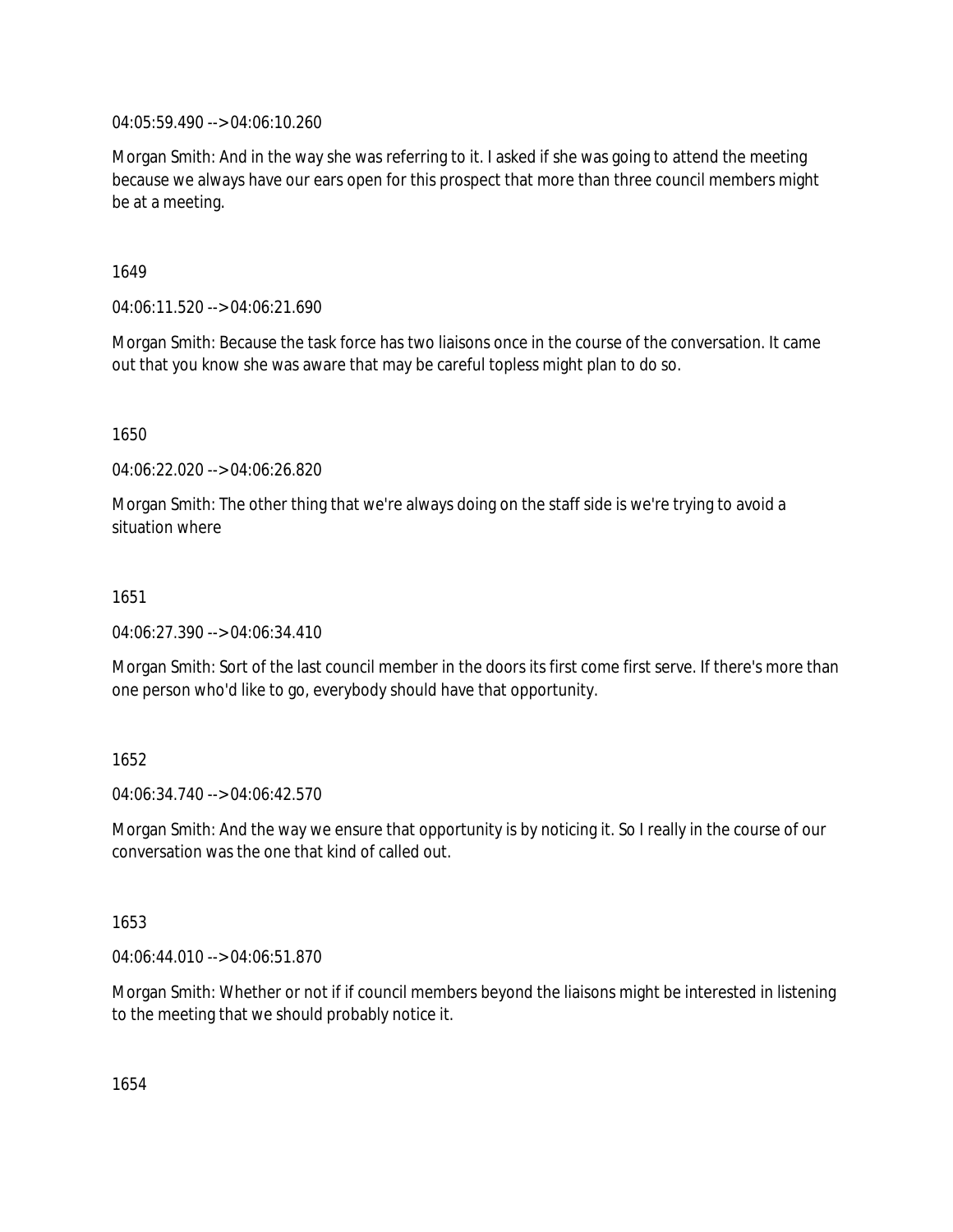04:06:52.470 --> 04:07:01.950

Morgan Smith: And then there would be no way for council members to know that that had happened, and to know that that opportunity existed. So I suggested that the clerk.

1655

04:07:02.490 --> 04:07:09.360

Morgan Smith: Send an email to the Council, so that everyone knew that that opportunity existed. So I did that. And I sent an email to the

1656

04:07:09.780 --> 04:07:12.900

Morgan Smith: Clerk and some other staff to make sure everyone knew that was happening.

1657

04:07:13.470 --> 04:07:22.740

Morgan Smith: And ask the clerk to send the email to counsel and then just this other part was kind of again attended intended to convey to people what we all, I think know which is that

1658

04:07:23.010 --> 04:07:33.120

Morgan Smith: This is a pretty standard action and it's entirely in line with the way city staff routinely do this when we become aware of the possibility that more than three council members like to attend an event.

1659

04:07:33.690 --> 04:07:41.280

Morgan Smith: We use the phrase noticing the event. It's true that that technically emerges as a special City Council meeting.

1660

04:07:41.670 --> 04:07:53.460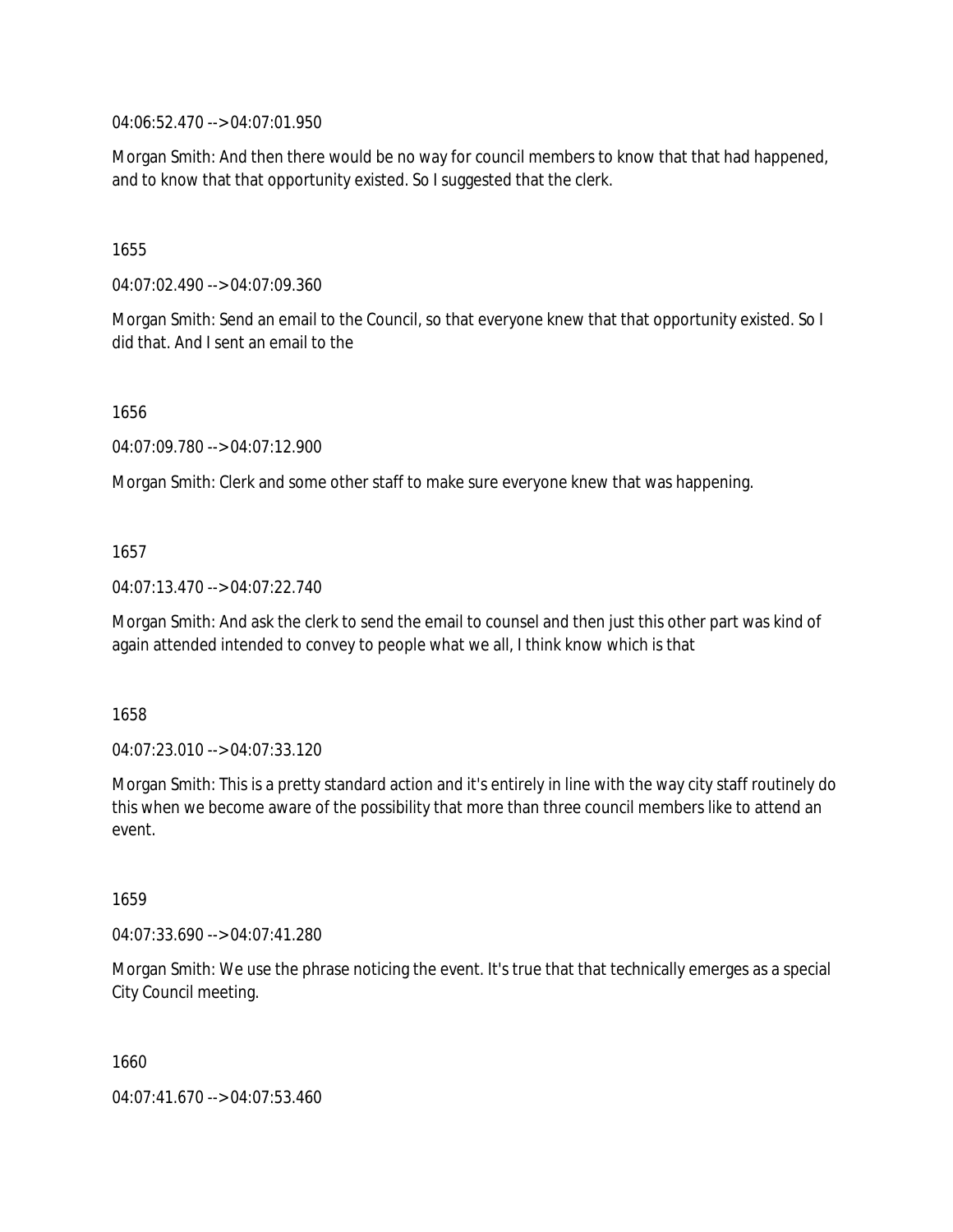Morgan Smith: But we don't really enter it. With that in mind, we enter it with the idea that what we're doing is laying the foundation to avoid a future criticism that the PMA has been violated. So

1661

04:07:55.020 --> 04:08:04.230

Morgan Smith: I just wanted to share that because you know I drafted it and sent it to Leslie and Jody and and to the Council members involved.

### 1662

04:08:04.830 --> 04:08:14.250

Morgan Smith: In part be based on a phone call that machine. I'd had where she wanted some clarification, but also because I hope some of that would get to the people who had questions so

1663

04:08:17.010 --> 04:08:17.940

Joe Deets: Thank you, city manager.

1664

04:08:18.720 --> 04:08:20.130

Joe Deets: COUNCILMEMBER hi topless.

1665

04:08:21.090 --> 04:08:30.960

Kirsten Hytopoulos: I just like to say that I hope that this is ultimately perceived as what it clearly is which is a communications problem we have enough dissension in the community and amongst ourselves.

1666

04:08:31.410 --> 04:08:40.320

Kirsten Hytopoulos: To kind of sow seeds of dissension here. So there's something intentional here, I will say, having served in a whole term before, and now this time.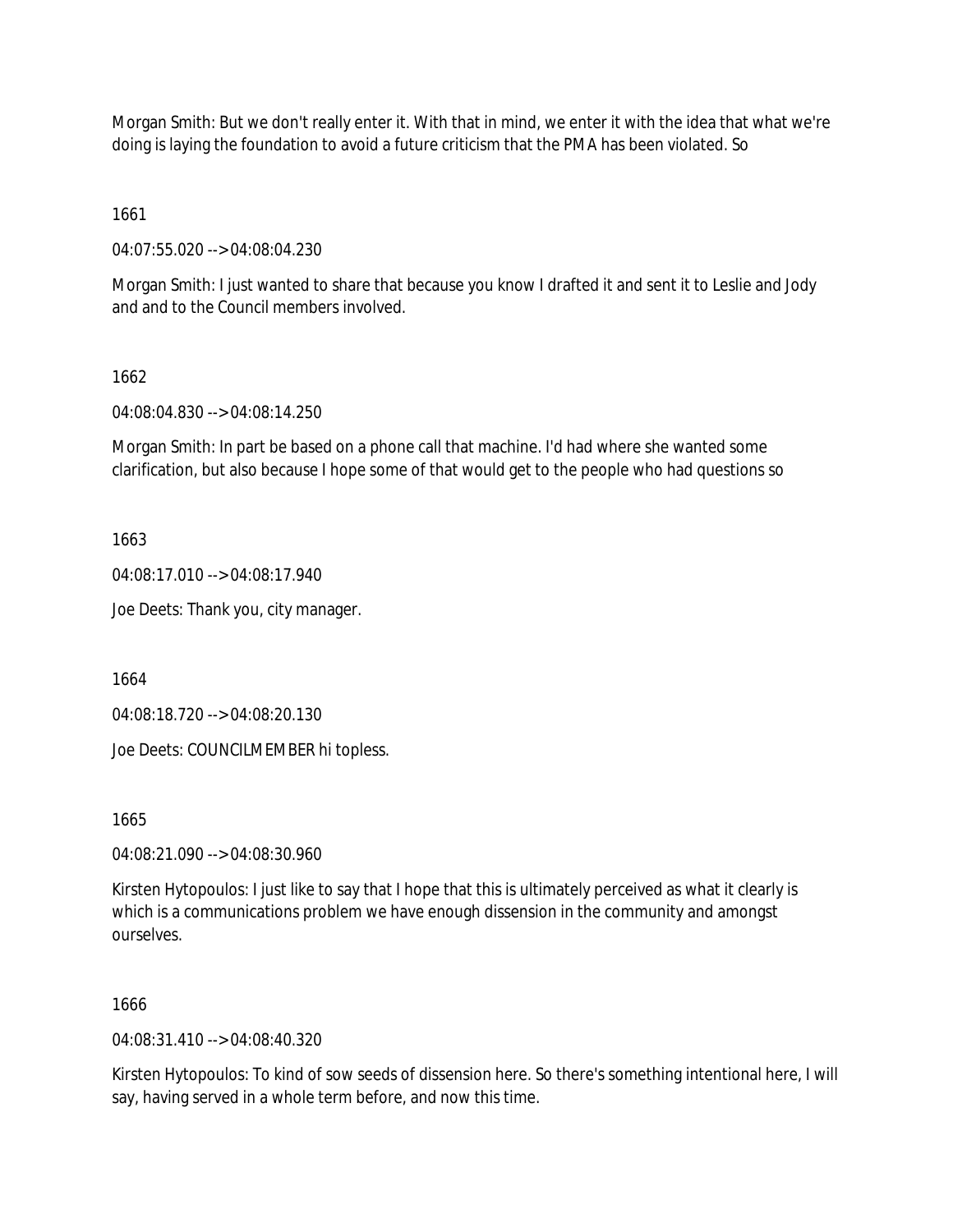04:08:40.680 --> 04:08:45.780

Kirsten Hytopoulos: That when I got the email saying that we were all going to be free to go to the meeting because I've been noticed

1668

04:08:46.170 --> 04:08:54.420

Kirsten Hytopoulos: I thought that was great because I wanted to go and it never occurred to me that it would actually be called a special city council person and

1669

04:08:54.990 --> 04:09:00.750

Kirsten Hytopoulos: Special a special city council meeting and of course the subsequent message that that would send to the to the task force.

1670

04:09:01.110 --> 04:09:07.650

Kirsten Hytopoulos: So I feel like if I don't didn't think that through if I wasn't aware of it and didn't, you know, only think of it as as the

1671

04:09:08.010 --> 04:09:19.860

Kirsten Hytopoulos: city manager said as a noticing have a meeting. I don't think there was any intention here after the fact. Hopefully we are we are going to be working on explaining this and explaining exactly what the city manager put in that email.

1672

04:09:20.790 --> 04:09:32.280

Kirsten Hytopoulos: That this is just how we do things, and there was, you know, no disrespect intended at all. In fact, we were also interested in the work of the task force that a number of us wanted to attend.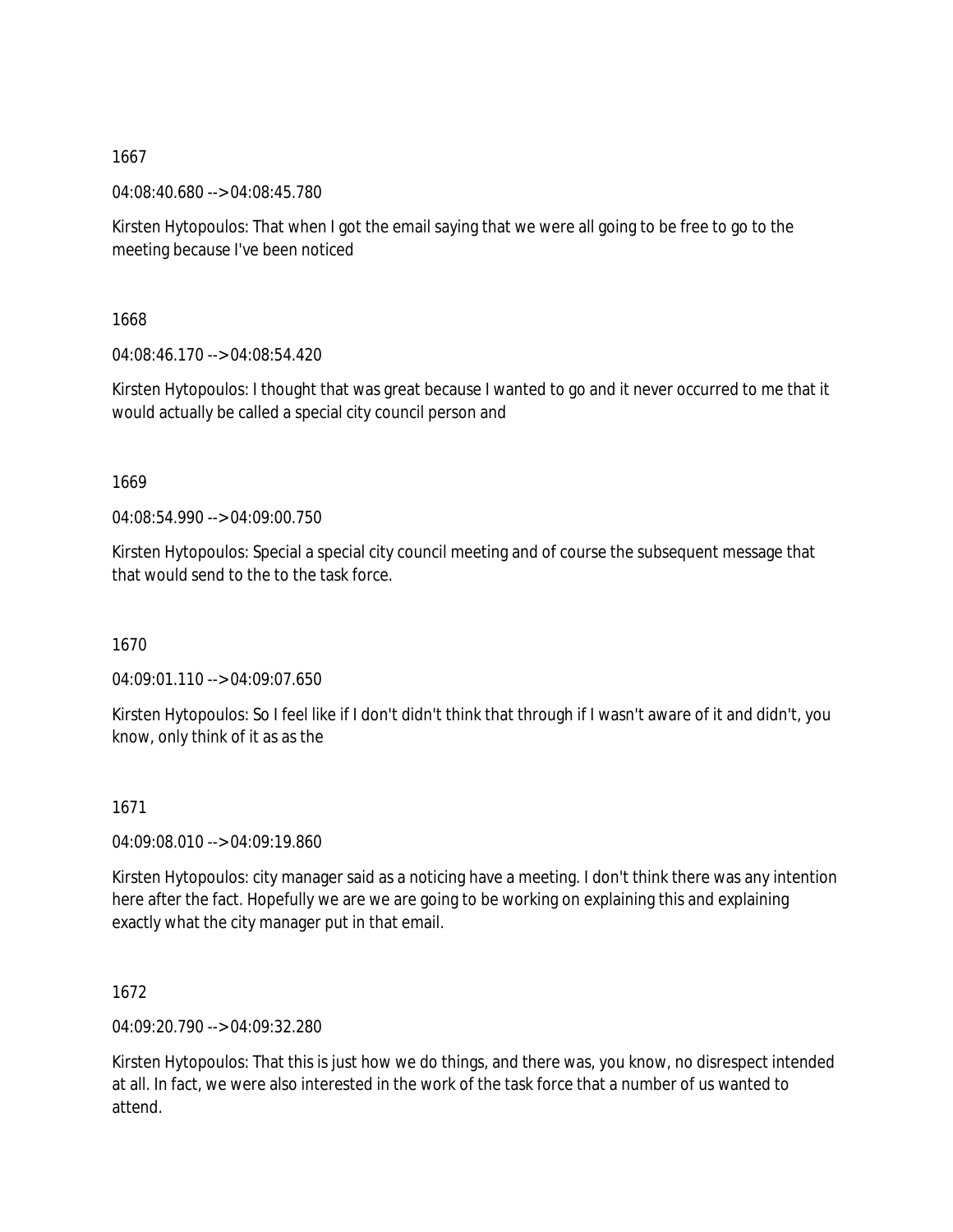1673 04:09:34.320 --> 04:09:34.740 Joe Deets: Thank you.

1674

04:09:36.390 --> 04:09:37.200

Joe Deets: Mayor Snyder.

1675

04:09:38.730 --> 04:09:49.020

Leslie Schneider: Yeah, thanks. I just wanted to jump in and and say that from my part. You know what the, what the city manager said is exactly true. And then later.

1676

04:09:50.370 --> 04:10:04.380

Leslie Schneider: The city attorney called me and you know when was kind of reading being very, very specific about, you know, the mayor is supposed to be the one who calls these special meetings and that was news to me.

### 1677

04:10:05.100 --> 04:10:12.690

Leslie Schneider: And he said, did you intend to call a special meeting and I said no. And he said, Well, you know, that's

### 1678

04:10:14.250 --> 04:10:27.960

Leslie Schneider: I mean, it was not my intent to call a special meeting. It was not my intent to do anything other than there was just this conversation. And so I said, well, I kind of thought that maybe I should attend the our ETF meeting.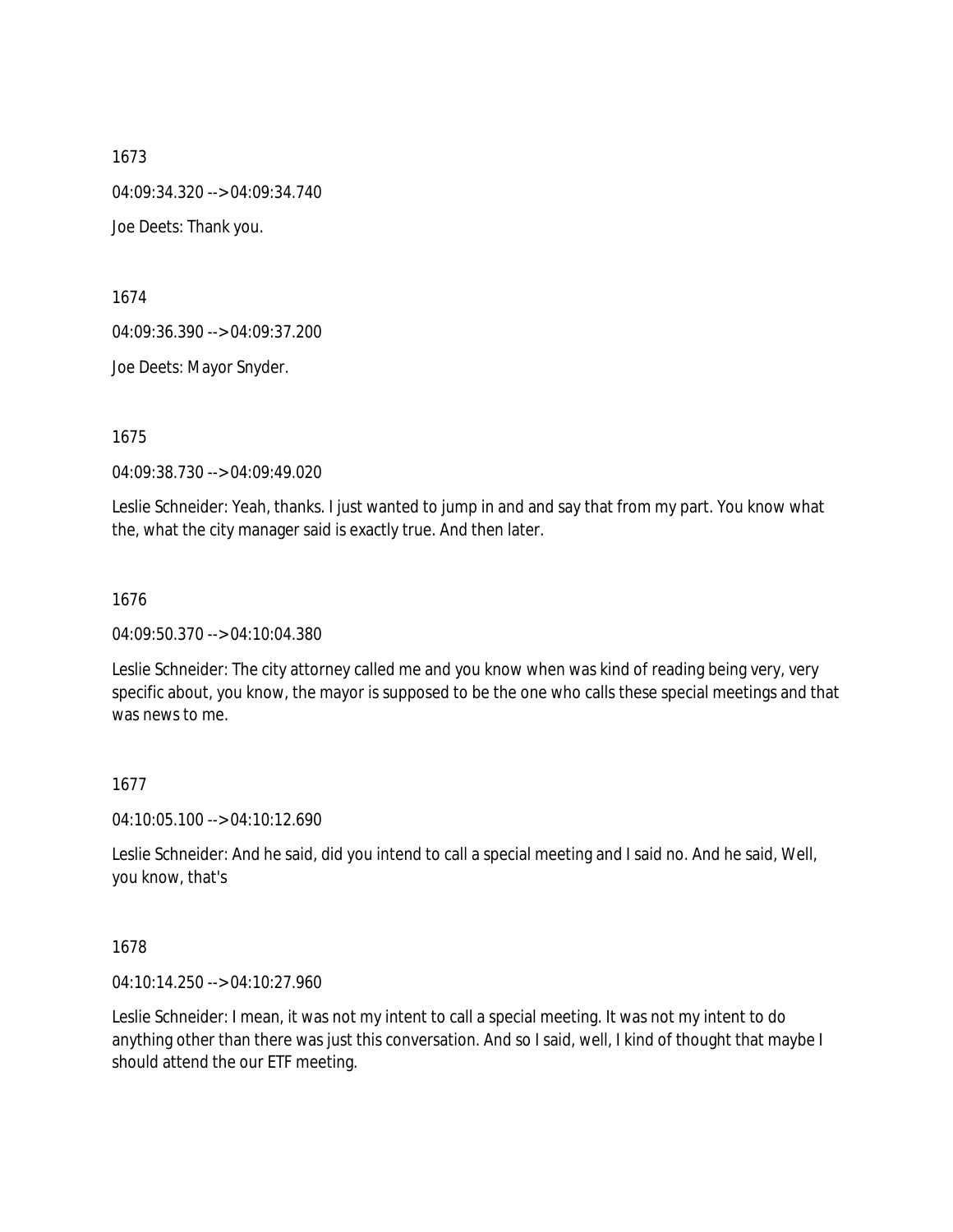04:10:28.980 --> 04:10:30.420

Leslie Schneider: So anyway.

1680

04:10:31.560 --> 04:10:36.360

Leslie Schneider: I'm learning all the time about special powers that the mayor has that I never knew before so

1681

04:10:37.710 --> 04:10:50.580

Leslie Schneider: I did tell the city attorney in that moment that. No, it was not my intent to call a special meeting and I specifically said that would be a terrible message to put out there because it would sound like we were taking over the recently task force. So,

1682

04:10:51.300 --> 04:11:11.880

Leslie Schneider: I was blindsided and I specifically said no. But by that time, you know, it had been messing it had been noticed already. So anyway, I guess we're all we just all need to help educate the community about what it means to notice a special meeting, but

1683

04:11:13.530 --> 04:11:15.450

Leslie Schneider: You know I'm frustrated that

1684

04:11:18.660 --> 04:11:24.120

Leslie Schneider: Hey, I didn't even know that I had the power to do that or that or that I had the only power to do that.

1685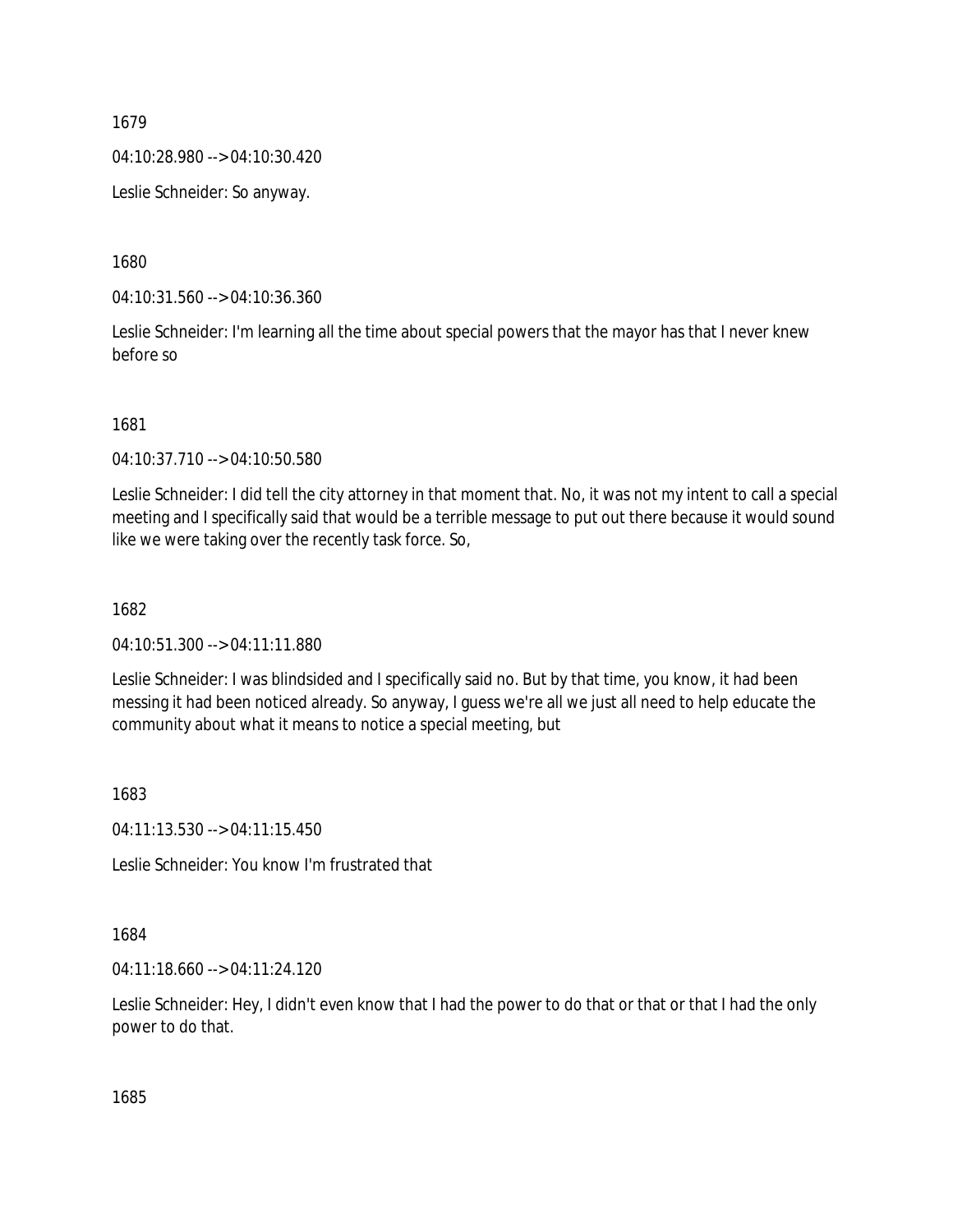04:11:26.040 --> 04:11:33.540

Leslie Schneider: Is it was just very frustrating. So I just want to make sure that my my both my intentions and my actions are clear.

1686

04:11:34.860 --> 04:11:36.630

Joe Deets: Thank you. Councilmember Pollock.

1687

04:11:42.270 --> 04:11:49.200

Michael Pollock: Um, yeah, I just, just to comment on that particular meeting was that I think it wasn't just that it was a public meeting.

### 1688

04:11:49.920 --> 04:11:53.370

Michael Pollock: Notice the public meeting and I really appreciate them there's explanation.

### 1689

04:11:54.300 --> 04:12:00.900

Michael Pollock: By the way, but but then there was an agenda item added to it. So it was a kind of a combination of things where it wasn't just that.

1690

04:12:01.260 --> 04:12:16.800

Michael Pollock: That there was now a council meeting or meeting that all council members can, but there was also an agenda item that wasn't there. So that was added by Council members, one way or another. So I think it was that kind of combination that led to some of the resentment and they sort of

1691

04:12:19.290 --> 04:12:24.150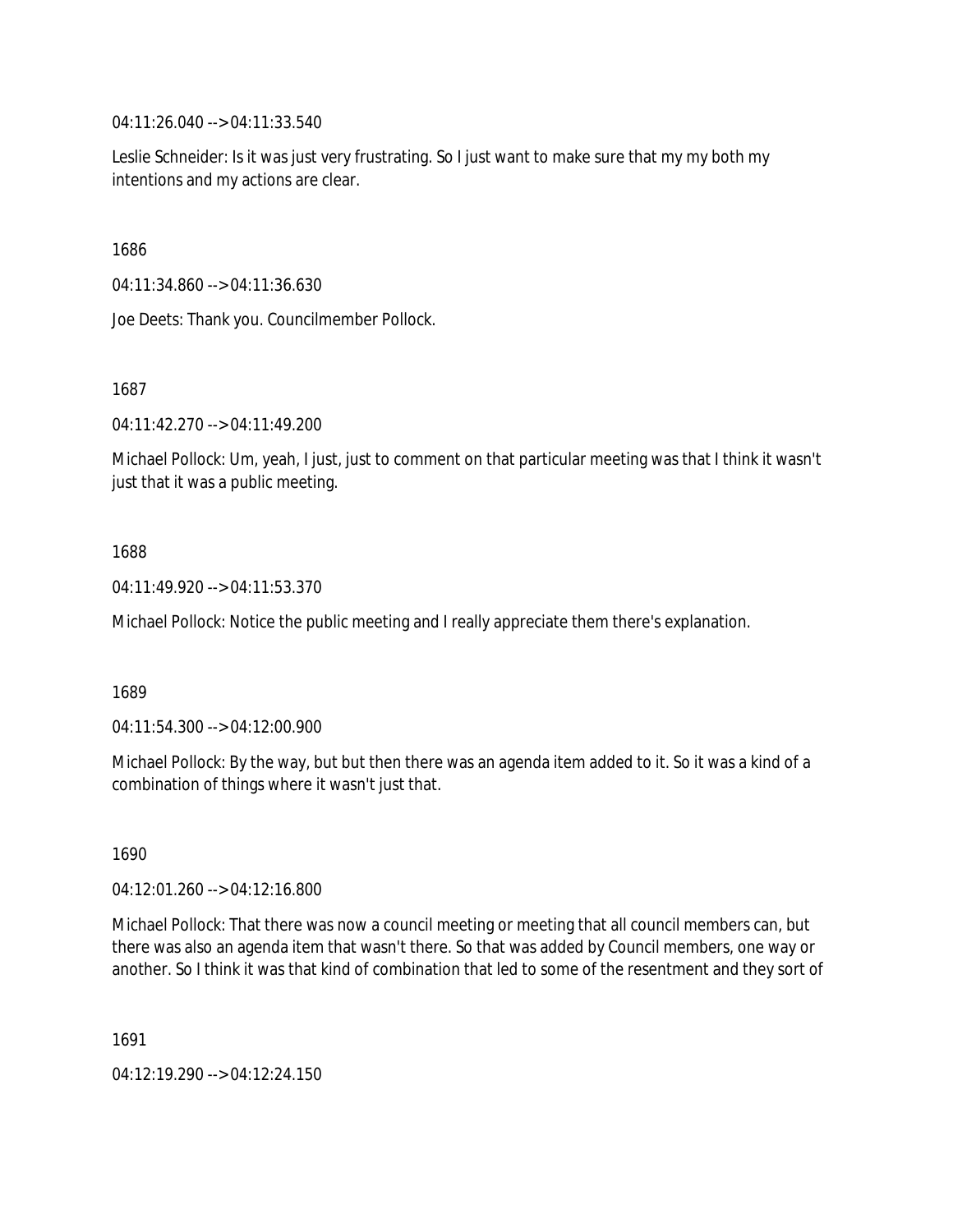Michael Pollock: I guess the phrase will say, you know, the hijacking of the meeting or the appearance of hijacking the meeting so

1692

04:12:24.660 --> 04:12:40.560

Michael Pollock: Something to keep in mind. But in terms of moving to I'm trying to read definitely matters as well. What's the solution here. Where are we going to go to me. I just showed my perspective, I looked at this and ok okay it's public meeting the mayor has the right I knew that.

### 1693

04:12:41.640 --> 04:12:55.020

Michael Pollock: But the mirror didn't call the meeting. Open Meeting the the city manager and the title of whatever it was, which was legitimate to do via email to notify council members was not

### 1694

04:12:55.680 --> 04:13:04.380

Michael Pollock: There's a council meeting. There's a special meeting you just said something about the race equity Task Force and it was buried in the text. So I mean, to me it's just really simple. It's

1695

04:13:04.770 --> 04:13:13.470

Michael Pollock: We have rules the mayor's allowed to do it or the Council at the Council doesn't do it and council doesn't do it but just have the miracle a meeting.

1696

04:13:14.490 --> 04:13:21.840

Michael Pollock: And and put on it as we're supposed to do what the agenda item is what we so that we don't talk about what's not on the agenda.

1697

04:13:22.260 --> 04:13:26.610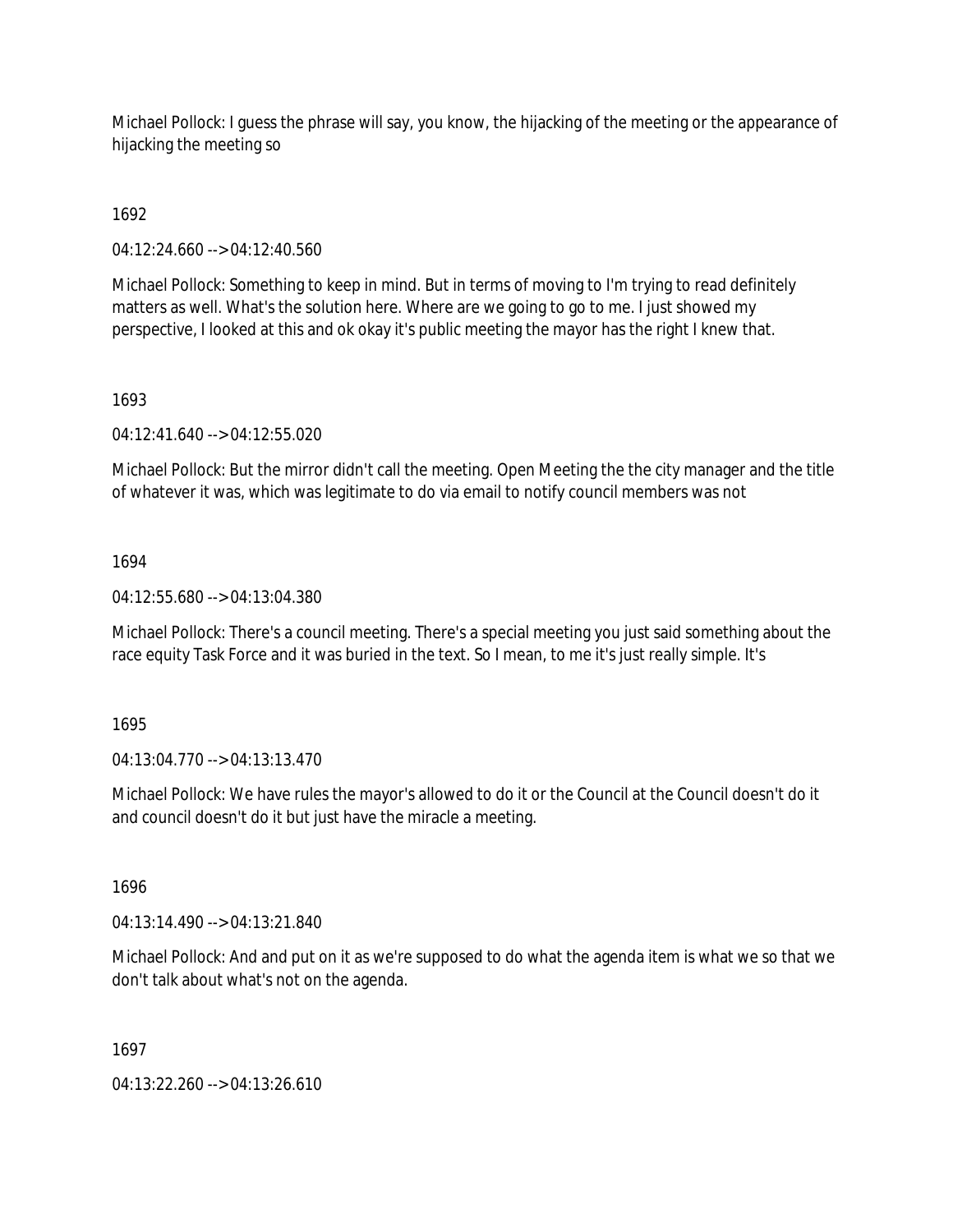Michael Pollock: And then put it in a subject heading that says special meeting called by mer.

### 1698

04:13:27.510 --> 04:13:44.670

Michael Pollock: Blah, blah, this date, and here's the subject and to me it's simple. We're done. We move on. We just adopted a policy that's consistent with the PMA and we follow it and then we're done. So that's how I see simple simple solution. You don't read the rules and follow them.

#### 1699

04:13:47.700 --> 04:13:49.110

Joe Deets: Come from overhead capitalists.

### 1700

04:13:50.190 --> 04:14:00.030

Kirsten Hytopoulos: Sorry, I'll be brief, but I, and I guess we need to hear from the city attorney as to whether the mayor has to involve like that. I mean, remember this is for

1701

04:14:00.540 --> 04:14:05.760

Kirsten Hytopoulos: When but when there's a climate summit or a you know anything in the community.

### 1702

04:14:06.150 --> 04:14:14.220

Kirsten Hytopoulos: It can be a festival that we're all going to go to their needs to be the administration needs to have be able to be nimble enough to recognize

### 1703

04:14:14.610 --> 04:14:20.430

Kirsten Hytopoulos: You know quickly at the time that the more than three of us are going to attend something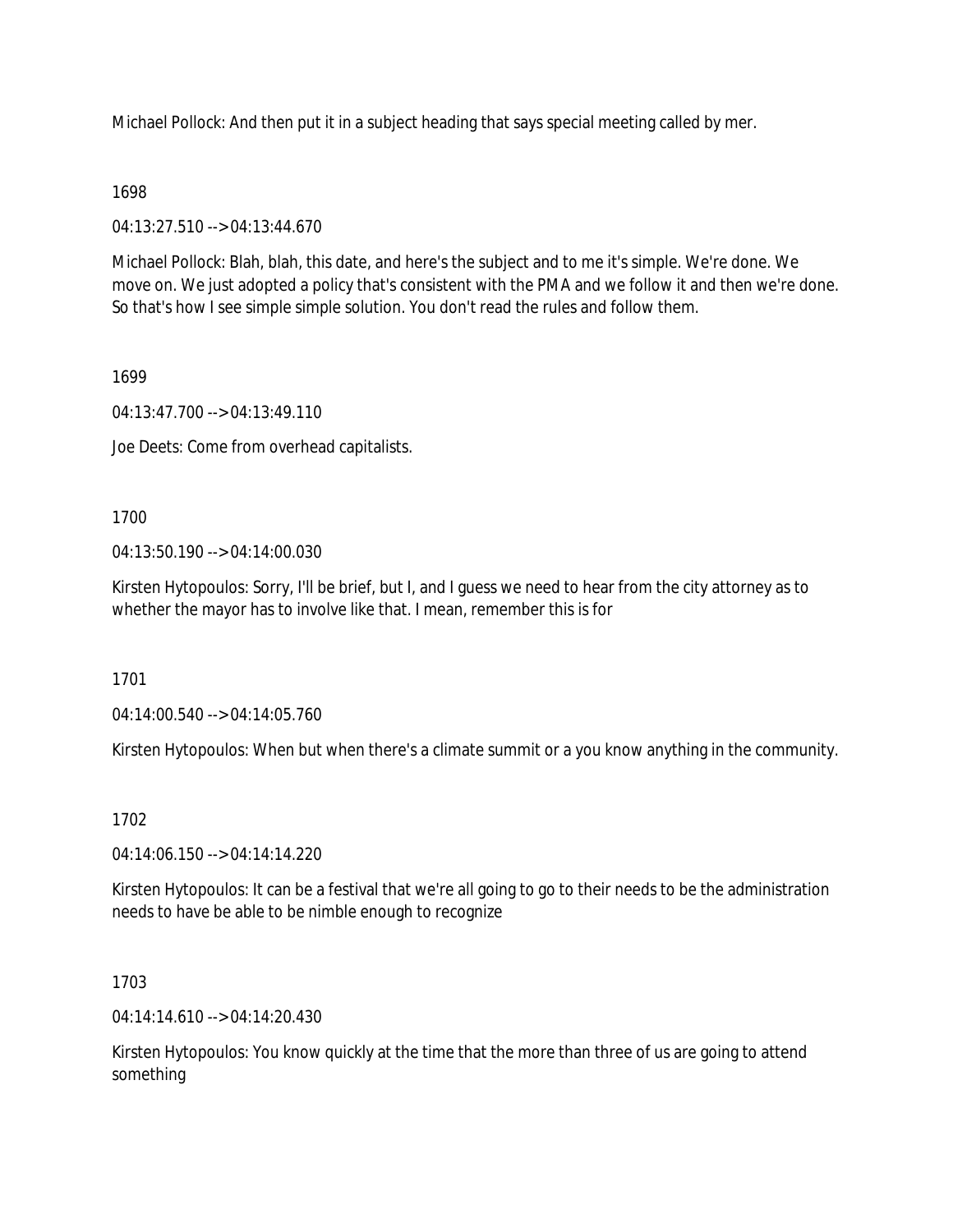04:14:20.760 --> 04:14:32.580

Kirsten Hytopoulos: So that a notice can go out so that we can participate. Otherwise, I mean I know myself. I felt hampered before. And in that position of fun like one of us is going to have to bow out if we all show up or four of us show up.

1705

04:14:33.030 --> 04:14:45.000

Kirsten Hytopoulos: So I hope that we can keep this to a minimum, because just the fact the word special city council meeting are attached to it is just really not that important. It's just it really as a noticing. It's unfortunately called that.

1706

04:14:47.190 --> 04:14:49.410

Joe Deets: Okay, Cindy manager here and so

1707

04:14:50.940 --> 04:15:00.900

Morgan Smith: I think if Council wants us to adopt that as our practice, I'd like you to tell me that, because it would be very different from the way we've done it for the last, I'll say, many years.

1708

04:15:01.410 --> 04:15:14.940

Morgan Smith: It is almost always the staff that identifies the risk that more than three council members will attend something and it's often not because of direct proactive communication from council, it's often just

1709

04:15:16.290 --> 04:15:29.280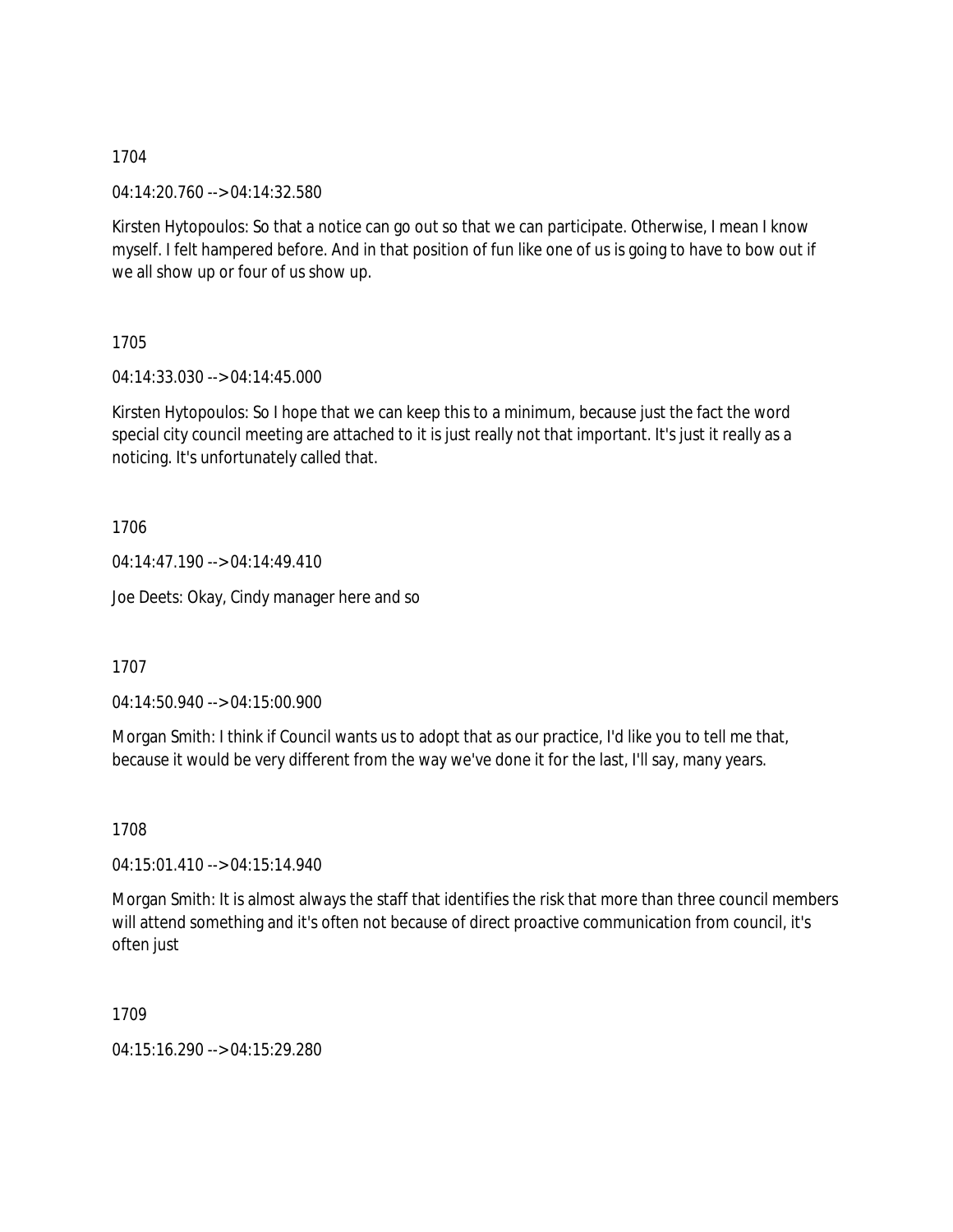Morgan Smith: Anecdotal I understand what COUNCILMEMBER Pollock is saying. And that, that, that, but that is the reality that is that is what leads to us noticing. And if you'd like us to not do that, I'm happy to change our practice.

1710

04:15:29.910 --> 04:15:42.660

Morgan Smith: But the consequence would be that you all will not have us bird dogging that in that way. And there were will therefore be an increased amount of times that you will not have that noticing.

1711

04:15:43.020 --> 04:15:50.490

Morgan Smith: You'll have to you have to develop habits, where you decide amongst yourselves. More with more lead time when when that's required.

1712

04:15:53.010 --> 04:15:54.660

Joe Deets: City Attorney your hands up.

1713

04:15:57.240 --> 04:15:57.630

Joe Levan: I think

1714

04:16:00.000 --> 04:16:01.350

Michael Pollock: you're muted. Okay.

1715

04:16:01.410 --> 04:16:07.020

Joe Levan: I think it's important that we're not just talking about policy here we're talking about what state law requires.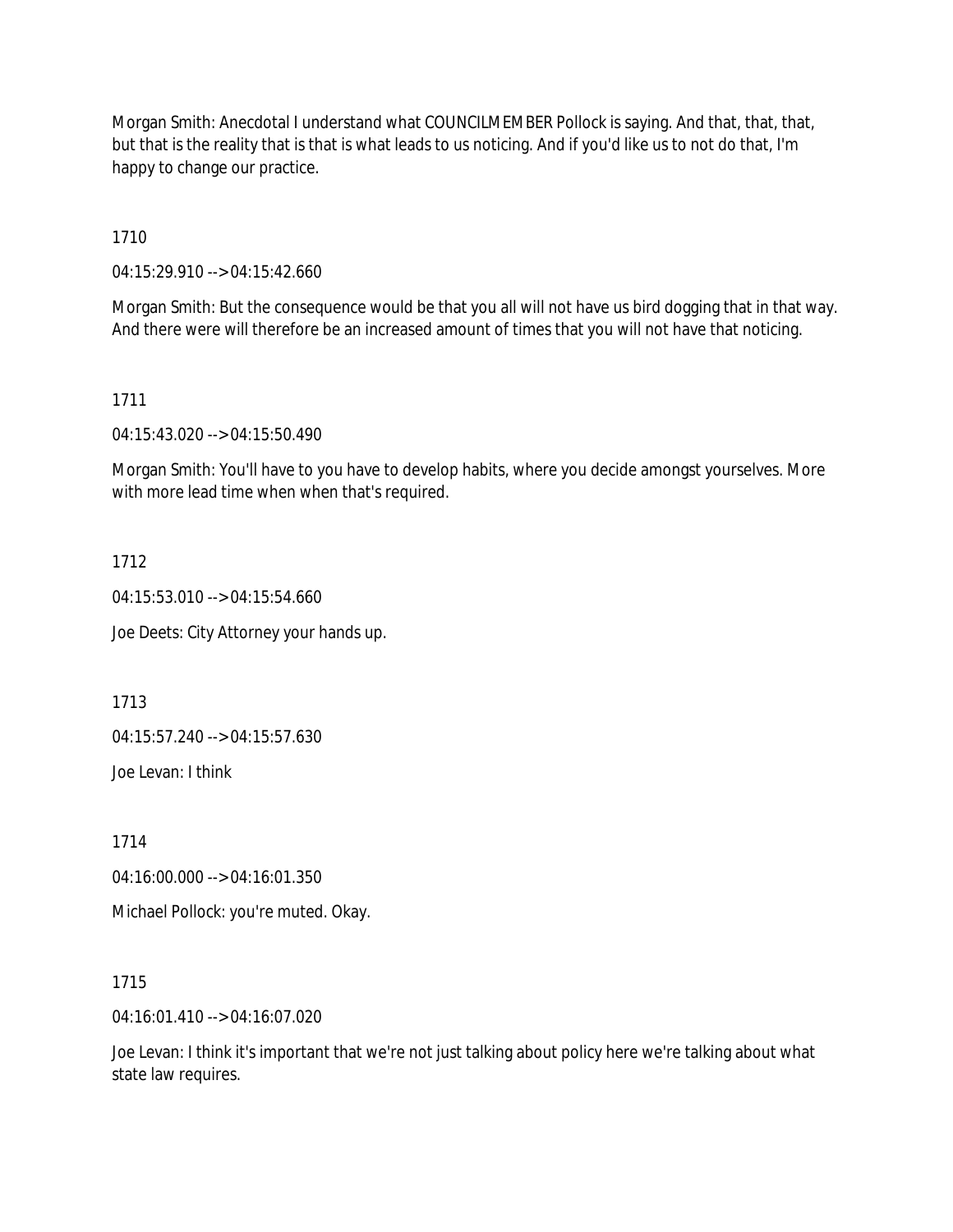04:16:07.620 --> 04:16:16.800

Joe Levan: So I think the simple solution, the future. The staff can still a bird dog this but then 10 simply just communicate to the mayor to send an email.

1717

04:16:17.160 --> 04:16:24.240

Joe Levan: To the Council saying that this is going to be regarded as a special meeting under the open as simple as that. And it could use the same noticing.

## 1718

04:16:24.630 --> 04:16:35.460

Joe Levan: Language about it in anticipation of and then there's no question from anyone that whether or not this complies with what state law requires. So that's I think that's a simple solution and it meets meets the

# 1719

04:16:35.970 --> 04:16:43.770

Joe Levan: The practice. Now the only doing different as a communication with the mayor and the mayor communicates through an email to the Council and that seems like a very easy solution.

1720

04:16:46.470 --> 04:16:48.360

Joe Deets: City Manager. Your hand still rings.

1721 04:16:51.090 --> 04:16:51.540 Joe Deets: Okay.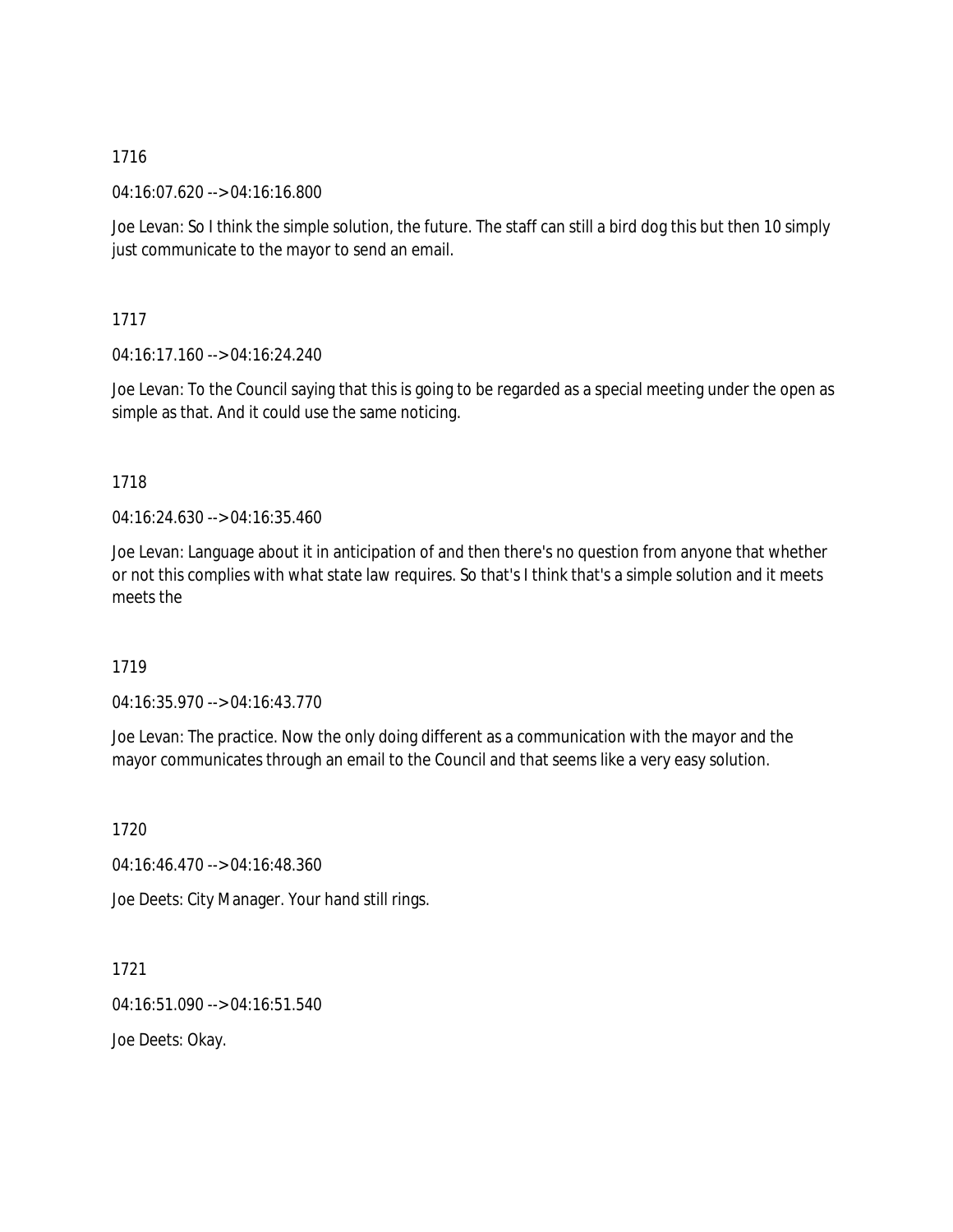04:16:52.770 --> 04:16:53.490

Joe Deets: Mayor Snyder.

1723

04:16:54.660 --> 04:17:09.570

Leslie Schneider: So I think that that's a fine solution going forward. I mean, you know, I'm fine, sending emails saying this is a city. This is a special city meeting, whatever. What I don't want is to be, you know, told on the dice that I'm Co opting someone else's meeting.

1724

04:17:10.050 --> 04:17:14.310

Leslie Schneider: And, you know, that was I think uncalled for.

1725

04:17:16.530 --> 04:17:22.470

Leslie Schneider: So those were the words co opt and I was shaking my head in the meeting and and

1726

04:17:23.700 --> 04:17:27.420

Leslie Schneider: COUNCILMEMBER politics at oh yes you did so, anyway.

1727

04:17:29.160 --> 04:17:37.290

Leslie Schneider: I will send as many emails as people want me to to notice. However, many special meetings we want going forward. I will be very happy to do that and

1728

04:17:38.730 --> 04:17:41.340

Leslie Schneider: I am not co opting any meetings.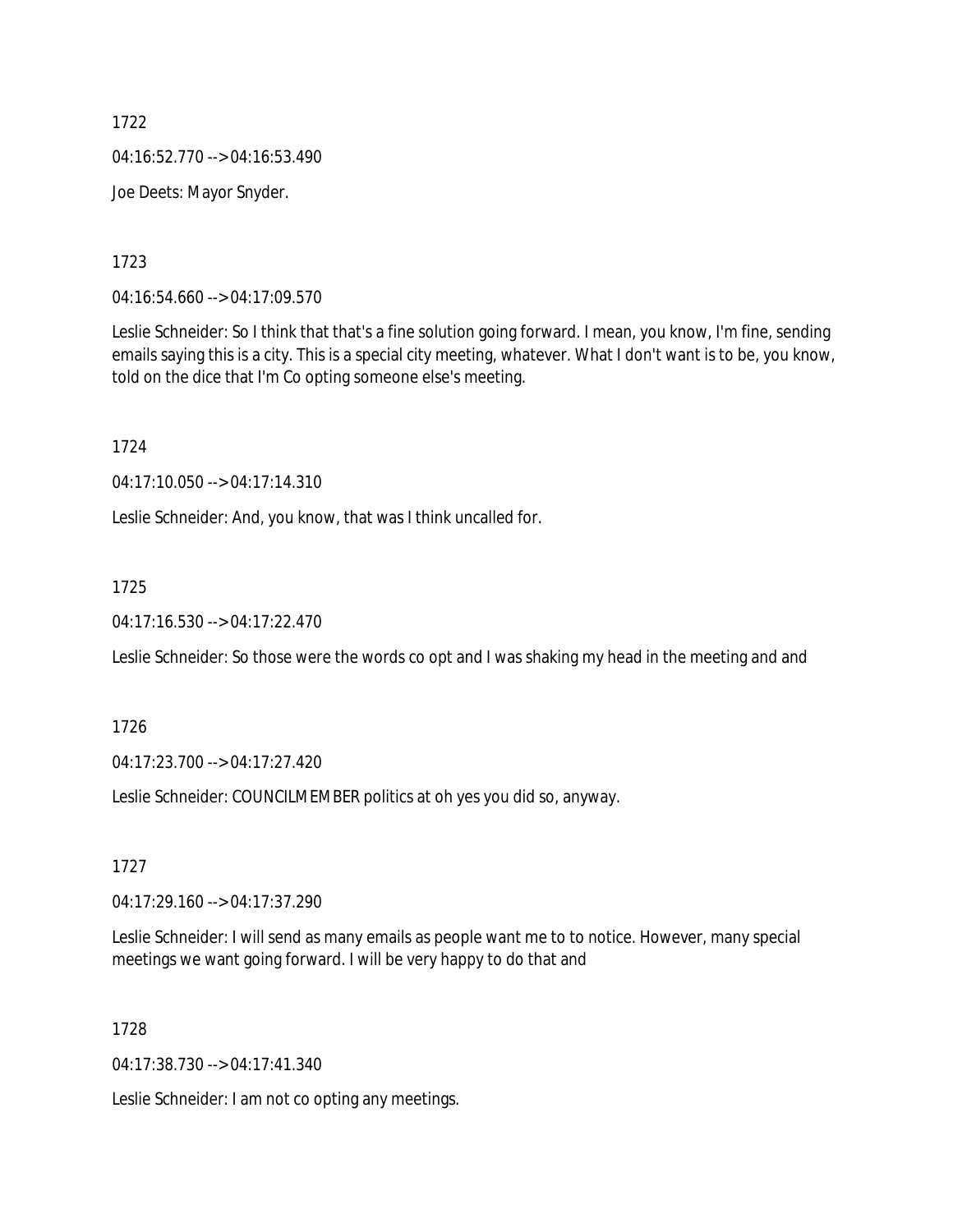04:17:42.570 --> 04:17:46.080

Joe Deets: Thank you. Councilmember Pollock. Are you ready to wrap this up.

1730

04:17:46.470 --> 04:17:55.890

Michael Pollock: Yeah, yeah, I just went out. I think that's a great, great solution. The one thing that would be good and clarity is that it would for doing this sort of

1731

04:17:56.640 --> 04:18:04.020

Michael Pollock: Type of me and make it clear that council members are it's there, so that they can attend if they want but it's not

1732

04:18:04.740 --> 04:18:12.840

Michael Pollock: It's not an expectation that they're required because that was one of the concerns was that, you know, now we're having a special meeting and

1733

04:18:13.770 --> 04:18:28.260

Michael Pollock: You know, what are we going to be voting on and and the sort of expectation that that we have to attend. And so I just sent just asked that we make that clear and just I'm really just asking for clarity clarity and consistency with OPM and I think we're there. So,

1734

04:18:30.030 --> 04:18:33.930

Michael Pollock: And marriages in response to your question, since you mentioned my name that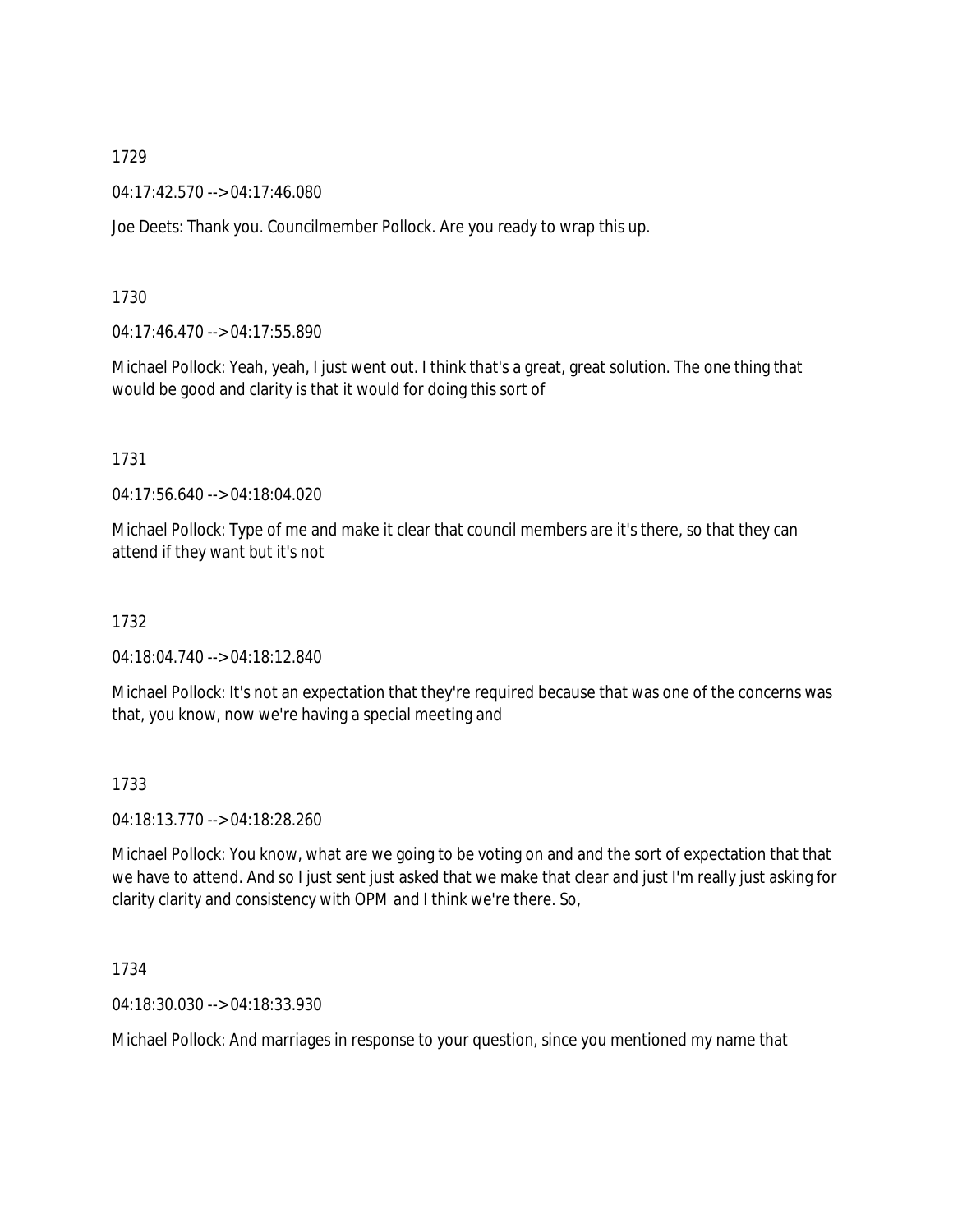04:18:34.800 --> 04:18:44.520

Michael Pollock: You know, my, my friend. I said that was because I've read OPM. A. And I thought, well, the Council didn't do it. So by default, you had to have done it. I wasn't aware that the

1736

04:18:44.940 --> 04:18:56.070

Michael Pollock: Administration was in the in the habit of calling special meetings and for the reasons that are doing it. And I, and I understand that and I'm glad that they've taken the time to explain it. So please

1737

04:18:56.730 --> 04:19:08.340

Michael Pollock: In the context of my comments, please understand what's funny, I could reach that conclusion I only saw two ways to do it. And the one way that involve a majority of the Council and not been employed so

1738

04:19:09.570 --> 04:19:12.630

Leslie Schneider: I'll consider that something like an apology.

1739

04:19:14.640 --> 04:19:14.790

Leslie Schneider: A

1740

04:19:15.780 --> 04:19:17.280

Joe Deets: City Attorney your hands up.

1741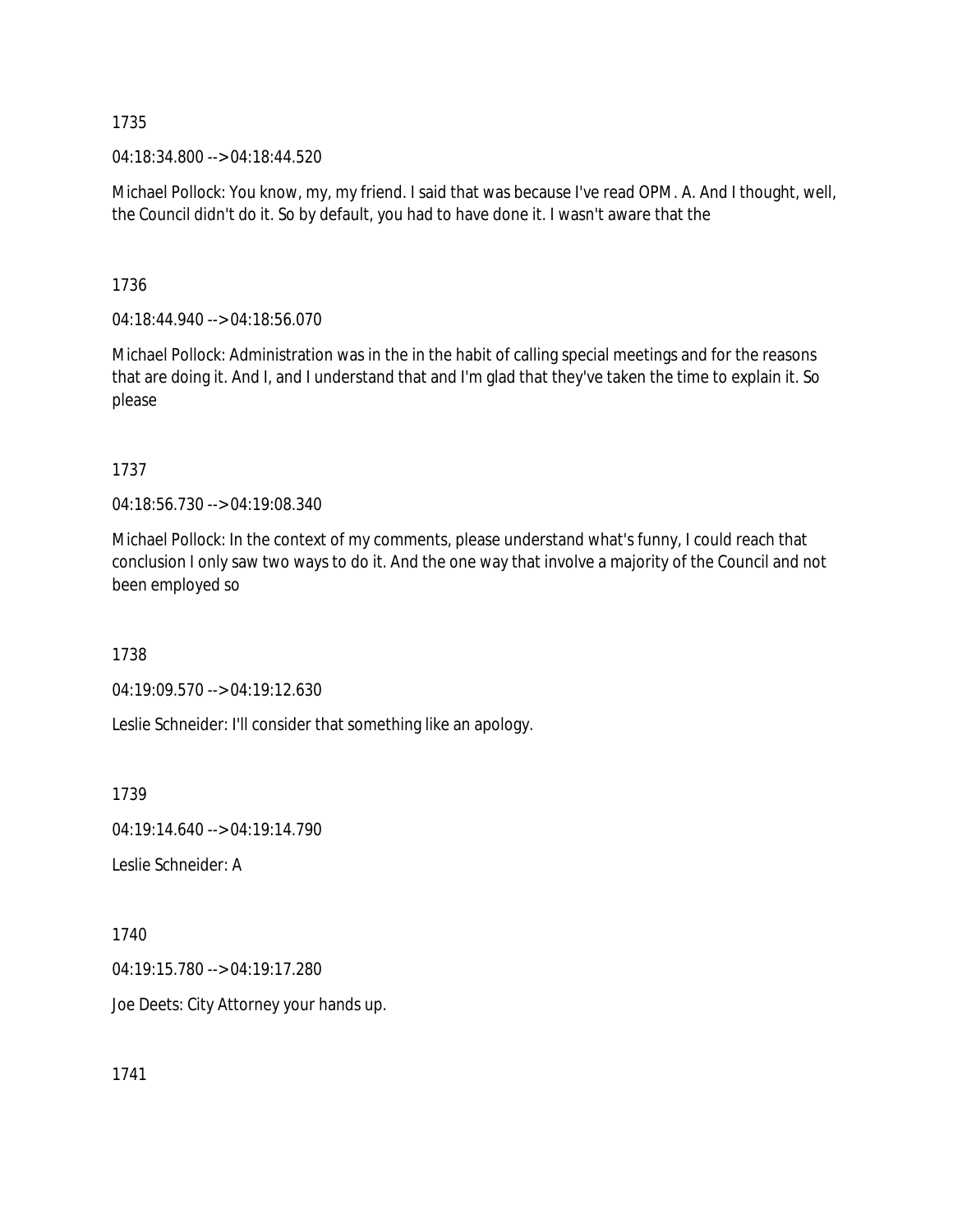04:19:17.640 --> 04:19:25.980

Joe Levan: Let's keep this real quick. The other in my experience here. It's quite unusual for the for a majority of the Council to want to attend.

1742

04:19:27.240 --> 04:19:32.430

Joe Levan: A meeting of one of its committees or commissions. You know, sometimes you'll have one or two. They want to attend, but

1743

04:19:32.790 --> 04:19:41.310

Joe Levan: It's quite unusual to have a majority that may want to attend. So that's another policy question you accounts a good address at some point whether or not you want that to happen or not.

1744

04:19:41.790 --> 04:19:56.280

Joe Levan: Because that that's part of a cause confusion on the situation. It wasn't just like you know a farm a tour of the farms or the tour of the treat the sewer treatment plan, it was a it was another. It was a meeting of one of your committees. So just something to think about going forward.

### 1745

04:19:58.110 --> 04:20:05.040

Joe Deets: Okay, thank you. I think we've wrapped up. This was a 10 minute discussion that went for about 25 minutes so

### 1746

04:20:06.420 --> 04:20:13.410

Joe Deets: Hey guys, wonder why we have weight meetings last item on the agenda is something that's been added.

1747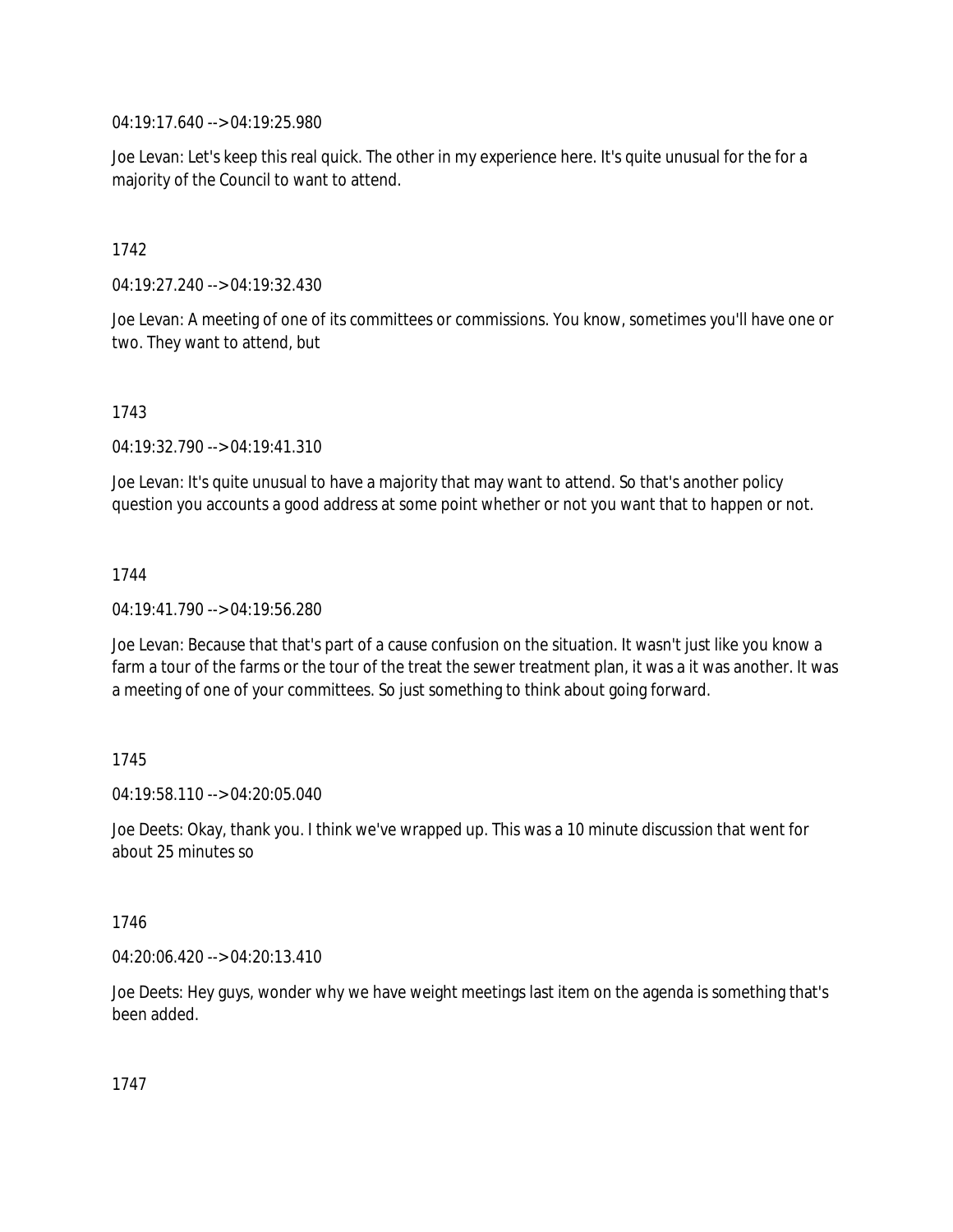04:20:14.220 --> 04:20:29.310

Joe Deets: And it's called allegations of wrongdoing made by Council members at last week's meeting. This has contention written all over it. And I'm going to ask everybody to see if we can do this, can we speak. Once

1748

04:20:30.600 --> 04:20:31.380

Joe Deets: And

1749

04:20:32.970 --> 04:20:37.470

Joe Deets: If you haven't anything were to save, save it for the order because I'm not sure this is going

1750

04:20:38.760 --> 04:20:41.130

Joe Deets: So COUNCILMEMBER desired your hands up.

1751

04:20:41.700 --> 04:20:42.810

Rasham Nassar: Yeah, um,

1752 04:20:43.110 --> 04:20:44.430 Kol Medina: Well, wait, I'm sorry. It's my

1753 04:20:46.380 --> 04:20:48.600 Joe Deets: Oh, okay, well,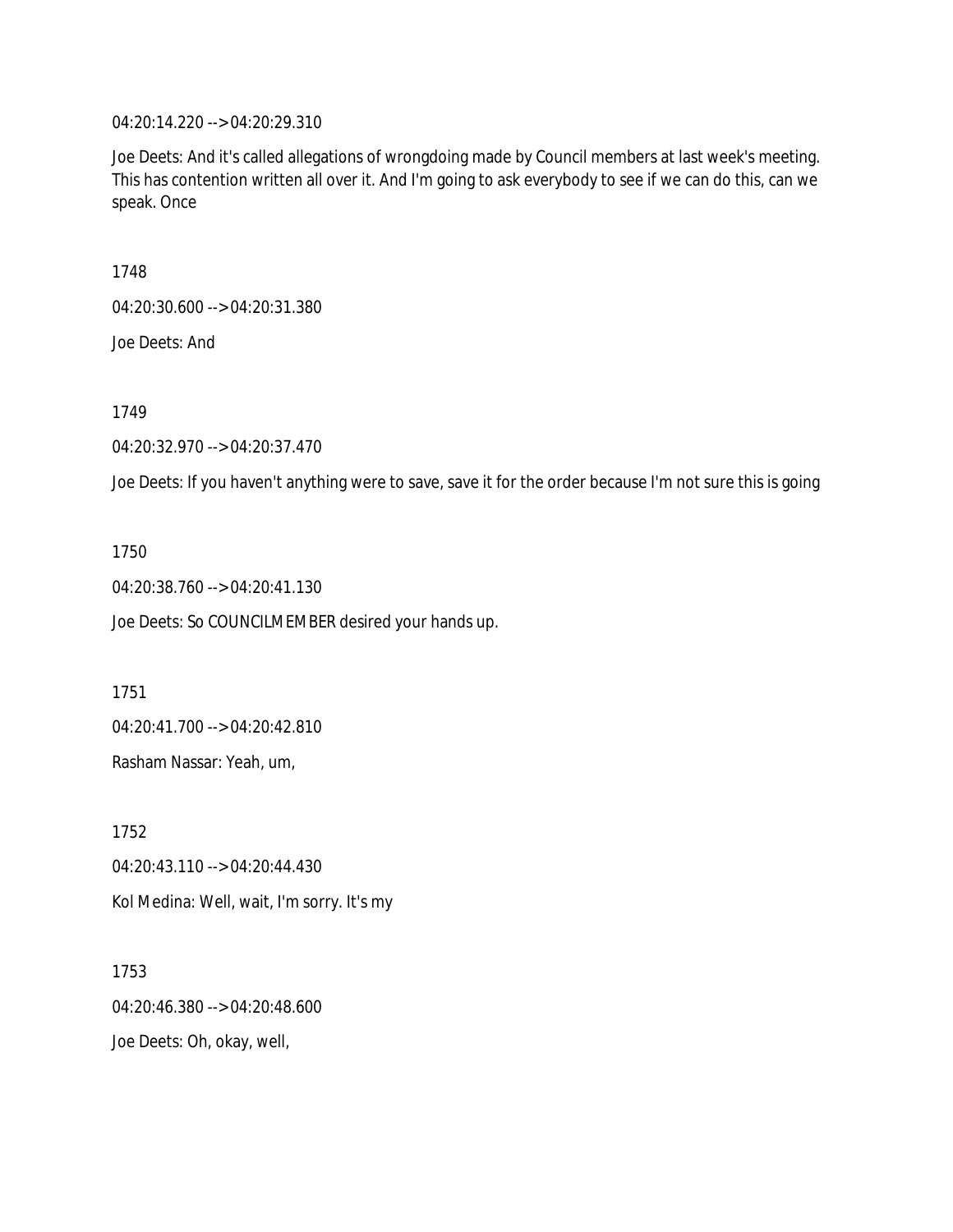04:20:49.440 --> 04:20:49.680

I

1755

04:20:51.390 --> 04:20:53.910

Kol Medina: didn't think I needed to raise my hand. I mean, it's my I'm

1756

04:20:53.910 --> 04:21:05.040

Joe Deets: Sorry. Councilmember Medina, you're right, it was your idea. Um, I stand corrected. So, folks, just bear with COUNCILMEMBER Medina introduce this item. You go ahead please.

1757

04:21:05.790 --> 04:21:06.420

Kol Medina: Thank you.

1758

04:21:08.220 --> 04:21:13.620

Kol Medina: I think this can be pretty sure I don't see this as contentious at all. And I don't intend for it to be.

1759

04:21:14.940 --> 04:21:26.640

Kol Medina: I heard two very clear allegations made at the last meeting one we just talked about. So I don't need to bring it up here. It was statement about unethical.

1760

04:21:27.660 --> 04:21:36.060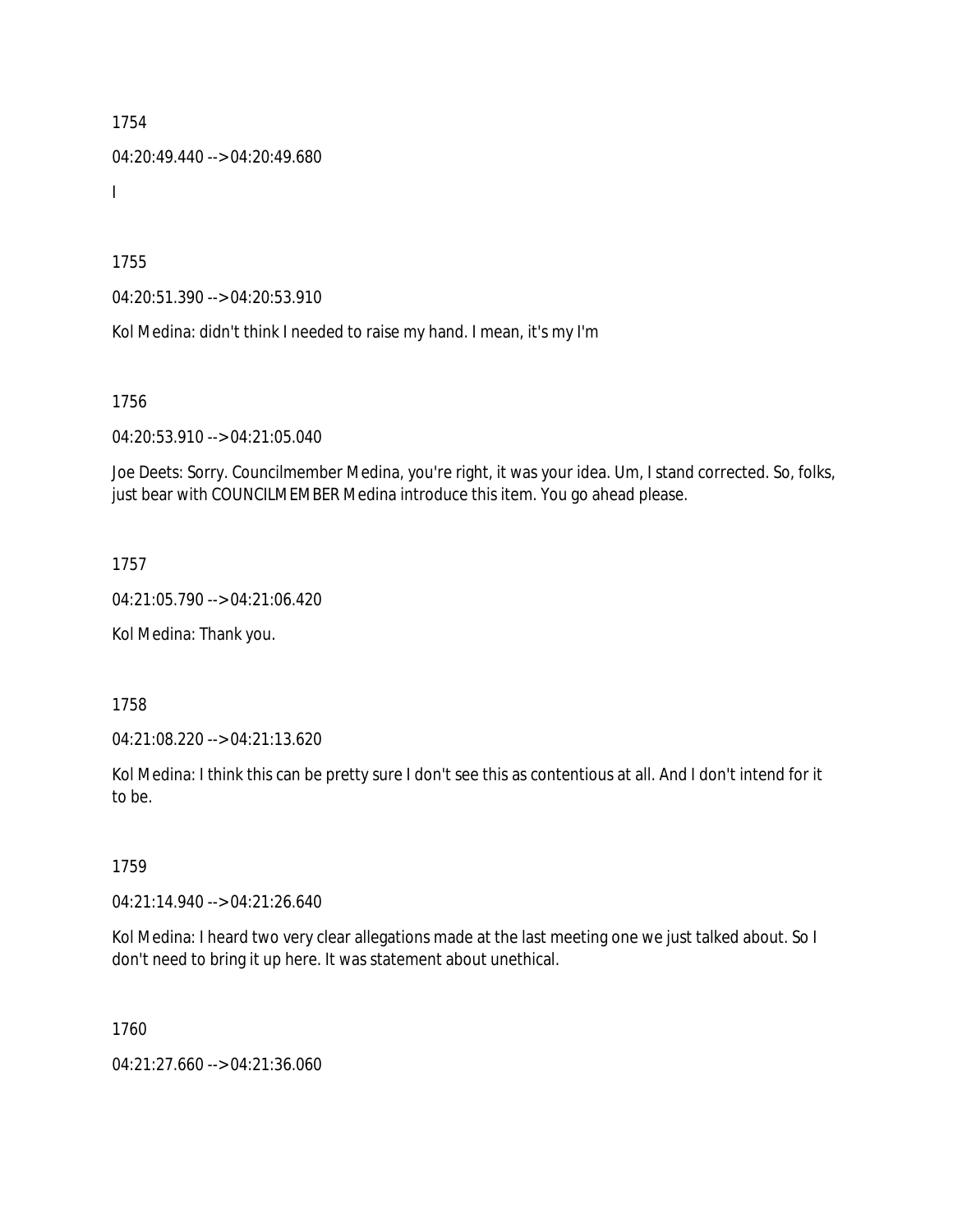Kol Medina: Behind the scenes moves in terms of the mayor moving forward to try to co op the race equity Task Force meeting. I thought it would be important for

1761

04:21:36.720 --> 04:21:55.290

Kol Medina: Everyone involved in that, to have a chance to state the facts of what really happened. And we just did that. So I think we can skip that. And the other one was mentioned of a public disclosure a commission complaint against COUNCILMEMBER blossom involving the the city that the city.

## 1762

04:21:57.030 --> 04:22:07.650

Kol Medina: Published Coby connects right before Election Day and allowed COUNCILMEMBER former Councillor blossom to have a small column in there.

## 1763

04:22:08.460 --> 04:22:14.640

Kol Medina: And that that column was talking about an election issue. Those were the things that were said

### 1764

04:22:15.300 --> 04:22:23.700

Kol Medina: And I think that would could lead any reasonable person to infer that there was some collusion, monks, the city and council members to try to

1765

04:22:24.360 --> 04:22:32.310

Kol Medina: Give a leg up to a council member who was running for reelection. So I just wanted to state a couple of things. Since I was mayor at the time.

1766

04:22:33.240 --> 04:22:44.340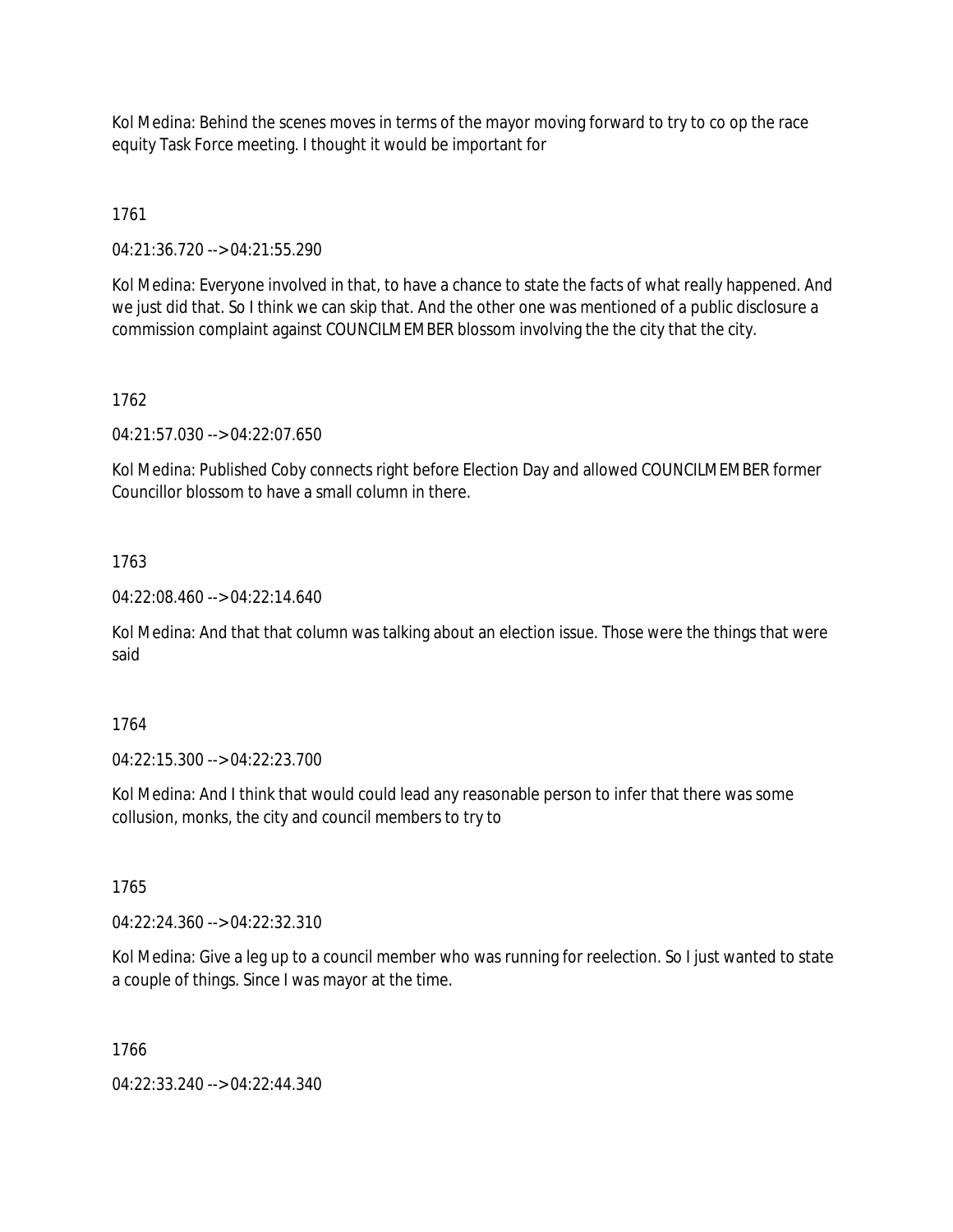Kol Medina: The rotation of council members who who were having a column in each one of those Cody connects it was it was a trade off every council member got a column.

1767

04:22:44.910 --> 04:22:53.760

Kol Medina: Each month that schedule of who had the column, when was decided in April, before the filing week

## 1768

04:22:54.330 --> 04:23:02.250

Kol Medina: For the election even happened. So the schedule for that was created before anyone even knew who is going to be running for office.

## 1769

04:23:02.640 --> 04:23:11.760

Kol Medina: And email was sent to the full Council on April 26 by the city manager telling them what the schedule was and letting everyone on the Council see it and it's a handy concerns to raise them.

1770

04:23:13.230 --> 04:23:14.460

Kol Medina: For what it's worth.

1771

04:23:15.690 --> 04:23:27.900

Kol Medina: Council member former counselor pelts here was the one who got to have a column in October, and for all we knew he was going to be running again so he could have been in the same position of having had a column right before the election.

1772

04:23:29.430 --> 04:23:43.110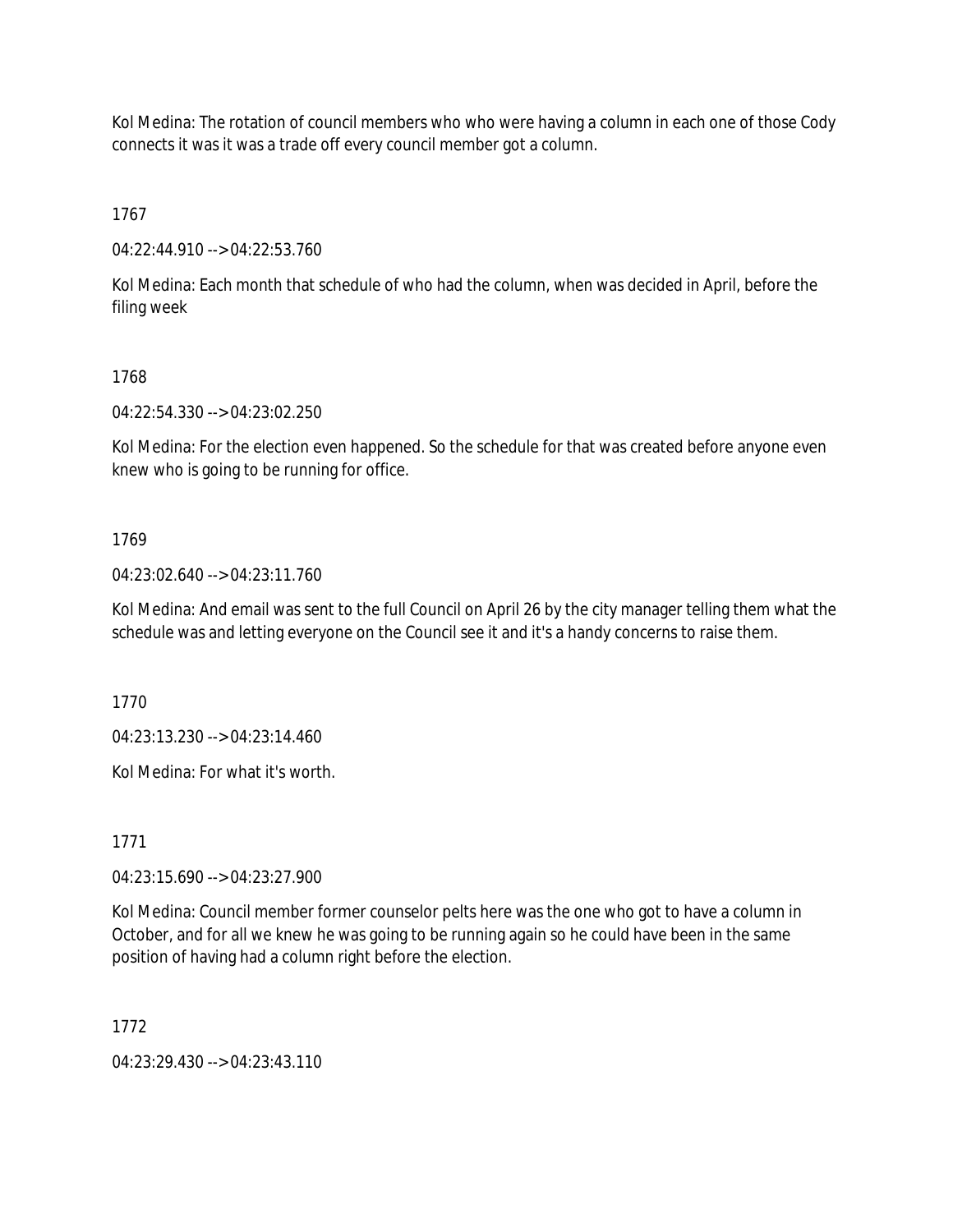Kol Medina: And I just want to point out to folks that the the actual topic of the order was extreme risk protection orders so COUNCILMEMBER blossom in her short column.

1773

04:23:44.580 --> 04:23:52.740

Kol Medina: simply said, hey, I've recently learned about this thing called a red flag law that allows a judge to remove firearms and possession of someone deemed a threat.

## 1774

04:23:53.130 --> 04:24:03.420

Kol Medina: They're called extreme risk protection orders and then she went on to explain what it is and tell people how they could get one. So those are just some facts. I wanted to share about that.

## 1775

04:24:06.540 --> 04:24:09.270

Joe Deets: Thank you. Councilmember hi topless.

1776

04:24:10.170 --> 04:24:12.840

Kirsten Hytopoulos: If we're not going to talk about anything more. That's great.

### 1777

04:24:12.870 --> 04:24:25.830

Kirsten Hytopoulos: I just, I was just kind of surprised us was still here because I thought we were like moving all this stuff, whatever. This was going to be to that future conversation. So that's all I want to say I'm hoping we're done. And that was all we needed to do tonight.

### 1778

 $04.24.27.120 - 04.24.32.250$ 

Joe Deets: I happy to be done. It was added to the agenda. So we need to honor that.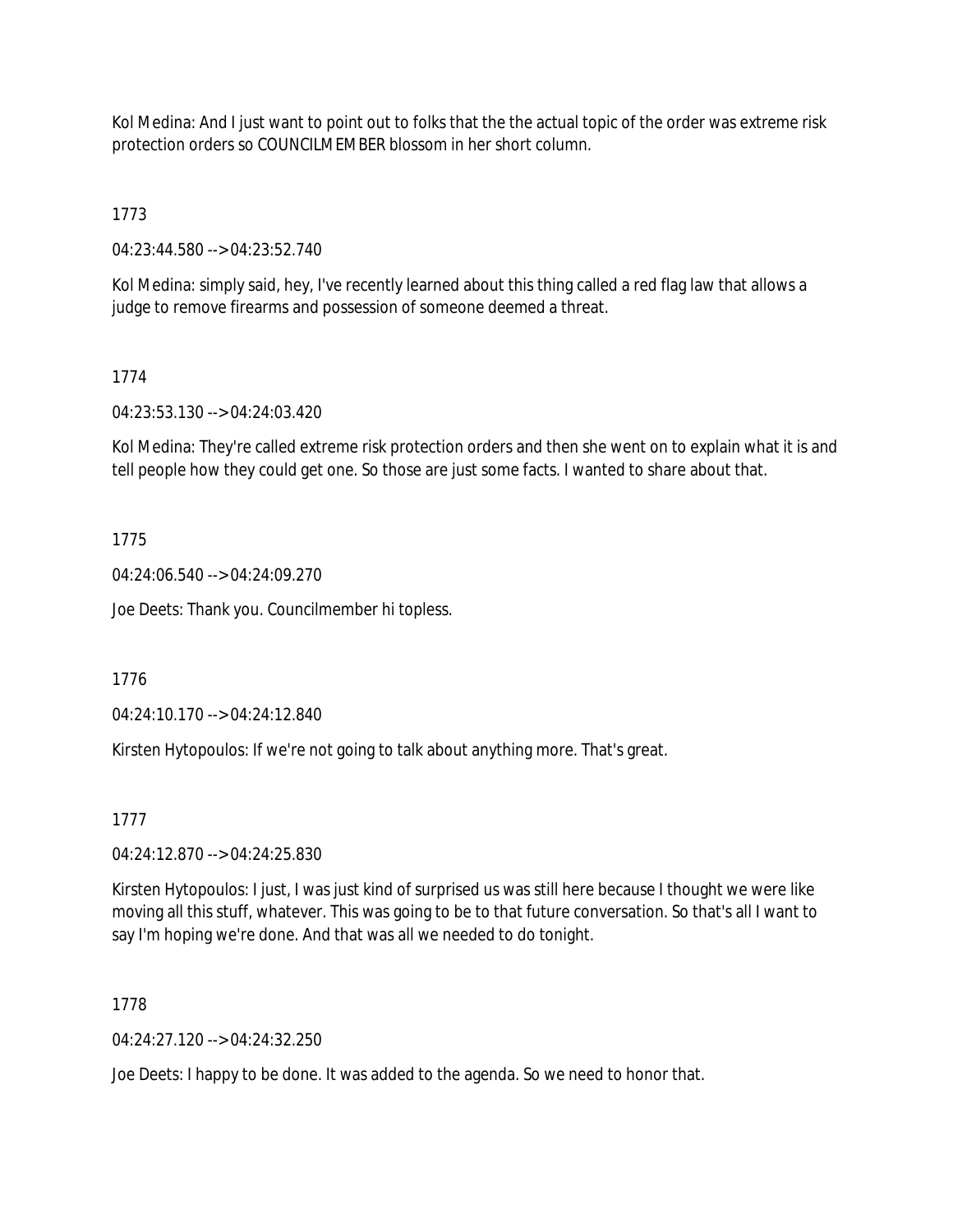04:24:32.760 --> 04:24:33.840

Joe Deets: COUNCILMEMBER Pollock.

1780

04:24:37.530 --> 04:24:49.800

Michael Pollock: Thank you. Definitely, man. Well, I said, I hope we can hope this is ending on a positive note. And it's really, you know, the last debate and discussion was a little bit content just it was late at night.

#### 1781

04:24:50.670 --> 04:25:03.360

Michael Pollock: 1130 but I just wanted to thank you, Deputy Mayor because we raised some issues about me. Um, it wasn't, you know what I necessarily wanted to hear. But it wasn't concerned with regards to

1782

04:25:04.380 --> 04:25:13.380

Michael Pollock: Why I didn't support. I was concerned about race equity violent support Ashley Matthews as young as the

1783

04:25:14.460 --> 04:25:24.360

Michael Pollock: City council member and I I thought about it. Then I listened to it what you said. So I listened to your words, not necessarily the emotional content behind them.

1784

04:25:24.870 --> 04:25:30.990

Michael Pollock: And I realized that, you know, there's been a transformation in me and I think a number of other people's with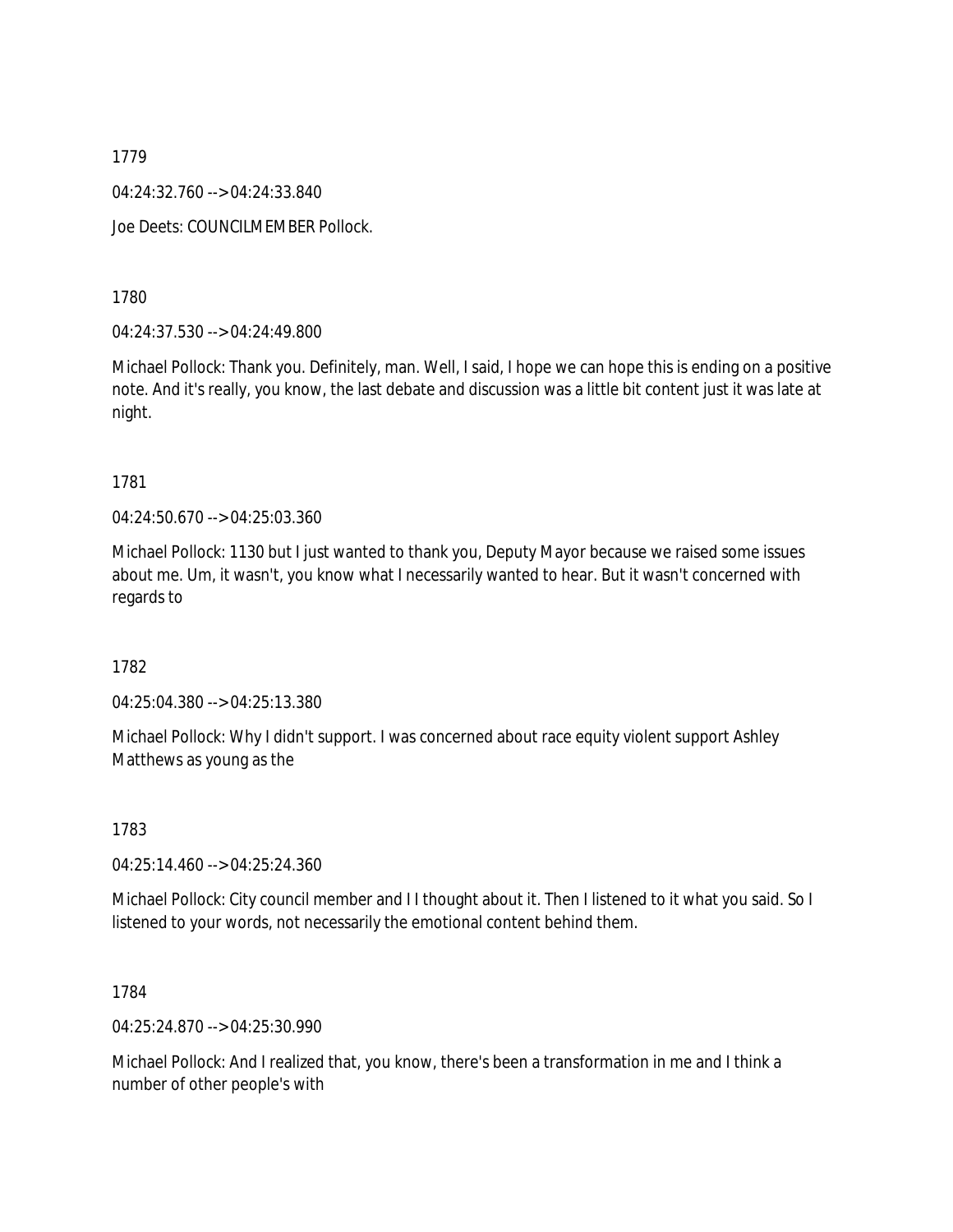04:25:31.800 --> 04:25:44.220

Michael Pollock: The, the Black Lives Matter movement and the deaths of certain people in Minneapolis and that has really awakened something. And that's happened in this last month and

1786

04:25:45.210 --> 04:25:56.460

Michael Pollock: You know what I do often is, is read about an issue. And I've been reading about a very challenging book. It's called the open veins of Latin America, and it's really about a 500 to 500 year

1787

04:25:57.630 --> 04:26:00.690

Michael Pollock: Exploitation of white culture by

1788

04:26:03.330 --> 04:26:11.070

Michael Pollock: The excuse me of the people of color and South America and North America and ultimately Africa by white culture so

1789

04:26:12.360 --> 04:26:23.880

Michael Pollock: That it's really been an awakening for me. And I just wanted to share that that that is really very transformative in the last month since this is really come to the forefront. I'm really thinking about my

1790

04:26:25.200 --> 04:26:31.500

Michael Pollock: White privilege and really fortunate position in society. So I just wanted to convey to you that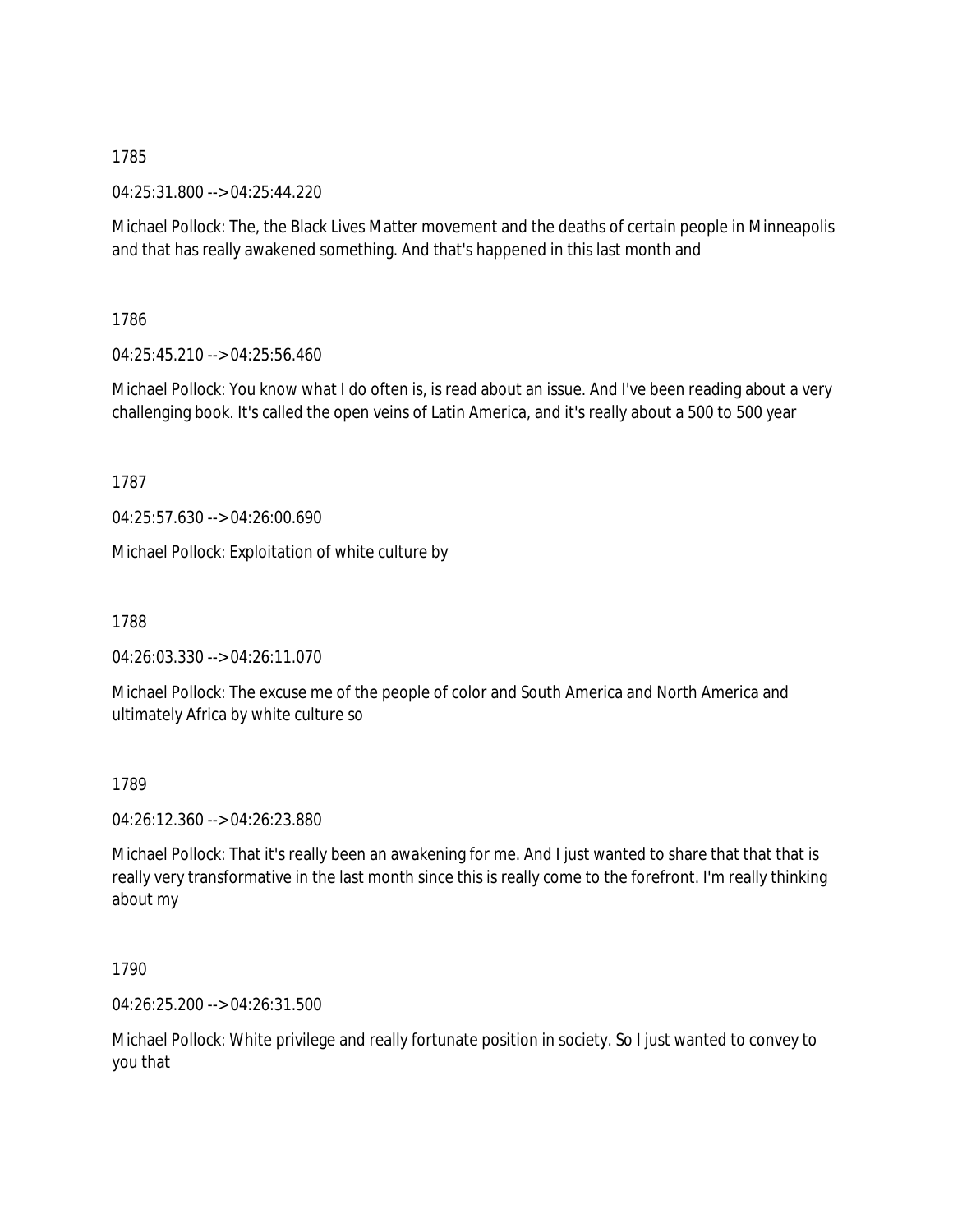04:26:32.520 --> 04:26:46.170

Michael Pollock: That that's why, in particular by acquire feel more strongly now that there's been a lot of self education and that will continue. So really is just a way to thank you for for bringing that up and

1792

04:26:48.000 --> 04:26:56.580

Michael Pollock: Allowing I think in some way, encouraging everybody to become more aware of, of the racial issues that are out there so

1793

04:26:57.660 --> 04:27:04.320

Michael Pollock: So I'm excited to continue with those. It sounds like the Council's excited to continue with with race equity issues and

#### 1794

04:27:05.160 --> 04:27:28.530

Michael Pollock: If you want to get but a bit of a heavy lift do read the the open veins of Latin America and or you will learn an awful lot about about race in equity and sort of 500 year history that we, we need to overcome in our pursuit of race equity. So I'll leave it at that.

1795

04:27:31.140 --> 04:27:35.910

Joe Deets: Thank you. Um, well, let me just take this moment to

1796

04:27:37.410 --> 04:27:41.610

Joe Deets: Apologize to customer Pollock for raising my voice, the way I did.

1797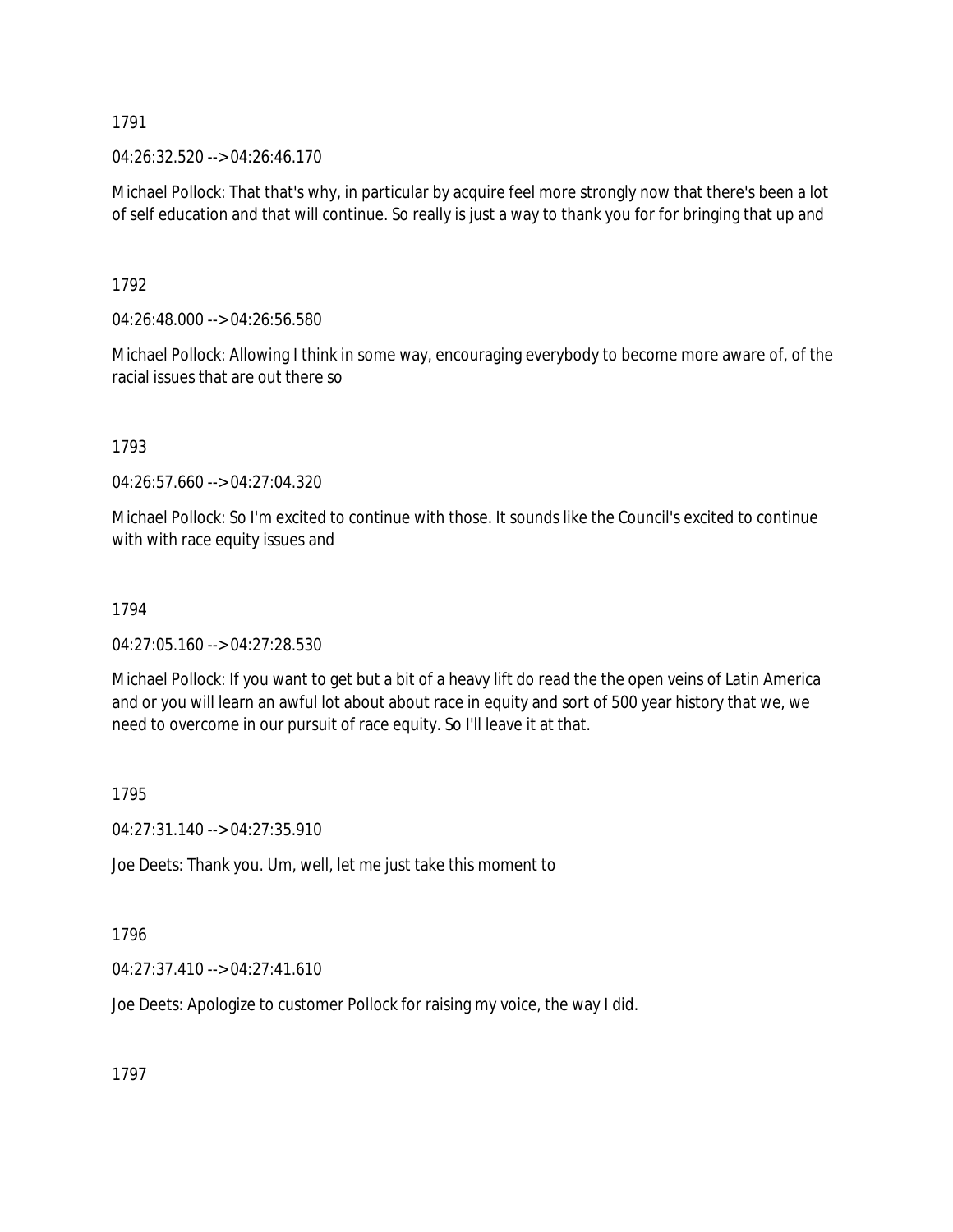04:27:44.220 --> 04:27:45.540

Joe Deets: I got ahead of myself.

1798

04:27:46.560 --> 04:27:53.220

Joe Deets: I expect better of myself than that and I promise to be a better council member in the future.

1799

04:27:55.710 --> 04:28:02.760

Joe Deets: Thank you, taking what you just said Michael about your mentioning a book I spent a year and a half on the race equity Task Force and

1800

04:28:03.690 --> 04:28:16.410

Joe Deets: That was a an incredible awakening for me often uncomfortable because I am a privileged white man but incredibly awakening and so you don't have to read a book you can live it.

1801

04:28:17.790 --> 04:28:26.640

Joe Deets: You can you can volunteer to be the next liaison, if you wish, and you'll, you'll learn. You'll learn as I did so I'll just leave it at that. But

1802

04:28:27.960 --> 04:28:29.610

Joe Deets: Does anyone else have anything to say.

1803 04:28:34.080 --> 04:28:36.060 Joe Deets: Okay, with that we're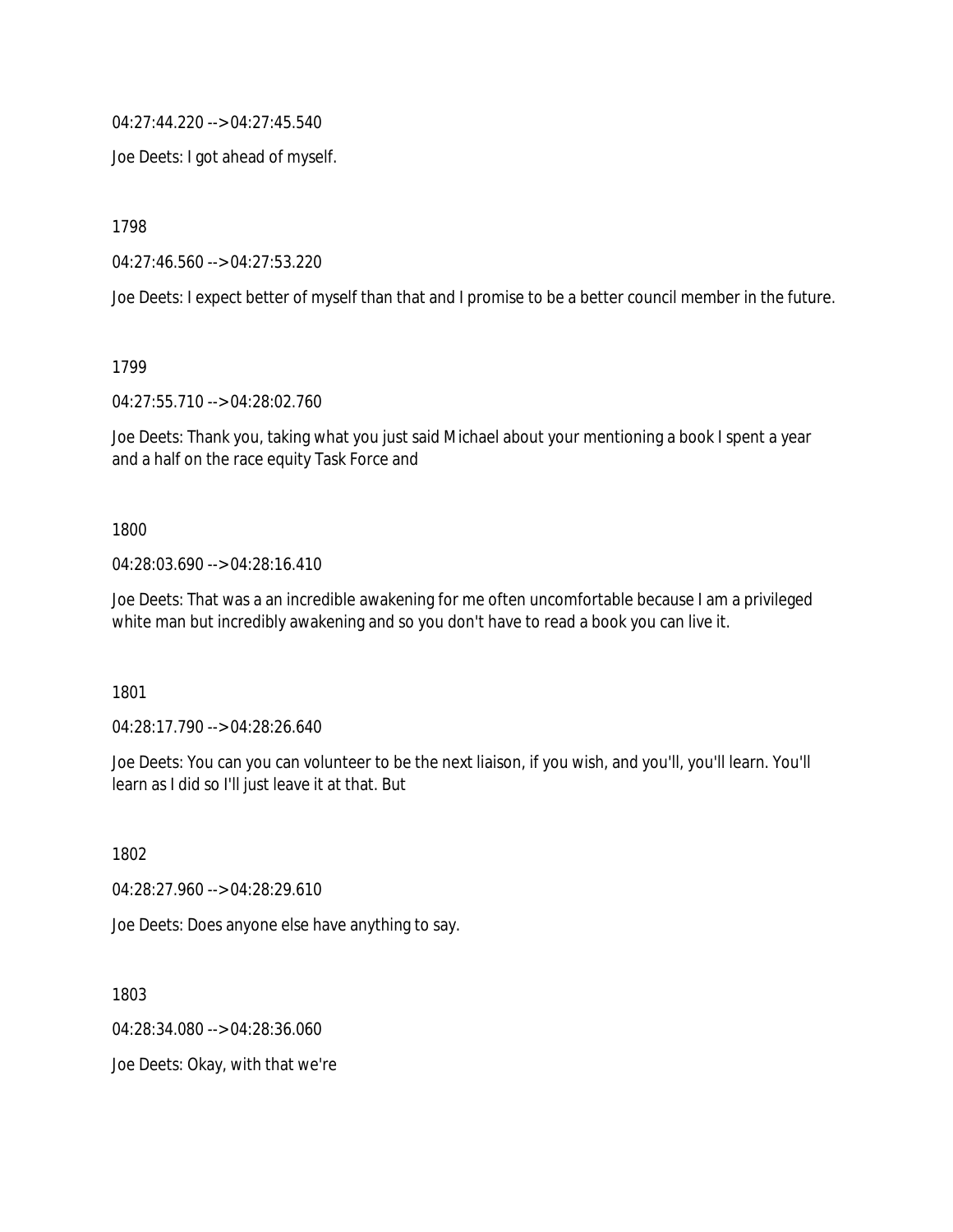04:28:37.230 --> 04:28:38.370

Joe Deets: We're at good of the order

1805

04:28:40.200 --> 04:28:44.340

Joe Deets: And does anyone have a council member nisar

1806

04:28:45.090 --> 04:28:55.620

Rasham Nassar: Yes, thank you. I'm so hoping this is quick, um, I have been in communication with some folks on the climate change advisory committee.

#### 1807

04:28:56.160 --> 04:29:15.180

Rasham Nassar: And this communications started back in December and served as the kind of origin of the climate emergency resolution which the Council, you know, you know, obviously approved recently in that resolution. There was a commitment to develop a climate lens.

#### 1808

04:29:16.500 --> 04:29:23.820

Rasham Nassar: This might be a refresher for some of you, but the resolution contain that commitment for the Council to develop the climate late lens which the climate teen advisory committee.

1809

04:29:24.420 --> 04:29:33.690

Rasham Nassar: Supported the Council's approval of that time and emergency resolution with that component. So we had that discussion back. I think maybe March or April.

1810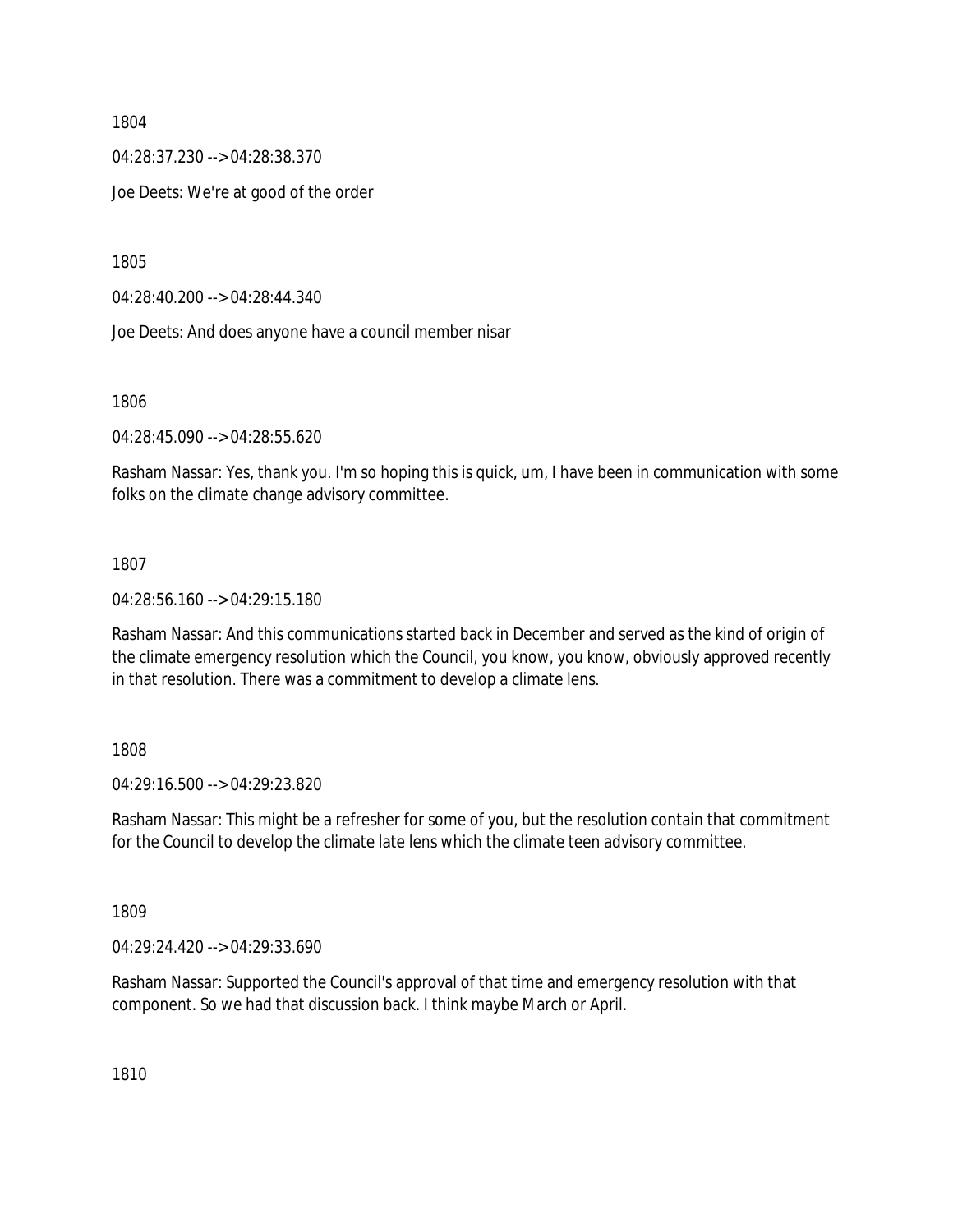04:29:34.530 --> 04:29:40.260

Rasham Nassar: I communicated with a member of the climate change advisory committee, seeing if there was

1811

04:29:41.040 --> 04:29:52.800

Rasham Nassar: Support on that committee to start to develop the lens really just as a form of inquiry had the committee baby I'm working on the lens had. Do they have a recommendation formed around what lens.

1812

04:29:53.250 --> 04:29:56.880

Rasham Nassar: The city council, they might propose to the City Council to consider adopting

1813

04:29:57.360 --> 04:30:05.130

Rasham Nassar: And the response that I got from the chair of the climate change advisory committee was we would love to have that discussion. We'd love to start working on

1814

04:30:05.580 --> 04:30:16.440

Rasham Nassar: On talking about this climate lens and get it prepared for implementation sooner than if we were not, if we were to delay the work until the adoption of the climate change. Climate Action Plan.

1815

04:30:17.190 --> 04:30:24.300

Rasham Nassar: But we would feel much better about having that discussion at our meeting on the 15th think it's the 15th.

1816

04:30:24.960 --> 04:30:37.320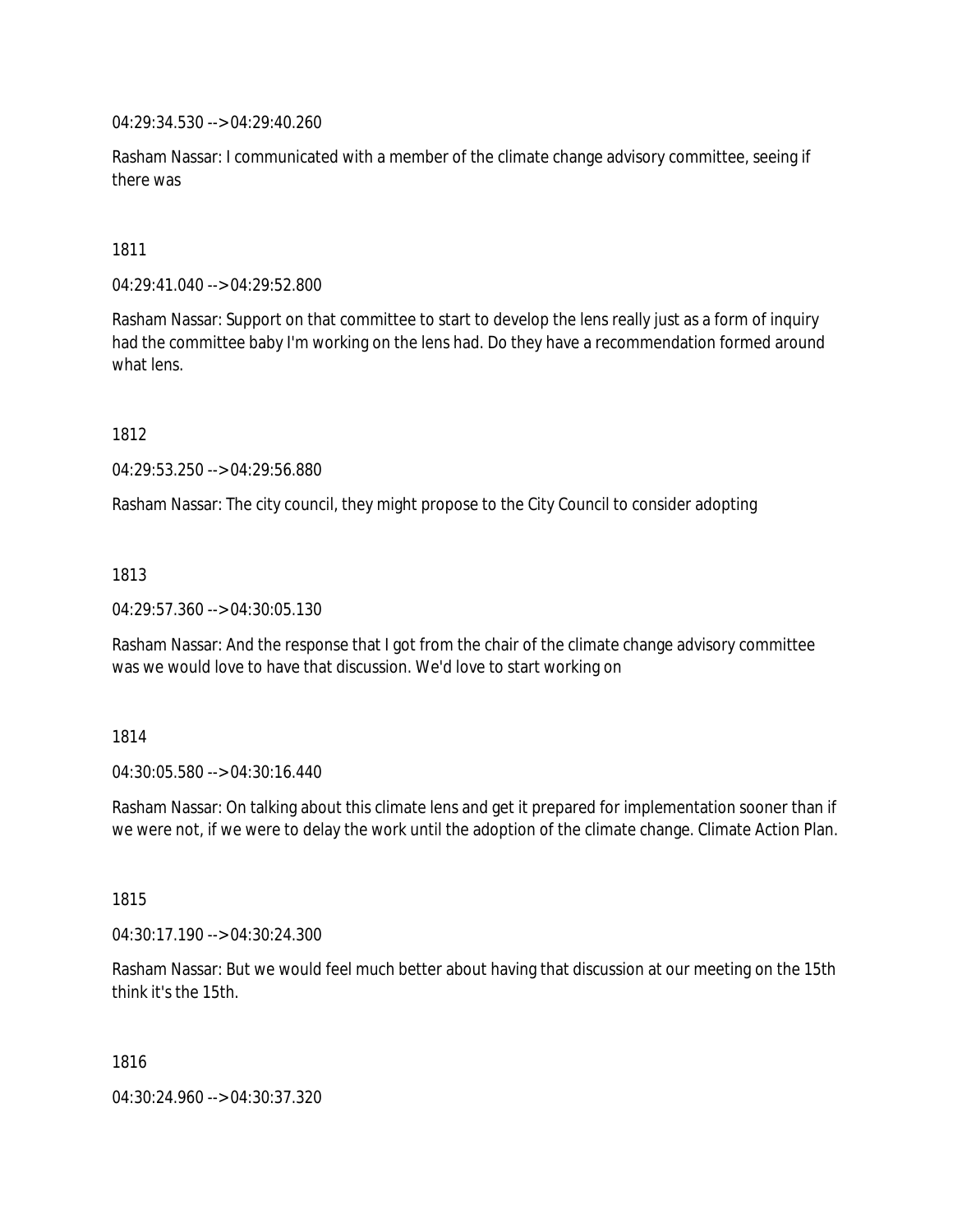Rasham Nassar: If the Council just gave us a formal thumbs up approval that yes, we're, we've got the go ahead to start talking about the climate lens and so that we can get ahead of making recommendations to the Council, when the Climate Action Plan is complete.

1817

04:30:39.570 --> 04:30:40.230

Joe Deets: I mean, let me just

1818

04:30:40.890 --> 04:30:56.730

Joe Deets: Thank you. I'll just sorry. I apologize that here. Just let me interject because I'm one of the two ladies onsen. I think that's perfectly fine. The our meeting next week, but thank them for being thank you for bringing it up and then bringing it up to. Sounds good to me.

1819

04:30:57.930 --> 04:30:58.980

Joe Deets: COUNCILMEMBER Pollock.

1820

04:30:59.850 --> 04:31:09.660

Michael Pollock: That sounds good to me, too. I just in terms of thinking and the evolution of thought here that when we talk about race equity and then we talk about the climate lens and I really

1821

04:31:10.380 --> 04:31:17.490

Michael Pollock: I'm starting to think about it. As you know, the Climate Justice lens and really combining those two and thinking about

1822

04:31:17.880 --> 04:31:27.690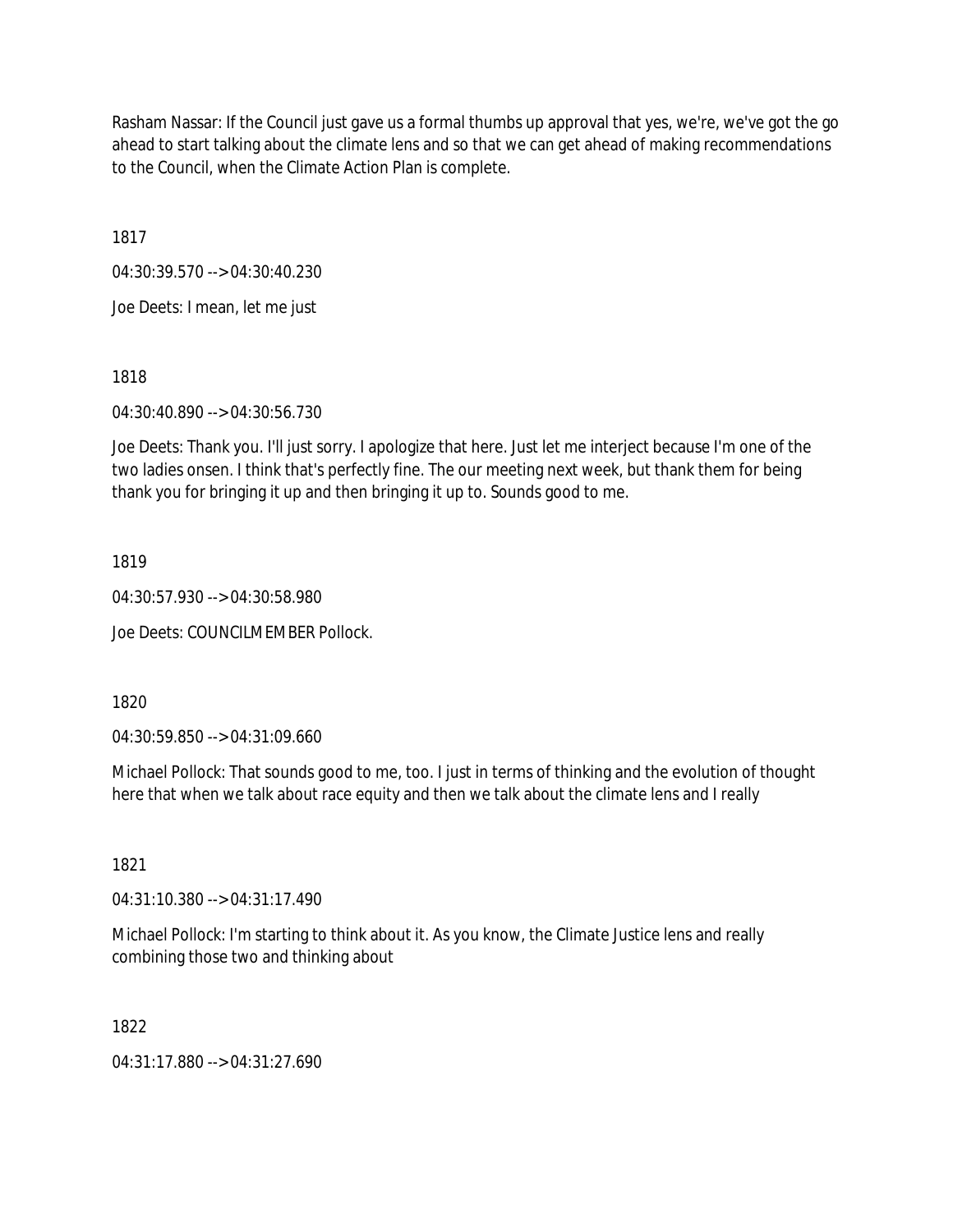Michael Pollock: That because the two are tied together the impacts of climate change are really tied into race in equity. And if you look at the impacts of climate change.

1823

04:31:28.020 --> 04:31:44.340

Michael Pollock: It's going to fall disproportionally on people of color and significantly in terms of making swathes of the planet uninhabitable. And it's an it's a swathes of the planet that are occupied by non white people. So I would just

1824

04:31:45.030 --> 04:31:52.440

Michael Pollock: Suggest that as we're looking at things through a climate lens where you're really kind of think about it more broadly as a as a climate justice lens.

1825

04:31:53.190 --> 04:32:05.250

Michael Pollock: And I'm not sure how to do that. I don't have a magic lens, but we sure do you have to move in that direction, if we're really going to meaningfully address both these issues need to integrate them.

1826

04:32:07.170 --> 04:32:07.980

Joe Deets: Okay, thank you.

1827

04:32:11.820 --> 04:32:12.540

Joe Deets: Mayor Steiner

1828

04:32:19.260 --> 04:32:19.830

Leslie Schneider: So,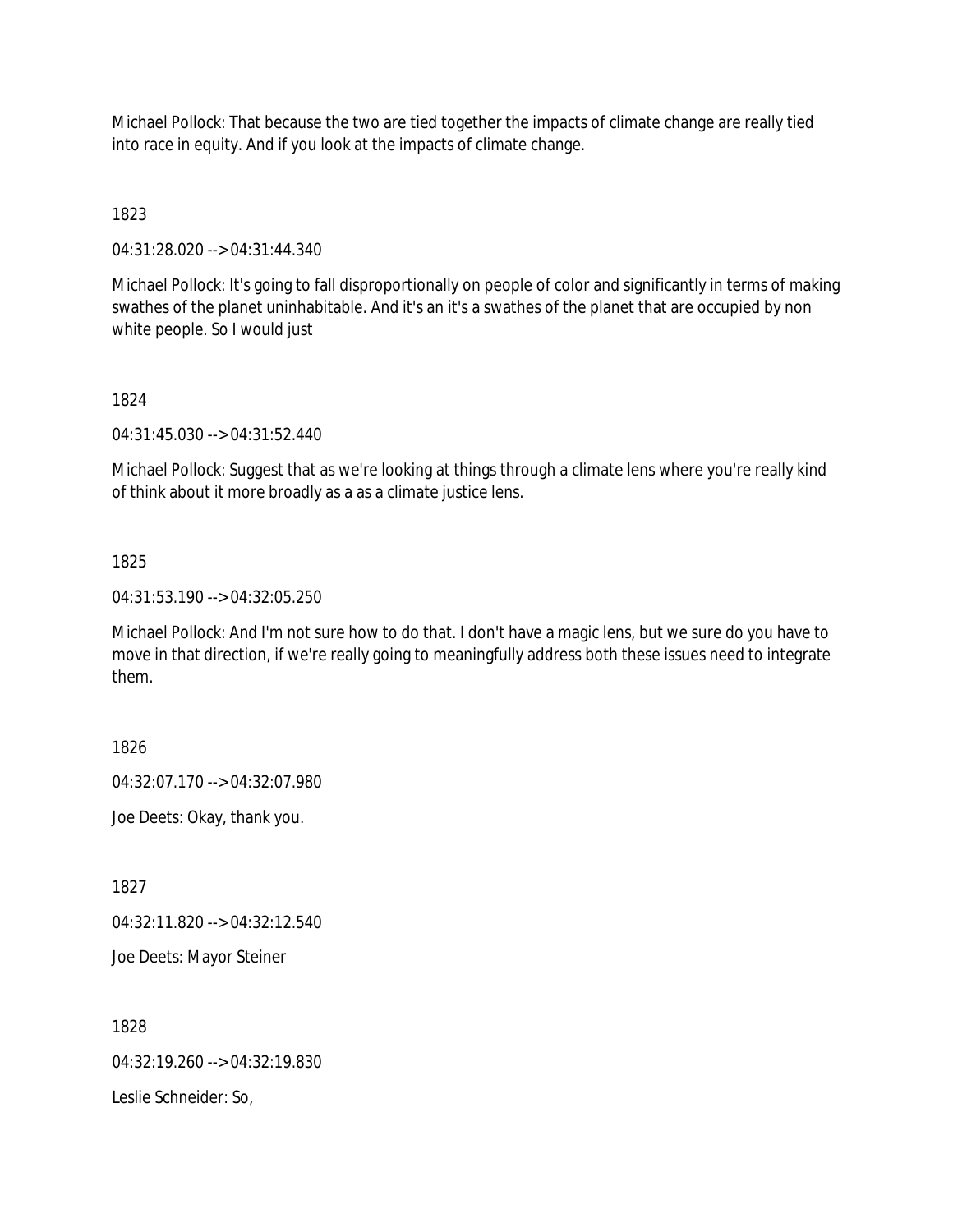## 04:32:21.240 --> 04:32:27.090

Leslie Schneider: Thank you. Councilmember star for the for bringing this up. I guess what I'm not clear on is

1830

04:32:28.110 --> 04:32:36.900

Leslie Schneider: We just sort of head nodding to give the Climate Action Committee, a chance to do something that they wouldn't do if we didn't head nod or

1831

04:32:38.070 --> 04:32:51.030

Leslie Schneider: So, I mean, first of all, I'm hugely in favor of a climate lens and actually I talked to Laura Hansen, a number of times about it, and she's very excited about what she considers her climate lens. I don't know if that's what you are referring to

1832

04:32:52.530 --> 04:32:56.280

Leslie Schneider: I was assuming that this would all come through with the Climate Action Plan.

1833

04:32:57.300 --> 04:33:11.040

Leslie Schneider: If we're are we giving them sort of a permission to do something they wouldn't have otherwise done, and if so, what are the trade offs. What I guess I just don't understand what what we're being asked for.

1834

04:33:15.450 --> 04:33:16.680

Rasham Nassar: Do you want me to answer that, or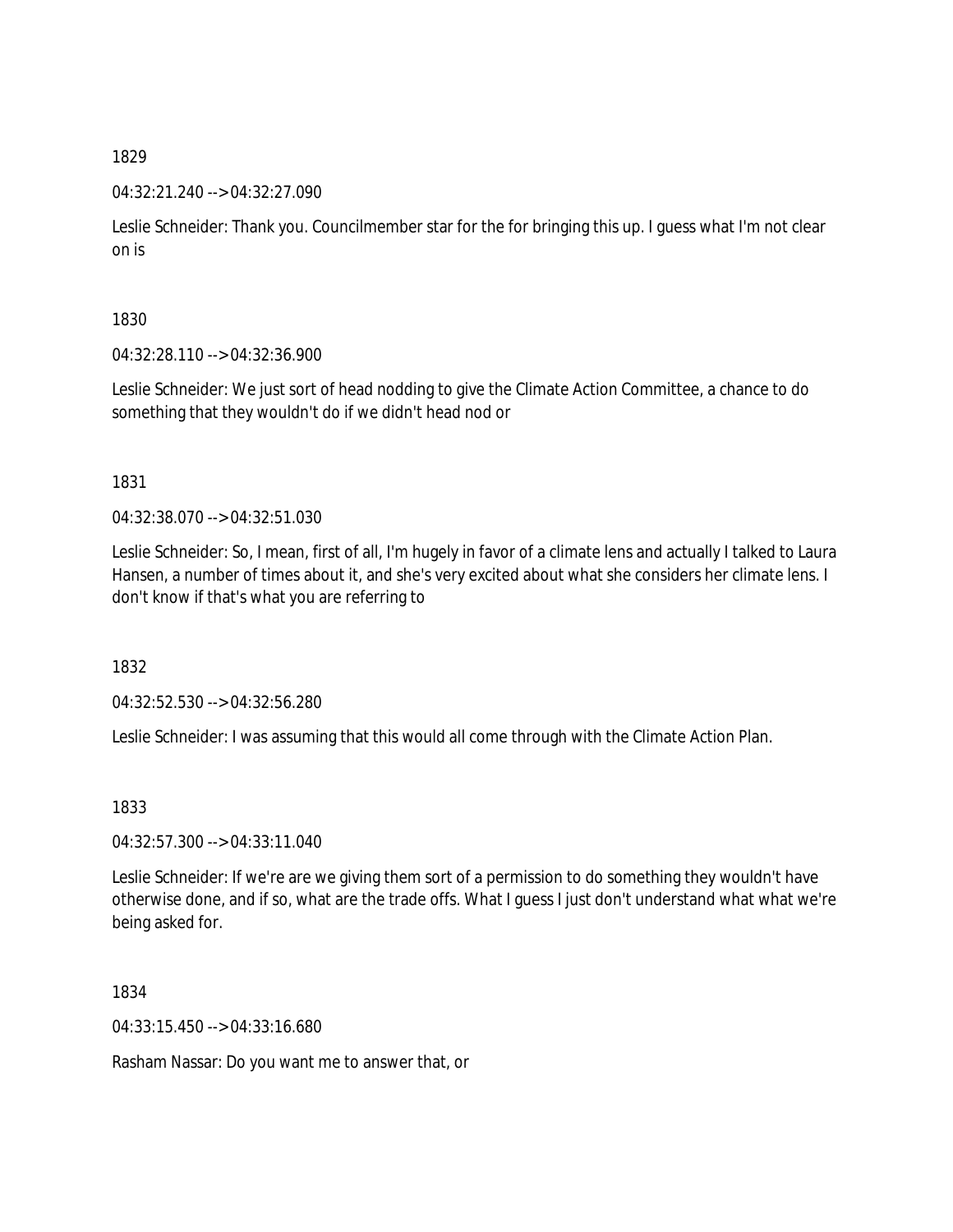04:33:16.740 --> 04:33:17.610

Leslie Schneider: Yeah, thanks.

1836

04:33:18.630 --> 04:33:27.420

Rasham Nassar: Um, so the message that chair Cox lead. He's the chair of the climate change advisory committee sent me was

1837

04:33:28.140 --> 04:33:36.090

Rasham Nassar: Thanks for raising this issue, would it be possible to raises at the Council meeting tomorrow and get a specific request that CAC for us to discuss at our like 15th meeting.

## 1838

04:33:36.630 --> 04:33:50.370

Rasham Nassar: I found that it is helpful if we can get a specific request from council and then we can get back with our recommendation. So it's just a formality, that the climate change advisory committee wants the approval of the Council before they before they take up a discussion of something

1839

04:33:51.450 --> 04:33:59.940

Rasham Nassar: I don't necessarily think it's out of order with the Climate Action Plan. This is from the subcommittee that they formed to discuss the climate change.

1840

04:34:01.620 --> 04:34:10.860

Rasham Nassar: Climate emergency resolution and the climate lens or Laura Hansen and Julie Matthews. Those are the two individuals on the climate change advisory committee that within my bidding contact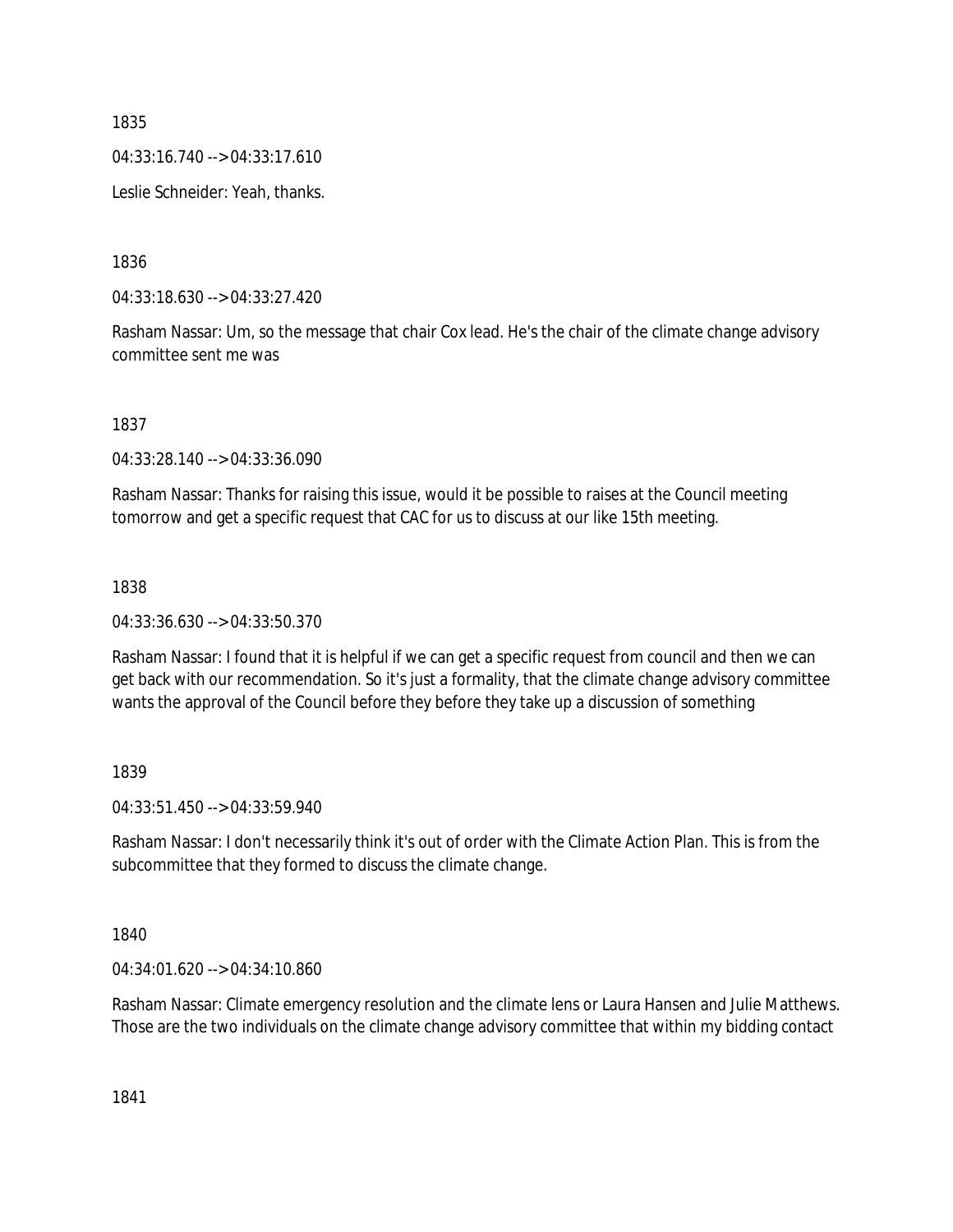04:34:12.270 --> 04:34:15.840

Rasham Nassar: They were questions that I asked related to

1842

04:34:17.100 --> 04:34:28.260

Rasham Nassar: The climate lens and specifically related to the Eco eco adapt climate change adaptation certification tool I asked if the climate change advisory committee.

1843

04:34:28.920 --> 04:34:42.480

Rasham Nassar: Had come to come to a consensus that that was the tool they were going to recommend it to Council and the response from Mr. Hansen was we have not formally voted, but it has mentioned in several sections of the document.

1844

04:34:43.590 --> 04:34:54.090

Rasham Nassar: So they're still talking about it. And of course, but it was a question that, again, if they're going to need to need a formal recommendation for that specific tool, then they're going to need to talk about that specific tool.

## 1845

04:34:54.630 --> 04:34:59.310

Rasham Nassar: And then the second question I asked was, with the climate change advisory committee support moving ahead with

1846

04:34:59.700 --> 04:35:07.320

Rasham Nassar: The adoption integration of the climate lens in the interim, while we're still waiting on the climate action plan to be proactive and to you know make change.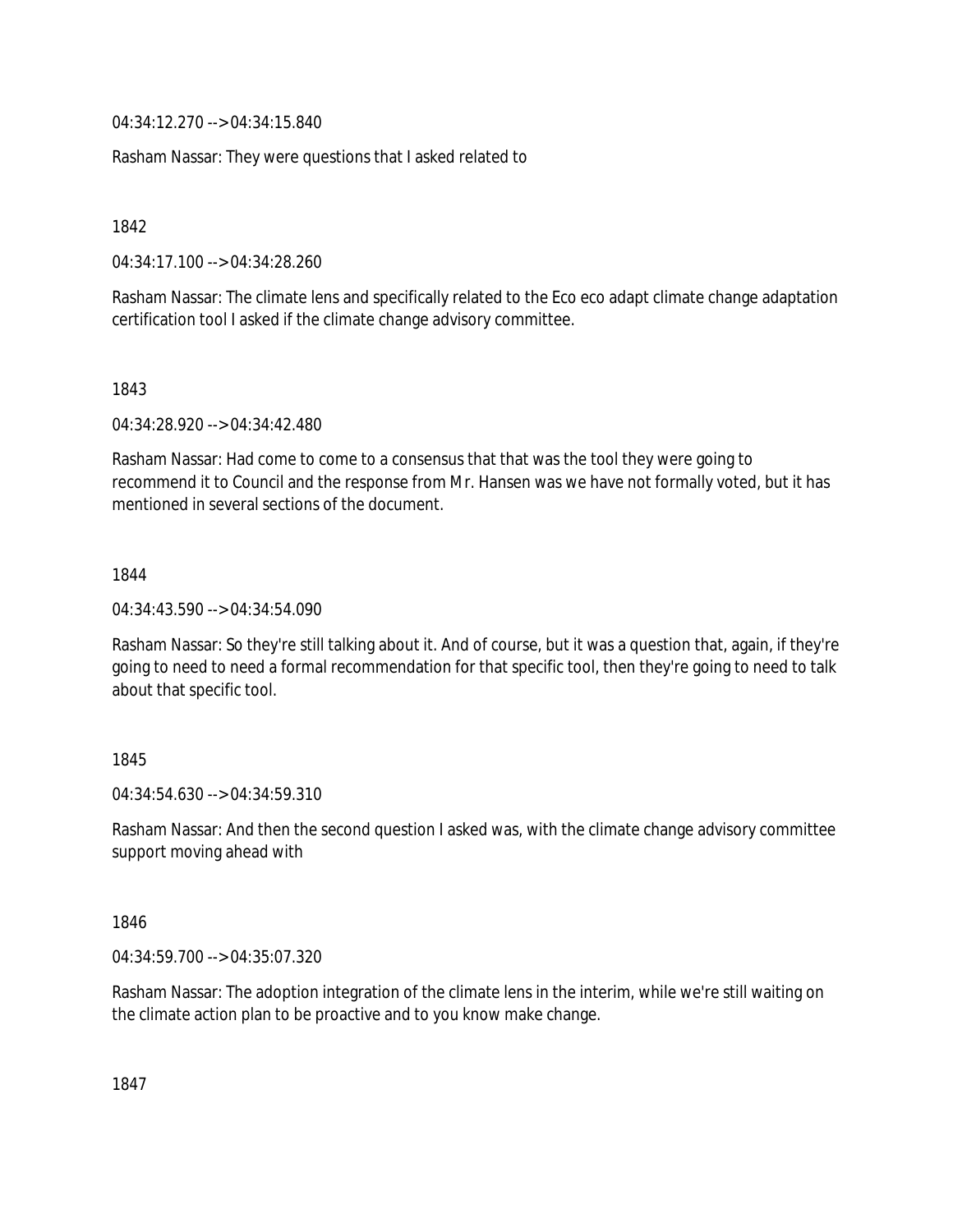04:35:07.830 --> 04:35:14.700

Rasham Nassar: Proactively the, the, the answer was, this is also a great question for the climate change advisory committee to discuss

#### 1848

04:35:14.970 --> 04:35:20.280

Rasham Nassar: I've added, and this is where she says she's added the chair my cock so he can make the determination of these conversations

1849

04:35:20.550 --> 04:35:32.760

Rasham Nassar: Whether or not they should be added to our agenda and then again might get got back and said, Yeah, we were happy to talk about this. We'd like to talk about it but process check. We just want to make sure that we, you know, dot our i's and cross our t's.

1850

04:35:33.120 --> 04:35:42.660

Rasham Nassar: And can you just ask the Council to formally approved that we have this debate that would this discussion to make those recommendations so they haven't talked about it yet, they'd like to talk about it.

#### 1851

04:35:43.110 --> 04:35:54.990

Rasham Nassar: And they just want the, you know, they wanted to extend us the the courtesy of having being all aware, and on the on the same page as to what that what what's happening and what we could potentially be added to their agenda.

1852

04:35:55.530 --> 04:35:56.160

Leslie Schneider: So that's why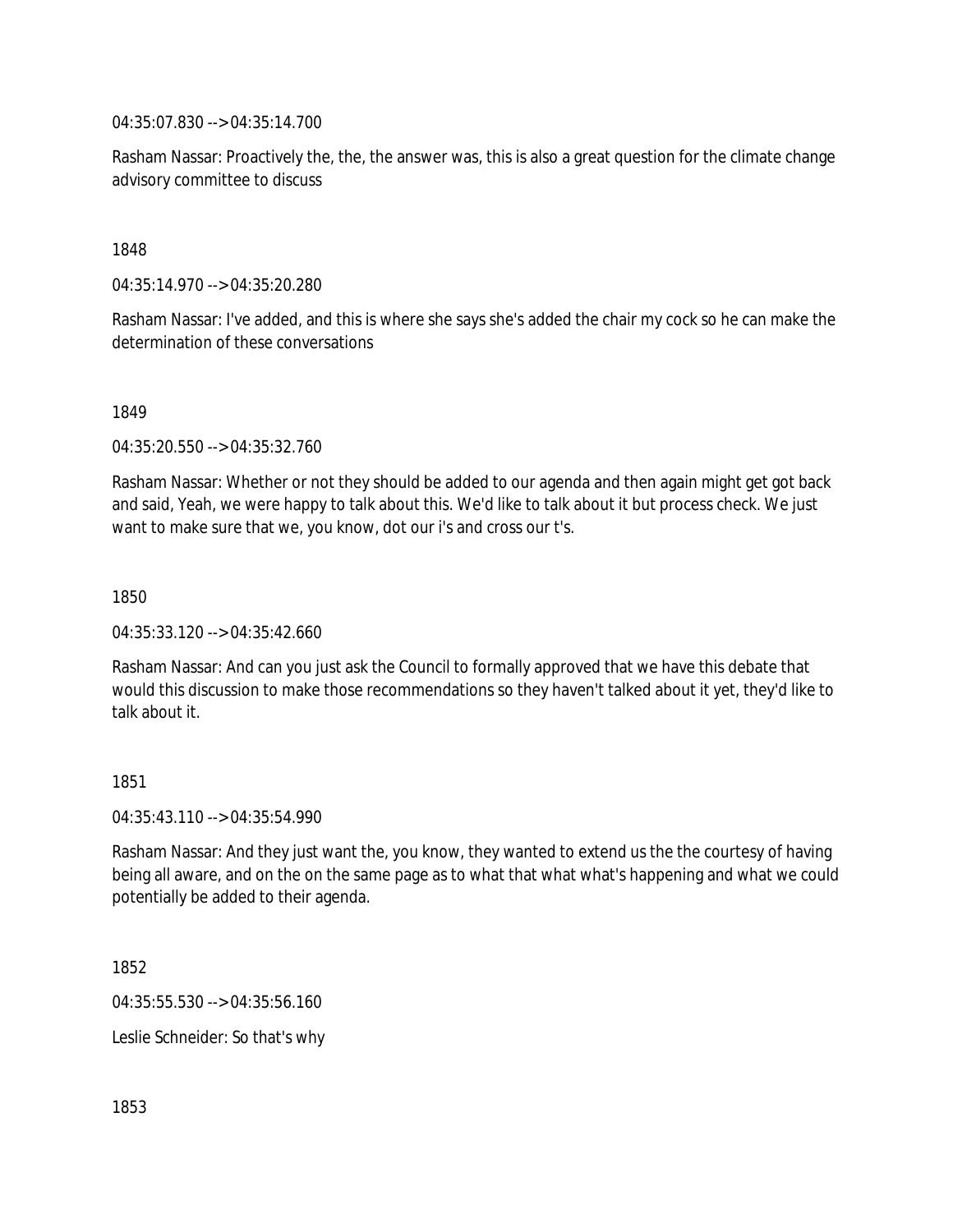04:35:56.610 --> 04:36:04.860

Leslie Schneider: I can give my personal feedback based on that, which is, you know, I think that they should be talking about a climate lens as part of the Climate Action Plan.

1854

04:36:05.730 --> 04:36:15.600

Leslie Schneider: So I would give a thumbs up to that. I'm not sure that they need my thumbs up. I would assume that that was in the climate action plan if they're going to be applying that lens.

1855

04:36:16.650 --> 04:36:28.620

Leslie Schneider: In the interim, I mean, I think that we need that kind of an experiment, but I don't know that we have outcomes from applying that climate lens. So anyway, I don't know if that helps.

1856

04:36:30.060 --> 04:36:37.230

Leslie Schneider: And that I just wanted to make sure that we weren't signing off on something we didn't understand because it seems to me to be kind of a no brainer.

1857

04:36:38.250 --> 04:36:45.000

Rasham Nassar: And that's exactly what they want to debate is whether or not it would make sense to work to develop that in tandem with the Climate Action Plan.

1858

04:36:45.240 --> 04:36:52.200

Rasham Nassar: Or if not, I mean it's but I my my perspective is that we should leave that to the climate change advisory committee to discuss

1859

04:36:52.890 --> 04:37:00.720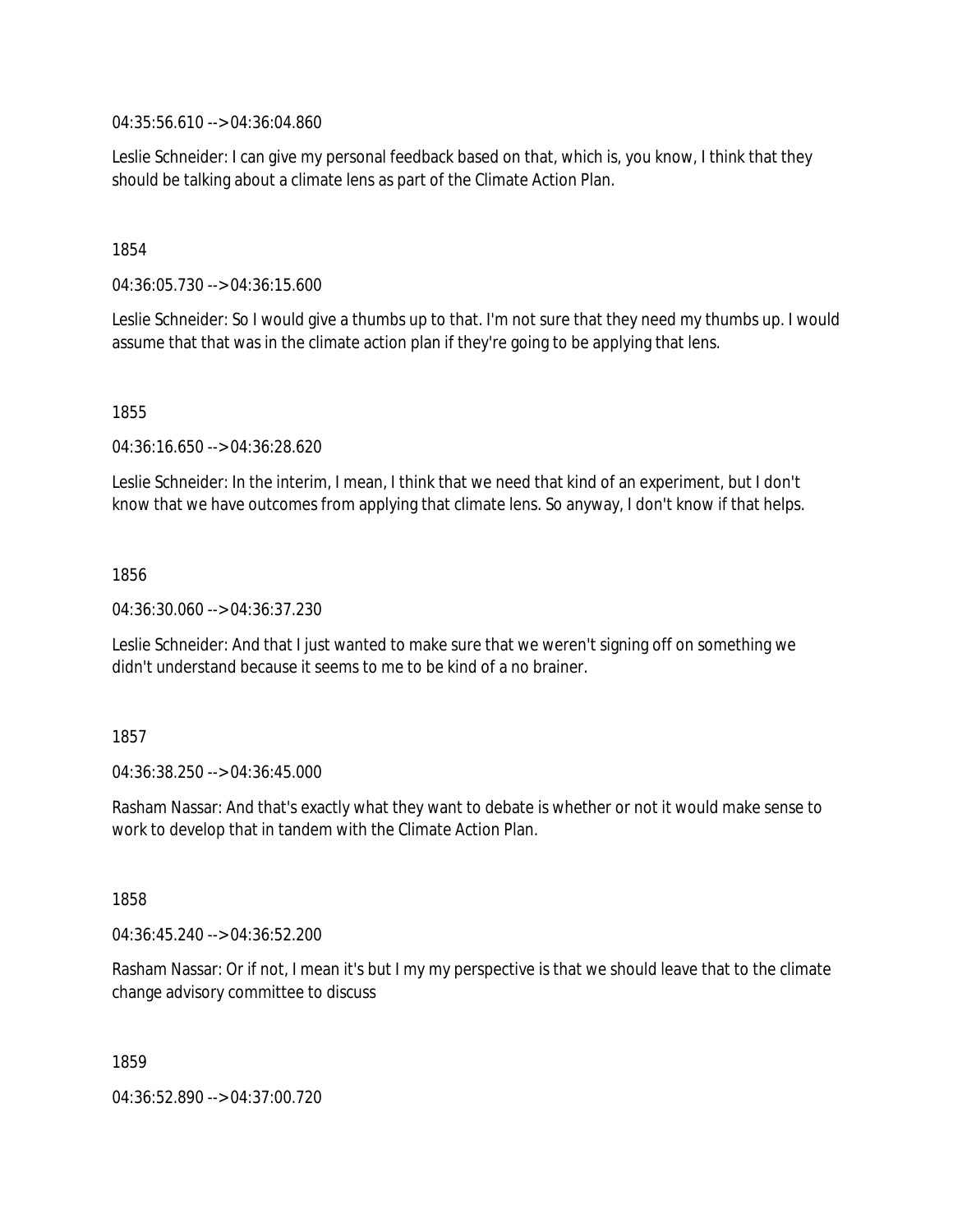Rasham Nassar: They know more than we do about this. And so if their recommendation is no they come back and say, No, we think we should just do the climate action plan and the climate lens.

1860

04:37:01.890 --> 04:37:11.370

Rasham Nassar: Process can wait or they say yes we leave essentially we're just leaving it up to them and why I'm bringing it up tonight is just for us to authorize them to make that recommendation.

1861

04:37:13.380 --> 04:37:15.030

Joe Deets: Helps remember head topless your hands up.

1862

04:37:17.670 --> 04:37:23.820

Kirsten Hytopoulos: Yeah, I'm glad we're discussing this further to get clarity, because I certainly don't want to misrepresent anything on the 15th. So my feeling would have been

1863

04:37:24.240 --> 04:37:27.390

Kirsten Hytopoulos: That, yes, this would be a major part of what would come out of

1864

04:37:27.930 --> 04:37:37.350

Kirsten Hytopoulos: The out of the total the total Climate Action Plan that it would be a fair amount of work. I mean, they may just decide to go with the Eco edit thing and they might not

1865

04:37:37.740 --> 04:37:50.910

Kirsten Hytopoulos: So if all we are truly saying to them is that we've heard that some of them are interested in pulling this out and doing it in parallel. And if that's what the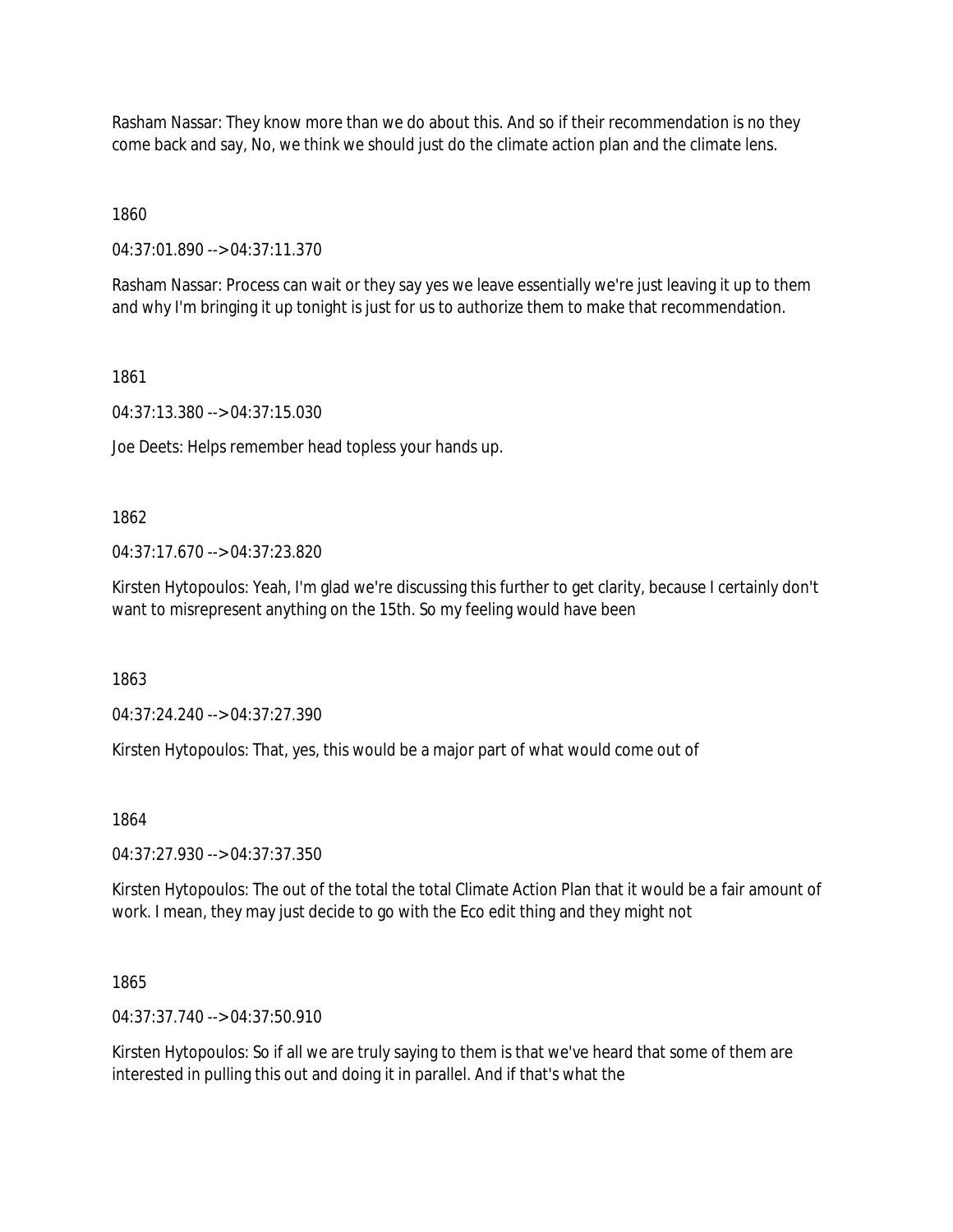04:37:51.000 --> 04:37:52.620

Kirsten Hytopoulos: Will of the committee is we're

1867

04:37:52.830 --> 04:37:54.420

Kirsten Hytopoulos: Interested in knowing that

1868

04:37:55.140 --> 04:38:06.960

Kirsten Hytopoulos: That's fine. It just, it sounds to me like it seems strange that Mike is asking us to authorize that since they're certainly authorized to do that as long as what we're not suggesting and Joe and I need to be sure we're on the same page.

1869

04:38:07.320 --> 04:38:19.740

Kirsten Hytopoulos: We're not saying that Council has decided that we wouldn't recommend that they pull it out right now, so I don't have any problem with authorizing them to do with their with their have every right to do as a committee.

1870

04:38:20.130 --> 04:38:27.090

Kirsten Hytopoulos: But i but i would not be suggesting to them that they not finished the plan and then get to work on the

1871

04:38:29.220 --> 04:38:32.400

Joe Deets: The plan comes first council member Medina.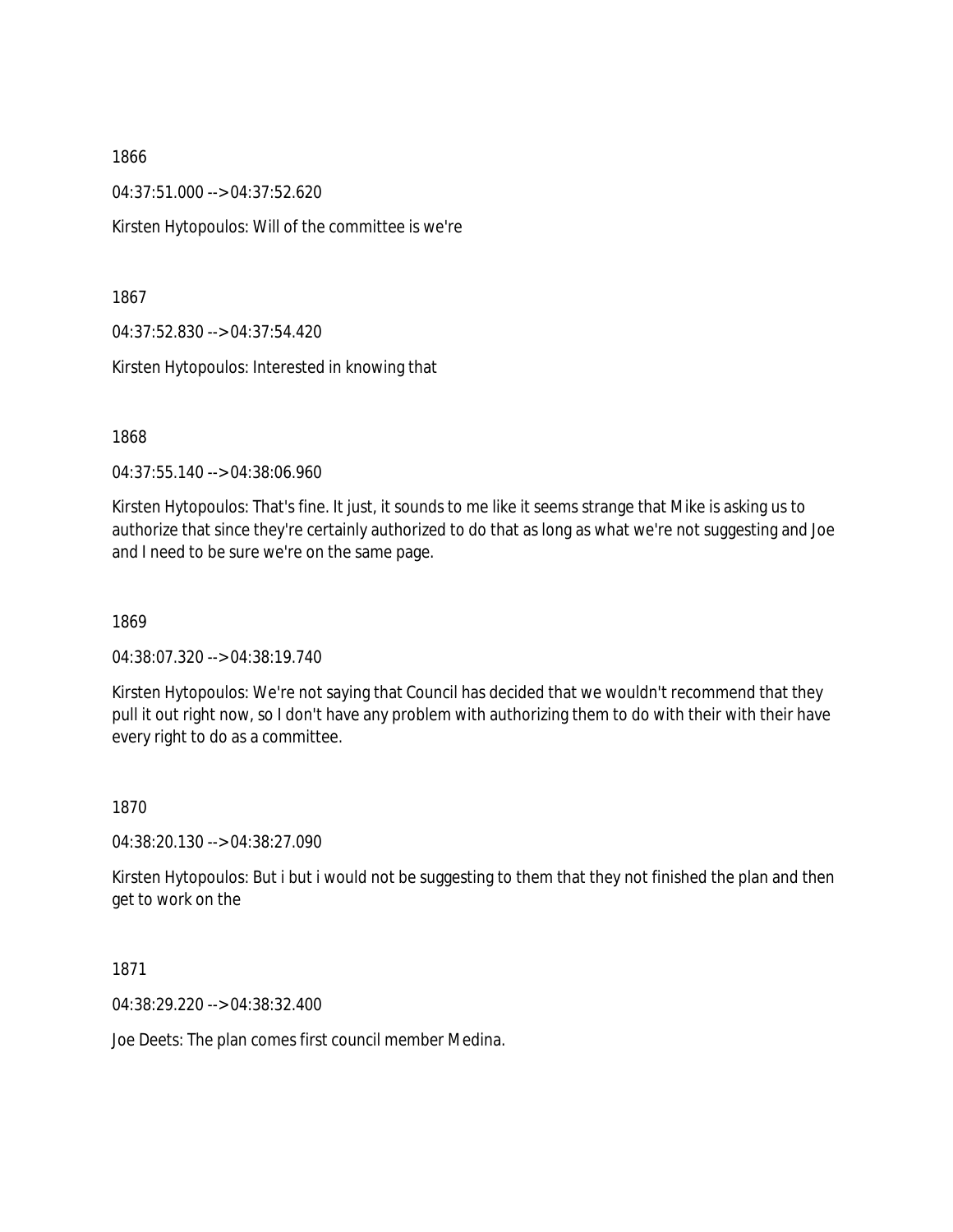04:38:33.540 --> 04:38:43.440

Kol Medina: Thanks. I have to. Well, first, I mean, of course, they should look at this, I assume it's part of the plan. I assume it's one of the recommendations coming out of the plan.

1873

04:38:44.490 --> 04:38:49.350

Kol Medina: But I have two concerns about this the posture of this tonight. One is

1874

04:38:50.520 --> 04:38:55.170

Kol Medina: This is an agenda item, it feels like to me. And one reason why our

1875

04:38:56.040 --> 04:39:09.240

Kol Medina: Meetings are taking so long is because, go to the orders. Just turn it into this like grab bag time to just talk about whatever it wasn't on the agenda. This was like an agenda item to me. So I'm concerned about that and then to

## 1876

04:39:11.610 --> 04:39:18.300

Kol Medina: I'm sorry to go back to this, but since it was already on my mind tonight, our council member liaison job description says

1877

04:39:18.810 --> 04:39:24.600

Kol Medina: Generally, put the council member liaison shall not attempt to influence the work or recommendation of the Committee.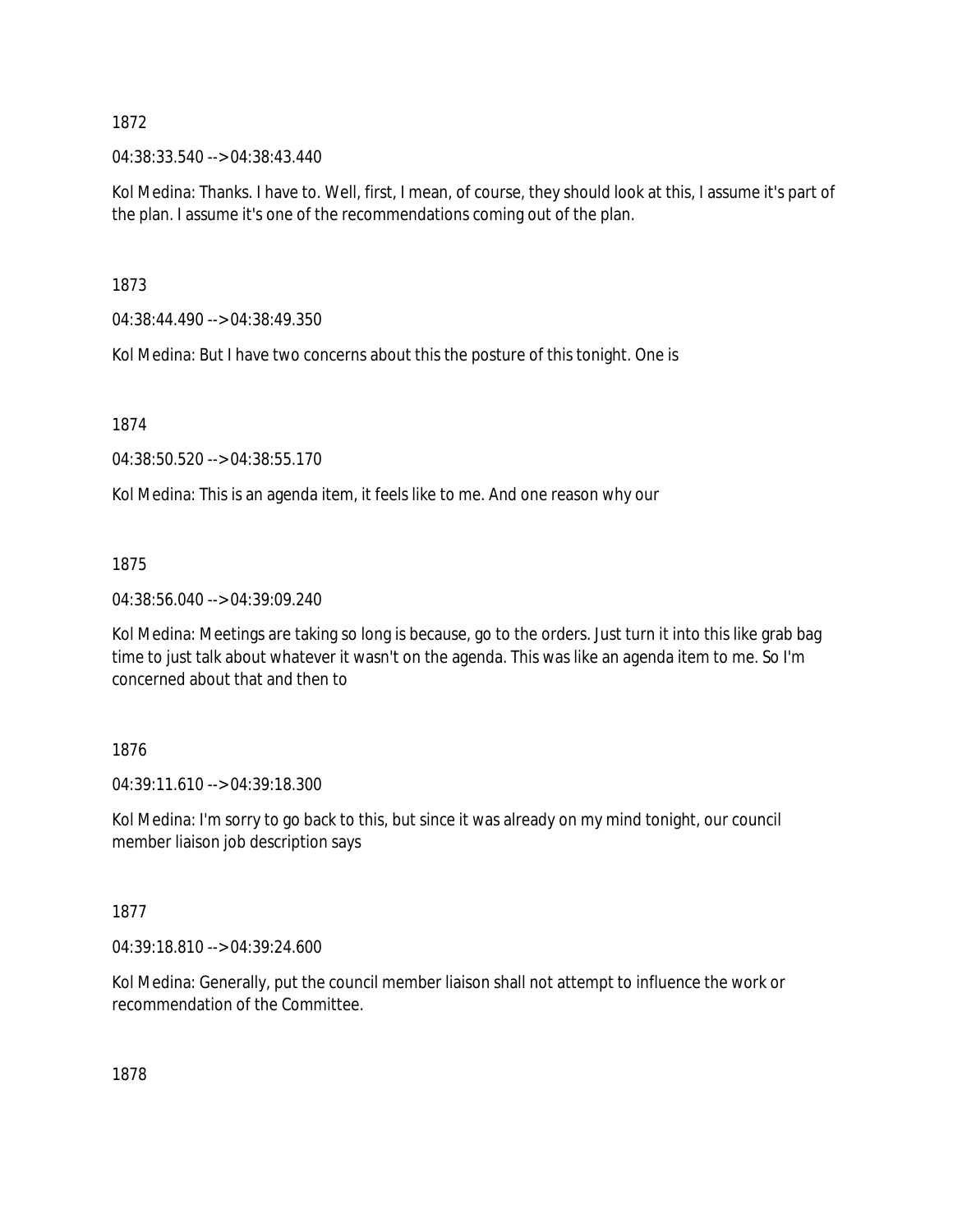04:39:25.470 --> 04:39:40.170

Kol Medina: More specifically, the counselor shall not take part in the committee's deliberations or discussions accounts member liaison shall work to ensure that the committee is only taking actions are doing work that it was within the scope of the committee's work as determined by the Council.

1879

04:39:41.370 --> 04:39:47.130

Kol Medina: What I heard you say is you reached out to them and said, Hey, you guys want to do this. You want to add this to your work plan.

1880

04:39:48.720 --> 04:39:55.650

Kol Medina: So I'm just concerned about where this started. I don't know the truth of it. I'm just saying I'm concerned about that.

1881

04:39:57.510 --> 04:40:10.230

Joe Deets: Let me just interject about Russia I'm bringing this up a good of the order, she actually asked me about this and it was I, oh, sounds like no big deal. We'll just do a good of the order. So as far as that goes. That was, that was my call.

1882

04:40:12.330 --> 04:40:13.830

Joe Deets: The Shining your hands up.

1883

04:40:14.520 --> 04:40:19.980

Rasham Nassar: Yeah, I feel like I have a responsibility to respond to COUNCILMEMBER Medina's points.

1884

04:40:21.030 --> 04:40:30.900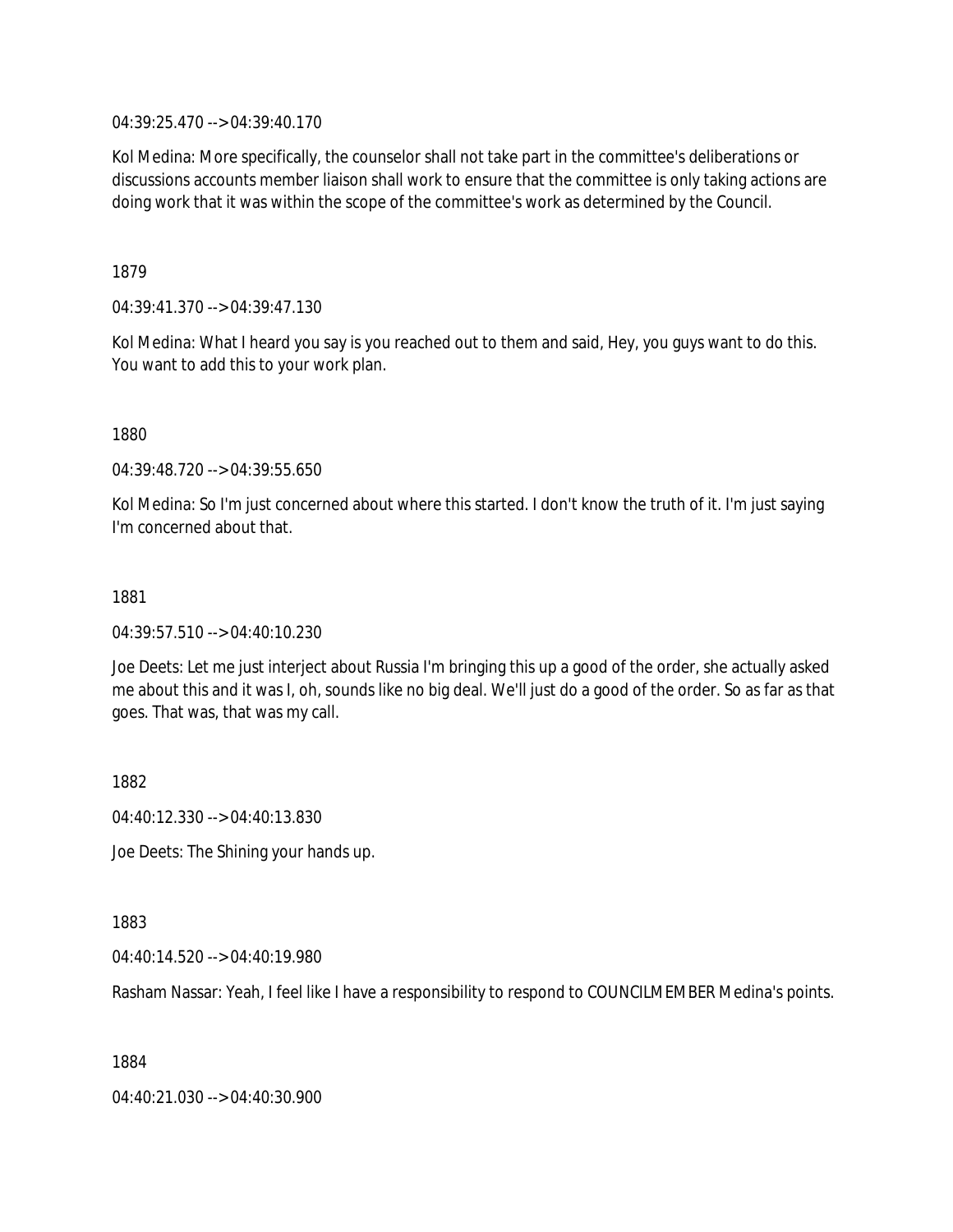Rasham Nassar: Um, I told you where this where the, the origin of this communication came from with members of the climate change advisory committee and myself.

1885

04:40:31.380 --> 04:40:35.430

Rasham Nassar: It came from December 2019 and it came from the climate emergency resolution.

1886

04:40:35.790 --> 04:40:44.940

Rasham Nassar: What after Council passed that resolution I reached out and congratulated except committee for their work on it and ask them, those two questions which I just read into the record.

1887

 $04.40.45.330 -> 04.40.50.970$ 

Rasham Nassar: And the response was, yes, we would like to talk about it, but we'd like formal approval from the Council to discuss

1888

04:40:51.240 --> 04:40:58.770

Rasham Nassar: It's not outside of the scope of the committee's work it's well within their scope, they're already working on the climate lens and the context of the Climate Action Plan.

1889

04:40:59.280 --> 04:41:07.140

Rasham Nassar: They have an interest in discussing these questions they might have even come to the liaisons and requested that they have this discussion without my having to

1890

 $04.41.07.860 -> 04.41.18.150$ 

Rasham Nassar: Ask those questions in advance. So I hope that helps clarify for you and and and clears the record of any allegation of wrongdoing on my part.